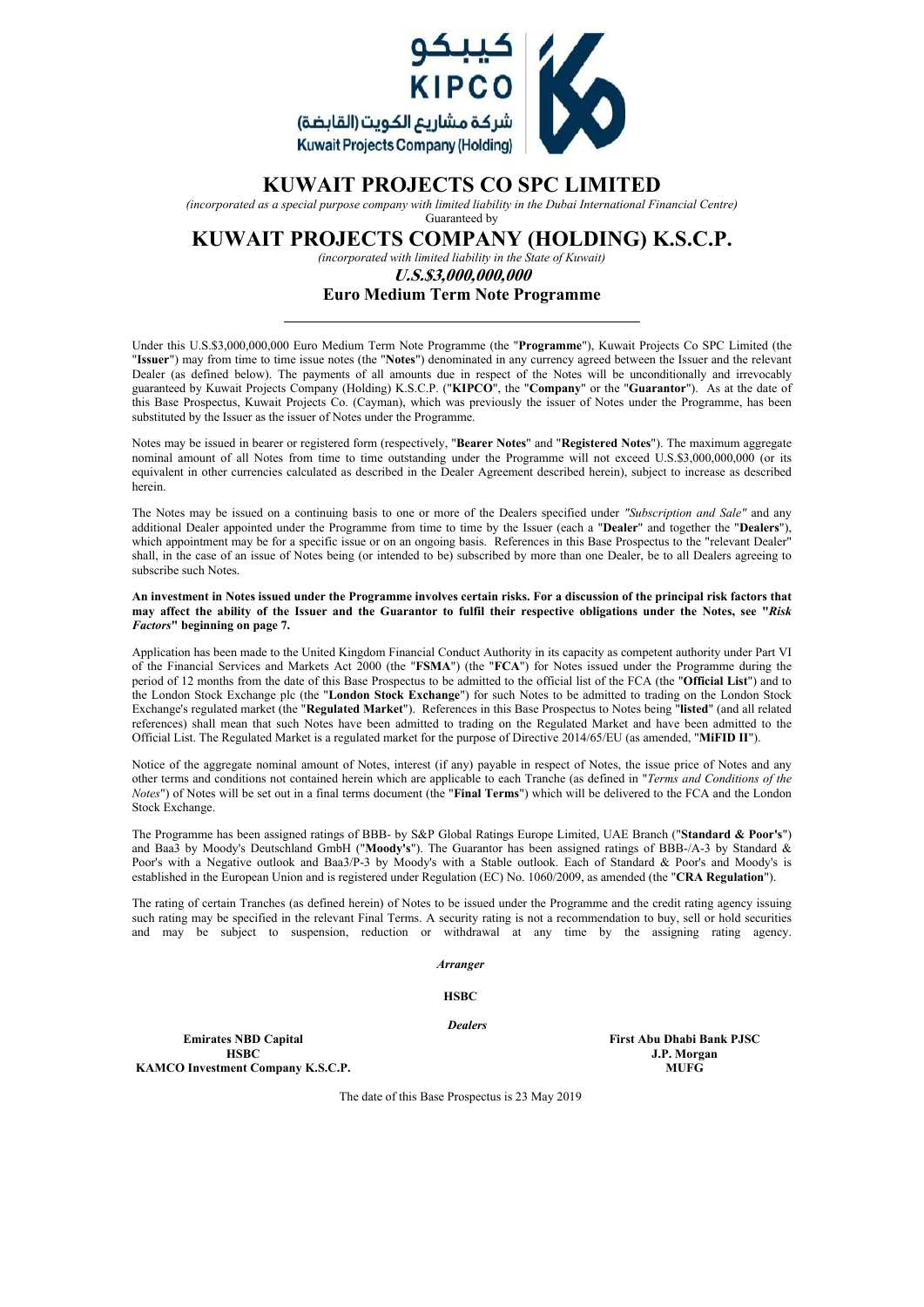# **CONTENTS**

# Page

| SUMMARY OF PROVISIONS RELATING TO THE NOTES WHILE IN GLOBAL FORM 80 |  |
|---------------------------------------------------------------------|--|
|                                                                     |  |
|                                                                     |  |
|                                                                     |  |
|                                                                     |  |
|                                                                     |  |
|                                                                     |  |
|                                                                     |  |
|                                                                     |  |
|                                                                     |  |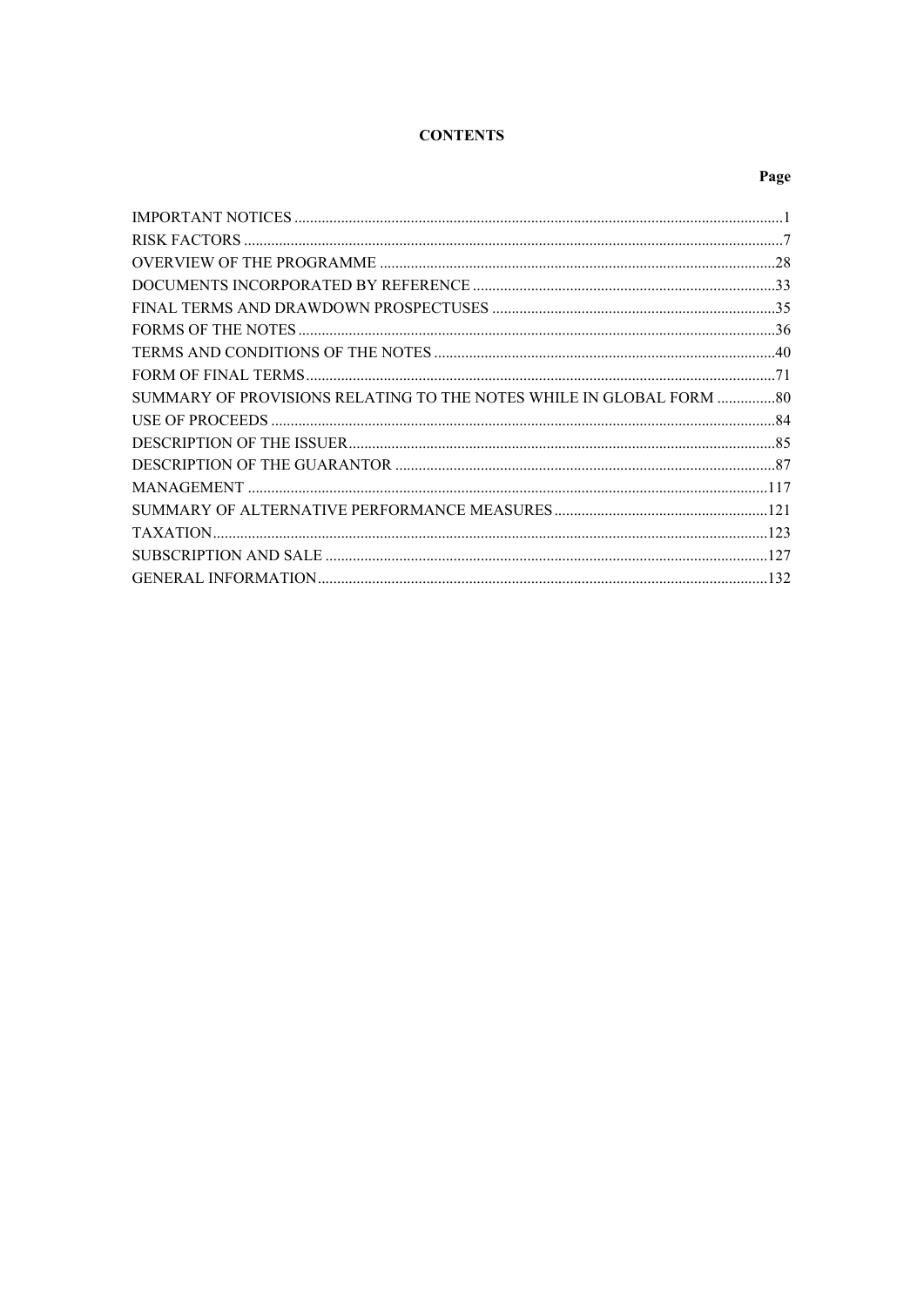### <span id="page-2-0"></span>**IMPORTANT NOTICES**

**This Base Prospectus comprises a base prospectus for the purposes of Article 5.4 of the Prospectus Directive. When used in this Base Prospectus, "Prospectus Directive" means Directive 2003/71/EC, (as amended or superseded and includes any relevant implementing measure in a relevant Member State) and for the purpose of giving information with regard to the Issuer, the Guarantor and the Notes which, according to the particular nature of the Issuer, the Guarantor and the Notes, is necessary to enable investors to make an informed assessment of the assets and liabilities, financial position, profit and losses and prospects of the Guarantor.**

The Issuer and the Guarantor accept responsibility for the information contained in this Base Prospectus and the Final Terms for each Tranche of Notes issued under the Programme. The Issuer and the Guarantor declare that, having taken all reasonable care to ensure that such is the case, the information contained in this Base Prospectus is, to the best of their knowledge, in accordance with the facts and contains no omission likely to affect its import.

Where information has been sourced from a third party, the Issuer and the Guarantor confirm that such information has been accurately reproduced and that, so far as they are aware and are able to ascertain from information published by such third party, no facts have been omitted which would render the reproduced information inaccurate or misleading. The source of any third party information contained in this Base Prospectus is stated where such information appears in this Base Prospectus.

Each Tranche (as defined herein) of Notes will be issued on the terms set out herein under "*Terms and Conditions of the Notes*" (the "**Conditions**") as supplemented by a document specific to such Tranche called the final terms (the "**Final Terms**") or in a separate prospectus specific to such Tranche (the "**Drawdown Prospectus**") as described under "*Final Terms and Drawdown Prospectuses*" below. In the case of a Tranche of Notes which is the subject of a Drawdown Prospectus, each reference in this Base Prospectus to information being specified or identified in the relevant Final Terms shall be read and construed as a reference to such information being specified or identified in the relevant Drawdown Prospectus unless the context requires otherwise. This Base Prospectus must be read and construed together with any amendments or supplements hereto and with any information incorporated by reference herein and, in relation to any Tranche of Notes which is the subject of Final Terms, must be read and construed together with the relevant Final Terms.

Tranches (as defined herein) of Notes may be rated or unrated. Such rating will be specified in the relevant Final Terms. A rating is not a recommendation to buy, sell or hold securities and may be subject to suspension, reduction or withdrawal at any time by the assigning rating agency. Please also refer to "*Risks related to the market generally – Credit ratings may not reflect all risks*" in the Risk Factors section of the Base Prospectus.

Subject as provided in the applicable Final Terms or Drawdown Prospectus, the only person authorised to use this Base Prospectus in connection with an offer of Notes is the person named in the Final Terms or Drawdown Prospectus as the relevant Dealer or Manager, as the case may be.

No person has been authorised to give any information or to make any representation not contained in or not consistent with this Base Prospectus or any other document entered into in relation to the Programme or any information supplied by the Issuer or the Guarantor and, if given or made, such information or representation should not be relied upon as having been authorised by the Issuer, the Guarantor or any Dealer.

No representation or warranty is made or implied by the Dealers or any of their respective affiliates, and neither the Dealers nor any of their respective affiliates makes any representation or warranty or accepts any responsibility as to the accuracy or completeness of the information contained in this Base Prospectus or any responsibility for any acts or omissions of the Issuer, the Guarantor or any other person (other than the relevant Dealer) in connection with the Base Prospectus or the issue and offering of Notes. Neither the delivery of this Base Prospectus or any Final Terms nor the offering, sale or delivery of any Note shall, in any circumstances, create any implication that the information contained in this Base Prospectus is true subsequent to the date hereof or the date upon which this Base Prospectus has been most recently amended or supplemented or that there has been no adverse change, or any event reasonably likely to involve any adverse change, in the condition (financial or otherwise) of the Issuer or the Guarantor since the date thereof or, if later, the date upon which this Base Prospectus has been most recently amended or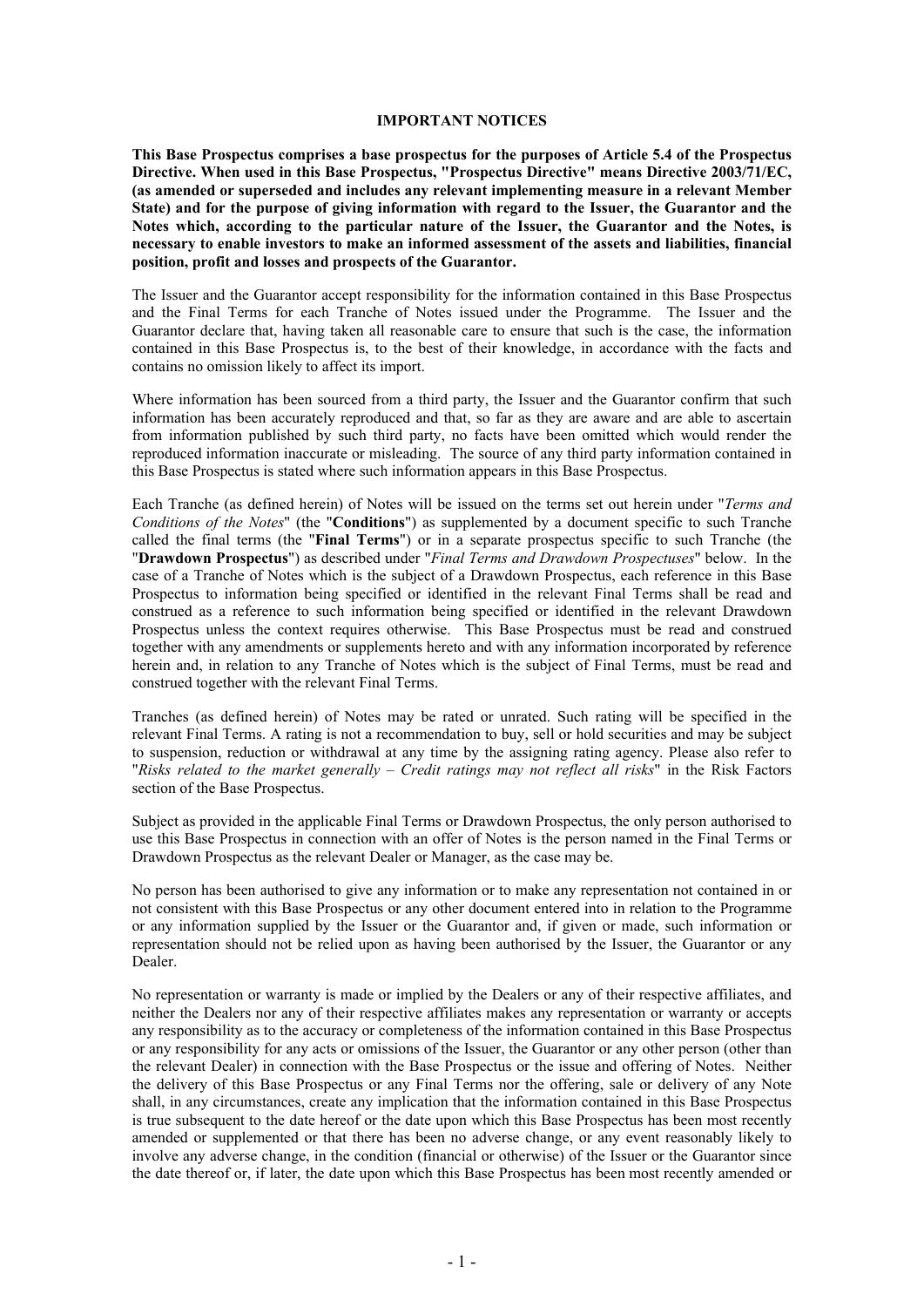supplemented or that any other information supplied in connection with the Programme is correct at any time subsequent to the date on which it is supplied or, if different, the date indicated in the document containing the same.

The distribution of this Base Prospectus and any Final Terms and the offering, sale and delivery of the Notes in certain jurisdictions may be restricted by law. The Issuer, the Guarantor, the Dealers and the Trustee do not represent that this Base Prospectus may be lawfully distributed, or that any Notes may be lawfully offered, in compliance with any applicable registration or other requirements in any such jurisdiction, or pursuant to an exemption available thereunder, or assume any responsibility for facilitating any such distribution or offering. In particular, no action has been taken by the Issuer, the Guarantor, the Dealers or the Trustee which is intended to permit a public offering of any Notes outside the UK or distribution of this Base Prospectus in any jurisdiction where action for that purpose is required. Accordingly, no Notes may be offered or sold, directly or indirectly, and neither this Base Prospectus nor any advertisement or other offering material may be distributed or published in any jurisdiction, except under circumstances that will result in compliance with any applicable laws and regulations. Persons into whose possession this Base Prospectus or any Final Terms comes are required by the Issuer, the Guarantor and the Dealers to inform themselves about and to observe any such restrictions. For a description of certain restrictions on offers, sales and deliveries of Notes and on the distribution of this Base Prospectus or any Final Terms and other offering material relating to the Notes, see "*Subscription and Sale*". In particular, there are restrictions on the distribution of this Base Prospectus and the offer or sale of Notes in the United States of America, the European Economic Area, the United Kingdom, the United Arab Emirates (excluding the Dubai International Financial Centre), the Dubai International Financial Centre, the Kingdom of Bahrain, the State of Kuwait, the Kingdom of Saudi Arabia, the People's Republic of China, Hong Kong and Singapore, see "*Subscription and Sale*". Notes have not been and will not be registered under the United States Securities Act of 1933 (as amended) (the "**Securities Act**") and Notes in bearer form are subject to U.S. tax law requirements. Subject to certain exceptions, Notes may not be offered, sold or delivered within the United States or to U.S. persons (as defined in Regulations S under the Securities Act ("**Regulation S**")).

**MIFID II PRODUCT GOVERNANCE / TARGET MARKET – The Final Terms in respect of any** Notes may include a legend entitled "MiFID II Product Governance" which will outline the target market assessment in respect of the Notes and which channels for distribution of the Notes are appropriate. Any person subsequently offering, selling or recommending the Notes (a "**distributor**") should take into consideration the target market assessment; however, a distributor subject to Directive 2014/65/EU (as amended, "**MiFID II**") is responsible for undertaking its own target market assessment in respect of the Notes (by either adopting or refining the target market assessment) and determining appropriate distribution channels.

A determination will be made in relation to each issue about whether, for the purpose of the MiFID Product Governance rules under EU Delegated Directive 2017/593 (the "**MiFID Product Governance Rules**"), any Dealer subscribing for any Notes is a manufacturer in respect of such Notes, but otherwise neither the Arranger nor the Dealers nor any of their respective affiliates will be a manufacturer for the purpose of the MiFID Product Governance Rules.

**IMPORTANT – EEA RETAIL INVESTORS –** If the Final Terms in respect of any Notes includes a legend entitled "Prohibition of Sales to EEA Retail Investors", the Notes are not intended to be offered, sold or otherwise made available to and should not be offered, sold or otherwise made available to any retail investor in the European Economic Area ("**EEA**"). For these purposes, a retail investor means a person who is one (or more) of: (i) a retail client as defined in point (11) of Article 4(1) of MiFID II; or (ii) a customer within the meaning of Directive 2002/92/EC (as amended or superseded, the "**Insurance Mediation Directive**"), where that customer would not qualify as a professional client as defined in point (10) of Article 4(1) of MiFID II. Consequently no key information document required by Regulation (EU) No 1286/2014 (as amended, the "**PRIIPs Regulation**") for offering or selling the Notes or otherwise making them available to retail investors in the EEA has been prepared and therefore offering or selling the Notes or otherwise making them available to any retail investor in the EEA may be unlawful under the PRIIPs Regulation.

Neither this Base Prospectus nor any Final Terms constitutes an offer or an invitation to subscribe for or purchase any Notes and should not be considered as a recommendation by the Issuer, the Guarantor, the Dealers or any of them that any recipient of this Base Prospectus or any Final Terms should subscribe for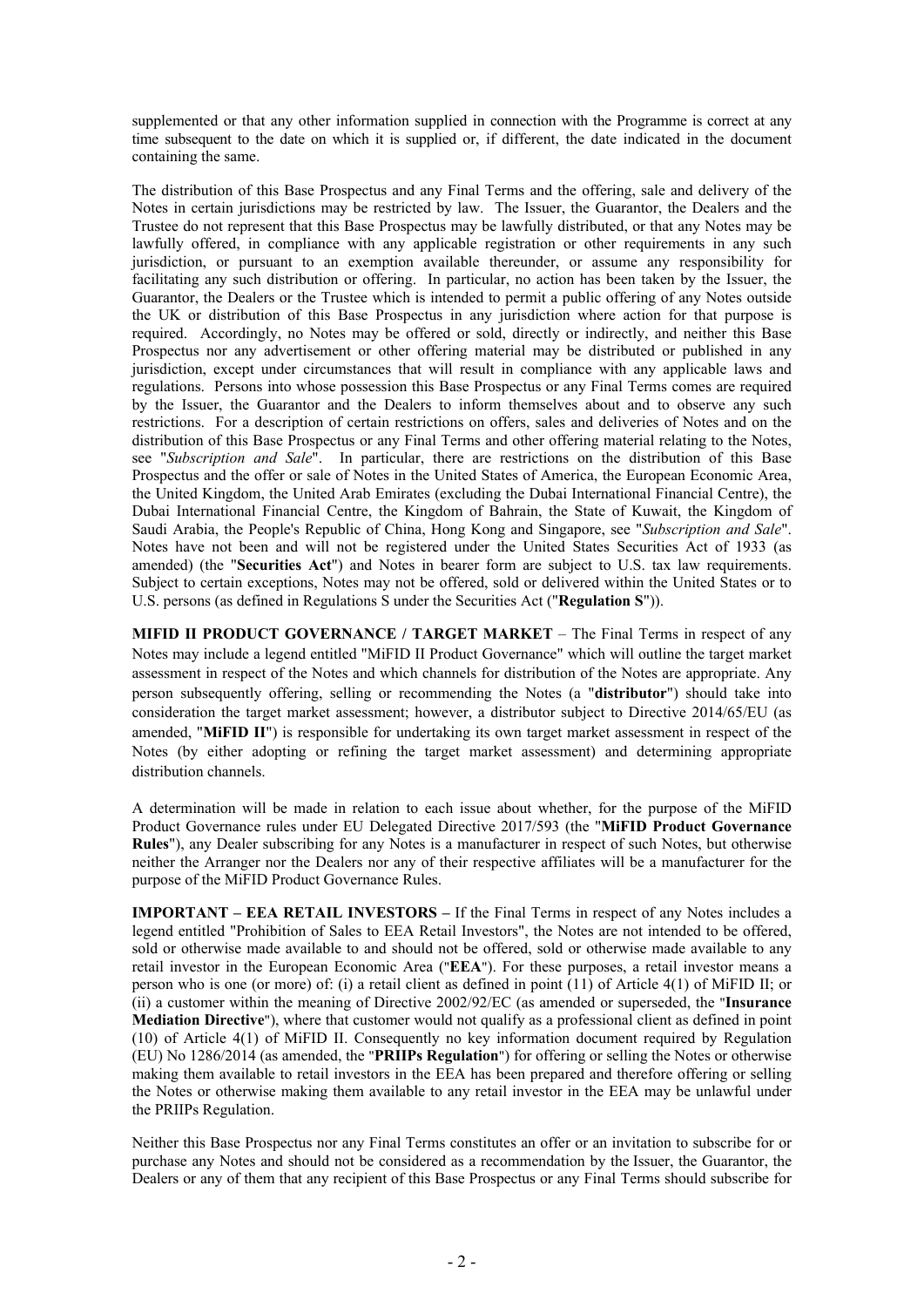or purchase any Notes. Each recipient of this Base Prospectus or any Final Terms shall be taken to have made its own investigation and appraisal of the condition (financial or otherwise) of the Issuer and the Guarantor.

The maximum aggregate principal amount of Notes outstanding and guaranteed at any one time under the Programme will not exceed U.S.\$3,000,000,000 (and for this purpose, any Notes denominated in another currency shall be translated into U.S. dollars at the date of the agreement to issue such Notes (calculated in accordance with the provisions of the Dealer Agreement)). The maximum aggregate principal amount of Notes which may be outstanding and guaranteed at any one time under the Programme may be increased from time to time, subject to compliance with the relevant provisions of the Dealer Agreement as defined under "*Subscription and Sale*".

The Notes may not be a suitable investment for all investors. Each potential investor in the Notes must determine the suitability of that investment in light of its own circumstances. In particular, each potential investor should consider, either on its own or with the help of its financial and other professional advisers, whether it:

- (i) has sufficient knowledge and experience to make a meaningful evaluation of the Notes, the merits and risks of investing in the Notes and the information contained or incorporated by reference in this Base Prospectus or any applicable supplement;
- (ii) has access to, and knowledge of, appropriate analytical tools to evaluate, in the context of its particular financial situation, an investment in the Notes and the impact the Notes will have on its overall investment portfolio;
- (iii) has sufficient financial resources and liquidity to bear all of the risks of an investment in the Notes, including Notes with principal or interest payable in one or more currencies, or where the currency for principal or interest payments is different from the potential investor's currency;
- (iv) understands thoroughly the terms of the Notes and is familiar with the behaviour of any relevant indices and financial markets; and
- (v) is able to evaluate (either alone or with the help of a financial adviser) possible scenarios for economic, interest rate and other factors that may affect its investment and its ability to bear the applicable risks.

Some Notes are complex financial instruments. Sophisticated institutional investors generally do not purchase complex financial instruments as stand-alone investments. They purchase complex financial instruments as a way to reduce risk or enhance yield with an understood, measured and appropriate addition of risk to their overall investment portfolios. A potential investor should not invest in Notes which are complex financial instruments unless it has the expertise (either alone or with the help of a financial adviser) to evaluate how the Notes will perform under changing conditions, the resulting effects on the value of the Notes and the impact this investment will have on the potential investor's overall investment portfolio.

Legal investment considerations may restrict certain investments. The investment activities of certain investors are subject to legal investment laws and regulations, or review or regulation by certain authorities. Each potential investor should consult its legal advisers to determine whether and to what extent: (1) Notes are legal investments for it; (2) Notes can be used as collateral for various types of borrowing; and (3) other restrictions apply to its purchase or pledge of any Notes. Financial institutions should consult their legal advisors or the appropriate regulators to determine the appropriate treatment of Notes under any applicable risk-based capital or similar rules.

In the case of any Notes which are to be admitted to trading on a regulated market within the European Economic Area or offered to the public in a Member State of the European Economic Area in circumstances which require the publication of a prospectus under the Prospectus Directive, the minimum denomination shall be  $\hat{\epsilon}100,000$  (or its equivalent in any other currency as at the date of issue of the Notes).

The Dealers will not regard any actual or prospective holders of Notes (whether or not a recipient of this Base Prospectus and/or the relevant Final Terms) as their client in relation to the offering described in this Base Prospectus and/or the relevant Final Terms and will not be responsible to anyone other than the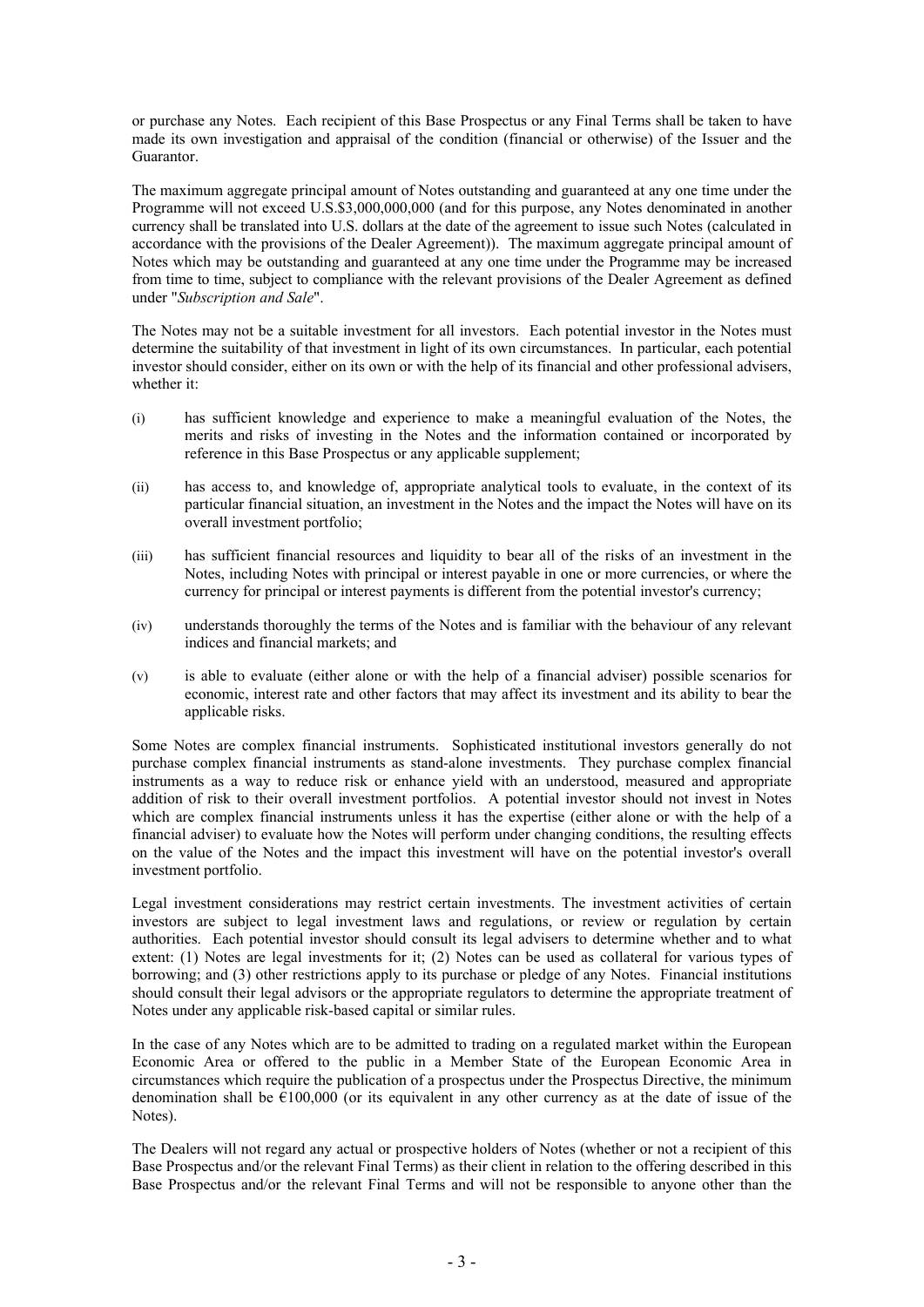Issuer for providing the protections afforded to its clients nor for providing the services in relation to the offering described in this Base Prospectus and/or the relevant Final Terms or any transaction or arrangement referred to herein or therein.

# **NOTIFICATION UNDER SECTION 309B(1)(C) OF THE SECURITIES AND FUTURES ACT (CHAPTER 289) OF SINGAPORE**

Unless otherwise stated in the Final Terms in respect of any Notes, all Notes issued or to be issued under the Programme shall be prescribed capital markets products (as defined in the Securities and Futures (Capital Markets Products) Regulations 2018 of Singapore) and Excluded Investment Products (as defined in MAS Notice SFA 04-N12: Notice on the Sale of Investment Products and MAS Notice FAA-N16: Notice on Recommendations on Investment Products).

# **NOTICE TO RESIDENTS OF THE KINGDOM OF SAUDI ARABIA**

**This Base Prospectus may not be distributed in the Kingdom of Saudi Arabia except to such persons as are permitted under the Rules on the Offer of Securities and Continuing Obligations issued by the Capital Market Authority of the Kingdom of Saudi Arabia (the "Capital Market Authority").**

**The Capital Market Authority does not make any representations as to the accuracy or completeness of this Base Prospectus and expressly disclaims any liability whatsoever for any loss arising from, or incurred in reliance upon, any part of this Base Prospectus. Prospective purchasers of Notes issued under the Programme should conduct their own due diligence on the accuracy of the information relating to the Notes. If a prospective purchaser does not understand the contents of this Base Prospectus, he or she should consult an authorised financial adviser.**

# **NOTICE RESIDENTS OF THE KINGDOM OF BAHRAIN**

**In relation to investors in the Kingdom of Bahrain, Notes issued in connection with this Base Prospectus and related offering documents may only be offered in registered form to existing account holders and accredited investors as defined by the Central Bank of Bahrain ("CBB") in the Kingdom of Bahrain where such investors make a minimum investment of at least U.S.\$100,000 or the equivalent amount in any other currency or such other amount as the CBB may determine.**

**This Base Prospectus does not constitute an offer of securities in the Kingdom of Bahrain in terms of Article (81) of the Central Bank and Financial Institutions Law 2006 (decree Law No. 64 of 2006). This Base Prospectus and related offering documents have not been and will not be registered as a prospectus with the CBB. Accordingly, no Notes may be offered, sold or made the subject of an invitation for subscription or purchase nor will this Base Prospectus or any other related document or material be used in connection with any offer, sale or invitation to subscribe or purchase Notes, whether directly or indirectly, to persons in the Kingdom of Bahrain, other than to accredited investors for an offer outside the Kingdom of Bahrain.**

**The CBB has not reviewed, approved or registered this Base Prospectus or related offering documents and it has not in any way considered the merits of the Notes to be offered for investment, whether in or outside the Kingdom of Bahrain. Therefore, the CBB assumes no responsibility for the accuracy and completeness of the statements and information contained in this Base Prospectus and expressly disclaims any liability whatsoever for any loss howsoever arising from reliance upon the whole or any part of the content of this Base Prospectus. No offer of Notes will be made to the public in the Kingdom of Bahrain and this Base Prospectus must be read by the addressee only and must not be issued, passed to, or made available to the public generally.**

# **PRESENTATION OF FINANCIAL AND OTHER INFORMATION**

# **Certain Defined Terms and Conventions**

Certain figures included in this Base Prospectus have been subject to rounding adjustments; accordingly, figures shown for the same category presented in different tables may vary slightly and figures shown as totals in certain tables may not be an arithmetic aggregation of the figures which precede them.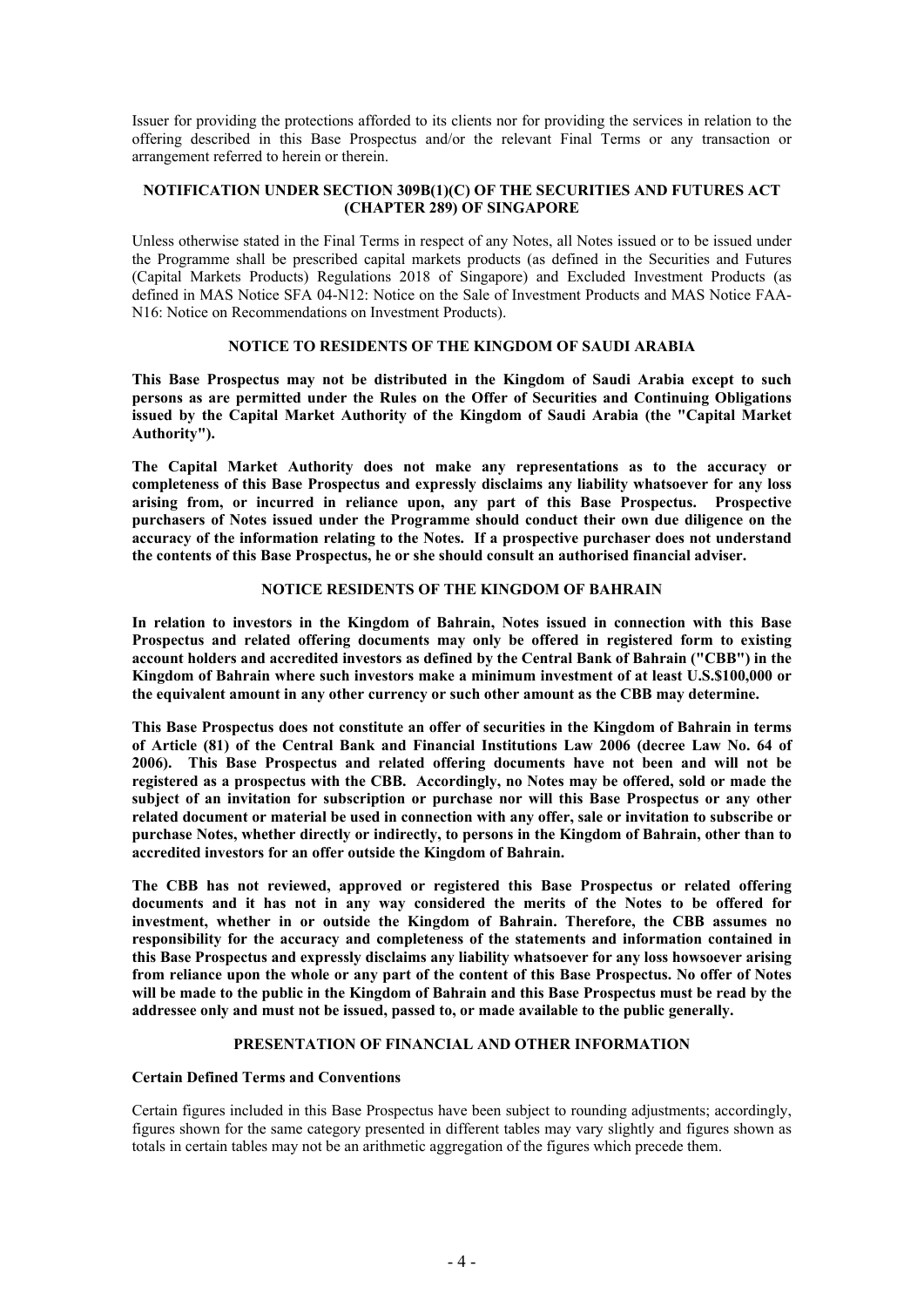The language of the Base Prospectus is English. Certain legislative references and technical terms have been cited in their original language in order that the correct technical meaning may be ascribed to them under applicable law. Where this Base Prospectus includes information that has been translated from Chinese to English, the English translation included herein constitute direct and accurate translations of the Chinese originals. In the event of any discrepancy between the Chinese originals and the English translations, the Chinese originals prevail.

In this Base Prospectus, unless otherwise specified, references to a "**Member State**" are references to a Member State of the European Economic Area, references to "**U.S.\$**", "**U.S. dollars**" or "**dollars**" are to United States dollars, references to "**EUR**" or "**euro**" are to the single currency introduced at the start of the third stage of European economic and monetary union, and as defined in Article 2 of Council Regulation (EC) No. 974/98 of 3 May 1998 on the introduction of the euro, as amended, references to "**KD**" are to Kuwaiti dinars, references to "**Turkish Lira**" or "**TRY**" are to the lawful currency of Turkey, and references to "**Renminbi**" and "**CNY**" are to the lawful currency of the People's Republic of China (the "**PRC**" or "**China**"), excluding, for the purposes of this Base Prospectus, the Hong Kong Special Administrative Region, the Macau Special Administrative Region and Taiwan.

Translations of amounts from Kuwaiti dinars to U.S. dollars are solely for the convenience of the reader. No representation is made that the Kuwaiti dinar or U.S. dollar amounts referred to herein could have been converted into U.S. dollars or Kuwaiti dinars, as the case may be, at any particular exchange rate or at all.

# **FORWARD-LOOKING STATEMENTS**

This Base Prospectus contains certain forward-looking statements. The words "anticipate", "believe", "expect", "plan", "intend", "targets", "aims", "estimate", "project", "will", "would", "may", "could", "continue" and similar expressions are intended to identify forward-looking statements. All statements other than statements of historical fact included in this Base Prospectus, including, without limitation, those regarding the financial position, business strategy, management plans and objectives for future operations of the Guarantor are forward looking statements. These forward-looking statements involve known and unknown risks, uncertainties and other factors, which may cause actual results, performance or achievements, or industry results, to be materially different from those expressed or implied by these forward-looking statements. These forward looking statements are based on numerous assumptions regarding present and future business strategies and the environment in which the Guarantor expects to operate in the future. Important factors that could cause actual results, performance or achievements to differ materially from those in the forward looking statements include, among other factors described in this Base Prospectus:

- the Guarantor's ability to receive distributions and other revenue flows from its investments (including its subsidiaries);
- the Guarantor's ability to obtain and maintain sufficient capital to fund its current and future investments and financial obligations, including the Guarantor's ability to obtain external financing;
- the Guarantor's ability to manage the growth of the Group successfully;
- changes in political, social, legal or economic conditions in the markets that affect the Group and the value of the Group's investments;
- the political and economic conditions in the State of Kuwait and the Middle East and North Africa ("**MENA**") region; and
- changes in the competitive environment in which the Group operate.

Additional factors that could cause actual results, performance or achievements to differ materially include, but are not limited to, those discussed under "*Risk Factors*". Any forward-looking statements made by or on behalf of the Issuer or the Guarantor speak only as at the date they are made. Neither the Issuer nor the Guarantor undertakes to update forward-looking statements to reflect any changes in their expectations with regard thereto or any changes in events, conditions or circumstances on which any such statement is based.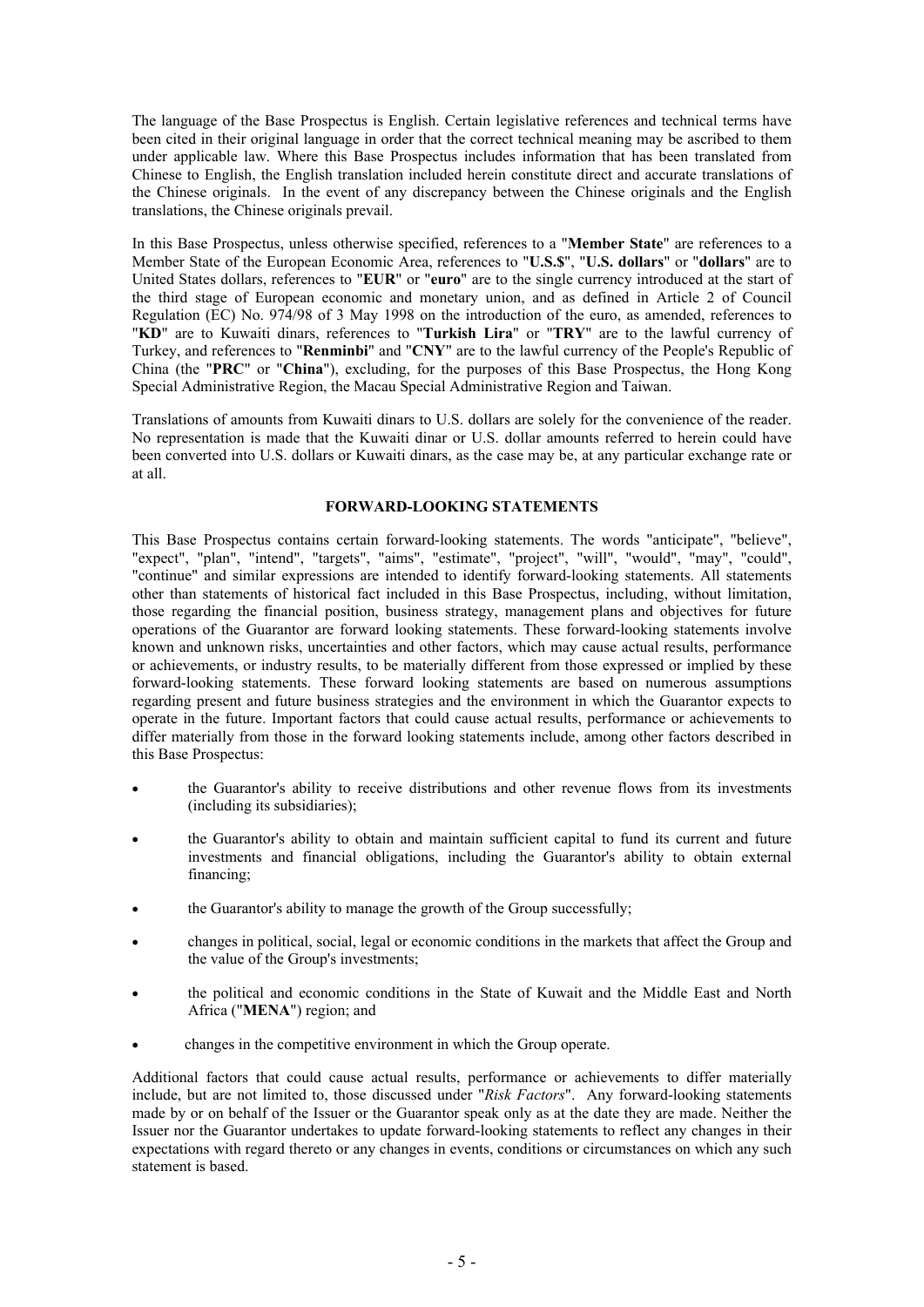### **STABILISATION**

**In connection with the issue of any Tranche of Notes, one or more relevant Dealers (the "Stabilising Manager(s)") (or persons acting on behalf of any Stabilising Manager(s)) may over allot Notes or effect transactions with a view to supporting the market price of the Notes at a level higher than that which might otherwise prevail. However, stabilisation may not necessarily occur. Any stabilisation action may begin on or after the date on which adequate public disclosure of the terms of the offer of the relevant Tranche of Notes is made and, if begun, may cease at any time, but it must end no later than the earlier of 30 days after the issue date of the relevant Tranche of Notes and 60 days after the date of the allotment of the relevant Tranche of Notes. Any stabilisation action or over-allotment must be conducted by the Stabilising Manager(s) (or persons acting on behalf of the Stabilising Manager(s)) in accordance with all applicable laws and rules.**

#### **BENCHMARKS REGULATION**

Amounts payable on Floating Rate Notes will be calculated by reference to one of LIBOR, EURIBOR, KIBOR, SHIBOR, HIBOR, KLIBOR, TRLIBOR or TRYLIBOR, SIBOR, EIBOR, TIBOR and SAIBOR as specified in the relevant Final Terms. As at the date of this Base Prospectus, the administrators of LIBOR and SAIBOR are included in ESMA's register of administrators under Article 36 of the Regulation (EU) No. 2016/1011 (the "**Benchmarks Regulation**"). As at the date of this Base Prospectus, the administrators of EURIBOR, KIBOR, SHIBOR, HIBOR, KLIBOR, TRLIBOR or TRYLIBOR, SIBOR, EIBOR and TIBOR are not included in ESMA's register of administrators under the Benchmarks Regulation.

As far as the Issuer is aware, KIBOR, SHIBOR, KLIBOR and EIBOR do not fall within the scope of the Benchmarks Regulation by virtue of Article 2 of that regulation. As far as the Issuer is aware, the transitional provisions in Article 51 of the Benchmarks Regulation apply, such that the relevant administrators of EURIBOR, HIBOR, TRLIBOR or TRYLIBOR, SIBOR and TIBOR are not currently required to obtain authorisation/registration (or, if located outside the European Union, recognition, endorsement or equivalence).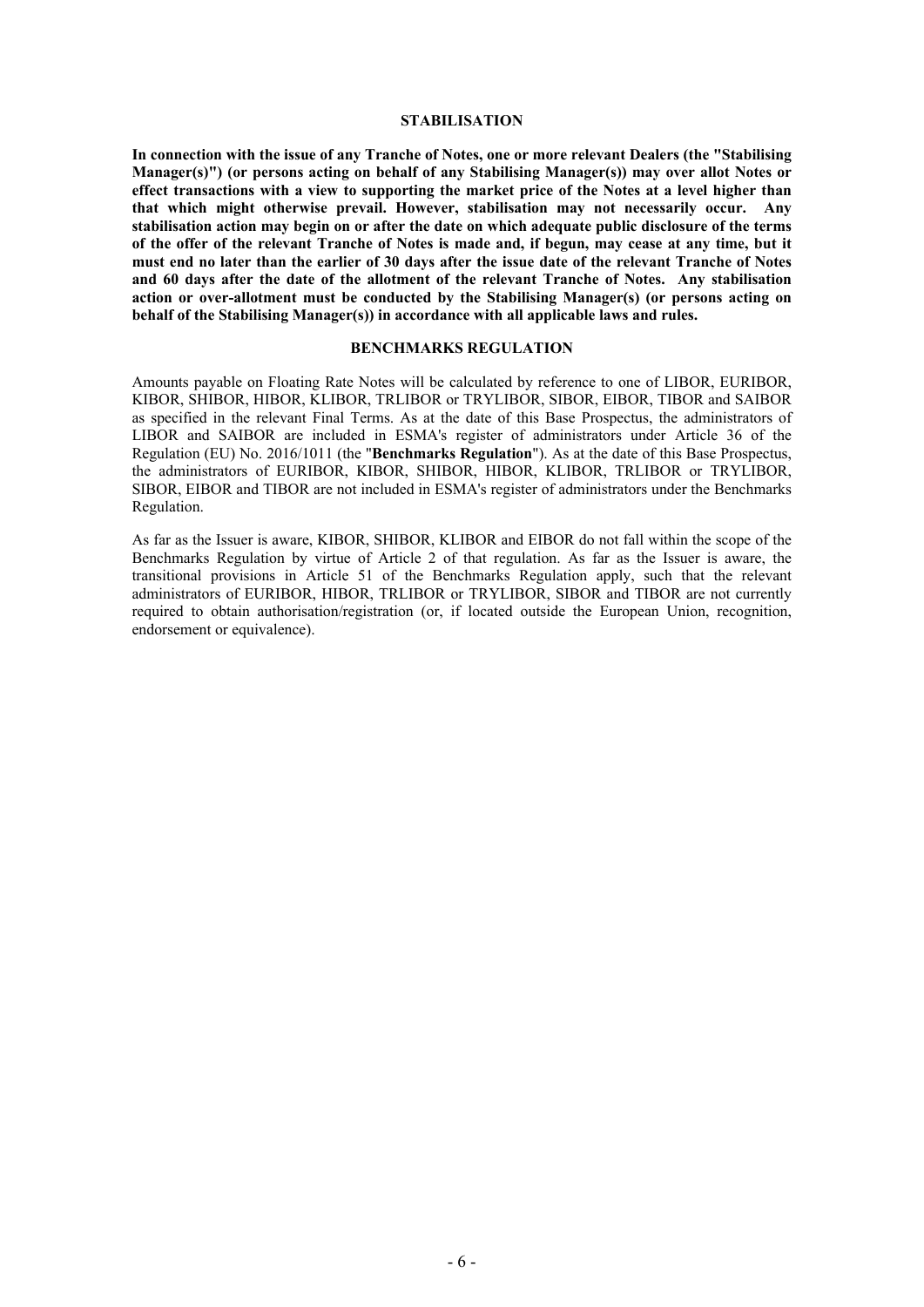### <span id="page-8-0"></span>**RISK FACTORS**

*Prospective investors should read the entire Base Prospectus. Words and expressions defined in the "Terms and Conditions of the Notes" below or elsewhere in this Base Prospectus have the same meanings in this section.*

*Each of the Issuer and the Guarantor believes that the following factors may affect its ability to fulfil its obligations under Notes issued under the Programme. Most of these factors are contingencies which may or may not occur and neither the Issuer nor the Guarantor is in a position to express a view on the likelihood of any such contingency occurring. In addition, factors which are material for the purpose of assessing the market risks associated with Notes issued under the Programme are also described below.*

*Each of the Issuer and the Guarantor believes that the factors described below represent the principal risks inherent in investing in Notes issued under the Programme, but the inability of the Issuer or the Guarantor to pay interest, principal or other amounts on or in connection with any Notes may occur for other reasons and neither the Issuer nor the Guarantor represent that the statements below regarding the risks of holding any Notes are exhaustive. Additional risks and uncertainties not presently known to the Issuer or the Guarantor or that each of the Issuer or the Guarantor currently believes to be immaterial could also have a material impact on the Issuer's or the Guarantor's business operations. Prospective investors should also read the detailed information set out elsewhere in this Base Prospectus and reach their own views prior to making any investment decision.*

### **Factors that may affect the Issuer's ability to fulfil its obligations under the Notes**

The Issuer is not an operating company. The Issuer is a special purpose vehicle with no other business other than issuing Notes. All funds raised by the Issuer are on-lent to the Guarantor and the Issuer is therefore dependent on repayment of principal, interest and/or additional amounts (if any) from the Guarantor for the purposes of meeting its obligations under the Notes.

The Issuer will only be able to make payments under the Notes to the Noteholders in an amount equivalent to sums of principal, interest, and/or additional amounts (if any) it actually receives from the Guarantor. Consequently, if the Guarantor fails to meet its obligations to the Issuer in respect of the funds on-lent, the Noteholders could receive less than the full amount of principal, interest and/or additional amounts (if any) on the relevant due date from the Issuer and would have recourse under the Guarantee of the Notes for the balance.

### **Factors that may affect the Guarantor's ability to fulfil its obligations under the Guarantee of the Notes**

# *Developing markets are subject to greater risks than more developed markets, including significant political, social and economic risks*

The following table sets out the geographical break down of the Guarantor's revenue and non-current assets for the year ended and as at 31 December 2018 based on the Guarantor's audited consolidated financial statements as at and for the year ended 31 December 2018:

|                                             | Revenue<br>(In per cent.) | <b>Non-Current Assets</b><br>(In per cent.) |
|---------------------------------------------|---------------------------|---------------------------------------------|
|                                             | 48.9                      | 59.7                                        |
|                                             | 2.3                       | 24                                          |
|                                             | 23.7                      | 26.6                                        |
|                                             | 24.6                      | 11.1                                        |
|                                             | 0.5                       | 0.3                                         |
|                                             | 100.0                     | 100.0                                       |
| *primarily attributable to Turkey and Malta |                           |                                             |

A significant proportion of the Guarantor's revenues are generated in the State of Kuwait. There can be no assurance that economic conditions in the State of Kuwait will remain robust nor that a significant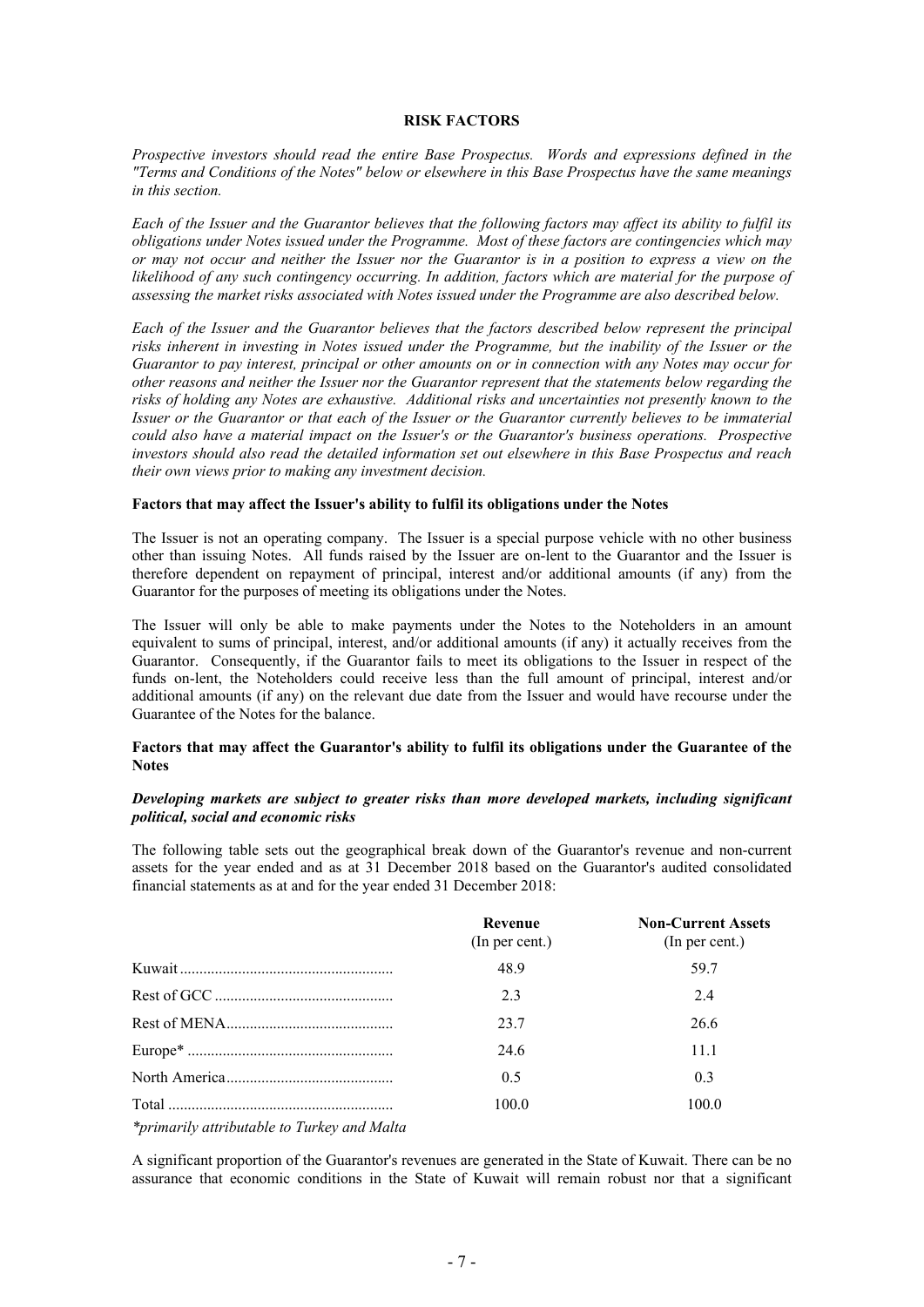deterioration in these economic conditions will not impact the financial performance of the Guarantor. The economy of the State of Kuwait is largely driven by revenues from oil exports and as such is exposed to volatility in oil prices. The Government's policies to diversify the economy away from its reliance on oil as the single major revenue source have generally resulted in improved economic performance, there can be no assurance that such performance will be sustained.

The Guarantor's financial performance can be adversely affected by political, economic and related developments not only from within the State of Kuwait, but also to a lesser extent from within the countries of the Gulf Cooperation Council ("**GCC**") (which comprises Bahrain, Kuwait, Oman, Qatar, Saudi Arabia and the United Arab Emirates) and the political and economic instability in surrounding countries, such as Turkey, Syria, Iraq, Iran and the countries of North Africa. Although not unique to the region, the State of Kuwait, the GCC region and surrounding countries are exposed to specific risks that may have a material impact on the business carried out by the Guarantor, its operating results and its financial condition.

Amongst those specific risks is the possibility of:

- Political and social instability;
- Downturn in economic conditions;
- External acts of warfare, civil clashes and terrorist activity;
- Natural disasters; and
- Regulatory, taxation and legal structure changes.

The Guarantor has limited assets in the countries worst affected. Any material unexpected developments in the political, social, economic or other conditions in countries in which the Guarantor or any of its associated companies carry on business may, however, have a material adverse effect on the Guarantor's business, financial condition and results of operations and may adversely affect the Guarantor's plans for international expansion and investment.

Over the last few years political uncertainty and armed conflict continues to persist across Yemen, Iraq, Syria and Libya. The countries in question are affected in particular by political and social instability and external acts of warfare and civil clashes. Neighbouring countries such as Turkey and Lebanon are receiving large numbers of refugees fleeing the conflict, resulting in increased pressure on their public services. Political uncertainty and sectarian violence in the region could have a material adverse effect on the Guarantor's business, financial condition, results of operations and prospects. Kuwait and most of the other countries in the Gulf have thus far been largely immune from disruption from such activity. However, despite the rapid response and intensified intelligence and prevention activities of Gulf authorities, there is no assurance that the unrest experienced elsewhere in the region will not impact the areas in the Gulf or Turkey where the Group operates.

The ongoing conflict in Yemen could have detrimental impact on the Guarantor's businesses in Saudi Arabia. In addition, on 5 June 2017, Saudi Arabia, the UAE, Egypt and Bahrain announced the severing of diplomatic ties with Qatar. Yemen, Jordan, Libya, Comoros, Senegal and Mauritania also joined the Saudi-led coalition shortly thereafter and several other countries including Chad, Djibouti, Maldives and Niger announced that they had downgraded their diplomatic ties with Qatar. The severing of diplomatic ties included the withdrawal of ambassadors as well as the imposition of travel restrictions. Saudi Arabia, the UAE and Bahrain advised their citizens visiting or resident in Qatar to leave Qatar. Qatari visitors, residents and diplomats in Saudi Arabia, the UAE and Bahrain were also expelled at the same time, with a two week grace period for visitors and residents and a 48 hour grace period for Qatari diplomats. Saudi Arabia, the UAE, Bahrain and Egypt also imposed restrictions on the use of their airspace by Qatari airline carriers, which resulted in disruption to flights operating to and from Qatar. Similarly, Qatariflagged vessels were barred entry to each of their respective ports.

Although there are currently no publically known direct restrictions on trade exports or imports between Qatar and the other GCC countries, trade has been impacted by the closure of airspace and ports to Qatari-flagged airlines and vessels. New trade channels and routes have been established with Turkey, Oman, Iran and India as alternatives but there can be no assurance that ongoing restrictions will not have a material adverse effect on Qatar's economy.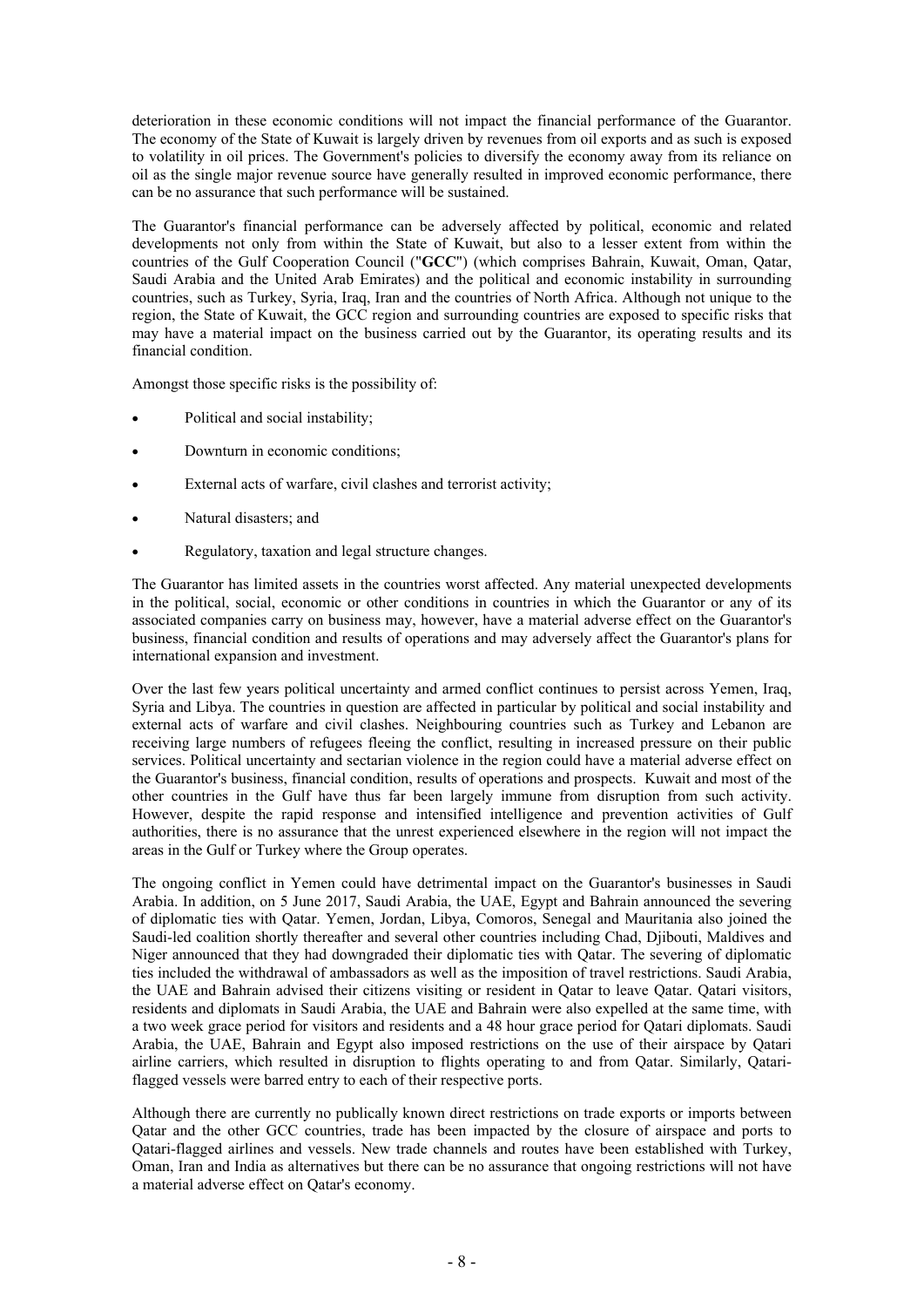On 23 June 2017, the State of Kuwait, acting as a mediator between Qatar and the countries imposing the restrictions, delivered terms on which the Saudi-led coalition would be willing to lift the restrictions and reinstate diplomatic ties. The terms were rejected by Qatar on 1 July 2017 as an infringement on its sovereignty, although its official response has not yet been made public. Despite calls from the United States, Turkey and other countries in the region to resolve the crisis diplomatically, the restrictions remain in place. Some of the Guarantor's businesses are incorporated in or operate from countries that have downgraded diplomatic ties with Qatar; trade retaliation against these entities by Qatar or residents of Qatar may impact the Guarantor's business interests. It is not possible to predict the occurrence of events or circumstances such as those outlined above or the impact of such occurrences and no assurance can be given that the Guarantor's business would be able to sustain its current profit levels if such events or circumstances were to occur.

### *The Guarantor is exposed to risks associated with expansion into new markets, start-up or early stage businesses and acquisition of new companies and businesses*

Historically, the Guarantor has been primarily active in the Kuwaiti market. However, its strategy is to expand further into markets or businesses within the GCC and the wider MENA region and beyond, which may include markets in which it has not operated previously. These new markets may pose additional challenges, including different competitive conditions, political and regulatory systems, with which the Guarantor is not familiar, and the Guarantor may not be able to rely on its reputation and relationships to the extent that it can in its established markets.

The Guarantor's growth strategy involves expanding its operations by acquiring new companies. If the Guarantor encounters difficulties in acquiring such companies at a commercially reasonable price, or not at all, or if the companies acquired by the Guarantor fail to produce anticipated synergies, the Guarantor's growth strategy could be unsuccessful, which would have a material adverse effect on the Guarantor's business, financial condition and results of operations. The Guarantor also acquires or creates new businesses with limited or no previous operating experience. While these investments potentially offer the opportunity for significant capital gains, they involve a high degree of business and financial risk that can result in substantial losses.

The Guarantor's subsidiaries are investing, and may further invest, in countries adjacent to the MENA region, notably in Turkey and Malta. There can be no assurances that the performance of investments in these relatively new markets will deliver the returns expected at the time of acquisition.

# *The Guarantor's cash receipts are mostly restricted to dividends from Principal Companies or the proceeds of asset sales*

As a holding company, the Guarantor does not have direct access to the cash flows of its Principal Companies. The Guarantor's cash flows are limited to its share of the dividends declared by these companies, interest income on its investments and proceeds from its own trading activities or sales of its assets. Any decrease in the profitability of the Principal Companies would adversely impact the Guarantor's cash flow position.

The payment of dividends by some of the Principal Companies to the Guarantor is subject to restrictions contained in insurance, banking, securities and corporate laws and regulations which require that solvency and capital standards are maintained by such companies. Burgan Bank K.P.S.C. ("**Burgan Bank**") paid a cash dividend in 2018 (for the year 2017) and has also declared the dividend for the year 2018 (to be paid in 2019) while United Gulf Bank last paid a cash dividend in 2010 (for the year 2009); there is no assurance that dividends from these banks and the other Principal Companies will be available on a regular basis.

As the Guarantor's strategy involves strategic sales of assets from time to time, there is a risk that the Guarantor may not find a suitable buyer for its assets when it intends to sell them. Also, as the sale of assets is impacted by factors which are beyond the Guarantor's control, the sale price might be adversely impacted due to such factors.

# *The Guarantor may not be able to effectively re-invest cash received from the sale of investments*

As the Guarantor's strategy involves strategic sales of investments from time to time, it is expected that the Guarantor will have large inflows of cash in the future. Until the cash remains uninvested, the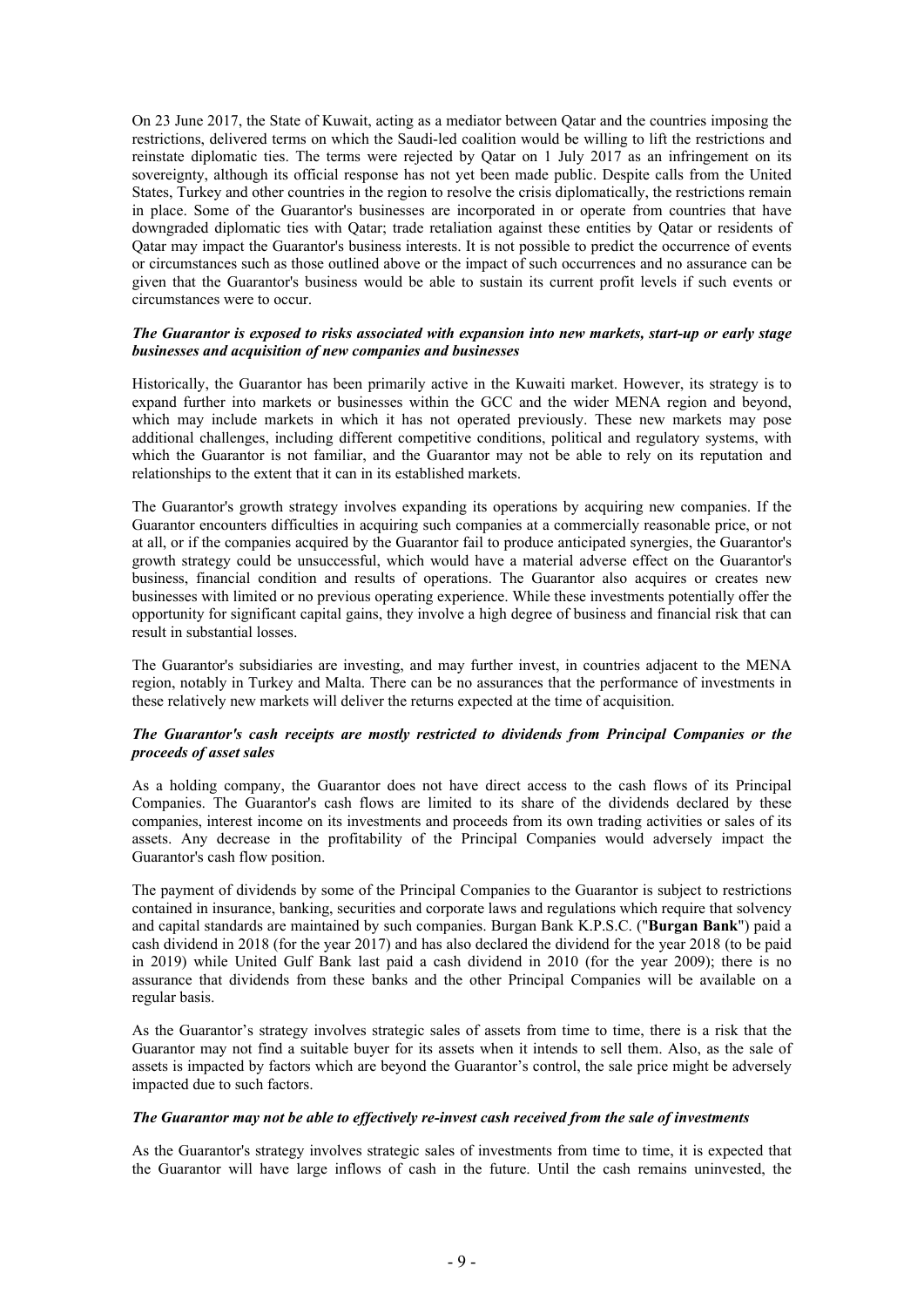Guarantor's margins could be adversely affected. Additionally, there is a risk that once the funds are reinvested, such investments will not perform as expected. There is no guarantee when the Guarantor will find suitable investments for this cash or when returns on such investments will be realised. The failure to timely and effectively re-invest cash received from the sale of investments may have an adverse effect on the Guarantor's operations, business, financial conditions and profitability.

# *Valuations of unquoted investments are subject to management judgement and may not reflect the value that the Guarantor will actually be able to realise*

Some of the Guarantor's investments are in unquoted companies. Potential investors should be aware that valuations of unquoted investments are based on techniques that the Guarantor's management considers appropriate and are subject to judgement. The types of factors that may be considered when applying fair value pricing to an investment in a particular company include the historical and projected financial data for the company, valuations given to comparable companies, the size and scope of the investee company's operations, the strengths and weaknesses of the investee company, industry information and assumptions, possible synergies within the Group, general economic and market conditions and other relevant factors.

Valuations, and in particular valuations of unquoted investments, may fluctuate over short periods of time and may be based on estimates. Determinations of the fair value of an unquoted investment may differ materially from the price that would be received if such investments were sold.

The results of operations reported by the Guarantor could be adversely affected if the values of unquoted investments that it records are materially higher than the values that are ultimately realised upon the disposal of the investments. Additionally, changes in values of such unquoted investments from quarter to quarter may result in volatility in the valuations and results of operations that the Guarantor reports from period to period.

# *Funding risk*

In addition to the internal generation of cash flow through upstream dividends, income from interest and income from trading, the Guarantor relies on external borrowings to fund its investments. These are primarily in the form of corporate bonds and bank borrowings, which are refinanced on an on-going basis.

As at 31 December 2018, the Guarantor's unconsolidated gross debt (loans payable, medium term notes and bonds) was KD 719.6 million (U.S.\$2,372.6 million)<sup>1</sup>. The Guarantor's future ability to originate new debt and pay or refinance its existing and future obligations as they become due will depend not only on its financial condition and results of operations at the time but also on certain factors over which the Guarantor has no control such as:

- Investor sentiment towards companies conducting business in similar markets and sectors;
- Opinions, reports and ratings of analysts and rating agencies on sovereign and corporate borrowers in the region;
- Prevailing capital and financial market conditions, including interest and exchange rates; and
- Political conditions in the MENA region.

Therefore, the Guarantor has no assurance that it would be able to obtain funding in the financial markets on satisfactory terms, which would limit its ability to originate new loans and to pay or refinance its existing and future obligations as they become due and would have an adverse impact on its business, financial condition and results of operations.

# *Counterparty Credit Risk*

A substantial part of the activities of Burgan Bank and its subsidiaries and Gulf Holding Company and its subsidiaries involves extending credit to customers and holding financial and real estate assets as

<sup>1</sup> All figures in KD as of 31 March 2019 and as of 31 December 2018 have been converted into U.S.\$ at the exchange rates prevailing on those dates, that is (U.S.\$:KD=1:0.3042) as of 31 March 2019 and (U.S.\$:KD =1:0.3033) as of 31 December 2018 respectively.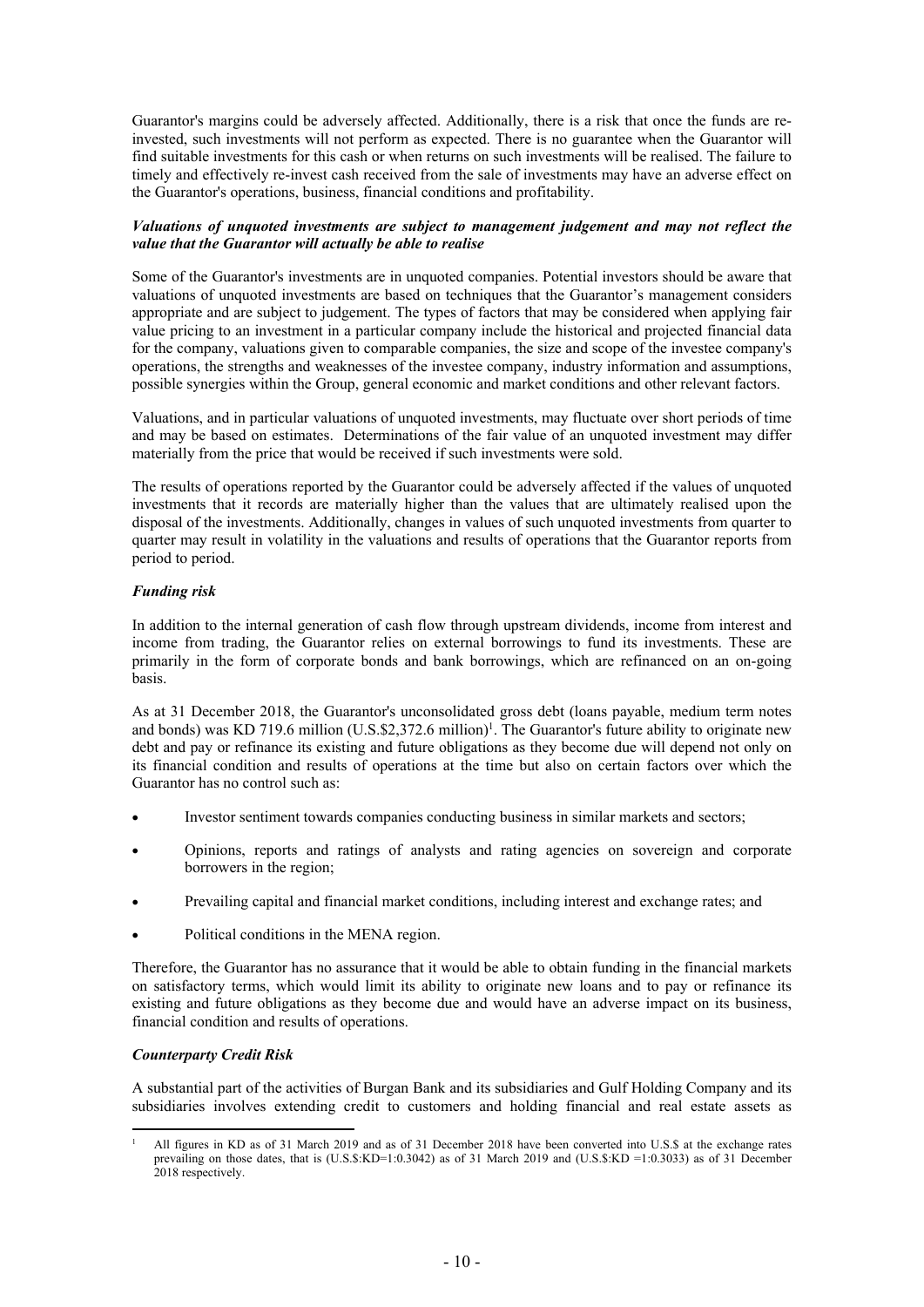investors or as security for loans. The concentration of loans and assets in the State of Kuwait and the MENA region and the possible prevalence of borrowers active in similar or related industries among each lender's customers may result in higher default rates than have been experienced historically or cause the Guarantor or the Principal Companies to make material provisions (or be obligated by a regulator to make material provisions) against potential losses. In addition, the volatility of securities and real estate markets in the region may result in a reduction of the value of the collateral available as security for particular loans.

# *Interest Rate and Equity Price Risk*

The Guarantor is exposed to interest rate and equity price risks associated with the Group's investment and asset and liability management activities.

Changes in interest rate levels, yield curves and spreads may affect the interest rate margin realised between the Guarantor's investment activities and its borrowing costs.

Changes in equity prices may affect the value of and returns on the Guarantor's investment portfolios. It is difficult to accurately predict changes in economic and market conditions and to anticipate the effects that such changes could have on the Guarantor's financial performance and business operations.

# *Foreign Exchange Risk*

The Guarantor generates a significant proportion of its earnings in the State of Kuwaiti Dinar. From January 2003 to 20 May 2007, the Kuwaiti Dinar was pegged to the U.S. dollar around a parity rate of 0.29963, with margins set at  $+/- 3.5$  per cent. On 20 May 2007, this policy was replaced with one stated by the Governor of the Central Bank of Kuwait to be based on an undisclosed weighted basket of the currencies of Kuwait's major trade and financial partner countries. It appears that the U.S. dollar continues to play a significant role in determining the Kuwaiti Dinar exchange rate, although the relationship with any given currency or basket of currencies cannot be readily ascertained. Since 20 May 2007, the Kuwaiti Dinar has ranged from KD 0.26460 to one U.S. dollar in May 2008 to KD 0.3033 to one U.S. dollar in December 2018, equivalent to a 15 per cent. change in the exchange rate. As of 31 March 2019, the Kuwaiti Dinar was valued at KD 0.3042 to one U.S. dollar and the U.S. dollar was valued at 3.28731 to one Kuwaiti Dinar. If the U.S. dollar strengthens against the Kuwaiti Dinar, this will result in a higher debt service cost to the Guarantor.

In addition to earnings generated in Kuwaiti Dinars, a material amount of the Guarantor's consolidated earnings is generated in currencies directly or informally pegged to the U.S. dollar. A removal of the peg or a substantial devaluation of any of these currencies could impact negatively on the amount of the Guarantor's reported earnings and on the amount of distributions that the Guarantor would otherwise receive from operating companies within its group that would be directly or indirectly affected by such peg removal or devaluation.

The Turkish subsidiary of Burgan Bank maintains its accounts and report its results in Turkish Lira, the local currency of the country of its incorporation. Any fluctuations in Turkish Lira against KD may result in a change in the value of foreign currency assets or liabilities for the purpose of Burgan Bank's financial statements. The Turkish Lira has depreciated by 90.2 per cent. against KD between 1 January 2016 and 31 March 2019. The same has had limited impact on the Group as Burgan Bank's investment in Turkish Lira is hedged through the use of currency swaps. However, further devaluation in the currency may have a detrimental impact on Burgan Bank's dividend paying capacity.

Any weakening of the Kuwaiti Dinar against the U.S. dollar may adversely impact the ability of the Guarantor to repay principal and interest on borrowings denominated in a currency other than Kuwaiti Dinars. The Guarantor is exposed to the potential impact of any alteration to the Central Bank of Kuwait's foreign exchange policy. In addition, although the Guarantor attempts to hedge its exposure or manage its cost of financing through the use of swaps and other derivatives with parties believed to be solvent, it is possible that a counter-party may default on its obligations, leaving the Guarantor unprotected against such fluctuations. In addition, the Guarantor is likely to have to report foreign exchange gains or losses under existing accounting rules. If the value of the Kuwaiti Dinar against the U.S. dollar fluctuates in a volatile manner, the impact on reported profit may be substantial.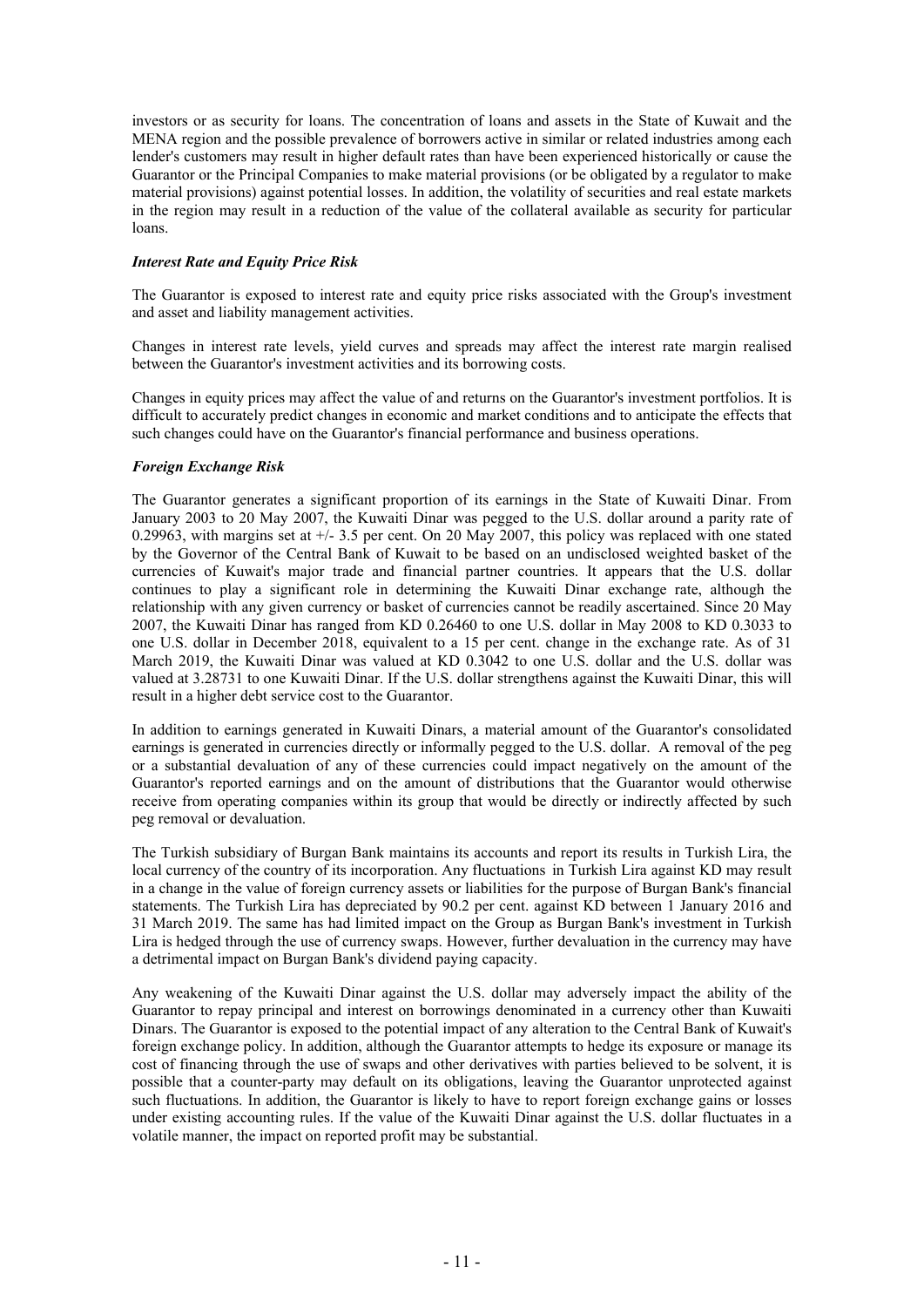# *Kuwait may introduce Corporate Income Tax on Kuwaiti and other Companies and Value Added Taxes*

The Guarantor is not currently subject to corporation tax on its earnings within Kuwait. However, on 14 March 2016 the Kuwait Cabinet of Ministers approved plans to implement a corporate tax of 10 per cent. on the annual profits of Kuwaiti incorporated entities (the "**Proposed Corporate Income Tax**"), including Partnerships, Funds, Sole Partnership and Trusts, similar companies established under the laws of a foreign country and individuals, enterprises or sole traders (other than incorporated companies) who are carrying on a business in Kuwait which may be applicable to the Guarantor for future financial years. As at the date of this Prospectus, the Proposed Corporate Income Tax does not have the force of law until such time as it has been approved by the Kuwaiti Parliament, signed by the Amir and published in the Official Gazette. It is currently uncertain as to whether the Proposed Corporate Income Tax will be promulgated into law in the form in which it has been proposed by the Cabinet of Ministers, or at all. If the Kuwaiti authorities impose new tax regimes on the Guarantor (whether in the form of the Proposed Corporate Income Tax or otherwise) or introduce any other changes in tax laws which make doing business in Kuwait less attractive, this may have a material adverse effect on the Guarantor's business, results of operations, cash flows and financial condition.

The Proposed Corporate Income Tax also provides for Withholding taxes ("**WHT**") to be imposed on payments to nonresident entities. Currently the Proposed Corporate Income Tax provides for WHT on royalties, interest and technical fees at 10 per cent. and insurance premiums at 5 per cent., but not on dividends.

The GCC Value Added Tax Framework (the "**GCC VAT Framework**") was finalised, approved and formally announced in 2017 and some of GCC countries have already implemented Value Added Tax ("**VAT**") regimes in 2018. However, as of the date of this Prospectus, the VAT regime has not yet been implemented in Kuwait (the latest indication is that this may not happen on a comprehensive basis until 2021) although Kuwait has committed to do so under the GCC VAT Framework. Therefore, it is not possible to state how VAT may affect the Guarantor in Kuwait at this time and whether any exemptions, zero ratings or refunds that may be included in the VAT regime may be available to the Guarantor. As such, any implementation of the VAT regime in locations where the Guarantor has business may have a material adverse effect on the Guarantor's business, results of operations, cash flows and financial condition.

# *The Guarantor may be impacted by financial market disruptions*

Kuwait's economy remains vulnerable to both external and internal shocks, including volatility in oil prices, political, economic and related developments in Kuwait, the other Gulf Cooperation Council ("**GCC**") countries (i.e. Bahrain, Oman, Qatar, Saudi Arabia and the United Arab Emirates) and the MENA region, but also resulting from political and economic instability in surrounding countries such as Iran and Iraq. These risks include, but are not limited to, external acts of warfare, civil clashes, terrorist activity, natural disasters, and regulatory, taxation and legal structure changes.

The business and results of operations of the Guarantor and its subsidiaries and the market price of the Notes are influenced by economic and market conditions in Kuwait and, to a varying degree, economic and market conditions in the global markets generally. Global financial crises and volatility in the emerging markets in the past have adversely affected market prices in the world's securities markets for companies that operate in developing economies. Even if the Kuwaiti economy remains relatively stable, financial turmoil in the emerging markets and globally could have a material adverse effect on the Guarantor and its subsidiaries' business, financial condition, results of operations or prospects and the market price of the Notes.

# *Historic level of the Guarantor's growth may not be sustained, which could impact its profitability*

The business, operations, financial conditions and prospects of the Guarantor are closely linked to the economic conditions of the MENA region. Any deterioration in economic conditions in the GCC and wider MENA region due to a deterioration in oil, gas or related industries or in banking and financial services industries or other factors could have an adverse effect on the Guarantor's financial condition and results of operations.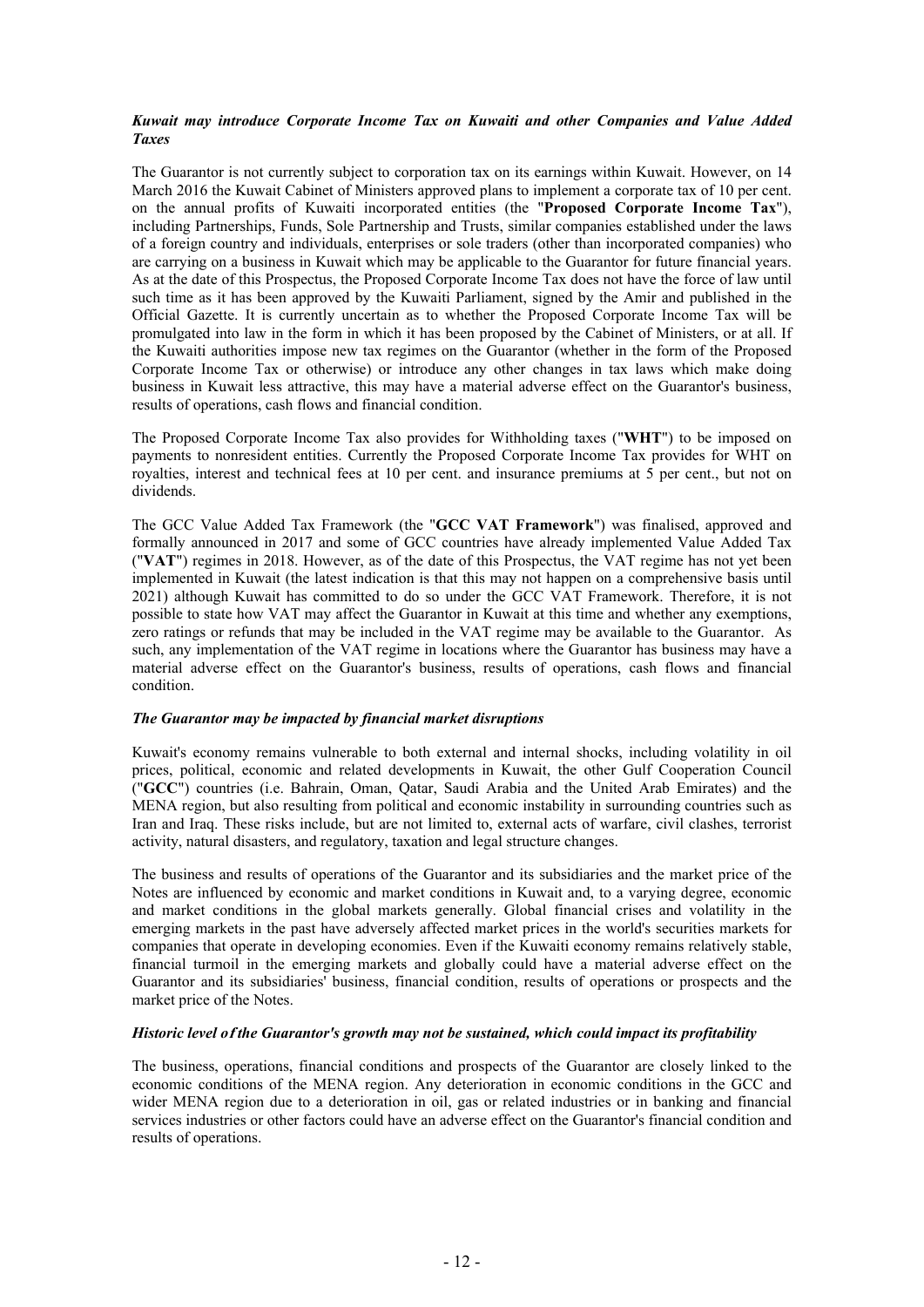Significant decreases in oil prices may have a material adverse impact on the Guarantor's underlying businesses. Oil prices are down from their historic peak levels of U.S.\$110.5 per barrel as of 20 June 2014. As of 31 March 2019, oil prices were at U.S.\$66.4 per barrel. Any deterioration in pricing may have a material adverse impact on Kuwait's economy, which could impact the Guarantor's businesses, financial conditions, results of operations and prospects particularly due to increased provisions for credit losses in its banking operations and reduced demand for loans and other banking services.

In addition, a material adverse change in one or more macroeconomic factors, such as a disruption of global money markets, interest rates, inflation, wage levels, unemployment, foreign investment and international trade could have an adverse impact on certain aspects of the Guarantor's operations. Such deterioration may adversely affect its ability to access funds on commercially acceptable terms or at all and impact further expansion and growth and could have an adverse effect on the financial condition and results of operations.

### *Competition from global competitors*

Many of the governments of the MENA region are liberalising their economies and initiating economic reforms. The MENA region is emerging as an investment opportunity, thereby attracting transnational companies. The increased competition resulting from such transnational companies operating in the region could have an adverse impact on the profitability of Guarantor and its subsidiaries and its associates.

Profitability is dependent on the performance of the Guarantor's principal companies (Burgan Bank, United Gulf Holding Company, Gulf Insurance Group K.S.C.P., Panther Media Group Limited and United Real Estate Company, together the "**Principal Companies**"). Most of the Guarantor's revenue is derived from its Principal Companies. The Guarantor may be impacted by the ability of those companies to complete or successfully integrate strategic transactions, develop and introduce new products and services in a timely manner and respond effectively to technological changes.

For example, the Pay-Tv business of Panther Media Group Limited (operating under the brand name "**OSN**") operates in a highly competitive environment and faces competition from a broad range of organisations. Technological developments also have the ability to create new forms of competition. A failure to develop OSN's product proposition in line with changing market dynamics could erode its competitive position. OSN faces competition for customers from rival full service pay per view operators, internet video streaming (both legal and pirate feeds) and over-the-top ("**OTT**") content providers operating regionally and internationally. OSN's ability to compete successfully will depend on its ability to acquire and commission programme content and package this in a way that is attractive to its customers. The programme content OSN has licensed from others is subject to fixed term contracts which will expire or may terminate early. OSN cannot be certain that programme content will be available to it at all or on acceptable financial or other terms. Certain of these factors are already negatively impacting OSN's financial performance and may lead to fair value adjustments, as described further in "Description of the Guarantor – Principal Companies - Panther Media Group" above. The level of legal competition and illegal piracy activities by well capitalised entities exerts pressure on OSN's revenue. As a result, the Guarantor and the other shareholder group have had to inject additional capital into OSN. So far, the capital was contributed *pro rata* to ownership, and the amounts contributed were not material to the Group. If, in the future the capital was no longer contributed on a *pro rata* basis, the other shareholder group would be severely diluted. There are no assurances that the revenue pressure will abate or that the cost cutting measures will generate sufficient savings. It is also not certain that the other shareholder group will continue to provide funds to OSN *pro rata* to its share. Although the management of OSN are taking steps to mitigate losses and appropriate support is being provided by the Guarantor, there can be no assurance that OSN will return to profitability in the short term, nor that the level of support that the shareholders of OSN have committed to provide will be sufficient or that future support will not be required. Ongoing levels of support to OSN could have an adverse impact on the Guarantor's financial performance.

### <span id="page-14-0"></span>*Legal and regulatory systems may create an uncertain environment for investment and business activities*

The Guarantor's Principal Companies operate in regulated businesses across multiple jurisdictions. Local regulations may change in a manner adverse to the business of one or more Principal Companies. This may be as a result of increased competition from additional licences being issued or changes to licence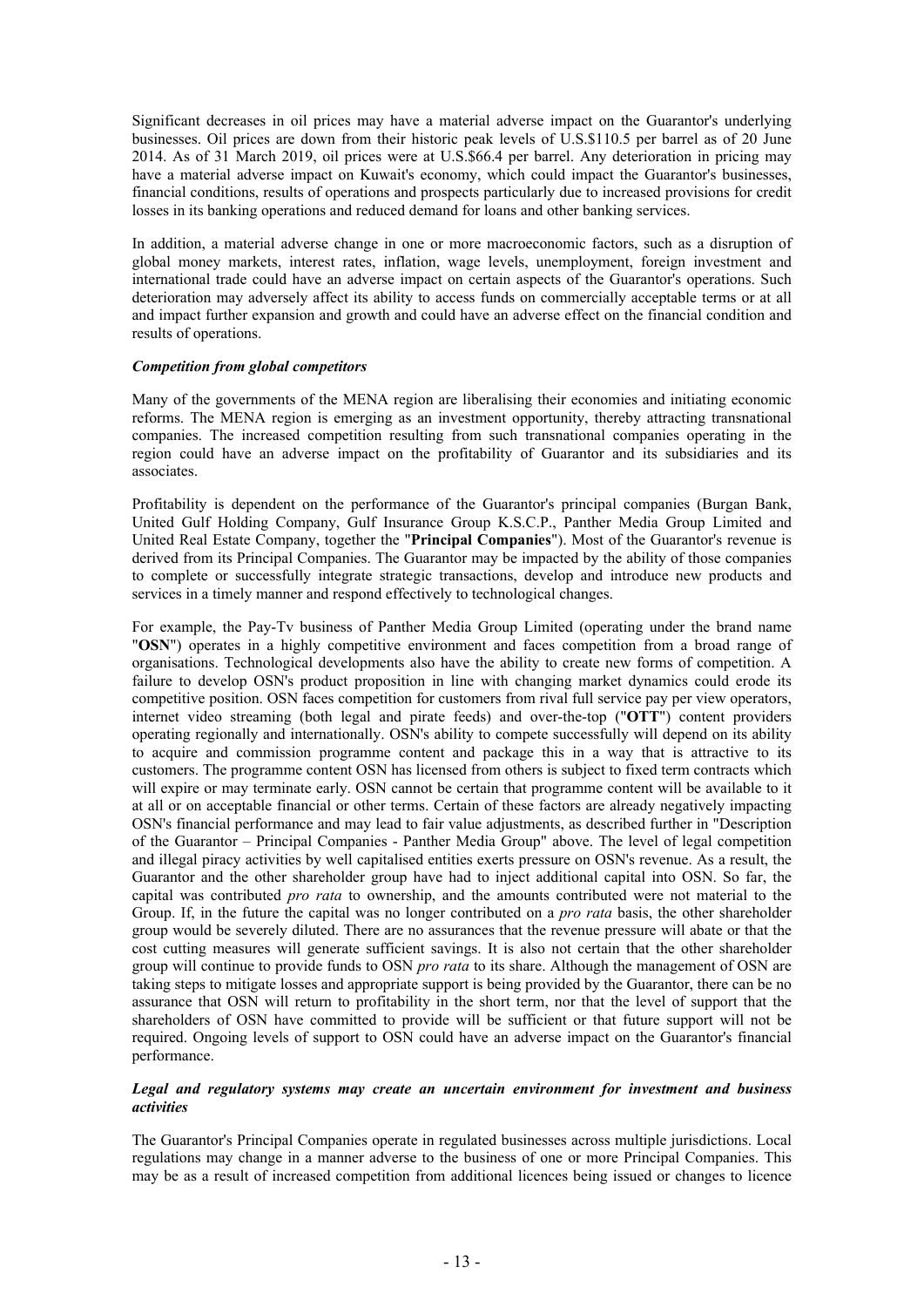conditions affecting activities or profitability of a particular business. Ownership restrictions or limitations on the scope of activities could also be imposed on the Guarantor. The Guarantor's largest Principal Companies operate in the financial sector. In light of the liquidity crisis and difficulties with the international financial system over the past few years, regulators are expected to monitor closely and regulate more aggressively the activities of financial companies, notably banks and investment companies. The Central Bank of Kuwait has adopted Basel III (or the Third Basel Accord) for the banks which it regulates, which includes the Guarantor's subsidiary Burgan Bank. Basel III is a demanding regulatory framework on bank capital adequacy, stress testing, and market liquidity risk. There can be no assurance that compliance with Basel III or future regulations will not increase the capital requirements of the Group's banking businesses (thereby requiring the Guarantor to inject additional capital or face dilution of its ownership) or reduce its profitability. As at 31 December 2018, Burgan Bank has a Basel III CET1 capital adequacy ratio of 11.9 per cent. and total capital adequacy ratio of 17.4 per cent.

No assurance can be given that the government of any of the jurisdictions in which the Guarantor's Principal Companies operate will not implement regulation or fiscal or monetary policies, including policies, regulations, or new legal interpretations of existing regulations, relating to or affecting expropriation, nationalisation, taxation, interest rates, exchange controls or capital adequacy requirements or otherwise take actions which could have a material adverse effect on the Guarantor's business, financial condition, results of operations or prospects.

# *Risks related to Kuwait and the Middle East and North Africa region*

Legal and regulatory systems in the MENA region may create an uncertain environment for investment and business activities. The MENA region is in the process of developing governing institutions and legal and regulatory systems, which are not yet as firmly established as they are in Western Europe and the United States. Kuwait, along with other countries within the GCC region, has enacted measures to promote greater efficiency and certainty within their legal and regulatory systems. Among those measures, Kuwait and the countries within the GCC region have assumed obligations under the General Agreement on Tariffs and Trade ("**GATT**") (as administered by the World Trade Organization ("**WTO**")) and Kuwait has already enacted legislation, *inter alia*, to extend foreign ownership. However, Kuwait may experience changes in its economy and government policies (including, without limitation, policies relating to the continued extension of the rights of foreign ownership pursuant to Kuwait's GATT and WTO obligations) that may affect the Guarantor's business.

### *Kuwait and other GCC legal systems continue to develop and this may create an uncertain environment for investment and business activity*

Kuwait and many of the other GCC countries are in various stages of developing their legal and regulatory institutions that are characteristic of more developed markets. As a result, procedural safeguards as well as formal regulations and laws may not be applied consistently. In some circumstances it may not be possible to obtain the legal remedies provided under the relevant laws and regulations in a timely manner. As the legal environment remains subject to continuous development, investors in Kuwait and the GCC countries may face uncertainty as to the security of their investments. Any unexpected changes in the legal systems in Kuwait and the GCC may have a material adverse effect on the investments that the Guarantor has made or may make in the future, which may in turn have a material adverse effect on the Guarantor's business, financial condition, results of operations and prospects.

### *Downgrade in the Guarantor's credit ratings*

The Guarantor's credit ratings by the major credit rating agencies are intended to measure the probability of its ability to meet its debt obligations as they mature and thus are an important factor in determining the Guarantor's cost of borrowing and the amount of funding it could raise. The cost of funding of the Guarantor's borrowings is partly dependent on its credit ratings.

Currently the Guarantor's credit ratings are:

- Moody's: credit rating at (Baa3) for long term debt, credit rating of (P-3) for short-term debts, with a stable outlook.
- Standard & Poor's: credit rating at (BBB-) for the long-term Guarantor credit and credit rating at (A-3) for third parties' credit on the short term, with a negative outlook.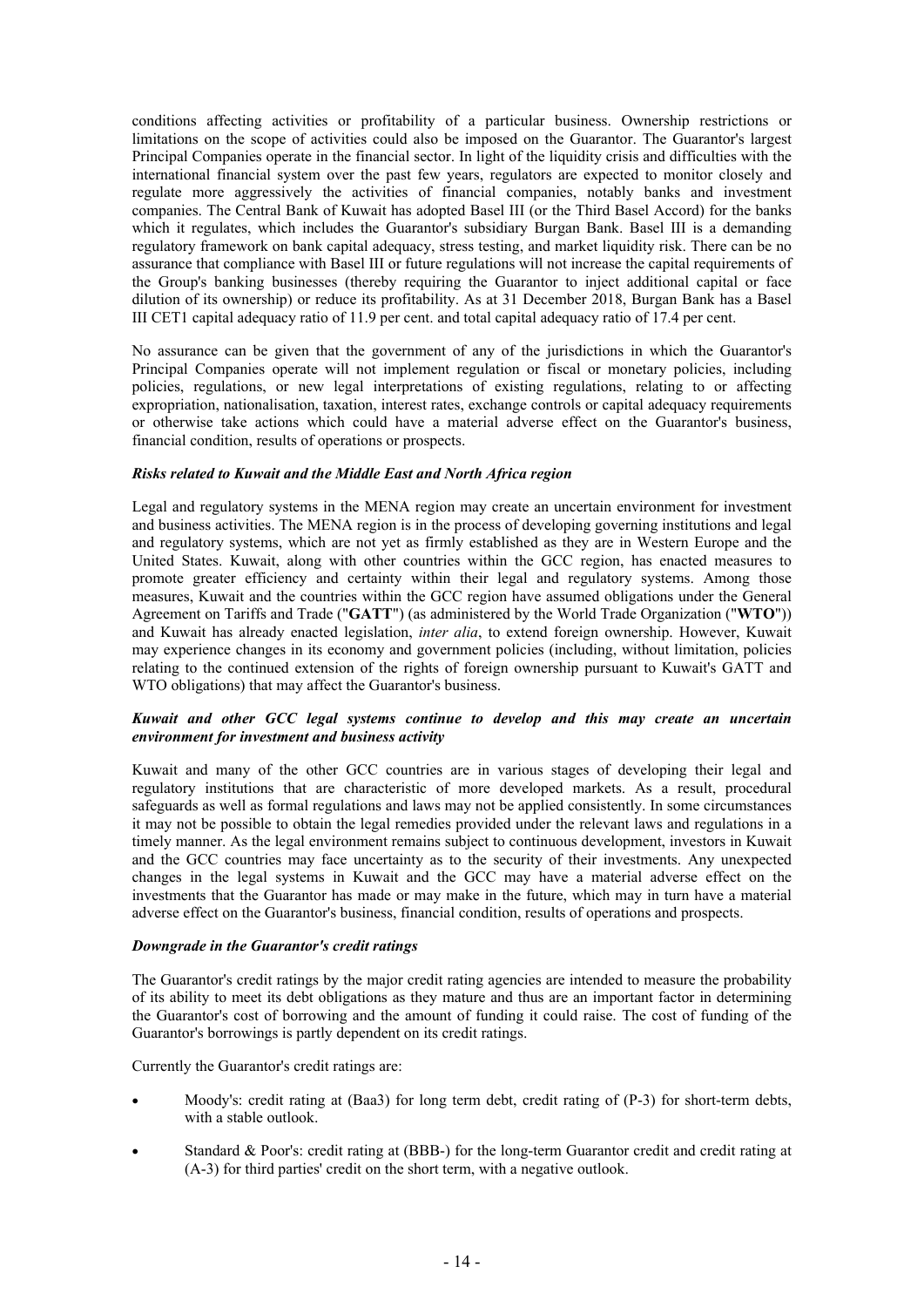A downgrade of the Guarantor's credit ratings, or being placed on a negative rating watch, may increase its cost of borrowing which could have a material adverse effect on the Guarantor's business, financial condition, results of operations or prospects and its relationship with creditors. Any potential future downgrade of the Guarantor's credit ratings (or announcement of a negative ratings watch) may also limit its or its subsidiaries' ability to raise capital in the international capital markets. Ratings may be subject to revision or withdrawal at any time by the assigning rating organisation and each rating should be evaluated independently of any other rating.

# *The Guarantor is exposed to risks associated with the loss of its key personnel*

The Guarantor's success depends to a significant degree upon the efforts and abilities of its key personnel, including in particular the chairman, vice-chairman and senior management team. The loss of the services of any key personnel could materially adversely affect the Guarantor's business, results of operations, financial condition and prospects.

# *Operational Risk*

Operational risk and losses at the Principal Companies can result from fraud, errors by employees, failure to document transactions properly or to obtain proper internal authorisation, failure to comply with regulatory requirements and conduct of business rules, systems and equipment failures, natural disasters or the failure of external systems (for example, those of counterparties or vendors) which may have an impact on the Guarantor's performance. KIPCO and the Principal Companies have an operational risk framework which they use to manage operational risk by identifying, measuring, controlling, monitoring and reporting risks. Although this framework has been implemented, it is not possible to eliminate entirely each of these operational risks (although this should not be taken to imply that the Issuer will be unable to comply with its obligations as a company with securities admitted to the Official List of the FCA).

# *Cyber Security Risk*

The Guarantor and its Principal Companies are dependent on their information and technology systems which are subject to potential cyber-attack.

The Guarantor owns stakes in internet facing businesses, such as banking, insurance and Pay-Tv, which are at risk of cyber-attack. Sophisticated cyber actors exploit vulnerabilities to steal information and money and develop capabilities to disrupt, destroy, or threaten the delivery of services. Such attacks can cause considerable financial and reputational damage to the Guarantor or its subsidiaries. The Guarantor and its Principal Companies have systems in place to adequately manage cyber-security risk and continually review and update their current processes in response to new threats. However, given the increasing sophistication and scope of potential cyber-attacks, it is not possible to eliminate entirely the risks to significant breaches of security, which could disrupt business, result in the disclosure of confidential information, create significant financial and/or legal exposure and damage the reputation of the Guarantor and/or its Principal Companies.

# *The Guarantor's banking subsidiaries are exposed to reputational risks related to their operations and industry*

All financial institutions depend on the trust and confidence of their customers to succeed in their business. The Guarantor's subsidiaries in the banking business are exposed to the risk that litigation, misconduct, operational failures, negative publicity and press speculation, whether or not valid, will harm their reputation. The reputation of the Guarantor's subsidiaries in the banking business may also be adversely affected by the conduct of third parties over whom they have no control, including entities to which they lend money or in which they have invested. For example, if a bank's borrower becomes associated with financial scandals or widely publicised improper behaviour, the lender's own reputation may be affected. This in turn may impact on its financial condition and that of the Guarantor.

# *Regulatory risks relating to the Guarantor's banking subsidiaries*

The Guarantor's banking subsidiaries are highly regulated entities. Changes to applicable laws or regulations, the interpretation or enforcement of such laws or regulations or the failure to comply with such laws or regulations or a change in the capital treatment of the bank's instruments could have an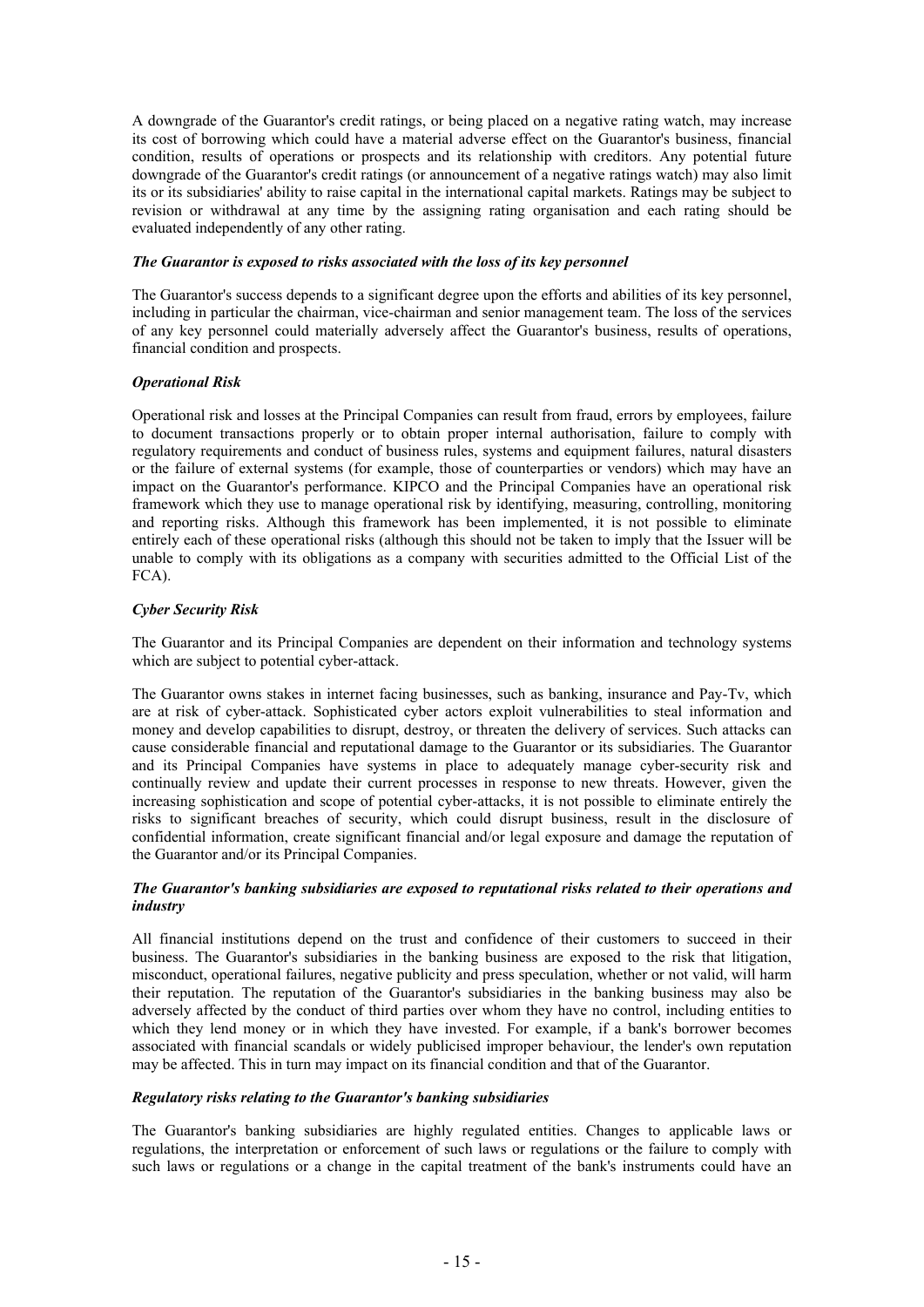adverse impact on the banking subsidiaries' business. In such an event the Guarantor's returns and dividends received from the banking subsidiaries may be adversely affected.

The Basel Committee on Banking Regulation and Supervisory Practices (the "**Basel Committee**") has set international standards for the capital adequacy of banks. The capital adequacy level maintained by the banking subsidiaries currently exceeds the minimum requirements set out by each relevant regulatory authority. However, if the banking subsidiaries' loan portfolios grow significantly, or if the level of loan impairments increases, and the banking subsidiaries fail to generate a sufficient level of profits to ensure consistent growth in equity through retained earnings, or if any of the banks' instruments lose their capital treatment as a result of a change in the guidelines on capital adequacy issued by the Basel Committee, or corresponding implementing measures as implemented by the relevant regulatory authority, the respective banking subsidiary may need to raise new capital to maintain the minimum capital adequacy ratios set by the relevant regulatory authority. In such an event the Guarantor's returns and dividends received from the banking subsidiaries may be adversely affected, which may adversely affect the ability of the Guarantor to repay principal and interest on the Notes. See also "*Risk Factors – [Legal and regulatory systems may](#page-14-0)  [create an uncertain environment for investment and business activities](#page-14-0)*".

# *The Guarantor's banking subsidiaries have significant credit-related contingent liabilities and commitments that may lead to potential losses*

As part of their normal banking business, the Guarantor's banking subsidiaries issue guarantees, letters of credit and acceptances which are accounted for off their balance sheets until such time as they are actually funded or cancelled. In addition, each of these entities makes irrevocable commitments to advance credit to their customers. Although these commitments are contingent, they nonetheless subject the Guarantor's banking subsidiaries to both credit and liquidity risks.

Although the Guarantor's banking subsidiaries anticipate that only a portion of their obligations in respect of these commitments will be triggered, these subsidiaries may need to make payments in respect of a greater portion of such commitments, particularly in cases where there has been a general deterioration in market conditions. This would result in the respective bank needing to obtain additional funding, potentially at relatively short notice, which could have an adverse effect on its financial condition and results of operations and hence the financial condition of the Guarantor.

# *The Guarantor's banking subsidiaries are exposed to various risks resulting from fluctuations in interest rate and exchange rate levels*

The Guarantor's banking subsidiaries are exposed to fluctuations in interest rates and foreign exchange, as well as bond and equity price risks. Changes in interest rate levels, yield curves and spreads may affect the interest rate margin realised between the Guarantor's lending and investment activities and their respective borrowing costs, and the values of assets that are sensitive to interest rate and spread changes. An increase in interest rates generally may decrease the value of fixed rate loans and raise funding cost which could materially adversely affect the Guarantor's business, results of operations, financial condition and prospects.

# *The results of the Guarantor's insurance operations could be adversely affected by a failure to accurately access underwriting risks and by catastrophic events*

The Guarantor, through Gulf Insurance Group K.S.C.P. ("**Gulf Insurance Group**" or "**GIG**"), operates in both the life and non-life segments of the insurance market, namely property and casualty, life and health, motor and marine and aviation. A key factor impacting on the success of the Group's insurance business is its ability to accurately assess the risks associated with the insurance offered. If the Group fails to accurately assess the risks, it may fail to establish adequate premium rates to cover its losses.

The Group's participation in the particular areas of insurance in which it competes means that its business is exposed to unpredictable catastrophic events, including weather-related and other natural catastrophes, as well as acts of terrorism. Projections of possible losses from future catastrophic events of varying types and magnitudes are used as a strategic underwriting tool. These loss projections are used to estimate potential catastrophic losses in certain geographic areas and to assist in the making of decisions on the purchase of reinsurance or other actions to limit the extent of potential losses in a given geographic area. These loss projections are approximations which are reliant on a mix of quantitative and qualitative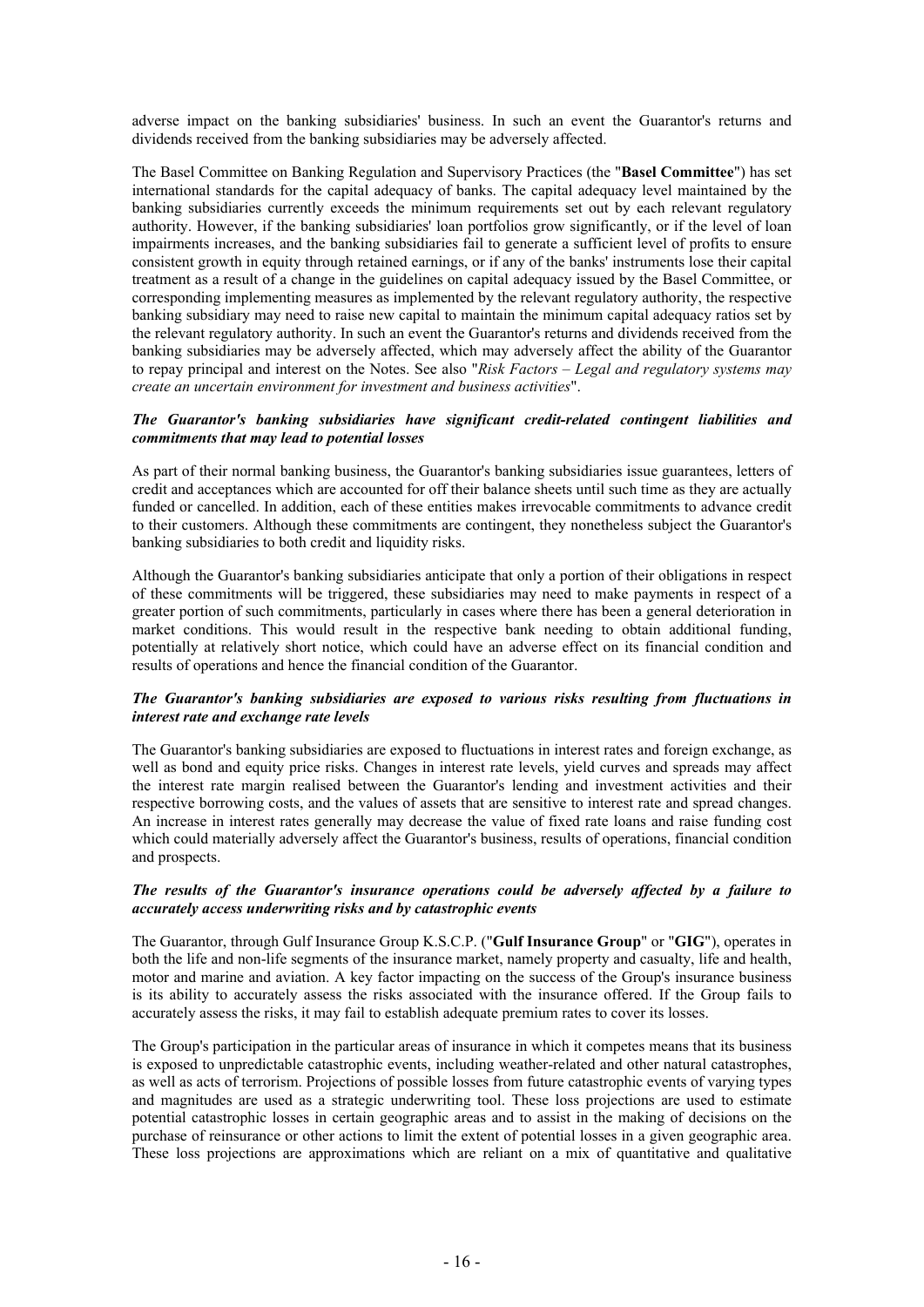processes. Actual losses may exceed the projections by a material amount, resulting in a material adverse effect on the Group's insurance business, results of operations, financial condition and prospects.

# *The failure of the Guarantor's insurance policy holders, intermediaries and reinsurers to satisfy their obligations to the Guarantor could reduce its net income*

In accordance with industry practice, the Guarantor's insurance business has uncollateralised receivables from insurance policy holders, agent and brokers and/or relies on agents and brokers to process its payments. The Guarantor may not be able to collect amounts due from insurance policy holders, agents and brokers, resulting in a reduction to net income.

The Guarantor is also subject to the credit risk of counterparties in connection with reinsurance arrangements and insurance sharing arrangements in the oil and aviation insurance lines, because the transfer of risk to a counterparty does not relieve the Guarantor of its liability to the insurance policy holder. In addition, counterparties may be unwilling to pay the Guarantor even though they are able to do so. The failure of one or more of the Guarantor's counterparties to honour their obligations in a timely fashion would impact the Guarantor's cash flow, reduce its net income and could cause the Guarantor to incur a significant loss, which could have a material adverse effect on its business, financial condition, results of operations and prospects.

# *The Guarantor's Pay-Tv business may suffer if it cannot acquire or retain attractive content for the Pay-Tv services it offers*

The Guarantor's success in growing the customer base of OSN depends substantially on OSN's ability to secure, retain, renew or continue to obtain attractive film, sports and other programming on commercially reasonable terms. In general, OSN's studio programming content agreements are up for renewal from time to time. The Guarantor cannot predict whether OSN's suppliers will renew or extend their relationship on commercially reasonable or acceptable terms or at all. An increase in competitors in the Pay-Tv markets in which OSN competes will also make it harder for it to obtain desirable content. In the event that programming arrangements are not renewed or are cancelled, or competitors obtain rights to content sought by OSN, it will be required to seek alternative content from other sources. There can be no assurance that such alternative content will be available timely and on commercially reasonable terms or that it would appeal to the OSN's customers.

OSN's ability to obtain attractive content for its Pay-Tv services may also be adversely affected by changes in customer viewing tastes or changes in regulatory controls over content which result in a need to source more conservative content. Such changes in what is considered to be attractive or permissible content may have an adverse impact on OSN as it currently relies on its premium western content as a core strength and it may not be able to adapt to a new content strategy (or be able to source new content) quickly or on commercially reasonable terms. Failure to secure, retain or renew attractive content, or increased costs in connection with doing so, may result in loss of market share and could have a material adverse effect on its business, financial condition, results of operations and prospects.

In addition, OSN is dependent on satellites which it does not own or operate to deliver content to subscribers. Satellites are subject to significant risks, such as malfunction, damage and destruction that may prevent or impair proper commercial operations. OSN's ability to transmit its programming following the end of the expected useful lives of the satellites it is currently using and to broadcast additional channels in the future depends on its ability to obtain rights to arrangements for satellite transponder capacity. In the event of satellite failure, OSN would need to make alternative arrangements for transponder capacity, which it may not be able to do on commercially reasonable terms or at all.

The success of the Guarantor's Pay-Tv operations will largely depend on its ability to retain existing customers and gain new subscribers. Factors that may impede customer base growth include the current prevalence of piracy and the highly competitive environment. The Guarantor cannot give an assurance that OSN will be able to obtain attractive content or that attractive content will be sufficient to reduce customer deactivations and gain new subscribers. As a result, the deactivation rate may adversely impact on its ability to grow its customer base and improve profitability.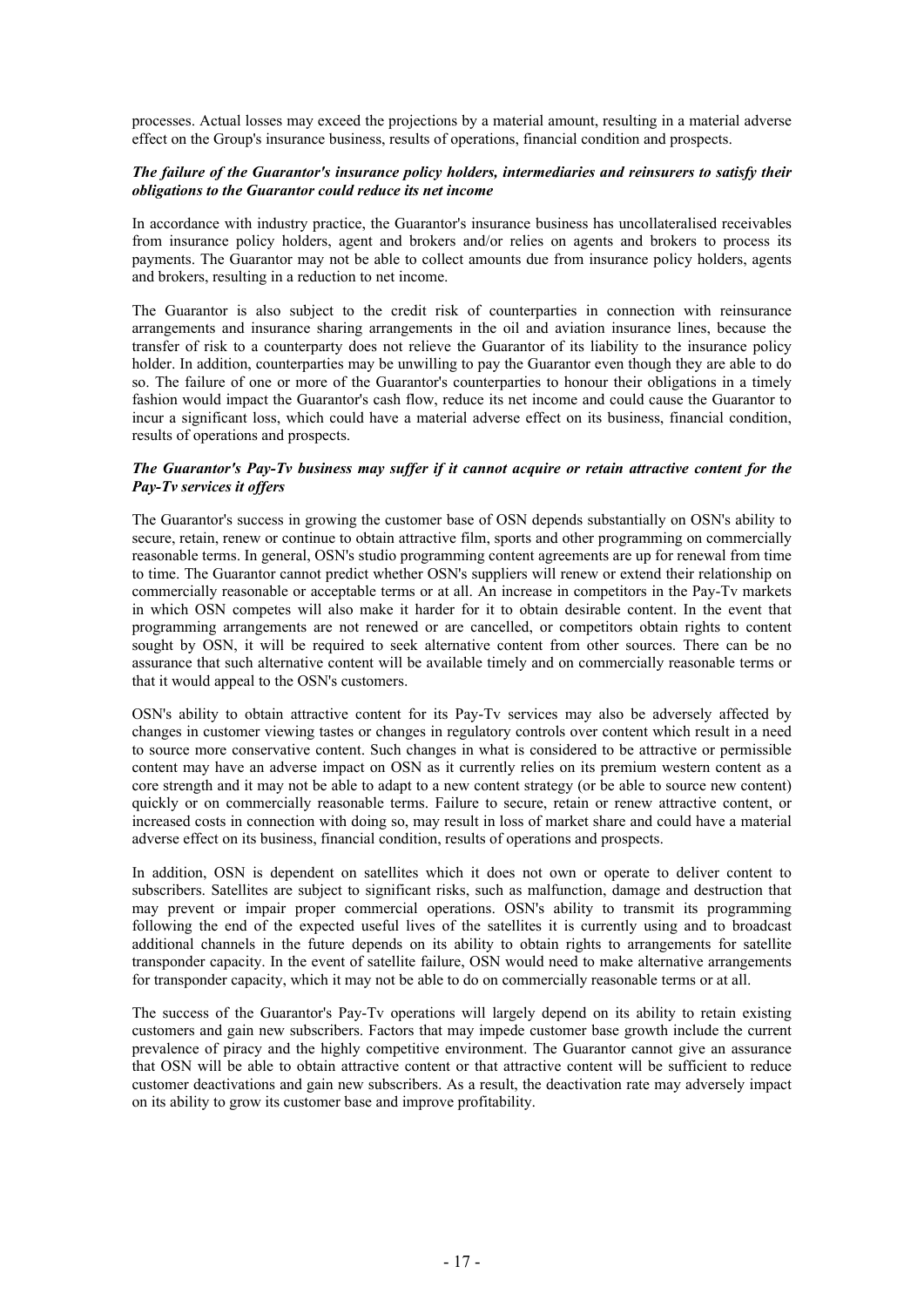# *The Guarantor may be adversely affected if its strategic options regarding its Pay-Tv business are not realised on satisfactory terms*

The Guarantor is exploring several strategic options in relation to OSN, in line with its strategy of ongoing review of its assets. The Guarantor has engaged an international investment banker for this purpose. The strategic options include: (i) refocusing the business back to profitability through resizing of the business, content optimisation and digital product offerings; (ii) introducing strategic partners; and (iii) disposal of the Guarantor's interests in OSN. The investment has been classified as "Non-current asset held for sale" in accordance with IFRS 5 - Non-Current Assets held for sale and discontinued operations ("**IFRS 5**") in the Guarantor's consolidated statement of financial position as at 31 December 2018. There is no assurance that a plan to resize the business (including by way of content optimisation) will be realised on satisfactory terms. There is also no assurance that OSN will be successful in its digital product offerings. Furthermore, there is no assurance that a transaction such as a partnership or disposal will be available or realised on satisfactory terms or that it will result in any improvement of the Guarantor's benefits from owning OSN.

# *The Guarantor may be affected by risks inherent in the development for sale of real estate*

The Guarantor is directly, through its real estate business, and indirectly, through its banking businesses, exposed to risks associated with the real estate markets in the GCC and MENA regions. The Group companies carrying out real estate business for the Group acquire interests in undeveloped land or underdeveloped real property with a view to developing and selling the real property in the future. The Group companies in the real estate industry are subject to the risks normally associated with such assets and development activities, including risks relating to the uncertainty of return on investment, inflated real estate prices as a result of speculative market activities, availability and timely receipt of zoning and other regulatory or environmental approvals, the cost and timely completion of construction (including risks beyond the control of the Group companies in the real estate industry, such as weather or labour conditions or shortages of materials) and the availability of both construction and permanent financing on favourable terms as a result of increased competition for attractive real estate opportunities.

The Guarantor is also indirectly exposed to a correction in the GCC and MENA real estate market through its investments held by Group companies in the real estate industry, and through banking activities, including and the provision of financing for real estate purchases and development projects. Any decline in the real estate markets may affect the ability of customers to meet their loan obligations, the value of any collateral held by the Group, or decrease the amount of financing activities in the future. If any of the foregoing were to occur, it could materially adversely affect the Group's business, results of operations, financial condition and prospects.

# **Factors which are material for the purpose of assessing the market risks associated with Notes issued under the Programme**

#### *Risks related to the structure of a particular issue of Notes*

A range of Notes may be issued under the Programme. A number of these Notes may have features which contain particular risks for potential investors. Set out below is a description of the most common such features:

### *Notes subject to optional redemption by the Issuer*

An optional redemption feature is likely to limit the market value of Notes. During any period when the Issuer may elect to redeem Notes, the market value of those Notes generally will not rise substantially above the price at which they can be redeemed. This also may be true prior to any redemption period.

The Issuer may be expected to redeem Notes when its cost of borrowing is lower than the interest rate on the Notes. At those times, an investor generally would not be able to reinvest the redemption proceeds at an effective interest rate as high as the interest rate on the Notes being redeemed and may only be able to do so at a significantly lower rate. Potential investors should consider reinvestment risk in light of other investments available at that time.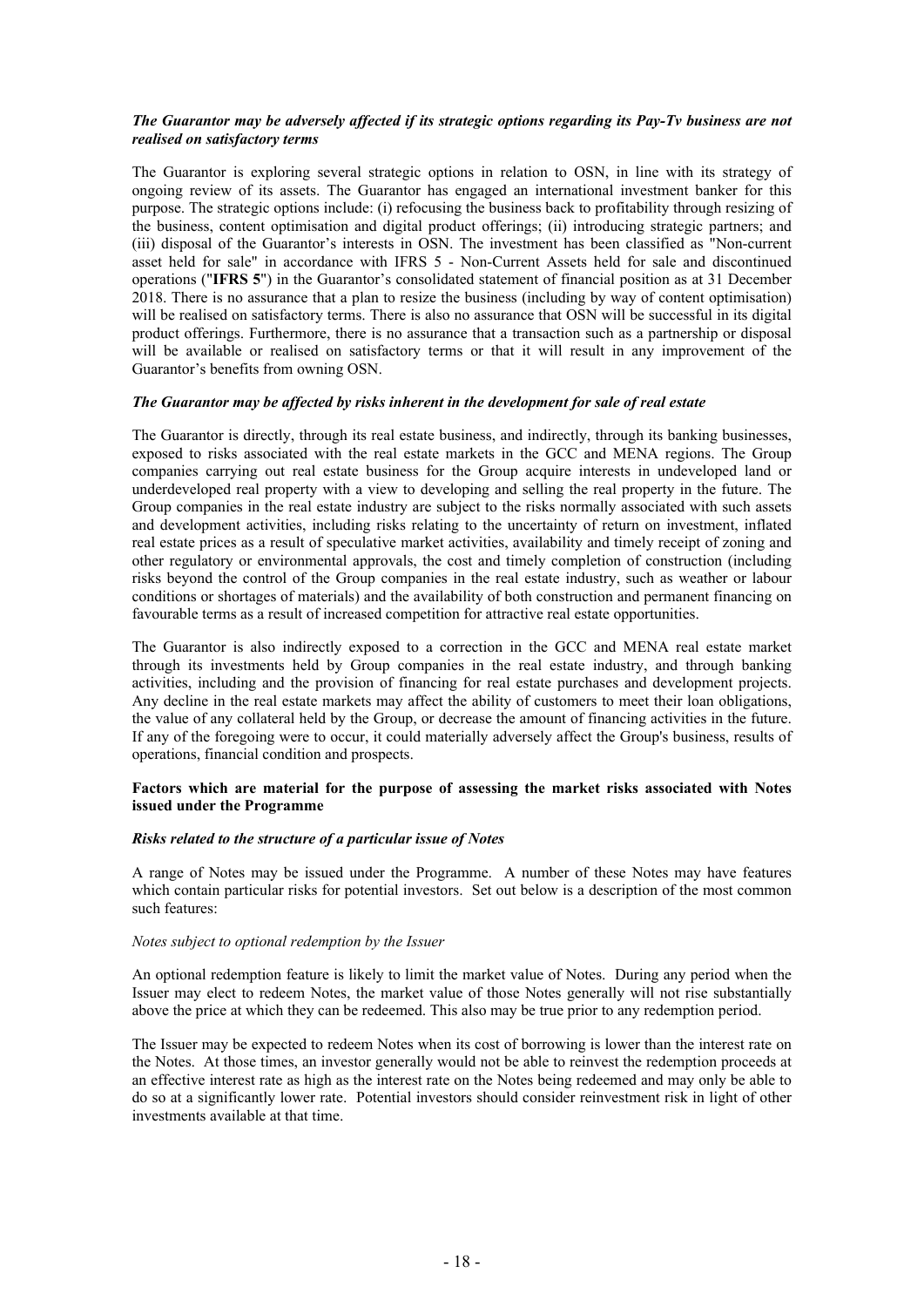### *Fixed/Floating Rate Notes*

Fixed/Floating Rate Notes may bear interest at a rate that converts from a fixed rate to a floating rate, or from a floating rate to a fixed rate. Where the Issuer has the right to effect such a conversion, this will affect the secondary market in, and the market value of, the Notes since the Issuer may be expected to convert the rate when it is likely to result in a lower overall cost of borrowing for the Issuer. If the Issuer converts from a fixed rate to a floating rate in such circumstances, the spread on the Fixed/Floating Rate Notes may be less favourable than then prevailing spreads on comparable Floating Rate Notes tied to the same reference rate. In addition, the new floating rate at any time may be lower than the rates on other Notes. If the Issuer converts from a floating rate to a fixed rate in such circumstances, the fixed rate may be lower than then prevailing market rates.

### *Notes issued at a substantial discount or premium*

The market values of securities issued at a substantial discount (such as Zero Coupon Notes) or premium from their principal amount tend to fluctuate more in relation to general changes in interest rates than do prices for conventional interest-bearing securities. Generally, the longer the remaining term of such securities, the greater the price volatility as compared to more conventional interest-bearing securities with comparable maturities.

### *Uncertainty about the future of "benchmarks"*

The London Interbank Offered Rate ("**LIBOR**"), the Euro Interbank Offered Rate ("**EURIBOR**") and other interest rates or other types of rates and indices which are deemed "benchmarks" are the subject of recent national and international regulatory guidance and proposals for reform. Some of these reforms are already effective whilst others are still to be implemented. These reforms may cause such "benchmarks" to perform differently than in the past, to disappear entirely, or have other consequences which cannot be predicted. Any such consequence could have a material adverse effect on any Notes linked to such a "benchmark".

Regulation (EU) 2016/1011 (the "**Benchmarks Regulation**") was published in the Official Journal of the EU on 29 June 2016 and mostly applies, subject to certain transitional provisions, from 1 January 2018. The Benchmarks Regulation applies to the provision of benchmarks, the contribution of input data to a benchmark and the use of a benchmark within the EU. Among other things, it (i) requires benchmark administrators to be authorised or registered (or, if non-EU-based, to be subject to an equivalent regime or otherwise recognised or endorsed) and (ii) prevents certain uses by EU supervised entities of benchmarks of administrators that are not authorised or registered (or, if non-EU based, not deemed equivalent or recognised or endorsed).

The Benchmarks Regulation could have a material impact on any Notes linked to or referencing a benchmark in particular, if the methodology or other terms of the benchmark are changed in order to comply with the requirements of the Benchmarks Regulation. Such changes could, among other things, have the effect of reducing, increasing or otherwise affecting the volatility of the published rate or level of the relevant benchmark.

More broadly, any of the international or national reforms, or the general increased regulatory scrutiny of benchmarks, could increase the costs and risks of administering or otherwise participating in the setting of a benchmark and complying with any such regulations or requirements.

Specifically, the sustainability of LIBOR has been questioned as a result of the absence of relevant active underlying markets and possible disincentives (including possibly as a result of benchmark reforms) for market participants to continue contributing to such benchmarks. On 27 July 2017, and in a subsequent speech by its Chief Executive on 12 July 2018, the UK Financial Conduct Authority ("**FCA**") confirmed that it will no longer persuade or compel banks to submit rates for the calculation of the LIBOR benchmark after 2021 (the "**FCA Announcements**"). The FCA Announcements indicated that the continuation of LIBOR on the current basis cannot and will not be guaranteed after 2021.

In addition, on 29 November 2017, the Bank of England and the FCA announced that, from January 2018, its Working Group on Sterling Risk-Free Rates has been mandated with implementing a broadbased transition to the Sterling Overnight Index Average ("**SONIA**") over the next four years across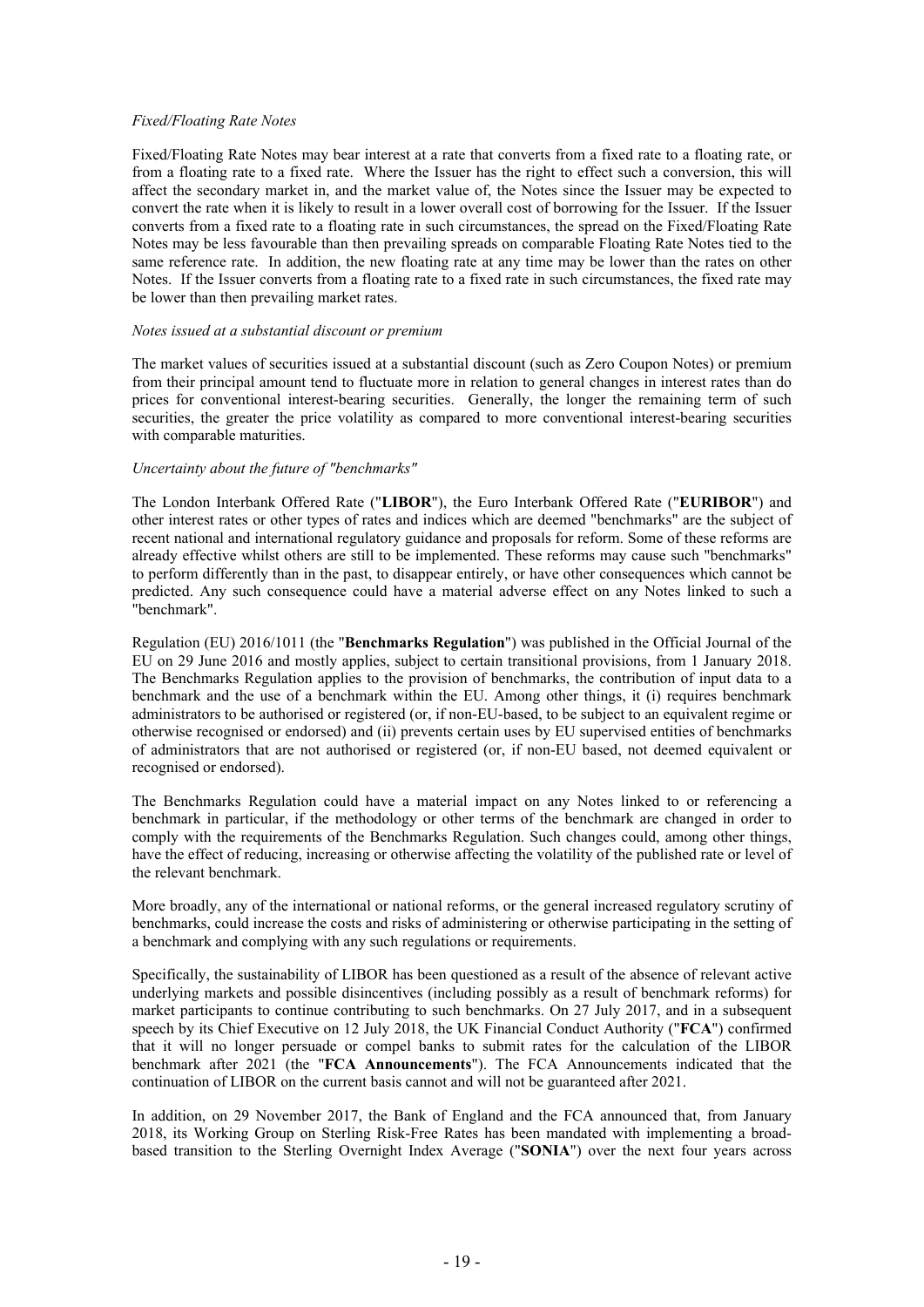sterling bond, loan and derivative markets, so that SONIA is established as the primary sterling interest rate benchmark by the end of 2021.

Separate workstreams are also underway in Europe to reform EURIBOR using a hybrid methodology and to provide a fallback by reference to a euro risk-free rate (based on a euro overnight risk-free rate as adjusted by a methodology to create a term rate). On 13 September 2018, the working group on euro riskfree rates recommended Euro Short-term Rate ("**€STR**") as the new risk free rate. €STR is expected to be published by the ECB by October 2019. In addition, on 21 January 2019, the euro risk free-rate working group published a set of guiding principles for fallback provisions in new euro denominated cash products (including bonds). The guiding principles indicate, among other things, that continuing to reference EURIBOR in relevant contracts may increase the risk to the euro area financial system.

It is not possible to predict with certainty whether, and to what extent, LIBOR, EURIBOR, KIBOR, SHIBOR, HIBOR, KLIBOR, TRLIBOR, TRYLIBOR, SIBOR, EIBOR, TIBOR and SAIBOR or any other benchmark will continue to be supported going forwards. This may cause LIBOR, EURIBOR, KIBOR, SHIBOR, HIBOR, KLIBOR, TRLIBOR, TRYLIBOR, SIBOR, EIBOR, TIBOR and SAIBOR and other benchmarks to perform differently than they have done in the past, and may have other consequences which cannot be predicted. Such factors may have (without limitation) the following effects on certain benchmarks: (i) discouraging market participants from continuing to administer or contribute to a benchmark; (ii) triggering changes in the rules or methodologies used in the benchmark; and/or (iii) leading to the disappearance of the benchmark. Any of the above changes or any other consequential changes as a result of international or national reforms or other initiatives or investigations, could have a material adverse effect on the value of and return on any Notes linked to, referencing, or otherwise dependent (in whole or in part) upon, a benchmark.

Investors should be aware that, if LIBOR, EURIBOR, KIBOR, SHIBOR, HIBOR, KLIBOR, TRLIBOR, TRYLIBOR, SIBOR, EIBOR, TIBOR or SAIBOR were discontinued or otherwise unavailable, the rate of interest on Floating Rate Notes which reference LIBOR, EURIBOR, KIBOR, SHIBOR, HIBOR, KLIBOR, TRLIBOR, TRYLIBOR, SIBOR, EIBOR, TIBOR or SAIBOR will be determined for the relevant period by the fallback provisions applicable to such Notes. Depending on the manner in which LIBOR, EURIBOR, KIBOR, SHIBOR, HIBOR, KLIBOR, TRLIBOR, TRYLIBOR, SIBOR, EIBOR, TIBOR or SAIBOR is to be determined under the Terms and Conditions, this may in certain circumstances (i) be reliant upon the provision by reference banks of offered quotations for LIBOR, EURIBOR, KIBOR, SHIBOR, HIBOR, KLIBOR, TRLIBOR, TRYLIBOR, SIBOR, EIBOR, TIBOR and SAIBOR which, depending on market circumstances, may not be available at the relevant time or (ii) result in the effective application of a fixed rate for Floating Rate Notes based on the rate which was last observed on the Relevant Screen Page. Any of the foregoing could have an adverse effect on the value or liquidity of, and return on, any Floating Rate Notes which reference LIBOR, EURIBOR, KIBOR, SHIBOR, HIBOR, KLIBOR, TRLIBOR, TRYLIBOR, SIBOR, EIBOR, TIBOR or SAIBOR.

Investors should consult their own independent advisers and make their own assessment about the potential risks imposed by the Benchmarks Regulation or any of the international or national reforms in making any investment decision with respect to any Notes referencing a benchmark.

# *Risks related to Renminbi Notes*

Notes denominated in Renminbi ("**Renminbi Notes**") may be issued under the Programme. Renminbi Notes contain particular risks for potential investors, including:

### *Renminbi is not completely freely convertible and there are significant restrictions on the remittance of Renminbi into and out of the PRC which may adversely affect the liquidity of Renminbi Notes*

Renminbi is not completely freely convertible at present. The government of the PRC continues to regulate conversion between Renminbi and foreign currencies, including the Hong Kong dollar.

However, there has been significant reduction in control by the PRC government in recent years, particularly over trade transactions involving the import and export of goods and services, as well as other frequent routine foreign exchange transactions. These transactions are known as current account items.

On the other hand, remittance of Renminbi by foreign investors into the PRC for the settlement of capital account items, such as capital contributions, is generally only permitted upon obtaining specific approvals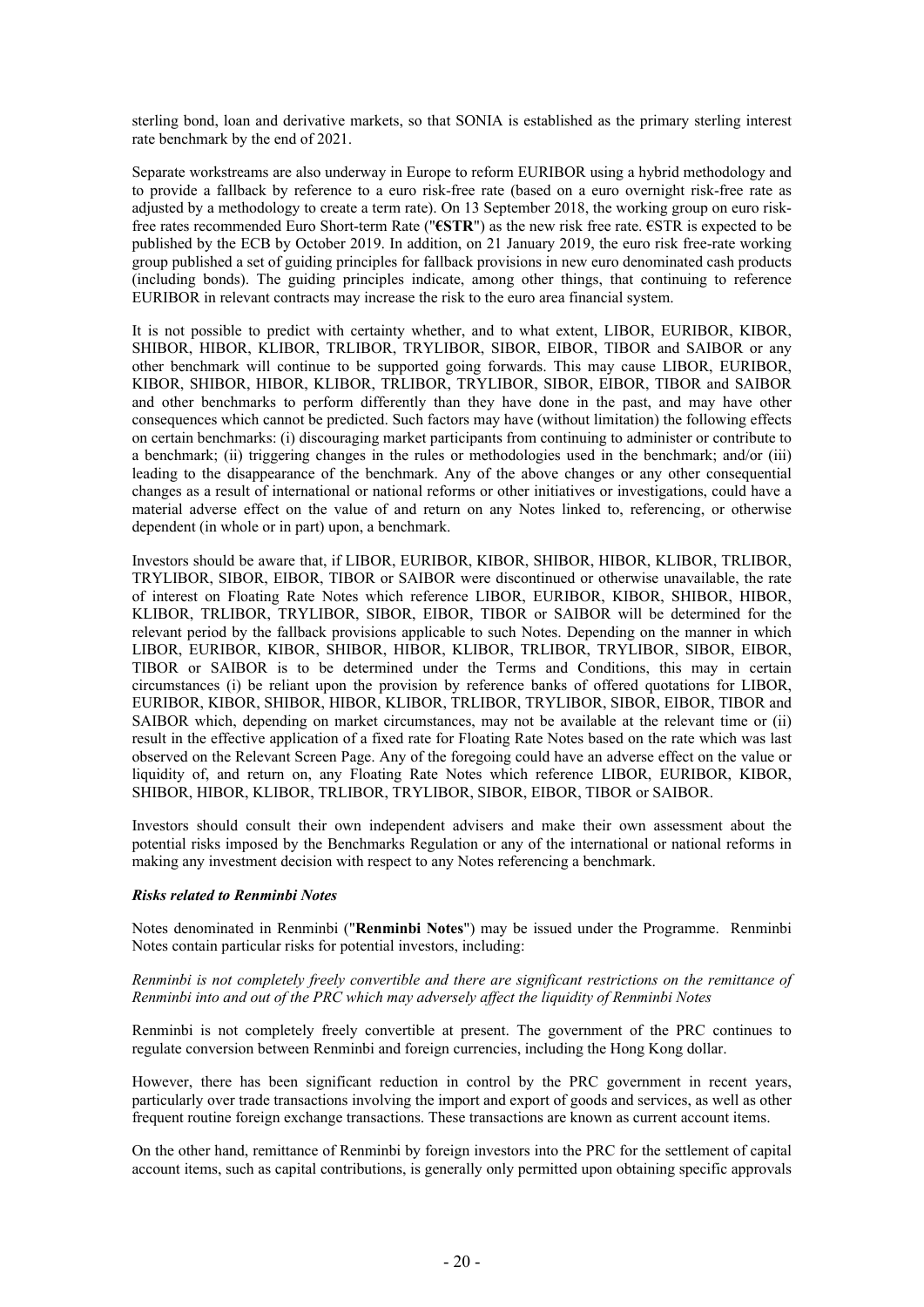from, or completing specific registrations or filings with, the relevant authorities on a case-by-case basis and is subject to a strict monitoring system. Regulations in the PRC on the remittance of Renminbi into the PRC for settlement of capital account items are being developed.

Although since 1 October 2016, the Renminbi has been added to the Special Drawing Rights basket created by the International Monetary Fund, there is no assurance that the PRC government will continue to gradually liberalise control over cross-border remittance of Renminbi in the future, that the schemes for Renminbi cross-border utilisation will not be discontinued or that new regulations in the PRC will not be promulgated in the future which have the effect of restricting or eliminating the remittance of Renminbi into or out of the PRC. In the event that funds cannot be repatriated out of the PRC in Renminbi, this may affect the overall availability of Renminbi outside the PRC and the ability of the Issuer or the Guarantor to source Renminbi to finance its obligations under Renminbi Notes.

### *There is only limited availability of Renminbi outside the PRC, which may affect the liquidity of the Renminbi Notes and the Issuer's or the Guarantor's ability to source Renminbi outside the PRC to service Renminbi Notes*

As a result of the restrictions by the PRC Government on cross-border Renminbi fund flows, the availability of Renminbi outside the PRC is limited. While the People's Bank of China (the "**PBoC**") has entered into agreements on the clearing of Renminbi business with financial institutions in a number of financial centres and cities (the "**Renminbi Clearing Banks**") including but not limited to Hong Kong and are in the process of establishing Renminbi clearing and settlement mechanisms in several other jurisdictions (the "**Settlement Arrangements**"), the current size of Renminbi-denominated financial assets outside the PRC is limited.

The Renminbi Clearing Banks only have access to onshore liquidity support from the PBoC for the purpose of squaring open positions of participating banks for limited types of transactions, including open positions resulting from conversion services for corporations relating to cross-border trade settlement, and are not obliged to square for participating banks any open positions resulting from other foreign exchange transactions or conversion services. In such cases the participating banks will need to source Renminbi from outside the PRC to square such open positions.

Although it is expected that the offshore Renminbi market will continue to grow in depth and size, its growth is subject to many constraints as a result of PRC laws and regulations on foreign exchange. There is no assurance that new PRC regulations will not be promulgated or the Settlement Arrangements will not be terminated or amended in the future which will have the effect of restricting availability of Renminbi outside the PRC. The limited availability of Renminbi outside the PRC may affect the liquidity of the Renminbi Notes. To the extent the Issuer or the Guarantor is required to source Renminbi in the offshore market to service the Renminbi Notes, there is no assurance that the Issuer or the Guarantor, as the case may be, will be able to source such Renminbi on satisfactory terms, if at all.

If the Issuer or the Guarantor is unable to source such Renminbi, the Issuer's or the Guarantor's, as the case may be, obligation to make a payment in Renminbi under the terms of the Notes may be replaced by an obligation to pay such amount in U.S. dollars converted using the Spot Rate for the relevant Rate Calculation Date (all as defined in the Conditions and further described in Condition 10(a)(11) (*Payments – Bearer Notes – Payment of U.S. Dollar Equivalent*) and Condition 10(b)(8) (*Payments – Registered Notes – Payment of U.S. Dollar Equivalent*)).

# *Investment in Renminbi Notes is subject to exchange rate risks*

The value of the Renminbi against other foreign currencies fluctuates from time to time and is affected by changes in the PRC and international political and economic conditions, as well as many other factors. In August 2015, PBoC implemented changes to the way it calculates the Renminbi's daily mid-point against the U.S. dollar to take into account market-maker quotes before announcing such daily mid-point. This change, and others that may be implemented, may increase the volatility in the value of the Renminbi against foreign currencies. All payments of interest and principal will be made in Renminbi with respect to Renminbi Notes, unless otherwise specified. As a result, the value of these Renminbi payments may vary with the changes in the prevailing exchange rates in the marketplace. If the value of Renminbi depreciates against another foreign currency, the value of the investment made by a Holder of the Renminbi Notes in that foreign currency will decline.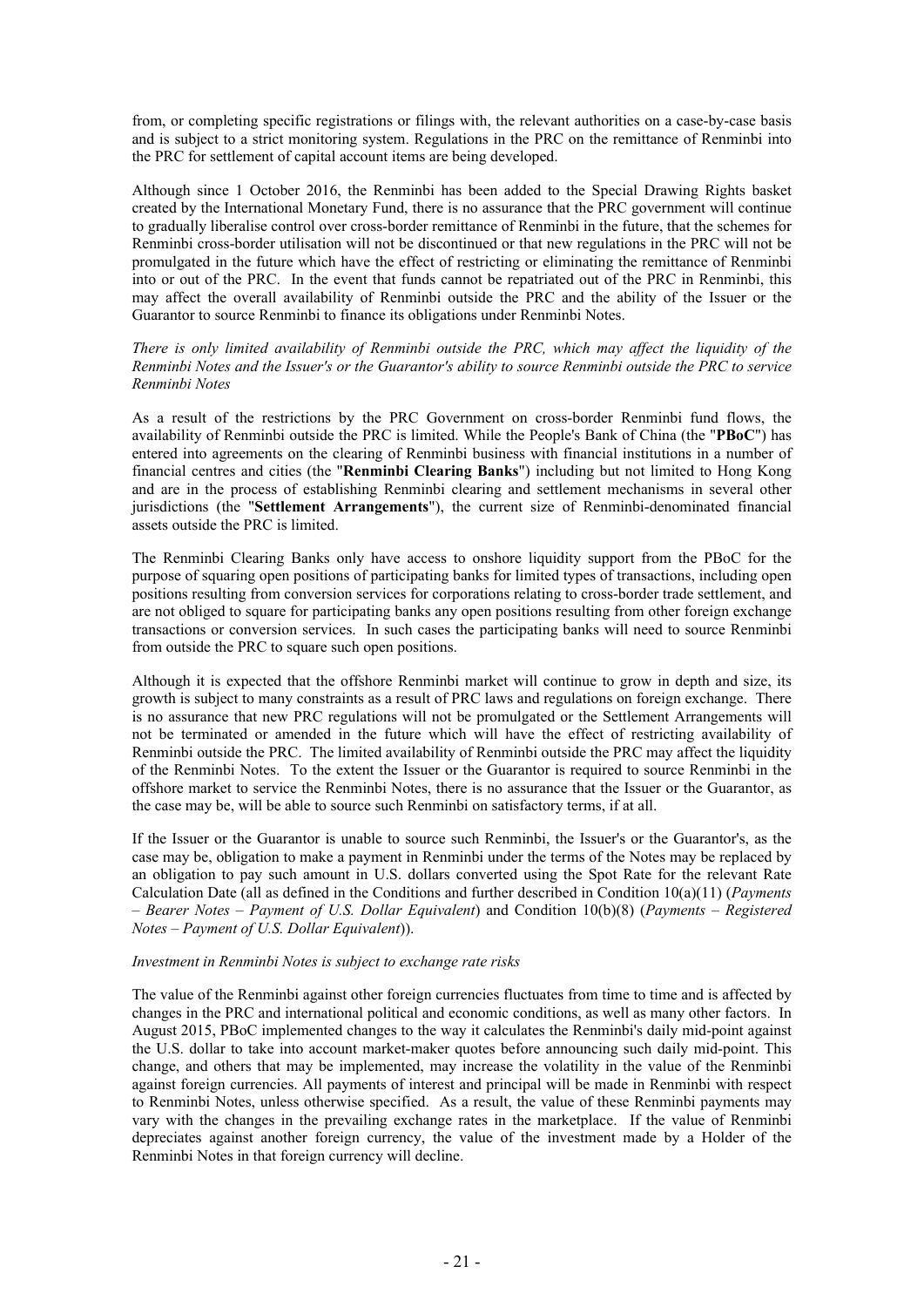# *Payments for Renminbi Notes will only be made to investors in the manner specified in the Renminbi Notes*

All payments to investors in respect of the Renminbi Notes will be made solely (i) for so long as the Renminbi Notes are represented by a Temporary Global Note or a Permanent Global Note held with the common depositary or common safekeeper, as the case may be, for Clearsteam, Luxembourg and Euroclear or any alternative clearing system by transfer to a Renminbi bank account maintained in Hong Kong, or (ii) for so long as the Notes are in definitive form, by transfer to a Renminbi bank account maintained in Hong Kong in accordance with prevailing rules and regulations. Other than as described in the Terms and Conditions of the Notes the relevant Issuer (or, as the case may be, the Guarantor) cannot be required to make payment by any other means (including in any other currency or by transfer to a bank account in the PRC).

In the event that access to Renminbi becomes restricted to the extent that, by reason of Inconvertibility, Non-transferability or Illiquidity (as defined in the Terms and Conditions of the Notes), the Issuer or the Guarantor, as the case may be, is unable, or it is impractical for it, to pay interest or principal in Renminbi, the Terms and Conditions of the Notes allow the Issuer or the Guarantor, as the case may be, to make payment in U.S. dollars at the prevailing spot rate of exchange, all as provided in more detail in Condition 10(a)(11) (*Payments — Bearer Notes — Payment of U.S. Dollar Equivalent*) or Condition 10(b)(8) (*Payments — Registered Notes — Payment of U.S. Dollar Equivalent*), as the case may be. As a result, the value of these Renminbi payments may vary with the prevailing exchange rates in the marketplace. If the value of Renminbi depreciates against the U.S. dollar or other foreign currencies, the value of a Noteholder's investment in U.S. dollar or other foreign currency terms will decline.

### *Investment in Renminbi Notes is subject to interest rate risks*

The PRC Government has gradually liberalised its regulation of interest rates in recent years. Further liberalisation may increase interest rate volatility. In addition, the interest rate for Renminbi in markets outside the PRC may significantly deviate from the interest rate for Renminbi in the PRC as a result of foreign exchange controls imposed by PRC law and regulations and prevailing market conditions.

As Renminbi Notes may carry a fixed interest rate, the trading price of Renminbi Notes will consequently vary with the fluctuations in the Renminbi interest rates. If holders of Renminbi Notes propose to sell their Renminbi Notes before their maturity, they may receive an offer lower than the amount they have invested.

### *Gains on the transfer of the Renminbi Notes may become subject to income taxes under PRC tax laws*

Under the PRC Enterprise Income Tax Law, the PRC Individual Income Tax Law and the relevant implementing rules, as amended from time to time, any gain realised on the transfer of Renminbi Notes by non-PRC resident enterprise or individual Holders may be subject to PRC enterprise income tax ("**EIT**") or PRC individual income tax ("**IIT**") if such gain is regarded as income derived from sources within the PRC. The *PRC Enterprise Income Tax Law* levies EIT at the rate of 20 per cent. of the gains derived by such non-PRC resident enterprise or individual Holder from the transfer of Renminbi Notes but its implementation rules have reduced the enterprise income tax rate to 10 per cent. The *PRC Individual Income Tax Law* levies IIT at a rate of 20 per cent. of the gains derived by such non-PRC resident or individual Holder from the transfer of the Renminbi Notes.

However, uncertainty remains as to whether the gain realised from the transfer of Renminbi Notes by non-PRC resident enterprise or individual Holders would be treated as income derived from sources within the PRC and become subject to the EIT or IIT. This will depend on how the PRC tax authorities interpret, apply or enforce the PRC Enterprise Income Tax Law, the PRC Individual Income Tax Law and the relevant implementing rules. According to the arrangement between the PRC and Hong Kong, for avoidance of double taxation, Holders who are residents of Hong Kong, including enterprise Holders and individual Holders, will not be subject to the EIT or IIT on capital gains derived from a sale or exchange of the Notes.

Therefore, if non-PRC enterprise or individual resident Holders are required to pay PRC income tax on gains derived from the transfer of Renminbi Notes, unless there is an applicable tax treaty between PRC and the jurisdiction in which such non-PRC enterprise or individual resident holders of Renminbi Notes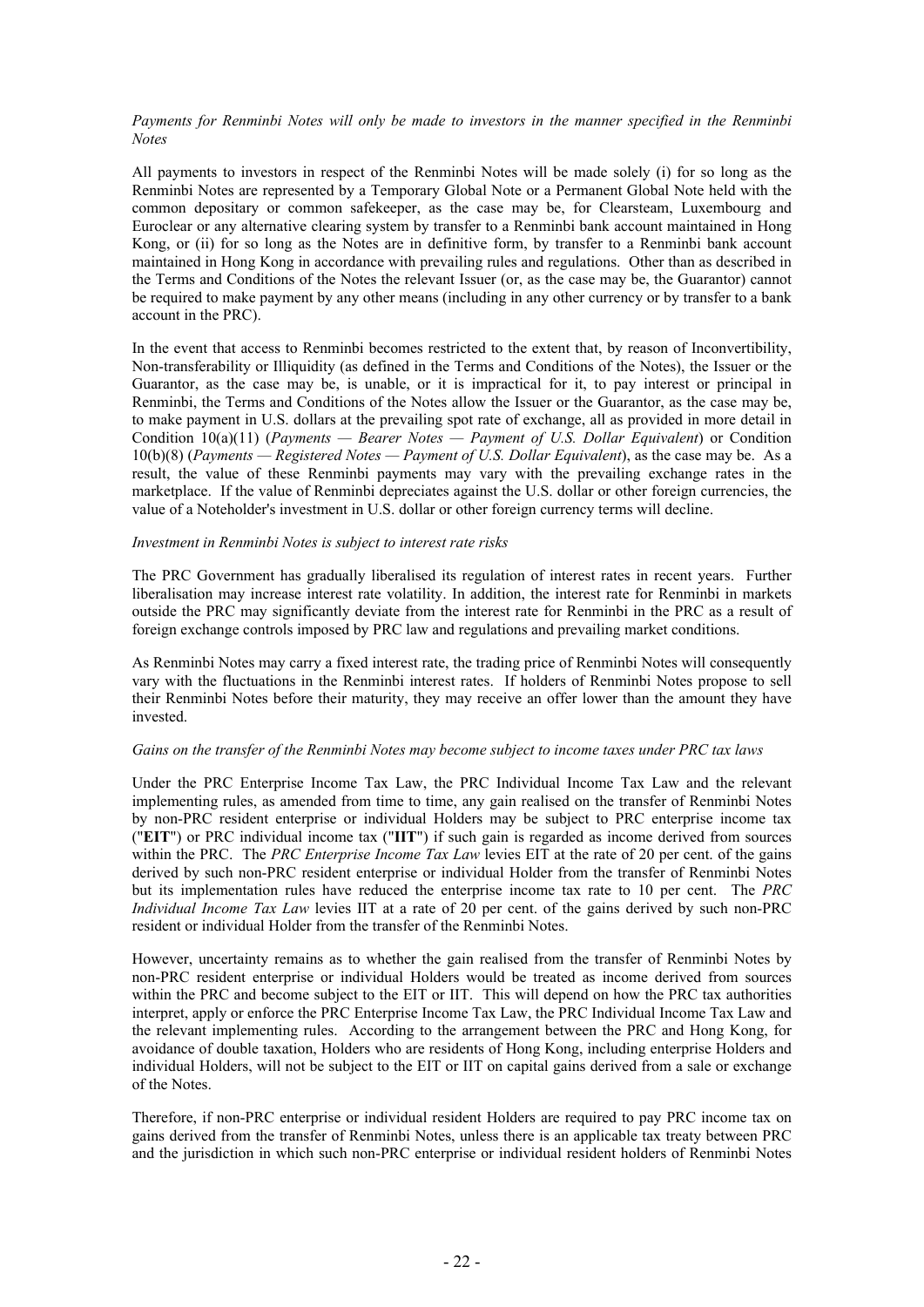reside that reduces or exempts the relevant EIT or IIT, the value of their investment in Renminbi Notes may be materially and adversely affected.

### **Risks related to Notes generally**

Set out below is a description of material risks relating to the Notes generally:

### *Modification, waivers and substitution*

The conditions of the Notes contain provisions for calling meetings of Noteholders to consider matters affecting their interests generally. These provisions permit defined majorities to bind all Noteholders including Noteholders who did not attend and vote at the relevant meeting and Noteholders who voted in a manner contrary to the majority.

The conditions of the Notes also provide that the Trustee may, without the consent of Noteholders and without regard to the interests of particular Noteholders, agree to (i) any modification of, or to the waiver or authorisation of any breach or proposed breach of, any of the provisions of the Notes or (ii) determine without the consent of the Noteholders that any Event of Default or potential Event of Default shall not be treated as such or (iii) the substitution of another company as principal debtor under any Notes in place of the Issuer, in the circumstances described in Condition 16 (*Meetings of Noteholders; Modification and Waiver*) of the conditions of the Notes.

### *Taxation risks on payments*

Payments made by the Issuer in respect of the Notes or by the Guarantor in respect of the Guarantee of the Notes could become subject to taxation. See "*Taxation*". Condition 11 requires the Issuer and Guarantor to pay additional amounts in certain circumstances in the event that any withholding, deduction or retention for, or on account of, any present or future taxes, levies, imposts, fees, duties, assessments or governmental charges of whatever nature imposed, levied, collected, withheld or assessed by or on behalf of the UAE (including the DIFC) and/or Kuwait or any authority therein or thereof having power to tax in respect of payments under the Notes or the Guarantee of the Notes, as the case may be, such that net amounts received by the holders of the Notes after such withholding, deduction or retention shall equal the respective amounts of principal and interest which would otherwise have been receivable in respect of the Notes in the absence of such withholding, deduction or retention. The circumstances described above may entitle the Issuer to redeem the Notes pursuant to Condition 9(b).

# *Kuwaiti bankruptcy law*

In the event of the Guarantor's insolvency, Kuwaiti bankruptcy law may impact the enforcement of the Guarantee of the Notes by or on behalf of the Noteholders. Any claims by or on behalf of the Noteholders under the Notes shall be subordinated to rank below the following priority claims: claims for the cost of legal proceedings incurred for the preservation, sale and distribution of the property of the Guarantor, amounts due to the state treasury for tax, duties and other governmental duties of any kind, up to six months of salaries for employees and claims by secured creditors on secured assets.

### *The application and enforcement of the Kuwait income tax regime is uncertain, and Noteholders which are "non-GCC corporate entities" may become subject to the Kuwaiti income tax regime in certain limited circumstances*

Article 150 (bis) of Law No. 7 of 2010 Concerning the Establishment of the Capital Markets Authority and the Regulating of Securities Activities, (which was introduced pursuant to Law No. 22 of 2015) ("**Article 150 bis**"), provides that, without prejudice to the exemptions prescribed on capital gains tax arising from the disposal of securities issued by companies listed on the Kuwait Stock Exchange, the returns from bonds and other similar securities, regardless of the nature of the issuer, are exempt from Kuwaiti tax.

To date, there has been no official statement made by the Department of Income Tax ("**DIT**") regarding its interpretation of Article 150 (bis) and/or its application. Similarly, the Kuwaiti courts (who will be the final arbiters on the matter) have not been required to interpret such provision to date.

Furthermore, the DIT has to date not always adopted consistent rulings on Kuwaiti tax matters more generally. Accordingly, to the extent that the exemption afforded by Article 150 (bis) is held not to apply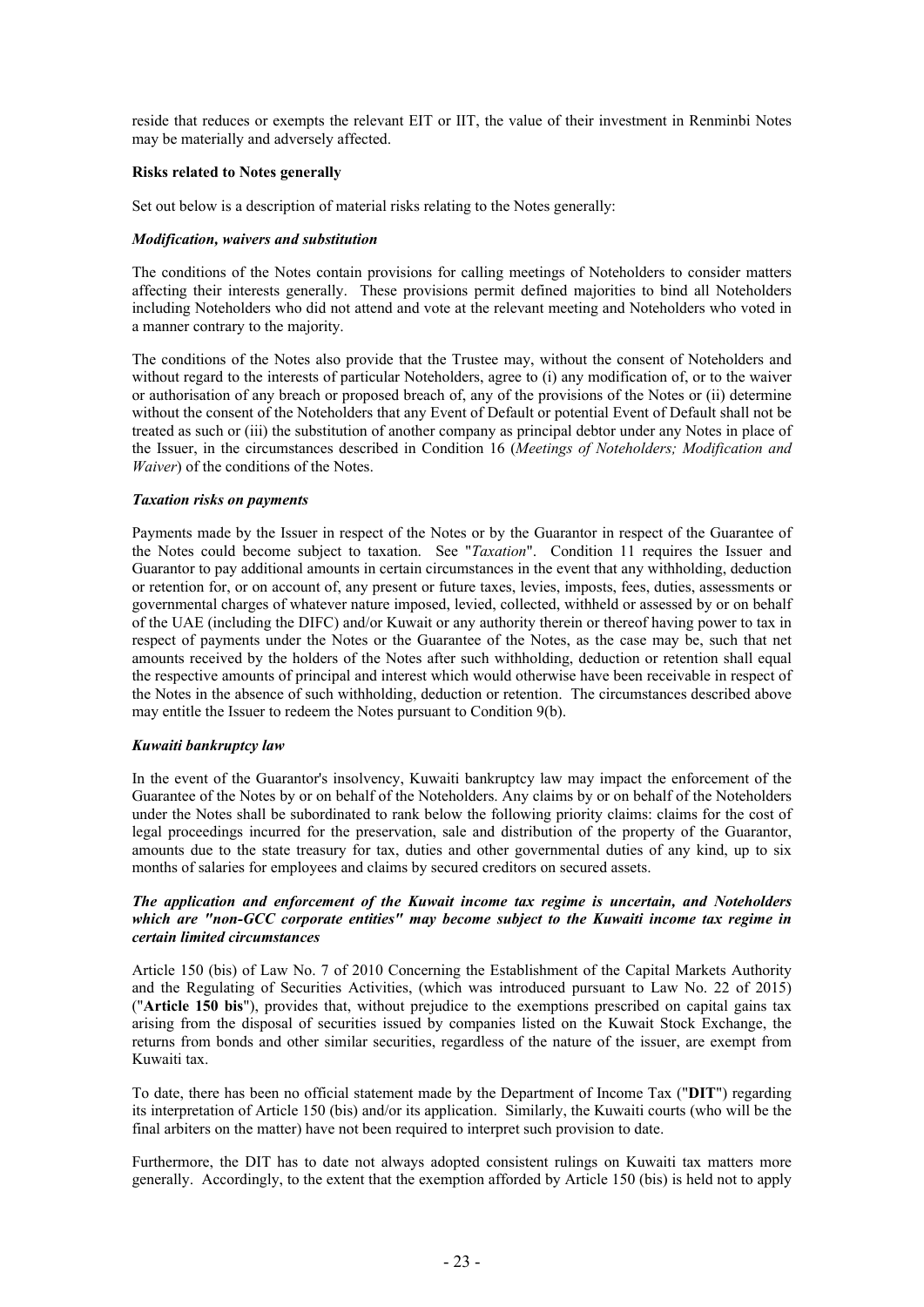to the Notes, or to a particular Noteholder, such Noteholder or the Noteholders which are non-GCC corporate entities may become subject to income tax in Kuwait (see "Taxation – Kuwait" for further details).

In addition, neither Article 150 (bis) nor Ministry of Finance Administrative Order No. 2028 of 2015 endorsing the provisions thereof, address the issue of whether or not there remains an obligation, as described under "Taxation – Kuwait – Retention", to make a deduction of five per cent. of the amount of any payments made by the Guarantor to the Issuer or the Noteholders (if there is a call on the Guarantee of Notes). In the event of any such deduction, the Trust Deed provides that the Guarantor will pay such additional amounts in order that the net amounts received by the Noteholders shall equal the amount which would have been receivable in the absence of such deduction.

Prospective purchasers of the Notes are advised to consult their tax advisers as to the consequences under Kuwaiti and other applicable tax laws of acquiring, holding and disposing of the Notes and receiving payments under the Notes and the Trust Deed.

# *Trading in the clearing systems*

In relation to any issue of Notes which have a minimum denomination and are tradable in the clearing systems in amounts above such minimum denomination which are smaller than it, should definitive Notes be required to be issued, a holder who does not have an integral multiple of the minimum denomination in his account with the relevant clearing system at the relevant time may not receive all of his entitlement in the form of definitive Notes unless and until such time as his holding becomes an integral multiple of the minimum denomination. In relation to Notes which are expressed in the relevant Final Terms to be "Permanent Global Note exchangeable for Definitive Notes", see "*Forms of the Notes - Permanent Global Note exchangeable for Definitive Notes*" and "*Form of Final Terms - General Provisions Applicable to the Notes - Form of Notes*".

# *Potential conflicts of interest of the Calculation Agent*

The Issuer or the Guarantor may appoint a Dealer as Calculation Agent in respect of an issuance of Notes under the Programme. In such a case the Calculation Agent is likely to be a member of an international financial group that is involved, in the ordinary course of its business, in a wide range of banking activities out of which conflicting interests may arise. Whilst such a Calculation Agent will, where relevant, have information barriers and procedures in place to manage conflicts of interest, it may in its other banking activities from time to time be engaged in transactions involving an index or related derivatives which may affect amounts receivable by Noteholders during the term and on the maturity of the Notes or the market price, liquidity or value of the Notes and which could be deemed to be adverse to the interests of the Noteholders.

# *Change of law*

The conditions of the Notes are based on English law in effect as at the date of this Base Prospectus. No assurance can be given as to the impact of any possible judicial decision or change to English law or administrative practice after the date of this Base Prospectus.

# *Enforcing Foreign Judgments and Arbitration Awards in Kuwait*

The Dealer Agreement, the Agency Agreement and the Trust Deed (each as defined in the Conditions) (the "**Documents**") contain a provision allowing for a reference to arbitration or, at the option of the Trustee under the Trust Deed, the Dealers under the Dealer Agreement, and the Paying Agents, Registrar or Calculation Agent under the Paying Agency Agreement, for the courts of England (the "**Courts of England**") and the courts of the DIFC (the "**Courts of the DIFC**") to have jurisdiction to settle any disputes which may arise there under.

# *Foreign Judgments*

Although the choice of submission to the jurisdiction of the Courts of England and the Courts of the DIFC in the Documents is valid and binding, if a claim were to be brought before the Kuwaiti Courts, the Kuwaiti Courts could accept jurisdiction in any suit, action or proceedings in the situations identified in Articles 23, 24 and 26 of Decree Law No. 38 of 1980 Enacting the Civil and Commercial Procedure Law (the "**Code**"). These situations include: (a) the defendant in the proceedings expressly or impliedly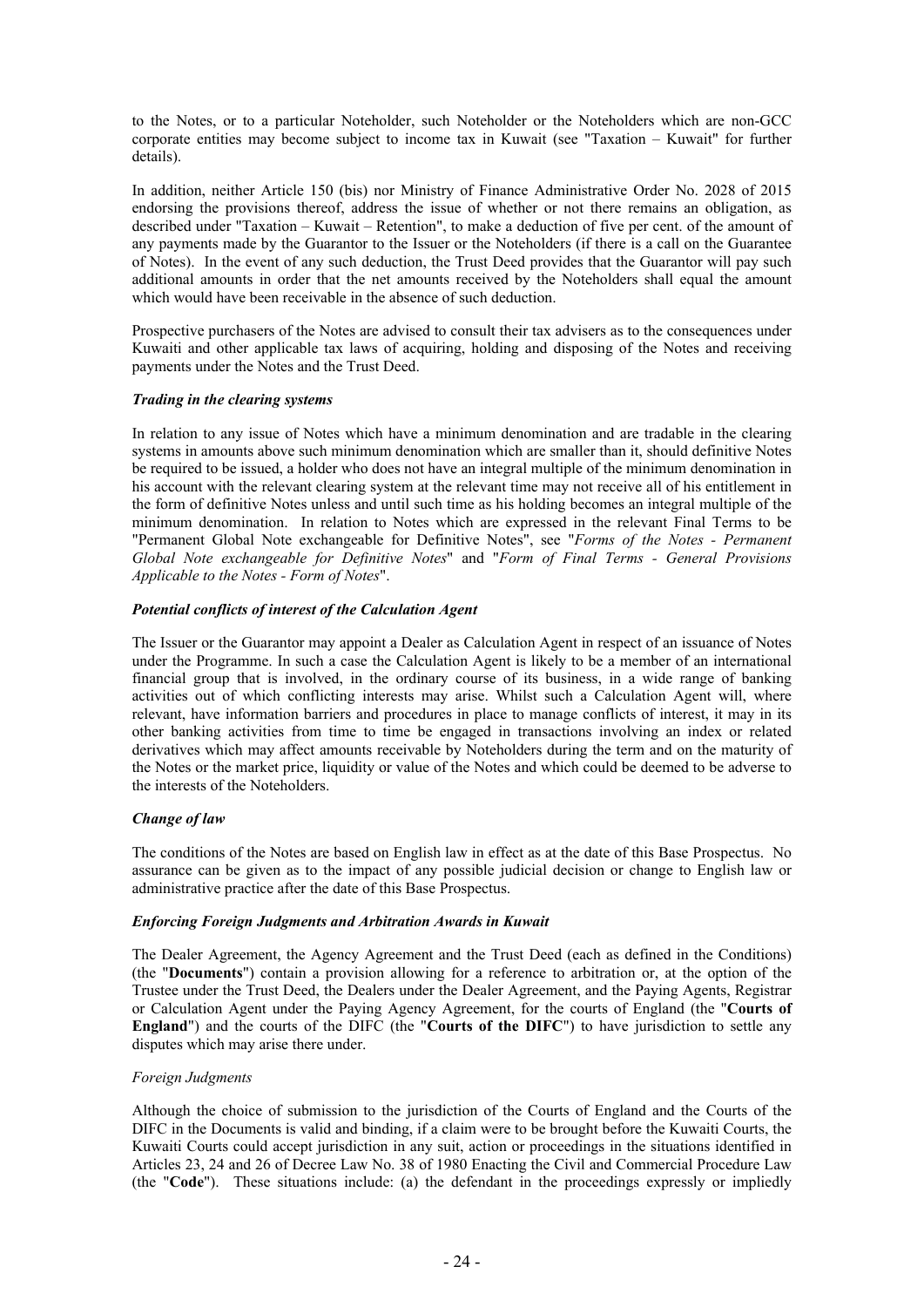accepted the jurisdiction of the Kuwaiti Courts; (b) the defendant is a Kuwaiti national or is resident, domiciled or has a place of business or a chosen domicile in the State of Kuwait; or (c) if such legal proceedings relate to property (movable or immovable) located in the State of Kuwait, an obligation is created, executed or required to be performed in the State of Kuwait or a bankruptcy is declared in the State of Kuwait.

There can, therefore, be no assurance that Kuwaiti Courts will decline jurisdiction to adjudicate any dispute under the Notes and the Documents, notwithstanding the provision in the Notes providing an option for the Courts of England and the Courts of the DIFC to have jurisdiction to settle any disputes arising thereunder. The Kuwaiti Courts could be influenced when deciding whether or not to decline jurisdiction by the existence of proceedings in relation to such dispute in another jurisdiction.

The enforcement by the Kuwaiti Courts of a monetary judgment (not involving the payment of taxes or the like) obtained in the Courts of England would require the filing of an enforcement action in the Kuwaiti courts. Such action does not involve either a re-trial or an examination of merits of the case; its sole purpose is to establish the compliance by the judgment with the provisions of Article 199 of the Code which requires that: (a) the courts of the jurisdiction in which the judgment was rendered must afford reciprocal treatment to judgments rendered in the State of Kuwait; (b) the judgment must be rendered by a competent authority according to the law of the jurisdiction in which it was rendered; (c) the parties must have been duly summoned to appear and were duly represented at the proceedings; (d) the judgment must be final and un-appealable (*res judicata*) according to the law of the jurisdiction in which it was rendered; (e) the judgment must not contradict any prior judgment rendered by a Kuwaiti court; and, finally (f) the judgment must not contain anything in conflict with the general morals or public order of Kuwait.

In respect of the requirement under Article 199 of the Code that the courts of the jurisdiction in which the judgment was issued must afford reciprocal treatment to judgments issued by the Kuwaiti courts, there is no treaty between Kuwait and the United Kingdom that affords such required reciprocal treatment. There are no known instances of the Courts of England enforcing Kuwaiti judgments, while there are different decisions issued by the Court of Cassation (the highest court in the State of Kuwait) with regard to the enforcement in the State of Kuwait of a monetary judgment issued by the Courts of England. In 2004 and again in 2005, the Court of Cassation had to consider applications for the enforcement in the State of Kuwait of an English judgment. For the application considered in 2004 the Court of Cassation was satisfied that, on the facts, the criteria for enforcement set out in Article 199 of the Code had been satisfied and therefore approved enforcement of the English judgment. However, for the application considered in 2005 the Court of Cassation concluded that the requirements for enforcement under Article 199 of the Code were not met and consequently did not enforce the English judgment. It should be noted that precedents are not binding but are only of persuasive value to the Kuwaiti Courts.

As described above, the Issuer and the Guarantor have each agreed under the Documents to which it is a party, to submit to the exclusive jurisdiction of the Courts of the DIFC and the Courts of England at the option of the Trustee under the Trust Deed, the Dealers under the Dealer Agreement, and the Paying Agents, Registrar or Calculation Agent under the Paying Agency Agreement, in respect of any dispute, claim, difference or controversy arising out of or in connection with such Documents. Dubai Law No. 16 of 2011 on Amending Some Provisions of Law No. 12 of 2004 Concerning the Dubai International Financial Centre Courts ("**Law No. 16 of 2011**") was issued, and came into force in Dubai, on 31 October 2011 and extends the jurisdiction of the Courts of the DIFC to include all civil and commercial disputes where the parties to the relevant dispute have expressly agreed to submit to the jurisdiction of the Courts of the DIFC, even where those parties are unconnected to the Dubai International Financial Centre (the "**DIFC**"). Under Article 7 of Law No. 12 of 2004 as amended by Law No. 16 of 2011, any final and unappealable judgment, order or award issued by the Courts of the DIFC that is appropriate for enforcement in favour of the relevant Noteholders shall, upon application by the relevant Noteholders to the Dubai courts, be enforced by the Dubai courts against the Issuer and each Guarantor without such courts re-examining the merits of the judgment, order or award. Investors should note, however, that as at the date of this Base Prospectus, there has been very limited case law relating to Law No. 16 of 2011 and therefore it is not certain as to how the Courts of the DIFC intend to exercise their jurisdiction under the new law should any party dispute the right of the DIFC Courts to hear a particular dispute where such parties are unconnected to the DIFC.

*Enforcing DIFC judgments directly (or such judgments which have been ratified by the Dubai courts) in Kuwait under the GCC Convention for the Execution of Judgments, Delegations and Judicial*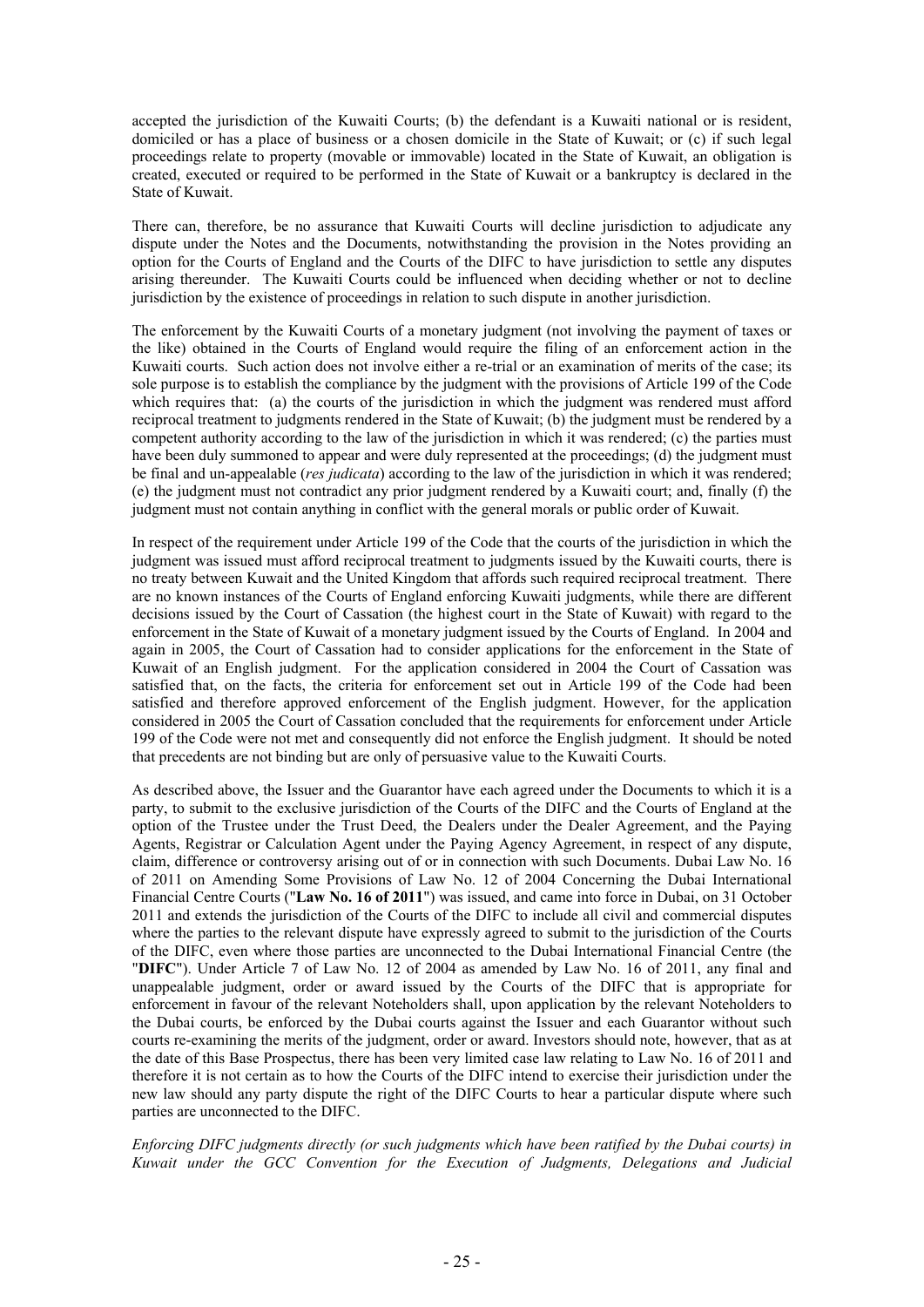# *Notifications (the "GCC Convention") and/or the Riyadh Convention on Judicial Cooperation between States of the Arab League (the "Riyadh Convention").*

A judgment issued by a court of: (a) a GCC member state (in the case of the GCC Convention), or (b) a signatory state to the Riyadh Convention, will be capable of being executed in Kuwait by virtue of the relevant execution of judgment provisions of the GCC Convention or the Riyadh Convention (as the case may be). It would however not be possible to directly enforce in Kuwait a judgment issued by the Courts of the DIFC (the "**DIFC Court Judgment**") without such DIFC Court Judgment first being recognised by the Kuwaiti courts as one having the equivalent status of a judgment which has been issued by the Dubai Courts (i.e. from a court of a GCC member state under the GCC Convention or a signatory to the Riyadh Convention). Where a DIFC Court Judgment has been processed for enforcement outside of the DIFC in accordance with all relevant enforcement procedures, protocols and/or applications in the Dubai Courts, then the Kuwaiti Courts should, prima facie, recognise the DIFC Court Judgment as one which is equivalent in status to that of a judgment issued by the Dubai Courts. Such DIFC Court Judgment would then be capable of being processed in Kuwait for enforcement as the Kuwait courts will recognise and enforce as a valid judgment, a final and conclusive judgment obtained in the Courts of the DIFC (and as sanctioned by the Dubai Courts), and a judgment based thereon could be given (without re-trial or examination of the merits of the case), provided that the procedural requirements under Article 199 of the Code are complied with as described further above under the heading "Foreign Judgments". Investors should note, however, that the foregoing is untested as at the date of this Base Prospectus. Moreover, as at the date of this Base Prospectus, there is no publicly available legal precedent on the issue of whether the Kuwaiti Courts would treat a DIFC Court Judgment (as ratified for enforcement by the Dubai Courts) as a judgment rendered by a GCC member state or a signatory to the Riyadh Convention within the meaning of article 3 of the GCC Convention, or article 31 of the Riyadh Convention.

# *Arbitration Awards*

Kuwait is a party to the 1958 New York Convention on the Recognition and Enforcement of Foreign Arbitral Awards (the "**New York Convention**"). A foreign arbitration award will be recognised and enforced in the State of Kuwait (without re-trial or examination of the merits of the case) in accordance with Article 200 of the Code.

Article 200 of the Code provides that foreign arbitration awards are to be recognised and enforced under the same conditions (applied *mutatis mutandis* to foreign arbitration awards) as are applied in respect of the enforcement of foreign judgments under Article 199 of the Code (as detailed above) but in addition also requires that the subject matter of the award must be considered arbitrable under Kuwaiti law and that the award must be enforceable in the jurisdiction in which it was rendered.

The requirement to establish reciprocal enforcement under Article 199 of the Code with respect to recognition and enforcement of arbitration awards issued in England is satisfied as England and Kuwait are both signatories to the New York Convention.

As noted above, enforcement of a foreign arbitration award or foreign judgment in the State of Kuwait requires the filing of an enforcement action in the Kuwaiti courts. The procedures before Kuwaiti courts, including enforcement actions, can take a relatively long time before a final and non-appealable judgment is issued.

As might be expected for a country of its size, there have not been many occasions upon which the Kuwaiti courts have been asked to consider the enforcement of foreign arbitration awards or foreign judgments and so (notwithstanding that on those occasions when they have been asked to do so they have shown that they will follow the provisions of the Code and enforce an arbitration award) there is not a large body of decided cases in which the practical implications of complying with Article 199 of the Code have been analysed.

#### *Arbitration Agreements*

The Kuwaiti courts have interpreted a certain Article of Law No. 67 of 1980 Enacting the Civil Code of Kuwait as having the effect that in order for a Kuwaiti company (such as the Guarantor) to validly agree to the resolution of a specific dispute by arbitration, that such company must obtain a special mandate. A special mandate would entail either, (i) ensuring that its Articles of Association permit such company to generally resolve disputes by way of arbitration, or (ii) ensuring that the shareholders of the company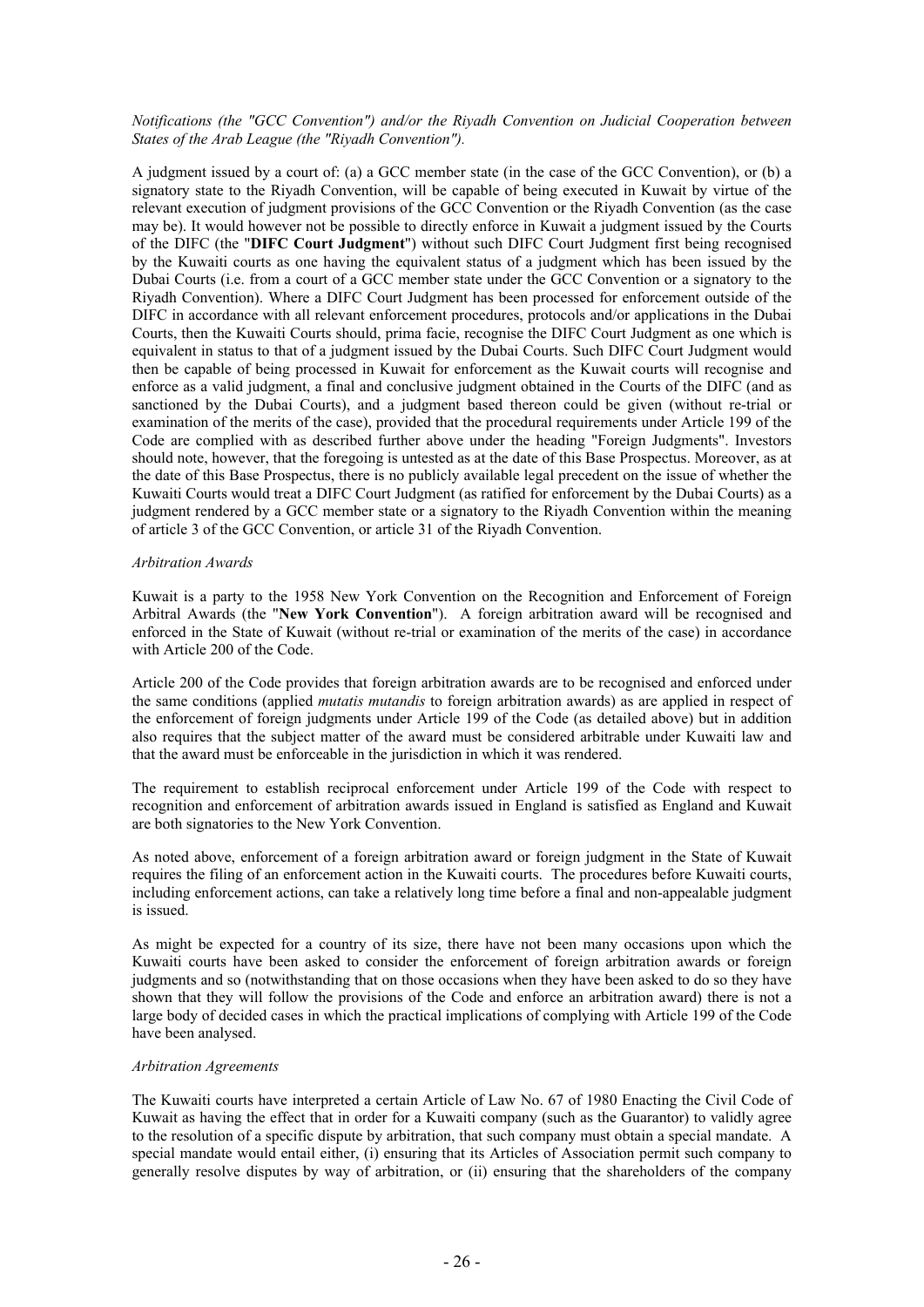have passed a prior or ratifying shareholders' resolution authorising the company to resolve a specific dispute by way of arbitration.

Additionally, Article 184 of Law No. 1 of 2016 Enacting the Companies Law ("**Companies Code**"), as amended, provides that the Articles of Association of a concerned Kuwaiti company must specify (*inter alia*) that, if applicable to such company, the board of directors of a Kuwaiti company (such as the Guarantor) has the authority to agree to bind the same to the resolution of disputes by way of arbitration.

On 5 June 2014, the Guarantor's Articles of Association were amended to generally permit its board of directors to agree on behalf of the Guarantor to the resolution of disputes by arbitration. However, such amendment will not have retrospective effect and will not be effective to validate arbitration agreements entered into by the Guarantor prior to 5 June 2014. There is some uncertainty as to whether the Guarantor's shareholders must specifically resolve to ratify the Guarantor's prior entry into such agreements or whether it is sufficient that its current board of directors do so. As at the date of this Base Prospectus, the Guarantor has not obtained such ratifying resolution from its shareholders although it has obtained such ratifying resolution from its board of directors. In the absence of such ratifying resolution from its shareholders there can therefore be no assurance that the Kuwaiti courts would enforce the obligation to arbitrate disputes or enforce an arbitration award granted against the Guarantor in connection with a dispute relating to the Notes issued prior to 5 June 2014.

# **Risks related to the market generally**

Set out below is a description of the material market risks, including liquidity risk, exchange rate risk, interest rate risk and credit risk:

### *The secondary market generally*

Notes may have no established trading market when issued, and one may never develop. If a market for the Notes does develop, it may not be liquid. Therefore, investors may not be able to sell their Notes easily or at prices that will provide them with a yield comparable to similar investments that have a developed secondary market. This is particularly the case for Notes that are especially sensitive to interest rate, currency or market risks, are designed for specific investment objectives or strategies or have been structured to meet the investment requirements of limited categories of investors. These types of Notes generally would have a more limited secondary market and more price volatility than conventional debt securities. Illiquidity may have a severely adverse effect on the market value of Notes.

#### *Exchange rate risks and exchange controls*

The Issuer will pay principal and interest on the Notes and the Guarantor will make any payments under the Guarantee of the Notes in the Specified Currency. This presents certain risks relating to currency conversions if an investor's financial activities are denominated principally in a currency or currency unit (the "**Investor's Currency**") other than the Specified Currency. These include the risk that exchange rates may significantly change (including changes due to devaluation of the Specified Currency or revaluation of the Investor's Currency) and the risk that authorities with jurisdiction over the Investor's Currency may impose or modify exchange controls. An appreciation in the value of the Investor's Currency relative to the Specified Currency would decrease (1) the Investor's Currency-equivalent yield on the Notes, (2) the Investor's Currency-equivalent value of the principal payable on the Notes and (3) the Investor's Currency-equivalent market value of the Notes.

Government and monetary authorities may impose (as some have done in the past) exchange controls that could adversely affect an applicable exchange rate or the ability of the Issuer or the Guarantor to make payments in respect of the Notes. As a result, investors may receive less interest or principal than expected, or no interest or principal.

#### *Interest rate risks*

Investment in Fixed Rate Notes involves the risk that if market interest rates subsequently increase above the rate paid on Fixed Rate Notes, this will adversely affect the value of the Fixed Rate Notes.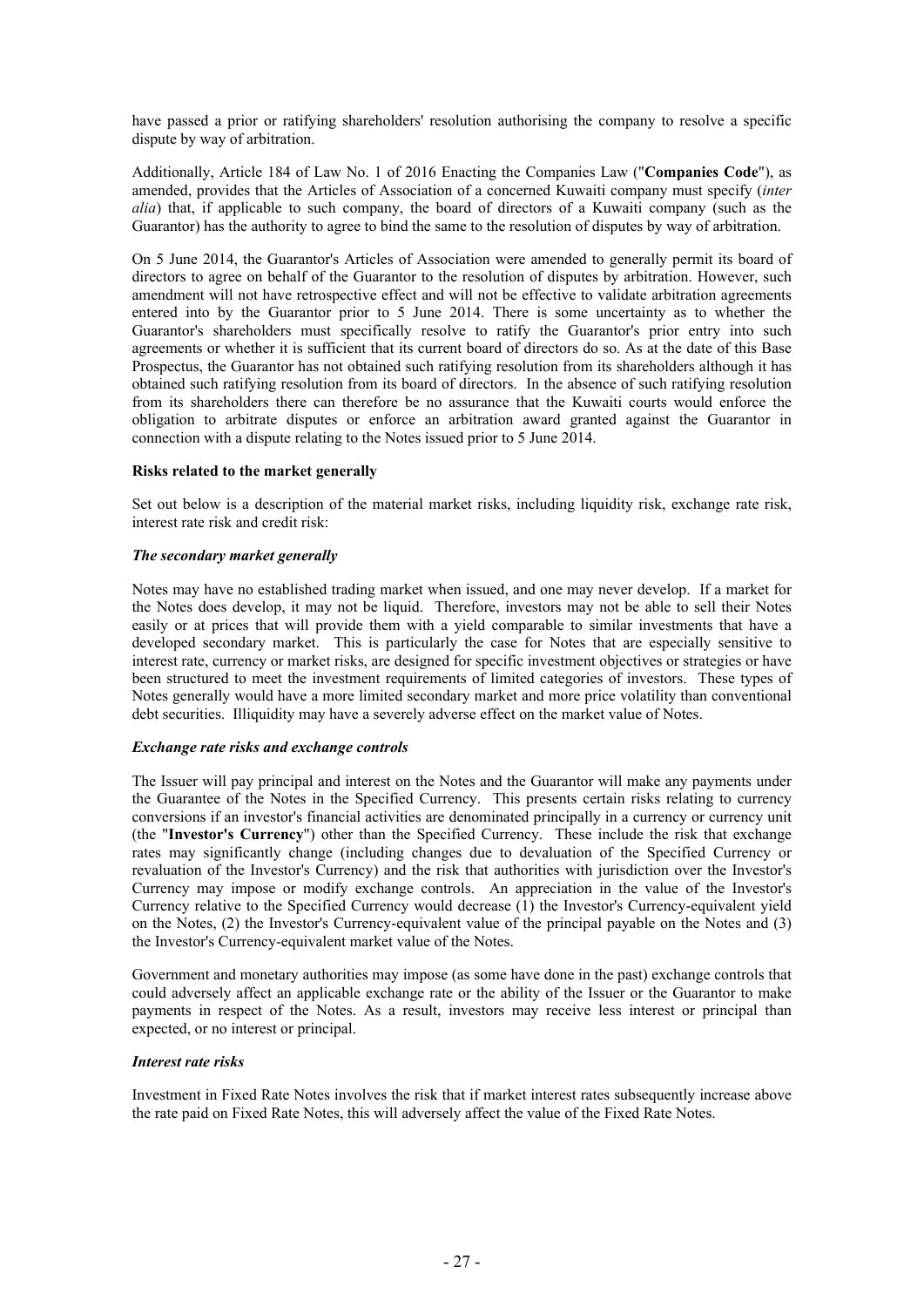# *Credit ratings may not reflect all risks*

One or more independent credit rating agencies may assign credit ratings to the Issuer, the Guarantor or the Notes. The ratings may not reflect the potential impact of all risks related to structure, market, additional factors discussed above, and other factors that may affect the value of the Notes. A credit rating is not a recommendation to buy, sell or hold securities and may be revised, suspended or withdrawn by the rating agency at any time.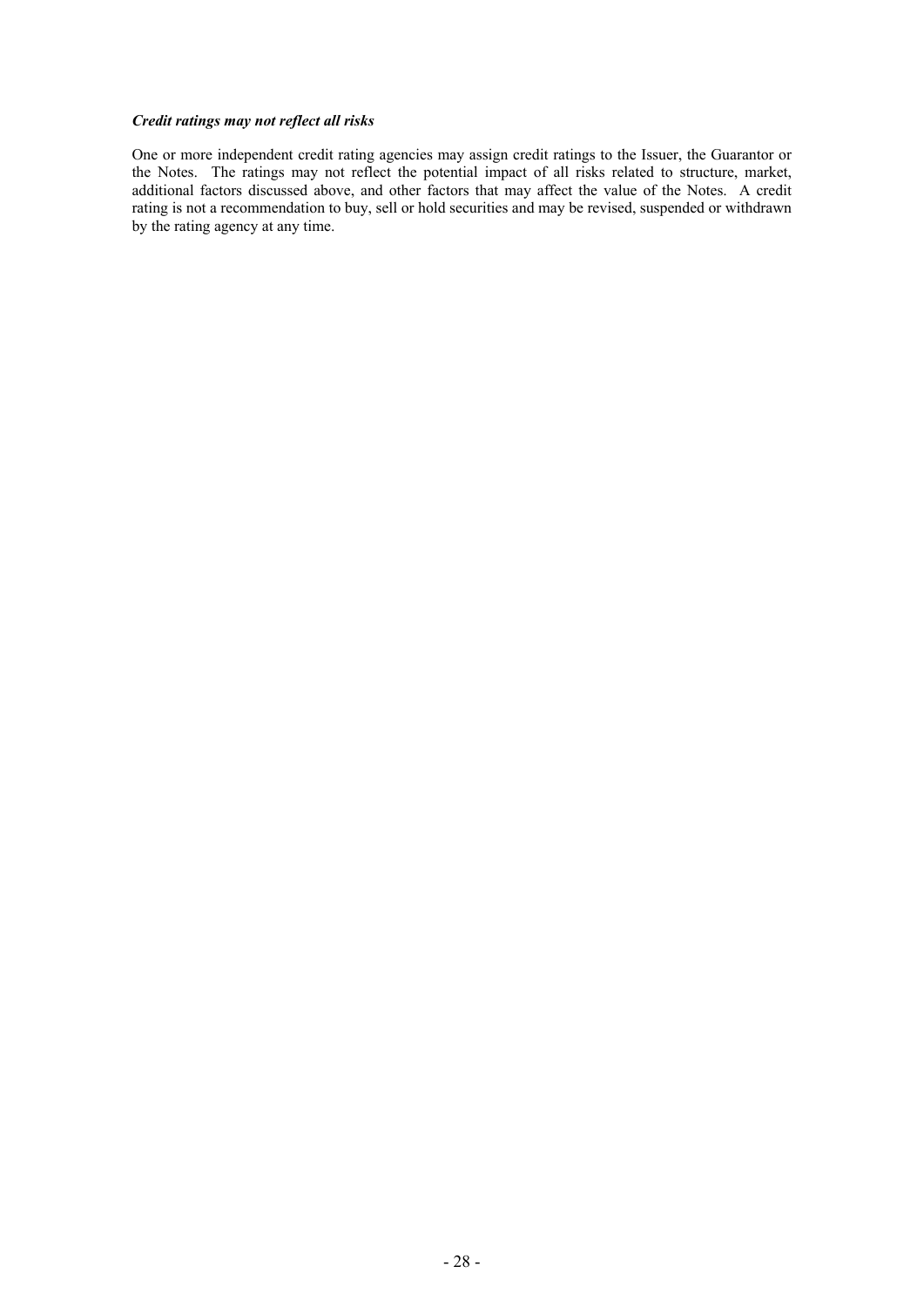# <span id="page-30-0"></span>**OVERVIEW OF THE PROGRAMME**

*The following overview of the Programme does not purport to be complete and is taken from, and is qualified in its entirety by, the remainder of this Base Prospectus and, in relation to the terms and conditions of any particular Tranche of Notes, is supplemented by the relevant Final Terms. Words and expressions defined in "Forms of the Notes" or "Terms and Conditions of the Notes" below shall have the same meanings in this overview of the Programme.*

*This overview constitutes a general description of the Programme for the purposes of Article 22.5(3) of Commission Regulation (EC) No 809/2004 implementing the Prospectus Directive (the "Prospectus Regulation").*

*Words and expressions defined in "Form of the Notes" and "Terms and Conditions of the Notes" shall have the same meanings in this overview.*

| Issuer:                                            | Kuwait Projects Co SPC Limited                                                                                                                                                                                                                                                                                                                                                                                                                                                                                                                                                                                                                                                                   |
|----------------------------------------------------|--------------------------------------------------------------------------------------------------------------------------------------------------------------------------------------------------------------------------------------------------------------------------------------------------------------------------------------------------------------------------------------------------------------------------------------------------------------------------------------------------------------------------------------------------------------------------------------------------------------------------------------------------------------------------------------------------|
| <b>Issuer Legal Entity Identifier</b><br>(''LEI'') | 254900BQTJEWBK1TAN59                                                                                                                                                                                                                                                                                                                                                                                                                                                                                                                                                                                                                                                                             |
| Guarantor:                                         | Kuwait Projects Company (Holding) K.S.C.P.                                                                                                                                                                                                                                                                                                                                                                                                                                                                                                                                                                                                                                                       |
| <b>Risk Factors:</b>                               | There are certain factors that may affect the Issuer's ability to fulfil<br>its obligations under Notes issued under the Programme. These are<br>set out under "Risk Factors". There are also certain factors that<br>may affect the Guarantor's ability to fulfil its obligations under the<br>Guarantee of the Notes. These are also set out under "Risk<br>Factors". In addition, there are certain factors which are material<br>for the purpose of assessing the market risks associated with Notes<br>issued under the Programme. These are set out under "Risk<br>Factors" and include certain risks relating to the structure of<br>particular Series of Notes and certain market risks. |
| Arranger:                                          | HSBC Bank plc                                                                                                                                                                                                                                                                                                                                                                                                                                                                                                                                                                                                                                                                                    |
| <b>Dealers:</b>                                    | Emirates NBD Bank PJSC, First Abu Dhabi Bank PJSC, HSBC<br>Bank plc, J.P. Morgan Securities plc, KAMCO Investment<br>Company K.S.C.P. and MUFG Securities EMEA plc and any other<br>Dealer appointed from time to time by the Issuer and the Guarantor<br>either generally in respect of the Programme or in relation to a<br>particular Tranche of Notes.                                                                                                                                                                                                                                                                                                                                       |
| Trustee:                                           | BNY Mellon Corporate Trustee Services Limited                                                                                                                                                                                                                                                                                                                                                                                                                                                                                                                                                                                                                                                    |
| <b>Principal Paying Agent:</b>                     | The Bank of New York Mellon, London Branch                                                                                                                                                                                                                                                                                                                                                                                                                                                                                                                                                                                                                                                       |
| Registrar:                                         | The Bank of New York Mellon acting through its New York office                                                                                                                                                                                                                                                                                                                                                                                                                                                                                                                                                                                                                                   |
| <b>Final Terms or Drawdown</b><br>Prospectus:      | Notes issued under the Programme may be issued either: (1)<br>pursuant to this Base Prospectus and associated Final Terms; or (2)<br>pursuant to a drawdown prospectus (each a "Drawdown<br>Prospectus") prepared in connection with a particular Tranche of<br>Notes.                                                                                                                                                                                                                                                                                                                                                                                                                           |
|                                                    | For a Tranche of Notes which is the subject of Final Terms, those<br>Final Terms will, for the purposes of that Tranche only,<br>supplement the Terms and Conditions of the Notes and this Base<br>Prospectus and must be read in conjunction with this Base<br>Prospectus. The terms and conditions applicable to any particular<br>Tranche of Notes which is the subject of Final Terms are the Terms<br>and Conditions of the Notes as supplemented to the extent                                                                                                                                                                                                                             |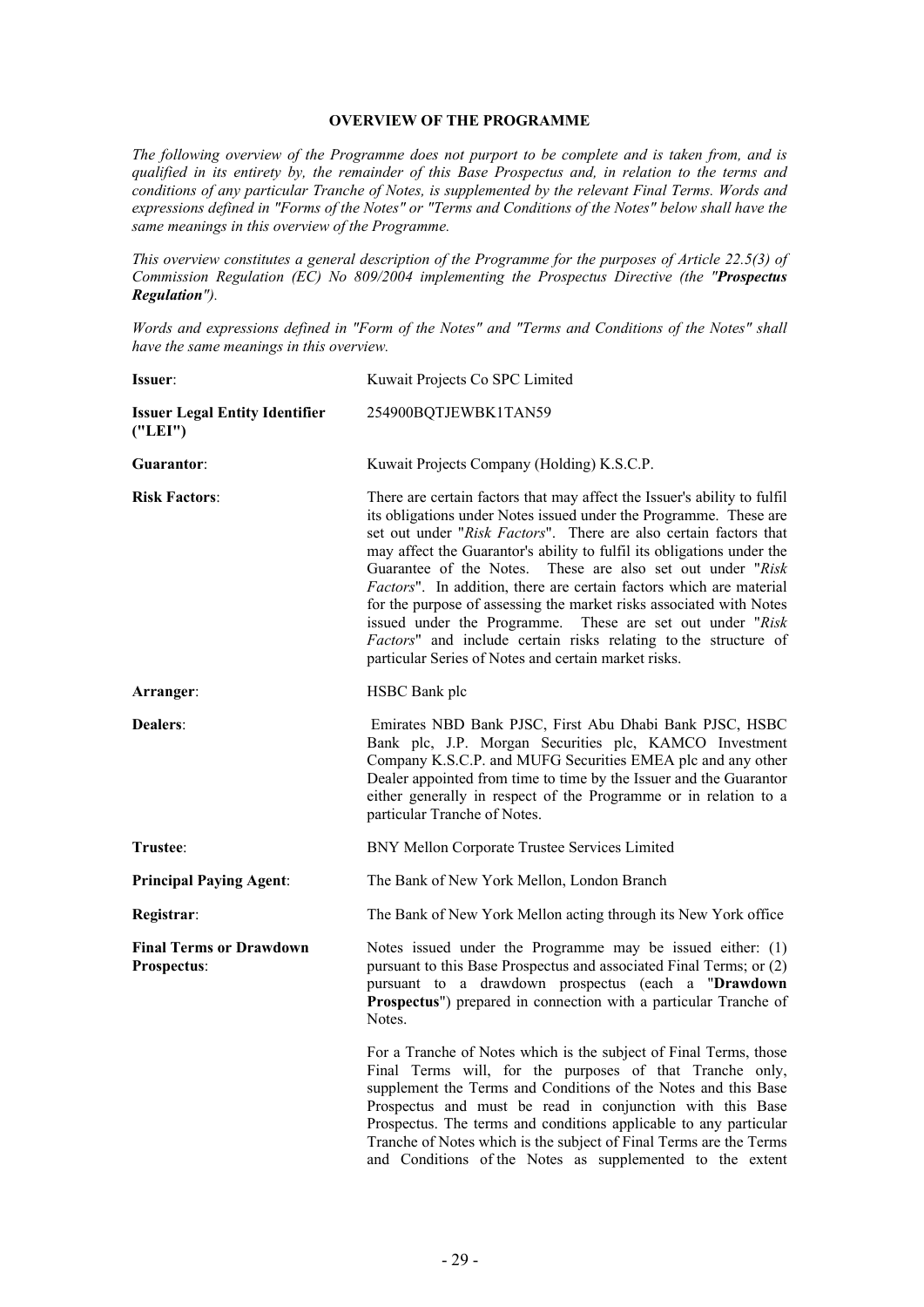described in the relevant Final Terms.

|                                             | The terms and conditions applicable to any particular Tranche of<br>Notes which is the subject of a Drawdown Prospectus will be the<br>Terms and Conditions of the Notes as supplemented, amended<br>and/or replaced to the extent described in the relevant Drawdown<br>Prospectus. In the case of a Tranche of Notes which is the subject<br>of a Drawdown Prospectus, each reference in this Base Prospectus<br>to information being specified or identified in the relevant Final<br>Terms shall be read and construed as a reference to such<br>information being specified or identified in the relevant Drawdown<br>Prospectus.                                                                                                                                                                                                                                                                                                                                                                                                                                                                                                    |
|---------------------------------------------|-------------------------------------------------------------------------------------------------------------------------------------------------------------------------------------------------------------------------------------------------------------------------------------------------------------------------------------------------------------------------------------------------------------------------------------------------------------------------------------------------------------------------------------------------------------------------------------------------------------------------------------------------------------------------------------------------------------------------------------------------------------------------------------------------------------------------------------------------------------------------------------------------------------------------------------------------------------------------------------------------------------------------------------------------------------------------------------------------------------------------------------------|
| <b>Listing and Admission to</b><br>Trading: | Application has been made to list Notes issued under the<br>Programme on the Official List and to admit them to trading on the<br>London Stock Exchange's Regulated Market and references to<br>listing shall be construed accordingly.                                                                                                                                                                                                                                                                                                                                                                                                                                                                                                                                                                                                                                                                                                                                                                                                                                                                                                   |
| <b>Clearing Systems:</b>                    | Euroclear and/or Clearstream, Luxembourg and/or, in relation to<br>any Tranche of Notes, any other clearing system as may be<br>specified in the relevant Final Terms.                                                                                                                                                                                                                                                                                                                                                                                                                                                                                                                                                                                                                                                                                                                                                                                                                                                                                                                                                                    |
| <b>Initial Programme Amount:</b>            | Up to $U.S.$ \$3,000,000,000 (or its equivalent in other currencies<br>calculated as described in the Dealer Agreement) aggregate<br>principal amount of Notes outstanding and guaranteed at any one<br>time.                                                                                                                                                                                                                                                                                                                                                                                                                                                                                                                                                                                                                                                                                                                                                                                                                                                                                                                             |
|                                             | The Issuer and the Guarantor may increase the amount of the<br>Programme in accordance with the terms of the Dealer Agreement.                                                                                                                                                                                                                                                                                                                                                                                                                                                                                                                                                                                                                                                                                                                                                                                                                                                                                                                                                                                                            |
| <b>Issuance in Series:</b>                  | Notes will be issued in Series (each a "Series"). Each Series may<br>comprise one or more Tranches issued on different issue dates.<br>The Notes of each Series will all be subject to identical terms,<br>except that the issue date and the amount of the first payment of<br>interest may be different in respect of different Tranches. The<br>Notes of each Tranche will all be subject to identical terms in all<br>respects save that a Tranche may comprise Notes of different<br>denominations.                                                                                                                                                                                                                                                                                                                                                                                                                                                                                                                                                                                                                                  |
| <b>Forms of Notes:</b>                      | Notes may be issued in bearer form ("Bearer Notes") or in<br>registered form ("Registered Notes"). Registered Notes will not<br>be exchangeable for Bearer Notes and vice-versa.                                                                                                                                                                                                                                                                                                                                                                                                                                                                                                                                                                                                                                                                                                                                                                                                                                                                                                                                                          |
|                                             | Each Tranche of Notes issued in bearer form will initially be in the<br>form of either a Temporary Global Note or a Permanent Global<br>Note, in each case as specified in the relevant Final Terms. Each<br>Global Note will be deposited on or around the relevant issue date<br>with a depositary or a common depositary for Euroclear and/or<br>Clearstream, Luxembourg and/or any other relevant clearing<br>system. Each Temporary Global Note will be exchangeable for a<br>Permanent Global Note or, if so specified in the relevant Final<br>Terms, for Definitive Notes. If the TEFRA D Rules are specified<br>in the relevant Final Terms as applicable, certification as to<br>non-U.S. beneficial ownership will be a condition precedent to any<br>exchange of an interest in a Temporary Global Note or receipt of<br>any payment of interest in respect of a Temporary Global Note.<br>Each Permanent Global Note will be exchangeable for Definitive<br>Notes in accordance with its terms.<br>Definitive Notes will, if<br>interest-bearing, have Coupons attached and, if appropriate, a<br>Talon for further Coupons. |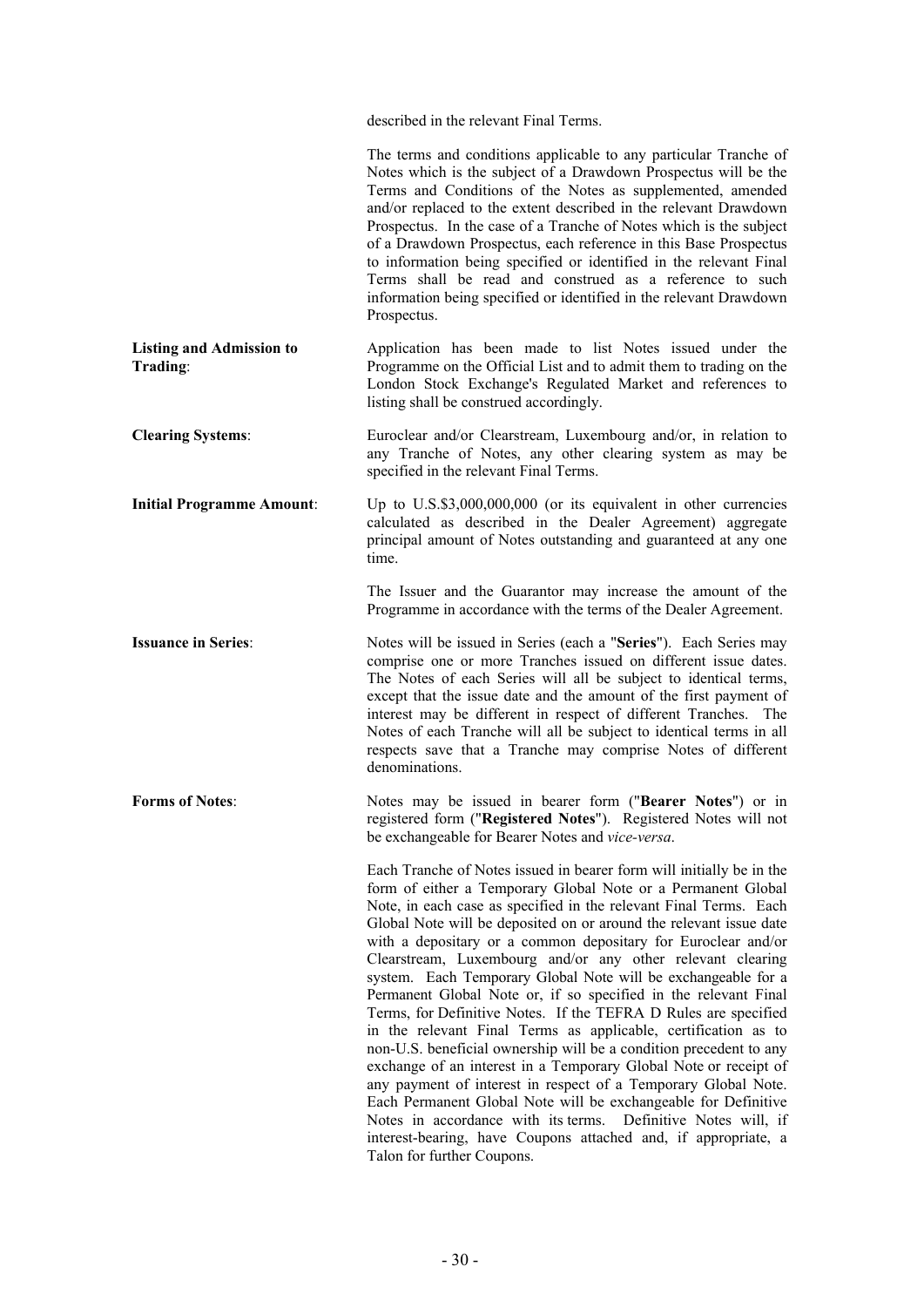|                                                   | Each Tranche of Registered Notes will be in the form of either<br>Individual Note Certificates or a Global Registered Note, in each<br>case as specified in the relevant Final Terms. Each Global<br>Registered Note will be deposited on or around the relevant issue<br>date with a depositary or a common depositary for Euroclear<br>and/or Clearstream, Luxembourg and/or any other relevant clearing<br>system and registered in the name of a nominee for such depositary<br>and will be exchangeable for Individual Note Certificates in<br>accordance with its terms.                                                                                                                                                                                                                                                                                                                                                               |
|---------------------------------------------------|----------------------------------------------------------------------------------------------------------------------------------------------------------------------------------------------------------------------------------------------------------------------------------------------------------------------------------------------------------------------------------------------------------------------------------------------------------------------------------------------------------------------------------------------------------------------------------------------------------------------------------------------------------------------------------------------------------------------------------------------------------------------------------------------------------------------------------------------------------------------------------------------------------------------------------------------|
| <b>Currencies:</b>                                | Notes may be denominated in U.S. dollars, euro or Renminbi or in<br>any other currency or currencies, subject to compliance with all<br>and/or<br>applicable legal<br>regulatory and/or central<br>bank<br>requirements. Payments in respect of Notes may, subject to such<br>compliance, be made in and/or linked to, any currency or<br>currencies other than the currency in which such Notes are<br>denominated.                                                                                                                                                                                                                                                                                                                                                                                                                                                                                                                         |
| Notes having a maturity of less<br>than one year: | Where Notes have a maturity of less than one year and either (a)<br>the issue proceeds are received by the Issuer in the United<br>Kingdom or (b) the activity of issuing the Notes is carried on from<br>an establishment maintained by the Issuer in the United Kingdom,<br>such Notes must: (i) have a minimum redemption value of<br>$£100,000$ (or its equivalent in other currencies) and be issued only<br>to persons whose ordinary activities involve them in acquiring,<br>holding, managing or disposing of investments (as principal or<br>agent) for the purposes of their businesses or who it is reasonable<br>to expect will acquire, hold, manage or dispose of investments (as<br>principal or agent) for the purposes of their businesses; or (ii) be<br>issued in other circumstances which do not constitute a<br>contravention of section 19 of the Financial Services and Markets<br>Act 2000 ("FSMA") by the Issuer. |
| <b>Status of the Notes:</b>                       | Notes will be issued on an unsubordinated basis.                                                                                                                                                                                                                                                                                                                                                                                                                                                                                                                                                                                                                                                                                                                                                                                                                                                                                             |
| <b>Status of the Guarantee:</b>                   | Notes will be unconditionally and irrevocably guaranteed by the<br>Guarantor, on an unsubordinated basis.                                                                                                                                                                                                                                                                                                                                                                                                                                                                                                                                                                                                                                                                                                                                                                                                                                    |
| <b>Issue Price:</b>                               | Notes may be issued at any price as specified in the relevant Final<br>Terms. The price and amount of Notes to be issued under the<br>Programme will be determined by the Issuer, the Guarantor and the<br>relevant Dealer(s) at the time of issue in accordance with<br>prevailing market conditions.                                                                                                                                                                                                                                                                                                                                                                                                                                                                                                                                                                                                                                       |
| <b>Maturities:</b>                                | Any maturity, subject, in relation to specific currencies, to<br>compliance with all applicable legal and/or regulatory and/or<br>central bank requirements.                                                                                                                                                                                                                                                                                                                                                                                                                                                                                                                                                                                                                                                                                                                                                                                 |
| <b>Redemption:</b>                                | Subject as described in "Notes having a maturity of less than one<br>Year" above, Notes may be redeemable at par or at such other<br>Redemption Amount as may be specified in the relevant Final<br>Terms.                                                                                                                                                                                                                                                                                                                                                                                                                                                                                                                                                                                                                                                                                                                                   |
|                                                   | If a Put Event (Restructuring) (as defined in the Conditions)<br>occurs, Notes may be redeemable at par at the option of the<br>relevant Noteholder. See "Terms and Conditions of the Notes -<br>Redemption and Purchase - Redemption at the option of<br>Noteholders (Restructuring)".                                                                                                                                                                                                                                                                                                                                                                                                                                                                                                                                                                                                                                                      |
| <b>Optional Redemption:</b>                       | Notes may be redeemed before their stated maturity at the option of<br>the Issuer (either in whole or in part) and/or the Noteholders to the                                                                                                                                                                                                                                                                                                                                                                                                                                                                                                                                                                                                                                                                                                                                                                                                 |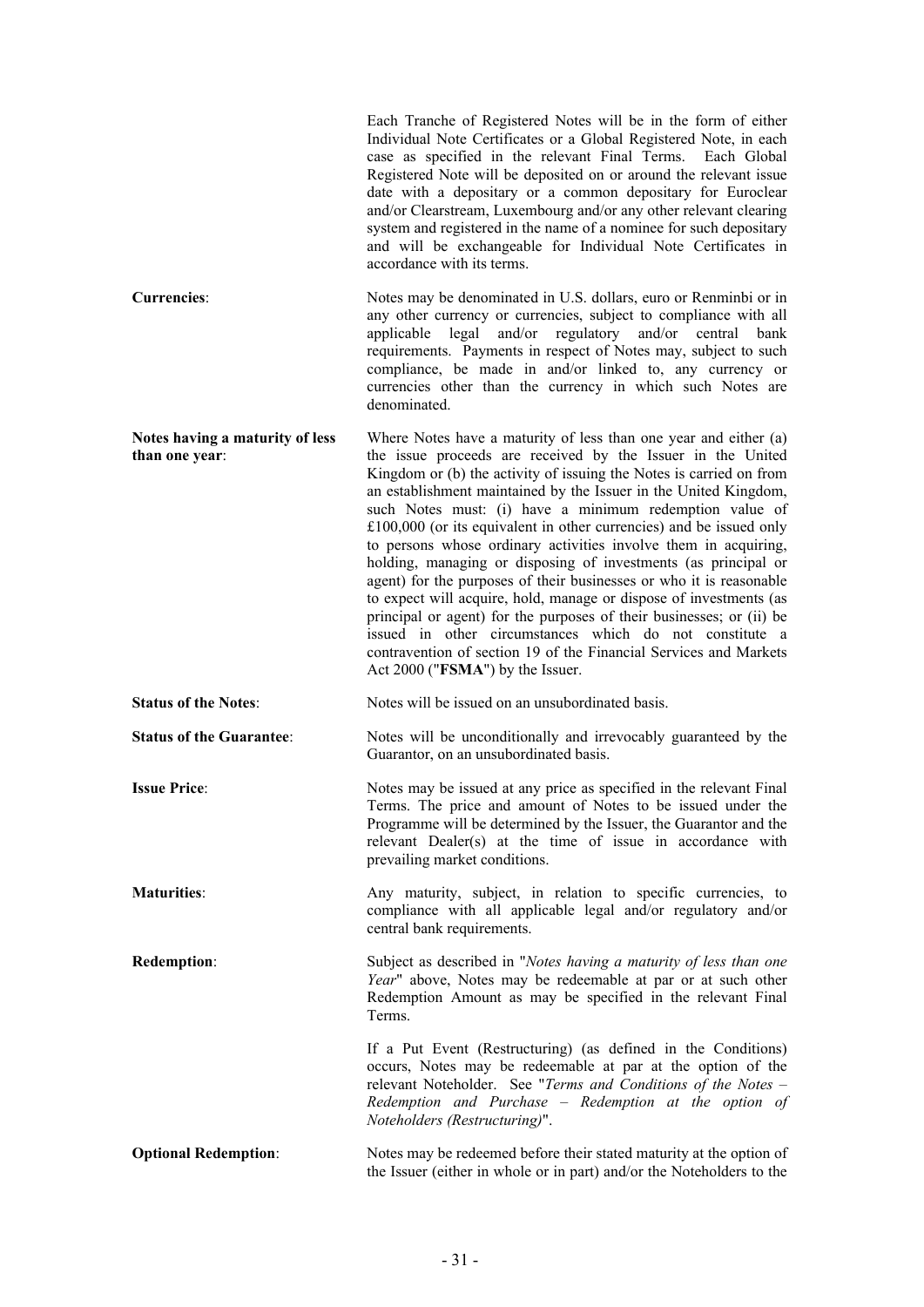|                                                                                                              | extent (if at all) specified in the relevant Final Terms.                                                                                                                                                                                                                                                                                                                                                                                                                                                                                                                                                                                                               |
|--------------------------------------------------------------------------------------------------------------|-------------------------------------------------------------------------------------------------------------------------------------------------------------------------------------------------------------------------------------------------------------------------------------------------------------------------------------------------------------------------------------------------------------------------------------------------------------------------------------------------------------------------------------------------------------------------------------------------------------------------------------------------------------------------|
| <b>Tax Redemption:</b>                                                                                       | Except as described in "Optional Redemption" above, early<br>redemption will only be permitted for tax reasons as described in<br>Condition $9(b)$ (Redemption and Purchase – Redemption for tax<br>reasons).                                                                                                                                                                                                                                                                                                                                                                                                                                                           |
| Interest:                                                                                                    | Notes may be interest-bearing or non-interest bearing. Interest (if<br>any) may accrue at a fixed rate or a floating rate and the method of<br>calculating interest may vary between the issue date and the<br>maturity date of the relevant Series.                                                                                                                                                                                                                                                                                                                                                                                                                    |
| <b>Denominations:</b>                                                                                        | No Notes admitted to trading on a regulated market within the<br>European Economic Area or offered to the public in a Member<br>State of the European Economic Area may be issued under the<br>Programme which have a minimum denomination of less than<br>EUR100,000 (or equivalent in another currency at their issue date).<br>Subject thereto, Notes will be issued in such denominations as may<br>be specified in the relevant Final subject to compliance with all<br>applicable legal and/or regulatory and/or central bank requirements<br>applicable to the relevant Specified Currency (see "Notes having a<br>maturity of less than one year" above).       |
| <b>Negative Pledge:</b>                                                                                      | The Notes will have the benefit of a negative pledge as described<br>in Condition 5 (Covenants).                                                                                                                                                                                                                                                                                                                                                                                                                                                                                                                                                                        |
| <b>Cross Default:</b>                                                                                        | The Notes will have the benefit of a cross default provision as<br>described in Condition 12 (Events of Default).                                                                                                                                                                                                                                                                                                                                                                                                                                                                                                                                                       |
| Taxation:                                                                                                    | All payments in respect of Notes will be made free and clear of<br>withholding taxes of the United Arab Emirates (including the<br>Dubai International Financial Centre) or Kuwait, as the case may<br>be, unless the withholding is required by law subject to certain<br>exceptions to the extent provided in Condition 11 ( <i>Taxation</i> ). In<br>that event, the Issuer or (as the case may be) the Guarantor will<br>(subject as provided in Condition 11 (Taxation)) pay such<br>additional amounts as will result in the Noteholders receiving such<br>amounts as they would have received in respect of such Notes had<br>no such withholding been required. |
| <b>Governing Law:</b>                                                                                        | English law.                                                                                                                                                                                                                                                                                                                                                                                                                                                                                                                                                                                                                                                            |
| Ratings of (i) Notes to be issued<br>under the Programme, (ii) the<br><b>Issuer and (iii) the Guarantor:</b> | The Programme has been rated BBB- by S&P Global Ratings<br>Europe Limited, UAE Branch ("Standard & Poor's") and Baa3 by<br>Moody's Deutschland GmbH ("Moody's"). Each of the Issuer and<br>the Guarantor is rated BBB-/A-3 by Standard & Poor's and Baa3/P-<br>3 by Moody's.                                                                                                                                                                                                                                                                                                                                                                                            |
|                                                                                                              | Each of Standard & Poor's and Moody's is established in the<br>European Economic Area and is registered under Regulation (EU)<br>No. 1060/2009, as amended (the "CRA Regulation").                                                                                                                                                                                                                                                                                                                                                                                                                                                                                      |
|                                                                                                              | Tranches (as defined below) of Notes issued under the Programme<br>will be rated or unrated. Where a Tranche of Notes is rated, such<br>rating and the credit rating agency issuing such rating will be<br>disclosed in the relevant Final Terms, and will not necessarily be<br>the same as the ratings described above or the ratings assigned to<br>Notes already issued. A security rating is not a recommendation to<br>buy, sell or hold securities and may be subject to suspension,<br>reduction or withdrawal at any time by the assigning rating agency.                                                                                                      |
| <b>Selling Restrictions:</b>                                                                                 | For a description of certain restrictions on offers, sales and                                                                                                                                                                                                                                                                                                                                                                                                                                                                                                                                                                                                          |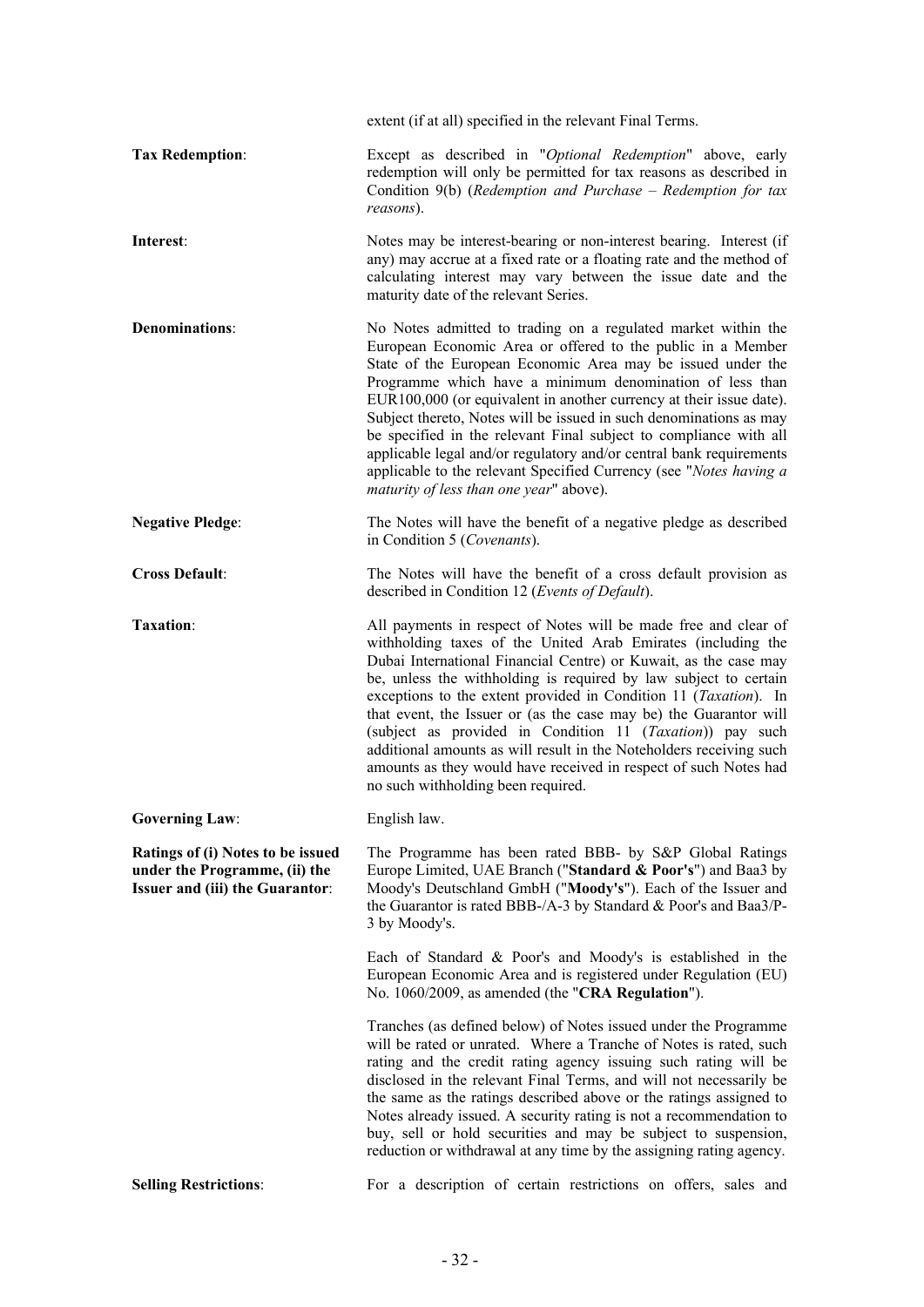deliveries of Notes and on the distribution of offering material in the United States of America, the European Economic Area, the United Kingdom, the United Arab Emirates (excluding the Dubai International Financial Centre), the Dubai International Financial Centre, the Kingdom of Bahrain, the State of Kuwait, the Kingdom of Saudi Arabia, the People's Republic of China, Hong Kong and Singapore, see "*Subscription and Sale*" below.

Category 2 selling restrictions will apply for the purposes of Regulation S under the United States Securities Act of 1933, as amended.

The Notes in bearer form will be issued in compliance with U.S. Treas. Reg.  $$1.163-5(c)(2)(i)(D)$  (or any substantially identical successor U.S. Treasury regulation section including, without limitation, substantially identical regulations issued in accordance with U.S. Internal Revenue Service Notice 2012-20 or otherwise in connection with the U.S. Hiring Incentives to Restore Employment Act of 2010) (the "**D Rules**") unless (i) the relevant Final Terms states that Notes are issued in compliance with U.S. Treas. Reg.  $§1.163-5(c)(2)(i)(C)$  (or any substantially identical successor U.S. Treasury regulation section including, without limitation, substantially identical regulations issued in accordance with U.S. Internal Revenue Service Notice 2012-20 or otherwise in connection with the U.S. Hiring Incentives to Restore Employment Act of 2010) (the "**C Rules**") or (ii) the Notes are issued other than in compliance with the D Rules or the C Rules but in circumstances in which the Notes will not constitute "registration required obligations" under the United States Tax Equity Responsibility Act of 1982 ("**TEFRA**"), which circumstances will be referred to in the relevant Final Terms as a transaction to which TEFRA is not applicable.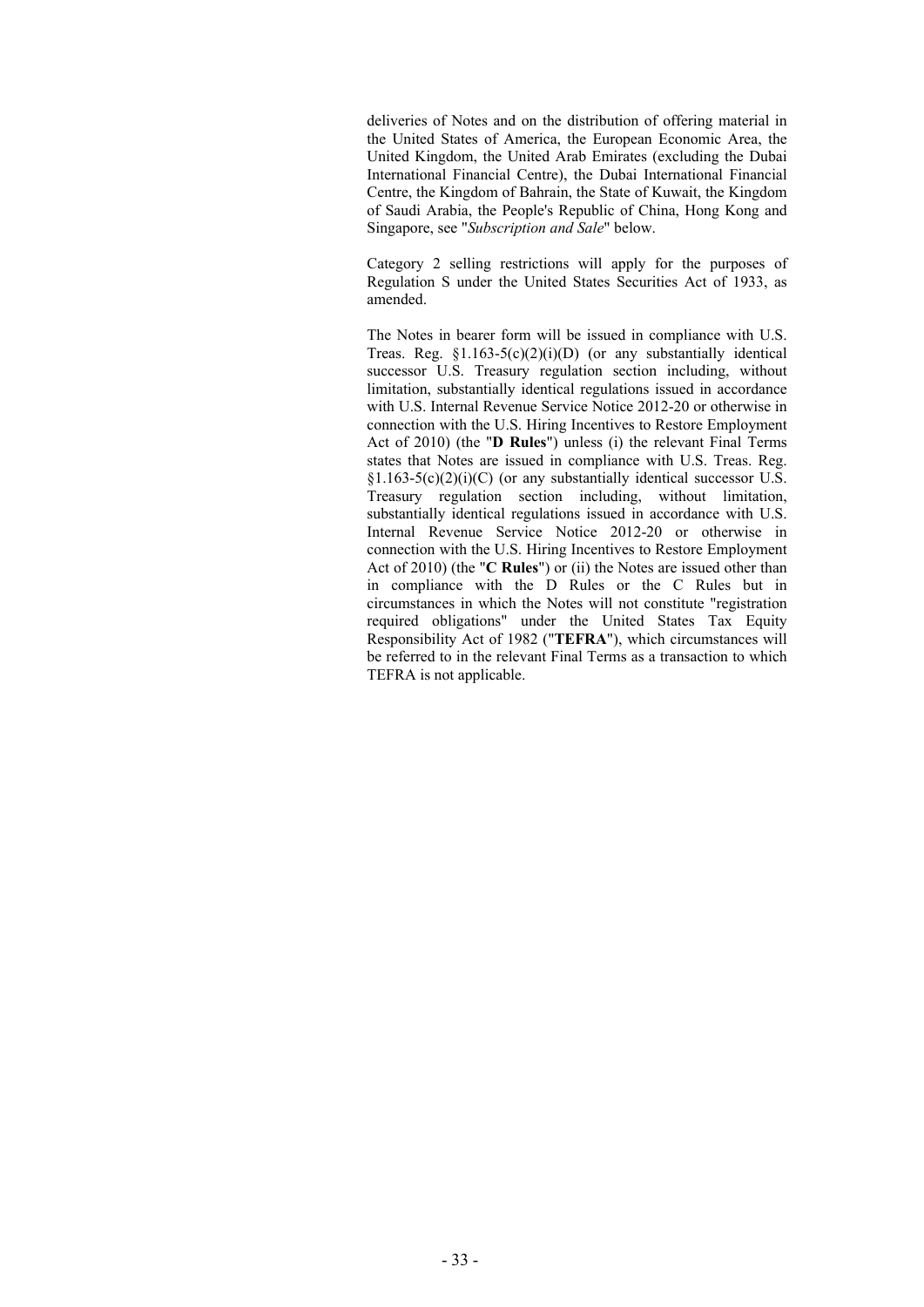### <span id="page-35-0"></span>**DOCUMENTS INCORPORATED BY REFERENCE**

The following documents which have previously been published and have been filed with the FCA shall be incorporated in, and form part of, this Base Prospectus:

- (a) the auditors' report and audited financial statements of the Issuer for the financial year ended 31 December 2017 including the notes thereto (pages 1-3 and 4-15 respectively);
- (b) the auditors' report and audited financial statements of the Issuer for the financial year ended 31 December 2018 including the notes thereto (pages 1-3 and 4-19 respectively);
- (c) the auditors' report and audited consolidated financial statements of the Guarantor for the financial year ended 31 December 2017 including the notes thereto (pages 1-8 and 9-81 respectively);
- (d) the auditors' report and audited consolidated financial statements of the Guarantor for the financial year ended 31 December 2018 including the notes thereto (pages 1-9 and 10-96 respectively);
- (e) the auditors' review report and the unaudited interim condensed consolidated financial information of the Guarantor for the three months ended 31 March 2019 including the notes thereto (page 1 and2-24 respectively);
- (f) the Terms and Conditions of the Notes on pages 25 to 51 (inclusive) of the base prospectus relating to the Issuer's Euro Medium Term Note Programme dated 17 June 2009;
- (g) the Terms and Conditions of the Notes on pages 32 to 65 (inclusive) of the base prospectus relating to the Issuer's Euro Medium Term Note Programme dated 10 October 2013;
- (h) the Terms and Conditions of the Notes on pages 32 to 63 (inclusive) of the base prospectus relating to the Issuer's Euro Medium Term Note Programme dated 7 October 2015;
- (i) the Terms and Conditions of the Notes on pages 32 to 62 (inclusive) of the base prospectus relating to the Issuer's Euro Medium Term Note Programme dated 10 November 2016; and
- (j) the Terms and Conditions of the Notes on pages 35 to 65 (inclusive) of the base prospectus relating to the Issuer's Euro Medium Term Note Programme dated 6 February 2018.

The audited consolidated financial statements of the Guarantor have been prepared in accordance with IFRS. The unaudited interim condensed consolidated financial information of the Guarantor have been prepared in accordance with International Accounting Standard 34, "Interim Financial Reporting".

Following the publication of this Base Prospectus, a supplement may be prepared by the Issuer and the Guarantor and approved by the FCA in accordance with Article 16 of the Prospectus Directive. Statements contained in any such supplement (or contained in any document incorporated by reference therein) shall, to the extent applicable (whether expressly, by implication or otherwise), be deemed to modify or supersede statements contained in this Base Prospectus or in a document which is incorporated by reference in this Base Prospectus. Any statement so modified or superseded shall not, except as so modified or superseded, constitute a part of this Base Prospectus.

Any documents themselves incorporated by reference in the documents incorporated by reference in this Base Prospectus shall not form a part of this Base Prospectus.

Only certain parts of the documents referred to above are incorporated by reference in this Base Prospectus. The non-incorporated parts of the documents referred to above are either not relevant for investors or are covered elsewhere in this Base Prospectus.

Copies of documents incorporated by reference in this Base Prospectus can be obtained from the registered office of the Issuer and from the specified office of the Paying Agent for the time being in London. In addition, documents incorporated by reference can be viewed electronically free of charge at [http://www.londonstockexchange.com/exchange/news/market-news/market-news-home.html.](http://www.londonstockexchange.com/exchange/news/marketnews/marketnewshome.html)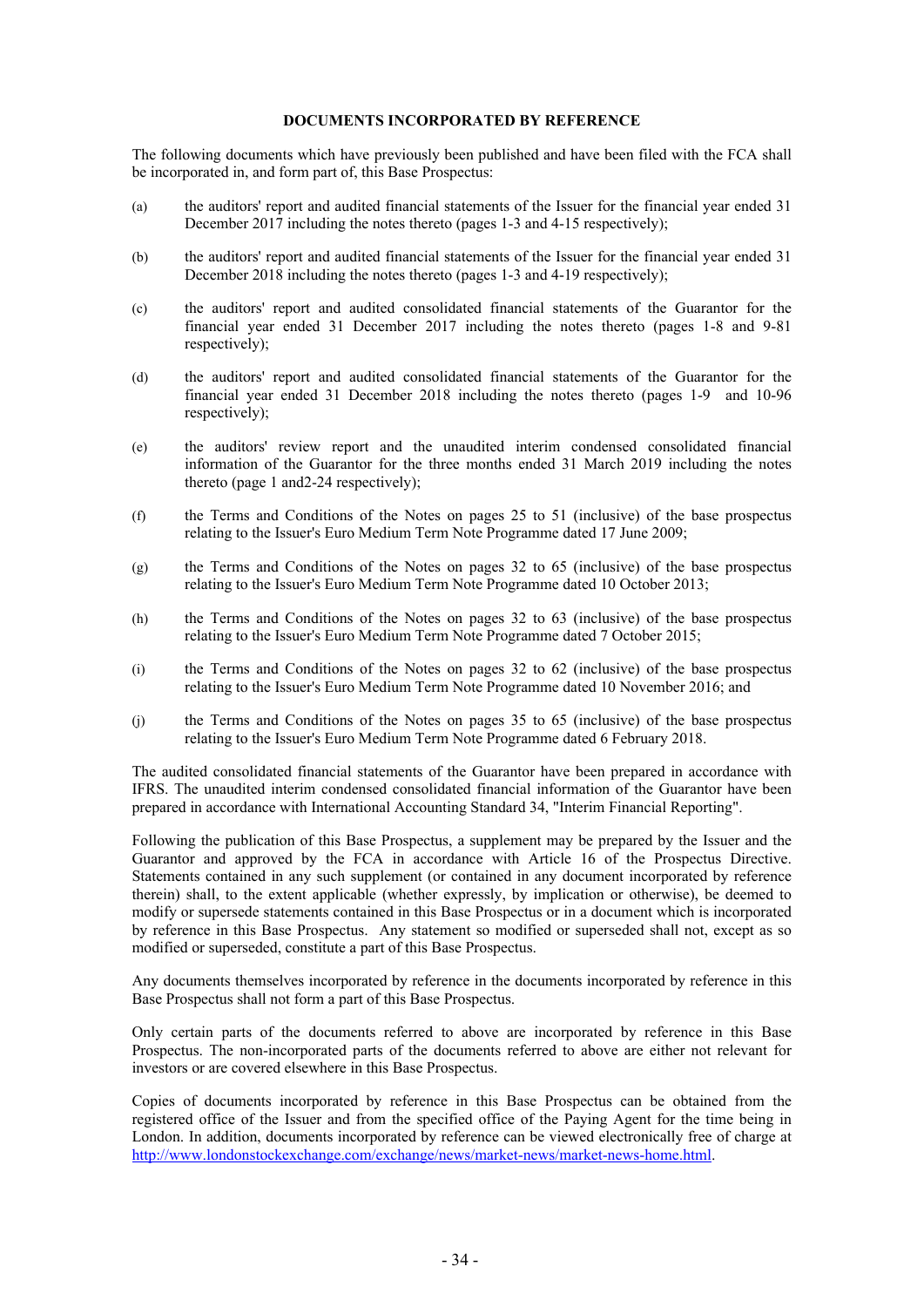The Issuer and the Guarantor will, in the event of any significant new factor, material mistake or inaccuracy relating to information included in this Base Prospectus which is capable of affecting the assessment of any Notes, prepare a supplement to this Base Prospectus or publish a new Base Prospectus for use in connection with any subsequent issue of Notes.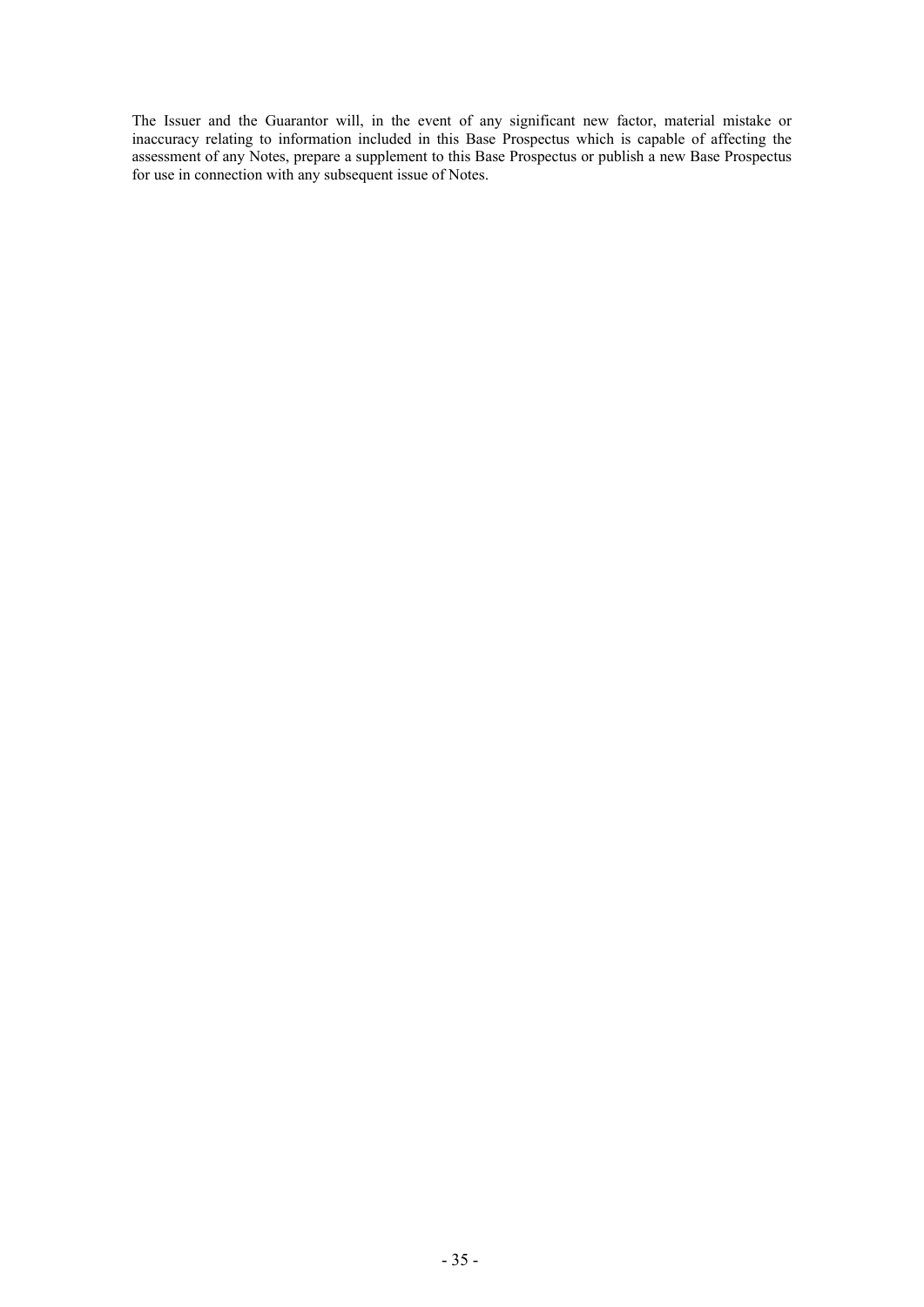### **FINAL TERMS AND DRAWDOWN PROSPECTUSES**

In this section the expression "**necessary information**" means, in relation to any Tranche of Notes, the information necessary to enable investors to make an informed assessment of the assets and liabilities, financial position, profits and losses and prospects of the Issuer and the Guarantor, the rights attaching to the Notes and the Issuer's ability to make payments due under the Notes.

In relation to the different types of Notes which may be issued under the Programme, the Issuer and the Guarantor have endeavoured to include in this Base Prospectus all of the necessary information except for information relating to the Notes which is not known at the date of this Base Prospectus and which can only be determined at the time of an individual issue of a Tranche of Notes.

Any information relating to the Notes which is not included in this Base Prospectus and which is required in order to complete the necessary information in relation to a Tranche of Notes will be contained either in the relevant Final Terms or in a Drawdown Prospectus.

For a Tranche of Notes which is the subject of Final Terms, those Final Terms will, for the purposes of that Tranche only, supplement this Base Prospectus and must be read in conjunction with this Base Prospectus. The terms and conditions applicable to any particular Tranche of Notes which is the subject of Final Terms are the Conditions as supplemented to the extent described in the relevant Final Terms.

The terms and conditions applicable to any particular Tranche of Notes which is the subject of a Drawdown Prospectus will be the Conditions as supplemented, amended and/or replaced to the extent described in the relevant Drawdown Prospectus. In the case of a Tranche of Notes which is the subject of a Drawdown Prospectus, each reference in this Base Prospectus to information being specified or identified in the relevant Final Terms shall be read and construed as a reference to such information being specified or identified in the relevant Drawdown Prospectus unless the context requires otherwise.

Each Drawdown Prospectus will be a single document containing the necessary information relating to the Issuer and the Guarantor and the relevant Notes.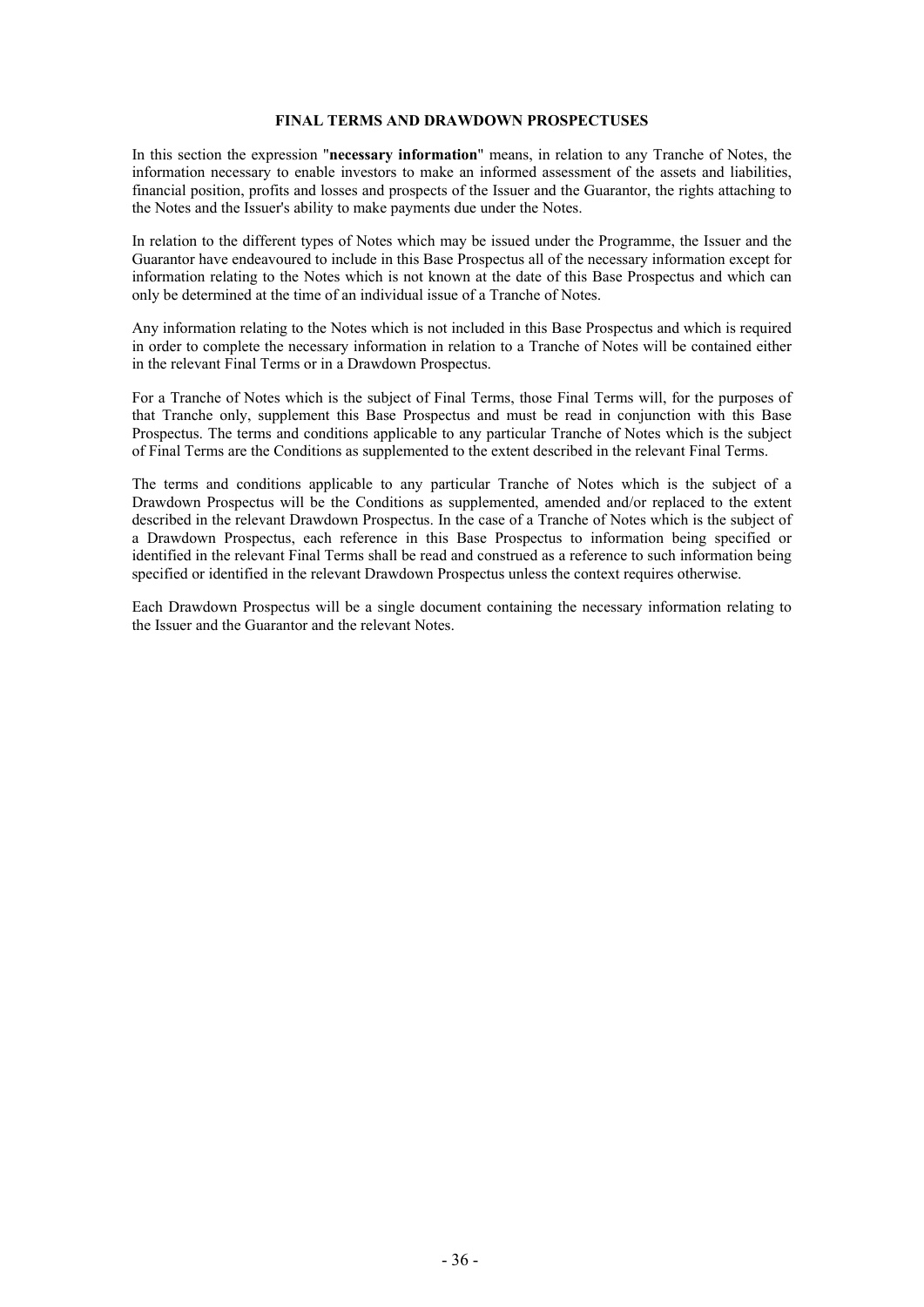### **FORMS OF THE NOTES**

### **Bearer Notes**

Each Tranche of Notes in bearer form ("**Bearer Notes**") will initially be in the form of either a temporary global note (the "**Temporary Global Note**"), without interest coupons, or a permanent global note (the "**Permanent Global Note**"), without interest coupons, in each case as specified in the relevant Final Terms. Each Temporary Global Note or, as the case may be, Permanent Global Note (each a "**Global Note**") will be deposited on or around the issue date of the relevant Tranche of the Notes with a depositary or a common depositary for Euroclear Bank SA/NV as operator of the Euroclear System ("**Euroclear**") and/or Clearstream Banking S.A. ("**Clearstream, Luxembourg**") and/or any other relevant clearing system.

The relevant Final Terms will also specify whether United States Treasury Regulation  $§1.163-5(c)(2)(i)(C)$  (or any substantially identical successor United States Treasury Regulation section, including without limitation, substantially identical successor regulations issued in accordance with Internal Revenue Service Notice 2012-20 or otherwise in connection with the United States Hiring Incentives to Restore Employment Act of 2010) (the "**TEFRA C Rules**") or United States Treasury Regulation  $\S1.163-5(c)(2)(i)(D)$  (or any substantially identical successor United States Treasury Regulation section, including without limitation, substantially identical successor regulations issued in accordance with Internal Revenue Service Notice 2012-20 or otherwise in connection with the United States Hiring Incentives to Restore Employment Act of 2010) (the "**TEFRA D Rules**") are applicable in relation to the Notes or, if the Notes do not have a maturity of more than one year, that neither the TEFRA C Rules nor the TEFRA D Rules are applicable.

### **Temporary Global Note exchangeable for Permanent Global Note**

If the relevant Final Terms specifies the form of Notes as being "Temporary Global Note exchangeable for a Permanent Global Note", then the Notes will initially be in the form of a Temporary Global Note which will be exchangeable, in whole or in part, for interests in a Permanent Global Note, without interest coupons, not earlier than 40 days after the issue date of the relevant Tranche of the Notes upon certification as to non-U.S. beneficial ownership. No payments will be made under the Temporary Global Note unless exchange for interests in the Permanent Global Note is improperly withheld or refused. In addition, interest payments in respect of the Notes cannot be collected without such certification of non-U.S. beneficial ownership.

Whenever any interest in the Temporary Global Note is to be exchanged for an interest in a Permanent Global Note, the Issuer shall procure (in the case of first exchange) the prompt delivery (free of charge to the bearer) of such Permanent Global Note to the bearer of the Temporary Global Note or (in the case of any subsequent exchange) an increase in the principal amount of the Permanent Global Note in accordance with its terms against:

- (i) presentation and (in the case of final exchange) surrender of the Temporary Global Note at the Specified Office of the Principal Paying Agent; and
- (ii) receipt by the Principal Paying Agent of a certificate or certificates of non-U.S. beneficial ownership,

within 7 days of the bearer requesting such exchange.

The principal amount of the Permanent Global Note shall be equal to the aggregate of the principal amounts specified in the certificates of non-U.S. beneficial ownership; **provided**, **however**, **that** in no circumstances shall the principal amount of the Permanent Global Note exceed the initial principal amount of the Temporary Global Note.

The Permanent Global Note will be exchangeable in whole, but not in part, for Notes in definitive form ("**Definitive Notes**"):

- (i) on the expiry of such period of notice as may be specified in the relevant Final Terms; or
- (ii) at any time, if so specified in the relevant Final Terms; or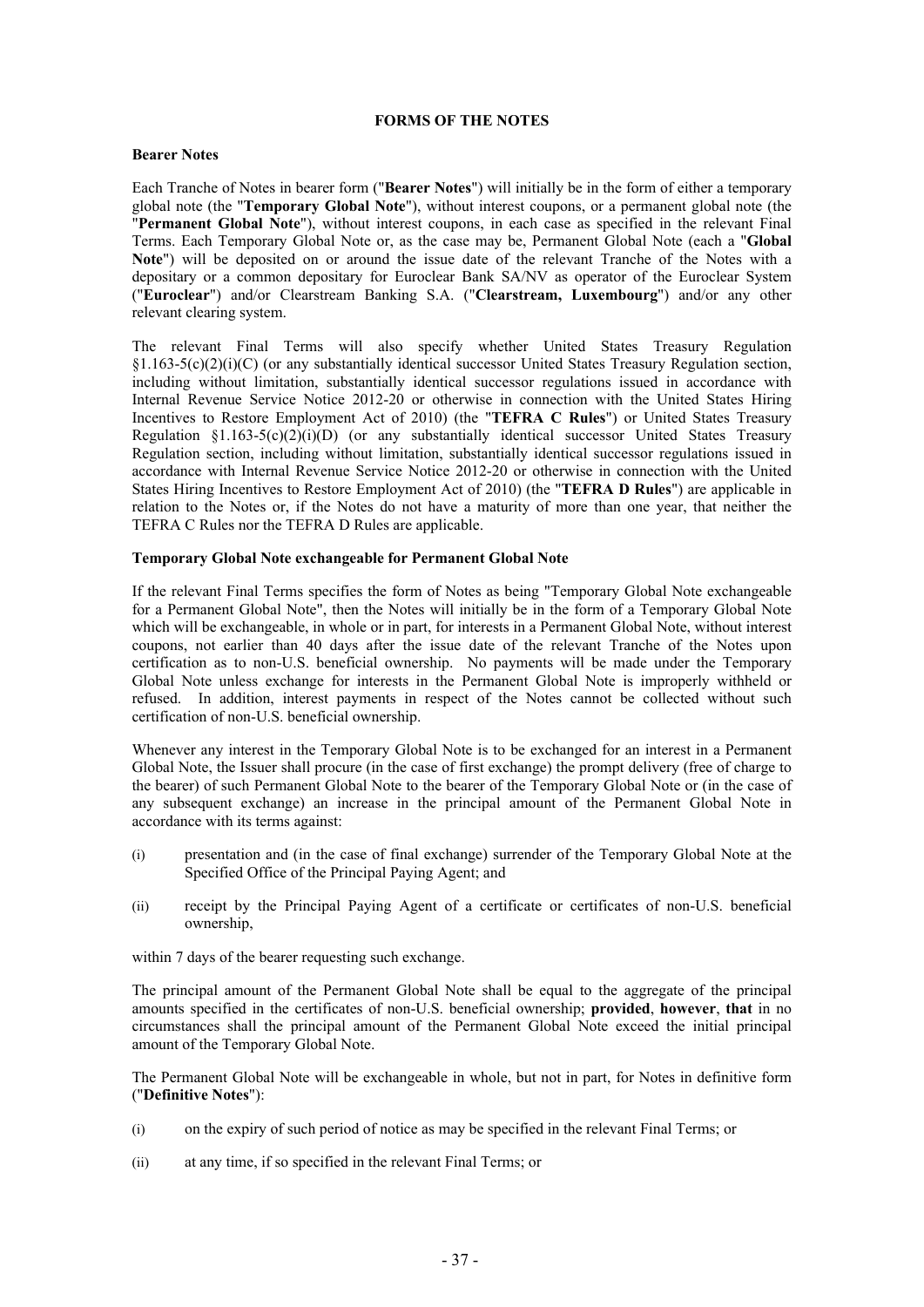(iii) if the relevant Final Terms specifies "in the limited circumstances described in the Permanent Global Note", then if (a) Euroclear or Clearstream, Luxembourg or any other relevant clearing system is closed for business for a continuous period of 14 days (other than by reason of legal holidays) or announces an intention permanently to cease business or has in fact done so and no successor clearing system satisfactory to the Trustee is available or (b) any of the circumstances described in Condition 12 (*Events of Default*) occurs.

The Permanent Global Note will also become exchangeable, in whole but not in part and at the option of the Issuer, for Definitive Notes if, by reason of any change in the laws of the United Arab Emirates (including the Dubai International Financial Centre) or Kuwait, the Issuer or the Guarantor is or will be required to make any withholding or deduction from any payment in respect of the Notes which would not be required if the Notes were in definitive form.

Whenever the Permanent Global Note is to be exchanged for Definitive Notes, the Issuer shall procure the prompt delivery (free of charge to the bearer) of such Definitive Notes, duly authenticated and with Coupons and Talons attached (if so specified in the relevant Final Terms in an aggregate principal amount equal to the principal amount of the Permanent Global Note to the bearer of the Permanent Global Note against the surrender of the Permanent Global Note at the Specified Office of the Principal Paying Agent within 30 days of the bearer requesting such exchange).

# **Temporary Global Note exchangeable for Definitive Notes**

If the relevant Final Terms specifies the form of Notes as being "Temporary Global Note exchangeable for Definitive Notes" and also specifies that the TEFRA C Rules are applicable or that neither the TEFRA C Rules or the TEFRA D Rules are applicable, then the Notes will initially be in the form of a Temporary Global Note which will be exchangeable, in whole but not in part, for Definitive Notes not earlier than 40 days after the issue date of the relevant Tranche of the Notes.

If the relevant Final Terms specifies the form of Notes as being "Temporary Global Note exchangeable for Definitive Notes" and also specifies that the TEFRA D Rules are applicable, then the Notes will initially be in the form of a Temporary Global Note which will be exchangeable, in whole or in part, for Definitive Notes not earlier than 40 days after the issue date of the relevant Tranche of the Notes upon certification as to non-U.S. beneficial ownership. Interest payments in respect of the Notes cannot be collected without such certification of non-U.S. beneficial ownership.

In relation to any issue of Notes which are expressed to be Temporary Global Notes exchangeable for Definitive Notes in accordance with this option, such notes may only be issued in denominations equal to, or greater than EUR 100,000 (or equivalent) and integral multiples thereof.

Whenever the Temporary Global Note is to be exchanged for Definitive Notes, the Issuer shall procure the prompt delivery (free of charge to the bearer) of such Definitive Notes, duly authenticated and with Coupons and Talons attached (if so specified in the relevant Final Terms in an aggregate principal amount equal to the principal amount of the Temporary Global Note to the bearer of the Temporary Global Note against the surrender of the Temporary Global Note at the Specified Office of the Principal Paying Agent within 30 days of the bearer requesting such exchange.

# **Permanent Global Note exchangeable for Definitive Notes**

If the relevant Final Terms specifies the form of Notes as being "Permanent Global Note exchangeable for Definitive Notes", then the Notes will initially be in the form of a Permanent Global Note which will be exchangeable in whole, but not in part, for Definitive Notes:

- (i) on the expiry of such period of notice as may be specified in the relevant Final Terms; or
- (ii) at any time, if so specified in the relevant Final Terms; or
- (iii) if the relevant Final Terms specifies "in the limited circumstances described in the Permanent Global Note", then if (a) Euroclear or Clearstream, Luxembourg or any other relevant clearing system is closed for business for a continuous period of 14 days (other than by reason of legal holidays) or announces an intention permanently to cease business or has in fact done so and no successor clearing system satisfactory to the Trustee is available or (b) any of the circumstances described in Condition 12 (*Events of Default*) occurs.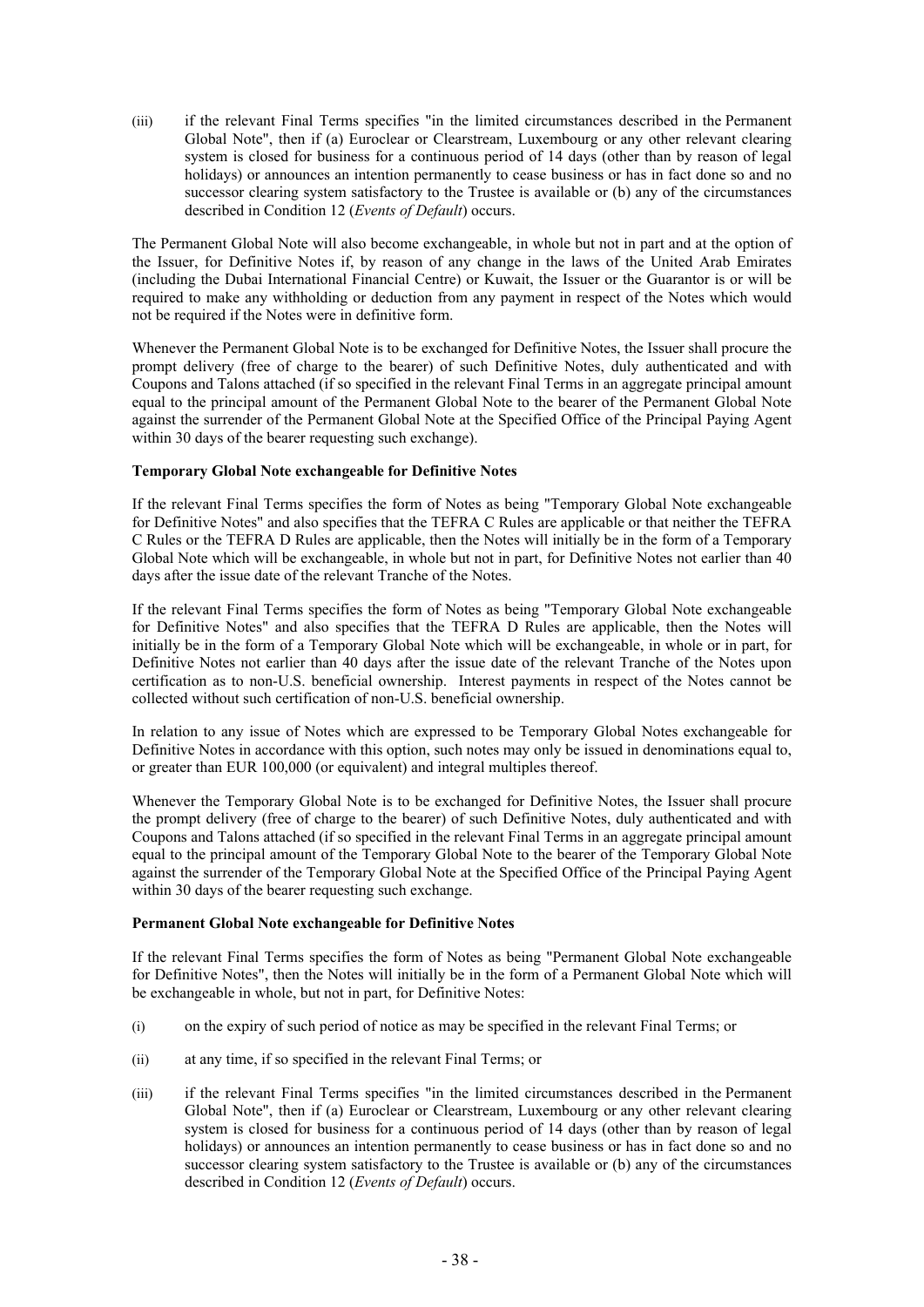If the relevant Final Terms specify the form of Notes as "Permanent Global Note exchangeable for Definitive Notes" in circumstances other than "in the limited circumstances specified in the Permanent Global Note", such Notes may only be issued in denominations equal to or greater than EUR 100,000 (or equivalent) and integral multiples thereof.

The Permanent Global Note will also become exchangeable, in whole but not in part and at the option of the Issuer, for Definitive Notes if, by reason of any change in the laws of the United Arab Emirates (including the Dubai International Financial Centre) or Kuwait, the Issuer or the Guarantor is or will be required to make any withholding or deduction from any payment in respect of the Notes which would not be required if the Notes were in definitive form.

Whenever the Permanent Global Note is to be exchanged for Definitive Notes, the Issuer shall procure the prompt delivery (free of charge to the bearer) of such Definitive Notes, duly authenticated and with Coupons and Talons attached (if so specified in the relevant Final Terms in an aggregate principal amount equal to the principal amount of the Permanent Global Note to the bearer of the Permanent Global Note against the surrender of the Permanent Global Note at the Specified Office of the Principal Paying Agent within 30 days of the bearer requesting such exchange).

### **Terms and Conditions applicable to the Bearer Notes**

The terms and conditions applicable to any Definitive Note will be endorsed on that Note and will consist of the terms and conditions set out under "*Terms and Conditions of the Notes*" below and the provisions of the relevant Final Terms which supplement those terms and conditions.

The terms and conditions applicable to any Note in global form will differ from those terms and conditions which would apply to the Note were it in definitive form to the extent described under "*Summary of Provisions Relating to the Notes while in Global Form*" below.

# **Legend concerning United States persons**

In the case of any Tranche of Notes where TEFRA D is specified in the applicable Final Terms, the Notes in permanent global form, the Notes in definitive form and any Coupons and Talons appertaining thereto will bear a legend to the following effect:

"Any United States person who holds this obligation will be subject to limitations under the United States income tax laws, including the limitations provided in Sections 165(j) and 1287(a) of the Internal Revenue Code."

# **Registered Notes**

Each Tranche of Registered Notes will be in the form of either individual Note Certificates in registered form ("**Individual Note Certificates**") or a global Note in registered form (a "**Global Note Certificate**"), in each case as specified in the relevant Final Terms. Each Global Note Certificate will be deposited on or around the relevant issue date with a depositary or a common depositary for Euroclear and/or Clearstream, Luxembourg and/or any other relevant clearing system and registered in the name of a nominee for such depositary and will be exchangeable for Individual Note Certificates in accordance with its terms.

If the relevant Final Terms specify the form of Notes as being "Individual Note Certificates", then the Notes will at all times be in the form of Individual Note Certificates issued to each Noteholder in respect of their respective holdings.

If the relevant Final Terms specify the form of Notes as being "Global Note Certificate exchangeable for Individual Note Certificates", then the Notes will initially be in the form of a Global Note Certificate which will be exchangeable in whole, but not in part, for Individual Note Certificates if the relevant Final Terms specify "in the limited circumstances described in the Global Note Certificate", then if either of the following events occurs (a) Euroclear or Clearstream, Luxembourg or any other relevant clearing system is closed for business for a continuous period of 14 days (other than by reason of legal holidays) or announces an intention permanently to cease business or has in fact done so and no successor clearing system satisfactory to the Trustee is available or (b) any of the circumstances described in Condition 12 (*Events of Default*).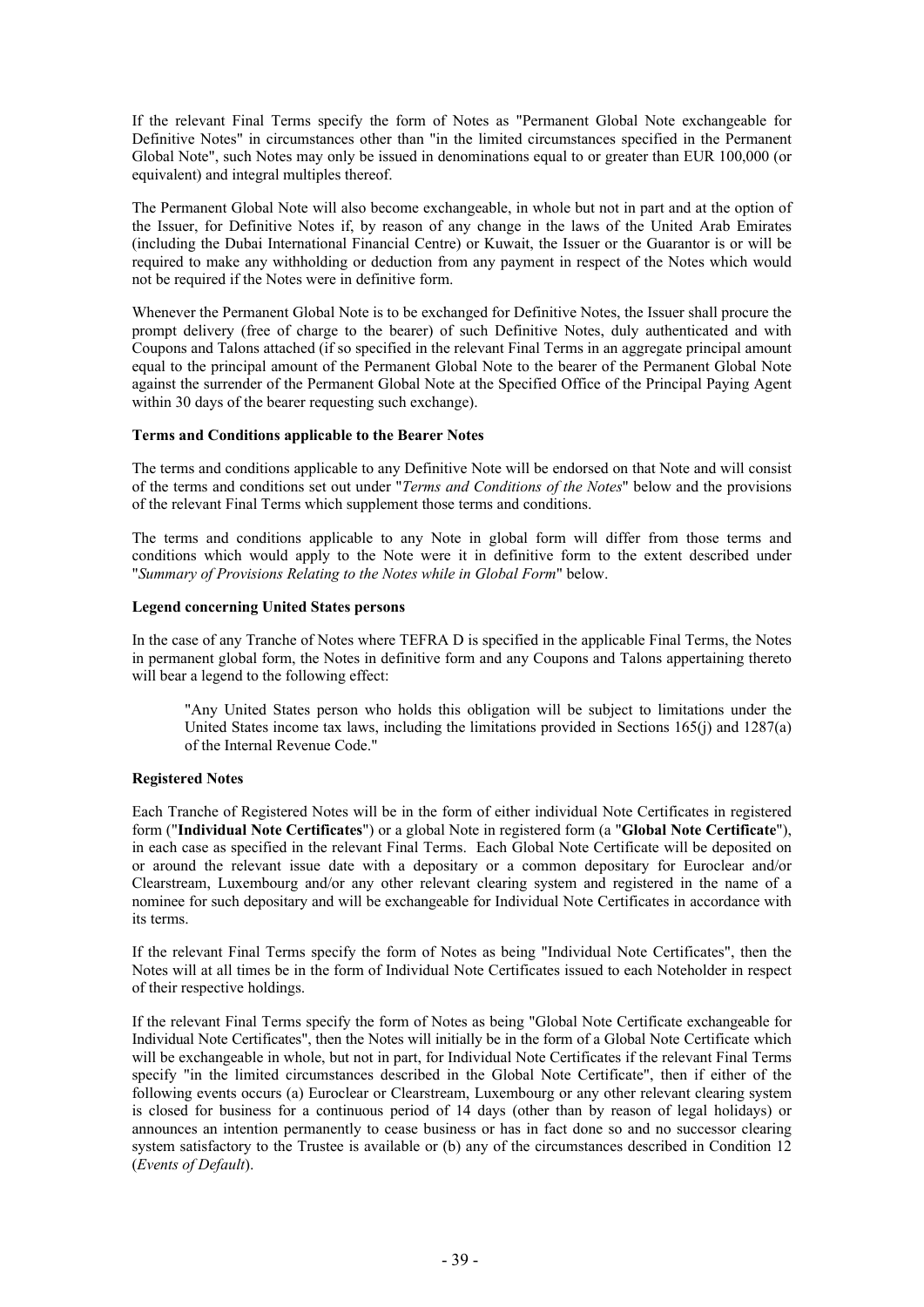Whenever the Global Note Certificate is to be exchanged for Individual Note Certificates, the Issuer shall procure that Individual Note Certificates will be issued in an aggregate principal amount equal to the principal amount of the Global Note Certificate within five business days of the delivery, by or on behalf of the registered holder of the Global Note Certificate to the Registrar of such information as is required to complete and deliver such Individual Note Certificates (including, without limitation, the names and addresses of the persons in whose names the Individual Note Certificates are to be registered and the principal amount of each such person's holding) against the surrender of the Global Note Certificate at the specified office of the Registrar.

Such exchange will be effected in accordance with the provisions of the Agency Agreement and the regulations concerning the transfer and registration of Notes scheduled thereto and, in particular, shall be effected without charge to any holder, but against such indemnity as the Registrar may require in respect of any tax or other duty of whatsoever nature which may be levied or imposed in connection with such exchange.

### **Terms and Conditions applicable to the Registered Notes**

The terms and conditions applicable to any Individual Note Certificate will be endorsed on that Individual Note Certificate and will consist of the terms and conditions set out under "*Terms and Conditions of the Notes*" below and the provisions of the relevant Final Terms which supplement those terms and conditions.

The terms and conditions applicable to any Global Registered Note will differ from those terms and conditions which would apply to the Note were it in definitive form to the extent described under "*Summary of Provisions Relating to the Notes while in Global Form*" below.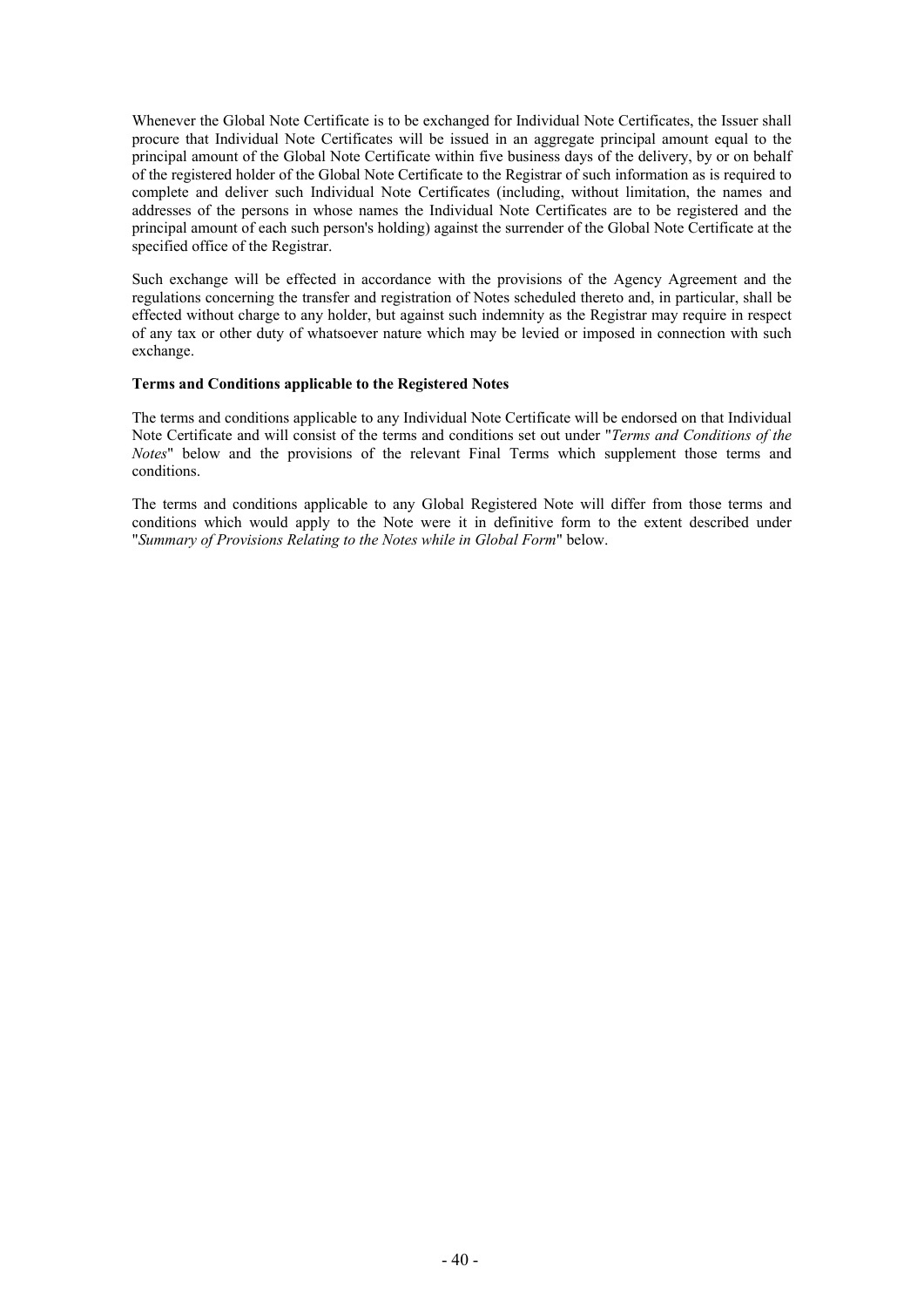## **TERMS AND CONDITIONS OF THE NOTES**

*The following is the text of the terms and conditions which, as supplemented by the relevant Final Terms, will be endorsed on each Note in definitive form issued under the Programme. The terms and conditions applicable to any Note in global form will differ from those terms and conditions which would apply to the Note were it in definitive form to the extent described under "Summary of Provisions Relating to the Notes while in Global Form" below.*

### 1. **Introduction**

- (a) *Programme:* Kuwait Projects Co SPC Limited (the "**Issuer**") is the Issuer under a Euro Medium Term Note Programme (the "**Programme**") for the issuance of up to U.S.\$3,000,000,000 in aggregate principal amount of notes (the "**Notes**") guaranteed by Kuwait Projects Company (Holding) K.S.C.P. (the "**Guarantor**").
- (b) *Final Terms*: Notes issued under the Programme are issued in series (each a "**Series**") and each Series may comprise one or more tranches (each a "**Tranche**") of Notes. Each Tranche is the subject of final terms (the "**Final Terms**") which supplement these terms and conditions (the "**Conditions**"). The terms and conditions applicable to any particular Tranche of Notes are these Conditions as supplemented by the relevant Final Terms. In the event of any inconsistency between these Conditions and the relevant Final Terms, the relevant Final Terms shall prevail. References in these Conditions to the "relevant Final Terms" are to Part A of the Final Terms (or the relevant provisions thereof).
- (c) *Trust Deed*: The Notes are constituted by an amended and restated trust deed dated 10 November 2016 (as amended or supplemented from time to time) (the "**Trust Deed**") between the Issuer, the Guarantor and BNY Mellon Corporate Trustee Services Limited as trustee (the "**Trustee**", which expression shall include all persons for the time being the trustee or trustees appointed under the Trust Deed).
- (d) *Agency Agreement*: The Notes have the benefit of an amended and restated issue and paying agency agreement dated 10 November 2016 (the "**Agency Agreement**") between the Issuer, the Guarantor, the Trustee, The Bank of New York Mellon (acting through its New York office) in its capacity as registrar (the "**Registrar**", which expression includes any successor registrar appointed from time to time in accordance with the Agency Agreement in connection with the Notes), The Bank of New York Mellon in its capacity as the principal paying agent (the "**Principal Paying Agent**", which expression includes any successor principal paying agent appointed from time to time in accordance with the Agency Agreement in connection with the Notes) and the paying agents named therein (together with the Principal Paying Agent, the "**Paying Agents**", which expression includes any successor or additional paying agents appointed from time to time in connection with the Notes).
- (e) *The Notes*: All subsequent references in these Conditions to "Notes" are to the Notes which are the subject of the relevant Final Terms. Copies of the relevant Final Terms are available for inspection by Noteholders during normal business hours at the Specified Office of the Principal Paying Agent, the initial Specified Office of which is set out below.
- (f) *Summaries:* Certain provisions of these Conditions are summaries of the Agency Agreement and the Trust Deed and are subject to their detailed provisions. The holders of the Notes (the "**Noteholders**") and the holders of the related interest coupons, if any, (the "**Couponholders**" and the "**Coupons**", respectively) are bound by, and are deemed to have notice of, all the provisions of the Agency Agreement and the Trust Deed applicable to them. Copies of the Agency Agreement and the Trust Deed are available for inspection by Noteholders during normal business hours at the Specified Offices of each of the Paying Agents and the Registrar, the initial Specified Offices of which are set out below.

#### 2. **Interpretation**

(a) *Definitions*: In these Conditions the following expressions have the following meanings:

"**Accrual Yield**" has the meaning given in the relevant Final Terms;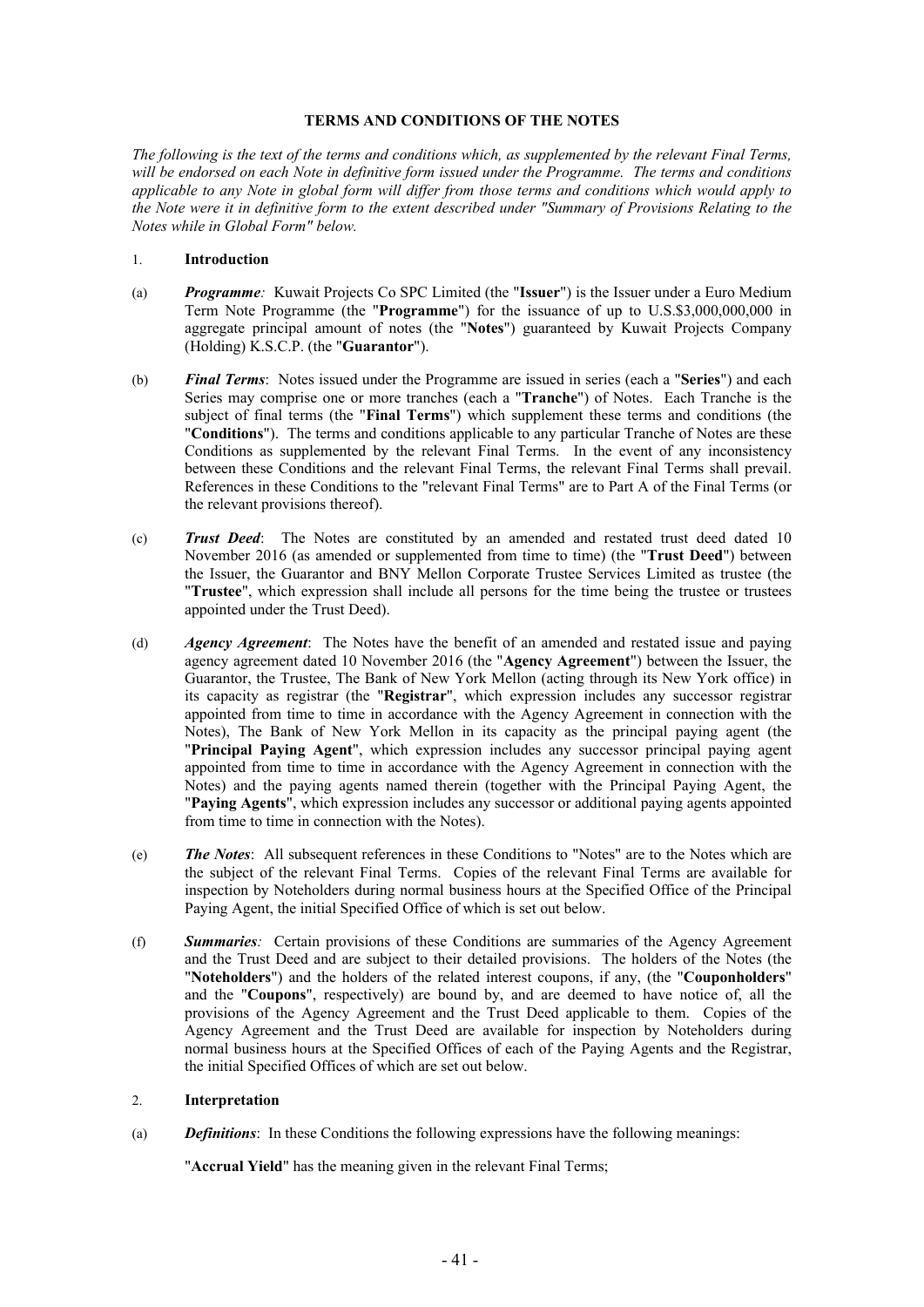"**Additional Business Centre(s)**" means the city or cities specified as such in the relevant Final Terms;

"**Additional Financial Centre(s)**" means the city or cities specified as such in the relevant Final Terms;

"**Business Day**" means:

- (i) in relation to any sum payable in euro, a TARGET Settlement Day and a day on which commercial banks and foreign exchange markets settle payments generally in each (if any) Additional Business Centre;
- (ii) in relation to any sum payable in Renminbi, a day (other than a Saturday, Sunday or public holiday) on which commercial banks in Hong Kong are generally open for business and settlement of Renminbi payments in Hong Kong; and
- (iii) in relation to any sum payable in a currency other than euro and Renminbi, a day on which commercial banks and foreign exchange markets settle payments generally in London, in the Principal Financial Centre of the relevant currency and in each (if any) Additional Business Centre;

"**Business Day Convention**", in relation to any particular date, has the meaning given in the relevant Final Terms and, if so specified in the relevant Final Terms, may have different meanings in relation to different dates and, in this context, the following expressions shall have the following meanings:

- (i) "**Following Business Day Convention**" means that the relevant date shall be postponed to the first following day that is a Business Day;
- (ii) "**Modified Following Business Day Convention**" or "**Modified Business Day Convention**" means that the relevant date shall be postponed to the first following day that is a Business Day unless that day falls in the next calendar month in which case that date will be the first preceding day that is a Business Day;
- (iii) "**Preceding Business Day Convention**" means that the relevant date shall be brought forward to the first preceding day that is a Business Day;
- (iv) "**FRN Convention**", "**Floating Rate Convention**" or "**Eurodollar Convention**" means that each relevant date shall be the date which numerically corresponds to the preceding such date in the calendar month which is the number of months specified in the relevant Final Terms as the Specified Period after the calendar month in which the preceding such date occurred **provided**, **however**, **that**:

(A) if there is no such numerically corresponding day in the calendar month in which any such date should occur, then such date will be the last day which is a Business Day in that calendar month;

(B) if any such date would otherwise fall on a day which is not a Business Day, then such date will be the first following day which is a Business Day unless that day falls in the next calendar month, in which case it will be the first preceding day which is a Business Day; and

(C) if the preceding such date occurred on the last day in a calendar month which was a Business Day, then all subsequent such dates will be the last day which is a Business Day in the calendar month which is the specified number of months after the calendar month in which the preceding such date occurred; and

(v) "**No Adjustment**" means that the relevant date shall not be adjusted in accordance with any Business Day Convention;

"**Calculation Agent**" means the Principal Paying Agent or such other Person specified in the relevant Final Terms as the party responsible for calculating the Rate(s) of Interest and Interest Amount(s) and/or such other amount(s) as may be specified in the relevant Final Terms;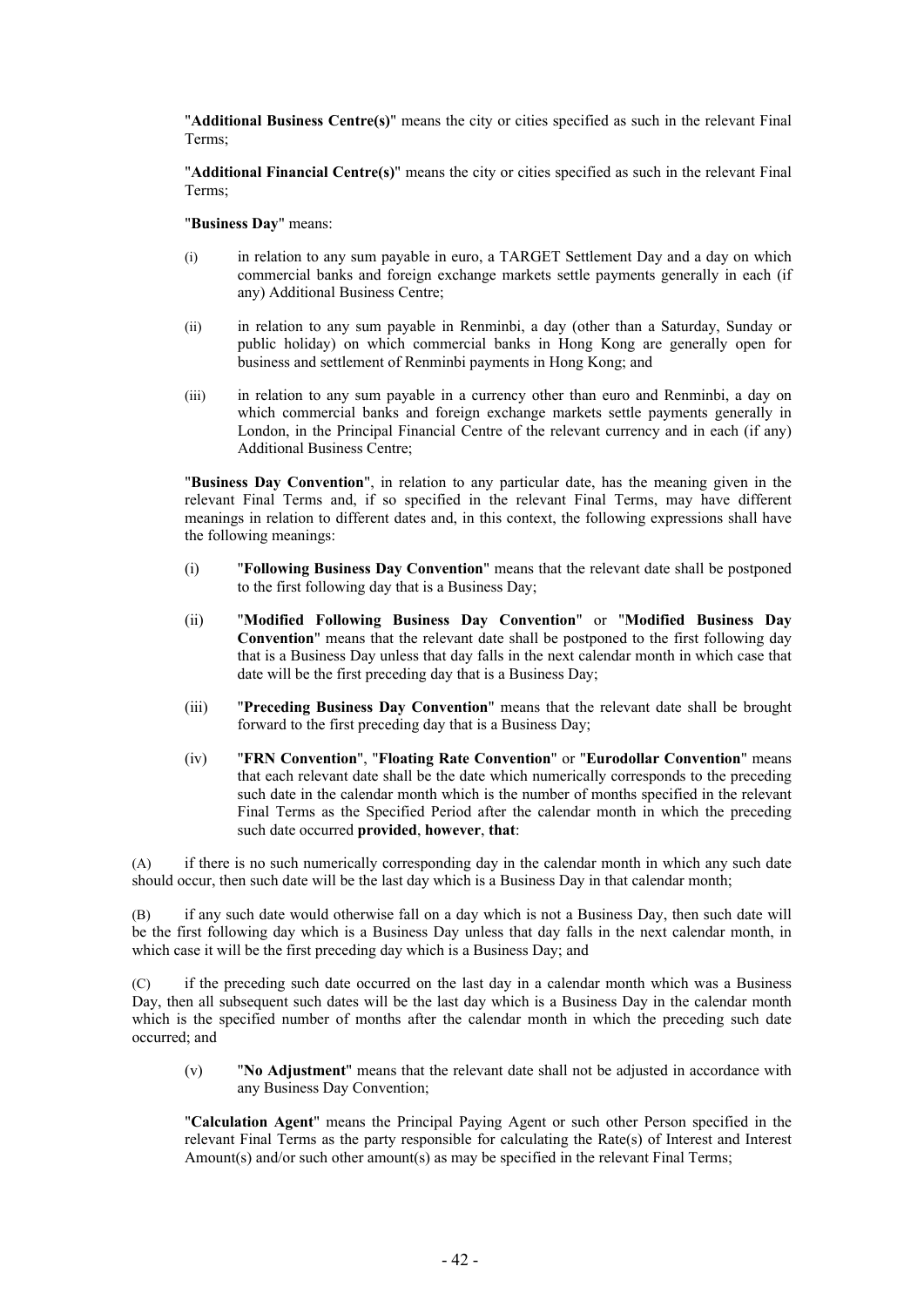"**CNY**" means the lawful currency of the PRC;

"**Coupon Sheet**" means, in respect of a Note, a coupon sheet relating to the Note;

"**Day Count Fraction**" means (subject as provided in Condition 6 (*Fixed Rate Note Provisions*) and Condition 7 (*Floating Rate Note* Provisions)), in respect of the calculation of an amount for any period of time (the "**Calculation Period**"), such day count fraction as may be specified in these Conditions or the relevant Final Terms and:

- (i) if "**Actual/Actual (ICMA)**" is so specified, means:
	- (a) where the Calculation Period is equal to or shorter than the Regular Period during which it falls, the actual number of days in the Calculation Period divided by the product of (1) the actual number of days in such Regular Period and (2) the number of Regular Periods in any year; and
	- (b) where the Calculation Period is longer than one Regular Period, the sum of:
		- (A) the actual number of days in such Calculation Period falling in the Regular Period in which it begins divided by the product of (1) the actual number of days in such Regular Period and (2) the number of Regular Periods in any year; and
		- (B) the actual number of days in such Calculation Period falling in the next Regular Period divided by the product of (a) the actual number of days in such Regular Period and (2) the number of Regular Periods in any year;
- (ii) if "**Actual/365**" or "**Actual/Actual (ISDA)**" is so specified, means the actual number of days in the Calculation Period divided by 365 (or, if any portion of the Calculation Period falls in a leap year, the sum of  $(A)$  the actual number of days in that portion of the Calculation Period falling in a leap year divided by 366 and (B) the actual number of days in that portion of the Calculation Period falling in a non-leap year divided by 365);
- (iii) if "**Actual/365 (Fixed)**" is so specified, means the actual number of days in the Calculation Period divided by 365;
- (iv) if "**Actual/360**" is so specified, means the actual number of days in the Calculation Period divided by 360;
- (v) if "**30/360**", "**360/360**" or "**Bond Basis**" is so specified, means the number of days in the Calculation Period divided by 360, calculated on a formula basis as follows:

Day Count Fraction = 
$$
\frac{[360 \times (Y_2 - Y_1)] + [30 \times (M_2 - M_1)] + (D_2 - D_1)}{360}
$$

where:

"**Y1**" is the year, expressed as a number, in which the first day of the Interest Period falls;

"**Y2**" is the year, expressed as a number, in which the day immediately following the last day of the Interest Period falls;

"**M1**" is the calendar month, expressed as a number, in which the first day of the Interest Period falls;

" $M_2$ " is the calendar month, expressed as a number, in which the day immediately following the last day of the Interest Period falls;

"**D1**" is the first calendar day, expressed as a number, of the Interest Period, unless such number is 31, in which case  $D_1$  will be 30; and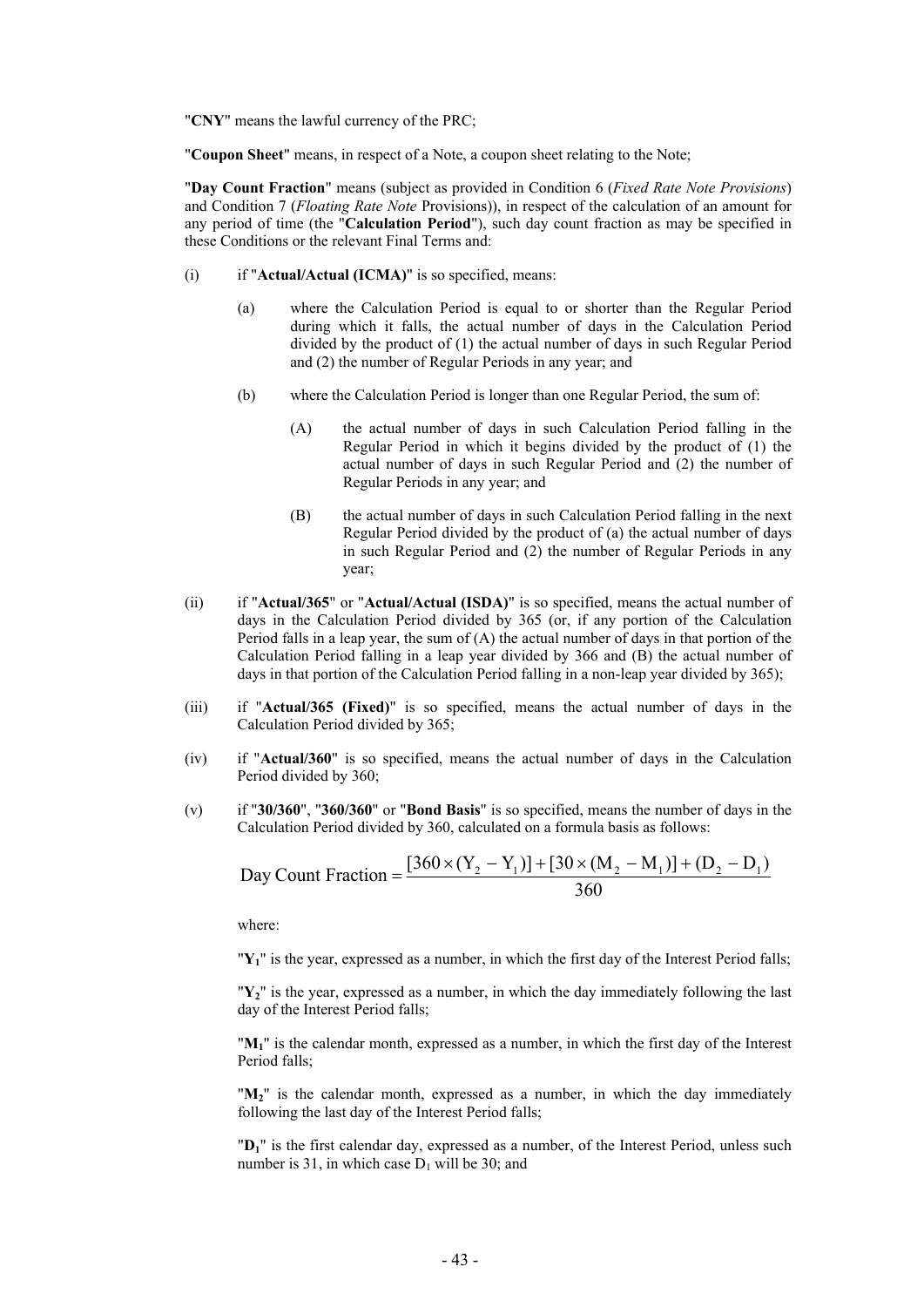"**D2**" is the calendar day, expressed as a number, immediately following the last day included in the Interest Period, unless such number would be 31 and  $D_1$  is greater than 29, in which case  $D_2$  will be 30; and

(vi) if "**30E/360**" or "**Eurobond Basis**" is so specified means, the number of days in the Calculation Period divided by 360 calculated on a formula basis as follows:

Day Count Fraction = 
$$
\frac{[360 \times (Y_2 - Y_1)] + [30 \times (M_2 - M_1)] + (D_2 - D_1)}{360}
$$

where:

"**Y1**" is the year, expressed as a number, in which the first day of the Interest Period falls;

"**Y2**" is the year, expressed as a number, in which the day immediately following the last day of the Interest Period falls;

"**M1**" is the calendar month, expressed as a number, in which the first day of the Interest Period falls;

" $M_2$ " is the calendar month, expressed as a number, in which the day immediately following the last day of the Interest Period falls;

"**D1**" is the first calendar day, expressed as a number, of the Interest Period, unless such number would be 31, in which case  $D_1$  will be 30; and

"**D2**" is the calendar day, expressed as a number, immediately following the last day included in the Interest Period, unless such number would be  $31$ , in which case  $D_2$  will be 30; and

(vii) if "**30E/360 (ISDA)**" is so specified, means the number of days in the Interest Period divided by 360, calculated on a formula basis as follows:

Day Count Fraction = 
$$
\frac{[360 \times (Y_2 - Y_1)] + [30 \times (M_2 - M_1)] + (D_2 - D_1)}{360}
$$

where:

"**Y1**" is the year, expressed as a number, in which the first day of the Interest Period falls;

"**Y2**" is the year, expressed as a number, in which the day immediately following the last day of the Interest Period falls;

"**M1**" is the calendar month, expressed as a number, in which the first day of the Interest Period falls;

"**M2**" is the calendar month, expressed as a number, in which the day immediately following the last day of the Interest Period falls;

"**D1**" is the first calendar day, expressed as a number, of the Interest Period, unless (i) that day is the last day of February or (ii) such number would be 31, in which case  $D_1$ will be 30; and

"**D2**" is the calendar day, expressed as a number, immediately following the last day included in the Interest Period, unless (i) that day is the last day of February but not the Maturity Date or (ii) such number would be 31, in which case  $D_2$  will be 30.

"**Determination Business Day**" means a day (other than a Saturday or Sunday) on which commercial banks are open for general business (including dealings in foreign exchange) in Hong Kong, London and in New York City;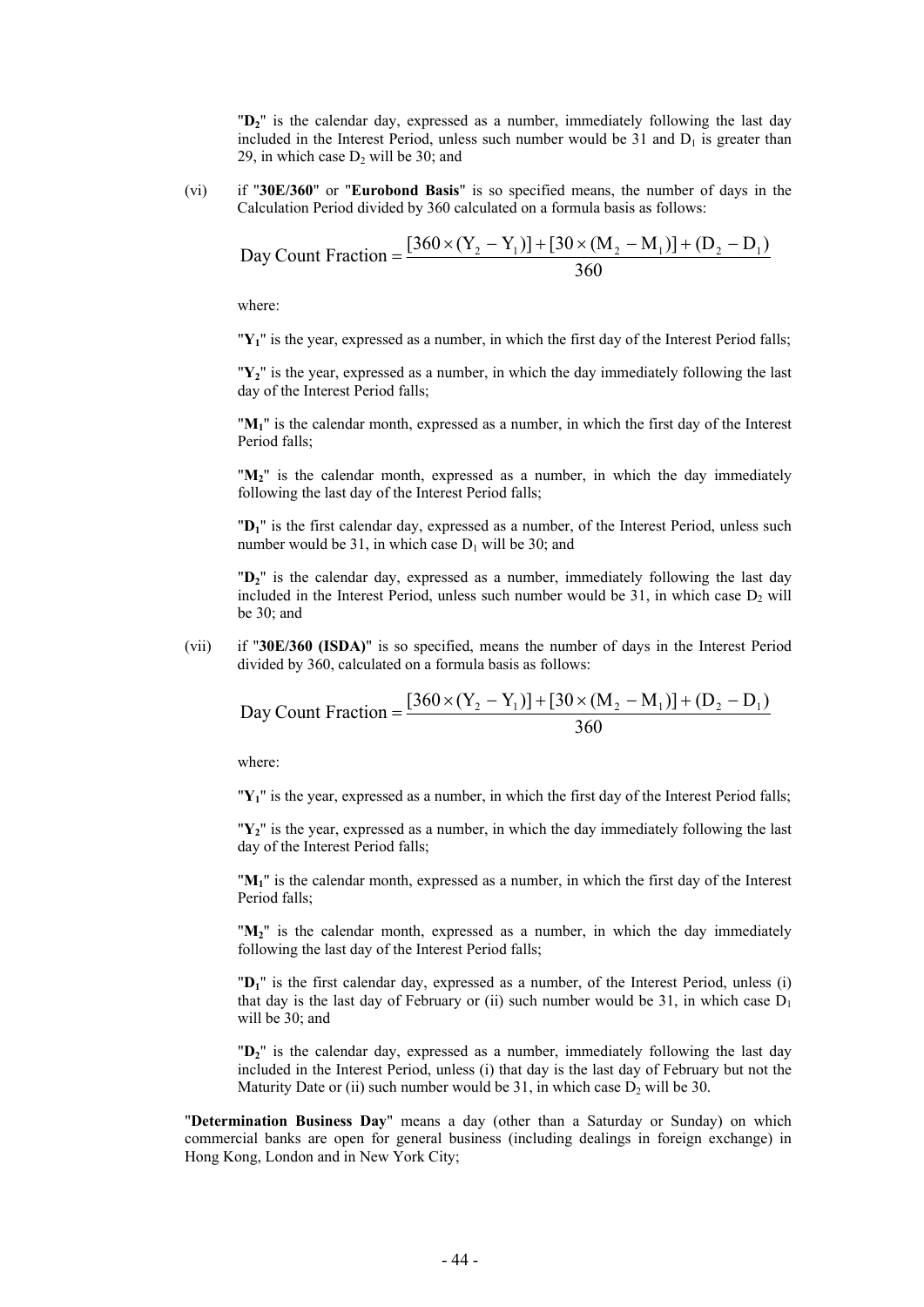"**Determination Date**" means the day which is two Determination Business Days before the due date for any payment of the relevant amount under these Conditions;

"**Early Redemption Amount (Tax)**" means, in respect of any Note, its principal amount or such other amount as may be specified in, or determined in accordance with, the relevant Final Terms;

"**Early Termination Amount**" means, in respect of any Note, its principal amount or such other amount as may be specified in, or determined in accordance with, these Conditions or the relevant Final Terms;

"**EIBOR**" means, in respect of a Emirati Dirham-denominated issuance and any specified period, the interest rate benchmark known as the Emirates Interbank Offered Rate which is calculated and published by a designated distributor (currently Thomson Reuters) in accordance with the requirements from time to time of the Central Bank of the United Arab Emirates based on estimated interbank Dirham-denominated borrowing rates on various maturities which are provided by a panel of contributor banks (details of historic EIBOR rates can be obtained from the designated distributor);

"**EURIBOR**" means, in respect of any specified currency and any specified period, the interest rate benchmark known as the Euro zone interbank offered rate which is calculated and published by a designated distributor (currently Thomson Reuters) in accordance with the requirements from time to time of the European Banking Federation based on estimated interbank borrowing rates for a number of designated currencies and maturities which are provided, in respect of each such currency, by a panel of contributor banks (details of historic EURIBOR rates can be obtained from the designated distributor);

"**Event of Default**" means any of the events described in Condition 12 (*Events of Default*);

"**Extraordinary Resolution**" has the meaning given in the Trust Deed;

"**Final Redemption Amount**" means, in respect of any Note, its principal amount or such other amount as may be specified in, or determined in accordance with, the relevant Final Terms;

"**Fixed Coupon Amount**" has the meaning given in the relevant Final Terms;

"**Governmental Authority**" means any *de facto* or *de jure* government (or any agency or instrumentality thereof), court, tribunal, administrative or other governmental authority or any other entity (private or public) charged with the regulation of the financial markets (including the central bank) of Hong Kong;

"**Guarantee**" means, in relation to any Indebtedness of any Person, any obligation of another Person to pay such Indebtedness including (without limitation):

- (i) any obligation to purchase such Indebtedness;
- (ii) any obligation to lend money, to purchase or subscribe shares or other securities or to purchase assets or services in order to provide funds for the payment of such Indebtedness;
- (iii) any indemnity against the consequences of a default in the payment of such Indebtedness; and
- (iv) any other agreement to be responsible for such Indebtedness;

"**Guarantee of the Notes**" means the guarantee of the Notes given by the Guarantor in the Trust Deed;

"**HIBOR**" means, in respect of a Hong Kong Dollar-denominated issuance and any specified period, the interest rate benchmark known as the Hong Kong Interbank Offered Rate which is calculated and published by a designated distributor (currently Thomson Reuters) in accordance with the requirements from time to time of the Hong Kong Association of Banks (HKAB) based on estimated interbank Hong Kong Dollar-denominated borrowing rates on various maturities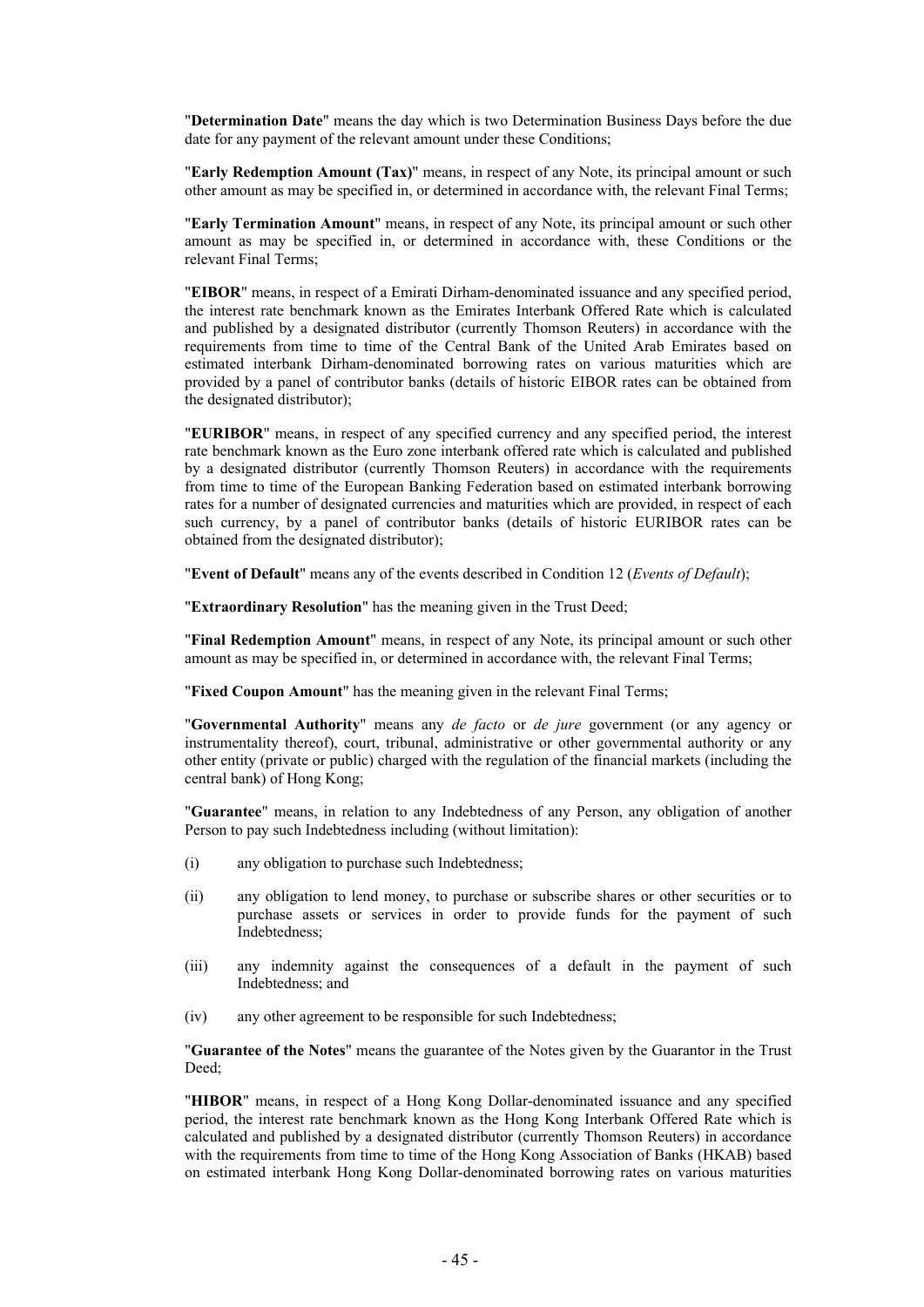which are provided by a panel of contributor banks (details of historic HIBOR rates can be obtained from the designated distributor);

"**Holder**" means a Holder of Registered Notes or, as the context requires, the holder of a Bearer Note or of a Coupon;

"**Holder of Registered Notes**" means the person in whose name a Registered Note is registered in the Register (or, in the case of a joint holding, the first named thereof);

"**Hong Kong**" means the Hong Kong Special Administrative Region of the PRC;

"**IFRS**" means International Financial Reporting Standards (formerly International Accounting Standards) issued by the International Accounting Standards Board ("**IASB**") and interpretations issued by the International Financial Reporting Interpretations Committee of IASB (as amended, supplemented or re-issued from time to time);

"**Illiquidity**" means that the general Renminbi exchange market in Hong Kong has become illiquid and, as a result of which, the Issuer or the Guarantor cannot obtain sufficient Renminbi in order to make a payment under the Notes, as determined by the Issuer or the Guarantor in good faith and in a commercially reasonable manner following consultation (if practicable) with two Renminbi Dealers;

"**Inconvertibility**" means the occurrence of any event that makes it impossible for the Issuer or the Guarantor to convert any amount due in respect of the Notes into Renminbi on any payment date in the general Renminbi exchange market in Hong Kong, other than where such impossibility is due solely to the failure of the Issuer or the Guarantor to comply with any law, rule or regulation enacted by any Governmental Authority (unless such law, rule or regulation is enacted after the Issue Date of the first Tranche of the relevant series and it is impossible for the Issuer or the Guarantor, due to an event beyond its control, to comply with such law, rule or regulation);

"**Indebtedness**" means any indebtedness of any Person for money borrowed or raised including (without limitation) any indebtedness for or in respect of:

- (i) amounts raised by acceptance under any acceptance credit facility;
- (ii) amounts raised under any note purchase facility;
- (iii) the amount of any liability in respect of leases or hire purchase contracts which would, in accordance with applicable law and IFRS, be treated as finance or capital leases;
- (iv) the amount of any liability in respect of any purchase price for assets or services the payment of which is deferred for a period in excess of 60 days; and
- (v) amounts raised under any other transaction (including, without limitation, any forward sale or purchase agreement) having the commercial effect of a borrowing;

"**Interest Amount**" means, in relation to a Note and an Interest Period, the amount of interest payable in respect of that Note for that Interest Period (other than adjusted Renminbi Fixed Rate Notes);

"**Interest Commencement Date**" means the Issue Date of the Notes or such other date as may be specified as the Interest Commencement Date in the relevant Final Terms;

"**Interest Determination Date**" has the meaning given in the relevant Final Terms;

"**Interest Payment Date**" means the date or dates specified as such in, or determined in accordance with the provisions of, the relevant Final Terms and, if a Business Day Convention is specified in the relevant Final Terms:

(i) as the same may be adjusted in accordance with the relevant Business Day Convention; or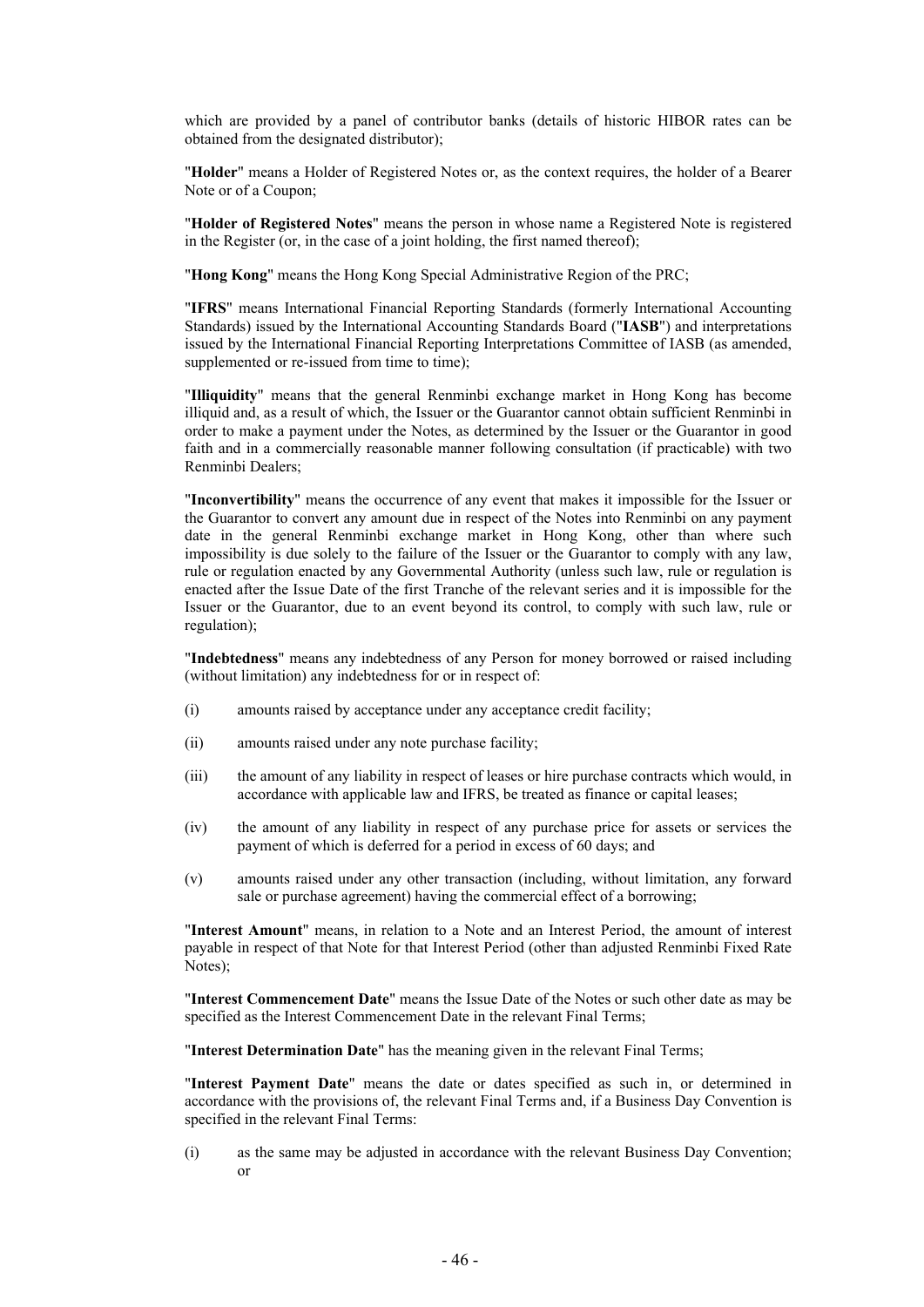(ii) if the Business Day Convention is the FRN Convention, Floating Rate Convention or Eurodollar Convention and an interval of a number of calendar months is specified in the relevant Final Terms as being the Specified Period, each of such dates as may occur in accordance with the FRN Convention, Floating Rate Convention or Eurodollar Convention at such Specified Period of calendar months following the Interest Commencement Date (in the case of the first Interest Payment Date) or the previous Interest Payment Date (in any other case);

"**Interest Period**" means each period beginning on (and including) the Interest Commencement Date or any Interest Payment Date and ending on (but excluding) the next Interest Payment Date;

"**Investment Grade Rating**" means a rating of at least investment grade (BBB-/ Baa3/ BBB-, or their respective equivalents for the time being) from a Rating Agency;

"**ISDA Definitions**" means the 2006 ISDA Definitions (as amended and updated as at the date of issue of the first Tranche of the Notes of the relevant Series (as specified in the relevant Final Terms) as published by the International Swaps and Derivatives Association, Inc.);

"**Issue Date**" has the meaning given in the relevant Final Terms;

"**KIBOR**" means, in respect of a KD-denominated issuance and any specified period, the interest rate benchmark known as the Kuwait Interbank Offered Rate which is calculated and published by a designated distributor (currently Thomson Reuters) in accordance with the requirements from time to time of the Central Bank of Kuwait based on estimated interbank KD-denominated borrowing rates on various maturities which are provided by a panel of contributor banks (details of historic KIBOR rates can be obtained from the designated distributor);

"**KLIBOR**" means, in respect of a Malaysian Ringgit-denominated issuance and any specified period, the interest rate benchmark known as the Kuala Lumpur Interbank Offered Rate which is calculated and published by a designated distributor (currently Thomson Reuters) in accordance with the requirements from time to time of Bank Negara Malaysia based on estimated interbank Malaysian Ringgit-denominated borrowing rates on various maturities which are provided by a panel of contributor banks (details of historic KLIBOR rates can be obtained from the designated distributor);

"**LIBOR**" means, in respect of any specified currency and any specified period, the interest rate benchmark known as the London interbank offered rate which is calculated and published by a designated distributor (currently Thomson Reuters) in accordance with the requirements from time to time of the British Bankers' Association based on estimated interbank borrowing rates for a number of designated currencies and maturities which are provided, in respect of each such currency, by a panel of contributor banks (details of historic LIBOR rates can be obtained from the designated distributor);

"**Margin**" has the meaning given in the relevant Final Terms;

"**Maturity Date**" has the meaning given in the relevant Final Terms;

"**Maximum Redemption Amount**" has the meaning given in the relevant Final Terms;

"**Minimum Redemption Amount**" has the meaning given in the relevant Final Terms;

"**Non-transferability**" means the occurrence of any event that makes it impossible for the Issuer or the Guarantor to deliver Renminbi between accounts inside Hong Kong or from an account inside Hong Kong to an account outside Hong Kong (including where the Renminbi clearing and settlement system for participating banks in Hong Kong is disrupted or suspended) or from an account outside Hong Kong to an account inside Hong Kong, other than where such impossibility is due solely to the failure of the Issuer or the Guarantor to comply with any law, rule or regulation enacted by any Governmental Authority (unless such law, rule or regulation is enacted after the Issue Date of the first Tranche of the Relevant Series and it is impossible for the Issuer or the Guarantor, due to an event beyond its control, to comply with such law, rule or regulation);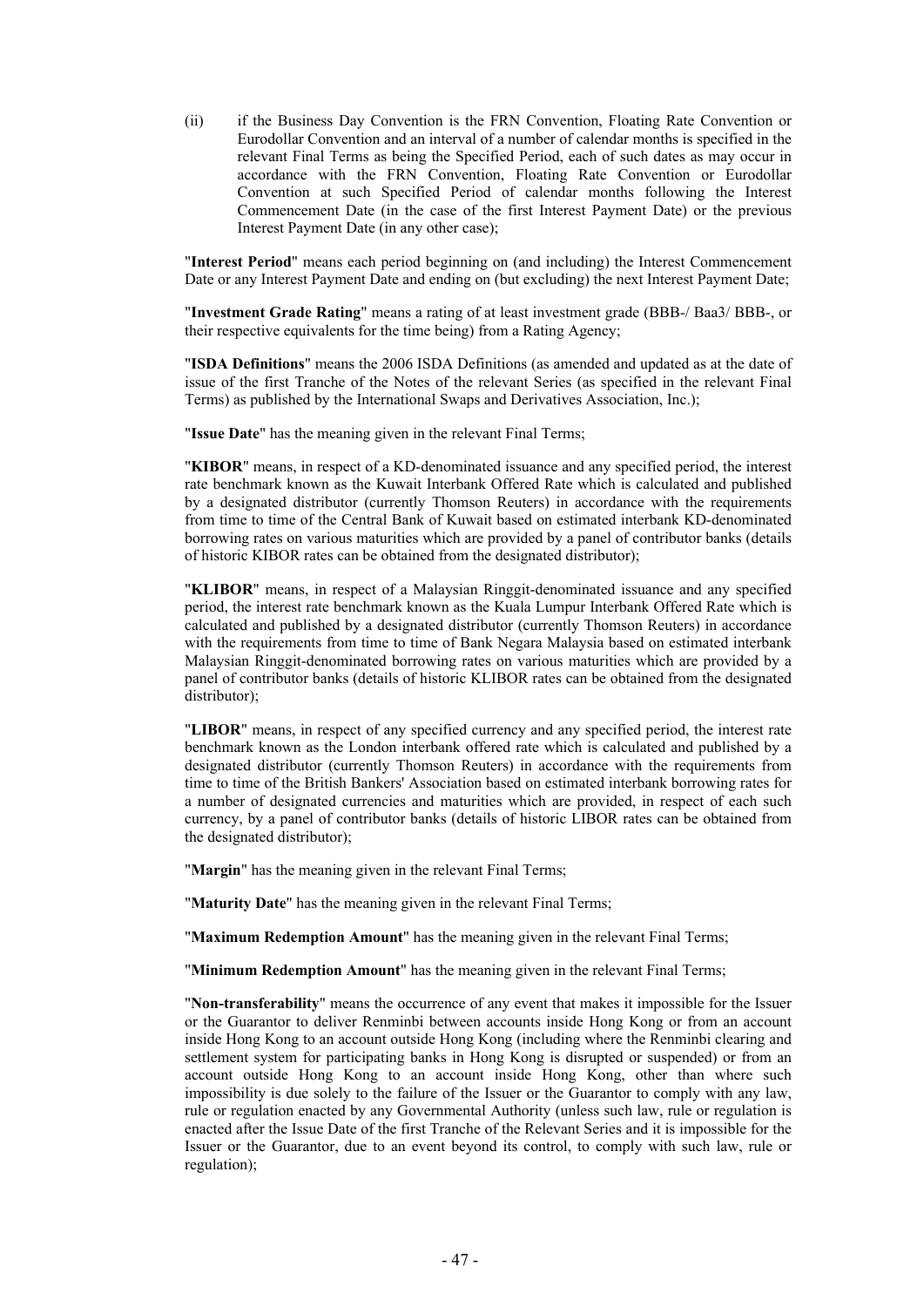"**Optional Redemption Amount (Call)**" means, in respect of any Note, its principal amount or such other amount as may be specified in, or determined in accordance with, the relevant Final Terms;

"**Optional Redemption Amount (Put)**" means, in respect of any Note, its principal amount or such other amount as may be specified in, or determined in accordance with, the relevant Final Terms;

"**Optional Redemption Date (Call)**" has the meaning given in the relevant Final Terms;

"**Optional Redemption Date (Put)**" has the meaning given in the relevant Final Terms;

"**Participating Member State**" means a Member State of the European Union which adopts the euro as its lawful currency in accordance with the Treaty;

### "**Payment Business Day**" means:

- (i) if the currency of payment is not euro, any day which is:
	- (A) a day on which banks in the relevant place of presentation or of surrender or endorsement (in the case of Registered Notes), are open for presentation and payment of bearer debt securities or for surrender or endorsement of note certificates and payment, (in the case of Registered Notes), and for dealings in foreign currencies; and
	- (B) in the case of payment by transfer to an account, a day on which dealings in foreign currencies may be carried on in the Principal Financial Centre of the currency of payment and in each (if any) Additional Financial Centre; and
	- (C) in the case of any sum payable in Renminbi, a day (other than a Saturday, Sunday or public holiday) on which commercial banks in Hong Kong are generally open for business and settlement of Renminbi payments in Hong Kong; or
- (ii) if the currency of payment is euro, any day which is:
	- (A) a day on which banks in the relevant place of presentation or of surrender or endorsement (in the case of Registered Notes), are open for presentation and payment of bearer debt securities, or for surrender or endorsement of note certificates and payment, (in the case of Registered Notes), and for dealings in foreign currencies; and
	- (B) in the case of payment by transfer to an account, a TARGET Settlement Day and a day on which dealings in foreign currencies may be carried on in each (if any) Additional Financial Centre;

"**Person**" means any individual, company, corporation, firm, partnership, joint venture, association, organisation, state or agency of a state or other entity, whether or not having separate legal personality;

"**PRC**" means the People's Republic of China which, for the purpose of these Conditions, shall exclude Hong Kong, the Macau Special Administrative Region of the People's Republic of China and Taiwan;

"**Principal Financial Centre**" means, in relation to any currency, the principal financial centre for that currency **provided**, **however**, **that**:

(i) in relation to euro, it means the principal financial centre of such Member State of the European Communities as is selected (in the case of a payment) by the payee or (in the case of a calculation) by the Calculation Agent; and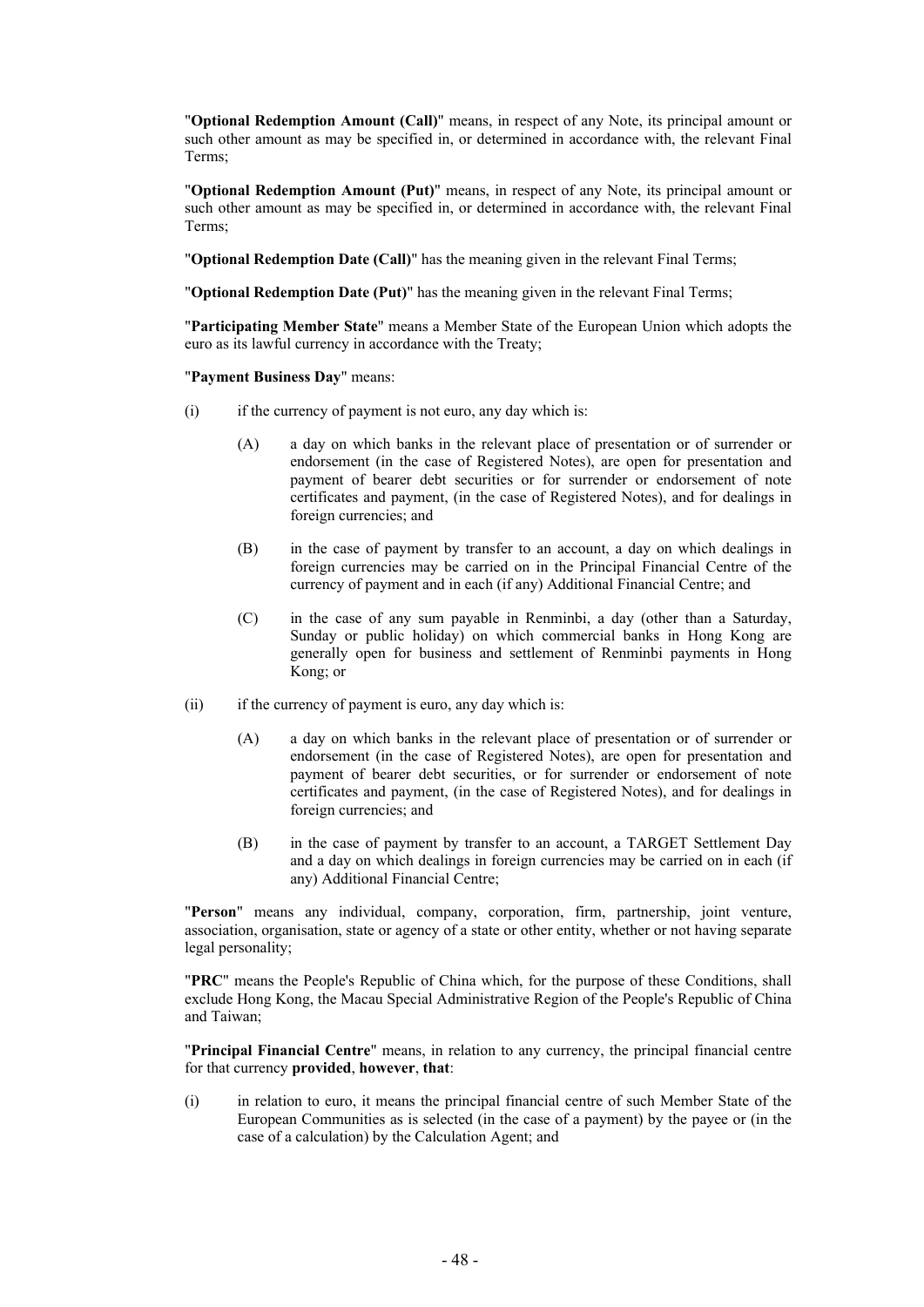(ii) in relation to Australian dollars, it means Sydney and, in relation to New Zealand dollars, it means Auckland;

"**Put Option Notice**" means a notice which must be delivered to a Paying Agent by any Noteholder wanting to exercise a right to redeem a Note at the option of the Noteholder;

"**Put Option Receipt**" means a receipt issued by a Paying Agent to a depositing Noteholder upon deposit of a Note with such Paying Agent by any Noteholder wanting to exercise a right to redeem a Note at the option of the Noteholder;

"**Rate of Interest**" means the rate or rates (expressed as a percentage per annum) of interest payable in respect of the Notes specified in the relevant Final Terms or calculated or determined in accordance with the provisions of these Conditions and/or the relevant Final Terms;

"**Rating Agency**" means (i) Standard & Poor's Rating Services, a division of The McGraw Hill Companies, Inc. and its successors and (ii) Moody's Deutschland GmbH and its successors or any other internationally recognised rating agency which has at the request of the Guarantor for the time being assigned a credit rating to the Guarantor;

"**Redemption Amount**" means, as appropriate, the Final Redemption Amount, the Early Redemption Amount (Tax), the Optional Redemption Amount (Call), the Optional Redemption Amount (Put), the Early Termination Amount or such other amount in the nature of a redemption amount as may be specified in, or determined in accordance with the provisions of, the relevant Final Terms;

"**Reference Banks**" means four major banks selected by the Calculation Agent, in consultation with the Issuer, in the market that is most closely connected with the Reference Rate;

"**Reference Price**" has the meaning given in the relevant Final Terms;

"**Reference Rate**" means one of the following benchmark rates (as specified in the relevant Final Terms) in respect of the currency and period specified in the relevant Final Terms:

- (i) LIBOR;
- (ii) EURIBOR;
- (iii) KIBOR;
- (iv) SHIBOR;
- (v) HIBOR;
- (vi) KLIBOR;
- (vii) TRLIBOR or TRYLIBOR;
- (viii) SIBOR;
- (ix) EIBOR;
- (x) TIBOR; and
- (xi) SAIBOR;

"**Register**" means the register maintained by the Registrar in respect of the Registered Notes in accordance with the Agency Agreement;

"**Registrar**" means, in relation to any Series of Registered Notes, The Bank of New York Mellon;

"**Regular Period**" means: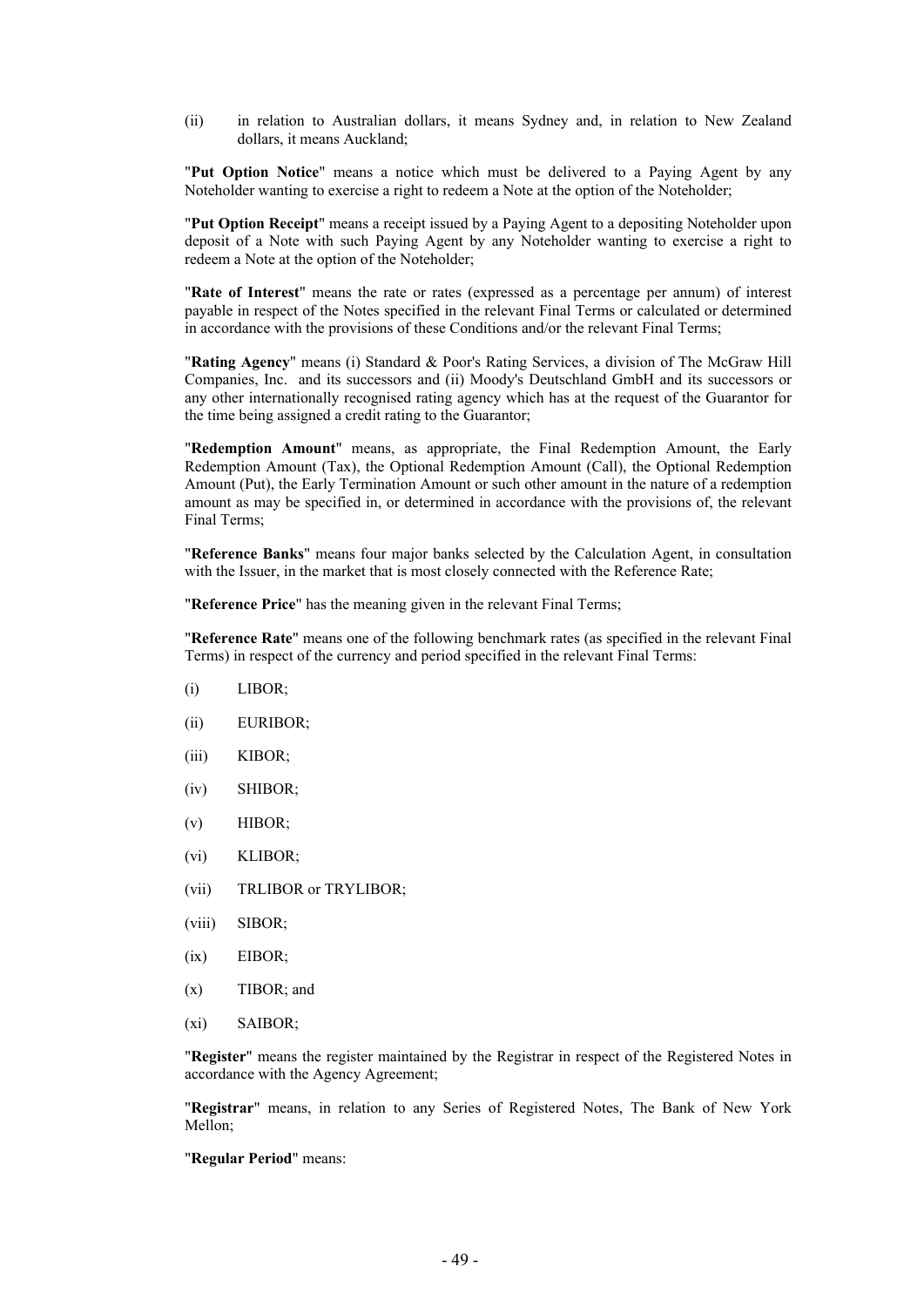- (i) in the case of Notes where interest is scheduled to be paid only by means of regular payments, each period from and including the Interest Commencement Date to but excluding the first Interest Payment Date and each successive period from and including one Interest Payment Date to but excluding the next Interest Payment Date;
- (ii) in the case of Notes where, apart from the first Interest Period, interest is scheduled to be paid only by means of regular payments, each period from and including a Regular Date falling in any year to but excluding the next Regular Date, where "**Regular Date**" means the day and month (but not the year) on which any Interest Payment Date falls; and
- (iii) in the case of Notes where, apart from one Interest Period other than the first Interest Period, interest is scheduled to be paid only by means of regular payments, each period from and including a Regular Date falling in any year to but excluding the next Regular Date, where "**Regular Date**" means the day and month (but not the year) on which any Interest Payment Date falls other than the Interest Payment Date falling at the end of the irregular Interest Period;

"**Relevant Date**" means, in relation to any payment, whichever is the later of (a) the date on which the payment in question first becomes due and (b) if the full amount payable has not been received in the Principal Financial Centre of the currency of payment by the Principal Paying Agent or the Trustee as the case may be on or prior to such due date, the date on which (the full amount having been so received) notice to that effect has been given to the Noteholders;

"**Relevant Financial Centre**" has the meaning given in the relevant Final Terms;

"**Relevant Indebtedness**" means any present and future Indebtedness which is in the form of or represented by any bond, note, debenture, debenture stock, loan stock, certificate or other instrument which is or is capable of being listed, quoted or traded on any stock exchange or in any securities market (including, without limitation, any over- the-counter market);

"**Relevant Screen Page**" means the page, section or other part of a particular information service (including, without limitation, the Reuter Money 3000 Service and the Telerate Service) specified as the Relevant Screen Page in the relevant Final Terms, or such other page, section or other part as may replace it on that information service or such other information service, in each case, as may be nominated by the Person providing or sponsoring the information appearing there for the purpose of displaying rates or prices comparable to the Reference Rate;

"**Relevant Time**" has the meaning given in the relevant Final Terms;

"**Renminbi**" means the lawful currency of the PRC;

"**Renminbi Dealer**" means an independent foreign exchange dealer of international repute active in the Renminbi exchange market in Hong Kong;

"**Reserved Matter**" means any proposal (i) to change any date fixed for payment of principal or interest in respect of the Notes, to reduce the amount of principal or interest payable on any date in respect of the Notes, to alter the method of calculating the amount of any payment in respect of the Notes on redemption or maturity or the date for any such payment; (ii) to effect the exchange or substitution of Notes for, or the conversion of Notes into, shares, bonds or other obligations or securities of the Issuer or the Guarantor or any other person or body corporate formed or to be formed (other than in relation to Condition 16(c) (*Substitution*)); (iii) to change the currency in which amounts due in respect of Notes are payable; (iv) to change the quorum requirements relating to meetings or the majority required to pass an Extraordinary Resolution; or (v) to amend this definition;

"**SAIBOR**" means, in respect of a Saudi Arabian Riyal-denominated issuance and any specified period, the interest rate benchmark known as the Saudi Riyal Interbank Offered Rate which is calculated and published by a designated distributor (currently Thomson Reuters) in accordance with the requirements from time to time of the Saudi Arabian Monetary Agency through Riyad Bank based on estimated interbank Saudi Arabian Riyal-denominated borrowing rates on various maturities which are provided by a panel of contributor banks (details of historic SAIBOR rates can be obtained from the designated distributor);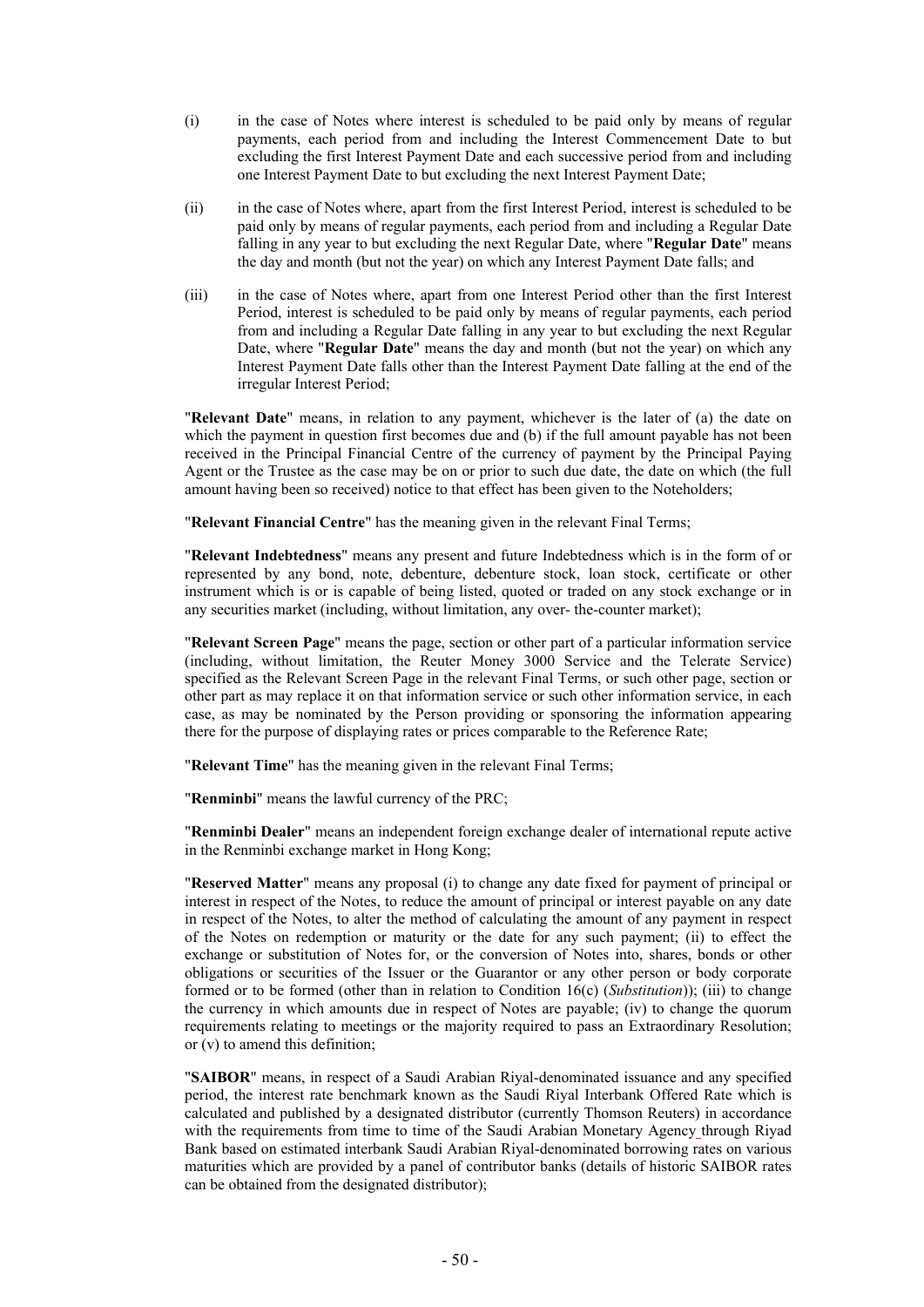"**Security Interest**" means any mortgage, charge, pledge, lien or other security interest including, without limitation, anything analogous to any of the foregoing under the laws of any jurisdiction;

"**SHIBOR**" means, in respect of a Renminbi-denominated issuance and any specified period, the interest rate benchmark known as the Shanghai Interbank Offered Rate which is calculated and published by a designated distributor (currently Thomson Reuters) in accordance with the requirements from time to time of the National Interbank Funding based on estimated interbank Renminbi-denominated borrowing rates on various maturities which are provided by a panel of contributor banks (details of historic SHIBOR rates can be obtained from the designated distributor);

"**SIBOR**" means, in respect of a Singapore Dollar-denominated issuance and any specified period, the interest rate benchmark known as the Singapore Interbank Offered Rate which is calculated and published by a designated distributor (currently Thomson Reuters) in accordance with the requirements from time to time of the Association of Banks in Singapore based on estimated interbank Singapore Dollar-denominated borrowing rates on various maturities which are provided by a panel of contributor banks (details of historic SIBOR rates can be obtained from the designated distributor);

"**Specified Currency**" has the meaning given in the relevant Final Terms;

"**Specified Denomination(s)**" has the meaning given in the relevant Final Terms;

"**Specified Office**" has the meaning given in the Agency Agreement;

"**Specified Period**" has the meaning given in the relevant Final Terms;

"**Spot Rate**" means the spot CNY/U.S. dollar exchange rate for the purchase of U.S. dollars with Renminbi in the over the counter Renminbi exchange market in Hong Kong for settlement in two Determination Business Days, as determined by the Calculation Agent at or around 11 a.m. (Hong Kong time) on the Determination Date, on a deliverable basis by reference to Reuters Screen Page TRADCNY3, or if no such rate is available, on a non-deliverable basis by reference to Reuters Screen Page TRADNDF. If neither rate is available, the Calculation Agent will determine the Spot Rate at or around 11 a.m. (Hong Kong time) on the Determination Date as the most recently available CNY/U.S. dollar official fixing rate for settlement in two Determination Business Days reported by The State Administration of Foreign Exchange of the PRC, which is reported on the Reuters Screen Page CNY=SAEC. Reference to a page on the Reuters Screen means the display page so designated on the Reuters Monitor Money Rates Service (or any successor service) or such other page as may replace that page for the purpose of displaying a comparable currency exchange rate;

"**Subsidiary**" means in relation to any Person (the "**first Person**") at any particular time, any other Person (the "**second Person**"):

- (i) whose affairs and policies the first Person controls or has the power to control, whether by ownership of share capital, contract, the power to appoint or remove members of the governing body of the second Person or otherwise; or
- (ii) whose financial statements are, in accordance with applicable law and IFRS, consolidated with those of the first Person;

"**Talon**" means a talon for further Coupons;

"**TARGET2**" means the Trans-European Automated Real-Time Gross Settlement Express Transfer payment system which utilises a single shared platform and which was launched on 19 November 2007;

"**TARGET Settlement Day**" means any day on which TARGET2 is open for the settlement of payments in euro;

"**TIBOR**" means, in respect of a EuroYen-denominated issuance and any specified period, the interest rate benchmark known as the Tokyo Interbank Offered Rate which is calculated and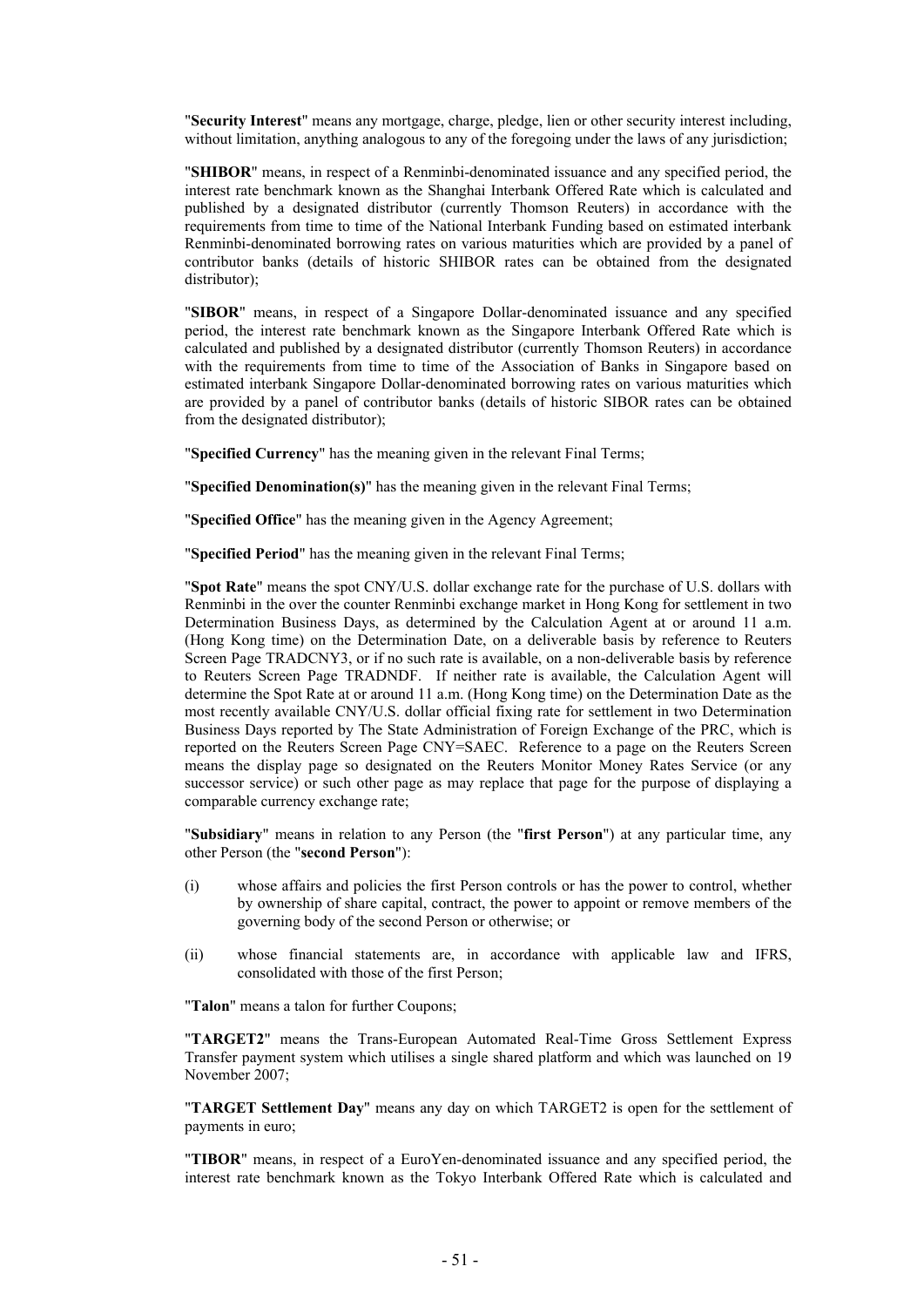published by a designated distributor (currently Thomson Reuters) in accordance with the requirements from time to time of the Japan Bankers Association based on estimated interbank EuroYen-denominated borrowing rates on various maturities which are provided by a panel of contributor banks (details of historic TIBOR rates can be obtained from the designated distributor);

"**Treaty**" means the Treaty on the Functioning of the European Union, as amended;

"**TRLIBOR**" or "**TRYLIBOR**" means, in respect of a Turkish Lira-denominated issuance and any specified period, the interest rate benchmark known as the Turkish Lira Interbank Offered Rate which is calculated and published by a designated distributor (currently Thomson Reuters) in accordance with the requirements from time to time of the Bank Association of Turkey based on estimated interbank Turkish Lira-denominated borrowing rates on various maturities which are provided by a panel of contributor banks (details of historic TRLIBOR or TRYLIBOR rates can be obtained from the designated distributor);

"**U.S. Dollar Equivalent**" means the Renminbi amount converted into U.S. dollars using the Spot Rate for the relevant Determination Date; and

"**Zero Coupon Note**" means a Note specified as such in the relevant Final Terms.

- (b) *Interpretation*: In these Conditions:
	- (i) if the Notes are Zero Coupon Notes, references to Coupons and Couponholders are not applicable;
	- (ii) if Talons are specified in the relevant Final Terms as being attached to the Notes at the time of issue, references to Coupons shall be deemed to include references to Talons;
	- (iii) if Talons are not specified in the relevant Final Terms as being attached to the Notes at the time of issue, references to Talons are not applicable;
	- (iv) any reference to principal shall be deemed to include the Redemption Amount, any additional amounts in respect of principal which may be payable under Condition 11 (*Taxation*) or any undertaking given in addition to, or in substitution for, that Condition, any premium payable in respect of a Note and any other amount in the nature of principal payable pursuant to these Conditions;
	- (v) any reference to interest shall be deemed to include any additional amounts in respect of interest which may be payable under Condition 11 (*Taxation*) or any undertaking given in addition to, or in substitution for, that Condition and any other amount in the nature of interest payable pursuant to these Conditions;
	- (vi) references to Notes being "outstanding" shall be construed in accordance with the Trust Deed<sup>-</sup>
	- (vii) if an expression is stated in Condition 2(a) (*Definitions*) to have the meaning given in the relevant Final Terms, but the relevant Final Terms gives no such meaning or specifies that such expression is "not applicable" then such expression is not applicable to the Notes; and
	- (viii) any reference to the Agency Agreement or the Trust Deed shall be construed as a reference to the Agency Agreement or the Trust Deed, as the case may be, as amended and/or supplemented up to and including the Issue Date of the Notes.

# 3. **Form, Denomination, Transfer and Title**

Notes are issued in bearer form ("**Bearer Notes**") or in registered form ("**Registered Notes**") as specified in the relevant Final Terms. Registered Notes may not be exchanged for Bearer Notes and *vice-versa.*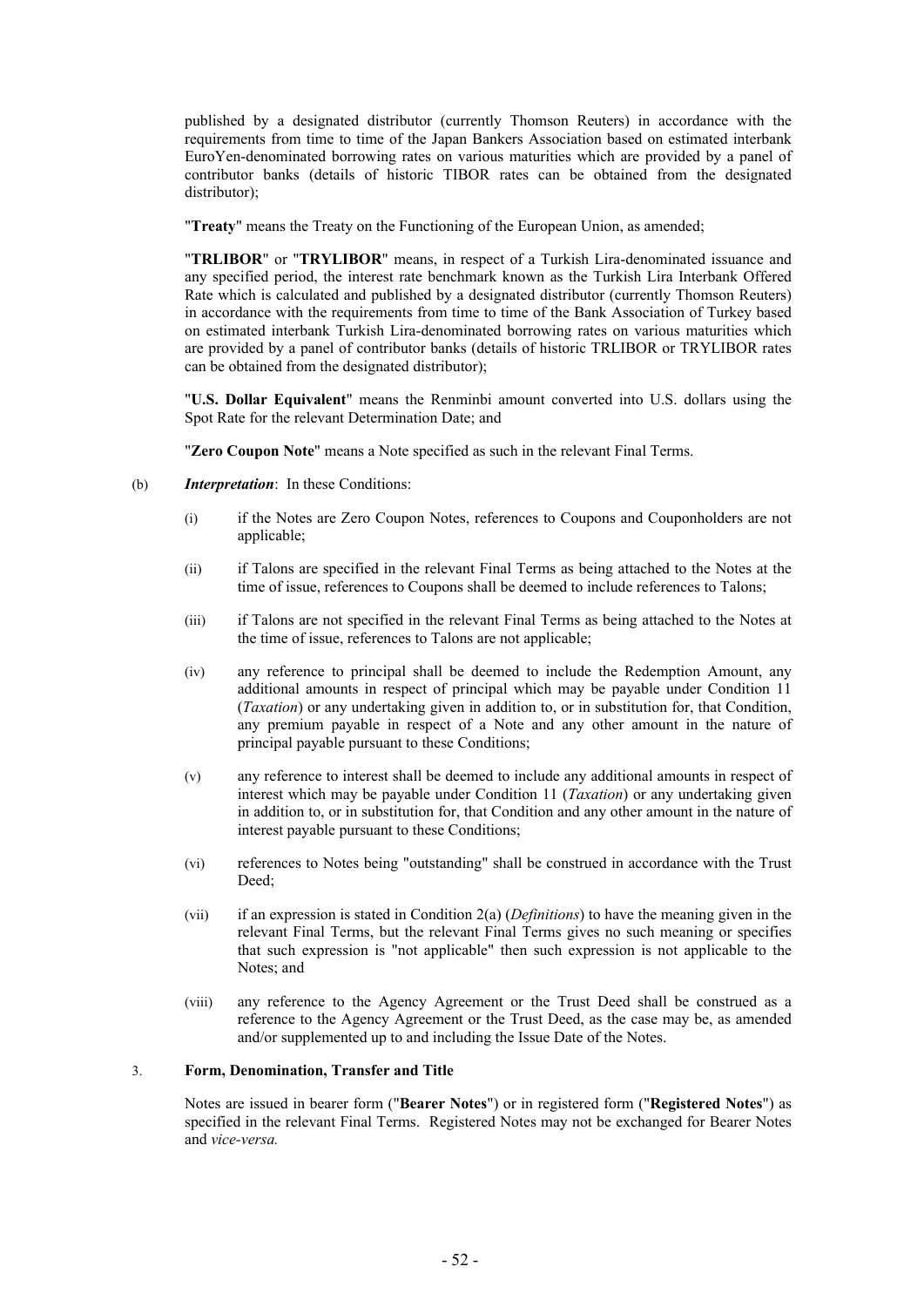- (a) *Notes in Bearer Form*: Bearer Notes are issued in the Specified Denomination(s) with Coupons and, if specified in the form of Final Terms, Talons attached at the time of issue. In the case of a Series of Bearer Notes with more than one Specified Denomination, Notes of one Specified Denomination will not be exchangeable for Notes of another Specified Denomination. Title to the Bearer Notes and the Coupons will pass by delivery. The Holder of any Bearer Note or Coupon shall (except as otherwise required by law) be treated as its absolute owner for all purposes (whether or not it is overdue and regardless of any notice of ownership, trust or any other interest therein, any writing thereon or any notice of any previous loss or theft thereof) and no Person shall be liable for so treating such Holder. No person shall have any right to enforce any term or condition of any Bearer Note under the Contracts (Rights of Third Parties) Act 1999.
- (b) *Notes in registered form*: Registered Notes are issued in the Specified Denomination(s) and may be held in holdings equal to any specified minimum amount and integral multiples equal to any specified increments (as specified in the relevant Final Terms) in excess thereof (each, an "**Authorised Holding**"). The Holder of each Registered Note shall (except as otherwise required by law) be treated as its absolute owner for all purposes (whether or not it is overdue and regardless of any notice of ownership, trust or any other interest therein, any writing thereon or any notice of any previous loss or theft thereof) and no Person shall be liable for so treating such Holder.

# (c) *Register and Transfers of Registered Notes*

- (i) *Register*: The Registrar will maintain the Register in accordance with the provisions of the Agency Agreement. A Note Certificate (as defined in the Trust Deed) will be issued to each Holder of Registered Notes in respect of its holding. Each Note Certificate will be numbered serially with an identifying number which will be recorded in the Register.
- (ii) *Transfers*: Subject to Conditions 3(c)(v) (*Closed periods*) and 3(c)(vi) (*Regulations concerning transfers and registration*) below, a Registered Note may be transferred upon surrender of the relevant Note Certificate, with the endorsed form of transfer duly completed, at the Specified Office of the Registrar, together with such evidence as the Registrar may reasonably require to prove the title of the transferor and the authority of the individuals who have executed the form of transfer **provided**, **however**, **that** a Registered Note may not be transferred unless the principal amount of Registered Notes transferred and (where not all of the Registered Notes held by a Holder are being transferred) the principal amount of the balance of Registered Notes not transferred are Authorised Holdings. Where not all the Registered Notes represented by the surrendered Note Certificate are the subject of the transfer, a new Note Certificate in respect of the balance of the Registered Notes will be issued to the transferor.
- (iii) *Registration and delivery of Note Certificates*: Within 5 business days of the surrender of a Note Certificate in accordance with Condition  $3(c)(ii)$  above, the Registrar will register the transfer in question and deliver a new Note Certificate of a like principal amount to the Registered Notes transferred to each Holder of Registered Notes at its Specified Office or (at the request and risk of any such relevant Holder of Registered Notes) by uninsured first class mail (airmail if overseas) to the address specified for the purposes by such Holder of Registered Notes. In this paragraph, "**business day**" means a day on which commercial banks are open for business (including dealings in foreign currencies) in the city where the Registrar is located.
- (iv) *No charge*: The transfer of a Registered Note will be effected without charge by or on behalf of the Issuer or the Registrar but against such indemnity as the Registrar may require in respect of any tax or other duty of whatsoever nature which may be levied or imposed in connection with such transfer.
- (v) *Closed periods*: Holders of Registered Notes may not require transfers to be registered during the period of 15 days ending on the due date for any payment of principal or interest in respect of the Registered Notes.
- (vi) *Regulations concerning transfers and registration*: All transfers of Registered Notes and entries in the Register are subject to the detailed regulations concerning the transfer of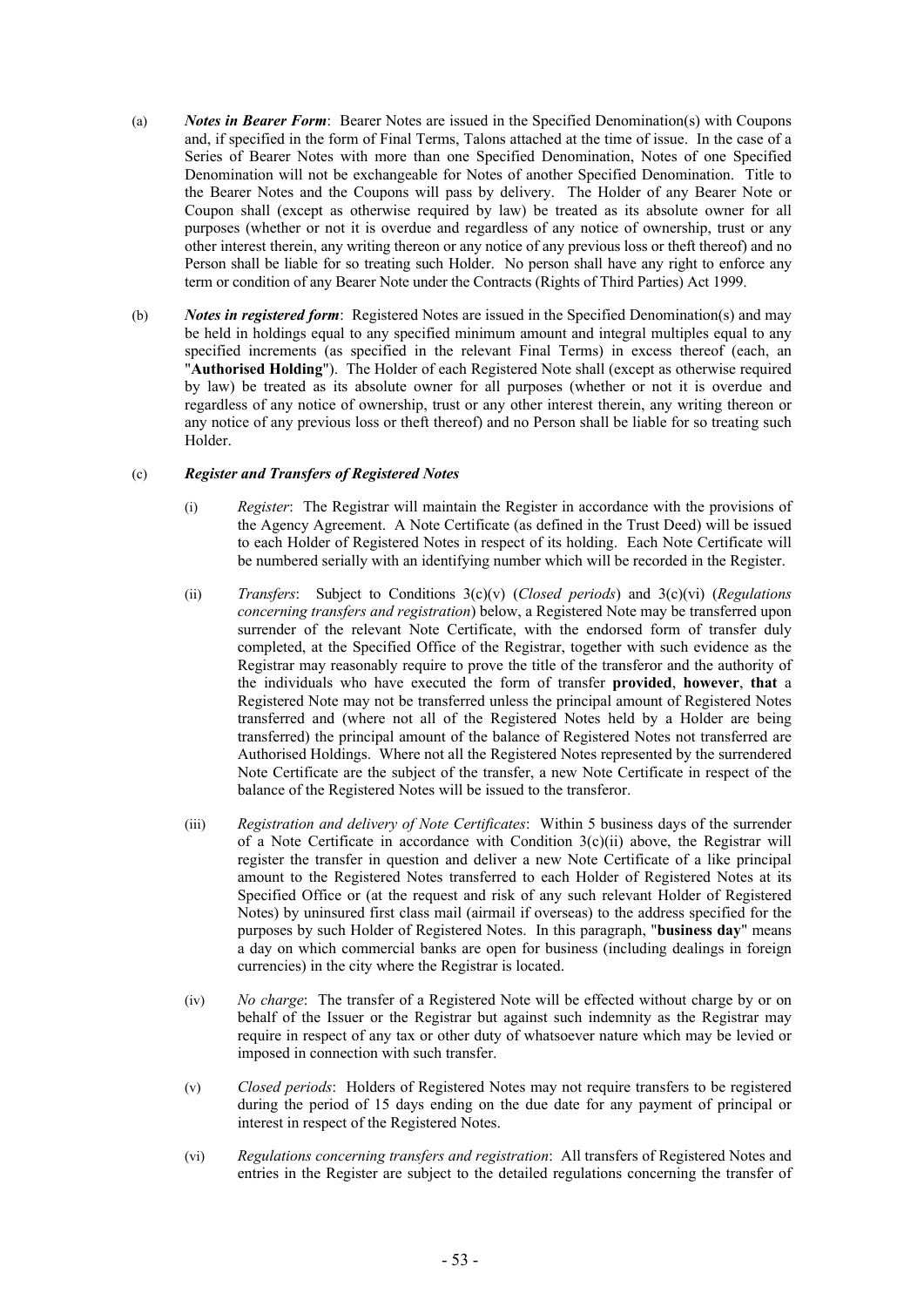Registered Notes scheduled to the Agency Agreement. The regulations may be changed by the Issuer with the prior written approval of the Registrar. A copy of the current regulations will be mailed (free of charge) by the Registrar to any Holder of Registered Notes who requests in writing a copy of such regulation.

# 4. **Status and Guarantee**

- (a) *Status of the Notes*: The Notes constitute direct, general and unconditional obligations of the Issuer which will at all times rank *pari passu* among themselves and at least *pari passu* with all other present and future unsecured and unsubordinated obligations of the Issuer, save for such obligations as may be preferred by provisions of law that are both mandatory and of general application.
- (b) *Guarantee of the Notes*: The Guarantor has in the Trust Deed unconditionally and irrevocably guaranteed the due and punctual payment of all sums from time to time payable by the Issuer in respect of the Notes. This Guarantee of the Notes constitutes direct, general and unconditional obligations of the Guarantor which will at all times rank at least *pari passu* with all other present and future unsecured and unsubordinated obligations of the Guarantor, save for such obligations as may be preferred by provisions of law that are both mandatory and of general application.

### 5. **Covenants**

(a) *Negative Pledge*: So long as any Note remains outstanding, neither the Issuer nor the Guarantor shall create or permit to subsist any Security Interest upon the whole or any part of its present or future undertaking, assets or revenues (including uncalled capital) to secure any Relevant Indebtedness or any Guarantee of any Relevant Indebtedness;

# 6. **Fixed Rate Note Provisions**

- (a) *Application*: This Condition 6 (*Fixed Rate Note Provisions*) is applicable to the Notes only if the Fixed Rate Note Provisions are specified in the relevant Final Terms as being applicable.
- (b) *Accrual of interest*: The Notes (other than where the specified currency is Renminbi and the applicable Final Terms specify a Business Day Convention to be applicable) bear interest from, and including, the Interest Commencement Date at the Rate of Interest payable in arrear on each Interest Payment Date, subject as provided in Condition 10 (*Payments*). In the case of a Fixed Rate Note where the Specified Currency is Renminbi and the applicable Final Terms specifies a Business Day Convention to be applicable (an "**Adjusted Renminbi Fixed Rate Note**"), each Interest Payment Date (and, accordingly, the relevant Calculation Period) will be adjusted (if required) in accordance with the relevant Business Day Convention. Each Note will cease to bear interest from the due date for final redemption unless, upon due presentation, payment of the Redemption Amount is improperly withheld or refused, in which case it will continue to bear interest in accordance with this Condition 6 (as well after as before judgment) until whichever is the earlier of (i) the day on which all sums due in respect of such Note up to that day are received by or on behalf of the relevant Noteholder and (ii) the day which is seven days after the Principal Paying Agent or, as the case may be, the Trustee has notified the Noteholders that it has received all sums due in respect of the Notes up to such seventh day (except to the extent that there is any subsequent default in payment).
- (c) *Fixed Coupon Amount*: The amount of interest payable in respect of each Note for any Interest Period shall be the relevant Fixed Coupon Amount and, if the Specified Denomination of Notes is a multiple of the Calculation Amount, shall be the product of the amount for the Calculation Amount and the amount by which the Calculation Amount is multiplied to reach the Specified Denomination, without any further rounding.
- (d) *Calculation of interest amount*: The amount of interest payable in respect of each Note for any period for which a Fixed Coupon Amount is not specified shall be calculated by applying the Rate of Interest for such period to the Calculation Amount, multiplying the product by the relevant Day Count Fraction, rounding the resulting figure to the nearest sub-unit of the Specified Currency (half a sub-unit being rounded upwards) and multiplying such rounded figure by a fraction equal to the Specified Denomination of the relevant Note divided by the Calculation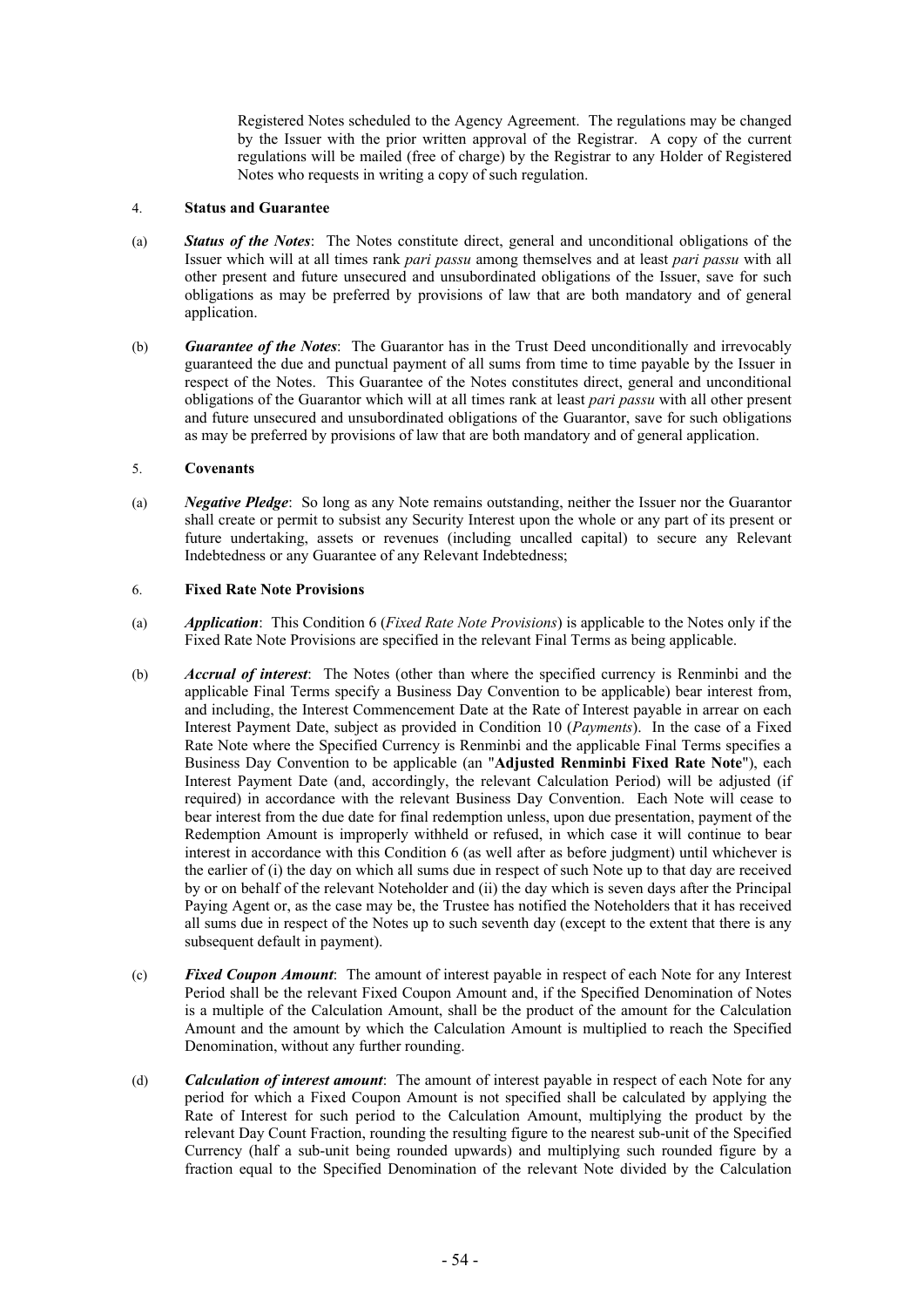Amount. For this purpose a "**sub-unit**" means, in the case of any currency other than euro, the lowest amount of such currency that is available as legal tender in the country of such currency and, in the case of euro, means one cent.

# 7. **Floating Rate Note Provisions**

- (a) *Application*: This Condition 7 (*Floating Rate Note Provisions*) is applicable to the Notes only if the Floating Rate Note Provisions are specified in the relevant Final Terms as being applicable.
- (b) *Accrual of interest*: The Notes bear interest from, and including, the Interest Commencement Date at the Rate of Interest payable in arrear on each Interest Payment Date, subject as provided in Condition 10 (*Payments*). Each Note will cease to bear interest from the due date for final redemption unless, upon due presentation, payment of the Redemption Amount is improperly withheld or refused, in which case it will continue to bear interest in accordance with this Condition 7 (as well after as before judgment) until whichever is the earlier of (i) the day on which all sums due in respect of such Note up to that day are received by or on behalf of the relevant Noteholder and (ii) the day which is five days after the Principal Paying Agent or, as the case may be, the Trustee has notified the Noteholders that it has received all sums due in respect of the Notes up to such fifth day (except to the extent that there is any subsequent default in payment).
- (c) *Screen Rate Determination*: If Screen Rate Determination is specified in the relevant Final Terms as the manner in which the Rate(s) of Interest is/are to be determined, the Rate of Interest applicable to the Notes for each Interest Period will be determined by the Calculation Agent on the following basis:
	- (i) if the Reference Rate is a composite quotation or customarily supplied by one entity, the Calculation Agent will determine the Reference Rate which appears on the Relevant Screen Page as of the Relevant Time on the relevant Interest Determination Date;
	- (ii) in any other case, the Calculation Agent will determine the arithmetic mean of the Reference Rates which appear on the Relevant Screen Page as of the Relevant Time on the relevant Interest Determination Date;
	- (iii) if, in the case of (i) above, such rate does not appear on that page or, in the case of (ii) above, fewer than two such rates appear on that page or if, in either case, the Relevant Screen Page is unavailable, the Calculation Agent will:

(A) request the principal Relevant Financial Centre office of each of the Reference Banks to provide a quotation of the Reference Rate at approximately the Relevant Time on the Interest Determination Date to prime banks in the Relevant Financial Centre interbank market in an amount that is representative for a single transaction in that market at that time; and

- (B) determine the arithmetic mean of such quotations; and
	- (iv) if fewer than two such quotations are provided as requested, the Calculation Agent will determine the arithmetic mean of the rates (being the nearest to the Reference Rate, as determined by the Calculation Agent) quoted by major banks in the Principal Financial Centre of the Specified Currency, selected by the Calculation Agent, at approximately 11.00 a.m. (local time in the Principal Financial Centre of the Specified Currency) on the first day of the relevant Interest Period for loans in the Specified Currency to leading European banks for a period equal to the relevant Interest Period and in an amount that is representative for a single transaction in that market at that time,

and the Rate of Interest for such Interest Period shall be the sum of the Margin (if any) and the rate or (as the case may be) the arithmetic mean so determined; **provided**, **however**, **that** if the Calculation Agent is unable to determine a rate or (as the case may be) an arithmetic mean in accordance with the above provisions in relation to any Interest Period, the Rate of Interest applicable to the Notes during such Interest Period will be the sum of the Margin (if any) and the rate or (as the case may be) the arithmetic mean last determined in relation to the Notes in respect of a preceding Interest Period.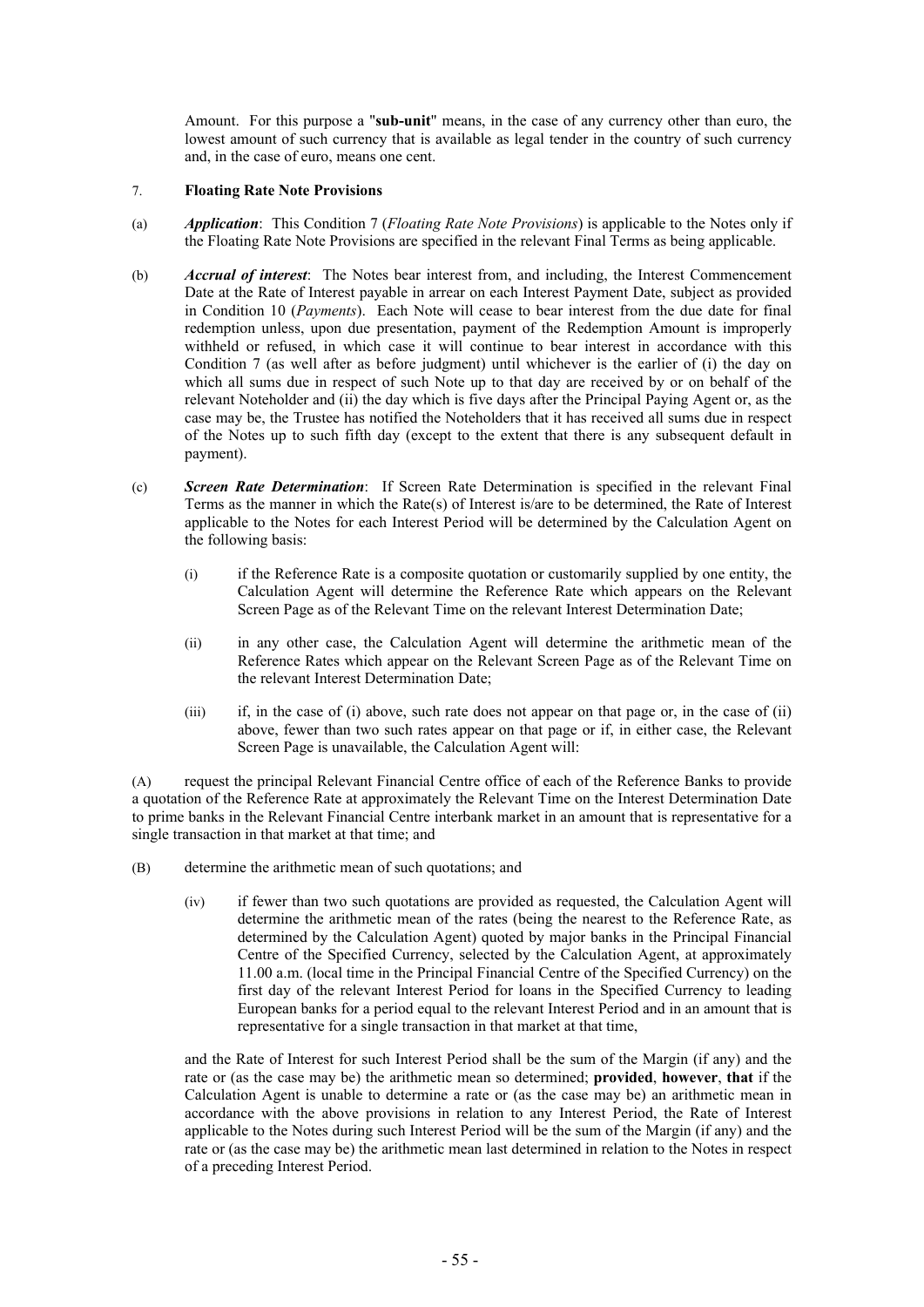- (d) *ISDA Determination*: If ISDA Determination is specified in the relevant Final Terms as the manner in which the Rate(s) of Interest is/are to be determined, the Rate of Interest applicable to the Notes for each Interest Period will be the sum of the Margin (if any) and the relevant ISDA Rate where "**ISDA Rate**" in relation to any Interest Period means a rate equal to the Floating Rate (as defined in the ISDA Definitions) that would be determined by the Calculation Agent under an interest rate swap transaction if the Calculation Agent were acting as Calculation Agent for that interest rate swap transaction under the terms of an agreement incorporating the ISDA Definitions and under which:
	- (i) the Floating Rate Option (as defined in the ISDA Definitions) is as specified in the relevant Final Terms;
	- (ii) the Designated Maturity (as defined in the ISDA Definitions) is a period specified in the relevant Final Terms; and
	- (iii) the relevant Reset Date (as defined in the ISDA Definitions) is either (A) if the relevant Floating Rate Option is based on the London inter-bank offered rate (LIBOR) or on the euro zone inter bank offered rate (EURIBOR) for a currency, the first day of that Interest Period or (B) in any other case, as specified in the relevant Final Terms.
- (e) *Maximum or Minimum Rate of Interest:* If any Maximum Rate of Interest or Minimum Rate of Interest is specified in the relevant Final Terms, then the Rate of Interest shall in no event be greater than the maximum or be less than the minimum so specified.
- (f) *Calculation of Interest Amount:* The Calculation Agent will, as soon as practicable after the time at which the Rate of Interest is to be determined in relation to each Interest Period, calculate the Interest Amount payable in respect of each Note for such Interest Period. The Interest Amount will be calculated by applying the Rate of Interest for such Interest Period to the Calculation Amount, multiplying the product by the relevant Day Count Fraction, rounding the resulting figure to the nearest sub-unit of the Specified Currency (half a sub-unit being rounded upwards) and multiplying such rounded figure by a fraction equal to the Specified Denomination of the relevant Note divided by the Calculation Amount. For this purpose a "**sub-unit**" means, in the case of any currency other than euro, the lowest amount of such currency that is available as legal tender in the country of such currency and, in the case of euro, means one cent.
- (g) *Calculation of other amounts*: If the relevant Final Terms specifies that any other amount is to be calculated by the Calculation Agent, the Calculation Agent will, as soon as practicable after the time or times at which any such amount is to be determined, calculate the relevant amount. The relevant amount will be calculated by the Calculation Agent in the manner specified in the relevant Final Terms.
- (h) *Publication*: The Calculation Agent will cause each Rate of Interest and Interest Amount determined by it, together with the relevant Interest Payment Date, and any other amount(s) required to be determined by it together with any relevant payment date(s) to be notified to the Issuer, the Guarantor, the Paying Agents, the Trustee and the listing authority, stock exchange and/or quotation system by which the Notes have then been admitted to listing, trading and/or quotation as soon as practicable after such determination but (in the case of each Rate of Interest, Interest Amount and Interest Payment Date) in any event not later than the first day of the relevant Interest Period. Notice thereof shall also promptly be given to the Noteholders in accordance with Condition 19 (*Notices*). The Calculation Agent will be entitled to recalculate any Interest Amount (on the basis of the foregoing provisions) without notice in the event of an extension or shortening of the relevant Interest Period. If the Calculation Amount is less than the minimum Specified Denomination the Calculation Agent shall not be obliged to publish each Interest Amount but instead may publish only the Calculation Amount and the Interest Amount in respect of a Note having the minimum Specified Denomination.
- (i) *Notifications etc*: All notifications, opinions, determinations, certificates, calculations, quotations and decisions given, expressed, made or obtained for the purposes of this Condition 7 (*Floating Rate Note Provisions*) by the Calculation Agent will (in the absence of manifest error) be binding on the Issuer, the Guarantor, the Trustee, the Paying Agents, the Noteholders and the Couponholders and (subject as aforesaid) no liability to any such Person will attach to the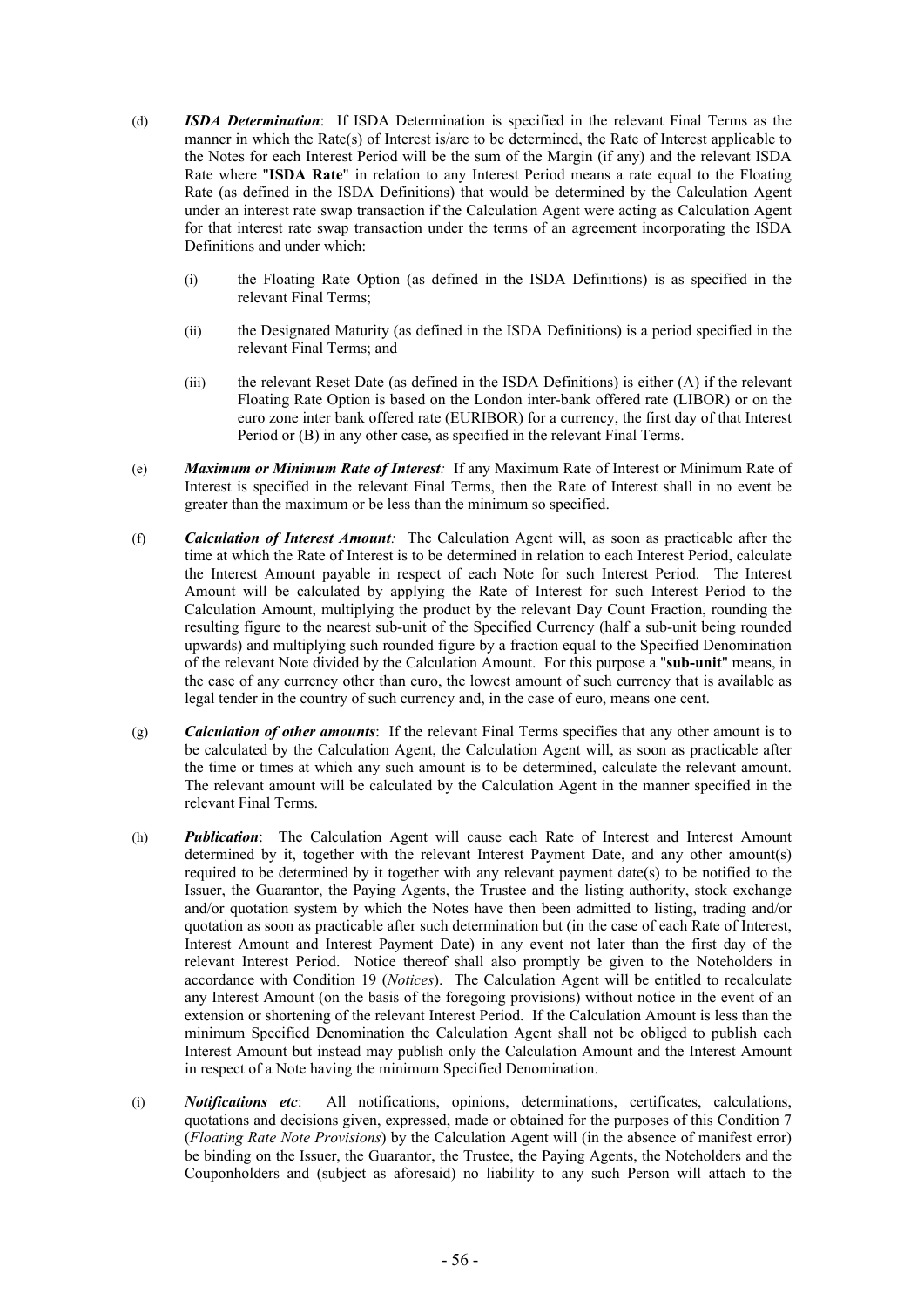Calculation Agent or the Trustee in connection with the exercise or non-exercise by them of their respective powers, duties and discretions for such purposes.

(j) *Determination or Calculation by Trustee*: If the Calculation Agent fails at any time to determine a Rate of Interest or to calculate an Interest Amount or additional Interest Amount, the Trustee will determine such Rate of Interest and make such determination or calculation which shall be deemed to have been made by the Calculation Agent. In doing so, the Trustee shall apply all of the provisions of these Conditions with any necessary consequential amendments to the extent that, in its sole opinion and with absolute discretion, it can do so and in all other respects it shall do so in such manner as it shall deem fair and reasonable in all the circumstances and will not be liable for any loss, liability, damage, fee, cost, charge or expense which may arise as a result thereof. Any such determination or calculation made by the Trustee shall be binding on the Issuer, the Guarantor, Noteholders and Couponholders.

# 8. **Zero Coupon Note Provisions**

- (a) *Application*: This Condition 8 (*Zero Coupon Note Provisions*) is applicable to the Notes only if the Zero Coupon Note Provisions are specified in the relevant Final Terms as being applicable.
- (b) *Late payment on Zero Coupon Notes*: If the Redemption Amount payable in respect of any Zero Coupon Note is improperly withheld or refused, the Redemption Amount shall thereafter be an amount equal to the sum of:
	- (i) the Reference Price; and
	- (ii) the product of the Accrual Yield (compounded annually) being applied to the Reference Price on the basis of the relevant Day Count Fraction from (and including) the Issue Date to (but excluding) whichever is the earlier of (i) the day on which all sums due in respect of such Note up to that day are received by or on behalf of the relevant Noteholder and (ii) the day which is seven days after the Principal Paying Agent or, as the case may be, the Trustee has notified the Noteholders that it has received all sums due in respect of the Notes up to such seventh day (except to the extent that there is any subsequent default in payment).

#### 9. **Redemption and Purchase**

- (a) *Scheduled redemption*: Unless previously redeemed, or purchased and cancelled, the Notes will be redeemed at their Final Redemption Amount on the Maturity Date, subject as provided in Condition 10 (*Payments*).
- (b) *Redemption for tax reasons*: The Notes may be redeemed at the option of the Issuer in whole, but not in part:
	- (i) at any time (if the Floating Rate Note Provisions are specified in the relevant Final Terms as not being applicable); or
	- (ii) on any Interest Payment Date (if the Floating Rate Note Provisions are specified in the relevant Final Terms as being applicable),

on giving not less than 30 nor more than 60 days' notice to the Noteholders (which notice shall be irrevocable), at their Early Redemption Amount (Tax), together with interest accrued (if any) to the date fixed for redemption, if:

(A) (1) the Issuer has or will become obliged to pay additional amounts as provided or referred to in Condition 11 (*Taxation*) as a result of any change in, or amendment to, the laws or regulations of the United Arab Emirates (including the Dubai International Financial Centre) or any political subdivision or any authority thereof or therein having power to tax, or any change in the application, official interpretation or enforcement of such laws or regulations (including a holding by a court of competent jurisdiction), which change or amendment becomes effective on or after the date of issue of the first Tranche of the Notes and (2) such obligation cannot be avoided by the Issuer taking reasonable measures available to it; or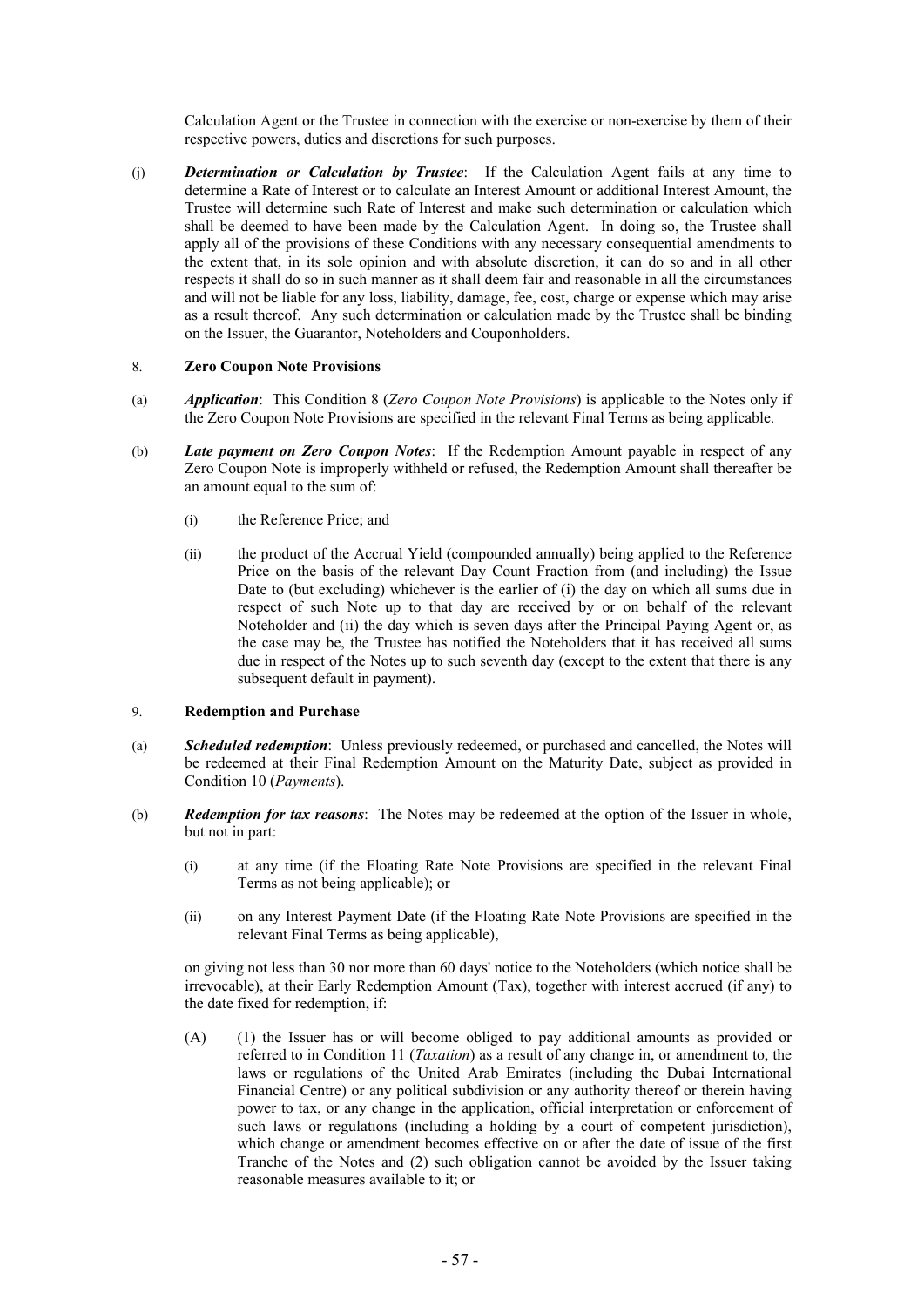(B) (1) the Guarantor has or (if a demand was made under the Guarantee of the Notes) would become obliged to pay additional amounts as provided or referred to in Condition 11 (*Taxation*) or the Guarantor has or will become obliged to make any such withholding, retention or deduction as is referred to in Condition 11 (*Taxation*) from any amount paid by it to the Issuer in order to enable the Issuer to make a payment of principal or interest in respect of the Notes, in either case as a result of any change in, or amendment to, the laws or regulations of the State of Kuwait or any political subdivision or any authority thereof or therein having power to tax, or any change in the application, official interpretation or enforcement of such laws or regulations (including a holding by a court of competent jurisdiction), which change or amendment becomes effective on or after the date of issue of the first Tranche of the Notes, and (2) such obligation cannot be avoided by the Guarantor taking reasonable measures available to it,

**provided**, **however**, **that** no such notice of redemption shall be given earlier than:

- (1) where the Notes may be redeemed at any time, 90 days prior to the earliest date on which the Issuer or the Guarantor would be obliged to pay such additional amounts or the Guarantor would be obliged to make such withholding, retention or deduction if a payment in respect of the Notes were then due or (as the case may be) a demand under the Guarantee of the Notes were then made; or
- (2) where the Notes may be redeemed only on an Interest Payment Date, 60 days prior to the Interest Payment Date occurring immediately before the earliest date on which the Issuer or the Guarantor would be obliged to pay such additional amounts or the Guarantor would be obliged to make such withholding, retention or deduction if a payment in respect of the Notes were then due or (as the case may be) a demand under the Guarantee of the Notes were then made.

Prior to the publication of any notice of redemption pursuant to this paragraph, the Issuer shall deliver or procure that there is delivered to the Trustee (A) a certificate signed by two directors of the Issuer or (as the case may be) two directors of the Guarantor stating that the Issuer is entitled to effect such redemption and setting forth a statement of facts showing that the conditions precedent to the right of the Issuer so to redeem have occurred and (B) an opinion in form and substance satisfactory to the Trustee of independent legal advisers of recognised standing to the effect that the Issuer or (as the case may be) the Guarantor has or will become obliged to pay such additional amounts or (as the case may be) the Guarantor has or will become obliged to make such withholding, retention or deduction as a result of such change or amendment. The Trustee shall be entitled to accept such certificate and opinion as sufficient evidence of the satisfaction of the circumstances set out in  $(A)$  and  $(B)$  above, in which event they shall be conclusive and binding on the Noteholders. Upon the expiry of any such notice as is referred to in this Condition 9(b), the Issuer shall be bound to redeem the Notes in accordance with this Condition 9(b).

(c) *Redemption at the option of the Issuer*: If the Call Option is specified in the relevant Final Terms as being applicable, the Notes may be redeemed at the option of the Issuer in whole or, if so specified in the relevant Final Terms, in part on any Optional Redemption Date (Call) at the relevant Optional Redemption Amount (Call) on the Issuer giving not less than 15 nor more than 30 days' notice to the Noteholders and having notified the Trustee prior to the provision of such notice (which notice shall be irrevocable and shall oblige the Issuer to redeem the Notes or, as the case may be, the Notes specified in such notice on the relevant Optional Redemption Date (Call) at the Optional Redemption Amount (Call) plus accrued interest (if any) to such date).

# (d) *Partial redemption*:

(i) *Partial Redemption of Bearer Notes*: If the Notes are to be redeemed in part only on any date in accordance with Condition 9(c) (*Redemption at the option of the Issuer*), the Notes to be redeemed shall be selected by the drawing of lots in such place as the Trustee approves and in such manner as the Trustee considers appropriate, subject to compliance with applicable law and the rules of the listing authority, stock exchange and/or quotation system by which the Notes have then been admitted to listing, trading and/or quotation, and the notice to Noteholders referred to in Condition  $9(c)$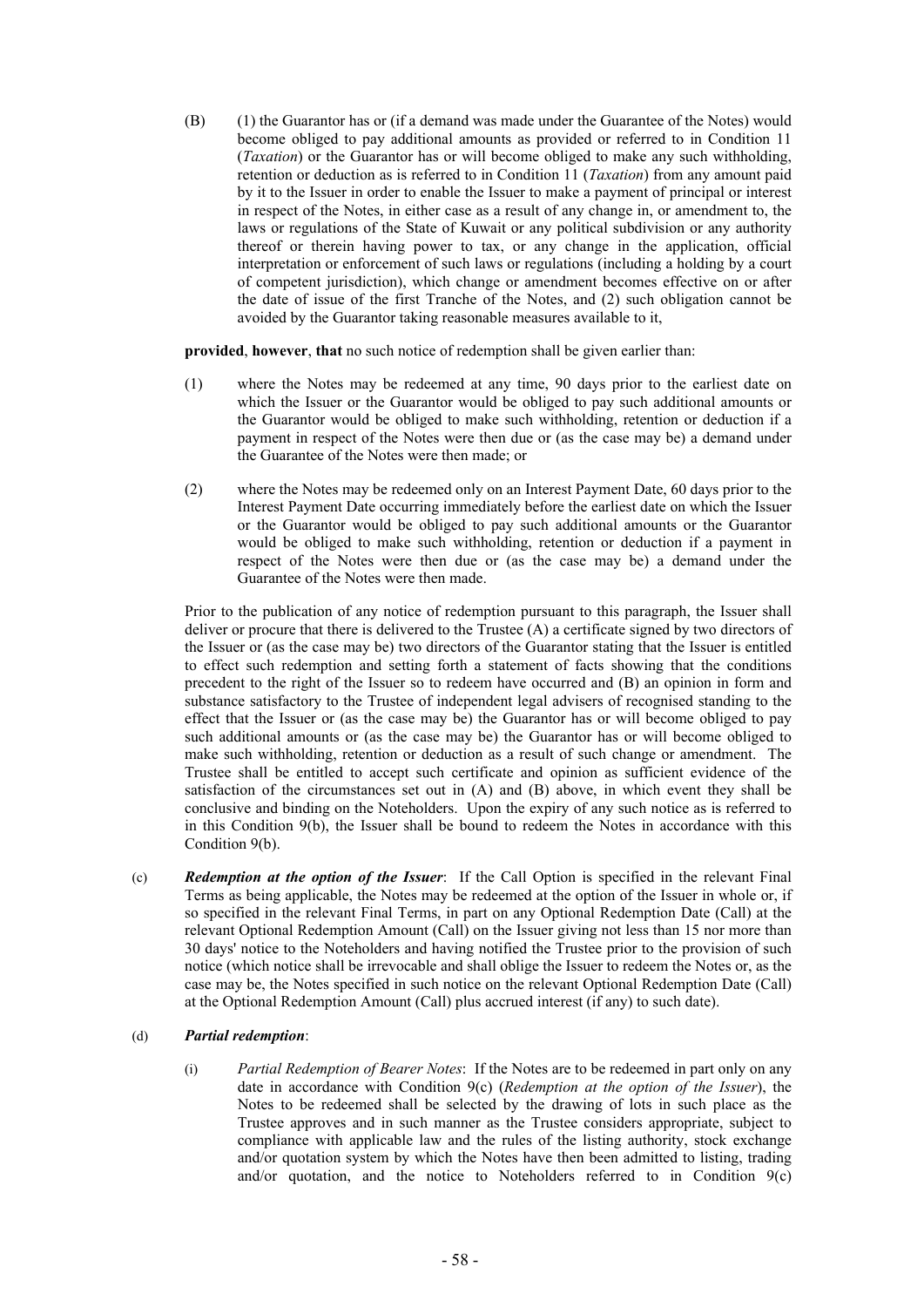(*Redemption at the option of the Issuer*) shall specify the serial numbers of the Notes so to be redeemed. If any Maximum Redemption Amount or Minimum Redemption Amount is specified in the relevant Final Terms, then the Optional Redemption Amount (Call) shall in no event be greater than the maximum or be less than the minimum so specified.

- (ii) *Partial Redemption of Registered Notes*: If Registered Notes are to be redeemed in part only on any date in accordance with Condition 9(c) (*Redemption at the option of the Issuer*), each Registered Note shall be redeemed in part in the proportion which the aggregate principal amount of the outstanding Registered Notes to be redeemed on the relevant Optional Redemption Date (Call) bears to the aggregate principal amount of outstanding Registered Notes on such date.
- (e) *Redemption at the option of Noteholders*: If the Put Option is specified in the relevant Final Terms as being applicable, the Issuer shall, at the option of any Noteholder redeem such Note on the Optional Redemption Date (Put) specified in the relevant Put Option Notice at the relevant Optional Redemption Amount (Put) together with interest (if any) accrued to such date. In order to exercise the option contained in this Condition 9(e), the Noteholder must, not less than 30 nor more than 60 days before the relevant Optional Redemption Date (Put), deposit with any Paying Agent such Note together with all unmatured Coupons relating thereto, in the case of Bearer Notes, or deposit with the Registrar the relevant Note Certificate relating to such Note, in the case of Registered Notes, and a duly completed Put Option Notice in the form obtainable from any Paying Agent or Registrar, as the case may be. The Paying Agent or the Registrar, as the case may be, with which a Note is so deposited shall deliver a duly completed Put Option Receipt to the depositing Noteholder. No Note or Note Certificate, once deposited with a duly completed Put Option Notice in accordance with this Condition 9(e), may be withdrawn; **provided**, **however**, **that** if, prior to the relevant Optional Redemption Date (Put), any such Note or the Notes evidenced by any Note Certificate becomes immediately due and payable or, upon due presentation of any such Note or Note Certificate on the relevant Optional Redemption Date (Put), payment of the redemption moneys is improperly withheld or refused, the relevant Paying Agent or Registrar shall mail notification thereof to the depositing Noteholder at such address as may have been given by such Noteholder in the relevant Put Option Notice and shall hold such Note or Note Certificate at its Specified Office for collection by the depositing Noteholder against surrender of the relevant Put Option Receipt. For so long as any outstanding Bearer Note is held by a Paying Agent in accordance with this Condition 9(e), the depositor of such Note and not such Paying Agent shall be deemed to be the holder of such Note for all purposes.
- (f) *Redemption at the option of Noteholders (Restructuring)*: If a Put Event (Restructuring) occurs the Issuer or the Guarantor shall give notice to the Noteholders (specifying the nature of the Put Event (Restructuring)), of an optional redemption date (the "**Optional Redemption Date (Restructuring)**") which shall be not less than 50 nor more than 75 days after the date of such notice and the procedure for exercising the option contained in this Condition 9(f), and the Issuer shall, at the option of any Noteholder redeem or, at the Issuer's option, purchase such Note on the Optional Redemption Date (Restructuring) at an amount equal to its principal amount together with (or, where purchased, together with an amount equal to) interest (if any) accrued to such date. In order to exercise the option contained in this Condition 9(f), the Noteholder must deliver such Note together with all unmatured Coupons, on any business day falling within the period of 45 days after the notice of a Put Event (Restructuring) is given, at the specified office of any Paying Agent, accompanied by a duly completed non-transferable Put Option Notice in the form obtainable from any Paying Agent. The Paying Agent with which a Note is so deposited shall deliver a duly completed Put Option Receipt to the depositing Noteholder. No Note, once deposited with a duly completed Put Option Notice in accordance with this Condition 9(f), may be withdrawn; **provided**, **however**, **that** if, prior to the relevant Optional Redemption Date (Restructuring), any such Note becomes immediately due and payable or, upon due presentation of any such Note on the relevant Optional Redemption Date (Restructuring), payment of the redemption moneys is improperly withheld or refused, the relevant Paying Agent shall mail notification thereof to the depositing Noteholder at such address as may have been given by such Noteholder in the relevant Put Option Notice and shall hold such Note at its Specified Office for collection by the depositing Noteholder against surrender of the relevant Put Option Receipt. For so long as any outstanding Note is held by a Paying Agent in accordance with this Condition 9(f).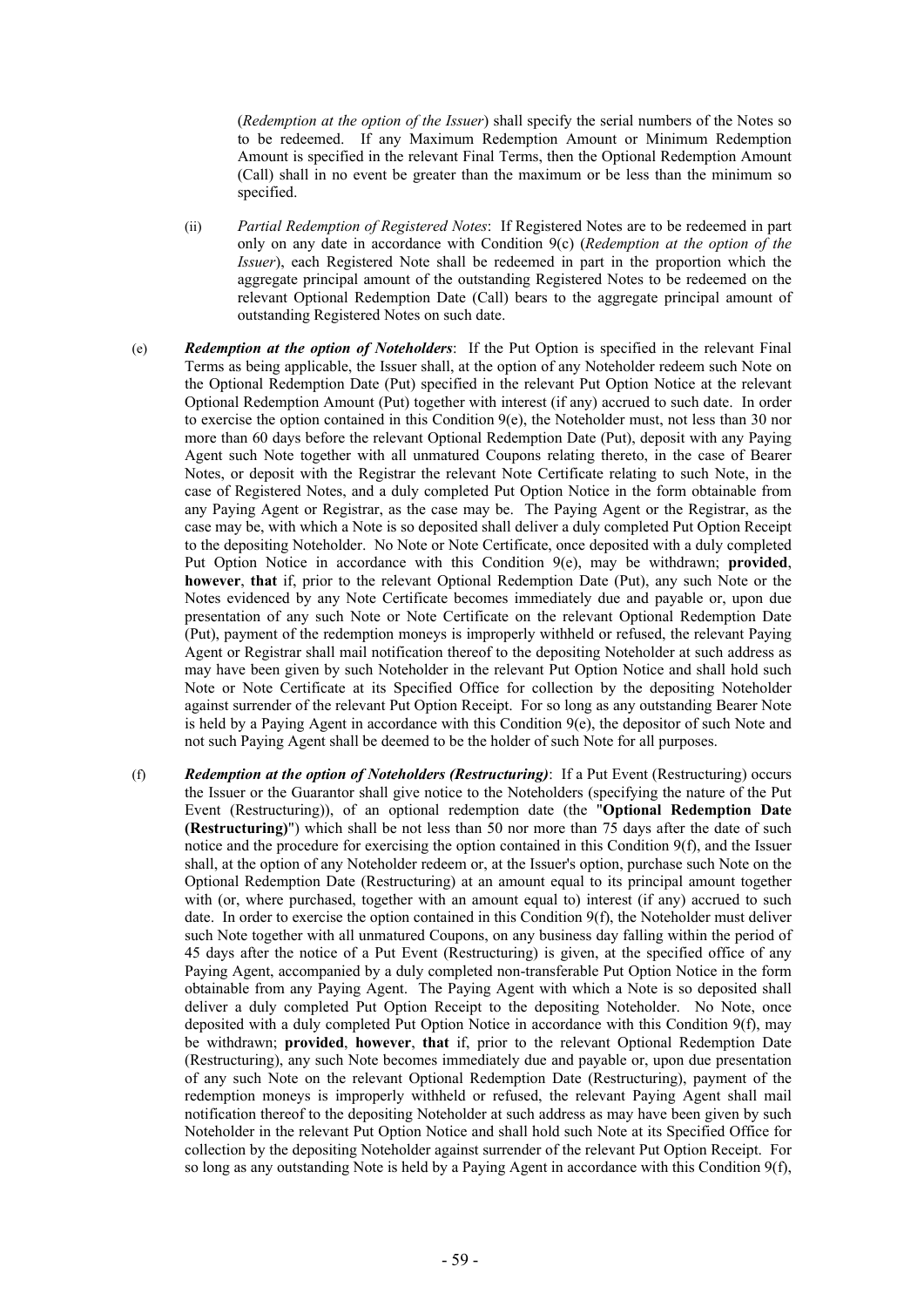the depositor of such Note and not such Paying Agent shall be deemed to be the holder of such Note for all purposes.

For the purposes of this Condition 9(f) only:

"**business day**" means a day on which banks are generally open for business in the State of Kuwait, the United Arab Emirates (including the Dubai International Financial Centre), New York City and in the city where the Specified Office of the Principal Paying Agent is located;

"**Group**" means the Guarantor and its Subsidiaries for the time being;

A "**Negative Rating Event**" shall be deemed to have occurred in respect of a Restructuring Event if the Guarantor does not within 120 days of a Restructuring Event obtain an Investment Grade Rating;

A "**Put Event (Restructuring)**" will be deemed to have occurred if, for so long as any Note remains outstanding, there occurs a Restructuring Event and within the Restructuring Period (i) if at the time that Restructuring Event occurs there are Rated Securities, a Rating Downgrade in respect of that Restructuring Event occurs; or (ii) if at the time that Restructuring Event occurs there are no Rated Securities, a Negative Rating Event in respect of that Restructuring Event occurs;

"**Rated Securities**" means any Notes so long as they shall have a solicited rating from any Rating Agency;

A "**Rating Downgrade**" shall be deemed to have occurred in respect of a Restructuring Event if the solicited rating assigned 30 business days prior to the Restructuring Event to the Rated Securities by a Rating Agency is withdrawn or reduced from an Investment Grade Rating to a non-Investment Grade Rating (BB+/Ba1/BB or their respective equivalents for the time being) or worse, or if any Rating Agency shall have already rated the Rated Securities below Investment Grade Rating, the rating of such Rating Agency is lowered by one or more full rating categories (for example, from BB+/Ba1/BB+ to BB/Ba2/BB or such similar lowering);

A "**Restructuring Event**" shall be deemed to have occurred if either:

- (i) any Person or any Persons (other than Al Futtooh Holding Co. K.S.C., any of its shareholders and any of their respective associates (where an associate of an individual is the individual's husband, wife or child or is a relative, or the husband or wife of a relative, of the individual or of the individual's husband or wife) ("**AFI**")) acting in concert or any Person or Persons acting on behalf of any such Person(s) at any time directly or indirectly own(s) or acquire(s) (whether or not approved by the board of directors of the Guarantor) (A) 50 per cent. or more of the issued or allotted ordinary share capital of the Guarantor or (B) such number of shares in the capital of the Guarantor carrying 50 per cent. or more of the voting rights exercisable at general meetings of the Guarantor; or
- (ii) if AFI ceases directly or indirectly to own (A) 30 per cent. or more of the issued or allotted ordinary share capital of the Guarantor or (B) such number of shares in the capital of the Guarantor carrying 30 per cent. or more of the voting rights exercisable at general meetings of the Guarantor;

"**Restructuring Period**" means the period commencing on the earlier of the date (the "**Restructuring Period Commencement Date**") of the public announcement of the Restructuring Event or the public announcement of the intention of the relevant Person or Persons to effect a Restructuring Event and ending 120 days after the Restructuring Period Commencement Date (or such longer period for which the Rated Securities or, as the case may be, any Notes are under consideration (such consideration having been announced publicly within the period ending 120 days after the Restructuring Period Commencement Date) for rating review or, as the case may be, rating by a Rating Agency);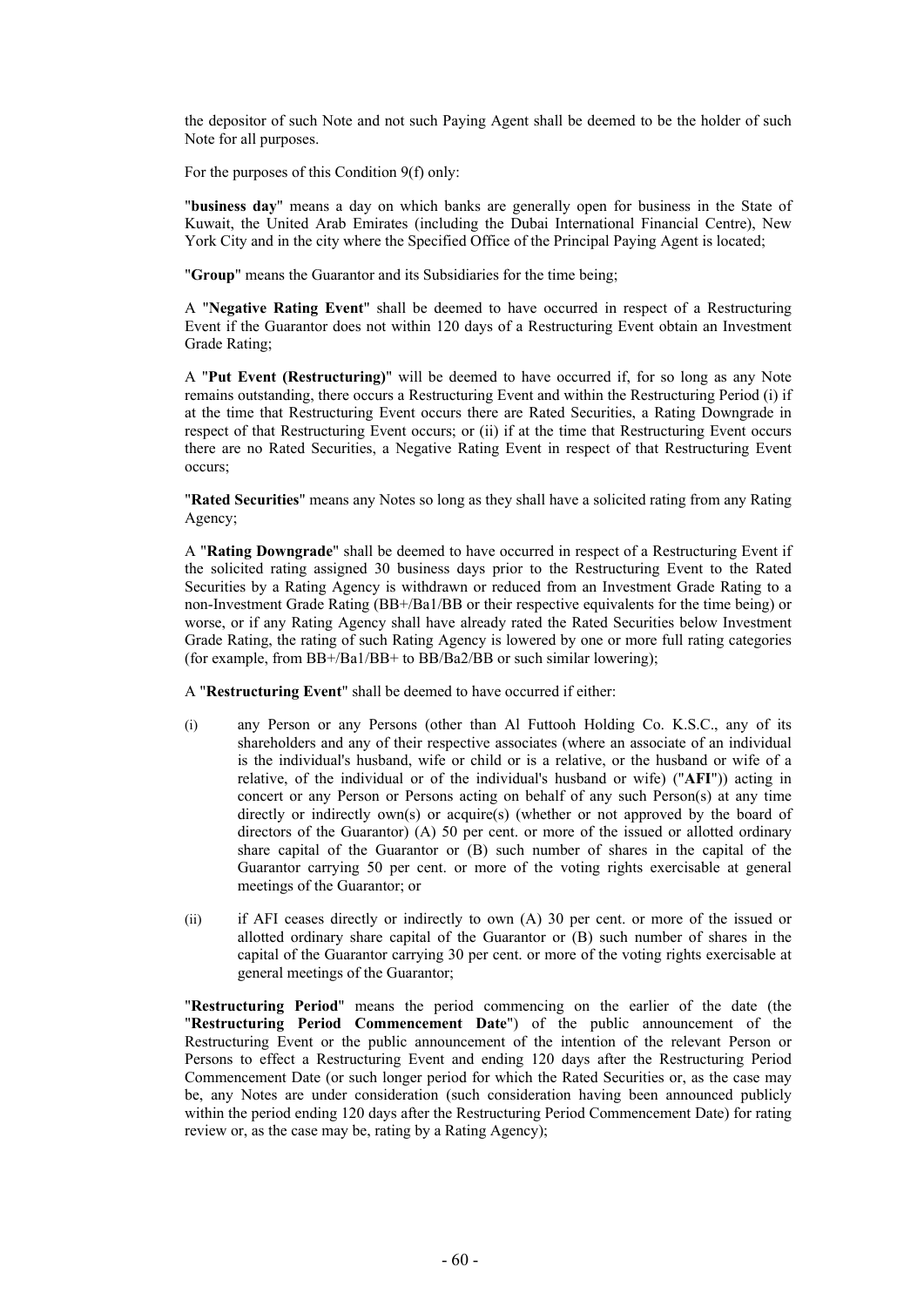- (g) *No other redemption*: The Issuer shall not be entitled to redeem the Notes otherwise than as provided in paragraphs (a) (Scheduled redemption) to (c) (Redemption at the option of the Issuer) above.
- (h) *Early redemption of Zero Coupon Notes*: Unless otherwise specified in the relevant Final Terms, the Redemption Amount payable on redemption of a Zero Coupon Note at any time before the Maturity Date shall be an amount equal to the sum of:
	- (i) the Reference Price; and
	- (ii) the product of the Accrual Yield (compounded annually) being applied to the Reference Price from (and including) the Issue Date to (but excluding) the date fixed for redemption or (as the case may be) the date upon which the Note becomes due and payable.

Where such calculation is to be made for a period which is not a whole number of years, the calculation in respect of the period of less than a full year shall be made on the basis of such Day Count Fraction as may be specified in the Final Terms for the purposes of this Condition 9(h) or, if none is so specified, a Day Count Fraction of 30E/360.

- (i) *Purchase*: The Issuer, the Guarantor or any of their respective Subsidiaries may at any time purchase Notes in the open market or otherwise and at any price, **provided that** all unmatured Coupons are purchased therewith. Such Notes may be held, resold or, at the option of the purchaser, surrendered to any Paying Agent for cancellation.
- (j) *Cancellation*: All Notes redeemed or surrendered for cancellation and any unmatured Coupons attached to or surrendered with them shall be cancelled and may not be reissued or resold.

# 10. **Payments**

# (a) *Payments – Bearer Notes*

This Condition 10(a) is only applicable to Bearer Notes.

- (1) *Principal*: Payments of principal shall be made only against presentation and (**provided that** payment is made in full) surrender of Notes at the Specified Office of any Paying Agent outside the United States (which expression, as used in these Conditions, means the United States of America (including the States and the District of Columbia), its territories, its possessions and other areas subject to its jurisdiction) by cheque drawn in the currency in which the payment is due on, or by transfer to an account denominated in that currency (or, if that currency is euro, any other account to which euro may be credited or transferred) and maintained by the payee with, a bank in the Principal Financial Centre of that currency (in the case of a sterling cheque, a town clearing branch of a bank in London).
- (2) *Interest*: Payments of interest shall, subject to paragraph (8) (*Payments other than in respect of matured Coupons*) below, be made only against presentation and (**provided that** payment is made in full) surrender of the appropriate Coupons at the Specified Office of any Paying Agent outside the United States in the manner described in paragraph (1) above.
- (3) *Payments in New York City*: Payments of principal or interest payable in U.S. dollars may be made at the Specified Office of a Paying Agent in New York City if (i) the Issuer has appointed Paying Agents outside the United States with the reasonable expectation that such Paying Agents will be able to make payment of the full amount of the interest on the Notes in U.S. dollars when due, (ii) payment of the full amount of such interest at the offices of all such Paying Agents is illegal or effectively precluded by exchange controls or other similar restrictions and (iii) payment is permitted by applicable United States law without involving, in the opinion of the Issuer and the Guarantor, adverse tax consequences to either the Issuer or the Guarantor.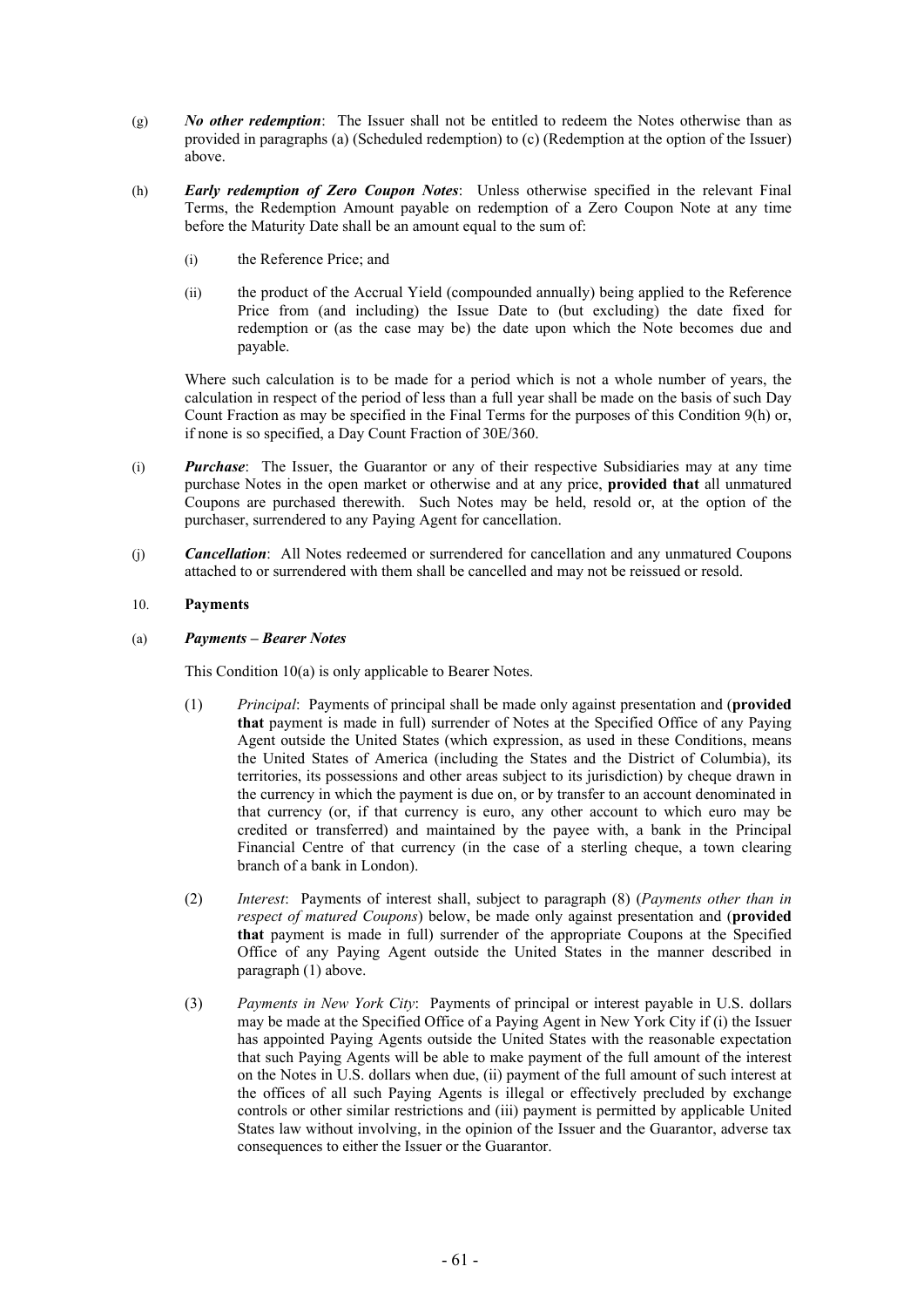- (4) *Payments subject to fiscal laws*: All payments in respect of the Notes are subject in all cases to (i) any applicable fiscal or other laws and regulations in the place of payment, but without prejudice to the provisions of Condition 11 (*Taxation*) and (ii) any withholding or deduction required pursuant to an agreement described in Section 1471(b) of the U.S. Internal Revenue Code of 1986 (the "**U.S. Internal Revenue Code**") or otherwise imposed pursuant to Sections 1471 through 1474 of the U.S. Internal Revenue Code, any regulations or agreements thereunder, any official interpretations thereof, or (without prejudice to the provisions of Condition 11 (*Taxation*)) any law implementing an intergovernmental approach thereto. No commissions or expenses shall be charged to the Noteholders or Couponholders in respect of such payments.
- (5) *Deductions for unmatured Coupons*: If the relevant Final Terms specifies that the Fixed Rate Note Provisions are applicable and a Note is presented without all unmatured Coupons relating thereto:
	- (i) if the aggregate amount of the missing Coupons is less than or equal to the amount of principal due for payment, a sum equal to the aggregate amount of the missing Coupons will be deducted from the amount of principal due for payment; **provided**, **however**, **that** if the gross amount available for payment is less than the amount of principal due for payment, the sum deducted will be that proportion of the aggregate amount of such missing Coupons which the gross amount actually available for payment bears to the amount of principal due for payment;
	- (ii) if the aggregate amount of the missing Coupons is greater than the amount of principal due for payment:
		- (A) so many of such missing Coupons shall become void (in inverse order of maturity) as will result in the aggregate amount of the remainder of such missing Coupons (the "**Relevant Coupons**") being equal to the amount of principal due for payment; **provided**, **however**, **that** where this sub-paragraph would otherwise require a fraction of a missing Coupon to become void, such missing Coupon shall become void in its entirety; and
		- (B) a sum equal to the aggregate amount of the Relevant Coupons (or, if less, the amount of principal due for payment) will be deducted from the amount of principal due for payment; **provided**, **however**, **that**, if the gross amount available for payment is less than the amount of principal due for payment, the sum deducted will be that proportion of the aggregate amount of the Relevant Coupons (or, as the case may be, the amount of principal due for payment) which the gross amount actually available for payment bears to the amount of principal due for payment.

Each sum of principal so deducted shall be paid in the manner provided in paragraph (1) (*Principal*) above against presentation and (**provided that** payment is made in full) surrender of the relevant missing Coupons.

- (6) *Unmatured Coupons void*: If the relevant Final Terms specifies that this Condition  $10(a)(6)$  is applicable or that the Floating Rate Note Provisions are applicable. on the due date for final redemption of any Note or early redemption in whole of such Note pursuant to Condition 9(b) (*Redemption for tax reasons*), Condition 9(c) (*Redemption at the option of the Issuer*), Condition 9(e) (*Redemption at the option of Noteholders*), Condition 9(f) (*Redemption at the option of Noteholders (Restructuring))*  or Condition 12 (*Events of Default*), all unmatured Coupons relating thereto (whether or not still attached) shall become void and no payment will be made in respect thereof.
- (7) *Payments on business days*: If the due date for payment of any amount in respect of any Note or Coupon is not a Payment Business Day in the place of presentation, the Holder shall not be entitled to payment in such place of the amount due until the next succeeding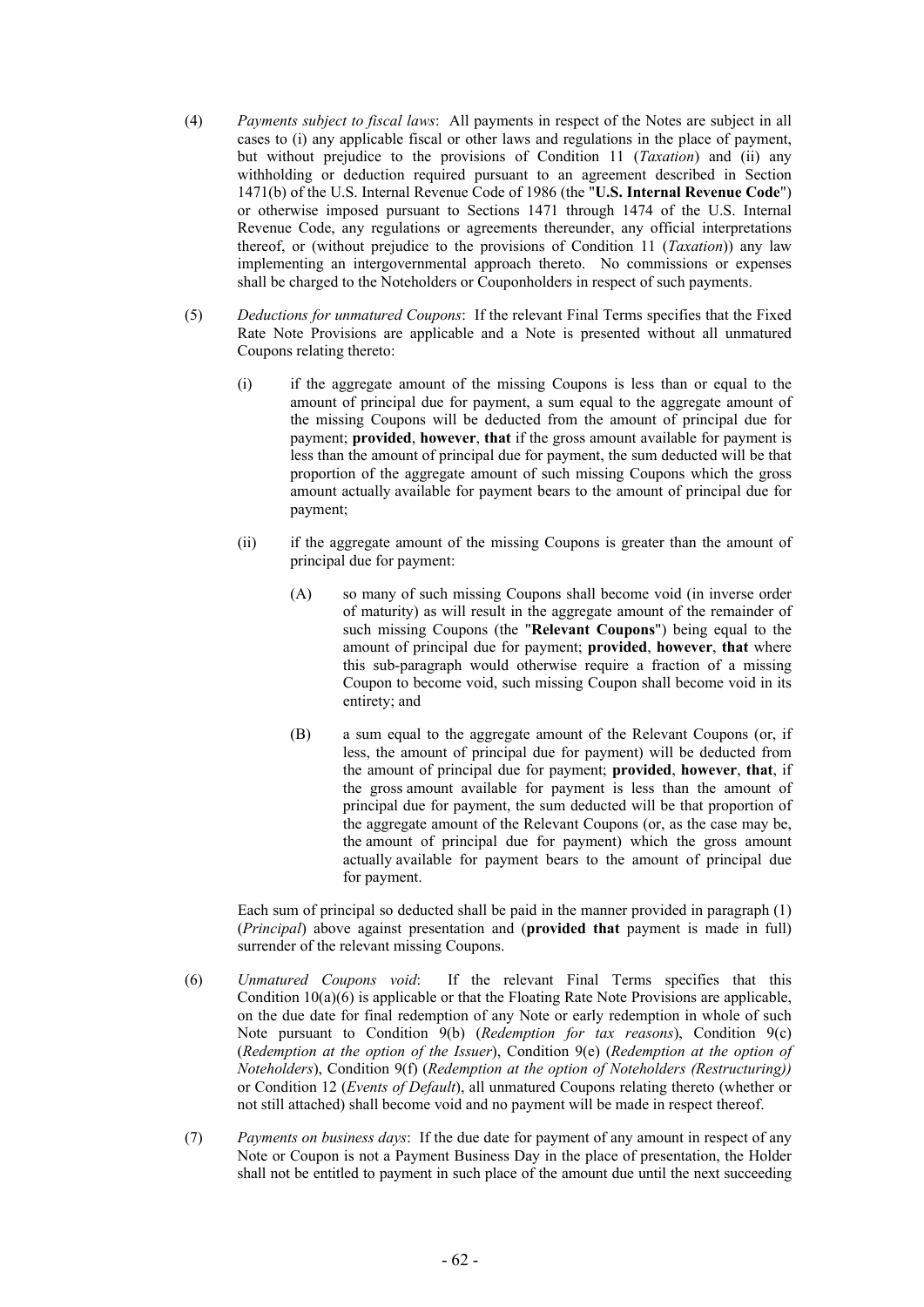Payment Business Day in such place and shall not be entitled to any further interest or other payment in respect of any such delay.

- (8) *Payments other than in respect of matured Coupons*: Payments of interest other than in respect of matured Coupons shall be made only against presentation of the relevant Notes at the Specified Office of any Paying Agent outside the United States (or in New York City if permitted by paragraph (3) (*Payments in New York City)* above).
- (9) *Partial payments*: If a Paying Agent makes a partial payment in respect of any Note or Coupon presented to it for payment, such Paying Agent will endorse thereon a statement indicating the amount and date of such payment.
- (10) *Exchange of Talons*: On or after the maturity date of the final Coupon which is (or was at the time of issue) part of a Coupon Sheet relating to the Notes, the Talon forming part of such Coupon Sheet may be exchanged at the Specified Office of the Principal Paying Agent for a further Coupon Sheet (including, if appropriate, a further Talon but excluding any Coupons in respect of which claims have already become void pursuant to Condition 13 (*Prescription*)). Upon the due date for redemption of any Note, any unexchanged Talon relating to such Note shall become void and no Coupon will be delivered in respect of such Talon.
- (11) *Payment of U.S. Dollar Equivalent*: Notwithstanding the foregoing, if by reason of Illiquidity, Inconvertibility or Non-transferability the Issuer or the Guarantor is not able to satisfy payments of principal or interest in respect of the Notes when due in Renminbi in Hong Kong, the Issuer or the Guarantor may, on giving not less than five or more than 30 calendar days' irrevocable notice to the Holders in accordance with Condition 19 (*Notices*) prior to the due date for payment, settle any such payment in U.S. dollars on the due date at the U.S. Dollar Equivalent of any such Renminbi-denominated amount.
- (12) *Payments in Renminbi*: Notwithstanding the foregoing, any payments in respect of the Notes to be made in Renminbi will be made in accordance with all applicable laws, rules, regulations and guidelines issued from time to time (including all applicable laws and regulations with respect to the settlement of Renminbi in Hong Kong) by credit or transfer to an account denominated in that currency and maintained by the payee with a bank in Hong Kong.

All notifications, opinions, determinations, certificates, calculations, quotations and decisions given, expressed, made or obtained for the purposes of the provisions of this Condition 10(a) by the Calculation Agent, will (in the absence of wilful default, bad faith or manifest error) be binding on the Issuer, the Guarantor, the Paying Agents and all Holders.

# (b) *Payment – Registered Notes*

- (1) This Condition 10(b) is only applicable to Registered Notes.
- (2) *Principal*: Payments of principal shall be made by cheque drawn in the currency in which the payment is due on or, upon application by a Holder of Registered Notes to the specified office of the Principal Paying Agent not later than the fifteenth day before the due date for any such payment, by transfer to an account denominated in such currency (or, if that currency is euro, any other account to which euro may be credited or transferred) maintained by the payee with, a bank in the Principal Financial Centre of such currency (in the case of a sterling cheque, a town clearing branch of a bank in London) and (in the case of final redemption) upon surrender (or, in the case of part payment only, endorsement) of the relevant Note Certificates at the specified office of any Paying Agent.
- (3) *Interest*: Payments of interest shall be made by cheque drawn in the currency in which the payment is due on or, upon application by a Holder of Registered Notes to the specified office of the Principal Paying Agent not later than four Payment Business Days before the due date for any such payment, by transfer to an account denominated in such currency (or, if that currency is euro, any other account to which euro may be credited or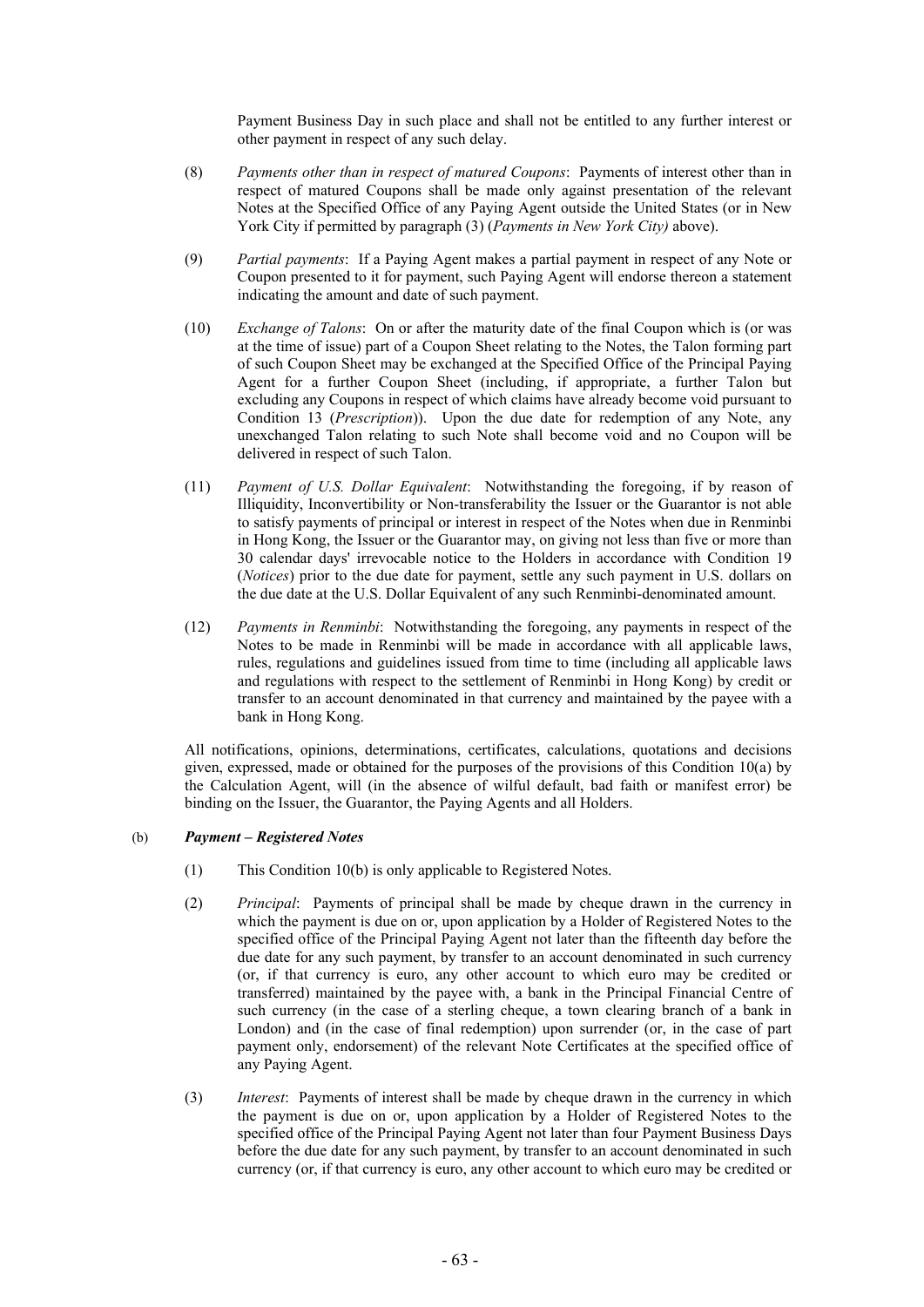transferred) maintained by the payee with, a bank in the Principal Financial Centre of such currency and, in the case of interest payable on redemption upon surrender (or, in the case of part payment only, endorsement) of the relevant Note Certificate at the specified office of any Paying Agent.

- (4) *Payments subject to fiscal laws*: All payments in respect of the Registered Notes are subject in all cases to (i) any applicable fiscal or other laws and regulations in the place of payment, but without prejudice to the provisions of Condition 11 (*Taxation*) and (ii) any withholding or deduction required pursuant to an agreement described in Section 1471(b) of the U.S. Internal Revenue Code or otherwise imposed pursuant to Sections 1471 through 1474 of the U.S. Internal Revenue Code, any regulations or agreements thereunder, official interpretations thereof, or (without prejudice to the provisions of Condition 11 (*Taxation*)) any law implementing an intergovernmental approach thereto. No commissions or expenses shall be charged to the Holders of Registered Notes in respect of such payments.
- (5) *Payments on business days*: Where payment is to be made by transfer to an account, payment instruments (for value the due date, or, if the due date is not a Payment Business Day, for value the next succeeding Payment Business Day) will be initiated and, where payment is to be made by cheque, the cheque will be mailed (i) (in the case of payments of principal and interest payment on redemption) on the later of the due date for payment and the day on which the relevant Note Certificate is surrendered (or, in the case of part payment only, endorsed) at the Specified Office of a Paying Agent and (ii) (in the case of payments of interest payable other than on redemption) on the Payment Business Date immediately preceding the due date for payment. A Holder of Registered Notes shall not be entitled to any interest or other payment in respect of any delay in payment resulting from (A) the due date for payment not being a Payment Business Day or (B) a cheque mailed in accordance with this Condition  $10(b)(5)$  arriving after the due date for payment or being lost in the mail.
- (6) *Partial payments*: If a Paying Agent makes a partial payment in respect of any Registered Note, the Issuer shall procure that the amount and date of such payment are noted on the Register and, in the case of partial payment upon presentation of a Note Certificate, that a statement indicating the amount and the date of such payment is endorsed on the relevant Note Certificate.
- (7) *Record date*: Each payment in respect of a Registered Note will be made to the person shown as the Holder in the Register at the opening of business in the place of the Registrar's Specified Office (i) where in global form, at the close of the business day (being for this purpose a day on which Euroclear and Clearstream, Luxembourg are open for business) before the due date for such payment, and (ii) where in definitive form at the close of business on the fifteenth day before the due date for such payment (the "**Record Date**"). Where payment in respect of a Registered Note is to be made by cheque, the cheque will be mailed to the address shown as the address of the Holder in the Register at the opening of business on the relevant Record Date.
- (8) *Payment of U.S. Dollar Equivalent*: Notwithstanding the foregoing, if by reason of Illiquidity, Inconvertibility or Non-transferability, the Issuer or the Guarantor is not able to satisfy payments of principal or interest in respect of the Notes when due in Renminbi in Hong Kong, the Issuer or the Guarantor may, on giving not less than five or more than 30 calendar days' irrevocable notice in accordance with Condition 19 (*Notices*) to the Holders of Registered Notes prior to the due date for payment, settle any such payment in U.S. dollars on the due date at the U.S. Dollar Equivalent of any such Renminbi-denominated amount.

In such event, payments of the U.S. Dollar Equivalent of the relevant principal or interest in respect of Registered Notes represented by Note Certificates shall be made by a U.S. dollar denominated cheque drawn on a bank in New York City and mailed to the Holder of such Note Certificates at its address appearing in the Register, or, upon application by the Holder to the specified office of the Registrar before the Record Date, by transfer to a U.S. dollar denominated account with a bank in New York City.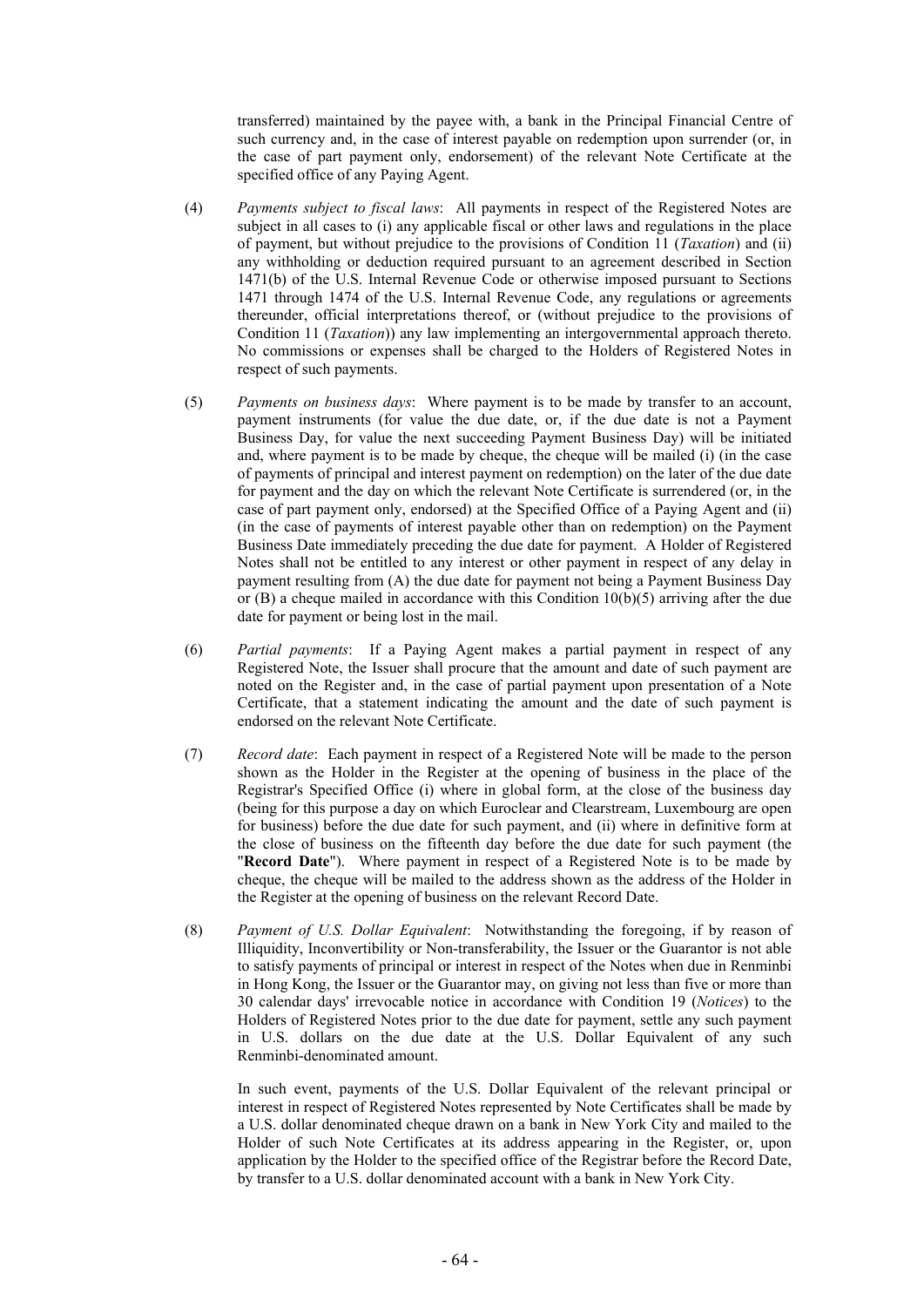(9) *Payments in Renminbi*: Notwithstanding the foregoing, any payments in respect of the Notes to be made in Renminbi will be made in accordance with all applicable laws, rules, regulations and guidelines issued from time to time (including all applicable laws and regulations with respect to the settlement of Renminbi in Hong Kong) by credit or transfer to an account denominated in that currency and maintained by the payee with a bank in Hong Kong.

All notifications, opinions, determinations, certificates, calculations, quotations and decisions given, expressed, made or obtained for the purposes of the provisions of this Condition 10(b)(8) (Payment of U.S. Dollar Equivalent) by the Calculation Agent, will (in the absence of wilful default, bad faith or manifest error) be binding on the Issuer, the Guarantor, the Paying Agents and all Holders of Registered Notes.

# 11. **Taxation**

- (a) *Gross up*: All payments of principal and interest in respect of the Notes and the Coupons by or on behalf of the Issuer or the Guarantor shall be made free and clear of, and without withholding, retention or deduction for or on account of, any present or future taxes, duties, assessments or governmental charges of whatever nature imposed, levied, collected, withheld or assessed by or on behalf of the United Arab Emirates (including the Dubai International Financial Centre) or the State of Kuwait or any political subdivision therein or any authority therein or thereof having power to tax, unless the withholding, retention or deduction of such taxes, duties, assessments, or governmental charges is required by law. In that event, the Issuer or (as the case may be) the Guarantor shall pay such additional amounts as will result in receipt by the Noteholders and the Couponholders after such withholding, retention or deduction of such amounts as would have been received by them had no such withholding, retention or deduction been required, except that no such additional amounts shall be payable in respect of any Note or Coupon:
	- (i) presented for payment in the United Arab Emirates (including the Dubai International Financial Centre) or the State of Kuwait; or
	- (ii) of which the Holder is liable to such taxes, duties, assessments or governmental charges in respect of such Note or Coupon by reason of its having some connection with the jurisdiction by which such taxes, duties, assessments or charges have been imposed, levied, collected, withheld or assessed other than the mere holding of the Note or Coupon; or
	- (iii) presented for payment more than 30 days after the Relevant Date except to the extent that the Holder of such Note or Coupon would have been entitled to such additional amounts on presenting such Note or Coupon for payment on the last day of such period of 30 days assuming that day to have been a Payment Business Day.
- (b) *Taxing jurisdiction*: If the Issuer or the Guarantor becomes subject at any time to any taxing jurisdiction other than the United Arab Emirates (including the Dubai International Financial Centre) or the State of Kuwait respectively, references in these Conditions to the United Arab Emirates (including the Dubai International Financial Centre) or the State of Kuwait shall be construed as references to the United Arab Emirates (including the Dubai International Financial Centre) or (as the case may be) the State of Kuwait and/or such other jurisdiction.
- (c) *FATCA*: Notwithstanding any other provision of these Conditions, in no event will the Issuer or Guarantor be required to pay any additional amounts in respect of the Notes or Coupons for, or on account of, any withholding or deduction required pursuant to an agreement described in Section 1471(b) of the U.S. Internal Revenue Code or otherwise imposed pursuant to Sections 1471 through 1474 of the U.S. Internal Revenue Code, any regulations or agreements thereunder, or any official interpretations thereof.

# 12. **Events of Default**

If any of the following events occurs, then the Trustee at its discretion may and, if so requested in writing by Holders of at least one quarter of the aggregate principal amount of the outstanding Notes or if so directed by an Extraordinary Resolution, shall (subject in the case of the happening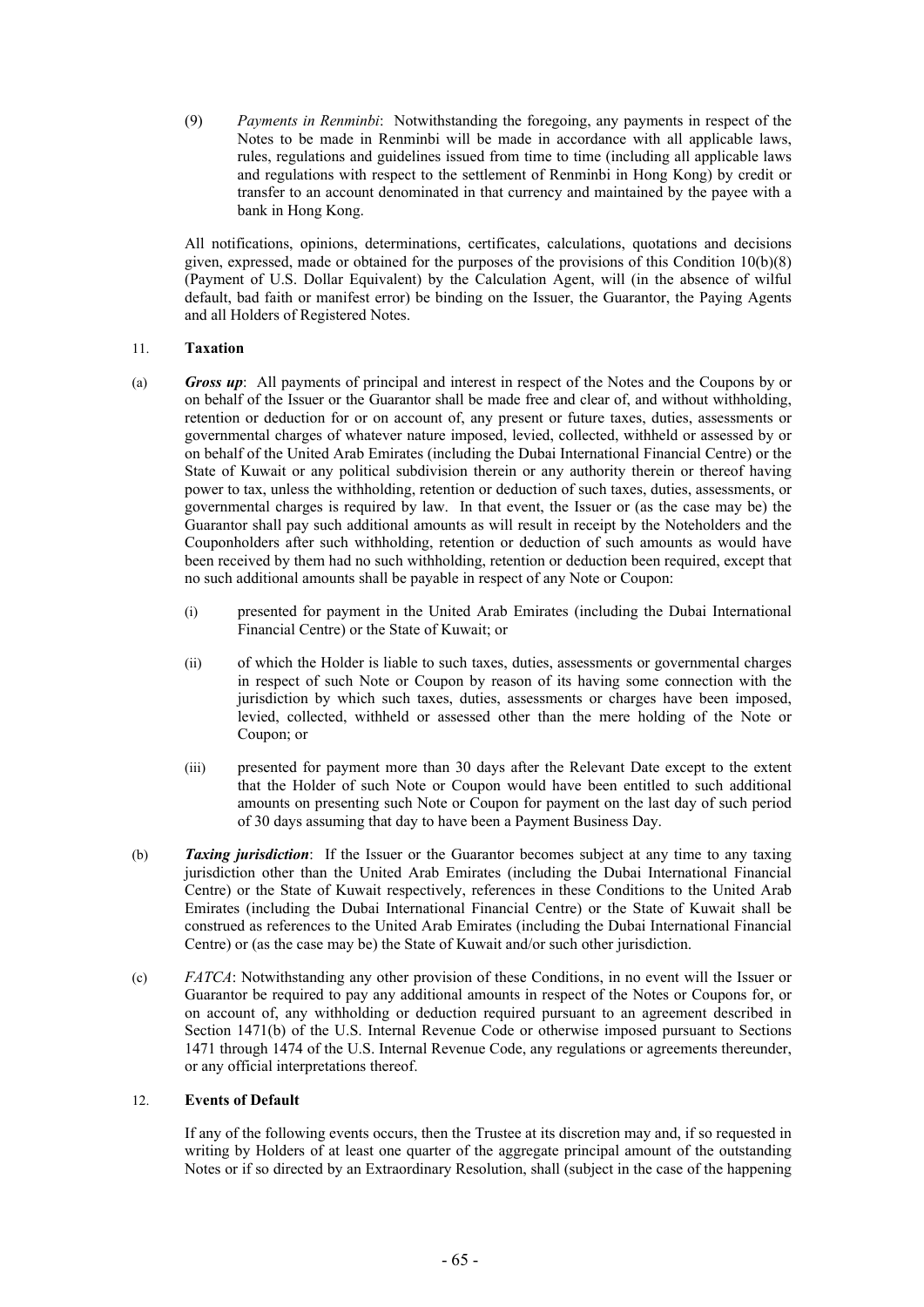of any of the events mentioned in paragraphs (b) (*Breach of other obligations*), (d) (*Unsatisfied judgment*), (i) (*Failure to take action, etc.*) or (j) (*Unlawfulness*) below to the Trustee having certified in writing that the happening of such event is in its opinion materially prejudicial to the interests of the Noteholders and subject, in all cases, to the Trustee having been indemnified or provided with security to its satisfaction) give written notice to the Issuer declaring the Notes to be immediately due and payable, whereupon they shall become immediately due and payable at their principal amount together with accrued interest without further action or formality:

- (a) *Non-payment*: the Issuer fails to pay any amount of principal in respect of the Notes within 5 days of the due date for payment thereof or fails to pay any amount of interest in respect of the Notes within 10 days of the due date for payment thereof; or
- (b) *Breach of other obligations*: the Issuer or the Guarantor defaults in the performance or observance of any of its other obligations under or in respect of the Notes, the Trust Deed or the Guarantee of the Notes and such default (i) is, in the opinion of the Trustee, incapable of remedy or (ii) being a default which is, in the opinion of the Trustee, capable of being remedied, remains unremedied for 30 days or such longer period as the Trustee may agree after written notice thereof has been received by the Issuer and the Guarantor from the Trustee; or

# (c) *Cross-default of Issuer or Guarantor*:

- (i) any Indebtedness of the Issuer or the Guarantor is not paid when due or (as the case may be) within any originally applicable grace period;
- (ii) any such Indebtedness becomes or is declared due and payable prior to its stated maturity otherwise than at the option of the Issuer or the Guarantor or (provided that no event of default, howsoever described, has occurred) any Person entitled to such Indebtedness; or
- (iii) the Issuer or the Guarantor fails to pay when due any amount payable by it under any Guarantee of any Indebtedness;

provided that the amount of Indebtedness referred to in sub-paragraph (i) and/or sub-paragraph (ii) above and/or the amount payable under any Guarantee referred to in sub-paragraph (iii) above individually or in the aggregate exceeds U.S.\$20,000,000 (or its equivalent in any other currency or currencies); or

- (d) *Unsatisfied judgment*: one or more final judgment(s) or order(s) for the payment of any amount exceeding U.S.\$20,000,000 is rendered against the Issuer or the Guarantor and continue(s) unsatisfied and unstayed for a period of  $2\overline{1}$  days after the date(s) thereof or, if later, the date therein specified for payment; or
- (e) *Security enforced*: a secured party takes possession, or a receiver, manager or other similar officer is appointed, of the whole or substantially the whole of the undertaking, assets and revenues of the Issuer or the Guarantor; or
- (f) *Insolvency, etc.*: (i) the Issuer or the Guarantor becomes insolvent or is unable to pay its debts as they fall due, (ii) an administrator or liquidator of the Issuer or the Guarantor or the whole or substantially the whole of the undertaking, assets and revenues of the Issuer or the Guarantor is appointed (or application for any such appointment is made), (iii) the Issuer or the Guarantor takes any action for a readjustment or deferment of any of its obligations or makes a general assignment or an arrangement or composition with or for the benefit of its creditors or declares a moratorium in respect of any of its Indebtedness or any Guarantee of any Indebtedness given by it or (iv) the Issuer or the Guarantor ceases or threatens to cease to carry on all or substantially the whole of its business; or
- (g) *Winding up, etc.*: an order is made or an effective resolution is passed for the winding up, liquidation or dissolution of the Issuer or the Guarantor; or
- (h) *Analogous event*: any event occurs which under the laws of the United Arab Emirates (including the Dubai International Financial Centre) or the State of Kuwait has an analogous effect to any of the events referred to in paragraphs (d) (*Unsatisfied judgment*) to (g) (*Winding up, etc.*) above; or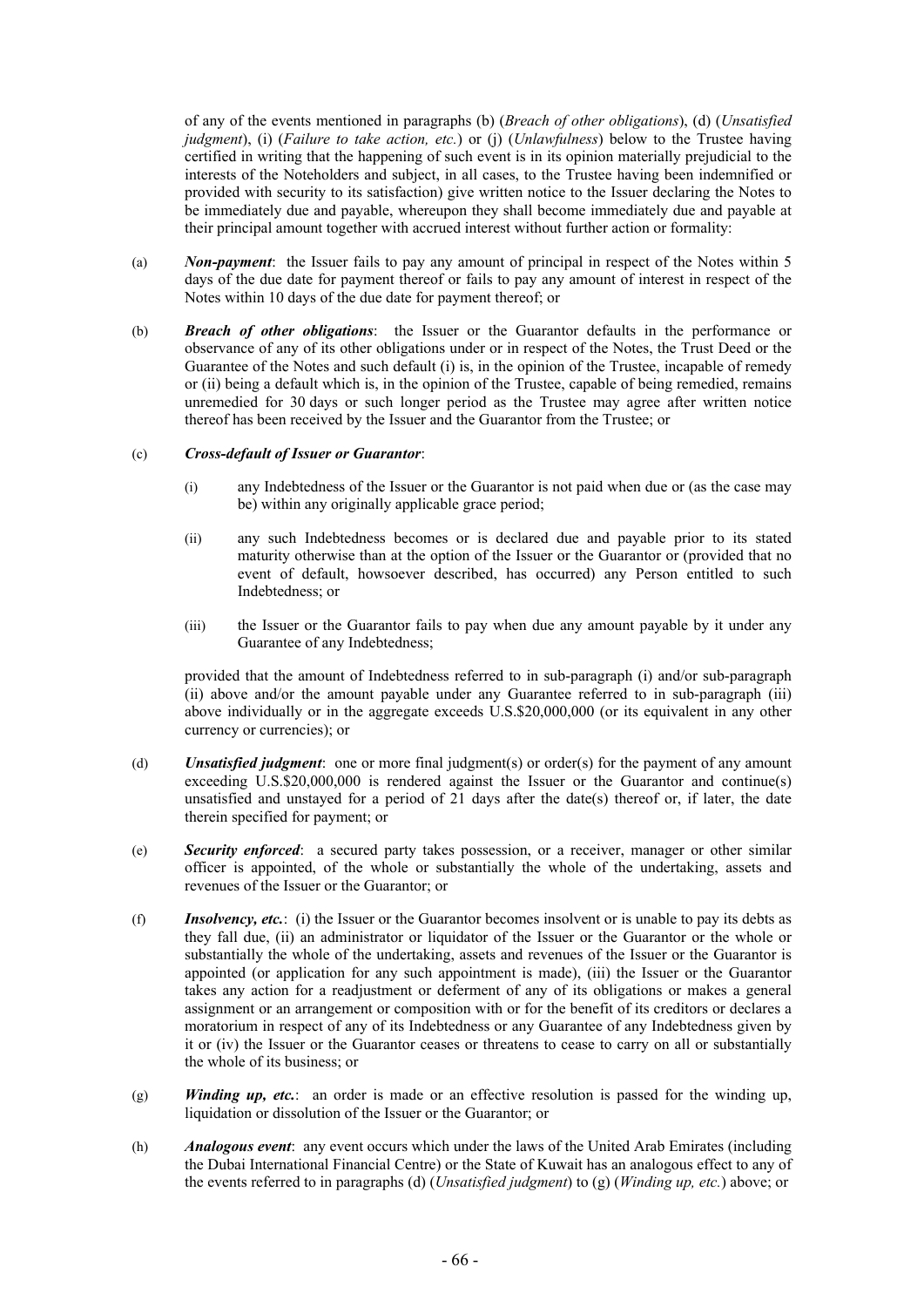- (i) *Failure to take action, etc.*: any action, condition or thing at any time required to be taken, fulfilled or done in order (i) to enable the Issuer and the Guarantor lawfully to enter into, exercise their respective rights and perform and comply with their respective obligations under and in respect of the Notes and the Trust Deed, (ii) to ensure that those obligations are legal, valid, binding and enforceable and (iii) to make the Notes, the Coupons and the Trust Deed admissible in evidence in the courts of the United Arab Emirates (including the Dubai International Financial Centre) and the State of Kuwait is not taken, fulfilled or done; or
- (j) *Unlawfulness*: it is or will become unlawful for the Issuer or the Guarantor to perform or comply with any of its obligations under or in respect of the Notes or the Trust Deed; or
- (k) *Controlling shareholder*: the Issuer ceases to be a Subsidiary of the Guarantor; or
- (l) *Guarantee not in force*: the Guarantee of the Notes is not (or is claimed by the Guarantor not to be) in full force and effect.

# 13. **Prescription**

- (a) *Bearer Notes*: Claims for principal in respect of Bearer Notes shall become void unless the relevant Notes are presented for payment within ten years of the appropriate Relevant Date. Claims for interest shall become void unless the relevant Coupons are presented for payment within five years of the appropriate Relevant Date.
- (b) *Registered Notes*: Claims for principal on redemption in respect of Registered Notes shall become void unless the relevant Note Certificates are surrendered for payment within ten years of the appropriate Relevant Date. Claims for interest on redemption shall become void unless the relevant Note Certificates are surrendered for payment within five years of the appropriate Relevant Date.

# 14. **Replacement of Notes, Note Certificates and Coupons**

If any Note, Note Certificate or Coupon is lost, stolen, mutilated, defaced or destroyed, it may be replaced at the Specified Office of the Principal Paying Agent, in the case of Bearer Notes, or the Registrar, in the case of Registered Notes (and, if the listing authority, stock exchange and/or quotation system requires the appointment of a Paying Agent in any particular place, the Paying Agent having its Specified Office in the place required by the listing authority, stock exchange and/or quotation system), subject to all applicable laws and listing authority, stock exchange and/or quotation system requirements, upon payment by the claimant of the expenses incurred in connection with such replacement and on such terms as to evidence, security, indemnity and otherwise as the Issuer may reasonably require. Mutilated or defaced Notes, Note Certificates or Coupons must be surrendered before replacements will be issued.

# 15. **Trustee, Agents and Registrar**

Under the Trust Deed, the Trustee is entitled to be indemnified to its satisfaction before taking certain actions, including taking enforcement proceedings, and is also entitled to be relieved from responsibility in certain circumstances and to be paid its costs and expenses in priority to the claims of the Noteholders. In addition, the Trustee is entitled to enter into business transactions with the Issuer, the Guarantor and any entity relating to the Issuer or the Guarantor without accounting for any profit.

In the exercise of its powers and discretions under these Conditions and the Trust Deed, the Trustee will have regard to the interests of the Noteholders as a class and will not be responsible for any consequence for individual Holders of Notes or Coupons as a result of such Holders being connected in any way with a particular territory or taxing jurisdiction.

In acting under the Agency Agreement and in connection with the Notes and the Coupons, the Paying Agents act solely as agents of the Issuer, the Guarantor and (to the extent provided therein) the Trustee and do not assume any obligations towards or relationship of agency or trust for or with any of the Noteholders or Couponholders.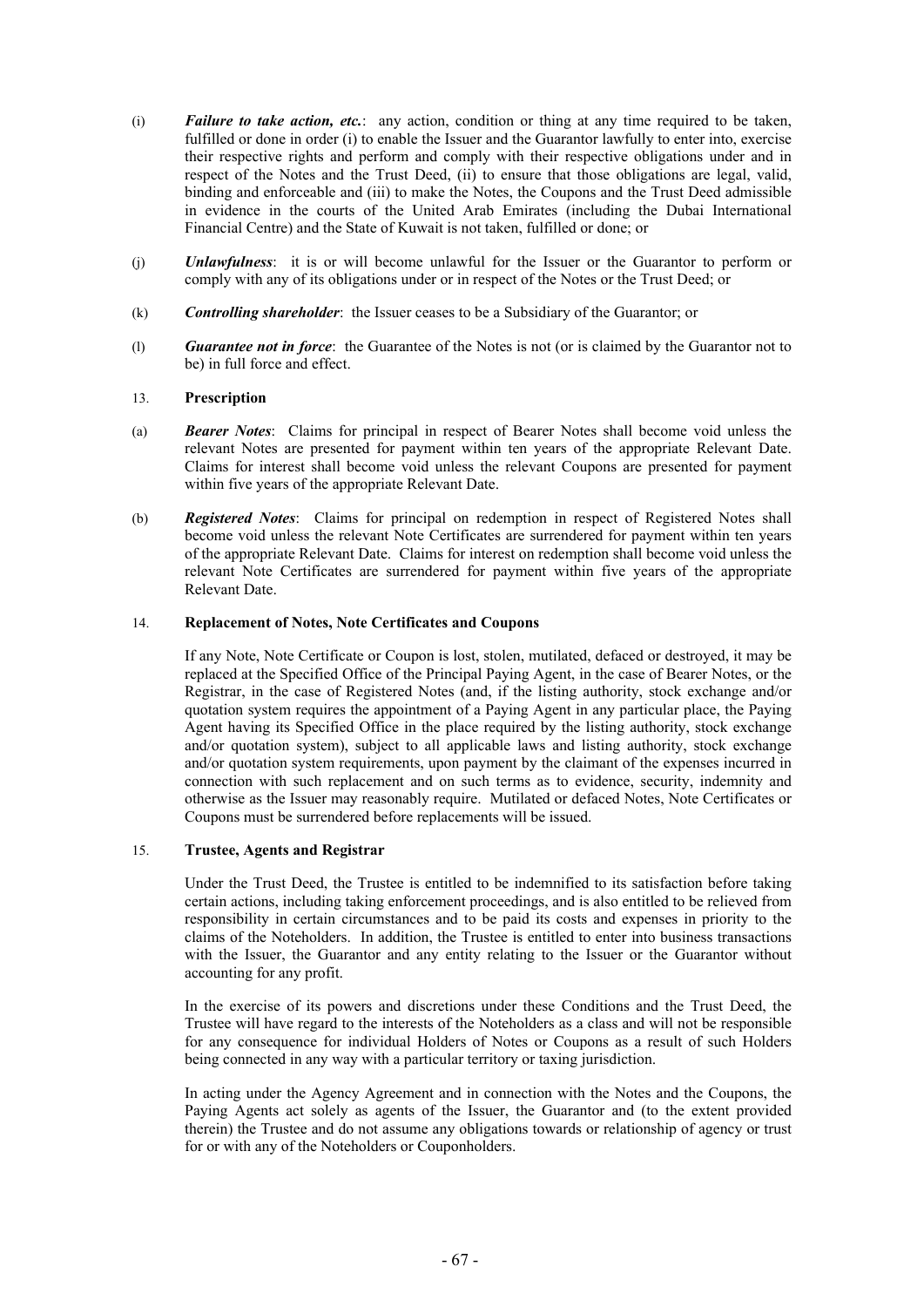The initial Paying Agents and Registrar and their respective initial Specified Offices are listed below. The initial Calculation Agent (if any) is specified in the relevant Final Terms. The Issuer and the Guarantor reserve the right (with the prior approval of the Trustee) at any time to vary or terminate the appointment of any Paying Agent or any Registrar and to appoint a successor Principal Paying Agent or Calculation Agent and additional or successor paying agents or Registrars; provided, however, that:

- (a) the Issuer and the Guarantor shall at all times maintain a Principal Paying Agent and a Registrar outside the United Kingdom; and
- (b) if a Calculation Agent is specified in the relevant Final Terms, the Issuer and the Guarantor shall at all times maintain a Calculation Agent for that Series of Notes; and
- (c) for so long as the Notes are admitted to listing, trading and/or quotation and the listing authority, stock exchange and/or quotation system requires the appointment of a Paying Agent and/or a Registrar in any particular place, the Issuer and the Guarantor shall maintain a Paying Agent and/or a Registrar each with a Specified Office in the place required by such listing authority, stock exchange and/or quotation system.

Notice of any change in any of the Paying Agents or the Registrar or in their Specified Offices shall promptly be given to the Noteholders.

### 16. **Meetings of Noteholders; Modification and Waiver**

(a) *Meetings of Noteholders*: The Trust Deed contains provisions for convening meetings of Noteholders to consider matters relating to the Notes, including the modification of any provision of these Conditions or the Trust Deed. Any such modification may be made if sanctioned by an Extraordinary Resolution. Such a meeting may be convened by the Issuer and the Guarantor (acting together) or by the Trustee and shall be convened by the Trustee upon the request in writing of Noteholders holding not less than one-tenth of the aggregate principal amount of the outstanding Notes. The quorum at any meeting convened to vote on an Extraordinary Resolution will be one or more Persons holding or representing one more than half of the aggregate principal amount of the outstanding Notes or, at any adjourned meeting, one or more Persons being or representing Noteholders whatever the principal amount of the Notes held or represented; provided, however, that Reserved Matters may only be sanctioned by an Extraordinary Resolution passed at a meeting of Noteholders at which one or more Persons holding or representing not less than three-quarters or, at any adjourned meeting, one quarter of the aggregate principal amount of the outstanding Notes form a quorum. Any Extraordinary Resolution duly passed at any such meeting shall be binding on all the Noteholders and Couponholders, whether present or not.

In addition, a resolution in writing signed by or on behalf of all Noteholders who for the time being are entitled to receive notice of a meeting of Noteholders under the Trust Deed will take effect as if it were an Extraordinary Resolution. Such a resolution in writing may be contained in one document or several documents in the same form, each signed by or on behalf of one or more Noteholders.

(b) *Modification and waiver*: The Trustee may, without the consent of the Noteholders or the Couponholders agree to any modification of these Conditions or the Trust Deed (other than in respect of a Reserved Matter) which is, in the opinion of the Trustee, proper to make if, in the opinion of the Trustee, such modification will not be materially prejudicial to the interests of Noteholders and to any modification of the Notes or the Trust Deed which is of a formal, minor or technical nature or is to correct a manifest error.

In addition, the Trustee may, without the consent of the Noteholders or Couponholders authorise or waive any proposed breach or breach of the Notes or the Trust Deed (other than a proposed breach or breach relating to the subject of a Reserved Matter) if, in the opinion of the Trustee, the interests of the Noteholders will not be materially prejudiced thereby.

Unless the Trustee agrees otherwise, any such authorisation, waiver or modification shall be notified to the Noteholders as soon as practicable thereafter.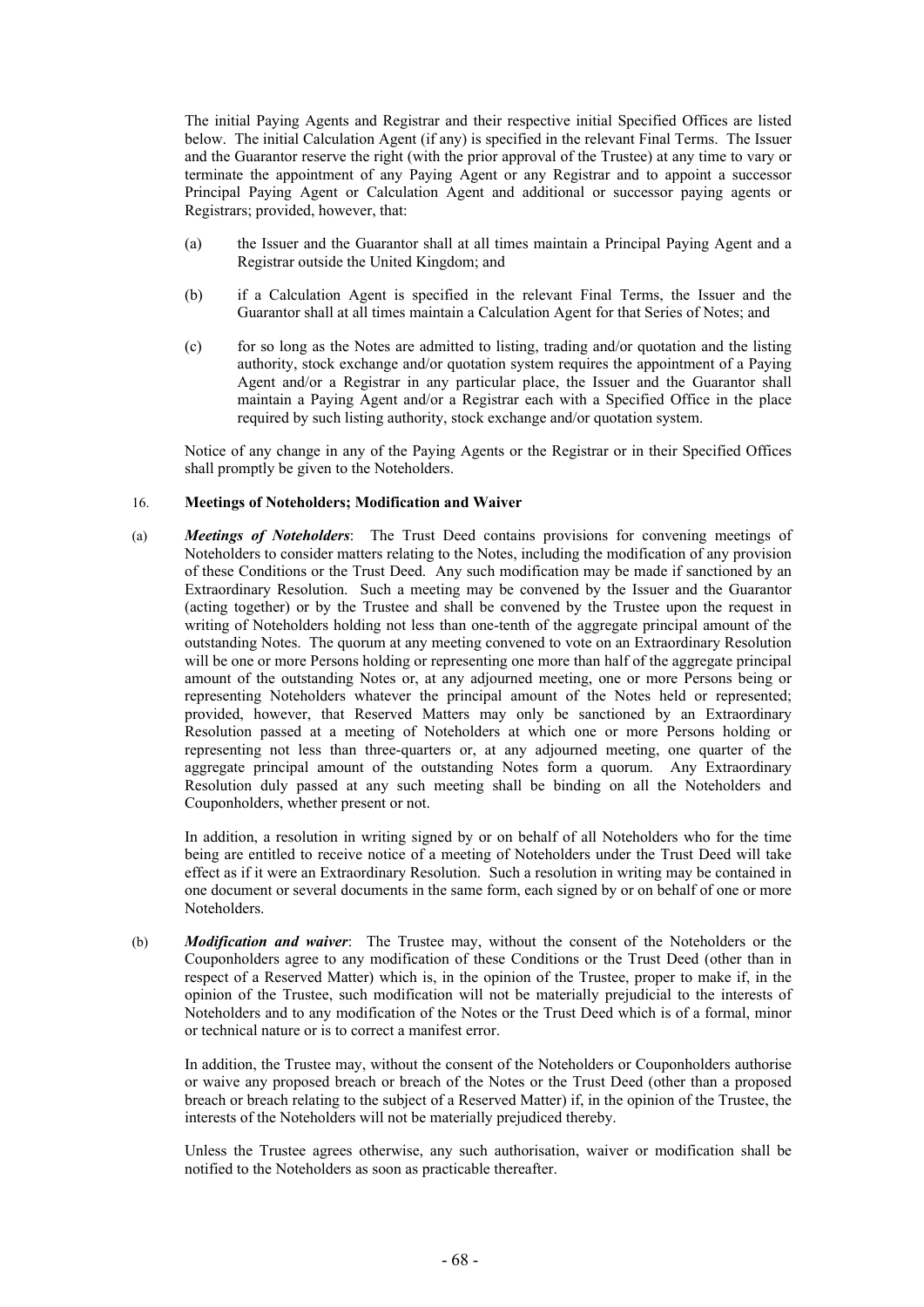(c) *Substitution*: The Trust Deed contains provisions under which the Guarantor or any other company may, without the consent of the Noteholders or Couponholders assume the obligations of the Issuer as principal debtor under the Trust Deed and the Notes provided that certain conditions specified in the Trust Deed are fulfilled.

No Noteholder or Couponholder shall, in connection with any substitution, be entitled to claim any indemnification or payment in respect of any tax consequence thereof for such Noteholder or (as the case may be) Couponholder except to the extent provided for in Condition 11 (*Taxation*) (or any undertaking given in addition to or substitution for it pursuant to the provisions of the Trust Deed).

# 17. **Enforcement**

The Trustee may at any time, at its discretion and without notice, institute such proceedings as it thinks fit to enforce its rights under the Trust Deed in respect of the Notes, but it shall not be bound to do so unless:

- (a) it has been so requested in writing by the holders of at least one quarter of the aggregate principal amount of the outstanding Notes or has been so directed by an Extraordinary Resolution; and
- (b) it has been indemnified or provided with security to its satisfaction.

No Noteholder may proceed directly against the Issuer or the Guarantor unless the Trustee, having become bound to do so, fails to do so within a reasonable time and such failure is continuing.

# 18. **Further Issues**

The Issuer may from time to time, without the consent of the Noteholders or the Couponholders and in accordance with the Trust Deed, create and issue further notes having the same terms and conditions as the Notes in all respects (or in all respects except for the first payment of interest) so as to form a single series with the Notes. The date on which the Notes are consolidated and form a single series is either the Issue Date or, in the case of Bearer Notes which are issued initially in the form of a temporary global note, the date on which the temporary global note is exchanged for the permanent global note, each as specified in the applicable Final Terms. The Issuer may from time to time, with the consent of the Trustee, create and issue other series of notes having the benefit of the Trust Deed.

# 19. **Notices**

Notices to the Holders of Bearer Notes shall be valid if published in a leading English language daily newspaper published in London (which is expected to be the Financial Times) or, if such publication is not practicable, in a leading English language daily newspaper having general circulation in Europe. Any such notice shall be deemed to have been given on the date of first publication (or if required to be published in more than one newspaper, on the first date on which publication shall have been made in all the required newspapers). Couponholders shall be deemed for all purposes to have notice of the contents of any notice given to the Noteholders.

Notices to Holders of Registered Notes will be deemed to be validly given if sent by first class mail or (if posted to an overseas address) by airmail to them (or, in the case of joint Holders, to the first-named in the Register) at their respective addresses as recorded in the Register, and will be deemed to have been validly given on the fourth Business Day after the date of such mailing.

# 20. **Currency Indemnity**

If any sum due from the Issuer in respect of the Notes or the Coupons or any order or judgment given or made in relation thereto has to be converted from the currency (the "**first currency**") in which the same is payable under these Conditions or such order or judgment into another currency (the "**second currency**") for the purpose of (a) making or filing a claim or proof against the Issuer, (b) obtaining an order or judgment in any court or other tribunal or (c) enforcing any order or judgment given or made in relation to the Notes, the Issuer shall indemnify each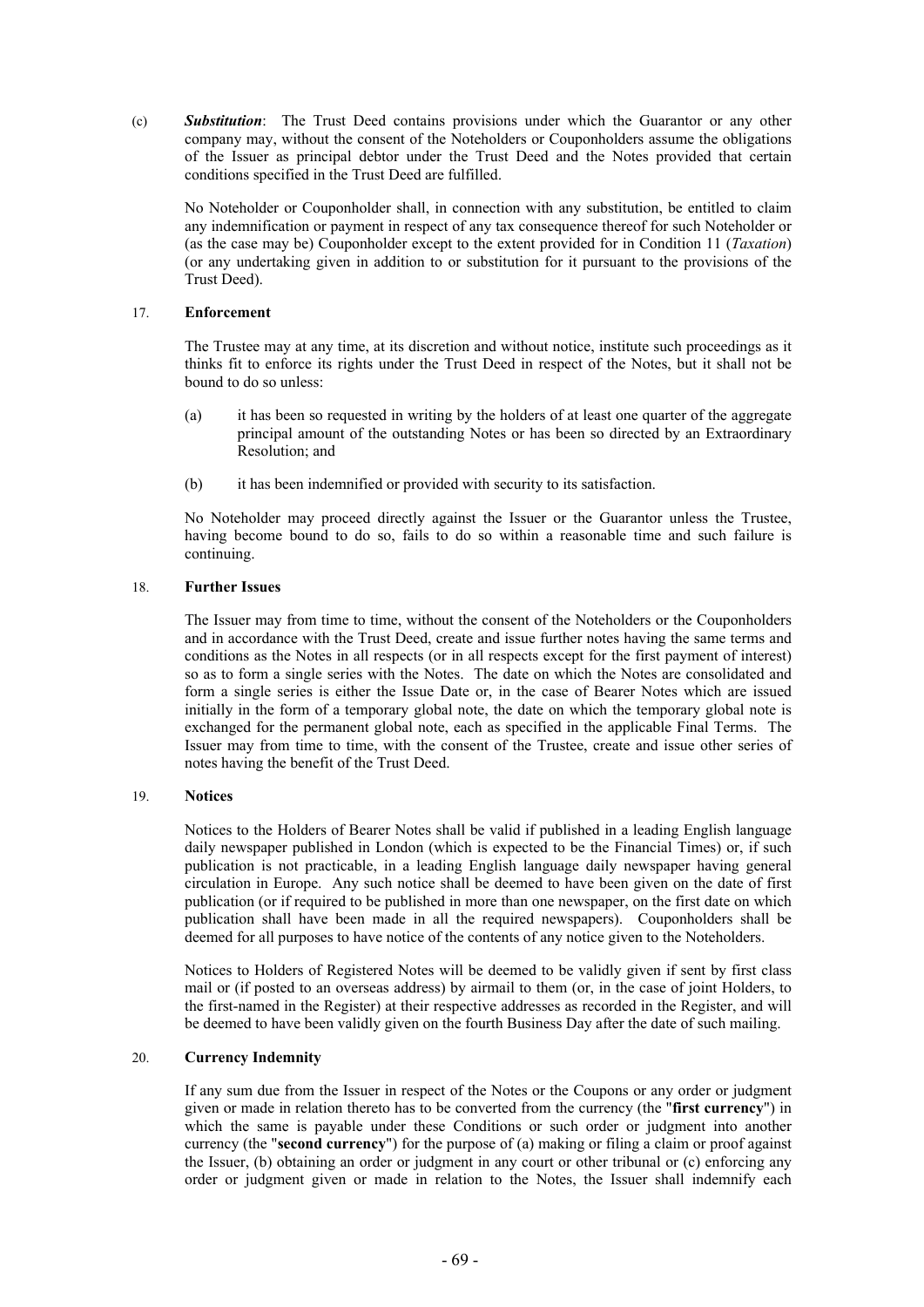Noteholder and the Trustee on the written demand of such Noteholder or the Trustee addressed to the Issuer and delivered to the Issuer or to the Specified Office of the Principal Paying Agent, against any loss suffered as a result of any discrepancy between (i) the rate of exchange used for such purpose to convert the sum in question from the first currency into the second currency and (ii) the rate or rates of exchange at which such Noteholder or the Trustee may in the ordinary course of business purchase the first currency with the second currency upon receipt of a sum paid to it in satisfaction, in whole or in part, of any such order, judgment, claim or proof.

This indemnity constitutes a separate and independent obligation of the Issuer and shall give rise to a separate and independent cause of action.

# 21. **Rounding**

For the purposes of any calculations referred to in these Conditions (unless otherwise specified in these Conditions or the relevant Final Terms), (a) all percentages resulting from such calculations will be rounded, if necessary, to the nearest one hundred-thousandth of a percentage point (with 0.000005 per cent. being rounded up to 0.00001 per cent.), (b) all United States dollar amounts used in or resulting from such calculations will be rounded to the nearest cent (with one half cent being rounded up), (c) all Japanese Yen amounts used in or resulting from such calculations will be rounded downwards to the next lower whole Japanese Yen amount, and (d) all amounts denominated in any other currency used in or resulting from such calculations will be rounded to the nearest two decimal places in such currency, with 0.005 being rounded upwards.

#### 22. **Governing Law and Jurisdiction**

- (a) *Governing law*: The Notes and the Trust Deed and any non-contractual obligations arising out of or in connection with the Notes and the Trust Deed are governed by English law.
- (b) *Arbitration*: Subject to Condition 22(c) (*Option to litigate*), any dispute arising out of or in connection with the Notes or the Trust Deed (including a dispute regarding their existence, validity or termination or the consequences of their nullity or any non-contractual obligation arising out of or in connection with them) (a "**Dispute**") shall (regardless of the nature of the Dispute) be referred to and finally resolved by arbitration under the Arbitration Rules of the London Court of International Arbitration ("**LCIA**") (the "**Rules**"), as amended from time to time and by the rest of this Condition:
	- (i) The arbitral tribunal shall consist of three arbitrators.
	- (ii) Within 15 days from receipt by the registrar of the LCIA of the response to the request for arbitration, the claimant(s) – irrespective of their number - shall nominate jointly one arbitrator and the respondent(s) – irrespective of their number - shall nominate jointly the second arbitrator. The chairman of the arbitral tribunal shall be nominated by the two party nominated arbitrators within 15 days of the last of their appointments.
	- (iii) In the event that the claimant(s) or the respondent(s) fail to nominate an arbitrator or the party nominated arbitrators fail to agree the chairman of the arbitral tribunal within the time limits specified in this Condition, the LCIA court shall, at the written request of the claimant(s) or the respondent(s), make such appointment forthwith.
	- (iv) The seat of the arbitration shall be London, England and all hearings shall take place in London, England.
	- (v) The language of the arbitration shall be English.
	- (vi) The parties waive any right of application to determine a preliminary point of law under section 45 and to appeal on a question of law under section 69 of the Arbitration Act 1996.
	- (vii) Upon request of a party to a Dispute or any party to the Notes or the Trust Deed which itself wishes to be joined to any reference to arbitration proceedings in relation to a Dispute, the arbitral tribunal may join any party to the Notes or the Trust Deed to any reference to arbitration proceedings in relation to that Dispute between them. Each of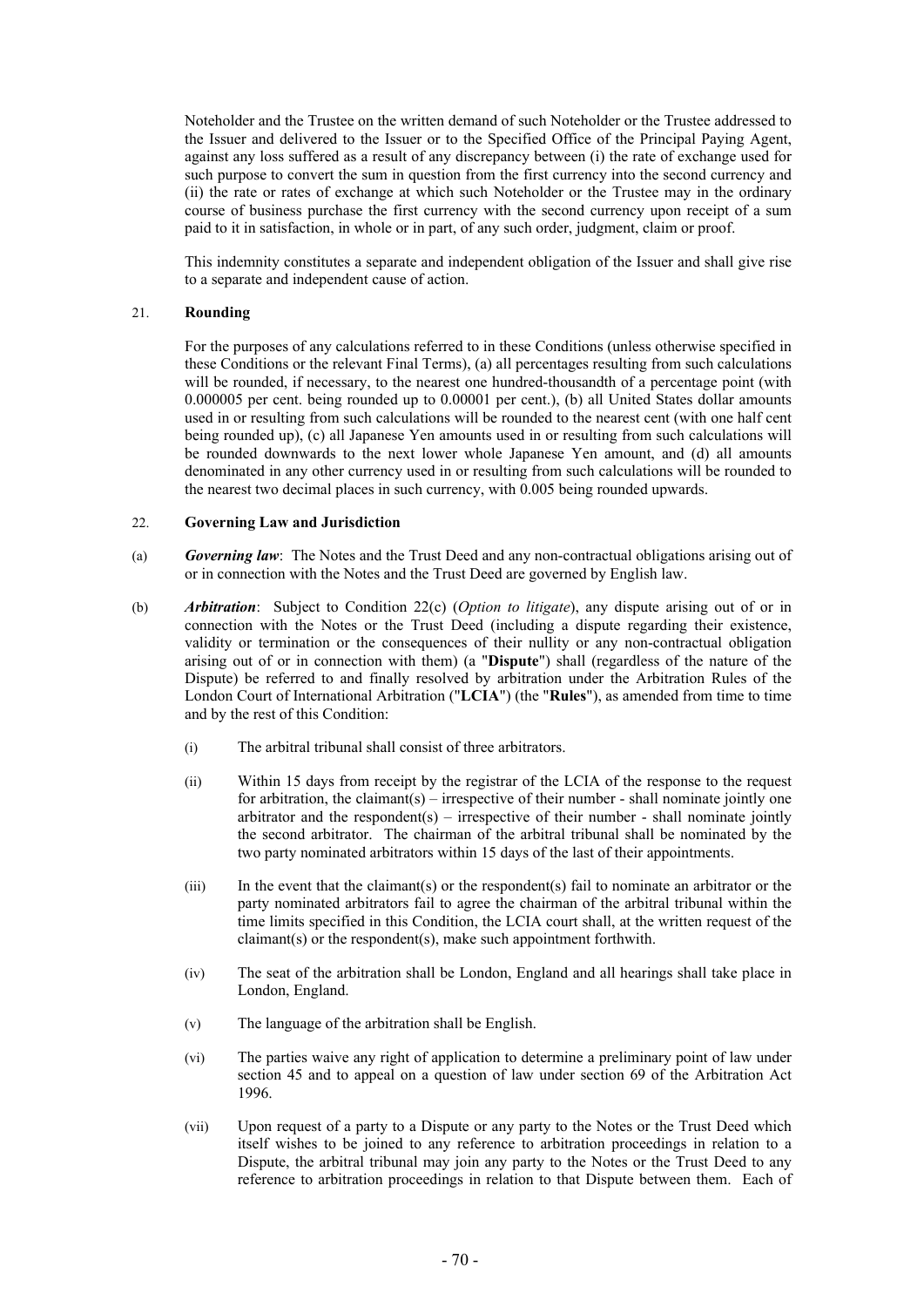the parties to the Notes hereby consents to be joined to any reference to arbitration proceedings in relation to any Dispute at the request of a party to that Dispute, and to accept the joiner of a party requesting to be joined pursuant to this Condition  $22(b)(vii)$ .

# (c) *Option to litigate*

Before the Trustee (or, but only where permitted to take action in accordance with Condition 17, any Noteholder) has filed a Request for arbitration or Response as defined in the Rules (as the case may be), the Trustee (or any Noteholder) may by notice in writing to the Issuer and the Guarantor require that a Dispute between it and the Issuer and/or the Guarantor be heard by a court of law. If the Trustee (or any Noteholder) gives such notice, the Dispute to which such notice refers shall be determined in accordance with Condition 22(d) (*Jurisdiction of the courts*).

# (d) *Jurisdiction of the courts*

In the event that the Trustee or any Noteholder issues a notice pursuant to Condition 22(c) (Option to litigate), the following provisions shall apply:

- (i) Subject to Condition 22(b) (*Arbitration*), the courts of England and the courts of the Dubai International Financial Centre at the option of the Trustee or any Noteholder shall have exclusive jurisdiction to settle any Dispute.
- (ii) The Issuer and/or the Guarantor agree that the courts of England and the courts of the Dubai International Financial Centre are the most appropriate and convenient courts to settle any Dispute and, accordingly, that they will not argue to the contrary.
- (iii) This Condition 22(d) is for the benefit of the Trustee and the Noteholders only. As a result, and notwithstanding Condition 22(d)(i) above, the Trustee or any Noteholder may take proceedings relating to a Dispute ("**Proceedings**") in any other courts with jurisdiction. To the extent allowed by law, the Trustee or any Noteholder may take concurrent Proceedings in any number of jurisdictions.
- (e) *Process agent*: In the Trust Deed the Issuer and the Guarantor have each agreed that the documents which start any Proceedings and any other documents required to be served in relation to those Proceedings may be served on it by being delivered to United Gulf Management Limited at 7 Old Park Lane, London W1Y 3LJ or, if different, its registered office for the time being in England or at any address of the Issuer or the Guarantor (as the case may be) in Great Britain at which process may be served on it in accordance with the Companies Act 2006. If such persons are not or cease to be effectively appointed to accept service of process on behalf of the Issuer or the Guarantor (as the case may be), the Issuer or the Guarantor (as the case may be) shall, on the written demand of the Trustee addressed and delivered to the Issuer or the Guarantor (as the case may be) or to the Specified Office of the Principal Paying Agent, appoint a further person in England to accept service of process on its behalf and, failing such appointment within 15 days, the Trustee shall be entitled to appoint such a person by written notice addressed to the Issuer or the Guarantor (as the case may be) and delivered to the Issuer or the Guarantor (as the case may be) or to the Specified Office of the Principal Paying Agent. Nothing in this paragraph shall affect the right of any Noteholder or the Trustee to serve process in any other manner permitted by law. This Condition applies to Proceedings in England and to Proceedings elsewhere.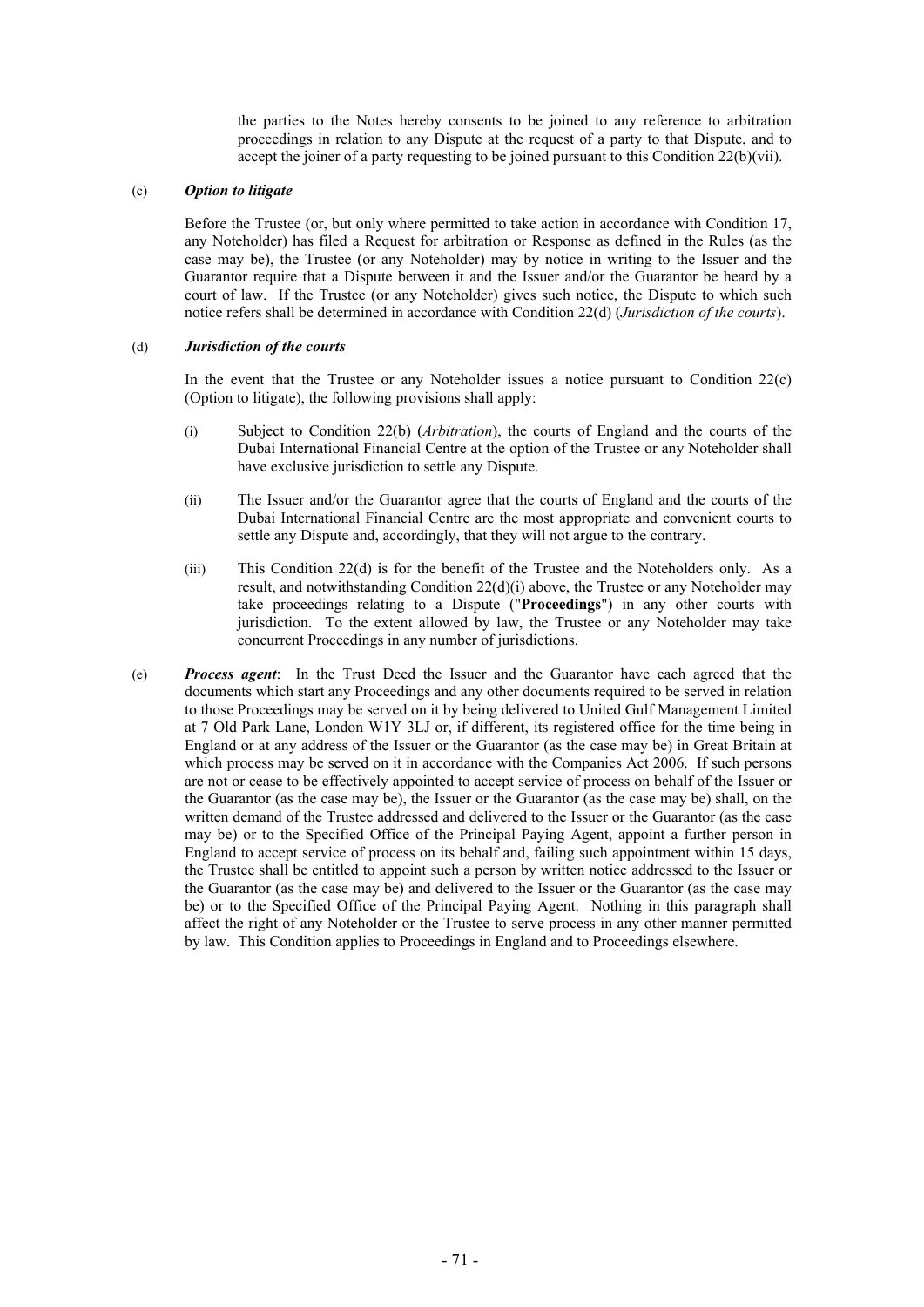#### **FORM OF FINAL TERMS**

*The Final Terms in respect of each Tranche of Notes will be substantially in the following form, duly completed to reflect the particular terms of the relevant Notes and their issue.*

[**MIFID II Product Governance** – Solely for the purposes of [the/each] manufacturer's product approval process, the target market assessment in respect of the Notes has led to the conclusion that: (i) the target market for the Notes is eligible counterparties and professional clients only, each as defined in Directive 2014/65/EU (as amended, "**MiFID II**"); and (ii) all channels for distribution of the Notes to eligible counterparties and professional clients are appropriate. Any person subsequently offering, selling or recommending the Notes (a "**distributor**") should take into consideration the manufacturer['s/s'] target market assessment; however, a distributor subject to MiFID II is responsible for undertaking its own target market assessment in respect of the Notes (by either adopting or refining the manufacturer['s/s'] target market assessment) and determining appropriate distribution channels.]

[**PROHIBITION OF SALES TO EEA RETAIL INVESTORS** – The Notes are not intended to be offered, sold or otherwise made available to and should not be offered, sold or otherwise made available to any retail investor in the European Economic Area ("**EEA**"). For these purposes, a retail investor means a person who is one (or more) of: (i) a retail client as defined in point (11) of Article 4(1) of MiFID II; or (ii) a customer within the meaning of Directive 2002/92/EC (as amended or superseded, the "**Insurance Mediation Directive**"), where that customer would not qualify as a professional client as defined in point (10) of Article 4(1) of MiFID II. Consequently no key information document required by Regulation (EU) No 1286/2014 (as amended, the "**PRIIPs Regulation**") for offering or selling the Notes or otherwise making them available to retail investors in the EEA has been prepared and therefore offering or selling the Notes or otherwise making them available to any retail investor in the EEA may be unlawful under the PRIIPs Regulation.]

[**Notification under Section 309B(1)(c) of the Securities and Futures Act (Chapter 289) of Singapore** – The Notes are [prescribed capital markets products]/[capital markets products other than prescribed capital markets products] (as defined in the Securities and Futures (Capital Markets Products) Regulations 2018 of Singapore) and [Excluded Investment Products]/[Specified Investment Products] (as defined in MAS Notice SFA 04-N12: Notice on the Sale of Investment Products and MAS Notice FAA-N16: Notice on Recommendations on Investment Products).]

Final Terms dated [ ]

**KUWAIT PROJECTS CO SPC LIMITED** Legal entity identifier ("**LEI**"): 254900BQTJEWBK1TAN59 Issue of [Aggregate Nominal Amount of Tranche] [Title of Notes] Guaranteed by **Kuwait Projects Company (Holding) K.S.C.P.** under the U.S.\$3,000,000,000 **Euro Medium Term Note Programme**

# **PART A - CONTRACTUAL TERMS**

Terms used herein shall be deemed to be defined as such for the purposes of the Conditions set forth in the Base Prospectus dated 23 May 2019 (the "**Base Prospectus**") [and the supplement(s) to the Base Prospectus dated [ ]] which [together] constitute[s] a base prospectus for the purposes of Directive 2003/71/EC, as amended or superseded (the "**Prospectus Directive**"). This document constitutes the Final Terms relating to the issue of Notes described herein for the purposes of Article 5.4 of the Prospectus Directive. These Final Terms contain the final terms of the Notes and must be read in conjunction with the Base Prospectus [as so supplemented].

Full information on the Issuer, the Guarantor and the offer of the Notes is only available on the basis of a combination of these Final Terms and the Base Prospectus. The Base Prospectus [and the supplemental Base Prospectus] is available for viewing at The Bank of New York Mellon, London Branch, One Canada Square, London E14 5AL, United Kingdom and http://www.londonstockexchange.com/exchange/news/market-news/market-news-home.html and during normal business hours copies may be obtained from The Bank of New York Mellon, London Branch,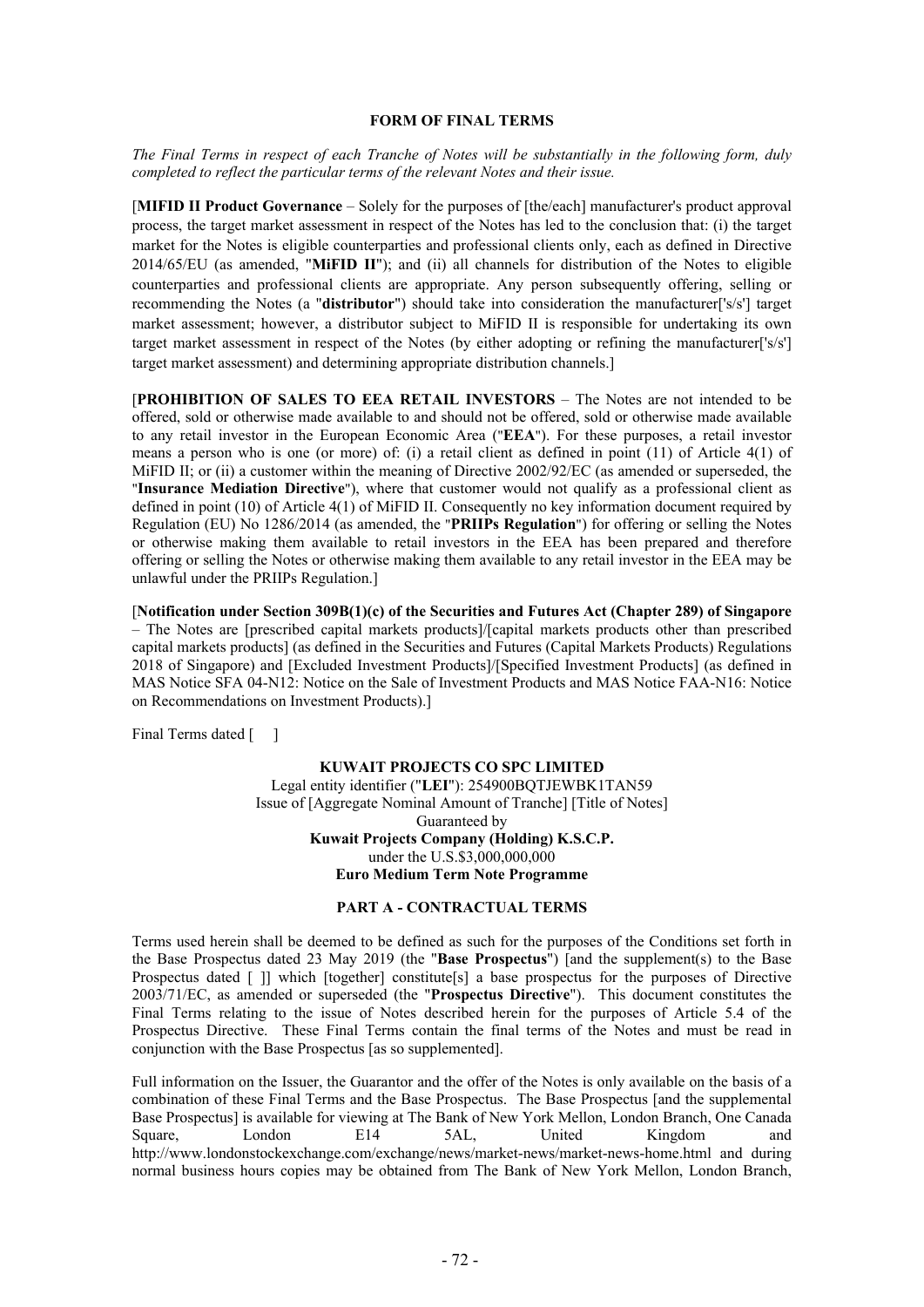One Canada Square, London E14 5AL, United Kingdom. The Base Prospectus has been published on the London Stock Exchange's website in accordance with Article 14 of the Prospectus Directive.

*The following alternative language applies if the first tranche of an issue which is being increased was issued under a base prospectus with an earlier date and the relevant terms and conditions from that base prospectus with an earlier date were incorporated by reference in this Base Prospectus.*

Terms used herein shall be deemed to be defined as such for the purposes of the Conditions (the "**Conditions**") set forth in the Prospectus dated [*original date*] which are incorporated by reference in the Prospectus dated 23 May 2019. This document constitutes the Final Terms of the Notes described herein for the purposes of Article 5.4 of Directive 2003/71/EC, as amended or superseded (the "**Prospectus Directive**") and must be read in conjunction with the Prospectus dated 23 May 2019 [and the supplement(s) to it dated [*date*]] which [together] constitute[s] a base prospectus for the purposes of the Prospectus Directive (the "**Base Prospectus**"), including the Conditions incorporated by reference in the Base Prospectus.

Full information on the Issuer, the Guarantor and the offer of the Notes is only available on the basis of the combination of these Final Terms and the Base Prospectus dated 23 May 2019 [and the supplement(s) to the Base Prospectus dated [*date*]]. The Base Prospectuses [and the supplement(s) to the Base Prospectus] are available for viewing at http://www.londonstockexchange.com/exchange/news/market-news/market-news-home.html and during normal business hours at The Bank of New York Mellon, London Branch, One Canada Square, London E14 5AL, United Kingdom and copies may be obtained from The Bank of New York Mellon, London Branch, One Canada Square, London E14 5AL, United Kingdom. The Base Prospectus has been published on the London Stock Exchange's website in accordance with Article 14 of the Prospectus Directive.

| 1. | (i)                                  | Issuer:                                       | <b>Kuwait Projects Co SPC Limited</b>                                                                                                                                                                              |
|----|--------------------------------------|-----------------------------------------------|--------------------------------------------------------------------------------------------------------------------------------------------------------------------------------------------------------------------|
|    | (ii)                                 | Guarantor:                                    | Kuwait Projects Company (Holding) K.S.C.P.                                                                                                                                                                         |
| 2. | (i)                                  | [Series Number:]                              | [ ] ]                                                                                                                                                                                                              |
|    | (ii)                                 | [Tranche Number:                              | $\left[ \begin{array}{c} \end{array} \right]$                                                                                                                                                                      |
|    | (iii)                                | Date on which the<br>Notes become<br>fungible | [Not Applicable/[insert date]]                                                                                                                                                                                     |
| 3. | Specified Currency or<br>Currencies: |                                               | [[Emirati Dirham]/[euro]/[EuroYen]/[Great British Pound]/<br>[Hong Kong Dollar]/[Kuwaiti Dinars]/[Malaysian Ringgit]/<br>[Renminbi]/[Saudi Arabian Riyal]/[Singapore Dollar]/<br>[Turkish Lira]/[U.S. Dollars]/[]] |
| 4. |                                      | <b>Aggregate Nominal Amount:</b>              | $\left[ \begin{array}{c} \end{array} \right]$                                                                                                                                                                      |
|    | (i)                                  | [[Series:]                                    | [ ] ]                                                                                                                                                                                                              |
|    | (ii)                                 | [Tranche:                                     | [ ]                                                                                                                                                                                                                |
| 5. | Issue Price:                         |                                               | [ ] per cent. of the Aggregate Nominal Amount [plus accrued]<br>interest from $\lceil \; \rceil$                                                                                                                   |
| 6. | (i)                                  | Specified                                     | $[\ ]$                                                                                                                                                                                                             |
|    |                                      | Denominations:                                | $[\ ]$                                                                                                                                                                                                             |
|    | (ii)                                 | <b>Calculation Amount:</b>                    | Γl                                                                                                                                                                                                                 |
| 7. | (i)                                  | Issue Date:                                   | [ ]                                                                                                                                                                                                                |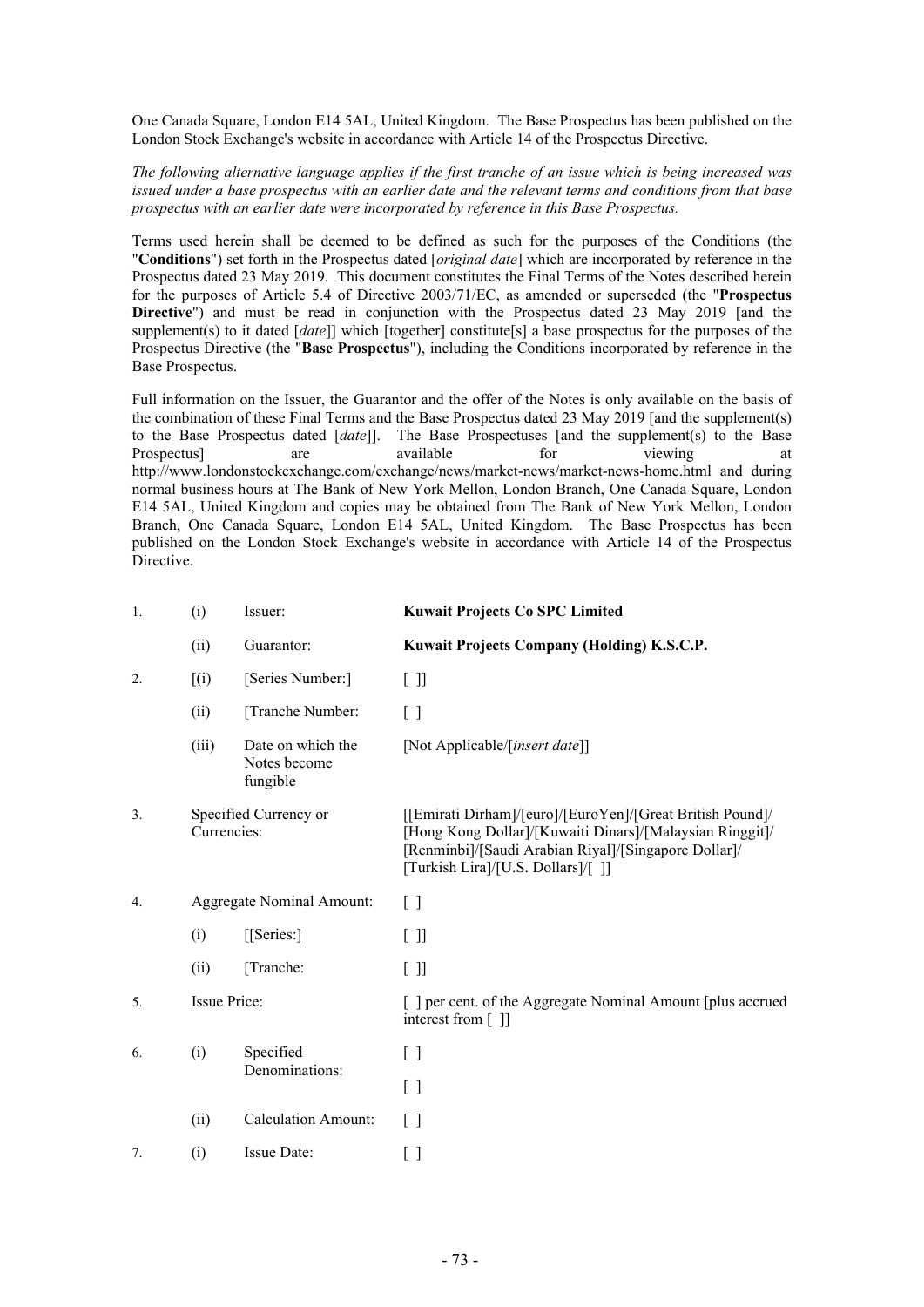|     | (ii)               | Interest<br>Commencement Date:     | [[ ]/Issue Date/Not Applicable]                                                                                                                                   |  |  |
|-----|--------------------|------------------------------------|-------------------------------------------------------------------------------------------------------------------------------------------------------------------|--|--|
| 8.  |                    | Maturity Date:                     | [[ ]/Interest Payment Date falling on or nearest to [ ]]                                                                                                          |  |  |
| 9.  | Interest Basis:    |                                    | [ per cent. Fixed Rate]<br>[[specify Reference Rate] +/- [] per cent.<br>[Floating Rate]<br>[Zero Coupon]<br>(further particulars specified at paragraphs 14-16)] |  |  |
| 10. |                    | Redemption/Payment Basis:          | [Subject to any purchase and cancellation or early<br>redemption, the Notes will be redeemed on the Maturity Date<br>at 100 per cent. of their nominal amount]    |  |  |
| 11. | Change<br>Basis:   | of Interest/Payment Not Applicable |                                                                                                                                                                   |  |  |
| 12. |                    | Put/Call Options:                  | [Investor Put] [Investor Put – Restructuring]<br>[Issuer Call]<br>[Not Applicable]<br>[(further particulars specified at paragraphs $17-18$ )]                    |  |  |
| 13. | [Date]<br>issuance | <b>Notes</b><br>of<br>and          | [Board] approval for [[ ][and [ ], respectively]]/Not Applicable]                                                                                                 |  |  |

### Guarantee] obtained:

# **PROVISIONS RELATING TO INTEREST (IF ANY) PAYABLE**

| 14. | Fixed Rate Note Provisions: |                                             | [Applicable/Not Applicable]                                                                                                                                                           |  |  |
|-----|-----------------------------|---------------------------------------------|---------------------------------------------------------------------------------------------------------------------------------------------------------------------------------------|--|--|
|     | (i)                         | $Rate[s]$ of Interest:                      | [ ] per cent. per annum payable on each Interest Payment<br>Date                                                                                                                      |  |  |
|     | (ii)                        | <b>Interest Payment</b><br>$Date(s)$ :      | [] in each year [in each year up to and including the<br>Maturity Date [adjusted in accordance with the Modified<br>Following Business Day Convention]/specify other]                 |  |  |
|     | (iii)                       | Fixed Coupon<br>$Amount[s]$ :               | [ ] per Calculation Amount                                                                                                                                                            |  |  |
|     | (iv)                        | Broken Amount(s):                           | [ ] per Calculation Amount, payable on the Interest Payment<br>Date falling [in/on] [ ] [Not Applicable]                                                                              |  |  |
|     | (v)                         | Day Count Fraction:                         | [Actual/Actual (ICMA) / Actual/365 (fixed) / Actual/365 /<br>Actual/Actual (ISDA) / Actual/360 / 30/360 / 360/360 / Bond<br>Basis / 30E/360 / Eurobond Basis / 30E/360 (ISDA)/ other] |  |  |
|     | (vi)                        | Determination Date:                         | [[] in each year/Not Applicable]                                                                                                                                                      |  |  |
| 15. |                             | Floating Rate Note Provisions:              | [Applicable/Not Applicable]                                                                                                                                                           |  |  |
|     | (i)                         | Interest Period(s):                         | $[ \ ]$                                                                                                                                                                               |  |  |
|     | (ii)                        | Specified Period:                           | [[ ]/Not Applicable]                                                                                                                                                                  |  |  |
|     | (iii)                       | Specified Interest<br><b>Payment Dates:</b> | [[ ]/Not Applicable]                                                                                                                                                                  |  |  |
|     | (iv)                        | [First Interest Payment]<br>Date]:          | Γl                                                                                                                                                                                    |  |  |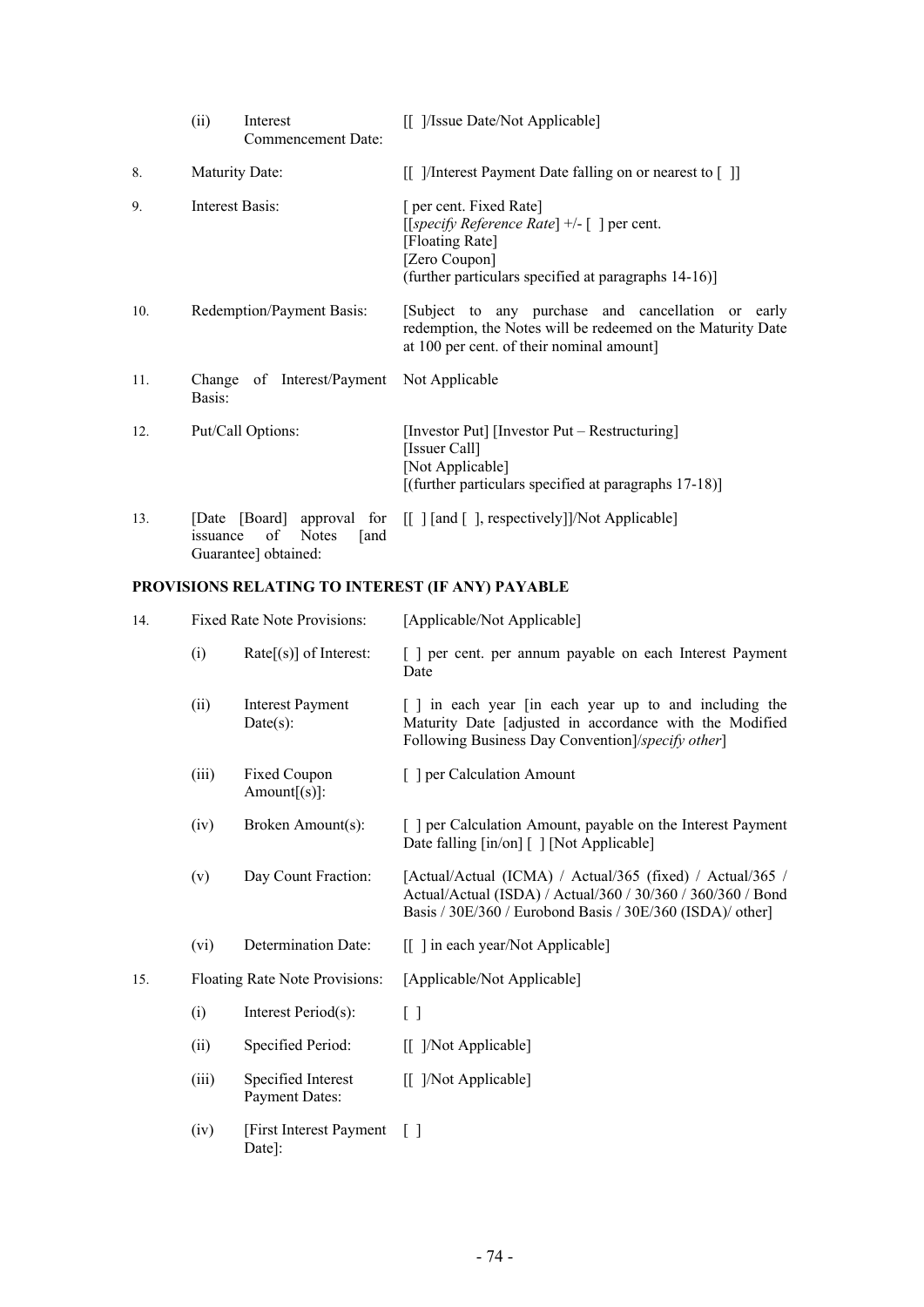|     | (v)                   | <b>Business Day</b><br>Convention:                                            |                                                     | [[Following Business Day Convention]/[Modified Following]<br>Business Day Convention]/ [Preceding Business Day<br>Convention]/ [Floating Rate Convention]/ [No Adjustment]] |  |  |  |
|-----|-----------------------|-------------------------------------------------------------------------------|-----------------------------------------------------|-----------------------------------------------------------------------------------------------------------------------------------------------------------------------------|--|--|--|
|     | (vi)                  | <b>Additional Business</b><br>$Centre(s)$ :                                   |                                                     | [[ ]/Not Applicable]                                                                                                                                                        |  |  |  |
|     | (vii)                 | Manner in which the<br>$Rate(s)$ of Interest<br>is/are to be<br>determined:   |                                                     | [Screen Rate Determination/ISDA Determination]                                                                                                                              |  |  |  |
|     | (viii)                | Party responsible for<br>Amount(s) (if not the<br>Principal Paying<br>Agent): | calculating the Rate(s)<br>of Interest and Interest | [[ ] shall be the Calculation Agent/Not Applicable]                                                                                                                         |  |  |  |
|     | (ix)                  | <b>Screen Rate</b><br>Determination:                                          |                                                     |                                                                                                                                                                             |  |  |  |
|     |                       |                                                                               | Reference<br>Rate:                                  | LIBOR/EURIBOR/KIBOR/SHIBOR/HIBOR/<br>[1]<br>month<br>KLIBOR/TRLIBOR/TRYLIBOR/SIBOR/EIBOR/TIBOR/<br>SAIBOR]                                                                  |  |  |  |
|     |                       |                                                                               | Interest<br>Determinatio<br>$n$ Date(s):            | $[\ ]$                                                                                                                                                                      |  |  |  |
|     |                       |                                                                               | Relevant<br>Screen Page:                            | $[\ ]$                                                                                                                                                                      |  |  |  |
|     |                       |                                                                               | Relevant<br>Time:                                   | $[\ ]$                                                                                                                                                                      |  |  |  |
|     |                       | $\bullet$                                                                     | Relevant<br>Financial<br>Centre:                    | $\left[ \ \right]$                                                                                                                                                          |  |  |  |
|     | (x)                   | ISDA Determination:                                                           |                                                     |                                                                                                                                                                             |  |  |  |
|     |                       |                                                                               | Floating Rate<br>Option:                            | $\lceil$ $\rceil$                                                                                                                                                           |  |  |  |
|     |                       |                                                                               | Designated<br>Maturity:                             | $\left[ \begin{array}{c} \end{array} \right]$                                                                                                                               |  |  |  |
|     |                       |                                                                               | Reset Date:                                         | $[\ ]$                                                                                                                                                                      |  |  |  |
|     | $Margin(s)$ :<br>(xi) |                                                                               |                                                     | $[+/$ -][] per cent. per annum                                                                                                                                              |  |  |  |
|     | (xii)                 | Minimum Rate of<br>Interest:                                                  |                                                     | [ ] per cent. per annum                                                                                                                                                     |  |  |  |
|     | (xiii)                | Maximum Rate of<br>Interest:                                                  |                                                     | [ ] per cent. per annum                                                                                                                                                     |  |  |  |
|     | (xiv)                 | Day Count Fraction:                                                           |                                                     | $[ \ ]$                                                                                                                                                                     |  |  |  |
| 16. |                       | Zero Coupon Note Provisions:                                                  |                                                     | [Applicable/Not Applicable]                                                                                                                                                 |  |  |  |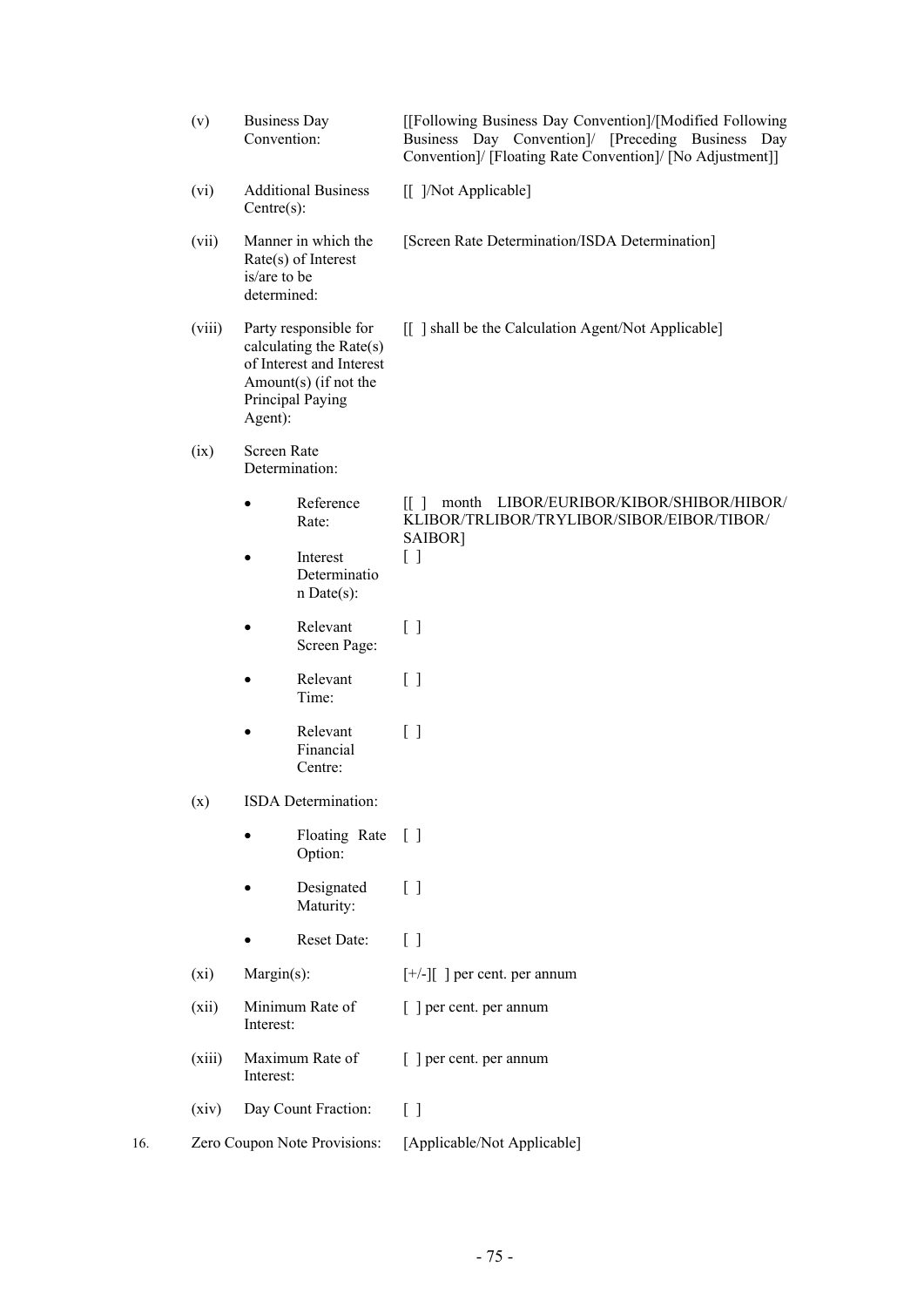| (i)   | [Amortisation/<br>Accrual] Yield: | [ ] per cent. per annum                                                                                                                                                                             |
|-------|-----------------------------------|-----------------------------------------------------------------------------------------------------------------------------------------------------------------------------------------------------|
| (ii)  | Reference Price:                  |                                                                                                                                                                                                     |
| (iii) | Day Count Fraction:               | [Actual/Actual (ICMA) / Actual/360 / Actual/365 (fixed)<br>Actual/365 / Actual/Actual (ISDA) / Actual/360 / 30/360 /<br>360/360 / Bond Basis / 30E/360 / Eurobond Basis / 30E/360<br>(ISDA) / other |

# **PROVISIONS RELATING TO REDEMPTION**

| 17. | Call Option:                                                                                                                      |                         |                                                                         | [Applicable/Not Applicable]                           |  |  |
|-----|-----------------------------------------------------------------------------------------------------------------------------------|-------------------------|-------------------------------------------------------------------------|-------------------------------------------------------|--|--|
|     | (i)                                                                                                                               | $Date(s)$ :             | Optional Redemption                                                     | $\lceil$ $\rceil$                                     |  |  |
|     | (ii)                                                                                                                              | Amount(s):              |                                                                         | Optional Redemption [ ] per Calculation Amount        |  |  |
|     | (iii)                                                                                                                             |                         | If redeemable in part:                                                  |                                                       |  |  |
|     |                                                                                                                                   | (a)                     | Minimum<br>Redemption<br>Amount:                                        | [ ] per Calculation Amount                            |  |  |
|     |                                                                                                                                   | (b)                     | Maximum<br>Redemption<br>Amount:                                        | [ ] per Calculation Amount                            |  |  |
| 18. | Put Option:                                                                                                                       |                         |                                                                         |                                                       |  |  |
|     | (i)                                                                                                                               | $Date(s)$ :             | Optional Redemption                                                     | $\lceil$ $\rceil$                                     |  |  |
|     | (ii)                                                                                                                              | Amount(s)<br>amount(s): | Optional Redemption<br>and<br>method, if any, of<br>calculation of such | [ ] per Calculation Amount                            |  |  |
| 19. | each Note:                                                                                                                        |                         |                                                                         | Final Redemption Amount of [ ] per Calculation Amount |  |  |
| 20. | Early Redemption Amount:                                                                                                          |                         |                                                                         |                                                       |  |  |
|     | Early Redemption Amount(s)<br>of each<br>Note available<br>on<br>for<br>redemption<br>taxation<br>reasons or on event of default: |                         |                                                                         | [Not Applicable/[ ] per Calculation Amount]           |  |  |
|     |                                                                                                                                   |                         |                                                                         | <b>GENERAL PROVISIONS APPLICABLE TO THE NOTES</b>     |  |  |

| 21. | Form of Notes: | <b>[Bearer Notes:</b>                                                                                                                                                                                                    |
|-----|----------------|--------------------------------------------------------------------------------------------------------------------------------------------------------------------------------------------------------------------------|
|     |                | Temporary Global Note exchangeable for a Permanent<br>Global Note which is exchangeable for Definitive Notes on<br>[ ] days' notice/at any time/in the limited circumstances<br>specified in the Permanent Global Note.] |
|     |                | Temporary Global Note exchangeable for Definitive Notes<br>on $\lceil$ $\rceil$ days' notice.                                                                                                                            |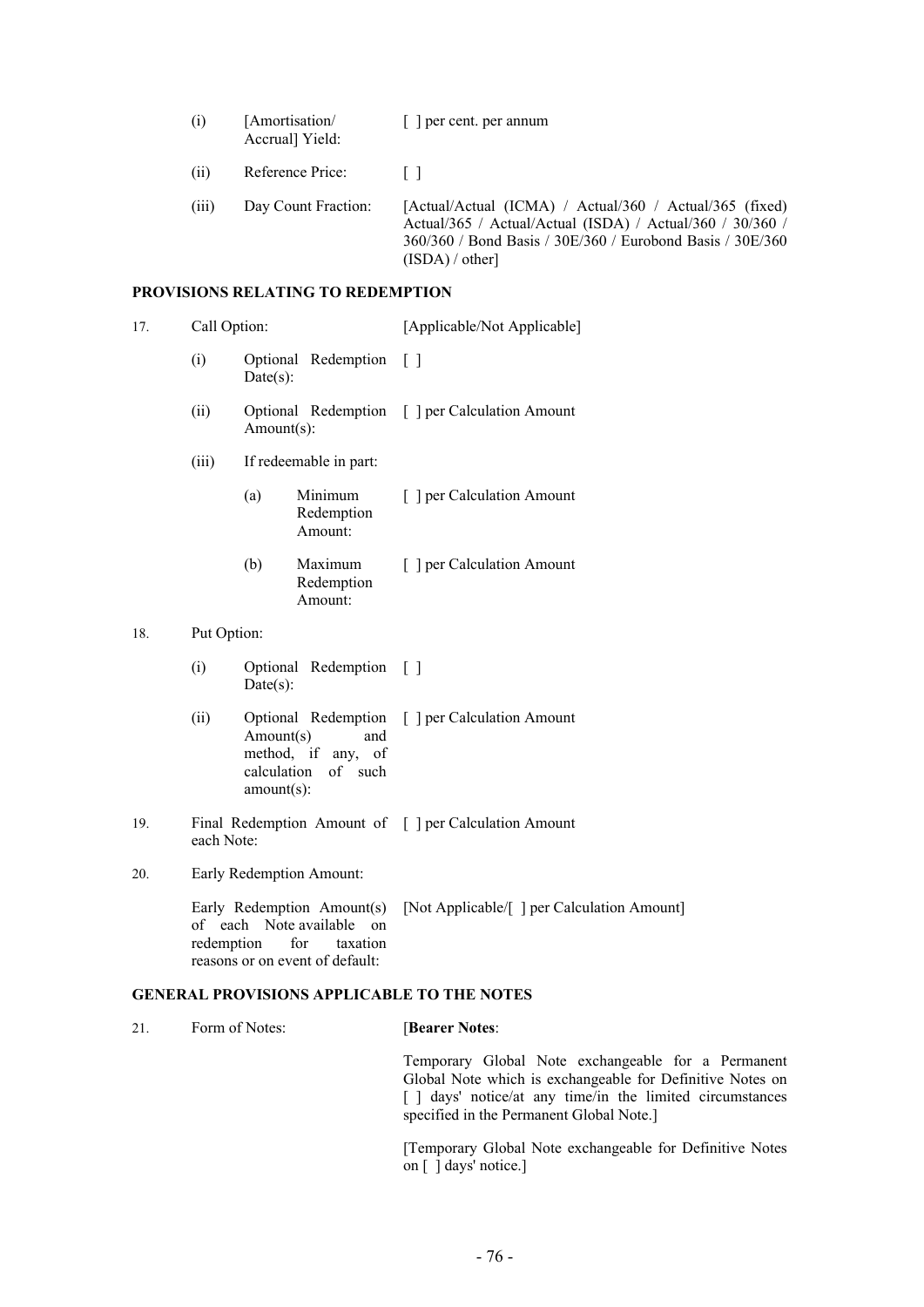[Permanent Global Note exchangeable for Definitive Notes on [ ] days' notice/at any time/in the limited circumstances specified in the Permanent Global Note].]

# [**Registered Notes:**

Global Note Certificate exchangeable for Individual Note Certificates in the limited circumstances described in the Global Note Certificate]

| 22. | Additional Financial Centre(s): [[ ]/Not Applicable]                                                                    |                                                                 |
|-----|-------------------------------------------------------------------------------------------------------------------------|-----------------------------------------------------------------|
| 23. | Talons for future Coupons to [Yes/No]<br>be attached to Definitive<br>Notes (and dates on which<br>such Talons mature): |                                                                 |
| 24. | U.S. Selling Restrictions:                                                                                              | [Reg. S Category 2];<br>[TEFRA C/TEFRA D/ TEFRA not applicable] |
| 25. | Prohibition of Sales to EEA [Applicable/Not Applicable]<br>Retail Investors:                                            |                                                                 |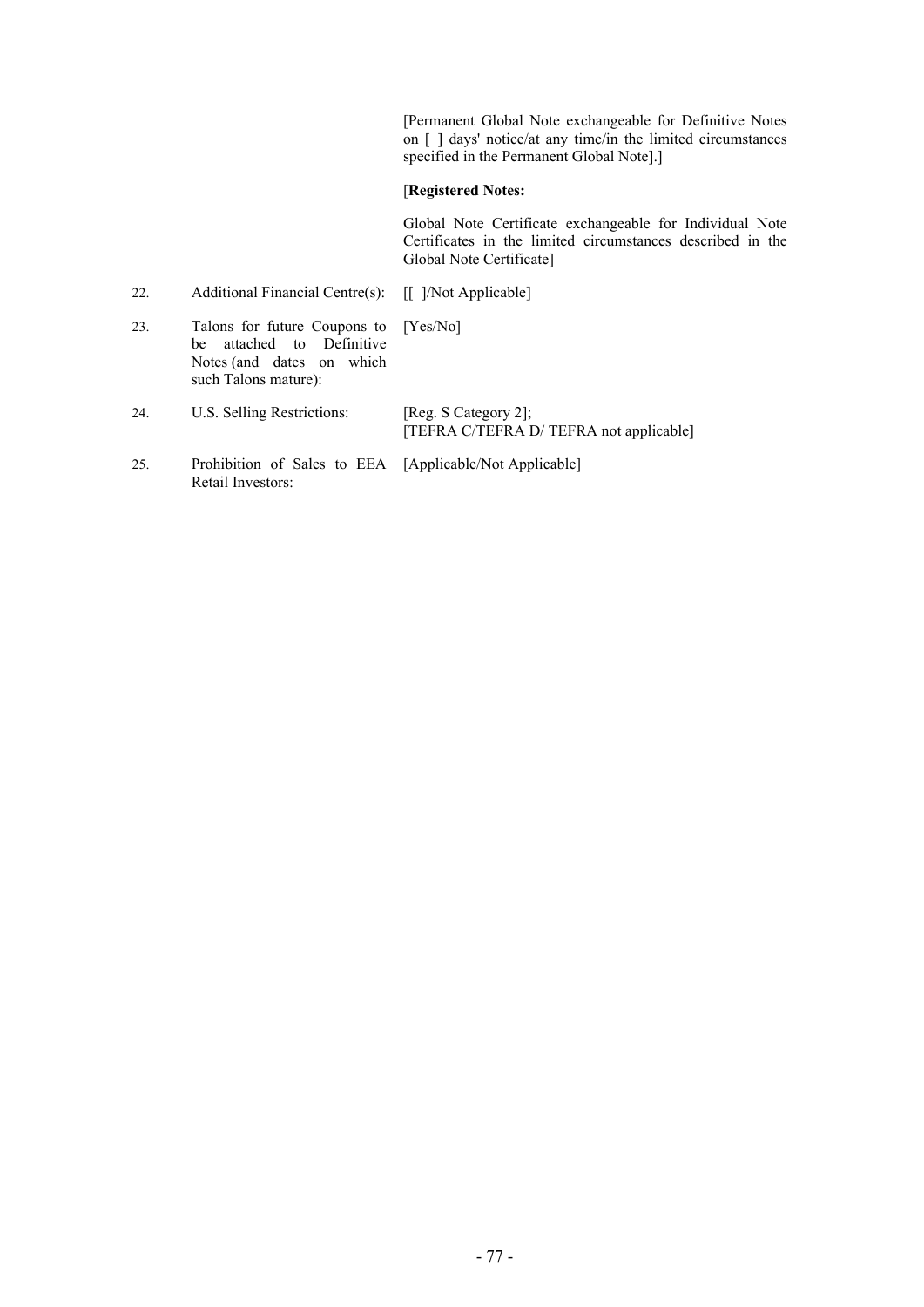# **THIRD PARTY INFORMATION**

[[ ] has been extracted from [ ]. Each of the Issuer and the Guarantor confirms that such information has been accurately reproduced and that, so far as it is aware, and is able to ascertain from information published by [ ], no facts have been omitted which would render the reproduced information inaccurate or misleading.]

Signed on behalf of the Issuer:

By: ............................................................................ Duly authorised

Signed on behalf of the Guarantor:

By: ............................................................................ Duly authorised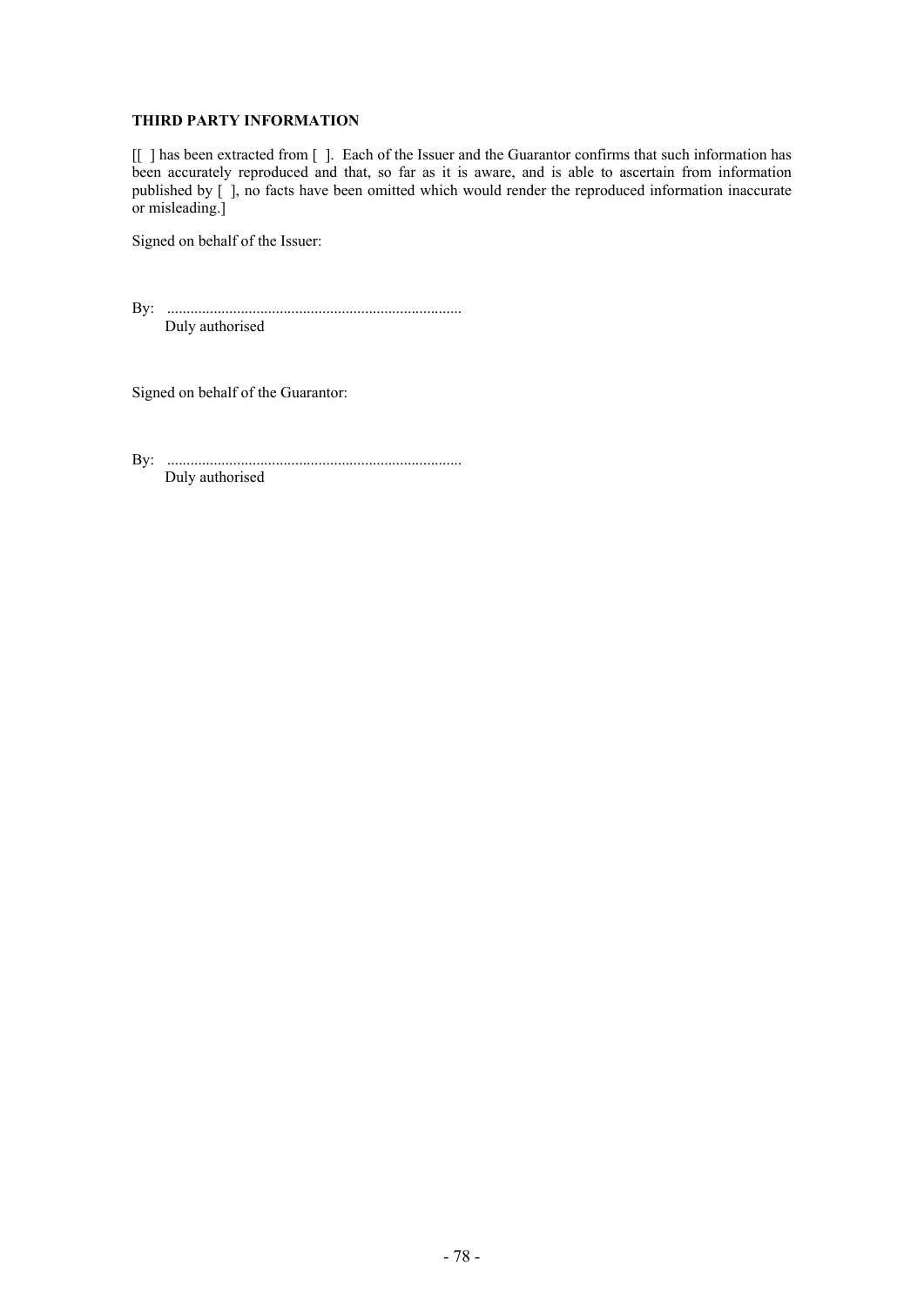# **PART B – OTHER INFORMATION**

# 26. **LISTING**

- (i) Listing and Admission to trading: Application is expected to be made by the Issuer (or on its behalf) for the Notes to be admitted to trading on the London Stock Exchange's regulated market and listing on the Official List of the UK Listing Authority with effect from [ ].
- (ii) Estimate of total expenses related to admission to trading: [ ]

#### 27. **RATINGS**

Ratings: The Notes to be issued have been rated:

 $[S & P: [ ]]$ 

[Moody's: [ ]]

# 28. **[INTERESTS OF NATURAL AND LEGAL PERSONS INVOLVED IN THE [ISSUE/ OFFER]**

"Save as discussed in ["*Subscription and Sale*"], so far as the Issuer and the Guarantor are aware, no person involved in the offer of the Notes has an interest material to the offer."]

#### 29. [*Fixed Rate Notes Only* **– YIELD**

Indication of yield: [ ]

[The yield is calculated at the Issue Date on the basis of the Issue Price. It is not an indication of future yield.]]

#### 30. **OPERATIONAL INFORMATION**

| <b>ISIN</b> Code:                                                                                                                             |                                                                                                                                                                                                                                                                          |
|-----------------------------------------------------------------------------------------------------------------------------------------------|--------------------------------------------------------------------------------------------------------------------------------------------------------------------------------------------------------------------------------------------------------------------------|
| Common Code:                                                                                                                                  | []                                                                                                                                                                                                                                                                       |
| CFI:                                                                                                                                          | [[See/[ <i>[include code</i> ], as updated, as set out on] the website<br>of the Association of National Numbering Agencies (ANNA)<br>or alternatively sourced from the responsible National<br>Numbering Agency that assigned the ISIN/Not<br>Applicable/Not Available] |
| FISN:                                                                                                                                         | [[See/[ <i>[include code</i> ], as updated, as set out on] the website<br>of the Association of National Numbering Agencies (ANNA)<br>or alternatively sourced from the responsible National<br>Numbering Agency that assigned the ISIN/Not<br>Applicable/Not Available] |
| Any clearing system(s) other<br>than Euroclear Bank SA/NV<br>and Clearstream Banking S.A.<br>and the relevant identification<br>$number(s)$ : | [[ ]/Not Applicable]                                                                                                                                                                                                                                                     |
| and addresses of []<br>Names<br>additional Paying Agent(s) (if<br>any):                                                                       |                                                                                                                                                                                                                                                                          |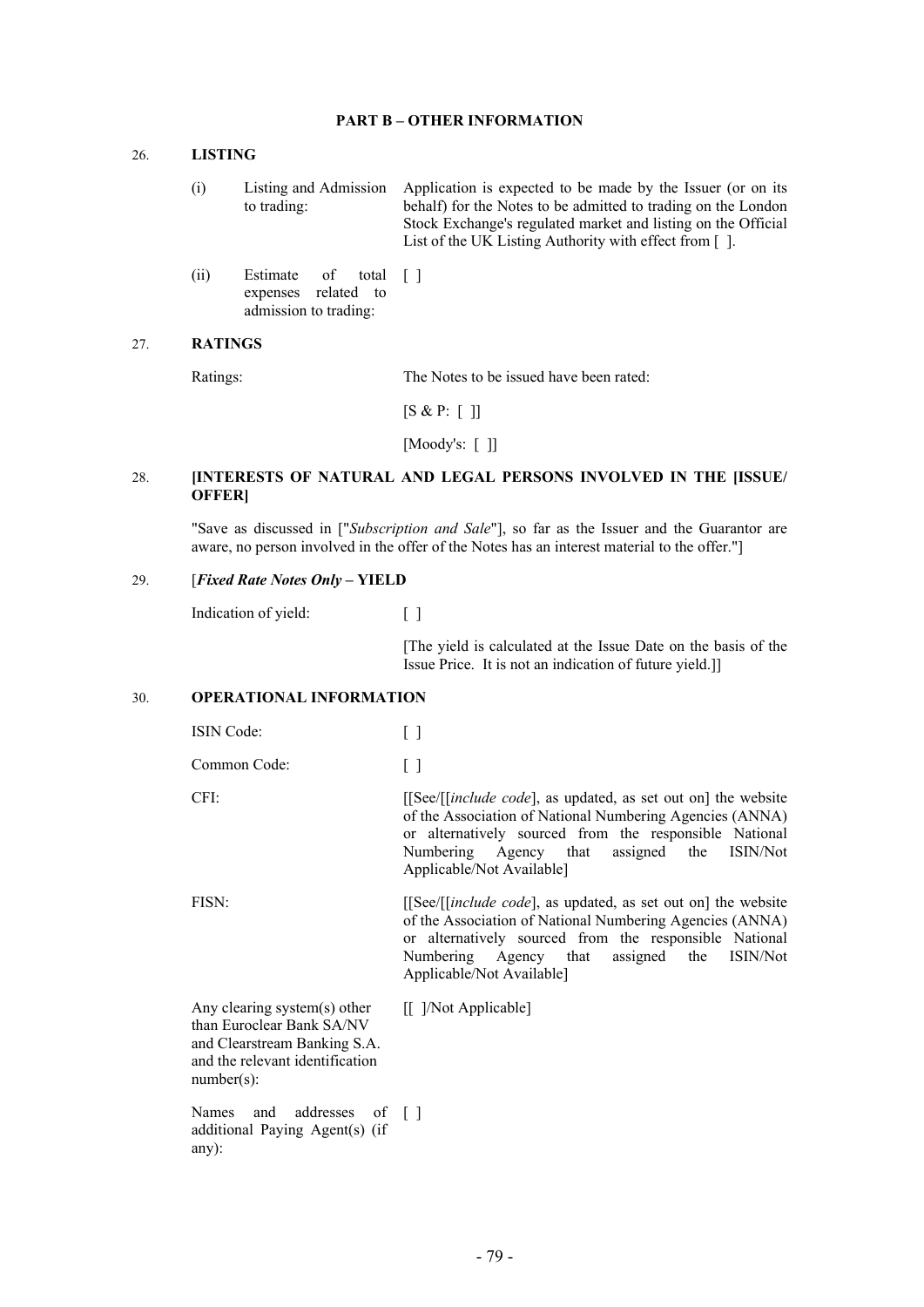# **SUMMARY OF PROVISIONS RELATING TO THE NOTES WHILE IN GLOBAL FORM**

### **Clearing System Accountholders**

In relation to any Tranche of Notes represented by a Global Note or a Global Note Certificate, references in the Terms and Conditions of the Notes to "**Noteholder**" are references to the bearer of the relevant Global Note or registered holder of a Global Note Certificate which, for so long as the Global Note or Global Note Certificate is held by, or as the case may be, registered in the name of a depositary or a common depositary for Euroclear and/or Clearstream, Luxembourg and/or any other relevant clearing system, will be that depositary or common depositary.

Each of the persons shown in the records of Euroclear and/or Clearstream, Luxembourg and/or any other relevant clearing system as being entitled to an interest in a Global Note (each an "**Accountholder**") must look solely to Euroclear and/or Clearstream, Luxembourg and/or such other relevant clearing system (as the case may be) for such Accountholder's share of each payment made by the Issuer or the Guarantor to the bearer of such Global Note and in relation to all other rights arising under the Global Note. The extent to which, and the manner in which, Accountholders may exercise any rights arising under the Global Note will be determined by the respective rules and procedures of Euroclear and Clearstream, Luxembourg and any other relevant clearing system from time to time. For so long as the relevant Notes are represented by the Global Note, Accountholders shall have no claim directly against the Issuer or the Guarantor in respect of payments due under the Notes and such obligations of the Issuer and the Guarantor will be discharged by payment to the bearer of the Global Note.

# **Exchange of Temporary Global Notes**

Whenever any interest in a Temporary Global Note is to be exchanged for an interest in a Permanent Global Note, the Issuer shall procure:

- (a) in the case of first exchange, the prompt delivery (free of charge to the bearer) of such Permanent Global Note, duly authenticated, to the bearer of the Temporary Global Note; or
- (b) in the case of any subsequent exchange, an increase in the principal amount of such Permanent Global Note in accordance with its terms,

in each case in an aggregate principal amount equal to the aggregate of the principal amounts specified in the certificates issued by Euroclear and/or Clearstream, Luxembourg and/or any other relevant clearing system and received by the Principal Paying Agent against presentation and (in the case of final exchange) surrender of the Temporary Global Note at the Specified Office of the Principal Paying Agent within 7 days of the bearer requesting such exchange.

Whenever a Temporary Global Note is to be exchanged for Definitive Notes, the Issuer shall procure the prompt delivery (free of charge to the bearer) of such Definitive Notes, duly authenticated and with Coupons and Talons attached (if so specified in the relevant Final Terms), in an aggregate principal amount equal to the principal amount of the Temporary Global Note to the bearer of the Temporary Global Note against the surrender of the Temporary Global Note at the Specified Office of the Principal Paying Agent within 30 days of the bearer requesting such exchange.

If:

- (a) a Permanent Global Note has not been delivered or the principal amount thereof increased by 5.00 p.m. (London time) on the seventh day after the bearer of a Temporary Global Note has requested exchange of an interest in the Temporary Global Note for an interest in a Permanent Global Note; or
- (b) Definitive Notes have not been delivered by 5.00 p.m. (London time) on the thirtieth day after the bearer of a Temporary Global Note has requested exchange of the Temporary Global Note for Definitive Notes; or
- (c) a Temporary Global Note (or any part thereof) has become due and payable in accordance with the Terms and Conditions of the Notes or the date for final redemption of a Temporary Global Note has occurred and, in either case, payment in full of the amount of principal falling due with all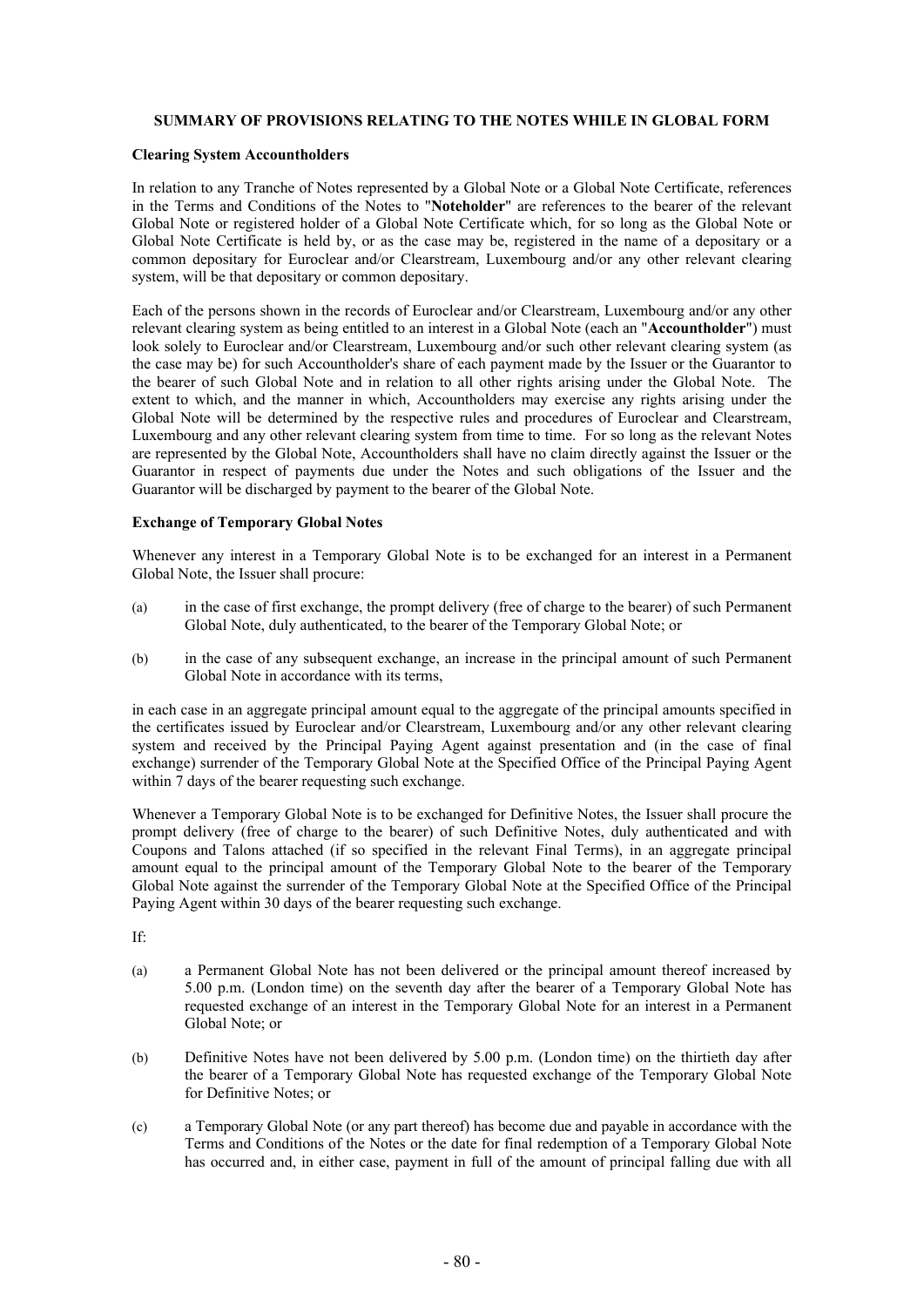accrued interest thereon has not been made to the bearer of the Temporary Global Note in accordance with the terms of the Temporary Global Note on the due date for payment,

then the Temporary Global Note (including the obligation to deliver a Permanent Global Note or increase the principal amount thereof or deliver Definitive Notes, as the case may be) will become void at 5.00 p.m. (London time) on such seventh day (in the case of (a) above) or at 5.00 p.m. (London time) on such thirtieth day (in the case of (b) above) or at 5.00 p.m. (London time) on such due date (in the case of (c) above) and the bearer of the Temporary Global Note will have no further rights thereunder (but without prejudice to the rights which the bearer of the Temporary Global Note or others may have under the Trust Deed). Under the Trust Deed, persons shown in the records of Euroclear and/or Clearstream, Luxembourg and/or any other relevant clearing system as being entitled to an interest in a Temporary Global Note will acquire directly against the Issuer all those rights to which they would have been entitled if, immediately before the Temporary Global Note became void, they had been the holders of Definitive Notes in an aggregate principal amount equal to the principal amount of Notes they were shown as holding in the records of Euroclear and/or Clearstream, Luxembourg and/or any other relevant clearing system.

# **Exchange of Permanent Global Notes**

Whenever a Permanent Global Note is to be exchanged for Definitive Notes, the Issuer shall procure the prompt delivery (free of charge to the bearer) of such Definitive Notes duly authenticated and with Coupons and Talons attached (if so specified in the relevant Final Terms) in an aggregate principal amount equal to the principal amount of the Permanent Global Note to the bearer of the Permanent Global Note against the surrender of the Permanent Global Note at the Specified Office of the Principal Paying Agent within 30 days of the bearer requesting such exchange.

If:

- (a) Definitive Notes have not been delivered by 5.00 p.m. (London time) on the thirtieth day after the bearer of a Permanent Global Note has duly requested exchange of the Permanent Global Note for Definitive Notes; or
- (b) a Permanent Global Note (or any part of it) has become due and payable in accordance with the Terms and Conditions of the Notes or the date for final redemption of the Notes has occurred and, in either case, payment in full of the amount of principal falling due with all accrued interest thereon has not been made to the bearer of the Permanent Global Note in accordance with the terms of the Permanent Global Note on the due date for payment,

then the Permanent Global Note (including the obligation to deliver Definitive Notes) will become void at 5.00 p.m. (London time) on such thirtieth day (in the case of (a) above) or at 5.00 p.m. (London time) on such due date (in the case of (b) above) and the bearer of the Permanent Global Note will have no further rights thereunder (but without prejudice to the rights which the bearer of the Permanent Global Note or others may have under the Trust Deed). Under the Trust Deed, persons shown in the records of Euroclear and/or Clearstream, Luxembourg and/or any other relevant clearing system as being entitled to an interest in a Permanent Global Note will acquire directly against the Issuer all those rights to which they would have been entitled if, immediately before the Permanent Global Note became void, they had been the holders of Definitive Notes in an aggregate principal amount equal to the principal amount of Notes they were shown as holding in the records of Euroclear and/or Clearstream, Luxembourg and/or any other relevant clearing system.

# **Exchange of Global Note Certificates**

Whenever a Global Note Certificate is to be exchanged for Individual Note Certificates, the Issuer shall procure that Individual Note Certificates will be issued in an aggregate principal amount equal to the principal amount of the Global Note Certificate within five business days of the delivery, by or on behalf of the holder of the Global Note Certificate to the Registrar of such information as is required to complete and deliver such Individual Note Certificates (including, without limitation, the names and addresses of the persons in whose names the Individual Note Certificates are to be registered and the principal amount of each such person's holding) against the surrender of the Global Note Certificate at the specified office of the Registrar. Such exchange will be effected in accordance with the provisions of the Agency Agreement and the regulations concerning the transfer and registration of Notes scheduled thereto and, in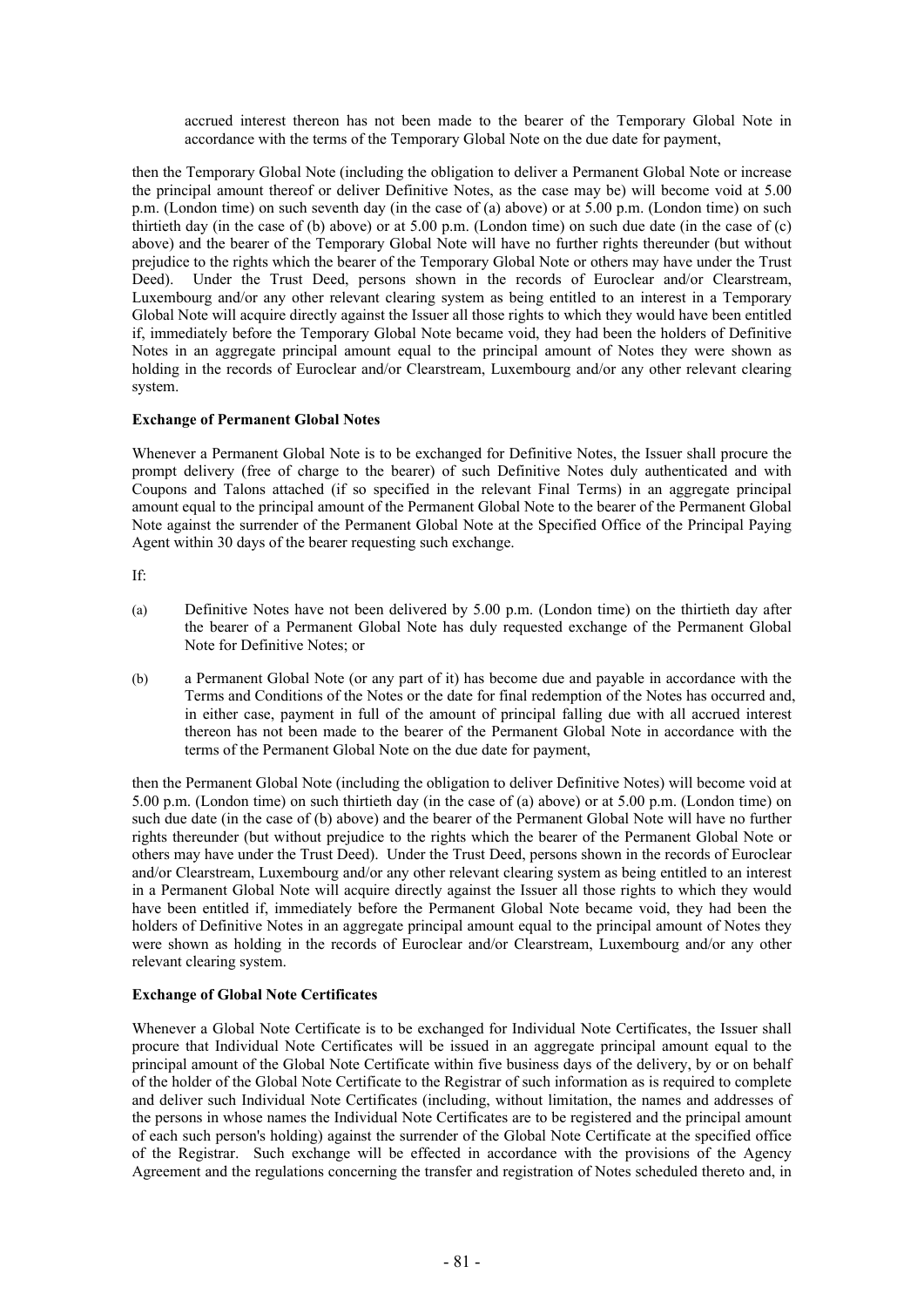particular, shall be effected without charge to any holder, but against such indemnity as the Registrar may require in respect of any tax or other duty of whatsoever nature which may be levied or imposed in connection with such exchange.

If:

- (a) Individual Note Certificates have not been delivered by 5.00 p.m. (London time) on the thirtieth day after they are due to be issued and delivered in accordance with the terms of the Global Note Certificate; or
- (b) any of the Notes represented by a Global Note Certificate (or any part of it) has become due and payable in accordance with the Terms and Conditions of the Notes or the date for final redemption of the Notes has occurred and, in either case, payment in full of the amount of principal falling due with all accrued interest thereon has not been made to the holder of the Global Note Certificate in accordance with the terms of the Global Note Certificate on the due date for payment,

then the Global Note Certificate (including the obligation to deliver Individual Note Certificates) will become void at 5.00 p.m. (London time) on such thirtieth day (in the case of (a) above) or at 5.00 p.m. (London time) on such due date (in the case of (b) above) and the holder of the Global Note Certificate will have no further rights thereunder (but without prejudice to the rights which the holder of the Global Note Certificate or others may have under the Trust Deed). Under the Trust Deed, persons shown in the records of Euroclear and/or Clearstream, Luxembourg and/or any other relevant clearing system as being entitled to an interest in a Global Note Certificate will acquire directly against the Issuer all those rights to which they would have been entitled if, immediately before the Global Note Certificate became void, they had been the holders of Individual Note Certificates in an aggregate principal amount equal to the principal amount of Notes they were shown as holding in the records of Euroclear and/or Clearstream, Luxembourg and/or any other relevant clearing system.

# **Conditions applicable to Global Notes**

Each Global Note and Global Note Certificate will contain provisions which modify the Terms and Conditions of the Notes as they apply to such Global Note or Global Note Certificate. The following is a summary of certain of those provisions:

*Payments*: All payments in respect of the Global Note will be made against presentation and (in the case of payment of principal in full with all interest accrued thereon) surrender of the Global Note at the Specified Office of any Paying Agent and will be effective to satisfy and discharge the corresponding liabilities of the Issuer in respect of the Notes. On each occasion on which a payment of principal or interest is made in respect of the Global Note, the Issuer shall procure that the same is noted in a schedule thereto.

Each payment in respect of a Global Note Certificate will be made to the person shown as the Holder in the Register at the close of business (in the relevant clearing system) on the Clearing System Business Day before the due date for such payment (the "**Record Date**") where "**Clearing System Business Day**" means a day on which each clearing system for which the Global Note Certificate is being held is open for business.

Whilst the Notes are in Global Form, "**Payment Business Day**" means:

- (a) if the currency of payment is euro, any day which is a TARGET Settlement Day and a day on which dealings in foreign currencies may be carried on in each (if any) Additional Financial Centre; or
- (b) if the currency of payment is Renminbi, any day on which commercial banks and foreign exchange markets are open for business in Hong Kong and on which commercial banks in Hong Kong are open for business and settlement of Renminbi payments; or
- (c) if the currency of payment is not euro or Renminbi, any day which is a day on which dealings in foreign currencies may be carried on in the Principal Financial Centre of the currency of payment and in each (if any) Additional Financial Centre.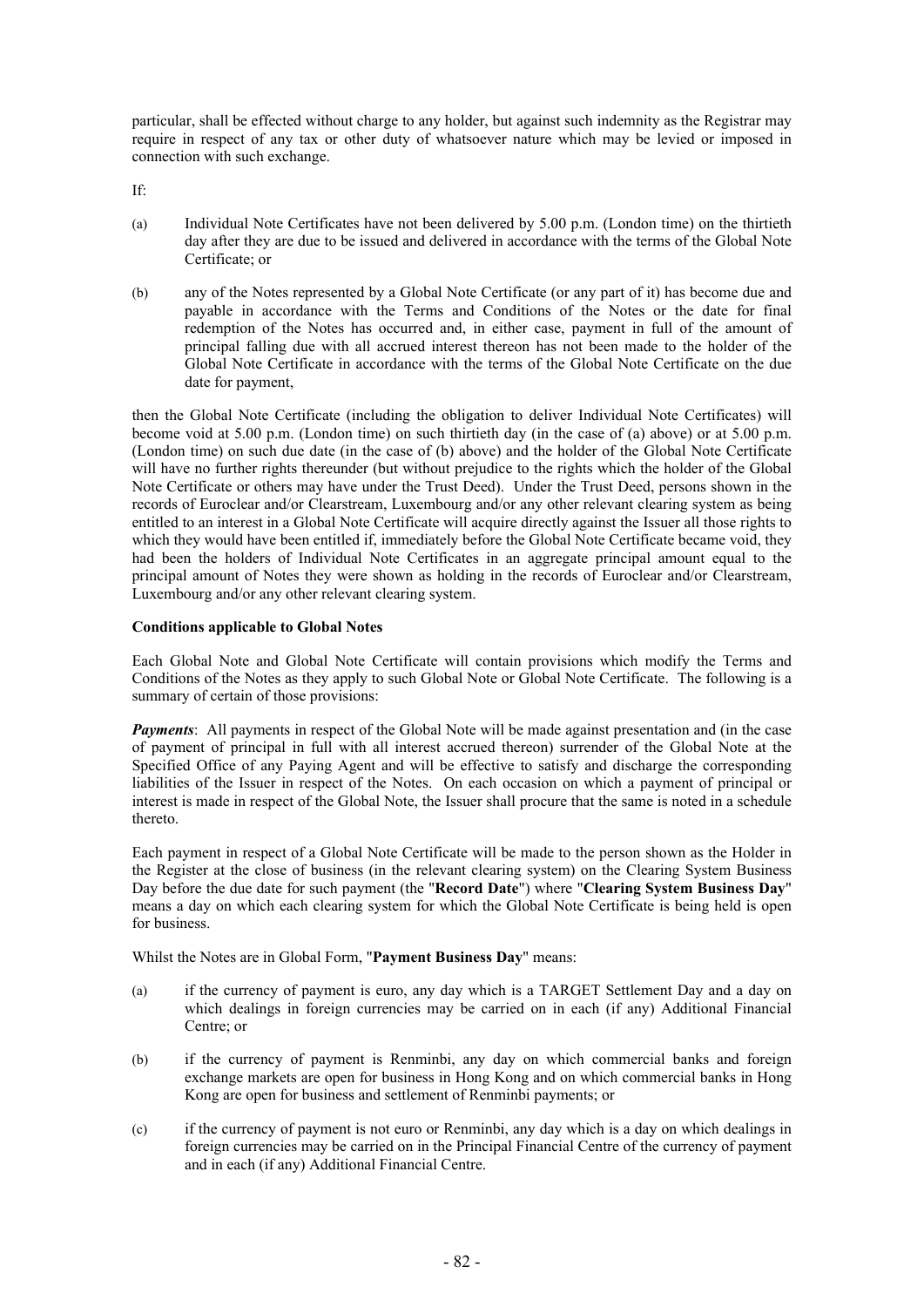*Exercise of put option*: In order to exercise the option contained in Condition 9(e) (*Redemption at the option of Noteholders*) the bearer of the Permanent Global Note or the registered holder of a Global Note Certificate must, within the period specified in the Conditions for the deposit of the relevant Note and put notice, give written notice of such exercise to the Principal Paying Agent or, as the case may be, the Registrar specifying the principal amount of Notes in respect of which such option is being exercised. Any such notice will be irrevocable and may not be withdrawn.

*Partial exercise of call option*: In connection with an exercise of the option contained in Condition 9(c) (*Redemption at the option of the Issuer*) in relation to some only of the Notes, the Permanent Global Note may be redeemed in part in the principal amount specified by the Issuer in accordance with the Conditions and the Notes to be redeemed will not be selected as provided in the Conditions.

*Notices*: Notwithstanding Condition 19 (*Notices*), while all the Notes are represented by a Permanent Global Note (or by a Permanent Global Note and/or a Temporary Global Note) or evidenced by a Global Note Certificate and the Permanent Global Note is (or the Permanent Global Note and/or the Temporary Global Note are) deposited with or the registered holder of a Global Note Certificate is a depositary or a common depositary for Euroclear and/or Clearstream, Luxembourg and/or any other relevant clearing system, notices to Noteholders may be given by delivery of the relevant notice to Euroclear and/or Clearstream, Luxembourg and/or any other relevant clearing system and, in any case, such notices shall be deemed to have been given to the Noteholders in accordance with Condition 19 (*Notices*) on the date of delivery to Euroclear and/or Clearstream, Luxembourg and/or any other relevant clearing system.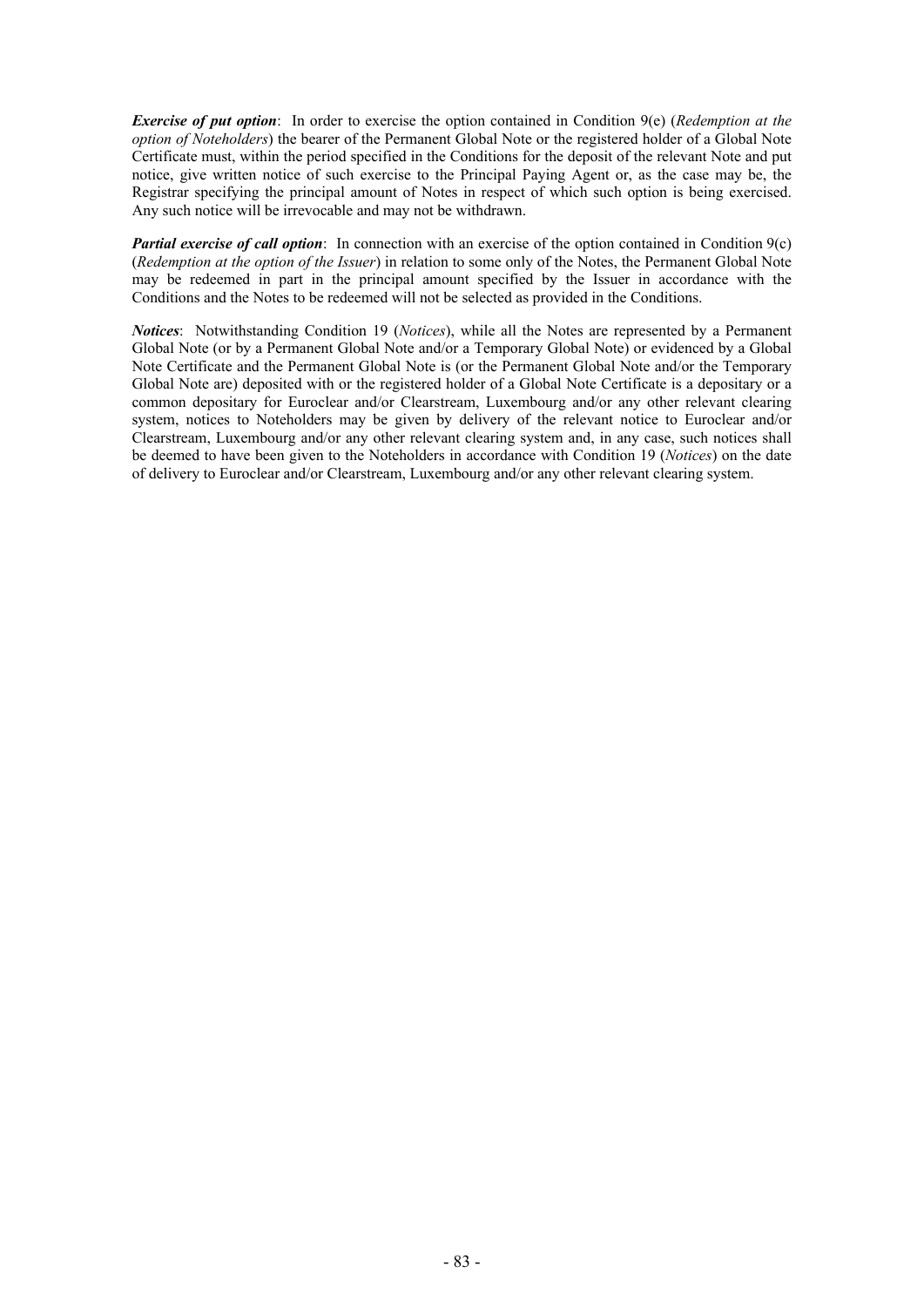# **USE OF PROCEEDS**

The net proceeds of the issue of each Tranche of Notes will be applied by the Issuer and/or the Guarantor for its general corporate purposes, which include making a profit.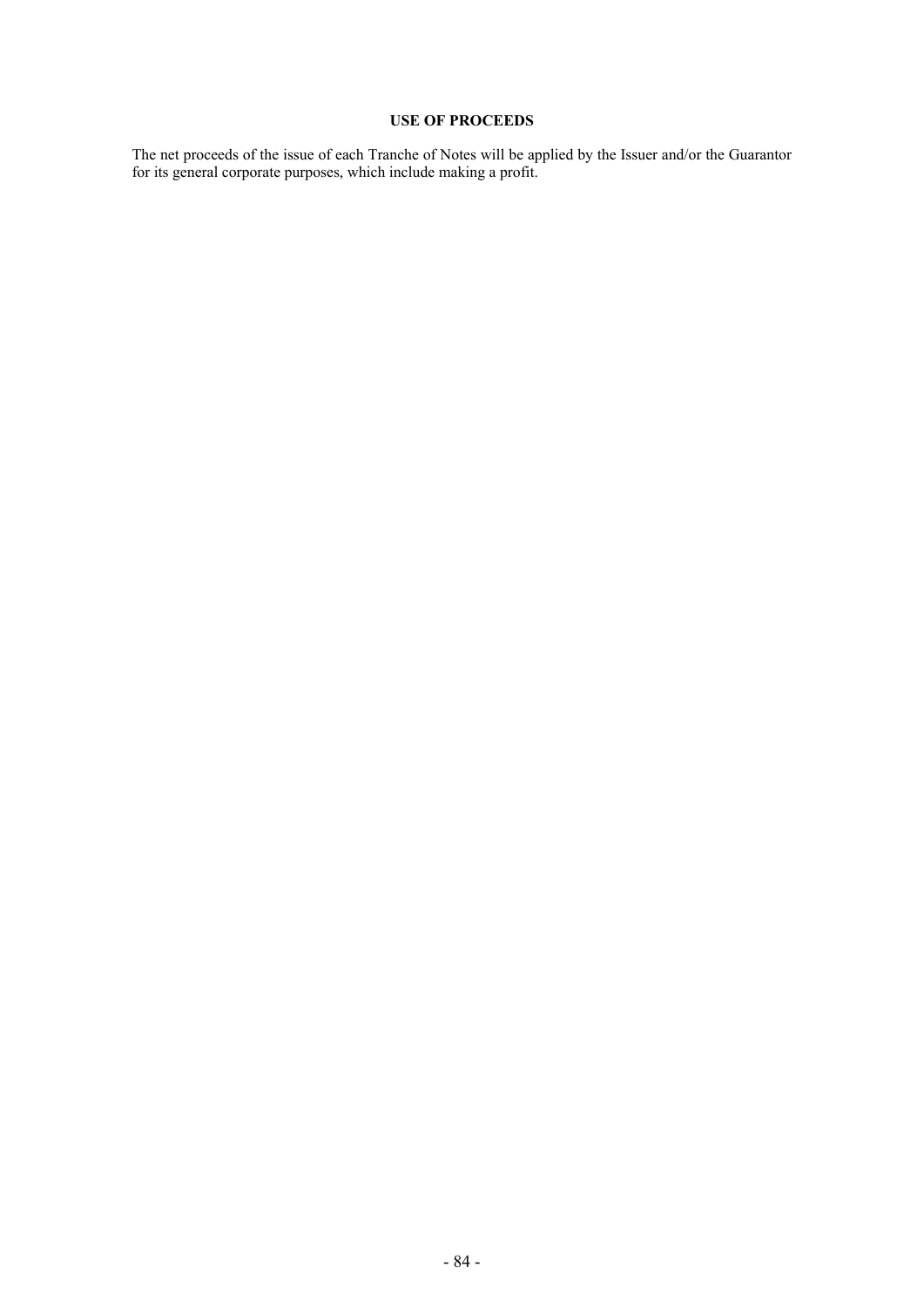# **DESCRIPTION OF THE ISSUER**

# **GENERAL**

The Issuer was incorporated in the Dubai International Financial Centre on 27 October 2016 as a special purpose company under the Companies Law, DIFC Law No. 2 of 2009 and the Special Purpose Company Regulations and with registered number 2295. The registered office of the Issuer is Unit C1404, Level 14, Burj Daman, Dubai International Financial Centre, Dubai, 506513, United Arab Emirates and its telephone number is +971 4 363 7999. As at the date of this Base Prospectus, the authorised share capital of the Issuer was one hundred United States Dollars (U.S.\$100) divided into 100 ordinary shares of nominal or par value of U.S.\$1.00 each. The Issuer is a wholly-owned subsidiary of the Guarantor.

### **BUSINESS**

The Issuer was formed as a special purpose company used as the Issuer of the Notes and as of 10 November 2016, was substituted in place of KUWAIT PROJECTS CO. (CAYMAN) as issuer in respect of all outstanding Notes issued under this Programme (the "**Substitution**"). All funds raised by the Issuer are (and will be going forward) on-lent to the Guarantor and the Issuer is (and will be going forward) therefore dependent on repayment of principal and interest from the Guarantor for the purposes of meeting its obligations under the Notes.

# **ADMINISTRATION**

Walkers Corporate (Dubai) Limited acts as the corporate service provider of the Issuer (in such capacity, the "**Corporate Service Provider**"). The office of the Corporate Service Provider serves as the general business office of the Issuer. Through the office, and pursuant to the terms of a corporate services agreement dated 7 November 2016 entered into between the Issuer and the Corporate Service Provider (the "**Corporate Services Agreement**"), the Corporate Service Provider has agreed to perform in the United Arab Emirates and/or such other jurisdiction as may be agreed by the parties from time to time various management functions on behalf of the Issuer and the provision of certain registered office, clerical, administrative and other services until termination of the Corporate Services Agreement. In consideration of the foregoing, the Corporate Service Provider will receive various fees payable by the Issuer at rates agreed upon from time to time, plus expenses.

The terms of the Corporate Services Agreement provides that either the Issuer or the Corporate Service Provider may terminate such agreements upon the occurrence of certain stated events, including any breach by the other party of its obligations under such agreement. In addition, the Corporate Services Agreement provides that either party shall be entitled to terminate such agreements by giving at least three months' notice in writing to the other party.

The Corporate Service Provider will be subject to the overview of the Issuer's board of directors. The Corporate Service Provider's principal office is Unit C1404, Level 14, Burj Daman, Dubai International Financial Centre, Dubai, 506513, United Arab Emirates.

Two of the three directors of the Issuer are employees and/or officers of an affiliate of the Corporate Service Provider. The Issuer has no employees and is not expected to have any employees in the future.

#### **DIRECTORS**

The Directors of the Issuer are as follows:

| Name | <b>Function</b>      |
|------|----------------------|
|      | Director<br>Director |
|      | Director             |

Each of Kirstie Krypner and Gennie Bigord are employees and/or officers of the Corporate Service Provider. Their business address is Unit C1404, Level 14, Burj Daman, Dubai International Financial Centre, Dubai, 506513, United Arab Emirates. The business address of Faisal Hamad Al-Ayyar is P.O. Box 23982, Safat 13100, State of Kuwait.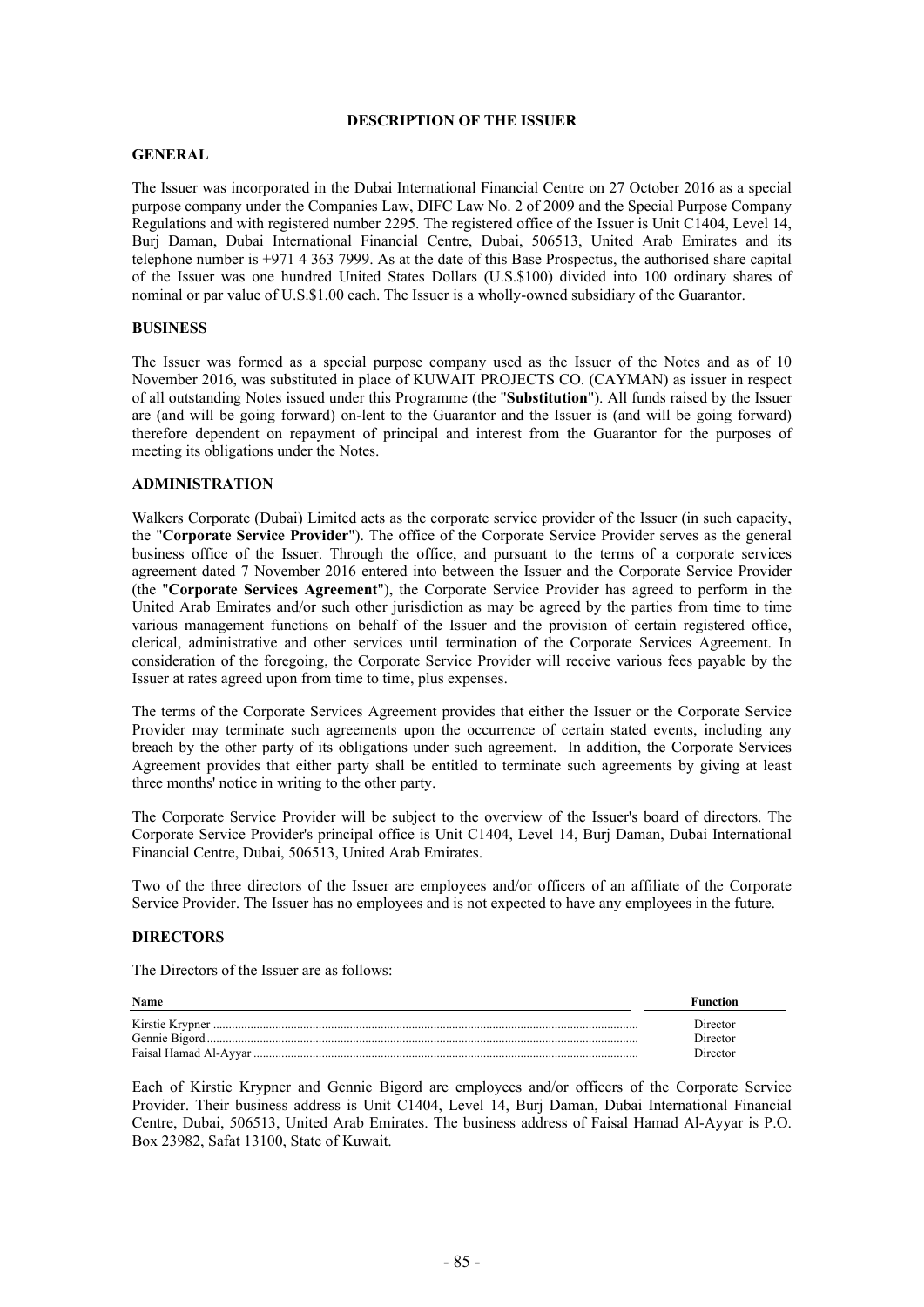There are no potential conflicts of interest between the duties to the Issuer of the persons listed above and their private interests or other duties.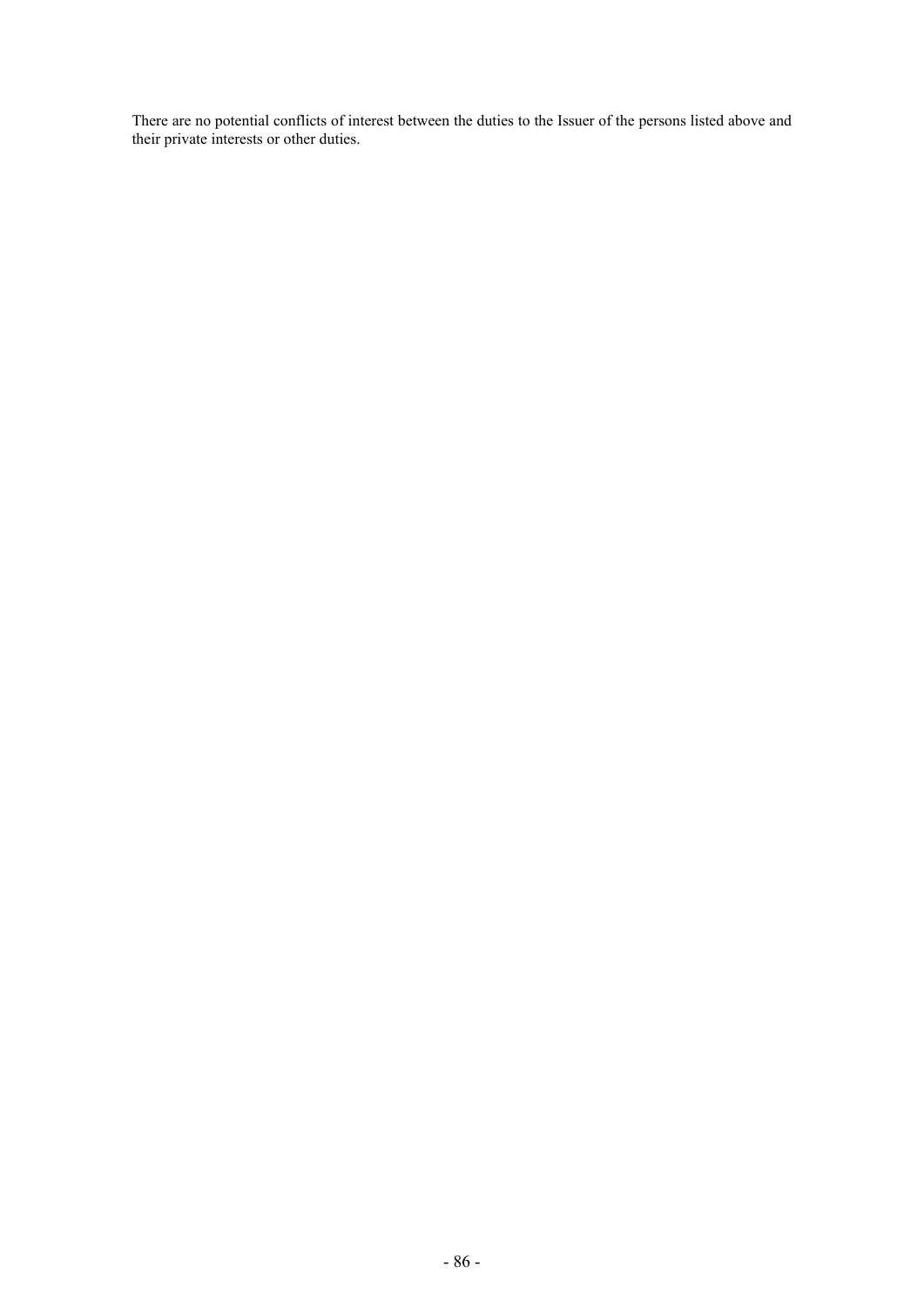# **DESCRIPTION OF THE GUARANTOR**

### **INTRODUCTION**

### **Incorporation**

Kuwait Investment Projects Company K.S.C.P. was incorporated as a closed shareholding company on 2 August 1975 under Article 94 of the Kuwaiti Commercial Companies Code, Law No. 15 1960 as amended. It was registered under commercial registration number 23118 on 15 November 1979. On 29 September 1999, it changed its structure to that of a holding company and amended its name to Kuwait Projects Company (Holding) K.S.C. (Closed). On 11 September 2014, it amended its Articles of Association to comply with a new Kuwait Companies Law, Law No. 25 of 2012 (as amended) (the "**Companies Law**"), and it is now designated as Kuwait Projects Company (Holding) K.S.C.P. (hereinafter referred to as the "**Parent Company**", "**KIPCO**" or the "**Guarantor**").

### **Registered Office**

The Guarantor's registered office is P.O. Box 23982, Safat 13100, State of Kuwait, telephone number: +965 1805 885.

### **Listing**

The Guarantor's shares are listed on the Boursa Kuwait ("**Boursa Kuwait**").

<span id="page-88-0"></span>At the close of the Boursa Kuwait on 31 March 2019, the Guarantor's share price was KD 0.220  $(U.S. \$0.723)^1$  per share, giving it a market capitalisation of KD 333.1 million  $(U.S. \$1,095.1$  million). The Guarantor's shares are actively traded on the Boursa Kuwait and represented 0.7 per cent. of the total traded value for the last 12 months ending 31 March 2019, as reported by Boursa Kuwait.

# **CAPITAL STRUCTURE AND SHAREHOLDERS**

#### **Authorised Capital**

As at 3[1](#page-88-0) March 2019, the Guarantor's authorised capital was KD 200.0 million (U.S.\$659.4 million)<sup>1</sup>, consisting of 2,000,000,000 shares of KD 0.100 (U.S.\$0.330[\)1](#page-88-0) each.

#### **Ownership**

The Guarantor's principal shareholder is Al Futtooh Holding Company K.S.C. (Closed) ("**AFH**"), a Kuwaiti holding company owned by members of the Kuwaiti ruling family, with a direct holding of 44.7 per cent. as at 31 December 2018. The remainder of the shares are primarily held by financial institutions, equity funds, high net worth individuals and retail investors.

The table below sets out the percentage holdings of the Guarantor's shareholders as at 31 December 2018:

### **Per cent. Holding**

| 44.7 |
|------|
| 43.7 |
| 45   |
| 2.0  |
| 30   |
| 21   |
|      |

# **HISTORY**

The Guarantor acquired shares in United Gulf Bank B.S.C. ("**United Gulf Bank**" or "**UGB**") in 1988. In 2017, UGB had undergone a corporate reorganisation whereby its regulated banking activities were segregated from its non-regulated services. For this purpose, the Guarantor incorporated a public

<sup>&</sup>lt;sup>1</sup> All figures in KD as of 31 March 2019 and as of 31 December 2018 have been converted into U.S. \$ at the exchange rates prevailing on those dates, that is (U.S.\$:KD=1:0.3042) as of 31 March 2019 and (U.S.\$:KD =1:0.3033) as of 31 December 2018 respectively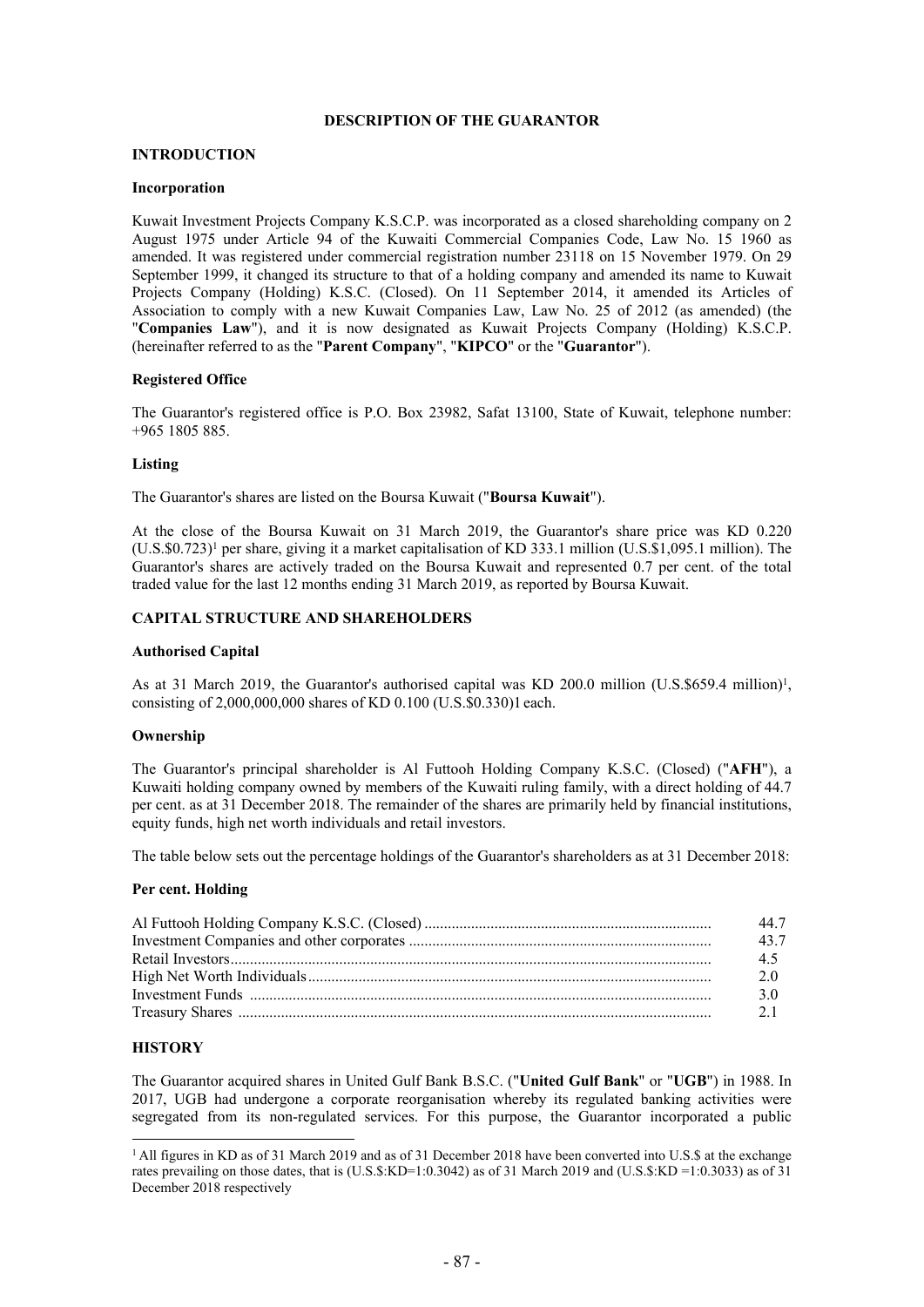shareholding company in the Kingdom of Bahrain in the name of United Gulf Holding Company B.S.C. ("**UGH**") which acquired a 100 per cent. shareholding of UGB's regulated banking business. As at 31 December 2018, the effective interest held by the Guarantor and its subsidiaries (the "**Group**") in UGH was 93.0 per cent. The Guarantor acquired a significant shareholding in Burgan Bank K.P.S.C. ("**Burgan Bank**") in 1995 (as at 31 December 2018, the Group's effective interest in Burgan Bank was 63.2 per cent.) and Gulf Insurance Group K.S.C.P. ("**Gulf Insurance Group**" or "**GIG**") in 1996 (as at 31 December 2018, the Group's effective interest in GIG was 45.4 per cent.). As part of its strategy to invest in promising under-served sectors, the Guarantor established a satellite pay-TV operator, Gulf DTH LDC ("**Gulf DTH (Showtime)**" or "**Showtime**"), with Viacom Inc. in 1995. Effective as at 31 July 2009, KIPCO entered into a joint venture by merging the operations of Showtime with the operations of the Orbit pay-TV business under a new holding company called Panther Media Group Ltd ("**Panther Media**" or "**PMG**"). PMG operates under the brand name "**OSN**". As at 31 December 2018, the effective interest held by the Group in PMG was 60.5 per cent. In addition, the Guarantor has built a portfolio of operating companies in the real estate, industrial and services sectors. The Guarantor has held a stake in United Real Estate Company S.A.K.P. ("**United Real Estate Company**" or "**URC**") since 1994 through its subsidiaries and associates, which it increased by way of direct investment through subscription to URC's rights issue in 2010 (as at 31 December 2018, the Group's effective interest in URC was 72.5 per cent.).

### **OPERATING ENVIRONMENT**

The Group and its associates operate in the MENA region and Turkey, characterised by a growing population, varying levels of per capita income and relatively nascent markets presenting significant business and investment opportunities.

The majority of the assets of the Group and its associates are located in the Gulf Cooperation Council ("**GCC**") economies, which are all A or above rated stable economies, except for Bahrain and Oman. Bahrain is rated B2 and B+ respectively by Moody's Investor Service and S&P Global Ratings, whereas Oman is rated B1 and B+ respectively by Moody's Investor Service and S&P Global Ratings. These economies offer a market for premium goods and services derived from their high per capita income and favourable demographic trends. A number of these countries are major oil and/or gas producers.

The following table sets out the key socio-economic indicators for the GCC economies:

| Country                                    | <b>Population</b><br>(in millions) | <b>Population</b><br>Growth<br>Rate (per<br>cent. per<br>annum) | <b>GDP</b><br>Growth<br>Rate (per<br>cent. per<br>$annum)**$ | <b>GDP</b> Per<br>Capita<br>Income<br>(PPP in<br>U.S.S | <b>Proven Oil</b><br><b>Reserve</b><br>(Billion<br>barrels)# |
|--------------------------------------------|------------------------------------|-----------------------------------------------------------------|--------------------------------------------------------------|--------------------------------------------------------|--------------------------------------------------------------|
|                                            | 1.5                                | 2.8                                                             | 2.8                                                          | 44,427                                                 | 0.1                                                          |
|                                            | 4.7                                | 3.1                                                             | 0.8                                                          | 59,362                                                 | 101.5                                                        |
|                                            | 4.4                                | 3.4                                                             | 2.4                                                          | 40,591                                                 | 5.4                                                          |
|                                            | 2.8                                | 4.4                                                             | 2.4                                                          | 117,575                                                | 25.2                                                         |
| Saudi Arabia                               | 33.9                               | 1.9                                                             | 1.8                                                          | 49,622                                                 | 266.5                                                        |
| UAE<br>$\#As$ of January, 2018 (estimated) | 10.7                               | 2.9                                                             | 2.7                                                          | 61,550                                                 | 97.8                                                         |

*# As of January, 2018 (estimated) \* Also has a large gas reserve*

*\*\* GDP at constant-prices*

The above figures have been extracted from the World Economic Outlook published by the International Monetary Fund (the "**IMF**") in April 2019. The population growth rate and the GDP growth rate have been calculated as the compounded annual growth rates for the period 2014 to 2019. Figures for Proven Oil Reserves have been extracted from the 2018 World Fact Book published by the Central Intelligence Agency (the "**CIA**"). The above information has been accurately reproduced and, as far as the Guarantor is aware and is able to ascertain from the information published by the IMF and the CIA, no facts have been omitted which would render the reproduced information inaccurate or misleading.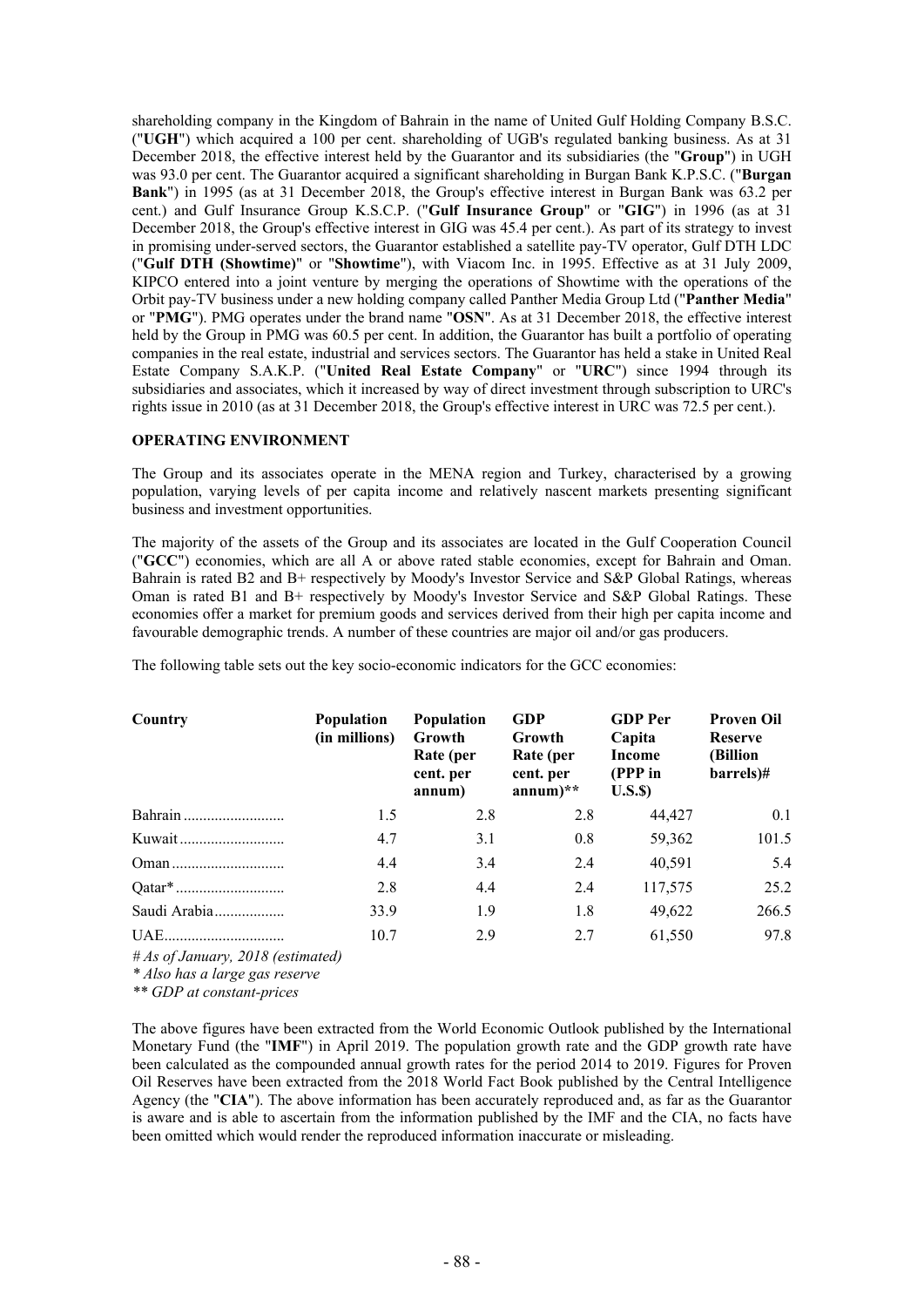In addition to the GCC economies, the Group and its associates also have investments in other Middle Eastern (non-GCC) and North African economies. These economies are characterised by a large population base and offer mass markets with low penetration.

The table below sets out the key socio-economic indicators for the other Middle Eastern (non-GCC) and North African economies:

| Country                   | <b>Population (in</b><br>millions) | Population<br><b>Growth Rate</b><br>(per cent. per<br>annum) | <b>GDP Growth</b><br>Rate (per cent.<br>per annum) ** | <b>GDP</b> Per<br>Capita Income<br>(PPP in U.S.\$) |
|---------------------------|------------------------------------|--------------------------------------------------------------|-------------------------------------------------------|----------------------------------------------------|
|                           | 43.4                               | 2.1                                                          | 2.5                                                   | 13,769                                             |
|                           | 99.2                               | 2.7                                                          | 4.7                                                   | 12,252                                             |
|                           | 10.1                               | 2.7                                                          | 2.1                                                   | 8,429                                              |
| Lebanon                   | 6.1                                | 1.6                                                          | 0.8                                                   | 13,282                                             |
|                           | 21.4                               | 0.0                                                          | 0.0                                                   | 6,507                                              |
|                           | 11.8                               | 1.1                                                          | 1.9                                                   | 11,180                                             |
| ** GDP at constant-prices | 83.0                               | 1.3                                                          | 3.3                                                   | 23,922                                             |

The above figures have been extracted from the World Economic Outlook published by the IMF in April 2019. The population growth rate and GDP growth rate have been calculated as the compounded annual growth rates for the period 2014 to 2019, except for Syria, for which the information presented is for the period 2010. The above information has been accurately reproduced and, as far as the Guarantor is aware and is able to ascertain from the information published by the IMF, no facts have been omitted which would render the reproduced information inaccurate or misleading.

As regards accounting and reporting standards, companies in the State of Kuwait follow International Financial Reporting Standards ("**IFRS**") as issued by the International Accounting Standards Board ("**IASB**") whereas banks follow IFRS as adopted by the State of Kuwait. For the year ended 31 December 2018, the Guarantor's businesses in the State of Kuwait generated income representing 48.9 per cent. of the Guarantor's total income (see Note 28 to the Guarantor's consolidated financial statements for the year ended 31 December 2018).

# **GROUP STRUCTURE**

The Guarantor, directly or indirectly, is the ultimate holding company of over 60 subsidiaries, associates (companies in which the Group holds more than 20 per cent. of the shares) and joint ventures operating in several sectors. Its assets substantially comprise shares in the Group companies. The Guarantor is dependent on revenues received from other members of the Group.

The principal subsidiaries and associates of the Guarantor operate in the financial services, insurance and real estate sectors, and the Guarantor also has a joint venture in the media sector (together the "**Principal Companies**"). The remaining companies of the Group and its associates operate in the services and industrial sectors and are primarily controlled by the Principal Companies.

The chart below sets out the Guarantor's Principal Companies (Burgan Bank, United Gulf Holding Company, Gulf Insurance Group, Panther Media Group Limited and United Real Estate Company) as at 31 December 2018: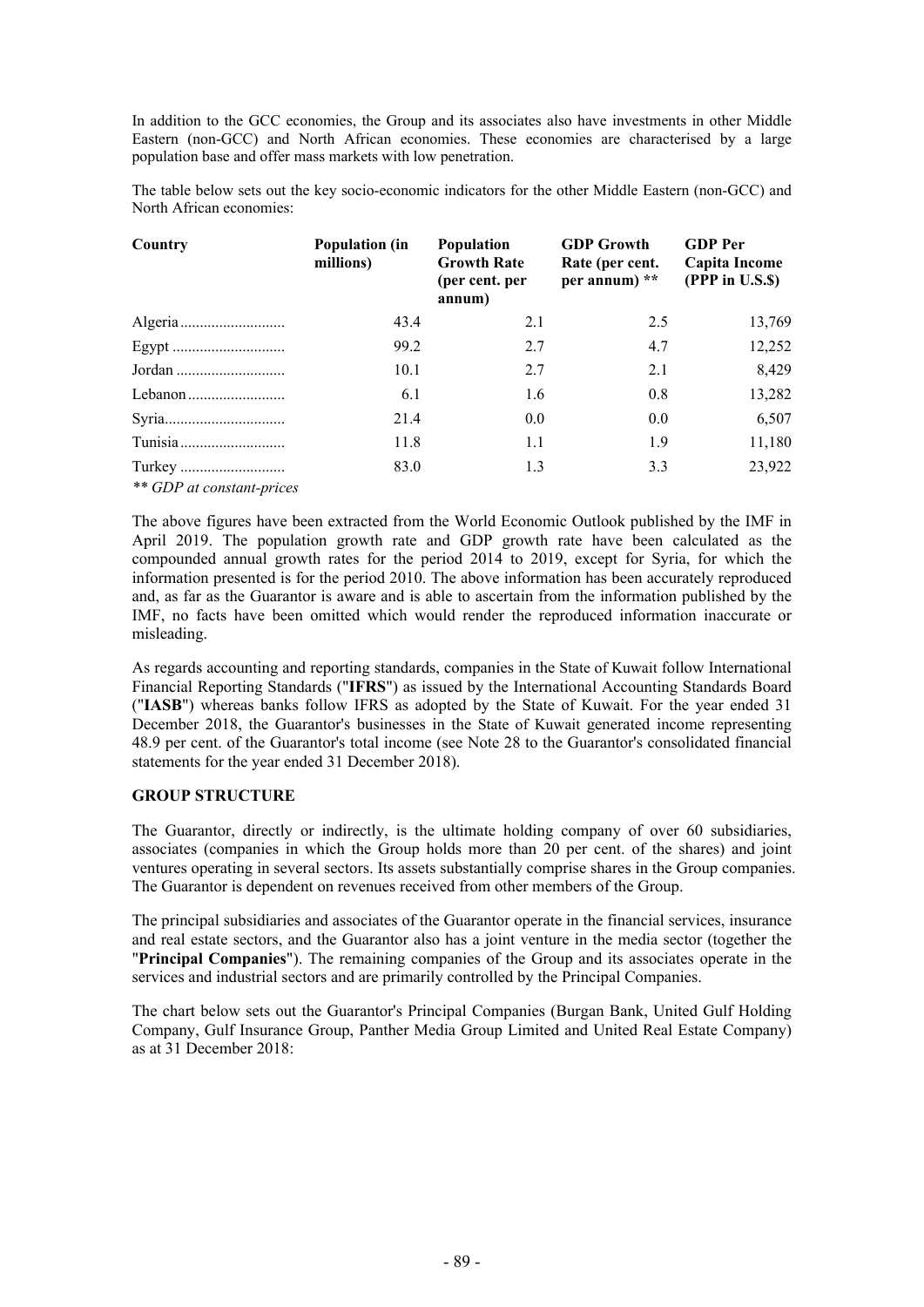

The table below sets out the Guarantor's consolidated effective interest in its Principal Companies as at 31 December 2018:

| Company                              | Jurisdiction of<br>Incorporation              | <b>Status</b>    | Year of<br>initial<br>investment | Group's<br><b>Consolidated</b><br>effective<br>interest <sup>*</sup> (in<br>per cent.) | <b>Board</b><br>representation*<br>÷ |
|--------------------------------------|-----------------------------------------------|------------------|----------------------------------|----------------------------------------------------------------------------------------|--------------------------------------|
| Burgan Bank<br>S.A.K.P.              | Kuwait                                        | Subsidiary       | 1995                             | 63.2                                                                                   | 6 of 9                               |
| Gulf Insurance<br>Group $K.S.C.P.$   | Kuwait                                        | Associate        | 1996                             | 45.4                                                                                   | 4 of $10^{\circ\circ}$               |
| United Gulf Holding<br>Company B.S.C | Bahrain                                       | Subsidiary       | 1988#                            | 93.0                                                                                   | 4 of 7                               |
| Panther Media Group<br>Ltd.***       | Dubai<br>International<br>Financial<br>Centre | Joint<br>venture | 1995****                         | 60.5                                                                                   | 2 of 7                               |
| United Real Estate                   | Kuwait                                        | Subsidiary       | 1994 ~~                          | 72.5                                                                                   | 4 of 7                               |

Company S.A.K.P...

- *^ OSN is licensed to operate in 25 countries in the MENA region; however, it currently focuses on 7 core markets*
- *\* Effective interest is computed by adding the Guarantor's direct shareholding and the Guarantor's share of indirect interest held through subsidiaries and associates*
- *\*\* Number of the Group nominated directors on the Board of the Principal Companies*
- *\*\*\* Panther Media Group Ltd. has 7 board members, 2 from each of the Guarantor and the Mawarid group and 3 independent directors*
- *\*\*\*\* Represents the year of initial investment in former Showtime, which merged with Orbit in 2009 to form Panther Media Group Ltd.*
- *^^ GIG has 10 board members, 4 from the Guarantor, 3 from Fairfax Financial Holdings and 3 independent directors*
- *^^^ The Group acquired the initial stake in 1994; however, the Guarantor acquired a significant stake in 2010*
- *# Represents the year of initial investment in United Gulf Bank, which after the corporate reorganisation in 2017 is represented by UGH*

# **BUSINESS OVERVIEW AND STRATEGY**

# **Principal Business Activities**

KIPCO is a multi-sector holding company headquartered in the State of Kuwait with operating entities across the GCC and the wider MENA region. KIPCO's business is acquiring or creating businesses, building and growing them in order to selectively sell businesses, with a view to maximising shareholder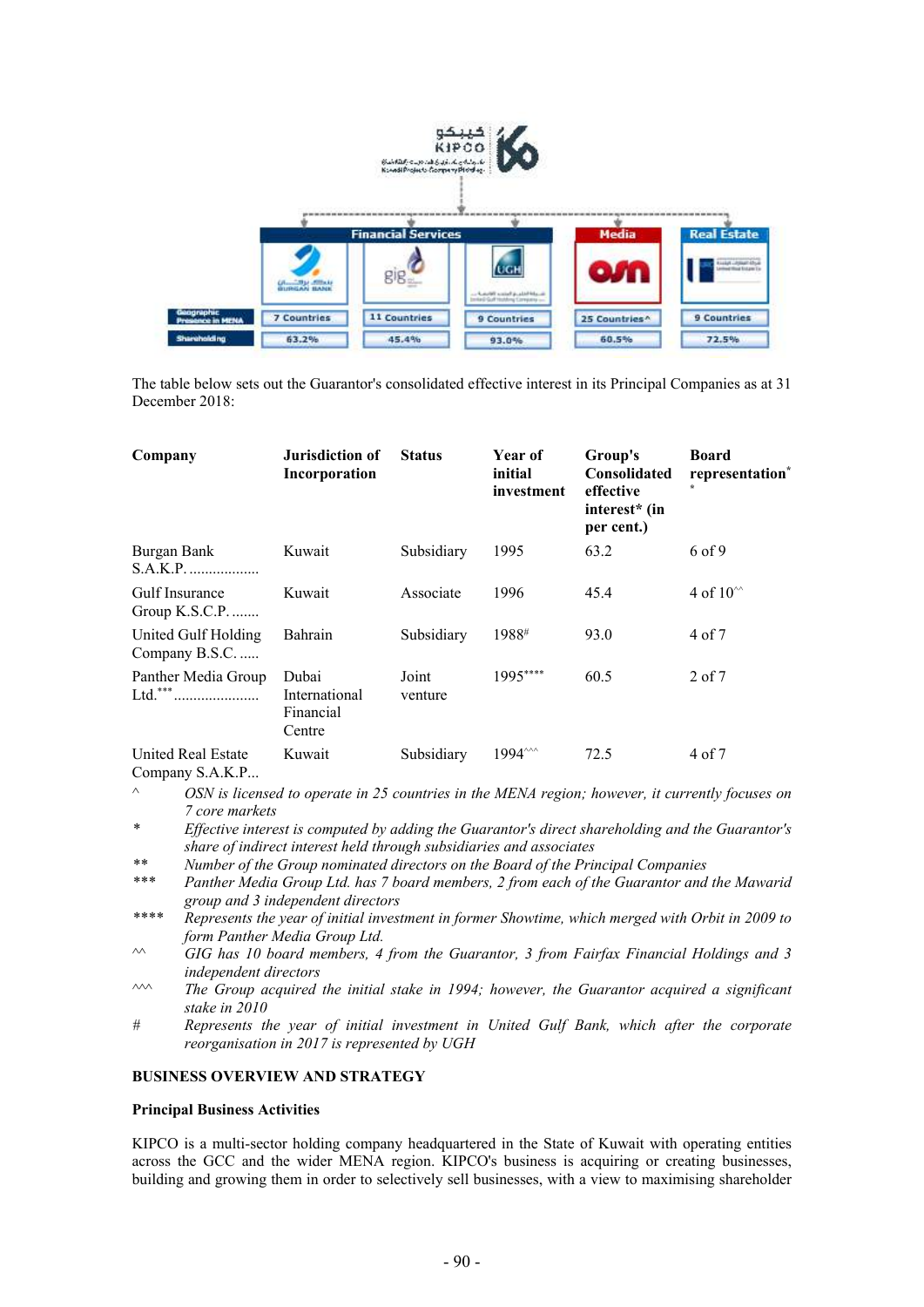value. KIPCO has an experienced management team and benefits from key relationships in the region through its principal shareholders, which include members of the Kuwaiti ruling family. KIPCO's shares are publicly listed and traded on the Boursa Kuwait.

The principal business activities of the companies in which the Guarantor has currently invested are as follows:

 **Commercial Banking** - Historically, through Burgan Bank, KIPCO has had a strong presence in the Kuwaiti banking industry, offering a full range of commercial banking services to both retail and corporate customers. Burgan Bank was Kuwait's second largest conventional commercial bank by assets as at 31 December 2018. As a result of the Group's strategic reorganisation of its financial services businesses in mid-2008 (the "**Reorganisation**"), KIPCO streamlined its financial services businesses into three major segments: commercial banking, asset management and investment banking ("**AMIB**") and insurance. Burgan Bank has been transformed into a regional commercial banking group offering a wide range of banking services and products across the GCC and wider MENA region as a result of its purchase of UGB's stakes in Jordan Kuwait Bank ("**JKB**"), Bank of Baghdad ("**BOB**"), Gulf Bank Algeria ("**AGB**") and Tunis International Bank ("**TIB**"). Burgan Bank is listed on Boursa Kuwait and had total assets of KD 7,312.1 million as at 31 December 2018. Burgan Bank is a full-service Kuwait-based bank providing consumer banking, corporate banking, private and international banking, treasury and electronic banking services.

In December 2012, having obtained final approvals from the regulatory authorities in the State of Kuwait and Turkey, Burgan Bank completed the acquisition of a 99.3 per cent. stake in Eurobank Tekfen from Eurobank EFG. On 21 December 2012, Eurobank Tekfen became a subsidiary of and has been consolidated with the Burgan Bank since that date. Following the acquisition, Eurobank Tekfen is now operating under the name of Burgan Bank A.S. ("**BBT**"). As at 31 December 2018, Burgan Bank A.S. had a market share of 0.7 per cent. in Turkey in terms of loans.

In December 2015, Burgan Bank sold its 51.2 per cent. stake in JKB, to the Group. Burgan Bank continues to work closely with JKB through the Group's network. JKB is a public shareholding company founded on 25 October 1976 with a paid-up capital of JOD 100 million. JKB is listed on the Amman stock exchange and had consolidated assets of JOD 2,721.4 million as at 31 December 2018. JKB is regulated by the Central Bank of Jordan.

 **AMIB** - KIPCO operates in the AMIB market in the MENA region through United Gulf Bank and KAMCO Investment Company K.S.C.P. ("**KAMCO**"). UGB has a track record of incubating and growing businesses, including the four commercial banks that were transferred to Burgan Bank as part of the Reorganisation. Following the Reorganisation, the Guarantor is developing its pan-regional AMIB services through UGB and KAMCO. In 2017, UGB had undergone a corporate reorganisation whereby its regulated banking activities were segregated from its non-regulated services. For this purpose, the Guarantor incorporated a public shareholding company in the Kingdom of Bahrain in the name of UGH which acquired a 100 per cent. shareholding of UGB's regulated banking business. UGH is listed on the Bahrain Stock Exchange ("**BSE**") with total assets of U.S.\$3,398.6 million as at 31 December 2018.

Under a series of transactions in 2013 and 2014, Burgan Bank and United Gulf Bank completed the acquisition of FIMBank p.l.c., based in Malta ("**FIMBank**"), and currently hold an 8.5 per cent. and a 78.7 per cent. stake respectively. The Group's total cumulative stake held in FIMBank was 89.0 per cent. as of 31 December 2018 (Tunis International Bank holds 1.8 per cent. as of 31 December 2018). FIMBank is an international trade finance specialist providing trade finance solutions to corporates, banks and individuals worldwide.

KAMCO is an investment manager that offers its clients access to local and international capital markets with a focus on asset management, investment advisory, investment research and financial services. KAMCO is the largest listed asset manager in the State of Kuwait based on assets under management ("**AUM**") as at 31 December 2018. As at 31 December 2018, KAMCO's AUM was KD 3.9 billion, including the KD 0.9 billion AUM of Global Investment House. Of this 53.3 per cent. represented custodial assets.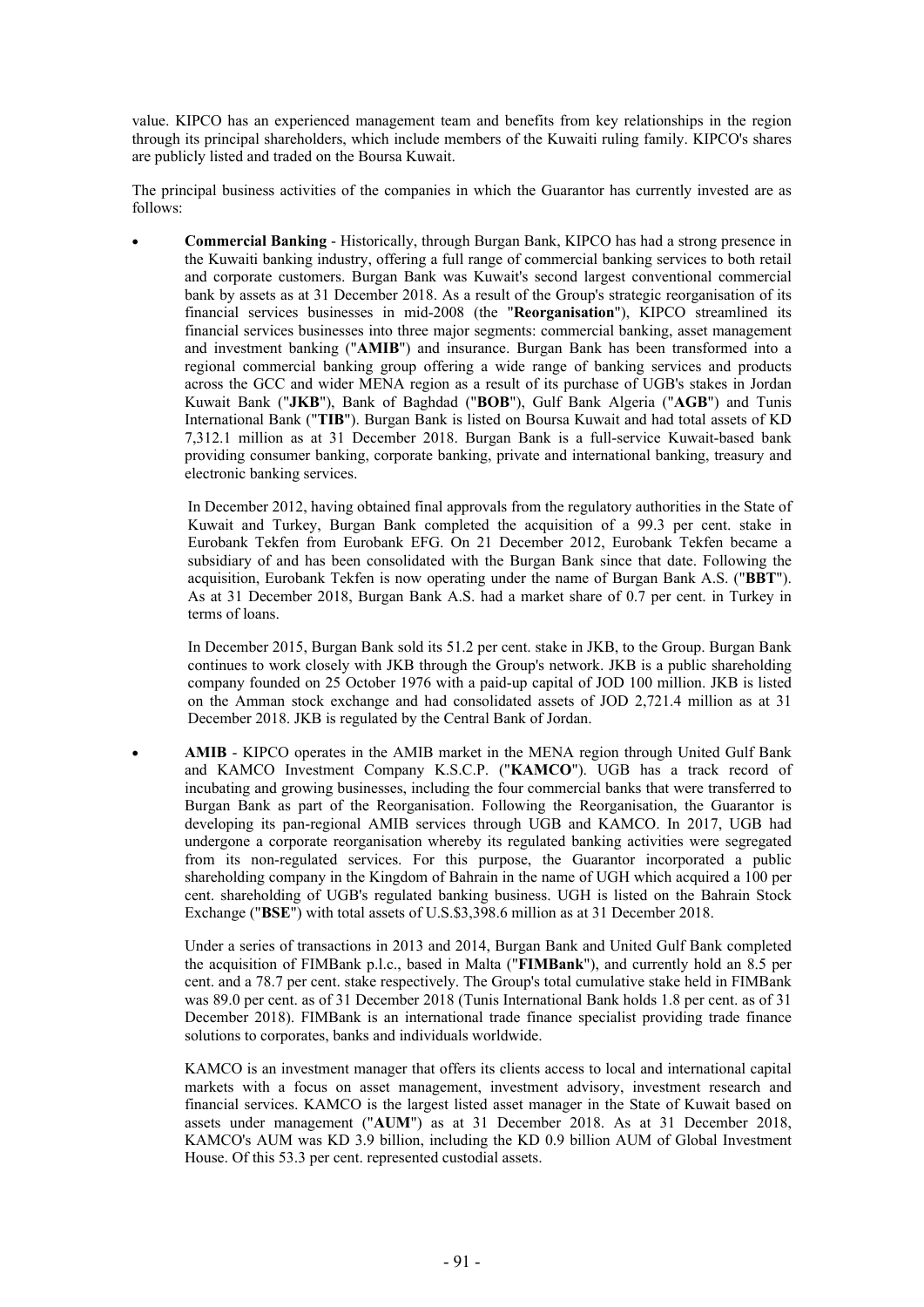In September 2018, KAMCO completed the purchase of 396,426,434 shares in Global Investment House ("**Global**"), equivalent to a 71.18 per cent. stake, from NCH Ventures S.P.C ("**NCH**"), a Bahrain-domiciled entity. The acquisition allows KAMCO to extend control over Global's existing investment products and services, managed real estate, asset management business, Global's brokerage subsidiary and physical infrastructure in Kuwait, as well as Global's international offices in the UAE, Saudi Arabia, Bahrain, Egypt, Jordan and Turkey.

- **Insurance**  GIG, is the market leader in insurance products in the State of Kuwait with an estimated 42 per cent. market share based on direct premiums as at the end of 2017. GIG has expanded its presence in the MENA region and besides Kuwait, has a presence (through subsidiaries and associates) in Saudi Arabia, Lebanon, Egypt, Syria, Jordan, Iraq, UAE, Bahrain, Algeria and Turkey. GIG's insurance product portfolio includes marine, aviation, property, casualty, motor, life and health insurance. GIG is listed on Boursa Kuwait with total assets of KD 529.3 million as at 31 December 2018.
- **Media** PMG owns and operates two formerly competing platforms: Showtime and Orbit. PMG provides Pay-Tv services in the MENA region through Direct-To-Home satellite distribution, third-party cable, Internet Protocol television ("**IPTV**") and shared antenna systems and through internet enabled proposition (OTT). The merged group is managed as a jointly-controlled entity between Gulf DTH (Showtime) and the Mawarid group of companies. The merged entity operates under the brand "OSN" and offers a total of 152 premium channels which includes 72 HD channels, 31 owned and operated channels, 38 South Asian channels and 15 Filipino channels, showing premium drama and entertainment in English, Arabic and some Asian languages. The Group is licensed to operate in 25 countries in the MENA region; however, it currently focuses on 7 core markets, being UAE, KSA, Kuwait, Qatar, Egypt, Bahrain and Jordan. OSN has a large number of Video-on-Demand ("**VOD**") assets, subscription programming as well as an OSN store, supporting all its transactional content. OSN Play is its tethered digital platform, comprised of a mixture of VOD and linear services for iOS, Android and smart TV devices. WAVO is a lower priced standalone over-the-top ("**OTT**") offering soon to be relaunched with superior user interface and functional capabilities. As at 31 December 2018, OSN had a total subscriber base of approximately 1.1 million.

Given the changes happening in the Pay-Tv industry globally and the pressure on revenue and costs caused by competition and piracy, the Guarantor is exploring several strategic options in relation to OSN, in line with its strategy of ongoing review of its assets. The Guarantor has engaged an international investment banker for this purpose. The strategic options include: (i) refocusing the business back to profitability through the resizing of the business, content optimisation and digital product offerings; (ii) introducing strategic partners; and (iii) disposal of the Guarantor's interests in OSN. The investment in the media joint venture has been classified as "Non-current asset held for sale" in accordance with IFRS 5 - Non-Current Assets held for sale and discontinued operations in the consolidated statement of financial position for the year ended 31 December 2018.

**Real Estate** - URC, together with its subsidiaries and associates, comprises the Group's real estate segment. These represent 9.9 per cent. of the Group's assets as at 31 December 2018. These real estate interests mostly consist of operational hotels, residential, commercial and office buildings in the State of Kuwait, Oman, UAE, Jordan, Lebanon, Egypt and the United Kingdom, as well as projects under construction in Kuwait and Morocco. URC also provides real estate services through its own affiliates, including project and construction management, contracting and facility management. The Guarantor owns a 72.5 per cent. consolidated effective interest in URC as at 31 December 2018.

The Guarantor has invested in development land in Kuwait. These activities are conducted by the Guarantor's subsidiaries and associated companies, often in joint venture with third parties including some related parties including AFH.

On 3 May 2017, the Guarantor inaugurated the Hessah Al Mubarak District Pavilion, a mixeduse development project. The project is located in Kuwait City overlooking the Arabian Gulf. The project's total built up area is approximately 381,000 square metres and includes 71 plots for residential buildings, commercial activities, multi-outlet retail and food and beverages. KIPCO is the first private real estate master planner to commit to laying the infrastructure for a project of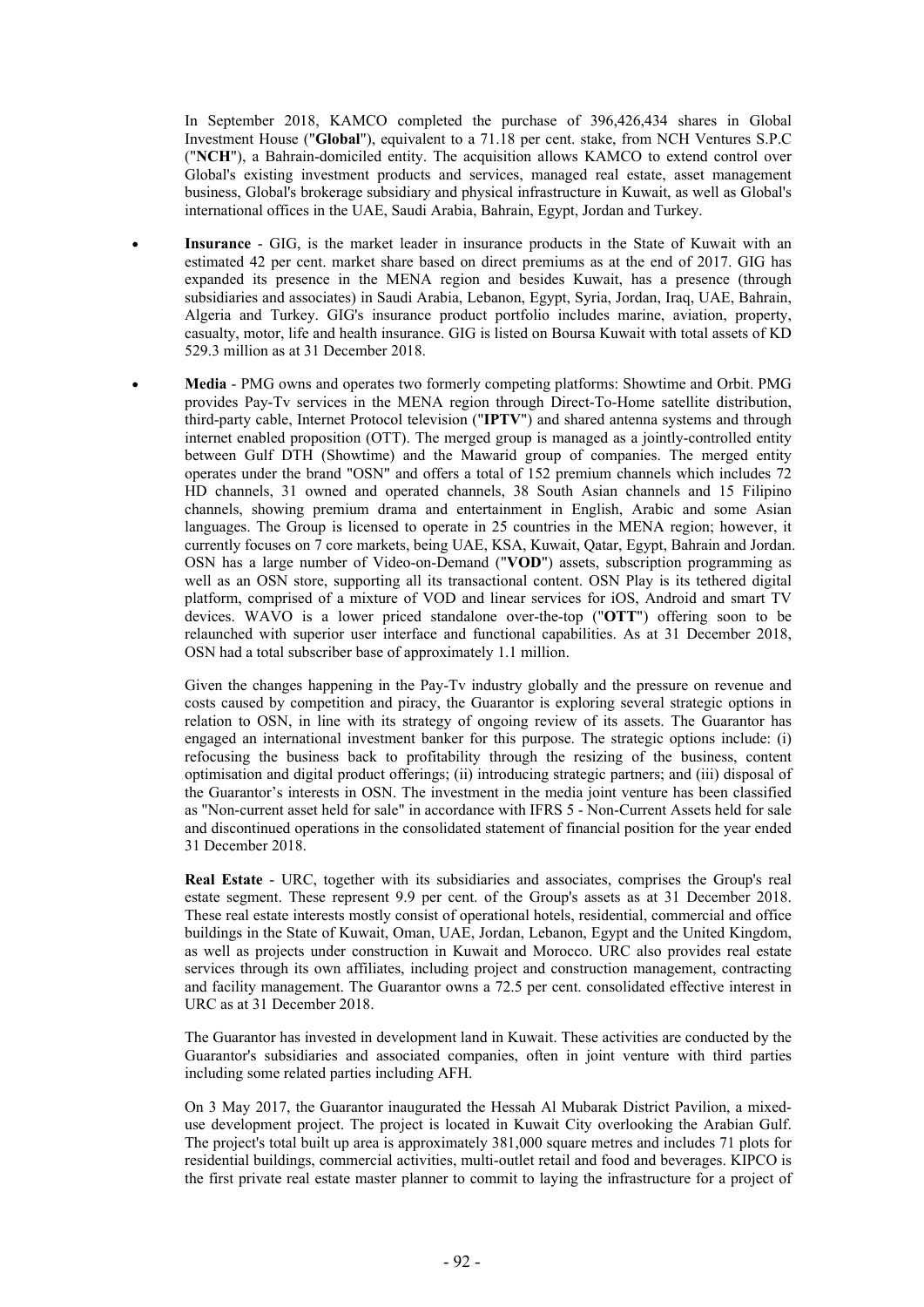this size. Project infrastructure work has been completed and public facilities have been handed over to relevant government entities. The Group plans to develop approximately 38 per cent. of the project through a Group entity, MENA Homes Real Estate Company KSC (Closed) ("**MENA Homes**") which is primarily managed by URC. As of 31 December 2018, the Group owns 88 per cent. in MENA Homes. MENA Homes will build and sell 8 plots comprising of premium residential buildings and office spaces. It also plans to build and lease 14 plots which will include serviced apartments, offices, restaurants, clinics and retail spaces. Pre-sales for the residential project have already started. The remaining 62 per cent. or 57 plots of the Hessah Al Mubarak project are expected to be developed by other parties external to the Group.

On 4 December 2018, the Guarantor completed the purchase of Khabary land property located in Fahaheel with a total area of 231,803 square metres.

These activities have contributed regular profits to the Guarantor allowing it to tap into a sector that has been profitable in the last few years. The structure of these investments also help manage the Guarantor's overall exposure to real estate.

- **Industrial**  The Guarantor holds shares or other investments in companies active in a variety of industries representing in aggregate 1.5 per cent. of its assets as at 31 December 2018. These include petrochemical and dairy plants and healthcare facilities, some with several years of operation and others which have been recently established. These are held primarily through United Industries Company K.S.C. (Closed) ("**UIC**") in which the Guarantor owns an effective interest of 77.8 per cent. as at 31 December 2018.
- **Investment<sup>2</sup>** Apart from the above principal business activities, the Guarantor holds investments in private equities, listed equity and fixed income investments amounting to KD 3.1 million as at 31 December 2018.

### **Regional presence**

The Group and its associates have a presence in the following countries:

| Company                       | <b>Present in</b>                                                                                                                                    |
|-------------------------------|------------------------------------------------------------------------------------------------------------------------------------------------------|
| Burgan Bank                   | Kuwait, Turkey, Algeria, Iraq, Tunisia, UAE, Lebanon (branch of<br>Bank of Baghdad) and Libya (representative office of Tunis<br>International Bank) |
| United Gulf Holding Company   | Bahrain, Kuwait, Tunisia, UAE, Syria, Morocco, Malta, Iraq and<br>USA                                                                                |
| <b>Gulf Insurance Group</b>   | Kuwait, Saudi Arabia, Lebanon, Egypt, Syria, Jordan, Bahrain,<br>Iraq, UAE, Turkey and Algeria                                                       |
| Panther Media Group Ltd (OSN) | Licensed to operate in 25 countries in the MENA region; however,<br>it currently focuses on 7 core markets                                           |
| United Real Estate Company    | Kuwait, Jordan, Egypt, Oman, Syria, UAE, United Kingdom,<br>Morocco and Lebanon                                                                      |
| Jordan Kuwait Bank            | Jordan, Cyprus and Palestine                                                                                                                         |
| United Industries Company     | Kuwait                                                                                                                                               |

<sup>&</sup>lt;sup>2</sup> In accordance with IFRS 8, which requires segmental reporting to align with management responsibility and reporting, KIPCO now reports primarily on 5 main business segments (i.e. commercial banking, AMIB, insurance, industrial and real estate) and others. The investment segment is now included under AMIB.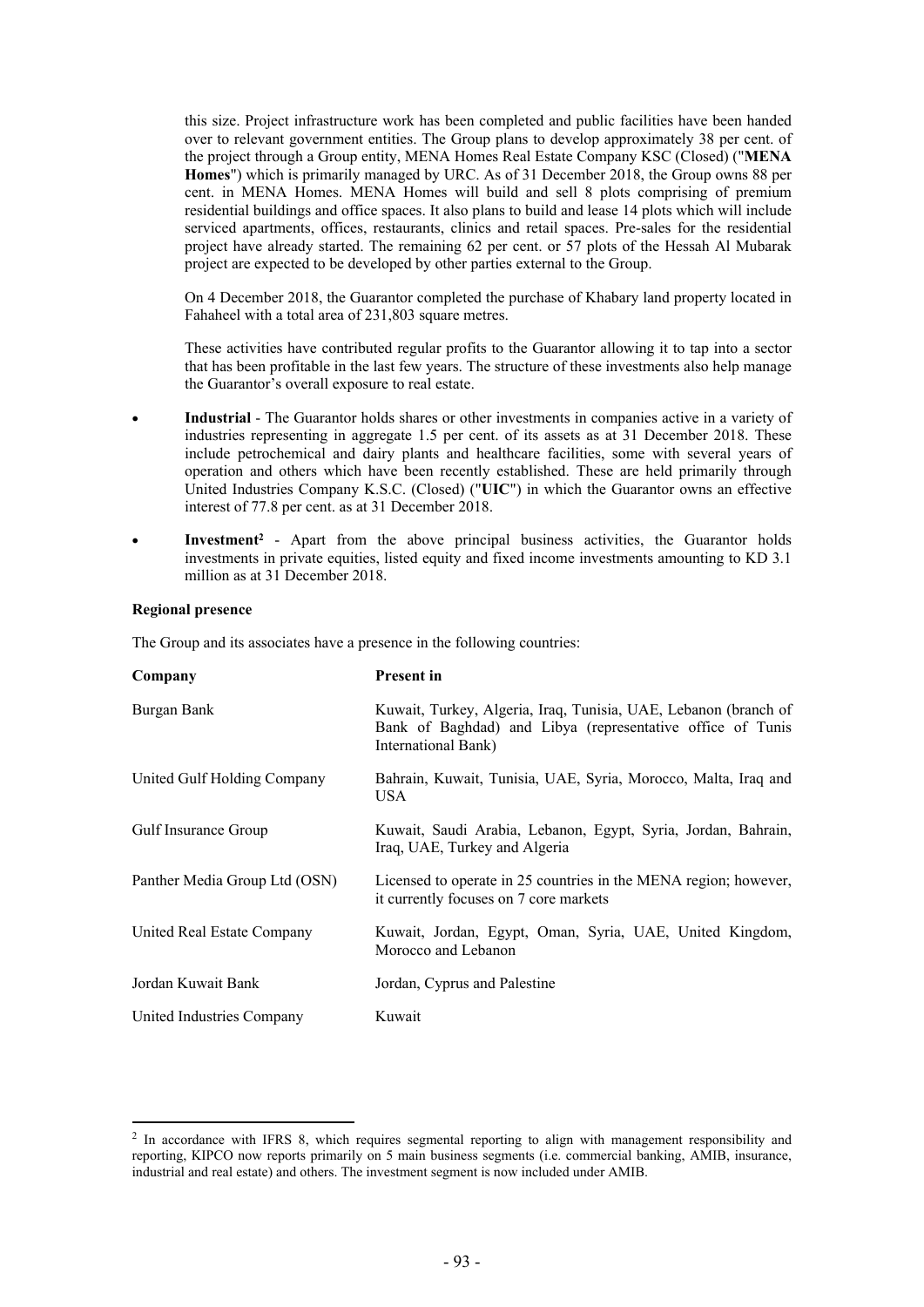# **Recent Developments**

### *Rights Issue*

In January 2019, KIPCO announced that it intends to perform a rights issue subject to completing procedures required by the regulatory authorities. Capital will be raised by issuing 452,748,662 underwritten shares with a premium to be determined at a time closer to subscription. The issue is fully underwritten. On 7 May 2019, the second submission of the offering prospectus regarding this issue was made to the Capital Markets Authority. The subscription period is expected to be announced following the receipt of the Capital Markets Authority's final approval of the offering prospectus.

### *The Group's Financial Update as at and for the Three-Month Period Ended 31 March 2019*

The Guarantor has recently announced its financial results for the three-month period ended 31 March 2019.

#### *Consolidated Income Statement Data*

For the three-month period ended 31 March 2019, the total income of the Group decreased by 1.5 per cent to KD 178.3 million compared to three-month period ended 31 March 2018. The decrease was primarily due to lower interest income, partially offset by higher investment income, share of result of associates, and education and service income.

Net profit (attributable to the equity holders of the parent company) increased by 15.4 per cent. to KD 6.5 million in the three-month period ended 31 March 2019 compared to three-month period ended 31 March 2018.

The following table sets out extracts from the Group's consolidated income statement for the three-month period ended 31 March 2018 and 31 March 2019, from the Guarantor's unaudited interim condensed consolidated financial information as at and for the three-month period ended 31 March 2019:

|                                                                                                                                                                                                                                      | 3M 2018    | 3M 2019   |
|--------------------------------------------------------------------------------------------------------------------------------------------------------------------------------------------------------------------------------------|------------|-----------|
|                                                                                                                                                                                                                                      | Unaudited  | Unaudited |
|                                                                                                                                                                                                                                      | (Restated) |           |
|                                                                                                                                                                                                                                      | KD million |           |
| Total income                                                                                                                                                                                                                         | 180.9      | 178.3     |
|                                                                                                                                                                                                                                      | 109.9      | 99.1      |
|                                                                                                                                                                                                                                      | 7.8        | 11.9      |
| Foreign exchange gain <b>contract of the contract of the contract of the contract of the contract of the contract of the contract of the contract of the contract of the contract of the contract of the contract of the contrac</b> | 3.9        | 1.6       |
|                                                                                                                                                                                                                                      | 147.4      | 153.6     |
| Interest expense                                                                                                                                                                                                                     | 68.1       | 72.5      |
|                                                                                                                                                                                                                                      | 18.6       | 19.6      |
| Profit for the period attributable to equity holders of the                                                                                                                                                                          |            |           |
|                                                                                                                                                                                                                                      | 5.6        | 6.5       |
|                                                                                                                                                                                                                                      | 12.9       | 13.1      |

# *Consolidated Assets*

The following table sets out the Group's consolidated total assets as at 31 December 2018 and as at 31 March 2019. The Group's consolidated total assets as at 31 December 2018 have been extracted from the Guarantor's audited consolidated financial statements for the financial year ended 31 December 2018 and the Group's consolidated total assets as at 31 March 2019 have been extracted from the Guarantor's interim condensed unaudited consolidated statement of financial position as at and for the three-month period ended 31 March 2019: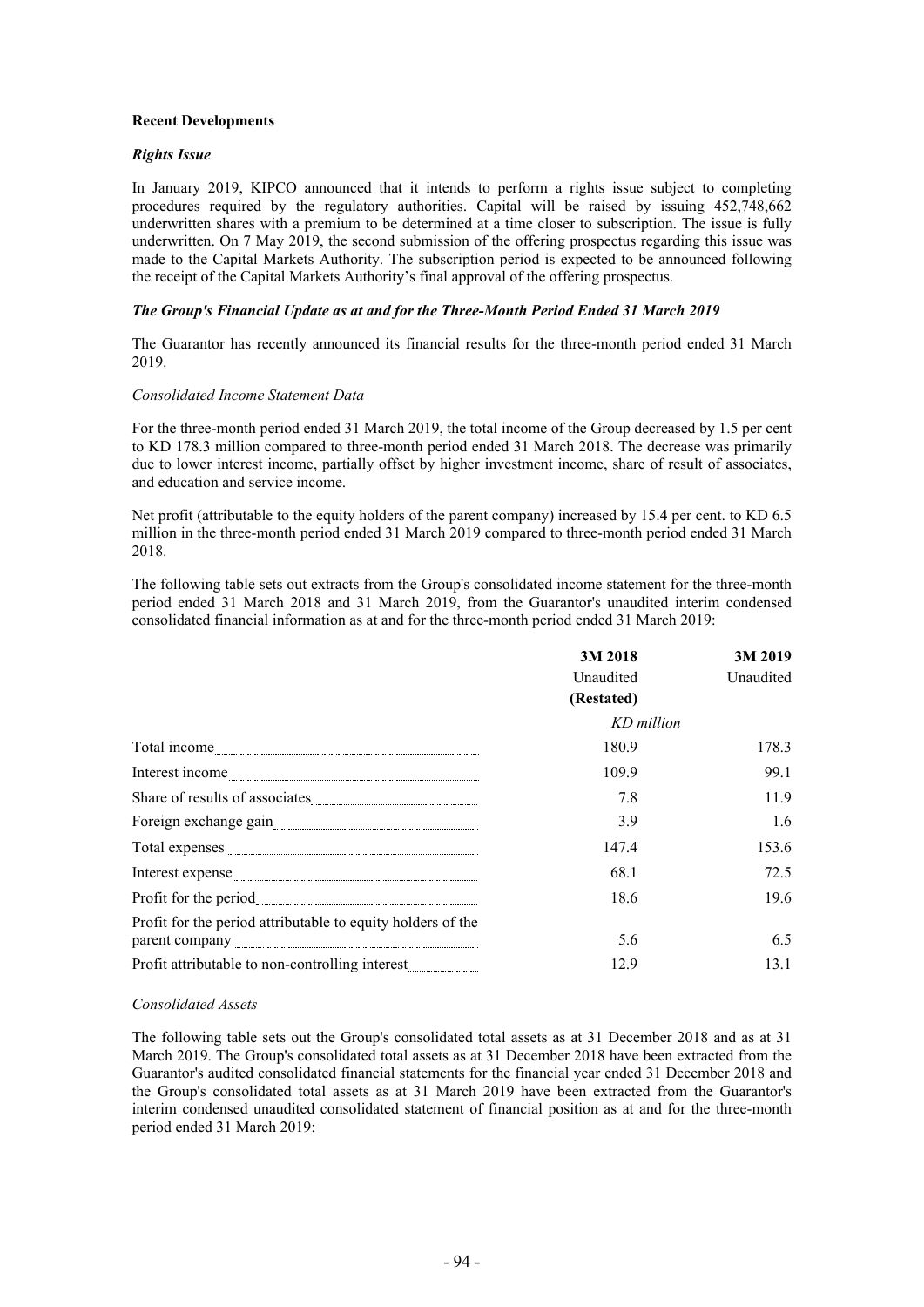|                                                            | 2018       | 3M 2019          |
|------------------------------------------------------------|------------|------------------|
|                                                            | Audited    | <b>Unaudited</b> |
|                                                            | KD million |                  |
| Total assets                                               | 10,370.3   | 10,088.7         |
| Cash in hand and at banks                                  | 2,118.8    | 1,849.6          |
| Loans and advances                                         | 4,635.3    | 4,587.7          |
| Financial assets at fair value through profit or loss      | 265.1      | 250.2            |
| Financial assets at fair value through other comprehensive |            |                  |
| mcome                                                      | 253.7      | 271.0            |
| Investment in associates                                   | 329.5      | 349.3            |
|                                                            | 328.5      | 328.1            |

# *Consolidated Liabilities and Equity*

The consolidated total liabilities of the Group decreased by 3.1 per cent. to KD 9,072.3 million as at 31 March 2019 as compared to 31 December 2018, primarily due to decrease in liabilities due to banks and other financial institutions, and medium-term notes.

The following table sets out the Group's consolidated total liabilities and equity as at 31 December 2018 and as at 31 March 2019. The information as at 31 December 2018 has been extracted from the Guarantor's audited consolidated financial statements for the financial year ended 31 December 2018 and the information as at 31 March 2019 has been extracted from the Guarantor's interim condensed unaudited consolidated statement of financial position as at and for the three-month period ended 31 March 2019:

|                                                            | 2018           | 3M 2019          |
|------------------------------------------------------------|----------------|------------------|
|                                                            | <b>Audited</b> | <b>Unaudited</b> |
|                                                            | KD million     |                  |
| Total liabilities                                          | 9,359.7        | 9,072.3          |
| Total equity                                               | 1,010.6        | 1,016.4          |
| Equity attributable to equity holders of the Guarantor<br> | 277.1          | 2734             |
| Non-controlling Interest                                   | 587.1          | 596.5            |

# **Business Strategy**

The key elements of the Group's strategy are to:

- **Leverage its position and reputation in the GCC and wider MENA region to capture further growth in these regions**: KIPCO believes it is well positioned through its network of business relationships and its strong reputation to identify opportunities for growth and generate attractive returns from its businesses. KIPCO seeks to penetrate new markets with its existing businesses and at the same time look for new opportunities that will generate attractive returns. KIPCO is particularly interested in seeking to develop its businesses in countries where opportunities for development and market dynamics are similar to those that it has previously experienced. KIPCO's knowledge of the region and ability to manage local risk creates opportunities to generate attractive returns from operating environments. An example of this is reflected in KIPCO's initiative to capitalise on its growing regional presence across the financial services spectrum. KIPCO seeks to attract partners with an international presence to accelerate the development of the businesses in which it invests and to benefit from the sector expertise of successful international companies.
- **Acquire, create, build and selectively sell businesses in sectors that capitalise on regional opportunities**: KIPCO currently focuses primarily on the commercial banking, AMIB, insurance, real estate and media sectors but will seek to identify under-served and nascent markets with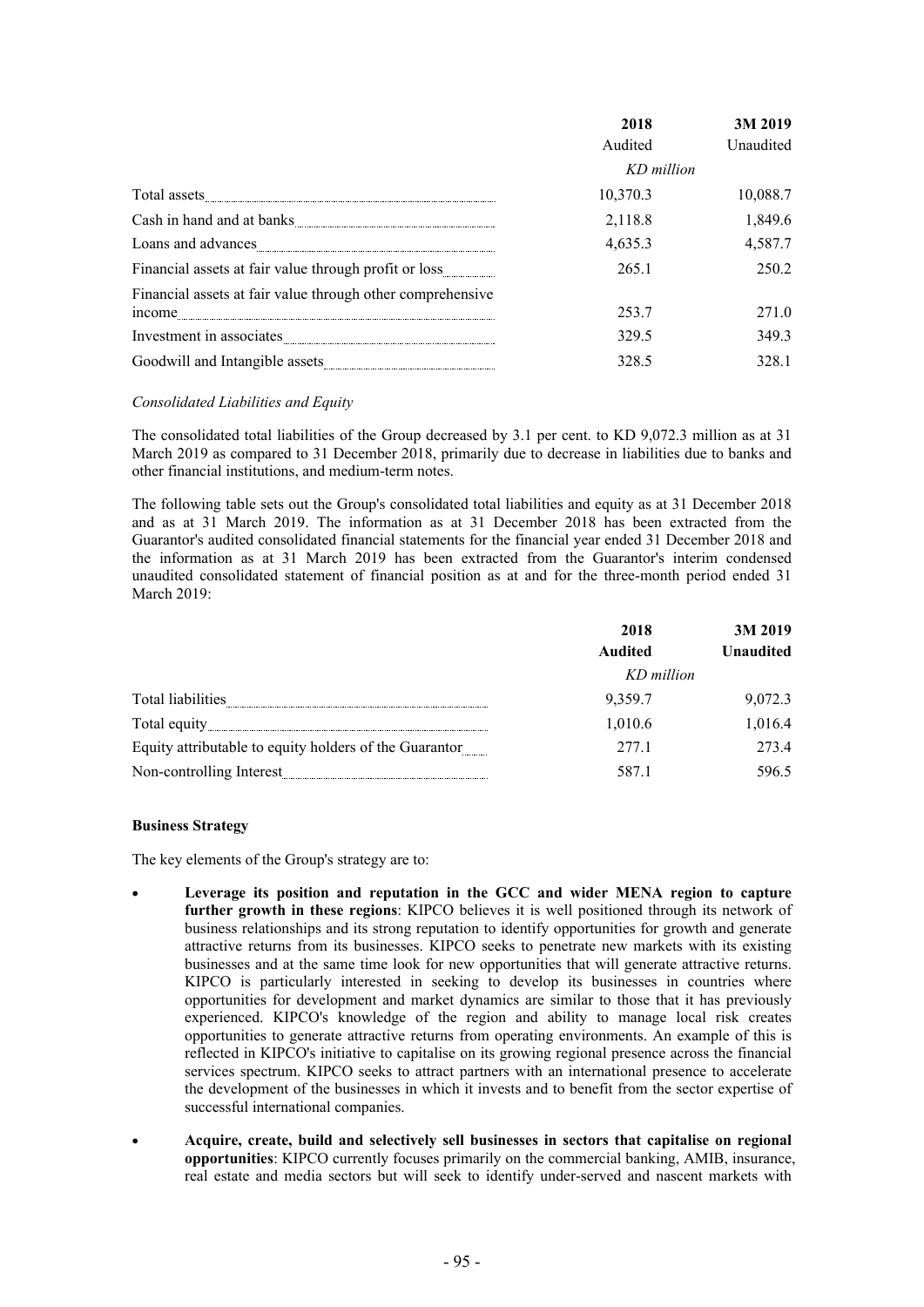proven potential for regional growth. KIPCO will seek to leverage its growing regional footprint in the retail and commercial banking sector together with insurance products and services through plans to develop savings and pensions products and services. KIPCO will continue to seek partnerships with global or local partners for investment in green field ventures for businesses with models that have been implemented successfully in other regions or countries.

- **Exercise management control over businesses**: KIPCO seeks to acquire controlling or significant stakes in its businesses and majority representation on the boards of directors. Having a controlling position enables KIPCO to provide strategic direction and establish clear financial targets for its businesses. Achieving a position of control also enables the Group's businesses to attract leading management talent, monitor operational performance and establish best practices of governance, and more generally benefit from KIPCO's regional and sector know-how. KIPCO exercises control over its core businesses (being the Principal Companies), through the ownership of majority stakes in each of them, which gives KIPCO significant influence over their board and management composition, strategy and financial policies.
	- **Maximise value from businesses with a medium to long-term horizon**: KIPCO seeks to maximise value from businesses by implementing a strategy of increasing its operating income, expanding sales both locally and regionally, and making acquisitions. The Company continually reviews its holdings, considering options to maximise value, including divesting of part or all of the businesses it owns. Disposals are made from time to time to take advantage of favourable market conditions. These have included sales of major holdings or strategic stakes, as was done with respect to Wataniya Telecom, GIG, Hempel Paints and Saudi New Zealand Health Products ("**SNZHP**"); and through listings on local or regional stock exchanges, as was done with KAMCO, Saudi Dairy and Foodstuff Company ("**SADAFCO**") and Buruj Co-operative Insurance Company.

# **FINANCIAL SUMMARY OF THE GROUP**<sup>3</sup>

# **General**

Unless otherwise stated, the consolidated financial position data as at 31 December 2016 and the consolidated income statement data for the year ended 31 December 2016 has been extracted from the Group's audited consolidated financial statements for the financial year ended 31 December 2017. The consolidated financial position data as at 31 December 2017 and 31 December 2018 and the consolidated income statement data for the years ended 31 December 2017 and 31 December 2018 has been extracted from the Group's audited consolidated financial statements for the financial year ended 31 December 2018.

The Group's audited consolidated financial statements for the financial years ended 31 December 2016, 31 December 2017 and 31 December 2018 are incorporated by reference in this Prospectus.

In the consolidated financial statements for the financial year ended 31 December 2018, certain items of the comparative consolidated statement of financial position as at 31 December 2018 and the comparative consolidated statement of changes in equity for the year ended 31 December 2017 have been restated in accordance with IAS 8: 'Accounting policies, changes in accounting estimates and errors' to account for a decrease in the Group's investment in a media joint venture and investment in associates. The restatement did not have any effect on the consolidated income statement and the consolidated cash flow statement for the year ended 31 December 2017.

Further, certain items of the consolidated statement of financial position as at 31 December 2018 and the consolidated cash flow statement for the year ended 31 December 2017 have been reclassified to conform to the presentation of the consolidated financial statements as at and for the year ended 31 December 2018. These reclassifications are not material to the consolidated financial statements.

# **Consolidated Income Statement**

For the year ended 31 December 2017, income of the Group was KD 685.8 million compared to KD 660.6 million in 2016. The increase in income by 3.8 per cent. was primarily driven by exclusion of a

<sup>&</sup>lt;sup>3</sup> Figures have been rounded, where appropriate. Percentage changes have been computed on full reported numbers.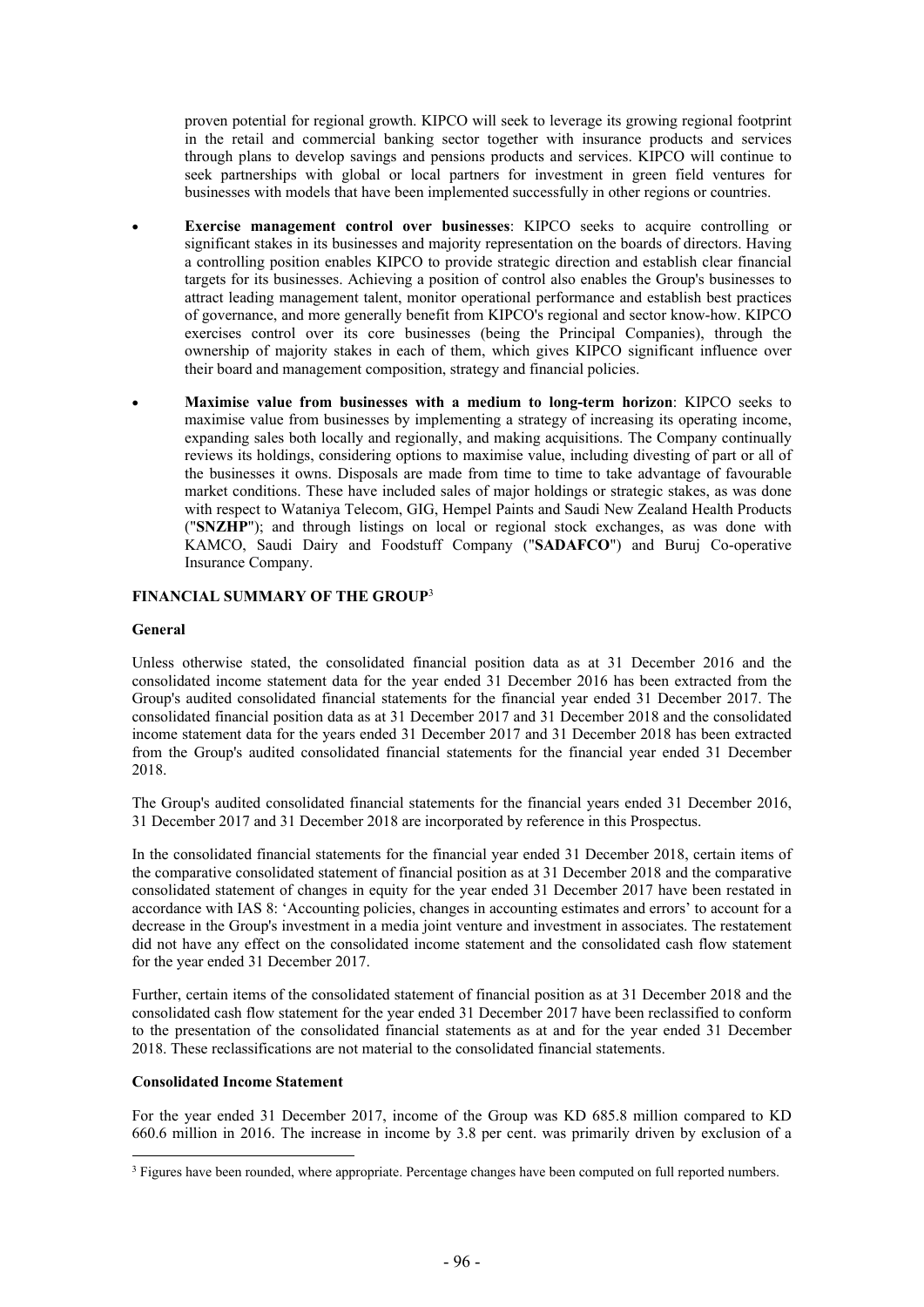share of losses from media joint venture from the total income. Financial statements of 2017 have been reclassified and restated to reflect the accounting treatment of investment in media joint venture in accordance with IFRS 5 - Non-current Assets held for sale and discontinued operations ("**IFRS 5**"), the investment in media joint venture has been classified as a discontinued operation.

Share of results of a media joint venture was a loss of KD 30.2 million for the year ended 31 December 2017 compared to a loss of KD 6.5 million for the year ended 31 December 2016 due to increase in competition, advent of over the top players and macroeconomic factors.

Share of results of associates declined from KD 35.9 million for the year ended 31 December 2016 to KD 12.8 million for the year ended 31 December 2017 due to higher investment income driven by change in the value of investment properties of the associates in 2016 and losses from associates in Jordan and Morocco in 2017.

Investment income increased from KD 28.0 million for the year ended 31 December 2016 to KD 70.9 million for the year ended 31 December 2017 primarily due to KD 38.5 million gains on the sale of 8 per cent. beneficial interest in Panther Media Group Limited in June 2017. In October 2017, the Group repurchased 8 per cent. beneficial interest in Panther Media Group Limited from its major shareholder for a total consideration of KD 60.4 million.

Interest income increased from KD 372.4 million for the year ended 31 December 2016 to KD 386.5 million for the year ended 31 December 2017 driven by growth in loan book at Burgan Bank.

Profit for the year (attributable to the equity holders of the Guarantor) decreased by 48.2 per cent. as compared to the year ended 31 December 2016 to KD 23.6 million for the year ended 31 December 2017. The decrease in profit for the year attributable to the equity holders of the Guarantor was due to decline in revenue, increase in hospitality and real estate expenses, general and administrative expenses and interest expenses.

For the year ended 31 December 2018, the income of the Group was KD 774.4 million compared to KD 685.8 million in 2017. The increase in income by 12.9 per cent. was primarily driven by higher interest income from the banking segment, hospitality and real estate income, share of results of associates, income from the education segment (vs. nil for the year ended 31 December 2017) due to the consolidation of United Education Company for the year ended 31 December 2018, fee and commission income and other income. The increase in income gets offset by lower manufacturing and distribution income and a KD 38.5 million gain (investment income) in 2017.

Interest Income increased from KD 386.5 million for the year ended 31 December 2017 to KD 445.2 million for the year ended 31 December 2018 driven by increase in interest income from Burgan Bank, Jordan Kuwait Bank, at KIPCO level and MENA Homes.

Share of results of associates increased by KD 5.7 million for the year ended 31 December 2018, compared to the year ended 31 December 2017 due to an improvement in share in income of associates of URC and share of income from Overland Real Estate Company W.L.L.

Investment income declined by KD 34.3 million to KD 36.6 million for the year ended 31 December 2018 compared to the year ended 31 December 2017 due to a KD 38.5 million gain on a partial sale of investment in a media joint venture in June 2017. In October 2017, the Group repurchased an 8 per cent. beneficial interest in Panther Media Group Limited from its major shareholder for a total consideration of KD 60.4 million.

Profit before taxation from continuing operations increased by 8.2 per cent. to KD 117.2 million for the year ended 31 December 2018 from KD 108.3 million for the year ended 31 December 2017. The increase in profit was due to reduction in provision for credit losses by KD 14.6 million which gets offset by increase in provision for impairment of other financial and non-financial assets by KD 8.2 million.

Loss from discontinued operations for the year ended 31 December 2018 represents share of loss from media joint venture, OSN for the period 1 January 2018 to 8 August 2018 as it has been classified as a non-current asset held for sale with effect from 9 August 2018.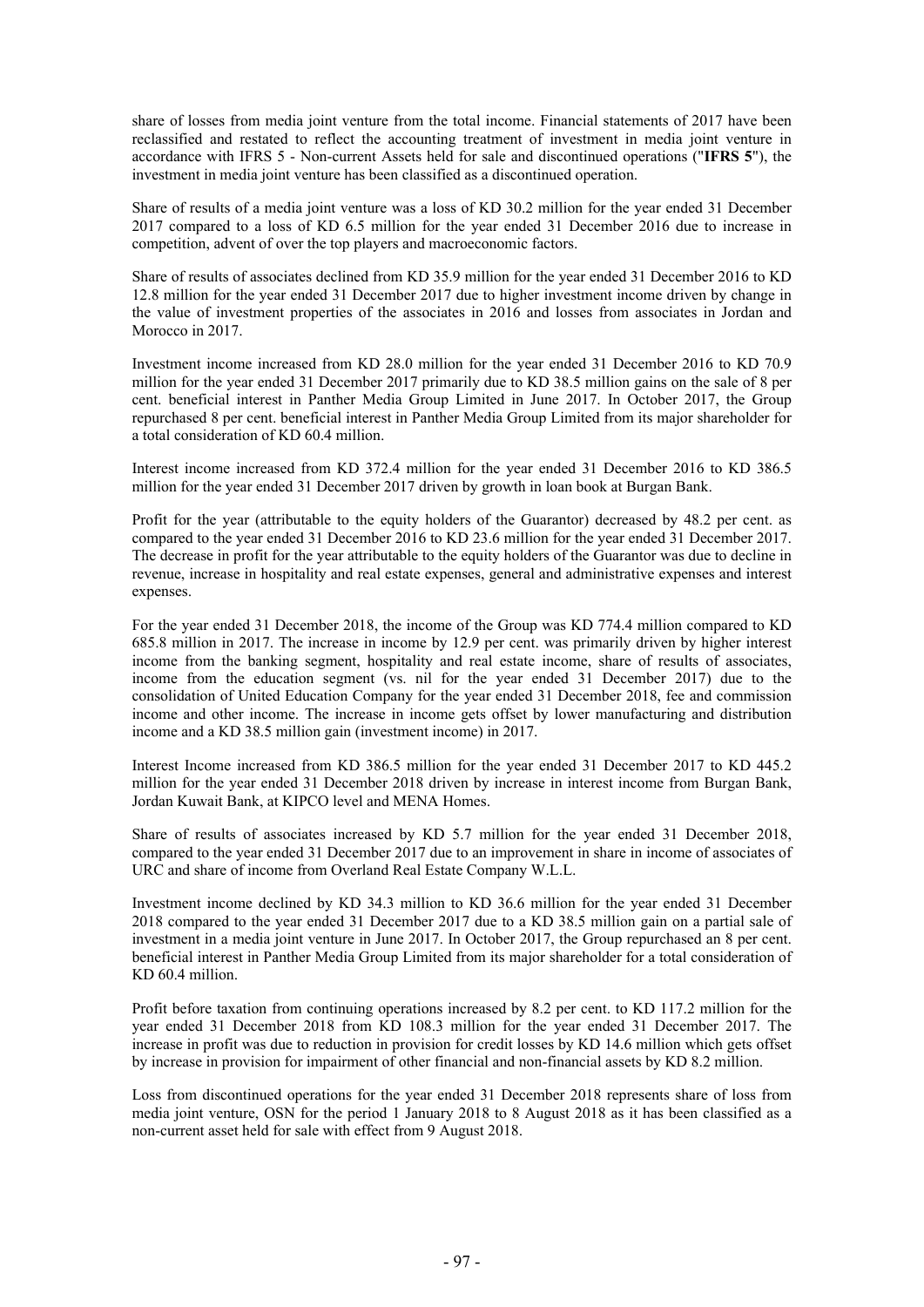Profit for the year (attributable to the equity holders of the Guarantor) increased by 20.0 per cent. to KD 28.3 million for the year ended 31 December 2018 from KD 23.6 million for the year ended 31 December 2017.

The following table sets out extracts from the Group's consolidated income statements for the three financial years ended 31 December 2016, 31 December 2017 and 31 December 2018. The information for the financial year ended 31 December 2016 has been extracted from the Guarantor's audited consolidated financial statements for the financial year ended 31 December 2017 and for the financial years ended 31 December 2017 and 31 December 2018 extracted from the Guarantor's audited consolidated financial information for the financial year ended 31 December 2018:

|                                                           | For the<br>year ended<br>31 | For the<br>year ended<br>31 | For the<br>year ended<br>31 |
|-----------------------------------------------------------|-----------------------------|-----------------------------|-----------------------------|
|                                                           | <b>December</b><br>2016     | <b>December</b><br>2017     | <b>December</b><br>2018     |
|                                                           |                             | KD million                  |                             |
|                                                           | 660.6                       | 685.8                       | 774.4                       |
|                                                           | 372.4                       | 386.5                       | 445.2                       |
|                                                           | 77.2                        | 93.7                        | 109.4                       |
|                                                           | 28.0                        | 70.9                        | 36.6                        |
|                                                           | $\overline{a}$              | $\overline{\phantom{a}}$    | 27.0                        |
|                                                           | 35.9                        | 12.8                        | 18.4                        |
| Share of results of a media joint venture                 | (6.5)                       | -*                          | $\rightarrow$               |
|                                                           | 527.1                       | 553.7                       | 639.8                       |
|                                                           | 171.3                       | 184.8                       | 192.4                       |
|                                                           | 240.7                       | 248.1                       | 297.8                       |
| Profit for the year from continuing operations            |                             | 92.7                        | 106.8                       |
| Loss from discontinued operations                         |                             | (30.2)                      | (23.0)                      |
|                                                           | 88.1                        | 62.5                        | 83.8                        |
| Profit for the year attributable to equity holders of the | 45.5                        | 23.6                        | 28.3                        |
| Profit attributable to non-controlling interest           | 42.6                        | 38.9                        | 55.5                        |
| Earnings per share attributable to equity holders of the  | 28.6                        | 11.5                        | 15.0                        |
| Earnings per share attributable to equity holders of the  | 28.6                        | 11.5                        | 15.0                        |
| Earnings per share for continuing operations              |                             |                             |                             |
| Earnings per share attributable to equity holders of the  |                             | 32.9                        | 31.4                        |
| Earnings per share attributable to equity holders of the  |                             | 32.9                        | 31.4                        |

*\* In accordance with IFRS 5, the investment in OSN is classified as a discontinued operation and accordingly the share of results of the media joint venture for the years ended 31 December 2017 and 31 December 2018 is disclosed as "loss from discontinued operation" in the consolidated income statement for the year ended 31 December 2018. Please refer to Note 31 of the Guarantor's consolidated financial statements for the year ended 31 December 2018 for more details.*

The earnings of companies in the financial services sector can be attributed to a strategy of regional expansion through acquisitions and/or establishment of green field operations. The strong deposit base, quality of assets and the prudent provisioning strategies adopted by these companies make them well positioned to capitalise on these opportunities. In the media sector, there is a high demand for services and exclusive content. The business model is such that once break-even is achieved, income growth is not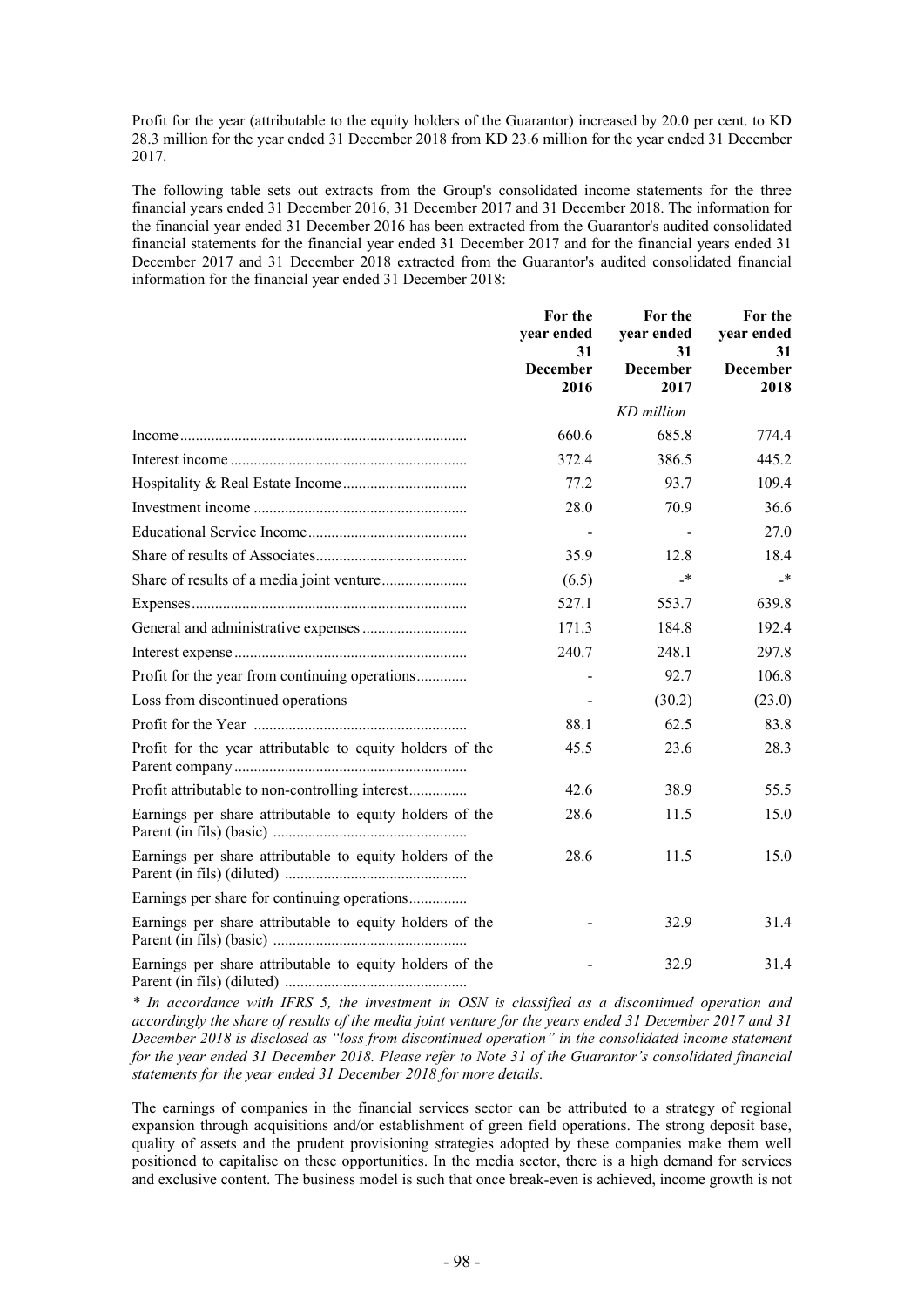accompanied by a proportionate increase in fixed costs, resulting in a relatively sharp growth in profit margins.

The business of OSN represented the entirety of the Group's media operating segment. In accordance with IFRS-5 (*Non-Current Assets held for sale and discontinued operations*), the investment in OSN is classified as a discontinued operation and accordingly the media segment is no longer presented in the segment Note 28 of the Guarantor's audited consolidated financial information for the year ended 31 December 2018. Investment in a media joint venture/OSN has been classified as "Non-current asset held for sale" in accordance with IFRS 5.

Segment-wise consolidated revenues as follows:

|                                       | For the year<br>ended 31<br><b>December</b><br>2016 | For the year<br>ended 31<br><b>December</b><br>2017 | For the year<br>ended 31<br><b>December</b><br>2018 |
|---------------------------------------|-----------------------------------------------------|-----------------------------------------------------|-----------------------------------------------------|
|                                       |                                                     | KD million                                          |                                                     |
|                                       | 485.1                                               | 495.3                                               | 561.4                                               |
| Asset Management & Investment Banking | 42.5                                                | 73.5                                                | 44.3                                                |
|                                       | 5.5                                                 | 4.7                                                 | 6.1                                                 |
|                                       | (6.5)                                               |                                                     | $\blacksquare$                                      |
|                                       | 43.2                                                | 36.9                                                | 33.0                                                |
|                                       | 100.0                                               | 96.0                                                | 121.1                                               |
|                                       | 21.9                                                | 21.8                                                | 51.6                                                |
|                                       | (31.2)                                              | (42.5)                                              | (43.1)                                              |
|                                       | 660.6                                               | 685.8                                               | 774.4                                               |

The following table sets out the Group's consolidated profit and loss broken down by segments for the years ended 31 December 2017 and 31 December 2018 (See note 28 of the Guarantor's audited consolidated financial information for the year ended 31 December 2018):

|                                         | For the year<br>ended 31<br>December 2017 | For the year<br>ended 31<br>December 2018 |  |
|-----------------------------------------|-------------------------------------------|-------------------------------------------|--|
|                                         | KD million                                |                                           |  |
|                                         | 106.3                                     | 162.3                                     |  |
| Asset Management and Investment Banking | (11.0)                                    | (56.0)                                    |  |
|                                         | 4.7                                       | 6.1                                       |  |
|                                         | (30.2)                                    |                                           |  |
|                                         | 6.5                                       | 3.7                                       |  |
|                                         | (6.7)                                     | 1.3                                       |  |
|                                         | 0.5                                       | 1.6                                       |  |
|                                         | (7.6)                                     | (12.2)                                    |  |
|                                         |                                           | (23.0)                                    |  |
|                                         | 62.5                                      | 83.8                                      |  |

# **Consolidated Assets**

As at 31 December 2017, the consolidated total assets of the Group amounted to KD 10.3 billion, representing an increase of 3.6 per cent. compared to KD 10.0 billion as at 31 December 2016. Cash in hand and at bank constituted 15.2 per cent. of consolidated total assets while loans and advances accounted for 50.7 per cent. of consolidated total assets as at 31 December 2017. Investments in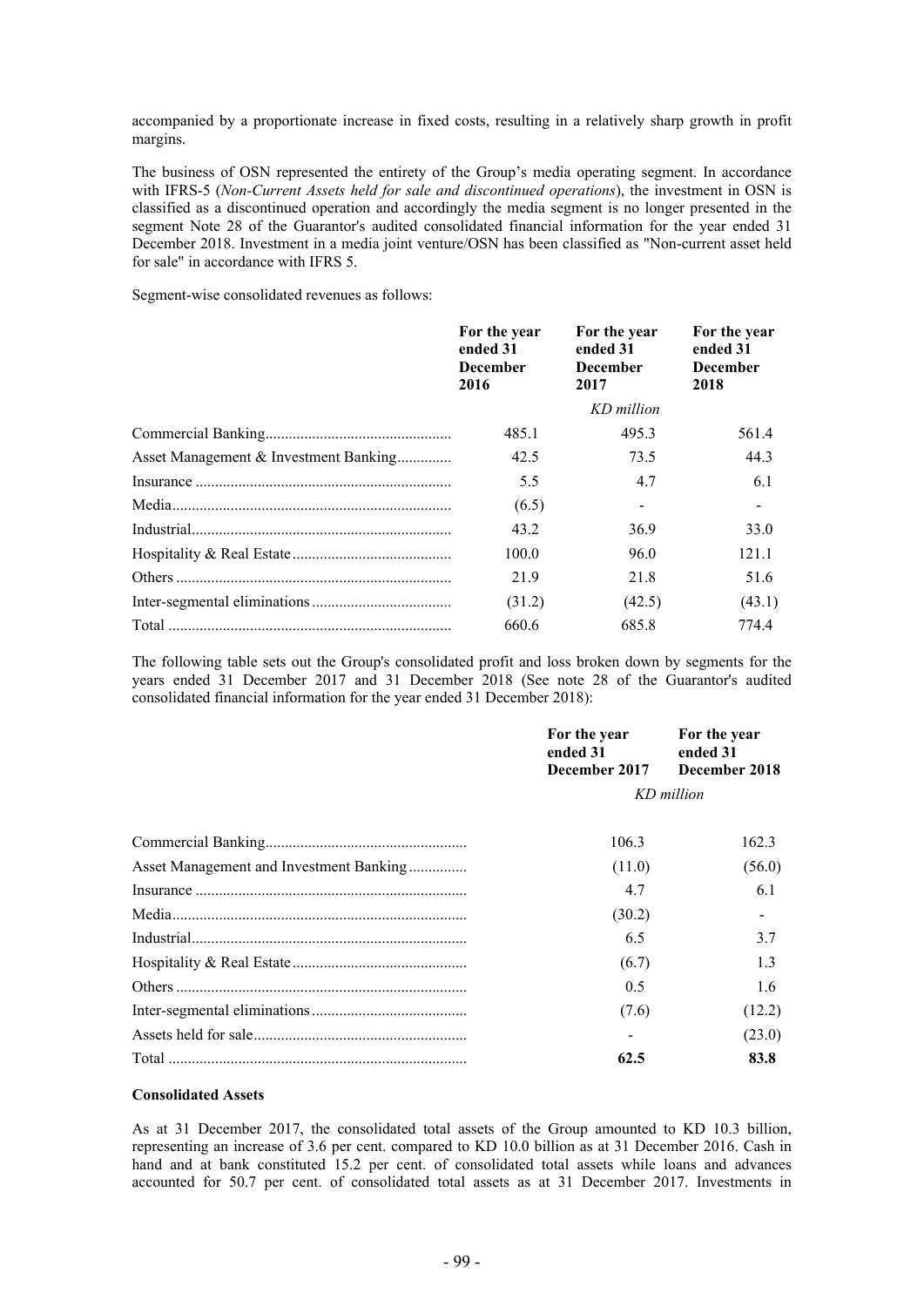associates accounted for 3.6 per cent. of consolidated total assets as at 31 December 2017. Financial assets available for sale and financial assets held at fair value through the income statement (comprising investments in listed and unlisted securities) accounted for 5.3 per cent. of consolidated total assets as at 31 December 2017. Goodwill and intangible assets relating to subsidiaries represented 3.2 per cent. of consolidated total assets as at 31 December 2017.

As at 31 December 2018, the consolidated total assets of the Group were KD 10.4 billion, an increase of 0.2 per cent. compared to the year ended 31 December 2017. Cash in hand and at bank constituted 20.4 per cent. of consolidated total assets while loans and advances accounted for 44.7 per cent. of consolidated total assets as of 31 December 2018. Investments in associates accounted for 3.2 per cent. of consolidated total assets, financial assets held at fair value through the profit or loss and other comprehensive income (comprising investments in listed and unlisted securities) accounted for 5.0 per cent. of consolidated total assets while intangible assets relating to subsidiaries represented 3.2 per cent. of consolidated total assets as at 31 December 2018.

The following sets out: (i) the Group's consolidated financial position data as at 31 December 2016 extracted from the Guarantor's audited consolidated financial statements as at and for the financial year ended 31 December 2017; and (ii) the Group's consolidated total assets as at 31 December 2017 and 31 December 2018, in each case extracted from the Guarantor's audited consolidated financial information as at and for the financial year ended 31 December 2018:

|                                                       | 31<br>As<br>at<br><b>December</b><br>2016 | 31<br>As<br>at<br><b>December</b><br>2017 | 31<br>As<br>at<br><b>December</b><br>2018 |
|-------------------------------------------------------|-------------------------------------------|-------------------------------------------|-------------------------------------------|
|                                                       |                                           | (Restated)                                |                                           |
|                                                       |                                           | KD million                                |                                           |
|                                                       | 9,982.1                                   | 10,345.1                                  | 10,370.3                                  |
|                                                       | 1,458.0                                   | 1,569.6                                   | 2,118.8                                   |
|                                                       | 5,285.3                                   | 5,240.8                                   | 4,635.3                                   |
|                                                       | 438.5                                     | 514.1                                     |                                           |
| Financial assets at fair value through profit or loss | 59.2                                      | 35.4                                      | 265.1                                     |
| Financial assets at fair value through other          |                                           |                                           | 253.7                                     |
|                                                       | 442.5                                     | 375.3                                     | 329.5                                     |
|                                                       | 309.2                                     | 329.5                                     | 328.5                                     |
| Return on average assets                              | $0.9$ per cent                            | $0.6$ per cent                            | $0.8$ per cent                            |

Return on average assets .............................................. 0.9 per cent. 0.6 per cent. 0.8 per cent. *The consolidated financial position as at 31 December 2017 has been restated in accordance with IAS 8 in the audited consolidated financial statements of the Group for the year ended 31 December 2018.*

The following table sets out the Group's consolidated total assets broken down by segments as at 31 December 2016 (See note 29 of the Guarantor's audited consolidated financial statements for the year ending 31 December 2017), as at 31 December 2017 and as at 31 December 2018 (See note 28 of the Guarantor's audited consolidated financial information for the year ending 31 December 2018):

|                                         | As at $31$<br><b>December</b><br>2016 | As at $31$<br><b>December</b><br>2017<br>(Restated) | As at $31$<br><b>December</b><br>2018 |
|-----------------------------------------|---------------------------------------|-----------------------------------------------------|---------------------------------------|
|                                         |                                       | KD million                                          |                                       |
|                                         | 8,712.2                               | 8,851.9                                             | 8,708.8                               |
| Asset Management and Investment Banking | 676.4                                 | 860.1                                               | 795.3                                 |
|                                         | 72.9                                  | 734                                                 | 73.2                                  |
| Media.                                  | 149.6                                 | 1779                                                |                                       |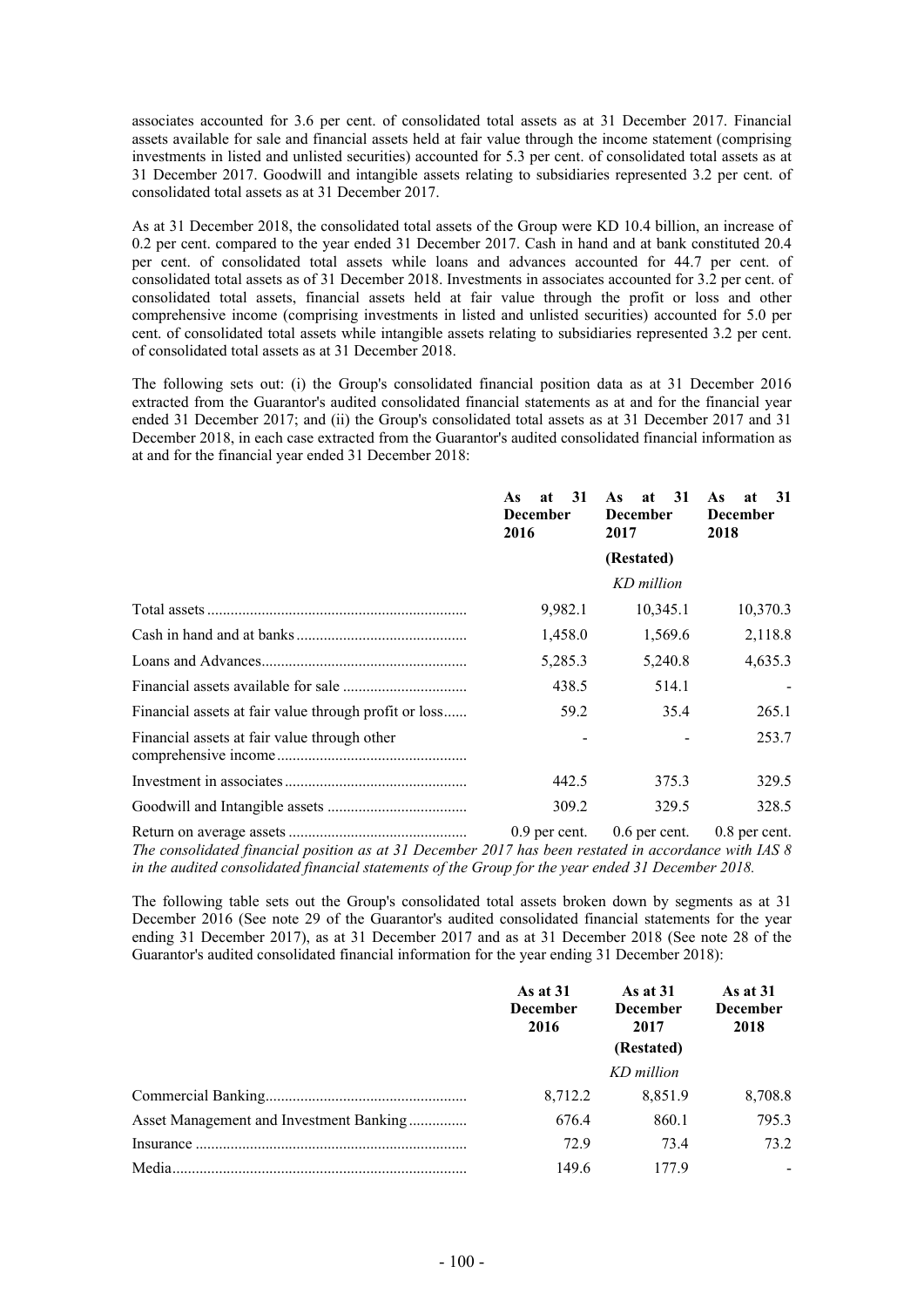| 9.982.1 | 10.345.1  | 10,370.3 |
|---------|-----------|----------|
|         |           | 1873     |
| (836.5) | (1.034.8) | (992.6)  |
| 162.8   | 2843      | 291.0    |
| 7953    | 865.1     | 1,028.5  |
| 249.4   | 2672      | 279.0    |

# **Consolidated Liabilities and Equity**

The consolidated total liabilities of the Group increased from KD 8.8 billion as at 31 December 2016 to KD 9.1 billion as at 31 December 2017. Consolidated total liabilities as at 31 December 2017 comprised of deposits from customers (56.2 per cent. of total liabilities), due to banks and other financial institutions (22.1 per cent. of total liabilities), medium term notes (7.2 per cent. of total liabilities), loans payable (5.5 per cent. of total liabilities), bonds (3.5 per cent. of total liabilities), and other liabilities (5.5 per cent. of total liabilities).

Equity attributable to the equity holders of the Guarantor decreased from KD 471.5 million as at 31 December 2016 to KD 439.3 million as at 31 December 2017 mainly due to decline in retained earnings and foreign currency translation reserve.

The consolidated total liabilities of the Group increased by 2.5 per cent. to KD 9.4 billion as at 31 December 2018 compared to 31 December 2017, primarily driven by increase in loans, bonds and other liabilities. Consolidated total liabilities as at 31 December 2018 comprised of deposits from customers (52.2 per cent. of total liabilities), due to banks and other financial institutions (22.0 per cent. of total liabilities), medium term notes (7.1 per cent. of total liabilities), loans payable (7.4 per cent. of total liabilities), bonds (5.1 per cent. of total liabilities), and other liabilities (6.2 per cent. of total liabilities).

Equity attributable to the equity holders of the Guarantor decreased to KD 277.1 million as at 31 December 2018 from KD 439.3 million as at 31 December 2017, primarily due to transition adjustment of KD 120.7 million on adoption of IFRS 9 – Financial Instruments for financial instruments, payment of KD 13.4 million dividends and KD 12.6 million for changes in ownership of subsidiaries.

The following tables set out: (i) the Group's consolidated total liabilities and equity as at 31 December 2016 extracted from the Guarantor's audited consolidated financial statements as at and for the financial year ended 31 December 2017; and (ii) the Group's consolidated total liabilities and equity as at 31 December 2017 and 31 December 2018, in each case extracted from the Guarantor's audited consolidated financial information as at and for the financial year ended 31 December 2018:

|                                                        | As at $31$<br><b>December</b><br>2016 | <b>As at 31</b><br><b>December</b><br>2017<br>(Restated) | As at<br>31<br>Decem<br>ber<br>2018 |  |
|--------------------------------------------------------|---------------------------------------|----------------------------------------------------------|-------------------------------------|--|
|                                                        |                                       | KD million                                               |                                     |  |
|                                                        | 8,765.7                               | 9.133.1                                                  | 9,359.7                             |  |
|                                                        | 1,216.4                               | 1,212.1                                                  | 1,010.6                             |  |
| Equity attributable to equity holders of the Guarantor | 471.5                                 | 439.3                                                    | 277.1                               |  |
|                                                        | 598.5                                 | 626.4                                                    | 587.1                               |  |

The following table sets out the Group's consolidated liabilities broken down by segments as at 31 December 2016, as at 31 December 2017 (See note 29 of the Guarantor's audited consolidated financial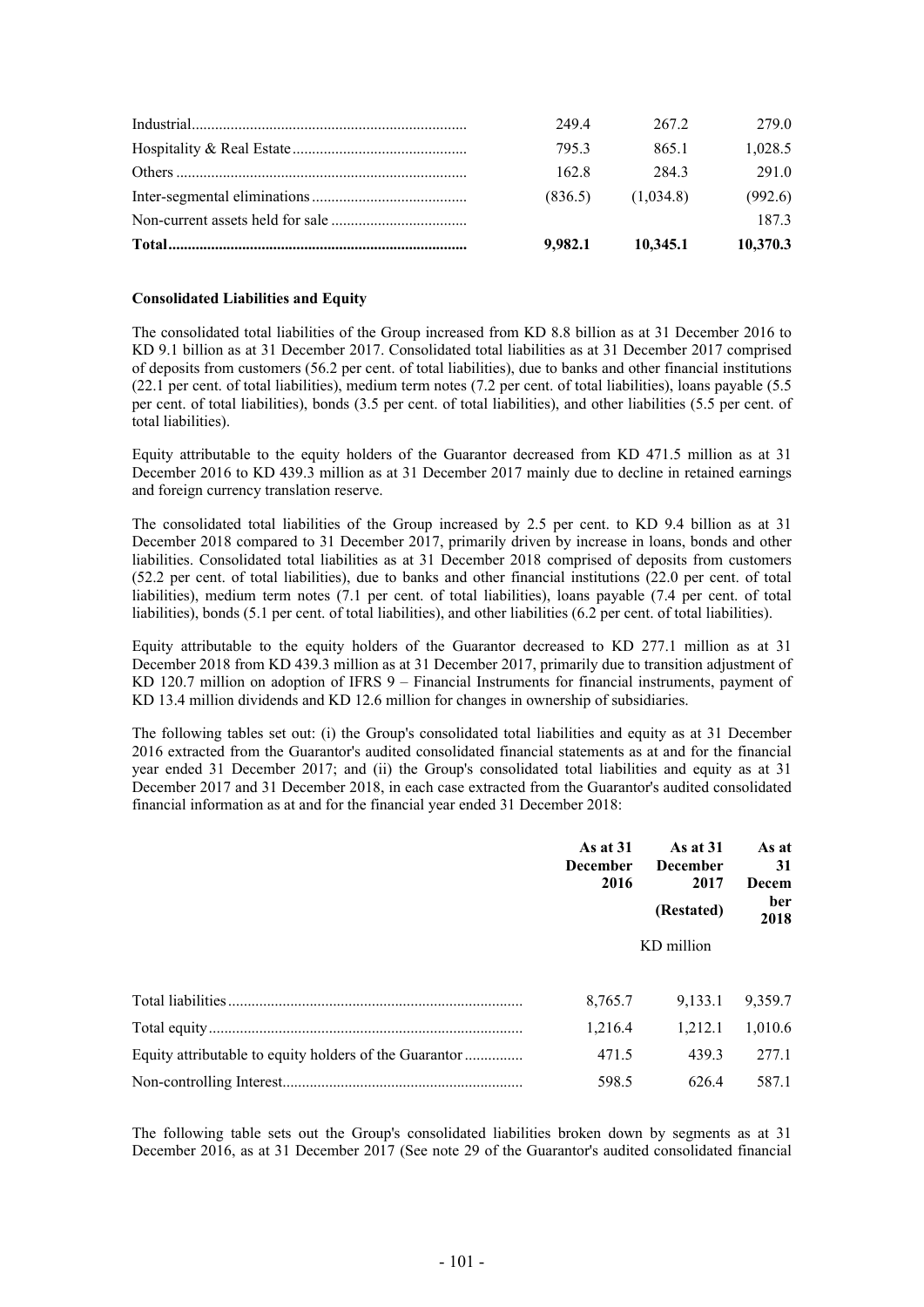statements for the year ended 31 December 2017), and as at 31 December 2018 (See note 28 of the Guarantor's audited consolidated financial statements for the year ended 31 December 2018):

|             | As at $31$<br><b>December</b><br>2016 | As at $31$<br><b>December</b><br>2017 | As at $31$<br><b>December</b><br>2018 |  |
|-------------|---------------------------------------|---------------------------------------|---------------------------------------|--|
|             |                                       | (Restated)                            |                                       |  |
|             |                                       | KD million                            |                                       |  |
|             |                                       |                                       |                                       |  |
|             | 7,767.8                               | 7,851.9                               | 7,754.3                               |  |
|             | 946.3                                 | 1,153.5                               | 1,294.0                               |  |
| Industrial. | 121.6                                 | 115.6                                 | 138.1                                 |  |
|             | 407.7                                 | 560.8                                 | 675.4                                 |  |
|             | 151.3                                 | 204.8                                 | 205.7                                 |  |
|             | (629.0)                               | (753.5)                               | (707.9)                               |  |
|             | 8,765.7                               | 9,133.1                               | 9,359.7                               |  |

# **ADDITIONAL INFORMATION RELATING TO THE GUARANTOR**

The Guarantor does not produce IFRS-compliant standalone audited financial statements. The information (extracted from the Guarantor's unaudited unconsolidated management accounts) for the three financial years ended 31 December 2016, 31 December 2017 and 31 December 2018 presented in this section represents the information that is incorporated into the figures that form part of the Guarantor's audited consolidated financial statements for the three financial years ended 31 December 2016, 31 December 2017 and 31 December 2018 of the Group. The basis of preparation of the information provided in this section is based on the historical cost convention, and as further explained below.

The information has been included to illustrate the Guarantor's unconsolidated position in relation to the market value of its listed Principal Companies (UGH, GIG, Burgan Bank and URC), its asset coverage ratio and its cash interest coverage ratio.

#### **Market Value of the Guarantor's holding in listed Principal Companies:**

The following table presents the market value of the Guarantor's holding in each of its listed Principal Companies as at 31 December 2016, 31 December 2017 and 31 December 2018. The basis of preparation is the number of shares held directly by the Guarantor (extracted from the Guarantor's unaudited unconsolidated management accounts) multiplied by the closing price of each share sourced from the exchange where each company has its main listing on the specified date (or if not a trading day, the last trading day before the specified date):

| As at 31 December 2016 |                                           |                                     |                                   | As at 31 December 2017                     |                                  |                                    |                                           | As at 31 December 2018           |                                    |  |
|------------------------|-------------------------------------------|-------------------------------------|-----------------------------------|--------------------------------------------|----------------------------------|------------------------------------|-------------------------------------------|----------------------------------|------------------------------------|--|
| Company                | No.<br>оf<br>shares<br>owned<br>(million) | <b>Closin</b><br>g<br>Price<br>(KD) | Market<br>Value<br>(KD<br>million | No.<br>-of<br>shares<br>owned<br>(million) | <b>Closin</b><br>g Price<br>(KD) | Market<br>Value<br>(KD)<br>million | No.<br>of<br>shares<br>owned<br>(million) | <b>Closin</b><br>g Price<br>(KD) | Market<br>Value<br>(KD)<br>million |  |
| $UGB*/$<br>$UGH^{**}$  | 454.7                                     | 0.284                               | 129.1                             | 232.3                                      | 0.904                            | 210.1                              | 199.4                                     | 0.999                            | 199.2                              |  |
| $GIG$ $72.5$           |                                           | 0.67                                | 48.6                              | 72.5                                       | 0.824                            | 59.8                               | 72.5                                      | 0.655                            | 47.5                               |  |
| BB.                    | 845.1                                     | 0.305                               | 257.7                             | 887.3                                      | 0.307                            | 272.4                              | 1030.8                                    | 0.278                            | 286.5                              |  |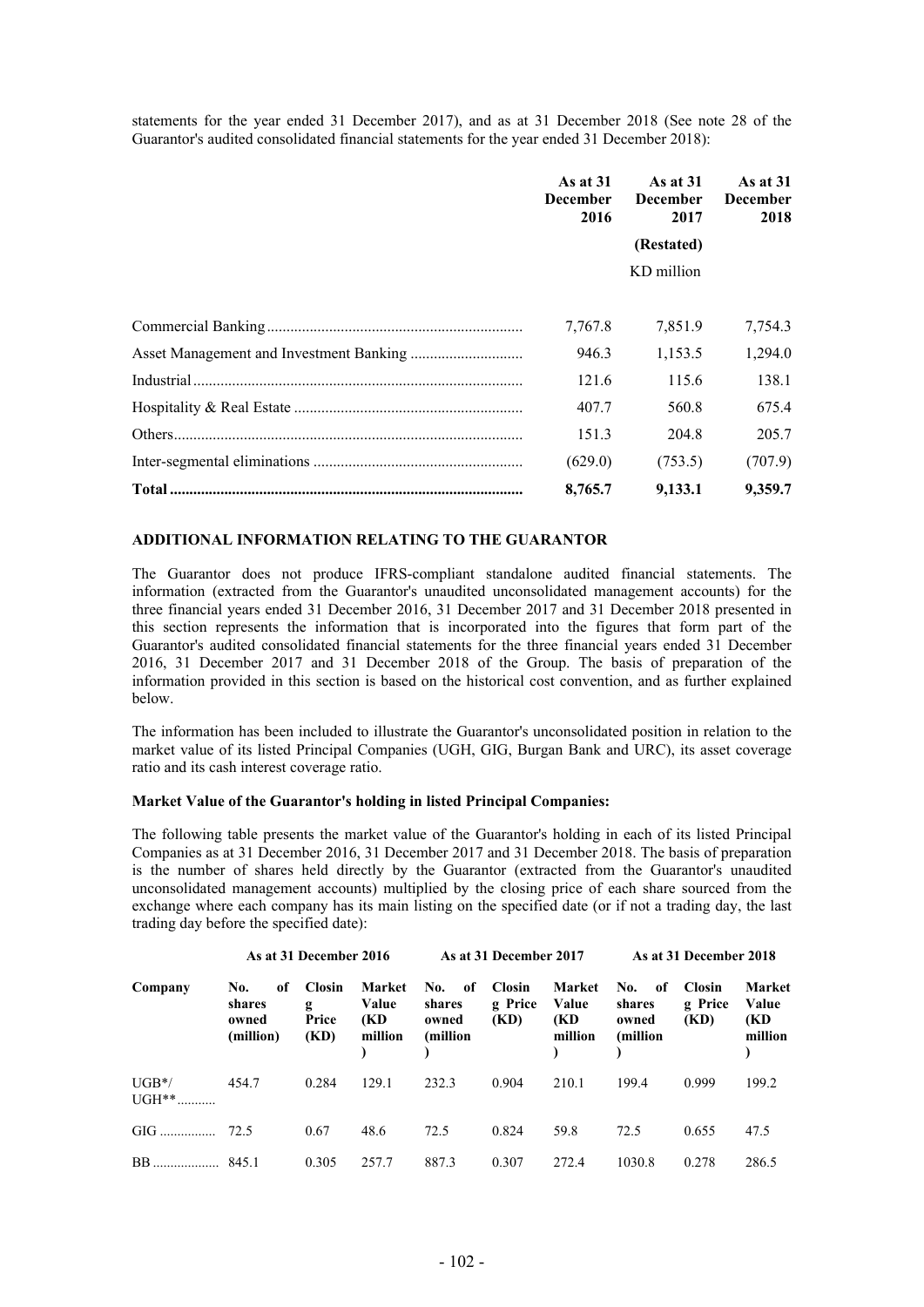| URC  577.7 0.094 54.3 577.7 0.080 46.2 577.7 0.060 34.7 |  |  |  |  |  |
|---------------------------------------------------------|--|--|--|--|--|
|                                                         |  |  |  |  |  |

*\* Share price taken from Bloomberg.*

*\*\* UGB was delisted from the Bahrain Bourse on 28 September 2017 and in turn UGH was listed on the same date. Market value and share prices as of 31 December 2017 and 31 December 2018 was for UGH and as of 31 December 2016 was for UGB.*

As at 31 December 2018, the total market value of the Guarantor's holdings in its listed Principal Companies as derived from the above table was KD 567.9 million compared to KD 588.4 million as at 31 December 2017, a decline of 3.5 per cent.

#### **Guarantor's listed asset coverage ratio**

The source of the data provided in this section is the Guarantor's unaudited unconsolidated management accounts which form part of the consolidated financial statements of the Group as described above. As at 31 December 2018, the Guarantor's unconsolidated net debt was KD 363.7 million. The table below sets out the listed asset coverage ratio (i.e. the ratio of market value of listed Principal Companies to total loans, medium term notes and bonds outstanding after deducting cash and cash equivalents) as at 31 December 2016, 31 December 2017 and 31 December 2018. The listed asset coverage ratio excludes the Guarantor's investment in OSN as it has been classified as a non-current asset held for sale and other unlisted investments.

The Guarantor may increase its debt (including the issuance of debt securities) in the future.

|                                                | As at $31$<br><b>December</b><br>2016 | As at $31$<br><b>December</b><br>2017 | As at $31$<br><b>December</b><br>2018 |  |
|------------------------------------------------|---------------------------------------|---------------------------------------|---------------------------------------|--|
|                                                |                                       | KD million                            |                                       |  |
|                                                | 35.0                                  | 42.1                                  |                                       |  |
|                                                | 458.0                                 | 518.1                                 | 521.4                                 |  |
|                                                |                                       | 98.8                                  | 198.2                                 |  |
|                                                | 493.0                                 | 658.9                                 | 719.6                                 |  |
|                                                | 250.1                                 | 385.6                                 | 356.0                                 |  |
|                                                | 242.9                                 | 273.3                                 | 363.7                                 |  |
| Market value of listed Principal Companies (B) | 489.8                                 | 588.4                                 | 567.9                                 |  |
|                                                | 2.02                                  | 2.15                                  | 1.56                                  |  |

#### **Guarantor's cash interest coverage ratio**

The source of the data provided in this section is the Guarantor's unaudited unconsolidated management accounts which form part of the consolidated financial statements of the Group as described above. The primary sources of the Guarantor's cash inflow are its dividend stream from the Principal Companies, gains from the sale of stakes in subsidiaries and associates, gains from the sale of trading and available for sale investments and fee income.

The Guarantor's majority or significant holding in each of its Principal Companies and its influence over the board of directors and management allows the Guarantor to set or influence dividend policies in the main companies in which it has invested. Subject to legal and regulatory requirements, the Guarantor's influence is sufficient to ensure that dividend payout policies continue at a level similar to the historical level of payout, although this has not been the case recently in respect of the banks that the Guarantor controls. The blended cash dividend payout ratios (i.e. aggregated proposed dividends of listed Principal Companies divided by aggregated net income of listed Principal Companies) was 24.9 per cent. in 2016 and 25.1 per cent. in 2017.

The Guarantor also regularly sells securities that it owns (including from time to time shares in its subsidiaries, associates and joint venture companies). This has resulted in sizeable revenues and cash inflows in the past. The combination of dividend and other distributions and proceeds from sales of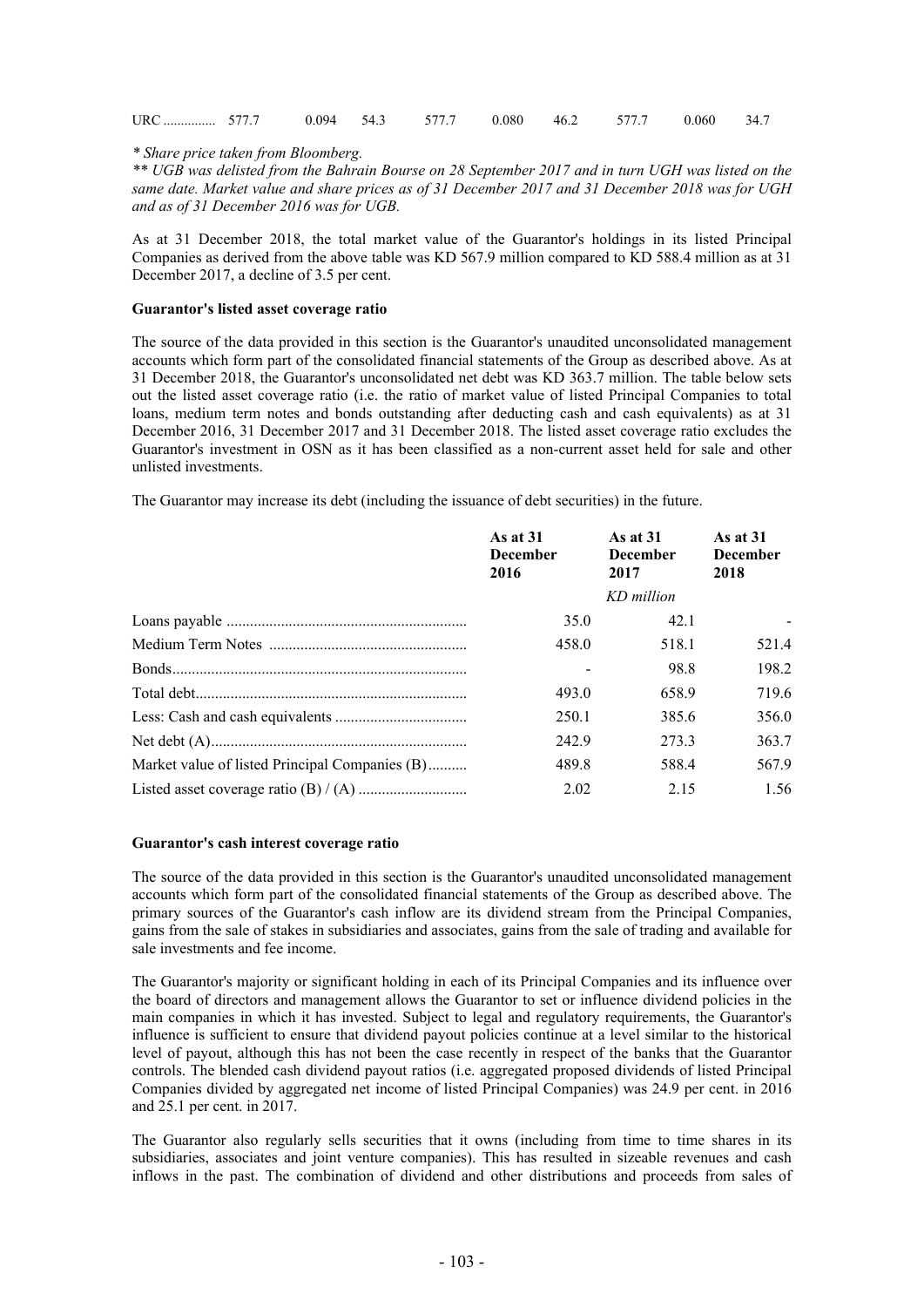securities has provided the Guarantor with sufficient liquidity to service its debt and fund its operating expenses.

For the year ended 31 December 2018, the Guarantor's share of dividends received was KD 21.1 million. Net interest payments for the year ended 31 December 2018 amounted to KD 39.1 million, comprising KD 40.9 million of interest expense and KD 1.8 million of interest income.

The following table sets out the cash interest coverage ratio for the three financial years ended 31 December 2016, 31 December 2017 and 31 December 2018:

| For the year<br>ended 31<br><b>December</b><br>2016 | For the year<br>ended 31<br><b>December</b><br>2017 | For the<br>year ended<br>31<br><b>December</b><br>2018 |
|-----------------------------------------------------|-----------------------------------------------------|--------------------------------------------------------|
|                                                     | KD million                                          |                                                        |
| 22.3                                                | 15.1                                                | 21.1                                                   |
| 11.0                                                | 39.8                                                | 0.3                                                    |
| 33.3                                                | 54.8                                                | 21.4                                                   |
| 42.1                                                | 34.5                                                | 40.9                                                   |
| 1.8                                                 | 1.1                                                 | 1.8                                                    |
| 40.3                                                | 33.5                                                | 39.1                                                   |
| 0.8                                                 | 1.6                                                 | 0.55                                                   |

#*Dividends received in the current year pertain to dividends declared for the previous year based on the number of shares held at the date of record of the annual general meeting of the shareholders*

### **PRINCIPAL COMPANIES**

#### **Burgan Bank**

Burgan Bank is a public shareholding company incorporated in the State of Kuwait by Amiri Decree dated 27 December 1975 and its shares are listed on the Boursa Kuwait. Burgan Bank is regulated by the Central Bank of Kuwait. As at 31 December 2018, the Guarantor's direct effective interest in Burgan Bank was 41.3 per cent. and consolidated effective interest was 63.2 per cent.

Burgan Bank's registered office is at P.O. Box 5389, Safat 12170, State of Kuwait.

As at the end of trading on 31 March 2019, the closing price for shares of Burgan Bank was KD 0.375 (U.S.\$1.233) per share giving it a market capitalisation of KD 935.1 million (U.S.\$3,074.1 million).

Burgan Bank offers a full range of banking services to both retail and commercial customers in the State of Kuwait, Turkey, Iraq, Tunisia, Algeria, UAE and Lebanon (branch of BOB). There is also a representative office of Tunis International Bank in Libya.

Burgan Bank operates under five divisions which are corporate banking, financial institutions, retail banking, private banking and investment banking and treasury.

Under its **corporate banking group**, Burgan Bank provides overdraft facilities, business loans, working capital finance, commercial loans, letters of credit and letters of guarantee. The corporate banking group includes seven main units, namely:

- Services and energy unit for establishing banking and credit relationships with clients in the service and the energy sectors.
- Investment and real estate unit, which provides short and medium-term financing (primarily on a secured basis) to prime investment and real estate corporate entities.
- Trading and automotive unit.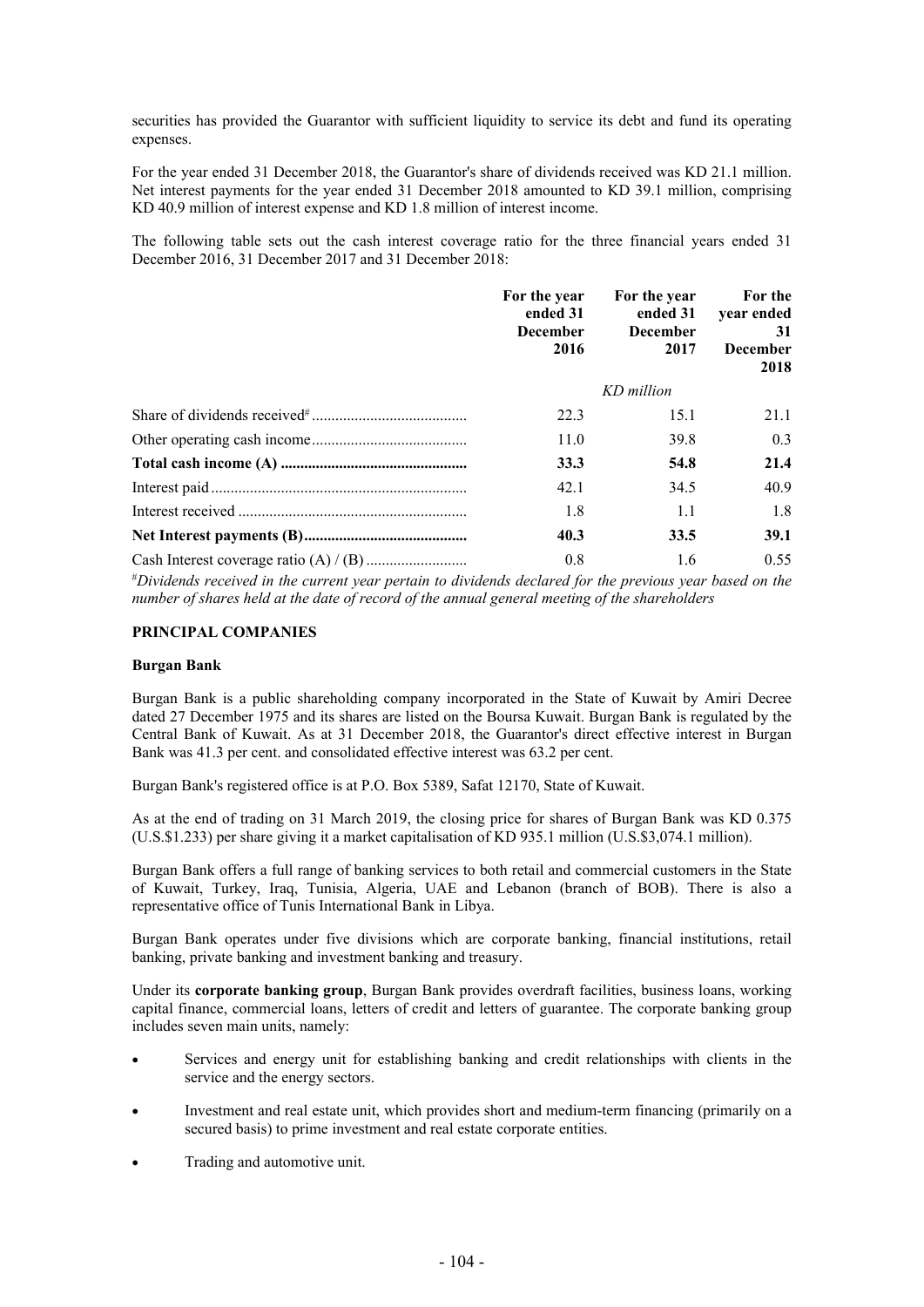- Trading and manufacturing unit.
- International lending unit, which provides a full range of banking services to multinational corporations.
- Contracting unit which provides working capital finance to major contracting companies.
- Small and medium enterprise unit ("**SME**") provides customers with wide solutions for their business needs to ensure that they capitalise on development opportunities and supports throughout the developmental phases of growth.

The financial institutions division is responsible for all relationships with financial institutions and banks. It acts as a focal point for correspondent banking relationships, in order that customer requirements can be actively supported, and Burgan Bank can execute its own foreign transactions. This includes trade-related transactions for imports and exports and arranging guarantees from banks to support overseas corporates working or providing services in Kuwait as well as to Kuwaiti corporates venturing abroad. The financial institutions division is also responsible for developing long-term relationships and meeting all the banking requirements of local non-banking financial institutions.

Burgan Bank offers a range of **retail banking** products and services, including a range of customer accounts, loans, remittances, electronic banking, safe deposit boxes and credit and debit cards. It has a network of around 167 branches and nearly 336 ATM machines to serve its customers as at 31 December 2018.

Through its **private banking group**, Burgan Bank provides wealth management services and investment vehicles targeted at high net worth individuals.

Burgan Bank's **treasury and investment banking group** segment is responsible for all wholesale financial market transactions, both domestically and internationally. The treasury division is responsible for the management of foreign exchange positions, asset-liability management, and overall management of Burgan Bank's balance sheet, interest rate and liquidity positions. The investment banking division manages Burgan Bank's proprietary investment portfolio, comprising of various asset classes. The division also manages a local equity mutual fund under Burgan Bank's management.

Burgan Bank has been aligning and focusing its businesses to improve profitability and asset quality and is building on its strategy for growth through continuing diversification of products, businesses and geographies.

In December 2012, having obtained final approvals from the regulatory authorities in the State of Kuwait and Turkey, Burgan Bank completed the acquisition of a 99.3 per cent. stake in Eurobank Tekfen from Eurobank EFG. Following the acquisition, Eurobank Tekfen is now operating under the name of Burgan Bank Turkey ("**BBT**").

Burgan Bank has a sound asset quality and as at 31 December 2018, Burgan Bank's ratio of nonperforming assets to gross credit facilities (cash facilities plus non-cash facilities) was 2.3 per cent. and the ratio of total provision (sum of general and specific provisions) to non-performing assets (aggregate of collateral) was 240.9 per cent. (total provisions plus value of collaterals related to non-performing assets divided by non-performing assets). In addition to specific provisions, Burgan Bank has also been undertaking general provisions which accounted for 92.5 per cent. of total provisions (general provisions plus specific provisions) for impairment as at 31 December 2018.

To strengthen its capital adequacy ratio, Burgan Bank issued perpetual bonds worth U.S.\$500 million and carried out a rights issue of KD 102.6 million (U.S.\$350 million) in 2014. In November 2015, Burgan Bank invited a tender offer to buy back its Basel III non-compliant U.S.\$ 400 million notes due in 2020 and successfully exercised its rights to redeem these notes in 2015.

On 30 December 2015, Burgan Bank sold its 51.2 per cent. stake in JKB, to the Group. The purchase was part of a series of transactions by Burgan Bank to meet capital ratios required under Basel III. The sale yielded a reduction of over KD 500 million in Burgan Bank's risk-weighted assets.

In March 2016, Burgan Bank issued KD 100 million Tier 2 bonds due 2026.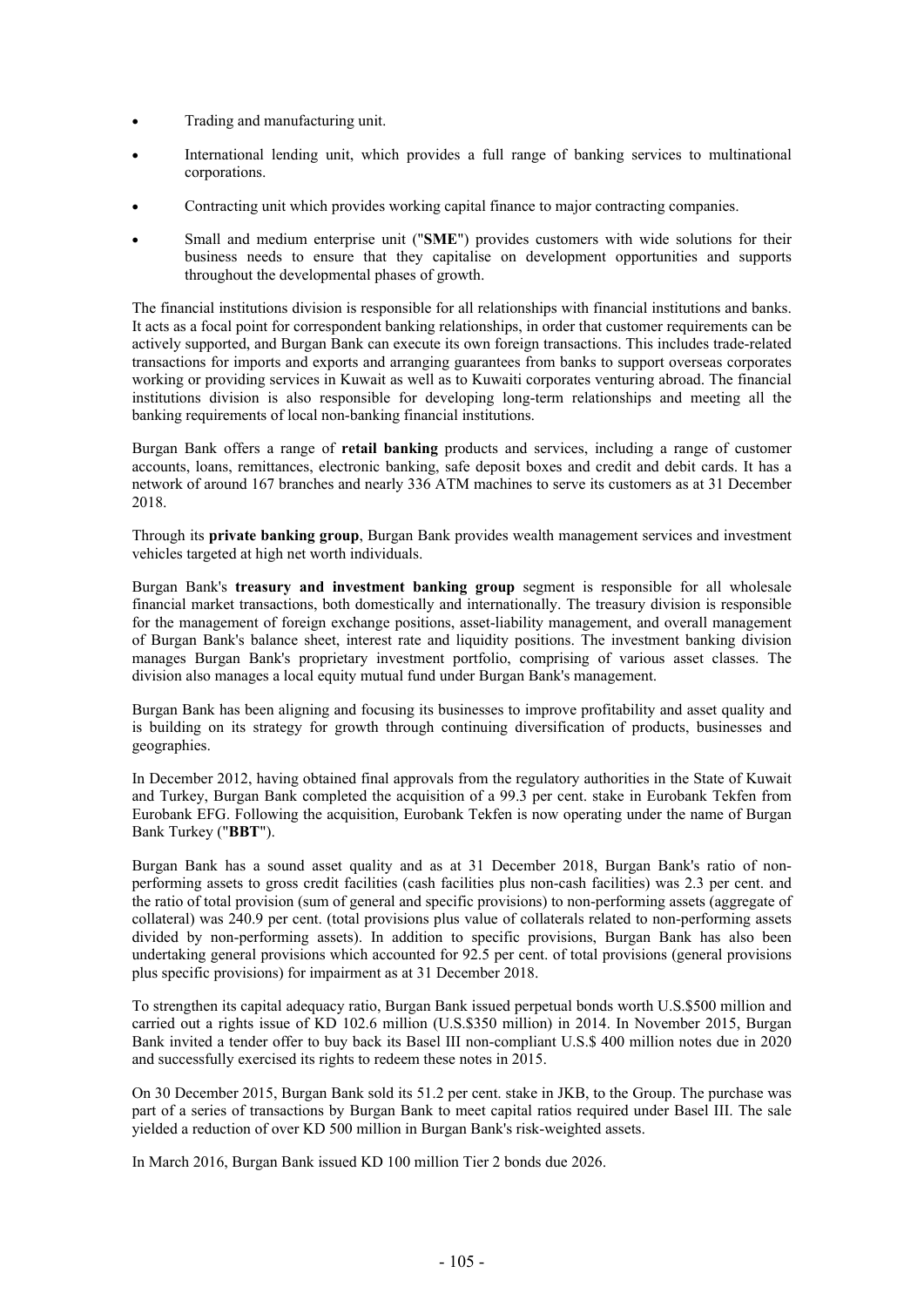Burgan Bank has been continually diversifying its funding base. In July 2016, Burgan Bank established a U.S.\$ 1.5 billion Reg S Euro Medium Term Note Programme. In September 2016, Burgan Bank issued U.S.\$ 500 million bonds under its Euro Medium Term Note Programme.

On 22 March 2018, Burgan Bank executed a U.S.\$ 350 million (equal KD 105.0 million) three-year club loan with a group of leading international and regional banks. The three-year club loan, which will be used for general financing purposes, pays a margin of 95 bps p.a. above USD LIBOR and has a bullet repayment at the end of three years. Burgan Bank was able to secure competitive terms while extending the tenor of the loan when compared to its previous club loan that was executed in December 2015.

On 10 October 2018, Burgan Bank raised KD 62.6 million by issuing 240.58 million ordinary shares which was approved by the board of directors of Burgan Bank and other relevant regulatory bodies. Shareholders were offered shares at an offer price of KD 0.260 per share, comprising a nominal value of KD 0.100 per share and a premium of KD 0.160 per share. The rights issue was fully subscribed to, resulting in a KD 62.6 million increase in share capital.

On 26 December 2018, Burgan Bank announced completion of private placement of KD100 million Senior Unsecured Bonds in the local market. Bonds have a three-year tenor from the date of issuance and carry a fixed interest rate of 4.125 per cent. Bonds proceeds will comprise additional funding for Burgan Bank, and further improve upon certain regulatory ratios.

As at 31 December 2018, Burgan Bank has a Basel III CET1 capital adequacy ratio of 11.9 per cent. and total capital adequacy ratio of 17.4 per cent.

# *Financial Summary*

The financial information set out below has been extracted from Burgan Bank's audited consolidated financial statements for the years ended 31 December 2017 and 31 December 2018. Burgan Bank's financial statements are prepared in accordance with IFRS as adopted by the State of Kuwait.

|                                                              | for the year<br>ended<br>31<br><b>December</b><br>2016 | As at and As at and<br>for the year<br>ended<br>31<br><b>December</b><br>2017 | As at and<br>for the year<br>ended<br>-31<br><b>December</b><br>2018 |
|--------------------------------------------------------------|--------------------------------------------------------|-------------------------------------------------------------------------------|----------------------------------------------------------------------|
|                                                              |                                                        | KD million                                                                    |                                                                      |
|                                                              | 7,268.9                                                | 7,415.2                                                                       | 7,312.1                                                              |
|                                                              | 4,224.1                                                | 4,407.6                                                                       | 4,262.7                                                              |
|                                                              | 155.7                                                  | 170.9                                                                         | 184.0                                                                |
|                                                              | 234.7                                                  | 239.4                                                                         | 265.3                                                                |
| Profit for the year attributable to equity holders of Burgan | 68.2                                                   | 65.2                                                                          | 82.6                                                                 |
| Basic and diluted earnings per share attributable to the     | 27.0                                                   | 24.2                                                                          | 31.0                                                                 |

- Burgan Bank's asset base increased by 2.0 per cent. over the year ended 31 December 2016 to reach KD 7.4 billion as at 31 December 2017 mainly on account of increase in loan and advances in Turkey and Algerian operations. Total assets as at 31 December 2018 were KD 7.3 billion, down 1.4 per cent. from 31 December 2017 largely owing to decline in Turkish operations due to currency devaluation of Turkish Lira.
- For the year ended 31 December 2017, net interest income increased by 9.7 per cent. over the year ended 31 December 2016 to reach KD 170.9 million. For the year ended 31 December 2018, net interest income increased by 7.7 per cent. to KD 184.0 million as against KD 170.9 million for the year ended 31 December 2017, resulting mainly from higher net interest margins reported under key operations.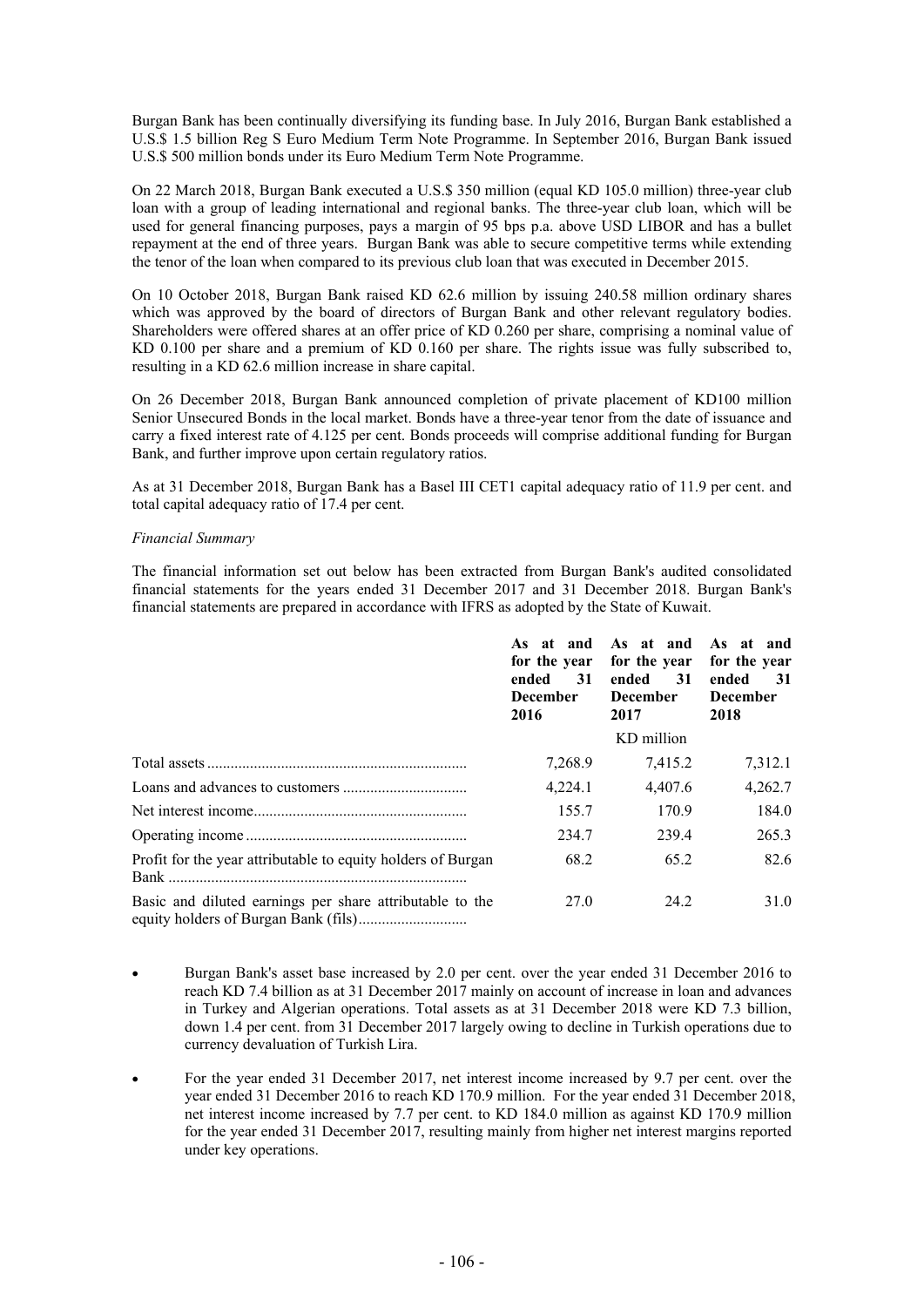- Profit for the year attributable to equity holders of Burgan Bank decreased from KD 68.2 million in 2016 to KD 65.2 million in 2017, which represents a decrease of 4.3 per cent.
- Profit for the year attributable to equity holders of Burgan Bank for the year ended 31 December 2018 increased by 26.6 per cent. to KD 82.6 million as against year ended 31 December 2017, driven by higher net interest and non-interest income, partially offset by higher provision charge.

#### **Gulf Insurance Group**

Gulf Insurance Group K.S.C.P. ("**GIG**") is a shareholding company incorporated in the State of Kuwait by Amiri Decree dated 9 April 1962. Its shares are listed on the Boursa Kuwait.

Kuwaiti insurance companies are regulated by the Ministry of Commerce and Industry.

The address of GIG's registered office is at KIPCO Tower, 42nd floor, Khalid Bin Al Waleed Street, Sharq Area, Block 5, Kuwait City P.O. Box 1040, Safat 13011, State of Kuwait.

GIG was privatised in 1996, following the sale of the State of Kuwait's 82 per cent. shareholding in GIG.

In 2013, GIG restructured itself to a holding company to oversee all of the group companies. GIG retains its licence as a regulated operating insurer in the Kuwaiti market and holds sufficient free assets and liquidity to service the expansion plan and debt programme. Its domestic insurance business was transferred to Gulf Insurance and Reinsurance ("**GIG Kuwait**"), which is now the leading group entity in terms of gross premium written. GIG Kuwait, which is 99.8 per cent. owned by GIG, is a key source of group revenues and earnings.

As at 31 December 2018, the Guarantor's direct effective interest in GIG was 40.5 per cent. and consolidated effective interest was 45.4 per cent.

GIG is the leading insurance provider in the State of Kuwait in terms of premium income. GIG issues insurance policies under the broad categories of marine, aviation, property, engineering, casualty, life and health insurance.

GIG pursues its regional expansion strategy by way of selected acquisitions or investments in its target territories at conservative book value multiples, and less frequently via applications for fresh licences. GIG has recently consolidated its position in Algeria and entered the Turkish market in this way.

Having established a presence in the State of Kuwait, GIG has expanded across the MENA region by:

- Acquiring a 100.0 per cent. stake in Saudi Pearl Insurance Company in the Kingdom of Saudi Arabia in 2000. Following a change in regulation, GIG along with other investors established the Al-Buruj Cooperative Insurance Company which was listed on the Saudi Stock Exchange (Tadawul) in October 2009 and received its commercial licence in February 2010. The insurance business of SPI has been transferred to the newly established company upon the completion of regulatory formalities (GIG has a 27.0 per cent. shareholding in Al-Buruj Cooperative Insurance Company as at 31 December 2018);
- Establishing Fajr Al-Gulf Insurance and Reinsurance Company S.A.L in Lebanon by a merger of International Trust Insurance Company SAL (ITI) with Al-Fajr Insurance and Reinsurance Company SAL ("**Al Fajr**") to form Fajr Al-Gulf Insurance and Reinsurance Company S.A.L in 2003 (92.7 per cent. shareholding as at 31 December 2018);
- Acquiring a majority stake in Egypt's Arab Misr Insurance Group Company S.A.E. in February 2005 (94.9 per cent. shareholding as at 31 December 2018);
- Acquiring a 21.4 per cent. stake in Bahrain Kuwait Insurance Company ("**GIG-Bahrain**") in December 2005, which was increased to 51.2 per cent. in 2008 and to 56.1 per cent. as at December 2010 (56.1 per cent. shareholding as at 31 December 2018);
- In April 2017, GIG-Bahrain increased its holding in the share capital of Takaful International B.S.C. ("**Takaful**"), a listed company on the Bahrain Bourse, to 63.6 per cent. (31 December 2016: 40.9 per cent.). As a result, Takaful became a subsidiary of the group and has been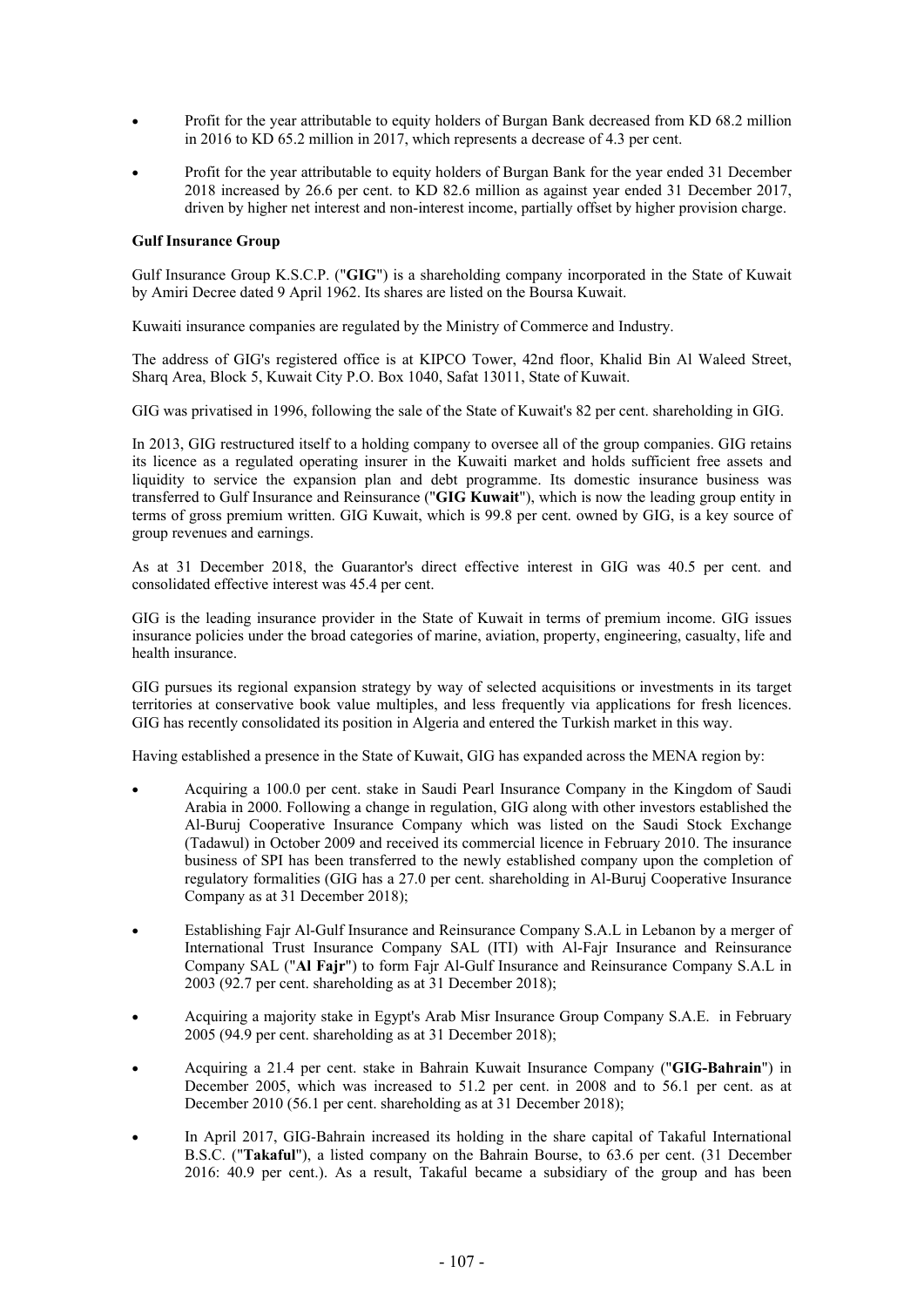consolidated from that date. In June 2017, GIG Bahrain further increased its shareholding ownership from 63.6 per cent. to 67.3 per cent. in Takaful. In December 2018, GIG Bahrain's ownership in Takawul increased to 81.9 per cent.;

- Establishing Syrian Kuwait Insurance Company ("**GIG Syria**") in December 2006 with an initial 44.4 per cent. direct stake. It commenced operations in 2007 (54.4 per cent. shareholding as at 31 December 2018);
- Establishing Gulf Insurance and Reinsurance Company K.S.C. (Closed) ("**GIG Kuwait**") in the State of Kuwait in which it holds an effective interest of 99.8 per cent. as at 31 December 2018. It started operations as a separate legal entity on 1 January 2008 after obtaining the necessary licence from the Kuwaiti authorities;
- Acquiring a 42.0 per cent. stake in Jordan's Arab Orient Insurance J.S.C. ("**GIG Jordan**") in May 2009 and a further 13 per cent. stake in June 2009 from JKB (inter-group transaction) which was further increased to 88.7 per cent. as at December 2010. It is the largest insurance company in Jordan in terms of market share and revenues (90.4 per cent. shareholding as at 31 December 2018);
- Acquiring a 59.5 per cent. stake in Egyptian Life Takaful Insurance Company (together with Egypt's Arab Misr Insurance Group Company S.A.E., "**GIG Egypt**") in 2010 (61.3 per cent. shareholding as at 31 December 2018);
- Acquiring a 51.0 per cent. stake in Dar Al Salam Insurance Company, Iraq in 2011 (71.8 per cent. shareholding as at 31 December 2018);
- Acquiring a 20.0 per cent. interest in Alliance Insurance in the UAE in 2012 (20.0 per cent. shareholding as at 31 December 2018);
- Acquiring a 20.0 per cent. stake in Al-Argan International Real Estate Company K.S.C.P. in the State of Kuwait in 2013 (20.0 per cent. shareholding as at 31 December 2018);
- Acquiring a 25.0 per cent. stake in Egyptian Takaful Property and Liability S.A.E. in Egypt in 2014 (25.0 per cent. shareholding as at 31 December 2018);
- Expanding in Algeria by partnering with local entities, the Hydrocarbon Insurance Company CASH and National Bank of Algeria to establish a life insurance company, Algerian Gulf Life Insurance Company, with a capital of U.S.\$9.0 million. GIG has a 42.5 per cent. shareholding in the new company as at 31 December 2018;
- In 2015, GIG acquired a 51 per cent. shareholding in an Algerian insurance company, "L'Algerienne des Assurance (2A)" (51.0 per cent. shareholding as at 31 December 2018);
- Acquiring a 90 per cent. stake in a Turkish non-life insurance company, Turins Sigorta Anonim Şirketi ("**Turins Sigorta**") in June 2016; and
- In 2017, acquired a 100 per cent. stake in AIG Sigorta Anonim Şirketi ("**AIG**"), a Turkish nonlife insurance company and merged AIG Sigorta and Turins Sigorta under the name Gulf Sigorta (99.2 per cent. shareholding as at 31 December 2018).

GIG's underlying strategy is to become a regional market leader by increasing its customer focus and becoming the single contact for all of the insurance needs of its customers. In addition to existing economies, GIG is focusing on the MENA region economies (GCC, Algeria, Tunisia, Morocco, etc.) for expansion. GIG has also established a multi-phase plan for its Customer Relationship Management programme directed at gaining insight into customer purchasing behaviour.

GIG is also focusing on Takaful products (insurance products compliant with Islamic Shariah laws) and will look for new distribution channels and new partner banks. In 2008, GIG established its Takaful unit which offers Shariah compliant life and non-life insurance products. GIG has a strategy to grow its Takaful business, currently its takaful operations are in Kuwait, Bahrain and Egypt.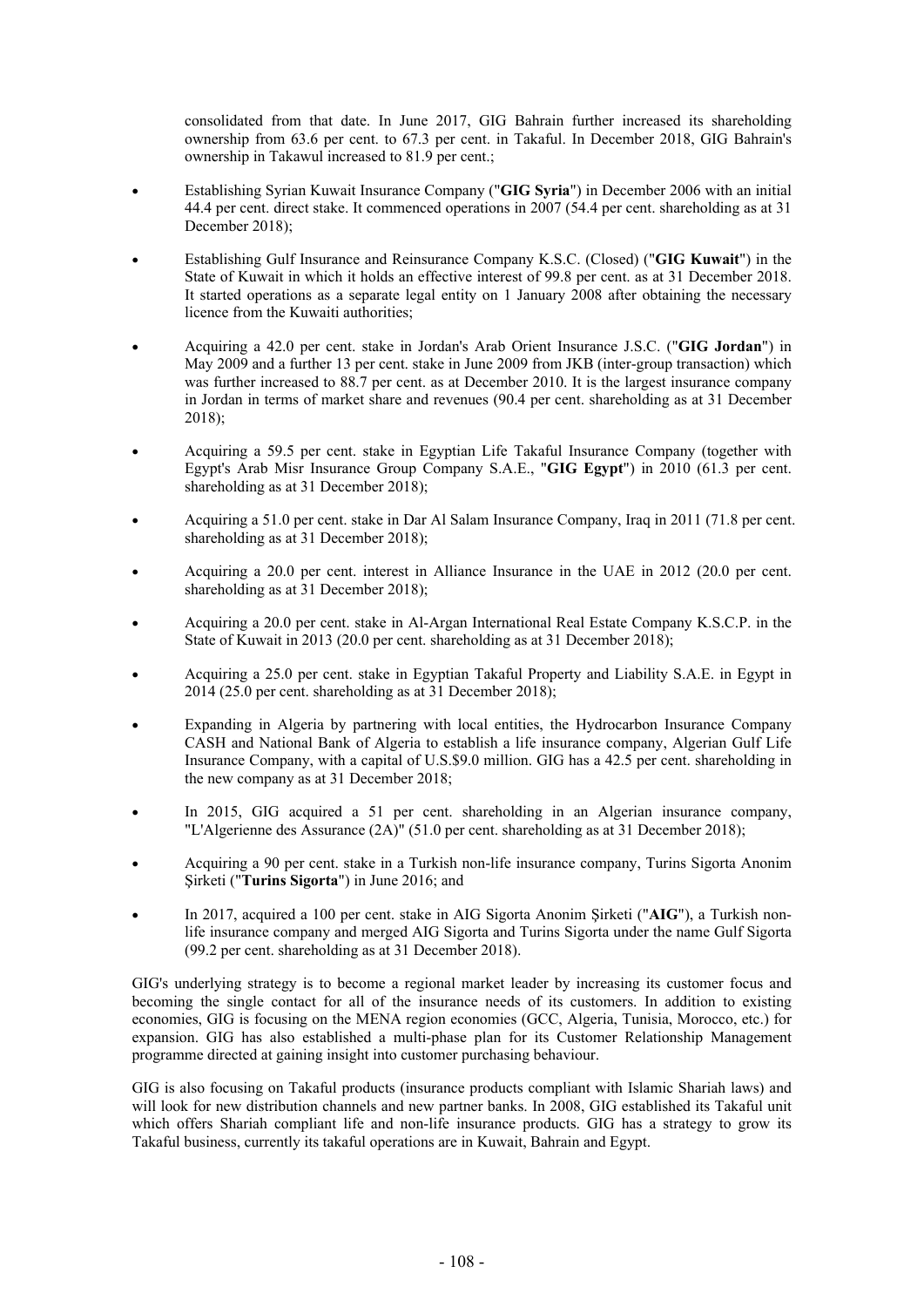In September 2010, the Guarantor announced that it had entered into a strategic relationship with Fairfax Financial Holdings, a global leader in insurance and re-insurance headquartered in Canada. As part of the transaction, a Fairfax affiliate purchased a 41.3 per cent. stake in Gulf Insurance Group.

As at the end of trading on 31 March 2019, the closing price for shares of GIG was KD 0.665 (U.S.\$3.284) per share giving it a market capitalisation of KD 119.0 million (U.S.\$391.3 million).

#### *Financial Summary*

The financial information set out below has been extracted from GIG's audited consolidated financial statements for the year ended 31 December 2017 and 31 December 2018.

|                                                           | As at and for<br>the year<br>ended 31<br><b>December</b><br>2016 | As at and for<br>the year<br>ended 31<br><b>December</b><br>2017<br>Restated*<br>KD million | As at and for<br>the year<br>ended 31<br><b>December</b><br>2018 |
|-----------------------------------------------------------|------------------------------------------------------------------|---------------------------------------------------------------------------------------------|------------------------------------------------------------------|
|                                                           | 374.8                                                            | 492.8                                                                                       | 529.3                                                            |
|                                                           | 213.2                                                            | 304.8                                                                                       | 335.7                                                            |
|                                                           | 13.4                                                             | 8.3                                                                                         | 12.0                                                             |
|                                                           | 14.4                                                             | 10.8                                                                                        | 14.7                                                             |
| Profit for the year attributable to the equity holders of | 12.0                                                             | 10.1                                                                                        | 11.9                                                             |
|                                                           | 67.0                                                             | 56.2                                                                                        | 66.5                                                             |
|                                                           | 67.0                                                             | 56.2                                                                                        | 66.5                                                             |

*\* The comparative consolidated total assets as at 31 December 2017 have been restated in the audited consolidated financial statements for the year ended 31 December 2018, in accordance with IAS 8.*

- Gross premiums written ("**GPW**") increased from KD 213.2 million in 2016 to KD 304.8 million in 2017 representing growth of 42.9 per cent. primarily from growth in medical business of Kuwait operations and acquisition of a non-life insurer in Turkey. For the year ended 31 December 2018, Premiums written increased by 10.2 per cent. to reach KD 335.7 million as compared to KD 304.8 million for the year ended 31 December 2017. Growth in gross premium written was driven by GIG Bahrain and GIG Turkey as premium increased from existing clients and new clients were added.
- Net underwriting income declined from KD 13.4 million in 2016 to KD 8.3 million in 2017, which represents a decrease of 38.6 per cent. majorly due to increase in claims in motor business. Net underwriting income increased for the year ended 31 December 2018 to KD 12.0 million as compared to KD 8.3 million for year ended 31 December 2017. Net underwriting income in 2018 increased due to improvement in the medical line of business in GIG Jordan and GIG Kuwait.
- Net profit attributable to equity holders of the parent company decreased from KD 12.0 million in 2016 to KD 10.1 million in 2017, a decrease of 16.1 per cent. The decrease in the net profit attributable to equity holders of the parent company was mainly due to decline in underwriting. GIG recorded a net profit attributable to equity holders of the parent of KD 11.9 million for the year ended 31 December 2018 as compared to KD 10.1 million for the year ended 31 December 2017, increase was led by better underwriting performance coupled with the increase in investment return.

# **United Gulf Holding Company**

United Gulf Bank B.S.C. ("**UGB**") has undergone a corporate reorganisation during 2017 whereby the regulated banking activities have been segregated from non-regulated services. For this purpose, the Guarantor incorporated a pubic shareholding company in the Kingdom of Bahrain named United Gulf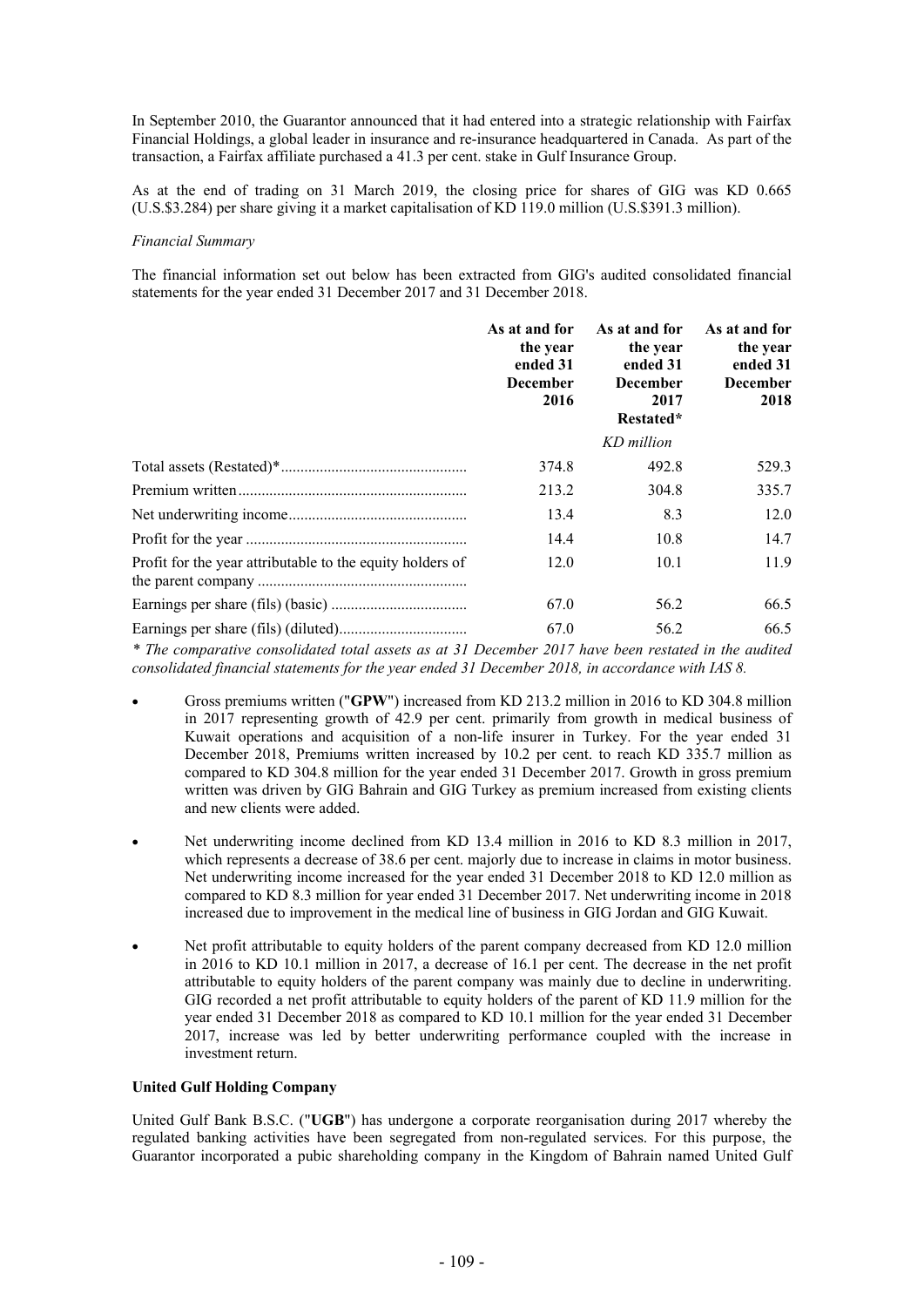Holding Company B.S.C. ("**UGH**") which acquired a 100 per cent. shareholding of UGB's regulated banking business.

As part of the corporate reorganisation, the portfolio of core investments managed by UGB have been transferred to UGH. UGB continues to remain a wholesale conventional bank governed by the Central Bank of Bahrain. The regulated banking activities (including lending and accepting deposits), and Asset management and Investment Banking activities along with related liabilities will be retained at UGB level.

The strategic reorganisation of operations has involved setting out clear goals for the two distinct business lines and is intended to help enhance performance and bring capital efficiency to the business. The consolidated financial statements of UGH mirrors the pre-reorganisation consolidated financial position of UGB and the existing shareholding structure of UGB has been moved up to the UGH level.

The corporate reorganisation plan, including the share swap of one UGH share for every two UGB shares, was approved by the shareholders of UGB in an extraordinary general meeting on 25 September 2017 subsequent to obtaining regulatory approvals. As part of the reorganisation, UGH was listed on the Bahrain Bourse on 28 September 2017, while UGB has been delisted.

UGH is a public Bahraini shareholding company which was registered with the MOIC on 28 June 2017 with commercial registration number 114160. Its principal activities are that of a holding company under ISIC Rev. 4 code no. 642 and it operates as a holding company of the activities of the Group in Bahrain. Through its subsidiaries and associates it has interests in commercial and investment banking, asset management services and real estate. The holding company through its subsidiaries also manages a diversified portfolio of investments in private equity funds, private equities, structured products and trading portfolios. The address of UGH's registered office is UGB Tower, Diplomatic Area, P.O. Box 5565, Manama, Kingdom of Bahrain.

Under a series of transactions in 2013 and 2014, Burgan Bank and UGB (now UGH) completed the acquisition of FIMBank and currently hold 8.5 per cent. and 78.7 per cent., respectively. The total cumulative stake held in FIMBank by Burgan Bank and UGH is 89.0 per cent. as of 31 December 2018 (Tunis International Bank holds 1.8 per cent. as of 31 December 2018). FIMBank is an international trade finance specialist providing trade finance solutions to corporates, banks and individuals worldwide.

As at 31 December 2018, the Guarantor's direct effective interest in UGH was 48.3 per cent. and its consolidated effective interest was 93.0 per cent.

As at the end of trading on 31 March 2019, the closing price for shares of UGH was KD 0.999 (U.S.\$3.284) per share giving it a market capitalisation of KD 412.5 million (U.S.\$1,355.9 million).

UGH's major investments at consolidated level are United Gulf Bank, FIMBank, URC and Burgan Bank.

# **United Gulf Bank**

UGB is a closed joint stock company incorporated in the Kingdom of Bahrain in 1980, under commercial registration number 10550. The principal activities of UGB and its subsidiaries comprise AMIB, merchant banking, treasury operations and other investment-related activities.

The address of UGB's registered office is UGB Tower, Diplomatic Area, P.O. Box 5964, Manama, Kingdom of Bahrain.

UGB was registered under an investment banking licence issued by the Central Bank of Bahrain (previously known as the Bahrain Monetary Agency). On 1 July 2006, the Central Bank of Bahrain implemented a new regulatory and supervisory framework for licensing banks in the Kingdom of Bahrain. Under the new framework, UGB is licenced as a conventional wholesale bank.

UGB offers its clients the full range of investment banking (including corporate finance and advisory services), merchant banking, asset management and brokerage services, both directly and indirectly through its subsidiaries and associates in the financial services sector. UGB also has a diversified proprietary portfolio of investments, including listed and unlisted private equity, hedge funds, securities and other financial instruments.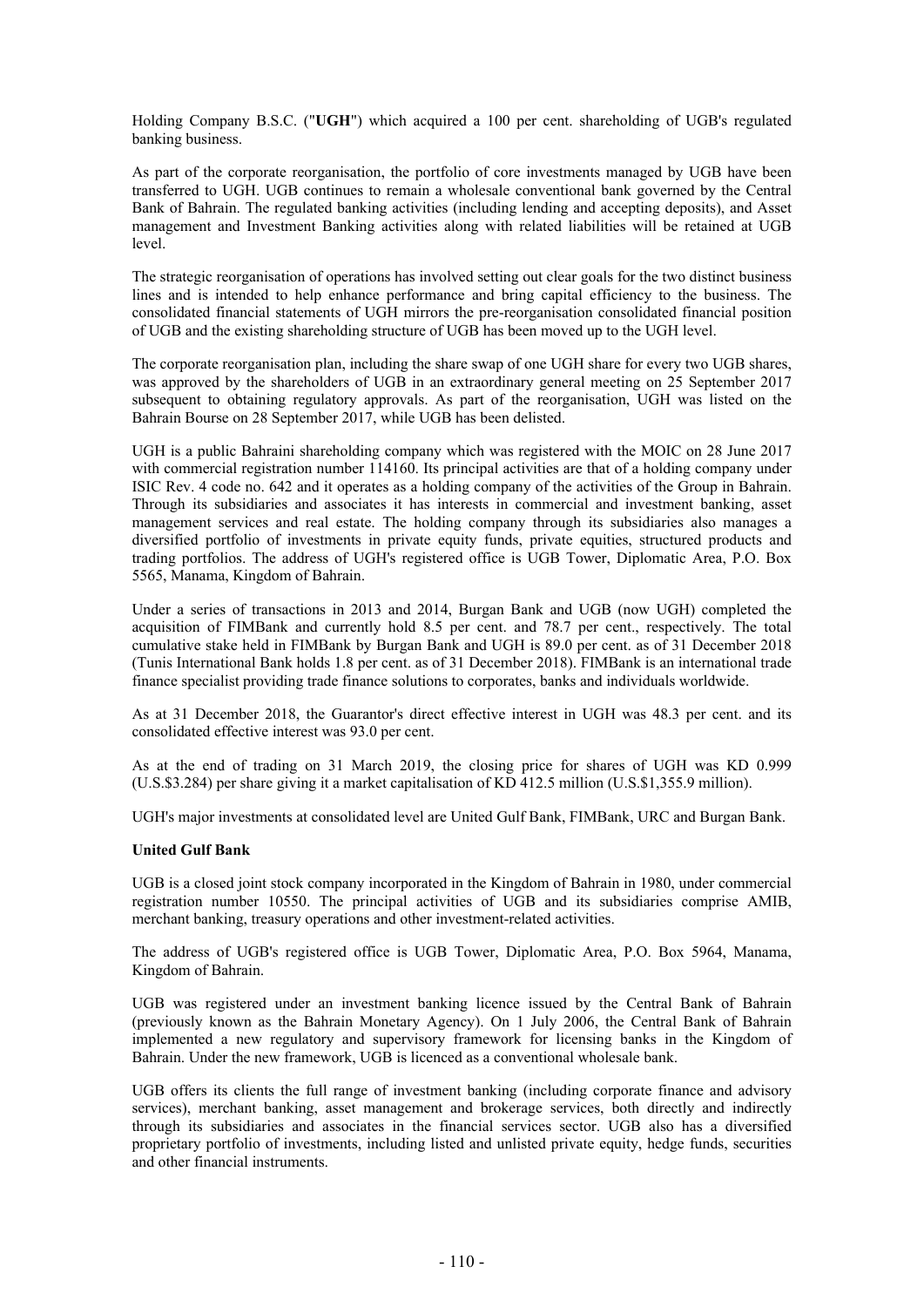#### *Financial Summary*

The financial information set out below has been extracted from (i) UGB's audited consolidated financial statements (which are reported in U.S.\$) for the year ended 31 December 2016 and (ii) UGH's audited consolidated financial statements for the years ended 31 December 2017 and 31 December 2018.

|                                                                                                                                                                                                                                                                                                                                                                                                    | As at and<br>for the<br>year ended<br>31<br><b>December</b><br>2016 | As at and<br>for the<br>year ended<br>31<br><b>December</b><br>2017 | As at and<br>for the<br>year ended<br>31<br><b>December</b><br>2018          |
|----------------------------------------------------------------------------------------------------------------------------------------------------------------------------------------------------------------------------------------------------------------------------------------------------------------------------------------------------------------------------------------------------|---------------------------------------------------------------------|---------------------------------------------------------------------|------------------------------------------------------------------------------|
|                                                                                                                                                                                                                                                                                                                                                                                                    |                                                                     | U.S. \$ million                                                     |                                                                              |
|                                                                                                                                                                                                                                                                                                                                                                                                    | 3,005.7                                                             | 3,017.0                                                             | 3,398.6                                                                      |
|                                                                                                                                                                                                                                                                                                                                                                                                    | 138.0                                                               | 156.6                                                               | 208.0                                                                        |
| Net profit for the year from continuing operations                                                                                                                                                                                                                                                                                                                                                 | 1.0                                                                 | 17.6                                                                | 24.0                                                                         |
| Net profit for the year attributable to equity holders of the                                                                                                                                                                                                                                                                                                                                      | 6.3                                                                 | 12.7                                                                | 18.6                                                                         |
| Earnings per share for continuing operations attributable to                                                                                                                                                                                                                                                                                                                                       | 0.8                                                                 | 2.6                                                                 | 2.2                                                                          |
| Earnings per share for continuing operations attributable to<br>$\mathbf{v}$ $\mathbf{v}$ $\mathbf{v}$ $\mathbf{v}$ $\mathbf{v}$ $\mathbf{v}$ $\mathbf{v}$ $\mathbf{v}$ $\mathbf{v}$ $\mathbf{v}$ $\mathbf{v}$ $\mathbf{v}$ $\mathbf{v}$ $\mathbf{v}$ $\mathbf{v}$ $\mathbf{v}$ $\mathbf{v}$ $\mathbf{v}$ $\mathbf{v}$ $\mathbf{v}$ $\mathbf{v}$ $\mathbf{v}$ $\mathbf{v}$ $\mathbf{v}$ $\mathbf{$ | 0.8                                                                 | 2.6                                                                 | 2.2<br>$\theta$ recent $\theta$<br>$\bullet \bullet \bullet \bullet \bullet$ |

*Note: As UGH commenced its operations in October 2017, the income statement of UGH for 2017 comprises the first nine months results for UGB and the Q4'17 results for UGH.*

- As at 31 December 2017, UGH had total assets of U.S.\$ 3,017.0 million, an increase of 0.4 per cent. over 31 December 2016.
- As at 31 December 2018, UGH had total assets of U.S.\$ 3,398.6 million, an increase of 12.6 per cent. over 31 December 2017. As at 31 December 2018, loans and advances decreased to U.S.\$ 664.5 million from U.S.\$ 972 million as at 31 December 2017 mainly due to the reclassification of subsidiary assets from loans and advances to FVTPL. Investment in associates accounted for 22.1 per cent. of total assets as at 31 December 2018 as compared to 25.1 per cent. as at 31 December 2017. Investments carried at fair value through the income statement and non-trading investments accounted for 26.3 per cent. of the total assets as at 31 December 2018 as compared to 13.4 per cent. as at 31 December 2017.
- Total income for the year ended 31 December 2017 increased by 13.5 per cent. to U.S.\$ 156.6 million from U.S.\$ 138.0 million for the year ended 31 December 2016, mainly due to increase in interest income and investment income partly offset by lower share of results in associates.
- Total Income for the year ended 31 December 2018 increased by 32.8 per cent. to U.S.\$ 208.0 million from U.S.\$ 156.6 million for the year ended 31 December 2017, primarily due to higher advisory and management fees, U.S.\$ 24 million gain on a bargain purchase on the acquisition of Global Investment House (GIH) by KAMCO, as well as the consolidation of Global Investment House results. KAMCO completed acquisition of GIH in September 2018, accordingly, results of GIH for four months (September to December 2018) have been consolidated in UGH's consolidated financial statements for 2018 through consolidation of UGB.
- Net profit for the year attributable to equity holders of the parent significantly increased to U.S.\$ 12.7 million for the year ended 31 December 2017 from U.S.\$ 6.3 million for the year ended 31 December 2016. The increase in profit was primarily due to increase in total income. Net profit for the year attributable to equity holders of the parent increased to U.S.\$ 18.6 million for the year ended 31 December 2018. The increase in profit was primarily due to increase in total income.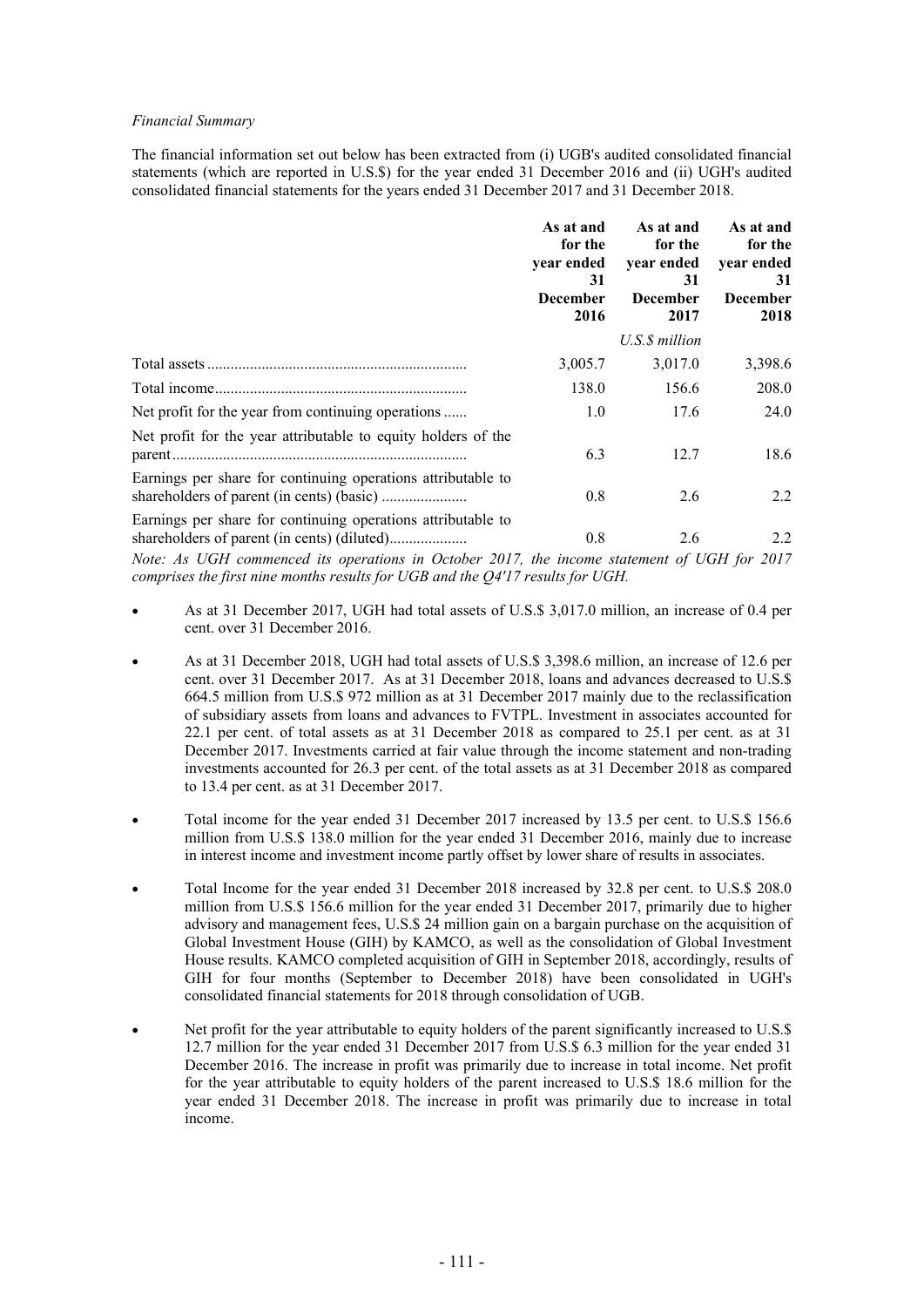#### **Panther Media Group**

Panther Media Group Ltd ("**PMG**") was incorporated in 2009 as a joint venture between KIPCO and Mawarid to merge the operations of two leading pay-TV operators in the Middle East region, Showtime and Orbit. The Guarantor is the majority shareholder in PMG with an effective equity holding of 60.5 per cent. as of 31 December, 2018, with the balance held by Al Mawarid. PMG is registered in the Dubai International Financial Centre with its headquarters in Dubai.

The address of the principal place of business of PMG is OSN Building 1, Al Bourooj Street, Dubai Media City, PO Box 502211, Dubai, United Arab Emirates.

PMG provides pay-TV services under the brand name "OSN". It has rights to broadcast in 25 countries, but currently focuses on 7 core markets, being UAE, KSA, Kuwait, Qatar, Egypt, Bahrain and Jordan. As at 31 December 2018, the total subscriber base of OSN was approximately 1.1 million. OSN addresses the demand for Western, Arabic, South Asian and Filipino programming in the MENA region through 152 premium channels which includes 72 HD channels, 31 owned and operated channels, 38 South Asian channels and 15 Filipino channels, showing premium drama and entertainment in English, Arabic and some Asian languages. It offers the latest Hollywood movies and series in the Middle East. It carries some of the world's largest global programming brands including Disney, E! Entertainment and MTV. It also carries leading Arabic brands such as MBC+, Al Yawm and Shasha. Further, OSN has exclusive broadcast rights of international tournaments such as the ICC World Cup, in addition to popular South Asian channels in various languages such as Hindi, Urdu, Bengali, Tamil and Malayalam.

OSN benefits from a forward-looking technology footprint, and was first to launch an online TV platform, HD, internet enabled satellite receiver and recorder, on Demand and VOD services in the region.

OSN has a large number of Video-on-Demand ("**VOD**") assets, subscription programming as well as the OSN store, supporting all its transactional content. OSN Play is its tethered digital platform, comprised of a mixture of VOD and linear services for iOS, Android and smart TV devices. WAVO is a lower priced standalone Over the Top ("**OTT**") offering soon to be relaunched with superior user interface and functional capabilities. After the relaunch, WAVO is expected to provide a seamless experience to its customers, along with the best content available globally. This platform is anticipated to be one of the key growth drivers for the business, catered towards the digital audience in the region.

During the year, OSN has rolled out several initiatives to improve customer experience and further derisk its business model through diversification into lower priced packages and OTT. The company has recently developed a new pricing proposition (El Farq) in its core markets which effectively passes on the benefit of online sales channels to eventual customers in terms of price reduction. Further, as the industry continues to evolve through the advent of low-cost global players and challenging macro-economic conditions, OSN is continuously driving efficiencies both in digital transformation and operational productivity to develop a more resilient business model.

# *Financial Summary*

The Guarantor had accounted for its interest in OSN using the equity method. On 8 August 2018, the board of directors of the Guarantor approved initiating an active plan to divest its entire interest in OSN. The Guarantor has engaged an international investment banker for this purpose. The strategic options include: (i) refocusing the business back to profitability through the resizing of the business, content optimisation and digital product offerings; (ii) introducing strategic partners; and (iii) disposal of the Guarantor's interests in OSN. As a result, the investment in the media joint venture has been classified as "Non-current asset held for sale" in accordance with IFRS 5 - Non-current Assets held for sale and discontinued operations in the consolidated statement of financial position for the year ended 31 December 2018. As at 31 December 2018, the Guarantor's carrying value of OSN as asset held for sale was KD 187.3 million. The Guarantor is actively seeking transactions to improve OSN's business and, in the event of a disposal, intends to achieve a purchase price in excess of OSN's carrying value.

The business of OSN represented the entirety of the Group's media operating segment. In accordance with IFRS 5, the investment in OSN is classified as a discontinued operation and accordingly, the media segment is no longer presented in the segment note.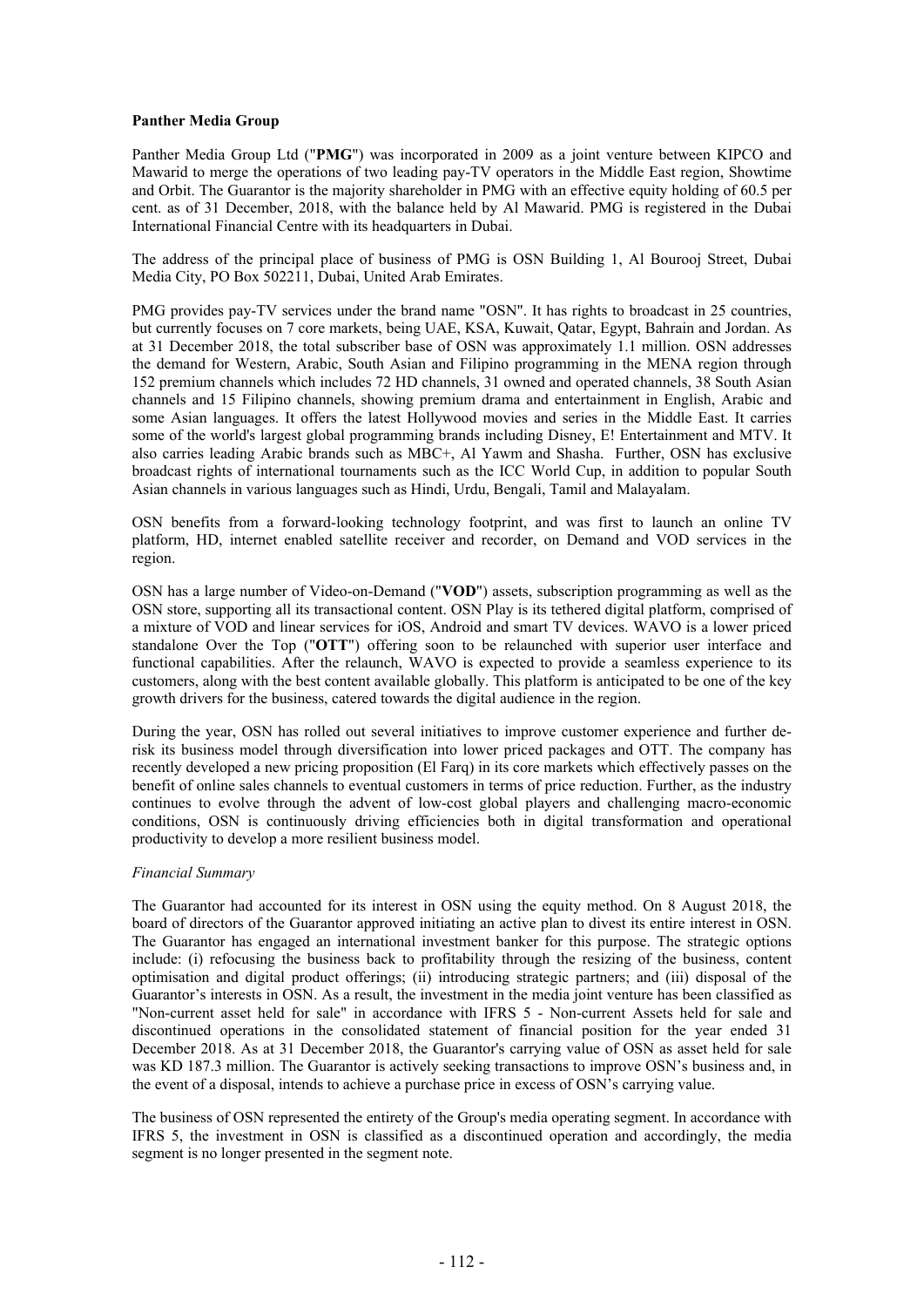The financial information set out below has been extracted from note 29 to the Guarantor's audited consolidated financial statements for the year ended 31 December 2017 and note 31 to the Guarantor's audited consolidated financial information for the year ended 31 December 2018.

|                                                        | For the year<br>ended 31<br><b>December</b><br>2016 | For the year<br>ended 31<br><b>December</b><br>2017 | For the year<br>ended 31<br><b>December</b><br>2018 |
|--------------------------------------------------------|-----------------------------------------------------|-----------------------------------------------------|-----------------------------------------------------|
|                                                        |                                                     | KD million                                          |                                                     |
|                                                        | (6.5)                                               | (30.2)                                              | $NA^*$                                              |
|                                                        | (6.5)                                               | (30.2)                                              | $NA*$                                               |
| comprehensive loss for the year<br>Total<br>from       | NA                                                  | (53.0)                                              | $(38.1)$ **                                         |
| Group's share of total comprehensive loss for the year | NA.                                                 | (30.1)                                              | $(23.0)$ **                                         |

*\* Not applicable as has been classified as "Non-current asset held for sale" in accordance with IFRS 5 - Non-current Assets held for sale and discontinued operations ("IFRS 5")* 

*\*\*Represents activity until 8 August 2018, prior to the classification as non-current assets held for sale & discontinued operations.*

# **United Real Estate Company**

United Real Estate Company S.A.K.P. ("**URC**") was established in 1973 under the Amiri decree as a Kuwait shareholding company (registration number 19140) and was listed on the Boursa Kuwait in 1984. The registered office of URC is at Al-Shaheed Tower, Khalid bin Al-Waleed Street, Sharq, P.O. Box 2232, Safat 13023, Kuwait.

URC is an integrated real estate company, which provides real estate services across the real estate value chain including project and construction management, contracting and facility management. It invests, manages and develops real estate properties in the State of Kuwait and within the MENA region. URC's properties are owned directly and indirectly through subsidiaries or investment arms. URC's property portfolio includes a combination of retail, office, hospitality and residential properties.

With an asset base of KD 616.8 million as at 31 December 2018, URC is the second largest real estate company listed on the Boursa Kuwait by total assets (as at 31 December 2018) and is the sixth largest real estate company listed on the Boursa Kuwait by market capitalisation (as at 31 December 2018).

As at 31 December 2018, the Guarantor's direct effective interest in URC was 53.8 per cent. and its consolidated effective interest was 72.5 per cent.

Historically, URC's real estate operations have been primarily focused in the State of Kuwait and were largely Built Operate Transfer ("**BOT**") projects. However, in the last decade it has expanded its strategy to diversify its assets across various business segments and expand into the region and beyond (Jordan, Egypt, Oman, UAE, Syria, Lebanon, Morocco and the United Kingdom).

In recent years, URC rationalised many of its assets especially those non-earning / non-strategic assets and conducted a planned phased sales programme of these assets. In addition, it has also focused on reducing its dependence on BOT projects. Its landmark projects include Salalah Gardens Mall and Salalah Gardens residences (Oman), Marina World, Marina Hotel and Marina Plaza (Kuwait), Hilton Heliopolis Hotel and the Waldorf Astoria Cairo Heliopolis Tower (Egypt), Aswar and Manazel Residences (Egypt), Abdali Mall (Jordan) and Raouche Premium Residential Apartments (Lebanon). In addition, URC has projects under development in Kuwait and Morocco. In 2018, URC completed the acquisition of the Abdali mall in Amman through its subsidiary URC Jordan.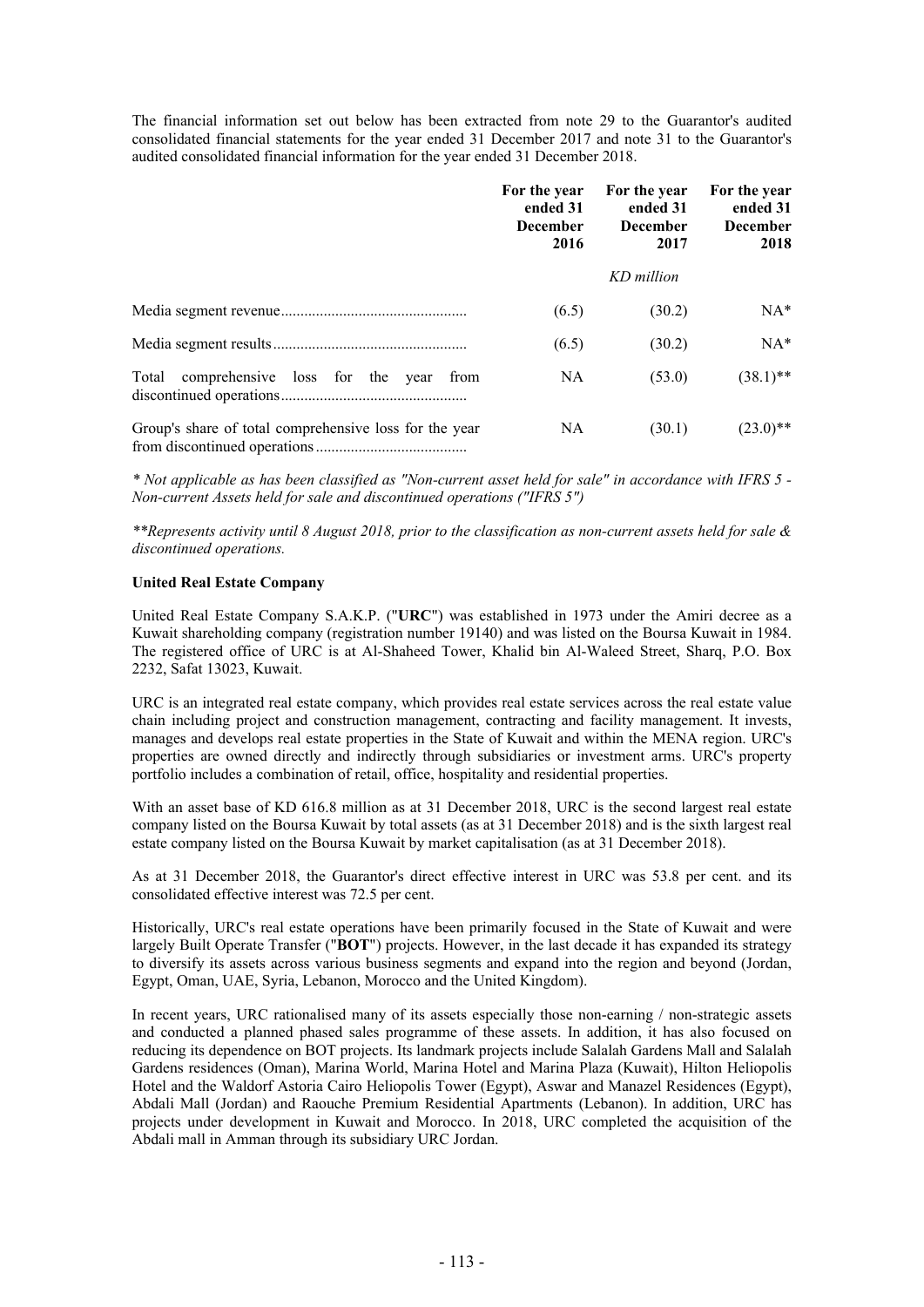On 27 December 2010, the Guarantor invested KD 40.5 million and acquired a 19 per cent. stake in URC in connection with URC's rights issue. As a result of this, URC is now a 72.5 per cent. (consolidated effective stake) subsidiary of the Guarantor and its results (and those of its subsidiaries) are consolidated with those of the Guarantor from 27 December 2010.

As at the end of trading on 31 March 2019, the closing price for shares of URC was KD 0.062 (U.S.\$0.202) per share giving it a market capitalisation of KD 66.1 million (U.S.\$217.28 million).

#### *Financial Summary*

The financial information set out below has been extracted from URC's audited consolidated financial statements for the years ended 31 December 2017 and 31 December 2018.

|                                                       | As at and for<br>the year<br>ended 31<br><b>December</b><br>2016 | As at and for<br>the year<br>ended 31<br><b>December</b><br>2017 | As at and for<br>the year<br>ended 31<br><b>December</b><br>2018 |
|-------------------------------------------------------|------------------------------------------------------------------|------------------------------------------------------------------|------------------------------------------------------------------|
|                                                       |                                                                  | KD million                                                       |                                                                  |
|                                                       | 571.7                                                            | 602.4                                                            | 616.8                                                            |
|                                                       | 70.7                                                             | 87.1                                                             | 103.5                                                            |
|                                                       | 10.4                                                             | 1.5                                                              | (8.9)                                                            |
| Net profit/(loss) for the year attributable to equity | 8.7                                                              | 2.2                                                              | (9.0)                                                            |
|                                                       | 8.1                                                              | 2.1                                                              | (8.4)                                                            |
|                                                       | 8.1                                                              | 2.1                                                              | (8.4)                                                            |

- As at 31 December 2017, URC had a total asset base of KD 602.4 million, which increased by 5.4 per cent., compared to KD 571.7 million as at 31 December 2016 primarily driven fair value gains in land bank and higher accounts receivables. Total assets increased by 2.4 per cent. to KD 616.8 million as at 31 December 2018 as compared to 31 December 2017 due to increase in property & equipment.
- Total revenue in 2017 increased to KD 87.1 million from KD 70.7 million in 2016, an increase of 23.1 per cent. The increase is explained by the growth of URC's contracting property and facilities management services. For the year ended 31 December 2018, total revenue of URC was KD 103.5 million, an 18.9 per cent. increase over the year ended 31 December 2017 mainly driven by increase in contracting and service revenue and sale of Aswar & Raouche properties.
- Net profit attributable to equity holders of the parent decreased to KD 2.2 million in 2017 from KD 8.7 million in 2016, representing a decrease of 74.5 per cent. This decrease in profits was primarily due to higher finance costs and higher losses from associates in the year ended 31 December 2017.
- The net loss attributable to equity holders of the parent for the year ended 31 December 2018 was KD 9.0 million compared to a profit of KD 2.2 million for the year ended 31 December 2017. The losses in 2018 were on account of valuation losses from Marina World and Fujairah, increase in financing costs and additional provisions in Abdali mall & Salalah mall.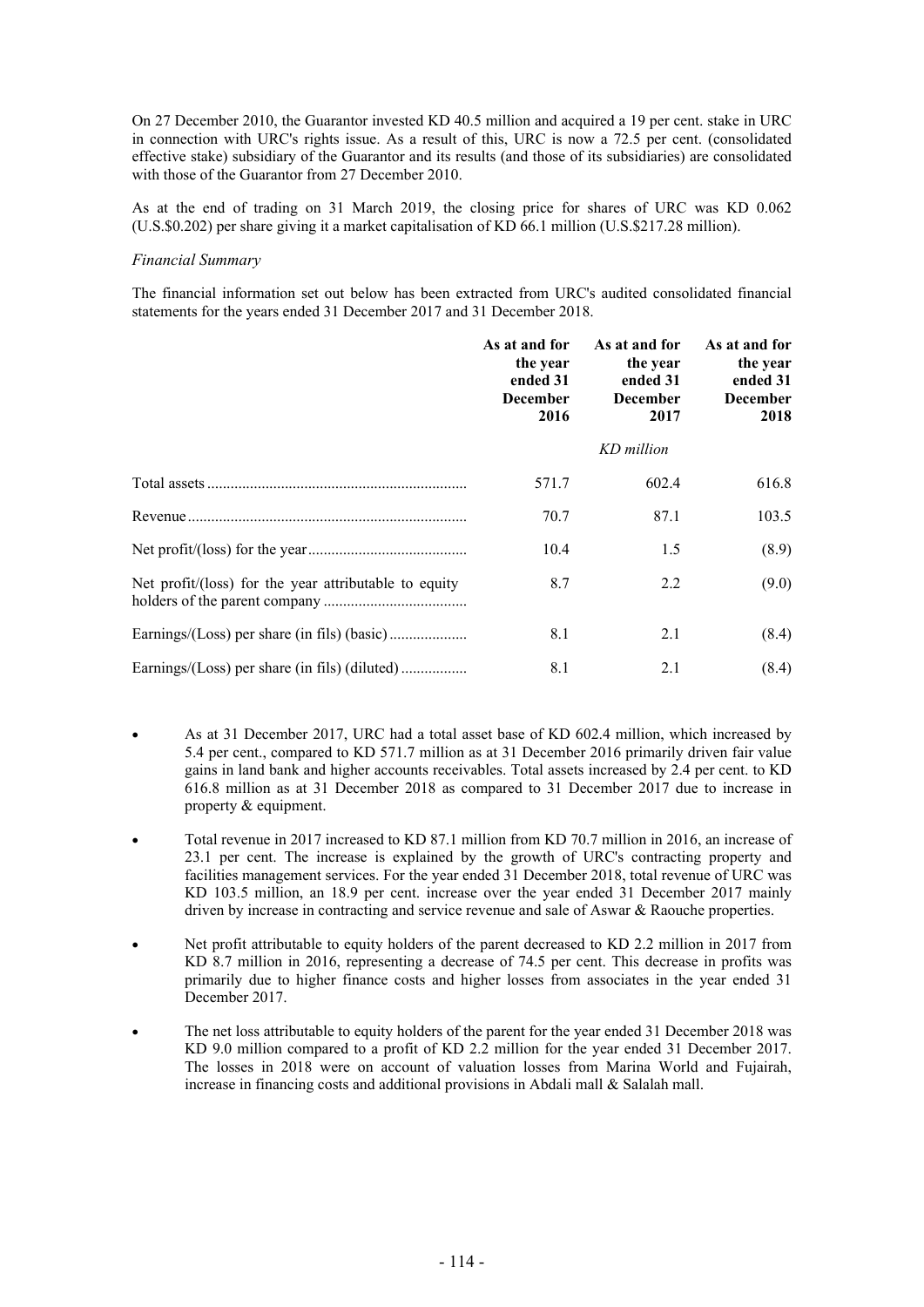# **OTHER MAJOR SUBSIDIARIES**

#### **United Industries Company**

Established in 1979, United Industries Company K.S.C. (Closed) ("**UIC**") is a closed shareholding company based in the State of Kuwait.

It was listed on the Boursa Kuwait in 1997 and was voluntarily delisted from the Boursa Kuwait in December 2014. UIC's authorised and paid up capital was KD 49.5 million as at 31 December 2018.

The address of UIC's registered office is Sharq Area - Khalid Bin Al-Waleed St., Al-Shaheed Tower, P.O. Box 25821, Safat 13119, Kuwait.

As at 31 December 2018, the Guarantor's direct effective interest in UIC was 53.4 per cent. and consolidated effective interest was 77.8 per cent.

UIC's major investments are:

**Qurain Petrochemical Industries Company K.S.C.P (**"**QPIC**"**)** *(as at 31 December 2018, UIC holds a 31.2 per cent. stake) –* As part of the Government of Kuwait's strategy to privatise the hydrocarbon industry, QPIC was incorporated in 2004 by Petrochemical Industries Company ("**PIC**"), the petrochemical arm of the government of Kuwait that contributed to 10 per cent. of its share capital and the balance of 90 per cent. of its shares were listed on Boursa Kuwait on 9 July 2007. It is a holding company investing in the oil and gas and petrochemical sector. QPIC holds a 40.1 per cent. stake in SADAFCO, which has a presence in the food sector. SADAFCO is based in Saudi Arabia with operations across the Middle East and has a significant market share in tomato paste, ice-cream and drinking milk.

**Advanced Technology Company K.S.C.P (**"**ATC**"**)** - UIC holds a 19.3 per cent. equity interest in ATC, one of the largest medical equipment suppliers and solution providers in the State of Kuwait.

On 29 June 2010, the Guarantor invested KD 14.0 million in UIC in connection with UIC's rights issue and in September 2010 purchased an additional stake in UIC from KAMCO for KD 10.9 million, thus acquiring a direct 23 per cent. stake in UIC. As a result, UIC became a 69.5 per cent. (consolidated effective stake) subsidiary of the Guarantor and its results (and those of its subsidiaries) were consolidated with those of the Guarantor from 29 June 2010.

# *Financial Summary*

The financial information set out below has been extracted from UIC's audited financial statements for the years ended 31 December 2017 and 31 December 2018.

| As at and for<br>the year<br>ended 31<br><b>December</b><br>2016 | As at and for<br>the year<br>ended 31<br><b>December</b><br>2017 | As at and for<br>the year<br>ended 31<br><b>December</b><br>2018 |
|------------------------------------------------------------------|------------------------------------------------------------------|------------------------------------------------------------------|
|                                                                  | KD million                                                       |                                                                  |
| 228.0                                                            | 242.9                                                            | 256.1                                                            |
| 229.8                                                            | 245.2                                                            | 258.1                                                            |
| 14.7                                                             | 11.9                                                             | 11.9                                                             |
| 7.8                                                              | 5.9                                                              | 5.1                                                              |

*\* Includes investment in Available for Sale, investment in associates and investment properties*

 As at 31 December 2018, UIC's total assets increased by 5.3 per cent. to KD 258.1 million from KD 245.2 million in 2017 mainly due to an increase in investment in associates, investments at amortised cost and financial assets at fair value through other comprehensive income partly offset by decline of financial assets available for sale.

For the year ended 31 December 2018, UIC's income was KD 11.9 million, and remained almost unchanged in comparison to the year ended 31 December 2017.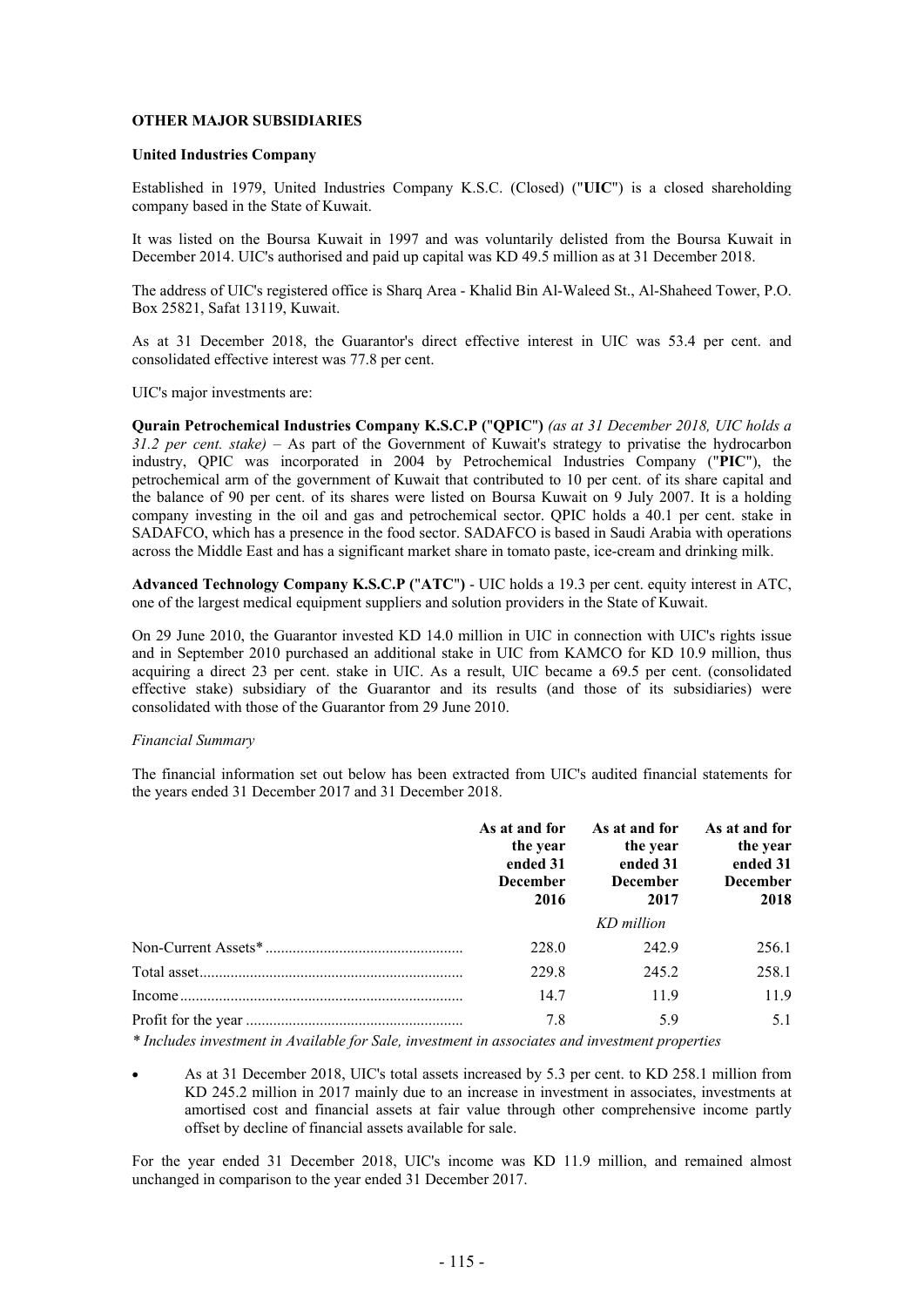#### **Jordan Kuwait Bank**

Established in 1976, JKB is a medium-sized commercial bank in Jordan. As at 31 December 2018, JKB had operations through its branches totalling 65 branches inside Jordan and five foreign branches. It was the first bank in Jordan to launch internet banking and several other electronic delivery channels. JKB is regulated by Central bank of Jordan. As on 31 December 2018, the Group's effective interest in JKB stood at 51.2 per cent.

On 30 December 2015, the Group purchased a 51.2 per cent. stake in JKB from Burgan Bank. Burgan Bank continues to work closely with JKB through the Group's network.

JKB's shares are listed on the Amman Stock Exchange. At the close of trading on the Amman Stock Exchange on 31 March 2019, JKB's share price was KD 1,270 (U.S.\$4,174) per share, giving it a market capitalisation of KD 127.0 million (U.S.\$417.4 million).

#### *Products and Services*

JKB provides retail and corporate banking services, which include credit operations, treasury and private banking services. JKB's retail banking accounts include current accounts, term deposit accounts, savings accounts, golden savings accounts and certificates of deposit in various currencies. JKB also offers retail and consumer loans and credit cards. JKB's corporate products include credit facilities and trade finance as well as managing stock issues and the payment of dividends for public shareholding companies. JKB grants personal loans to individuals from the government sector, public institutions and major companies against the transfer of their salaries to JKB. JKB services its retail and commercial customers through its traditional branch and ATM network and electronic banking services including SMS, internet and telephone banking.

#### *Strategy*

JKB's strategic focus is to:

- Increase its market share in Jordan, Palestine and Cyprus;
- Support retail banking and small and medium-sized enterprises through the expansion of its branch and ATM network;
- Enhance profitability while maintaining current key performance indicators;
- Increase penetration in the private banking and wealth management segment;
- Diversify its customer base by reducing concentration;
- Improve asset quality and continue the reduction in non-performing loans; and
- Explore inorganic options on an opportunistic basis.

#### *Financial Summary*

JKB's capital adequacy ratio was 17.1 per cent. as at 31 December 2018, in accordance with the Central Bank of Jordan regulations.

The financial information set out below has been extracted from JKB's audited financial statements for the periods ended 31 December 2017 and 31 December 2018. JKB's financial statements are prepared in accordance with IFRS as adopted by the State of Jordan.

|                                                | As at and<br>for the year<br>ended 31<br><b>December</b><br>2016 | As at and<br>for the year<br>ended 31<br><b>December</b><br>2017 | As at and<br>for the year<br>ended 31<br><b>December</b><br>2018 |
|------------------------------------------------|------------------------------------------------------------------|------------------------------------------------------------------|------------------------------------------------------------------|
|                                                |                                                                  | JOD million                                                      |                                                                  |
|                                                | 2,740.0                                                          | 2,832.2                                                          | 2,721.4                                                          |
|                                                | 1,446.9                                                          | 1,562.3                                                          | 1,632.7                                                          |
|                                                | 118.8                                                            | 123.4                                                            | 124.7                                                            |
| Income for the year from continuing operations | 29.5                                                             | 28.2                                                             | 41.9                                                             |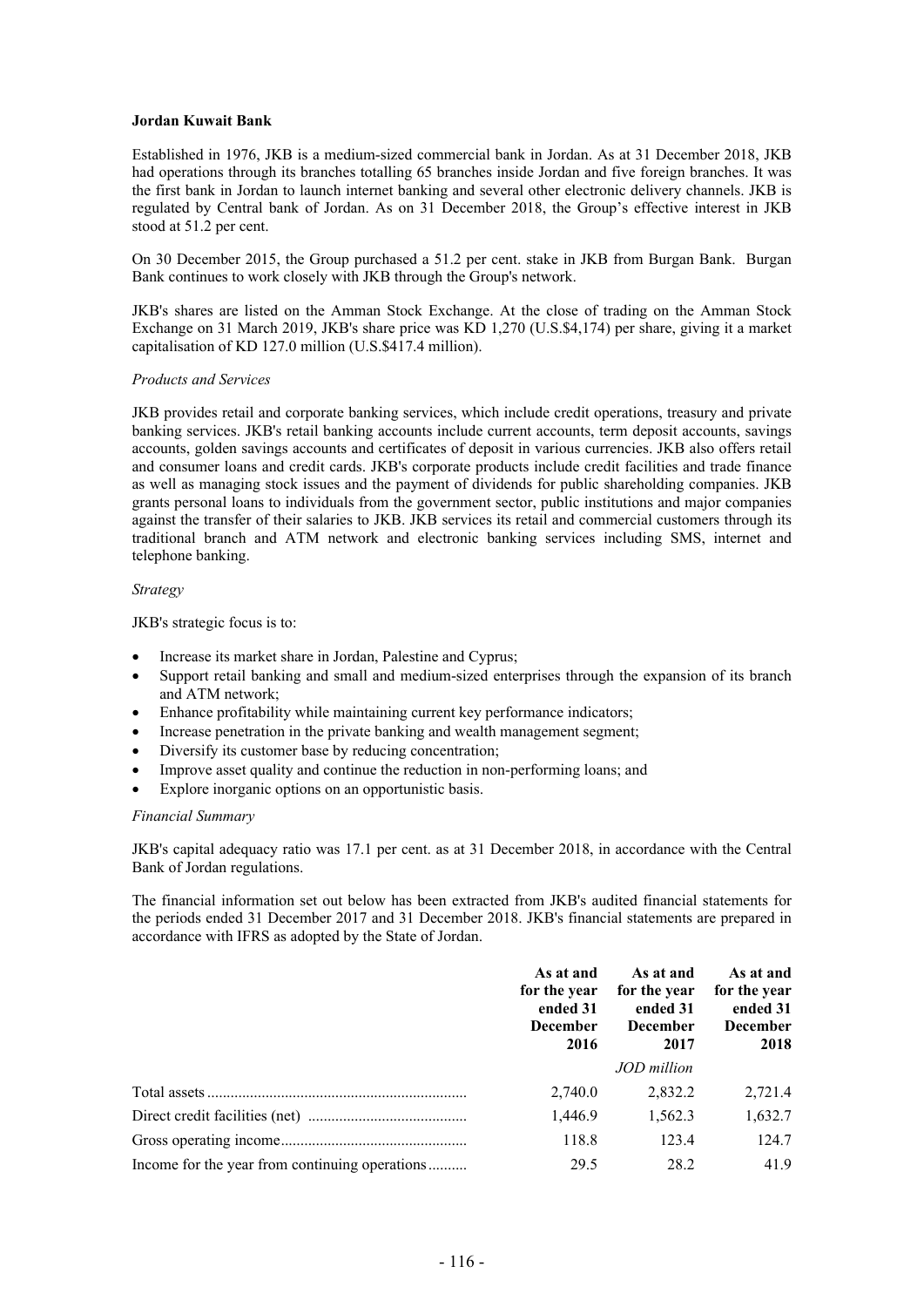| Net (loss) / profit from non-continued operations          |      | (1.2) | 0.3  |
|------------------------------------------------------------|------|-------|------|
| Profit for the year attributable to equity holders of bank | 30.0 | 27.0  | 42.1 |

- As at 31 December 2017, the total assets increased by 3.4 per cent. to JOD 2.8 billion from 31 December 2016 mainly due to an increase in direct credit facilities offered by JKB. At 31 December 2018, total asset decreased by 3.9 per cent. to JOD 2.7 billion as compared to 31 December 2017 primarily driven by decline in balances with Banks & Financial institutions.
- As at 31 December 2018, direct credit facilities (net) amounted to JOD 1.6 billion; a growth of 4.5 per cent. from 31 December 2017.
- For the year ended 31 December 2017, operating income was at JOD 123.4 million, an increase of 3.8 per cent. as compared to the year ended 31 December 2016. For the year ended 31 December 2018, operating income increased by 1.0 per cent. to JOD 124.7 million, as compared to the year ended 31 December 2017.
- For the year ended 31 December 2017, profit for the year attributable to equity holders of JKB decreased by 9.4 per cent. to JOD 27.0 million from JOD 29.7 million in 2016. This is mainly due to higher operating expenses by 6.7 per cent. Operating expenses increased by JOD 5.1 million in 2017 over 2016, as a result of an increase in both employee expenses and other expenses.
- For the year ended 31 December 2018, profit for the year attributable to equity holders of JKB increased by 56.3 per cent., to reach JOD 42.1 million, as compared to the year ended 31 December 2017 due to lower impairment provision on credit facilities & reversal of expected credit losses.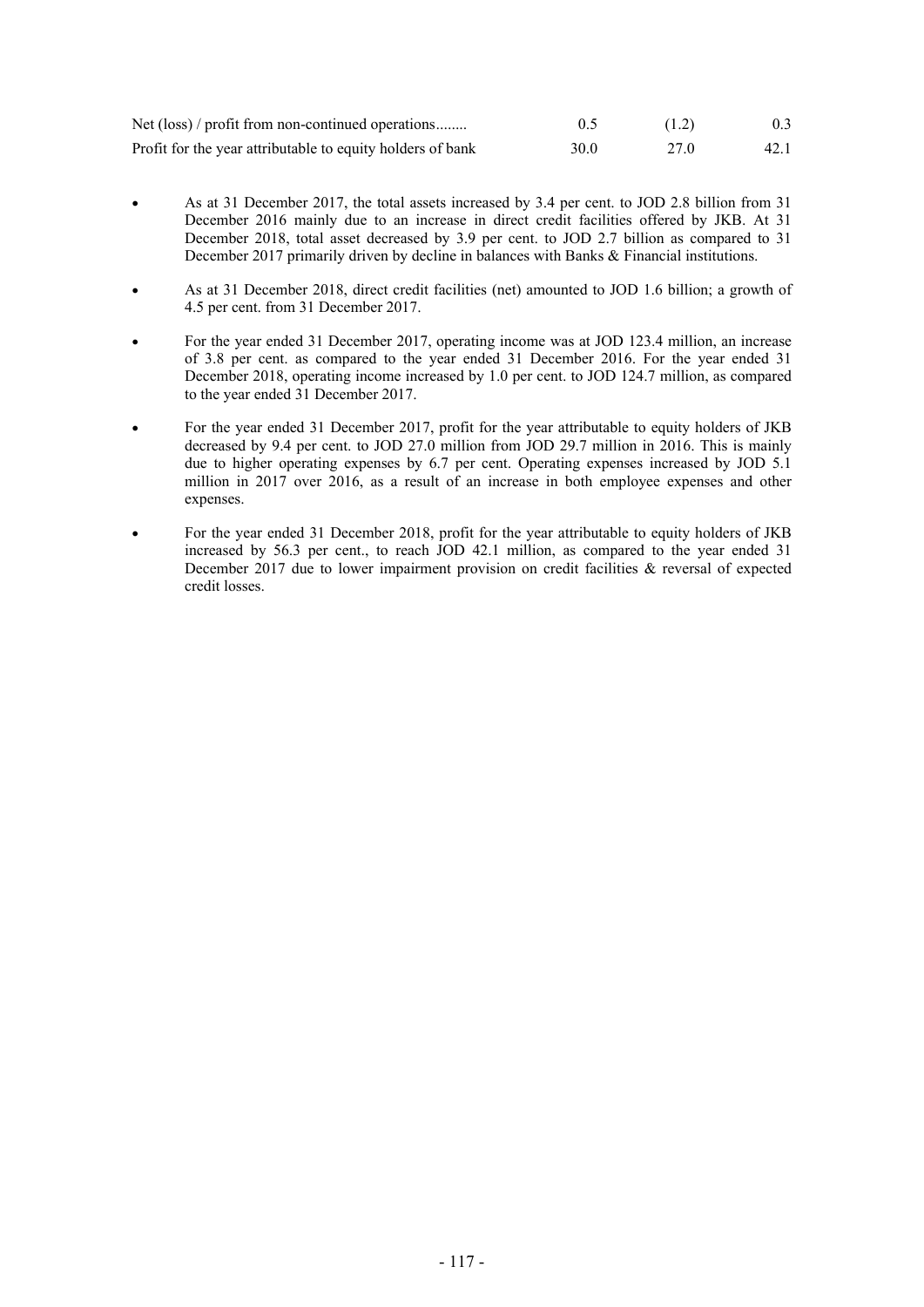# **MANAGEMENT**

# **The Board of Directors of the Guarantor**

Pursuant to its Articles of Association, the Guarantor's board of directors consists of five directors. The Guarantor's Articles of Association provide that each director is elected at an ordinary general meeting of shareholders for a three-year term and is eligible for re-election upon the expiration of such term. The board of directors has the power to appoint and remove the Chairman and Chief Executive Officer ("**CEO**") at any time provided there is a quorum of three directors.

The members of the board of directors are set out below. Each Director was re-elected for a term of three years at the Annual General meeting on 10 April 2019. Each Director's business address is P.O. Box 23982, Safat 13100, State of Kuwait.

# **Sheikh Hamad Sabah Al Ahmad Al Sabah (Chairman, Age 70)**

- Chairman of Kuwait Projects Company (Holding) K.S.C.P., Kuwait
- Chairman of Saudia Dairy and Foodstuffs Group of Companies, Kingdom of Saudi Arabia
- Chairman of Gulf Egypt Hotels and Tourism Company, Egypt
- Chairman Mashare'a Al-Khair Est., Kuwait

# **Faisal Hamad Al-Ayyar (Vice Chairman (Executive), Age 64)**

- Chairman of Panther Media Group (OSN), UAE
- Honorary Chairman of Kuwait Association for Learning Differences, Kuwait
- Vice Chairman (Executive) of Kuwait Projects Company (Holding) K.S.C.P., Kuwait
- Vice Chairman of United Gulf Bank, Bahrain
- Vice Chairman of United Gulf Holding Company, Bahrain
- Vice Chairman of Gulf Insurance Group, Kuwait
- Vice Chairman of Jordan Kuwait Bank, Jordan
- Vice Chairman of Mashare'a Al-Khair Est., Kuwait
- Vice Chairman of Saudia Dairy and Foodstuffs Group of Companies, Kingdom of Saudi Arabia
- Board member of Gulf Egypt Hotels and Tourism Company, Egypt
- Trustee of American University of Kuwait, Kuwait

# **Abdullah Yacoub Bishara (Director, Age 83)**

- Board member of Kuwait Projects Company (Holding) K.S.C.P., Kuwait
- Member of G.C.C. Supreme Advisory Assembly
- President of Diplomatic Centre for Strategic Studies
- Board member of Saudia Dairy and Foodstuffs Group of Companies, Kingdom of Saudi Arabia

# **Sheikh Abdullah Nasser Sabah Al-Ahmed Al-Sabah (Director, Age 42)**

- Chairman of KAMCO Investment Company K.S.C.P., Kuwait
- Vice-Chairman of Al Daiya United Real Estate Company, Kuwait
- Board member of Kuwait Projects Company (Holding) K.S.C.P., Kuwait
- Board member of United Gulf Bank, Bahrain

# **Sheikha Futtouh Nasser Sabah Al-Ahmad Al-Sabah (Director, Age 28)**

Board member of Kuwait Projects Company (Holding) K.S.C.P., Kuwait

There are no potential conflicts of interest between the duties to the Guarantor of the persons listed above and their private interests or other duties.

Family relationships among the members of the board of directors are as follows:

 Sheikh Hamad Sabah Al-Ahmad Al-Sabah (Chairman) is the uncle (father's brother) of Sheikh Abdullah Nasser Sabah Al-Ahmad Al-Sabah (Director) and Sheikha Futtouh Nasser Sabah Al-Ahmad Al-Sabah (Director).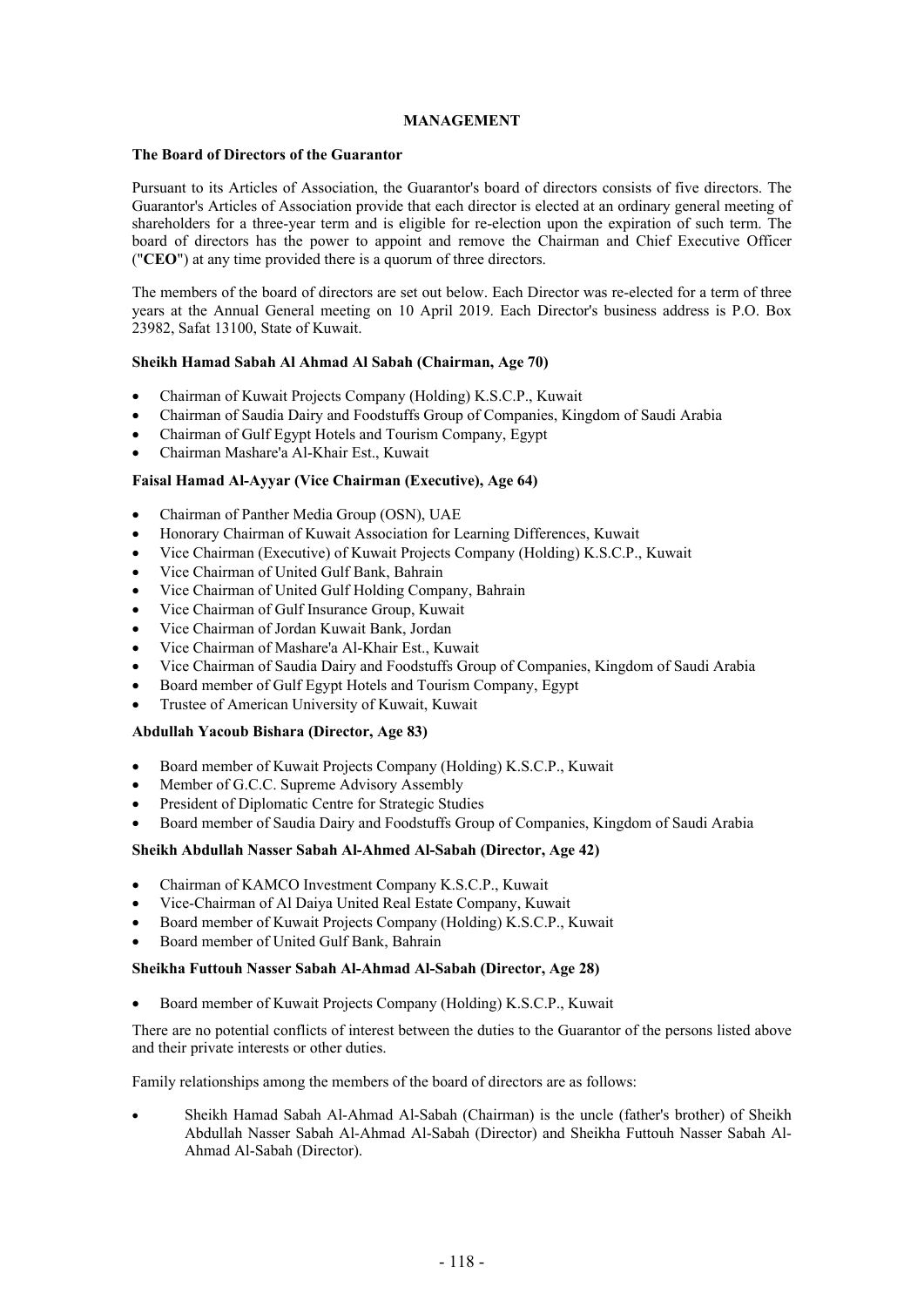Sheikh Abdullah Nasser Sabah Al-Ahmad Al-Sabah (Director) and Sheikha Futtouh Nasser Sabah Al-Ahmad Al-Sabah (Director) are siblings.

# **The Executive Management of the Guarantor**

The table below sets forth certain information with respect to the Executive Management of the Guarantor, as of 15 May 2019. The business address of each member of the Executive Management is P.O. Box 23982, Safat 13100, State of Kuwait.

| Name                              | Age | <b>Position</b>                                                               | <b>Years with the Group</b> |
|-----------------------------------|-----|-------------------------------------------------------------------------------|-----------------------------|
| Faisal Hamad Al-Ayyar             | 64  | Vice Chairman (Executive)                                                     | 29                          |
| Samer Subhi Khanachet             | 68  | Group Chief Operating Officer                                                 | 29                          |
| Tariq Mohammad<br>Abdulsalam      | 53  | Chief Executive Officer-<br>Investments                                       | 25                          |
| Pinak Maitra                      | 60  | Group Chief Financial Officer                                                 | 30                          |
| Khaled Abdul Jabbar Al<br>Sharrad | 54  | Group Chief Human Resources<br>and Administration Officer, Board<br>Secretary | 22                          |
| Mohsen Ali Hussain                | 50  | Group Chief Audit Executive                                                   | 13                          |
| Mazen Isam Hawwa                  | 44  | Group Senior Vice President,<br>Finance & Operations                          | 18                          |
| Joe Kawkabani                     | 40  | Group Chief Strategic Initiatives<br>Officer                                  | 8 months                    |
| Adel Jassem Al<br>Waqayan         | 58  | Treasurer                                                                     | 23                          |
| Osama Talat Al<br>Ghoussein       | 60  | Senior Vice President, Banking                                                | 6                           |
| Tawfiq Ahmad Al<br>Jarrah         | 58  | Executive Director - Hessah Al<br><b>Mubarak District</b>                     | $\overline{2}$              |
| Eman Mohammad Al<br>Awadhi        | 40  | Group Communications Director                                                 | 8                           |
| <b>Robert Drolet</b>              | 62  | Consultant                                                                    | 13                          |

There are no potential conflicts of interest between the duties to the Guarantor of the persons listed above and their private interests or other duties.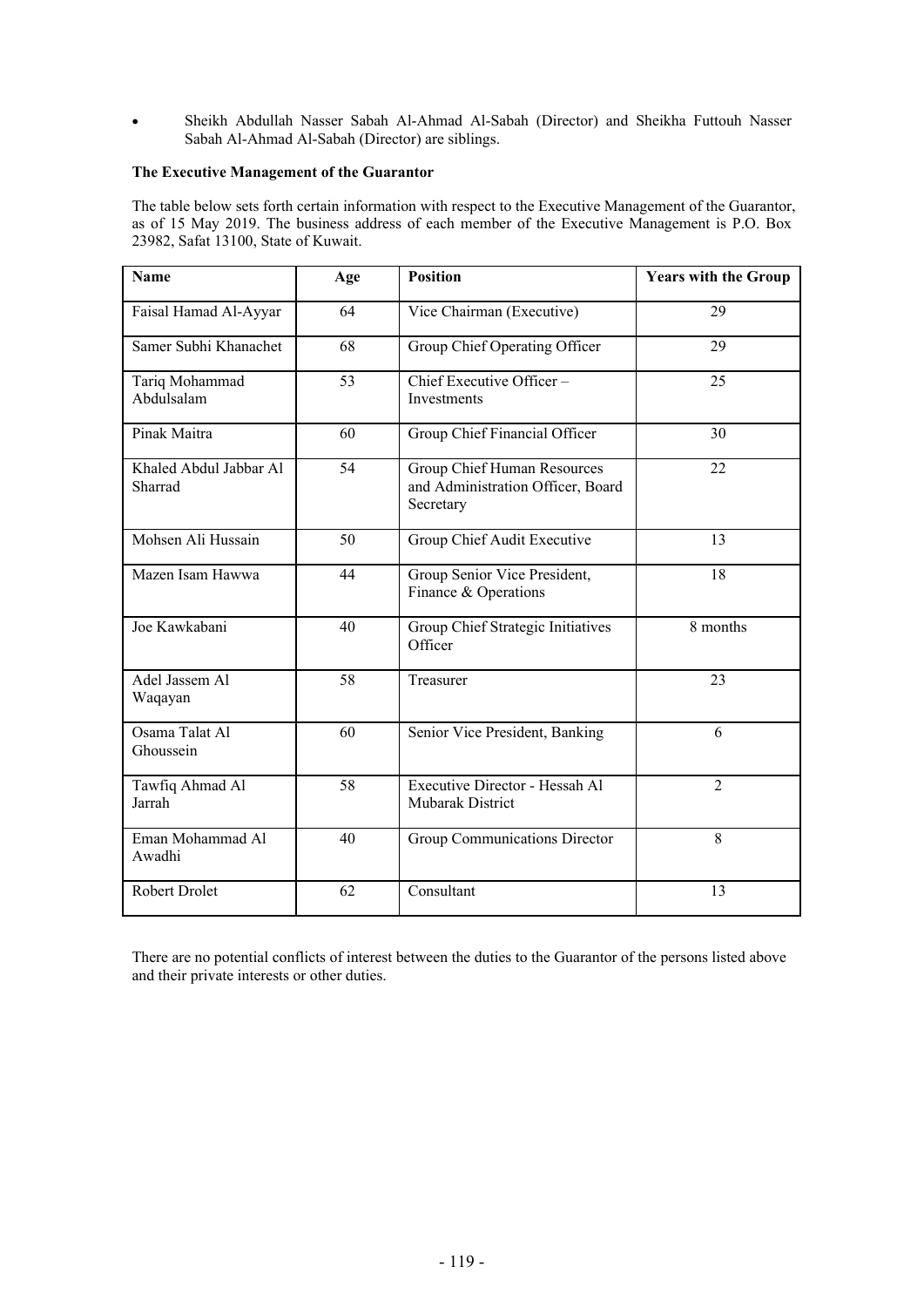#### **RISK MANAGEMENT**

Risk is inherent in the Group's activities but is managed through a process of ongoing identification, measurement and monitoring, subject to risk limits and other controls. This process of risk management is critical to the Group's continuing profitability.

Each subsidiary of the Group is responsible for managing its own risks and has its own board committees, including audit and executive committees, in addition to other management committees such as the credit / investment committee and (in the case of major subsidiaries) the asset liability committee, or equivalent, with responsibilities generally analogous to the Group's committees.

The independent risk control process does not cover business risks such as changes in the business environment, technology and industry. These risks are monitored through the Group's strategic planning process.

The board of directors is ultimately responsible for the overall approach to risk management and for approving the risk strategies and principles.

Monitoring and controlling risk is primarily performed based on limits established by the Group. These limits reflect the business strategy of the Group and the market environment in which the Group operates, as well as the level of risk that the Group is willing to accept, with additional emphasis on selected geographic and industrial sectors. In addition, the Group monitors and measures its overall risk-bearing capacity in relation to its aggregate risk exposure across all risk types and activities.

The operations of certain Group subsidiaries are also subject to regulatory requirements within the jurisdictions where they operate. Such regulations not only prescribe approval and monitoring of activities, but also impose certain restrictive provisions (e.g. capital adequacy) to minimise the risk of default by or insolvency of banking and insurance companies and to meet unforeseen liabilities as these arise.

As a part of its overall risk management, the Group uses derivatives and other instruments to manage exposures resulting from changes in interest rates and foreign exchange rates.

The risk profile is assessed before entering into hedge transactions, which are authorised by an officer with the appropriate level of seniority within the Group.

The Group classifies the risks faced as part of its monitoring and controlling activities into certain categories of risks and accordingly specific responsibilities have been given to various officers for the identification, measurement, control and reporting of these identified categories of risks.

#### **REGULATION**

Company formation and governance is governed by the Companies Law which is administered by the Ministry of Commerce and Industry.

Consolidated financial statements of the Guarantor and its Principal Companies are audited in accordance with International Standards on Auditing. Kuwait is a member of the International Federation of Accountants (IFAC) and adopted IAS in 1990.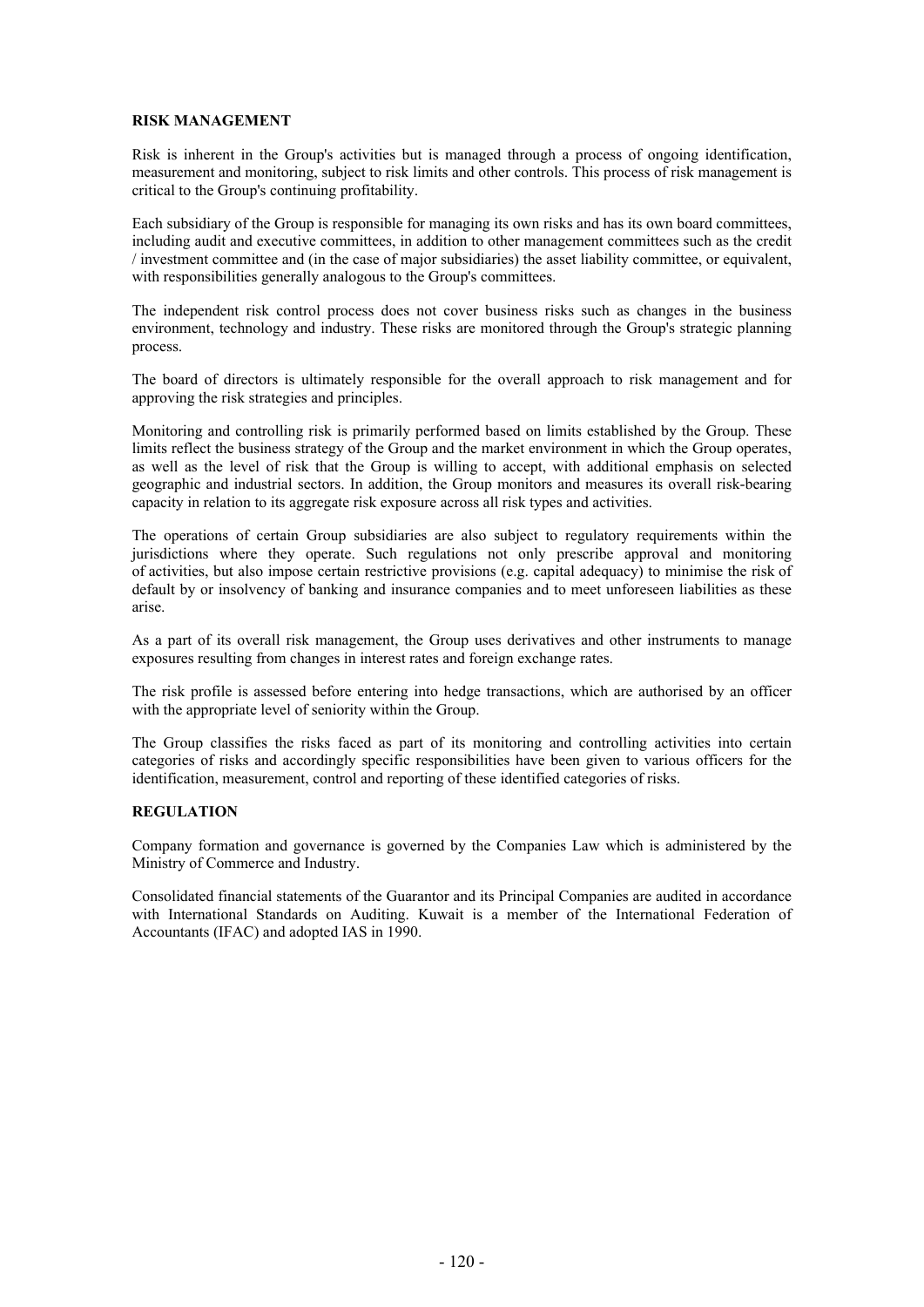# **SUMMARY OF ALTERNATIVE PERFORMANCE MEASURES**

Certain financial measures presented in this Base Prospectus are not defined in accordance with IFRS accounting standards. The Issuer and the Guarantor believe that these alternative performance measures (as defined in the European Securities and Markets Authority guidelines (the "**ESMA Guidelines**") on Alternative Performance Measures ("**APMs**")) provide useful supplementary information to both investors and to the Guarantor's management, as they facilitate the evaluation of underlying operating performance and financial position across financial reporting periods. However, investors should note that, since not all companies calculate financial measurements, such as the APMs presented in this Base Prospectus, in the same manner, these are not always directly comparable to performance metrics used by other companies.

Additionally, the APMs presented in this Base Prospectus are unaudited and have not been prepared in accordance with IFRS or any other accounting standards. Accordingly, these financial measures should not be seen as a substitute for measures defined according to IFRS. The Issuer and the Guarantor consider that the following metrics presented in this Base Prospectus constitute APMs for the purposes of the ESMA Guidelines:

| Metric                                                                            | <b>Definition</b>                                                                                                                                                                                                                                                                                                                                                                                         | <b>Rationale for inclusion</b>                                                                                                           |
|-----------------------------------------------------------------------------------|-----------------------------------------------------------------------------------------------------------------------------------------------------------------------------------------------------------------------------------------------------------------------------------------------------------------------------------------------------------------------------------------------------------|------------------------------------------------------------------------------------------------------------------------------------------|
| Assets under<br>Management<br>$("AUM")$ &<br><b>Custodial assets</b>              | AUM – Measures total market value of all<br>financial assets which a financial institution<br>manages on behalf of its clients<br>and<br>themselves.                                                                                                                                                                                                                                                      | Measuring<br>total<br>income<br>generating assets for an asset<br>management company at a point<br>in time.                              |
|                                                                                   | Custodial assets - Assets held in custody on<br>behalf of third parties.                                                                                                                                                                                                                                                                                                                                  | Measuring assets held in custody<br>as a percentage of AUM at a<br>point in time.                                                        |
| Return on average<br>assets                                                       | Financial measure expressing the earnings in<br>proportion to total assets held by the<br>Guarantor calculated as the profit for the year<br>divided by average total assets, with average<br>total assets calculated as sum of total assets as<br>at the end of the financial year (to which<br>profit for the year pertains) and the previous<br>financial year divided by two.                         | the<br>Measures<br>earnings<br>1n<br>proportion to the total assets held<br>by the Guarantor.                                            |
| Market value of the<br>Guarantor's<br>holding in listed<br>Principal<br>Companies | Number of shares directly held by the<br>Guarantor in each of its listed Principal<br>Companies (Burgan Bank, UGH, GIG, and<br>URC) at the end of the financial year<br>multiplied by the closing price of each share<br>sourced from the stock exchange where each<br>company has its main listing on the specified<br>day (or if not a trading day, the last trading<br>day before the specified date). | Measuring market value of listed<br>investments<br>held<br>by<br>the<br>Guarantor at a point in time.                                    |
| <b>Listed asset</b><br>coverage ratio                                             | Financial measure to express the ratio of<br>market value of the Guarantor's holding in<br>each of its listed Principal Companies to its<br>net debt.                                                                                                                                                                                                                                                     | Measuring<br>coverage<br>of<br>the<br>Guarantor's net debt with the<br>market value of its holding in its<br>listed Principal Companies. |
|                                                                                   | Net-debt<br>calculated<br>is<br>debt<br>as<br>gross<br>(including loans payable and medium-term<br>notes and bonds) of the Guarantor minus its<br>cash in hand and at bank.                                                                                                                                                                                                                               |                                                                                                                                          |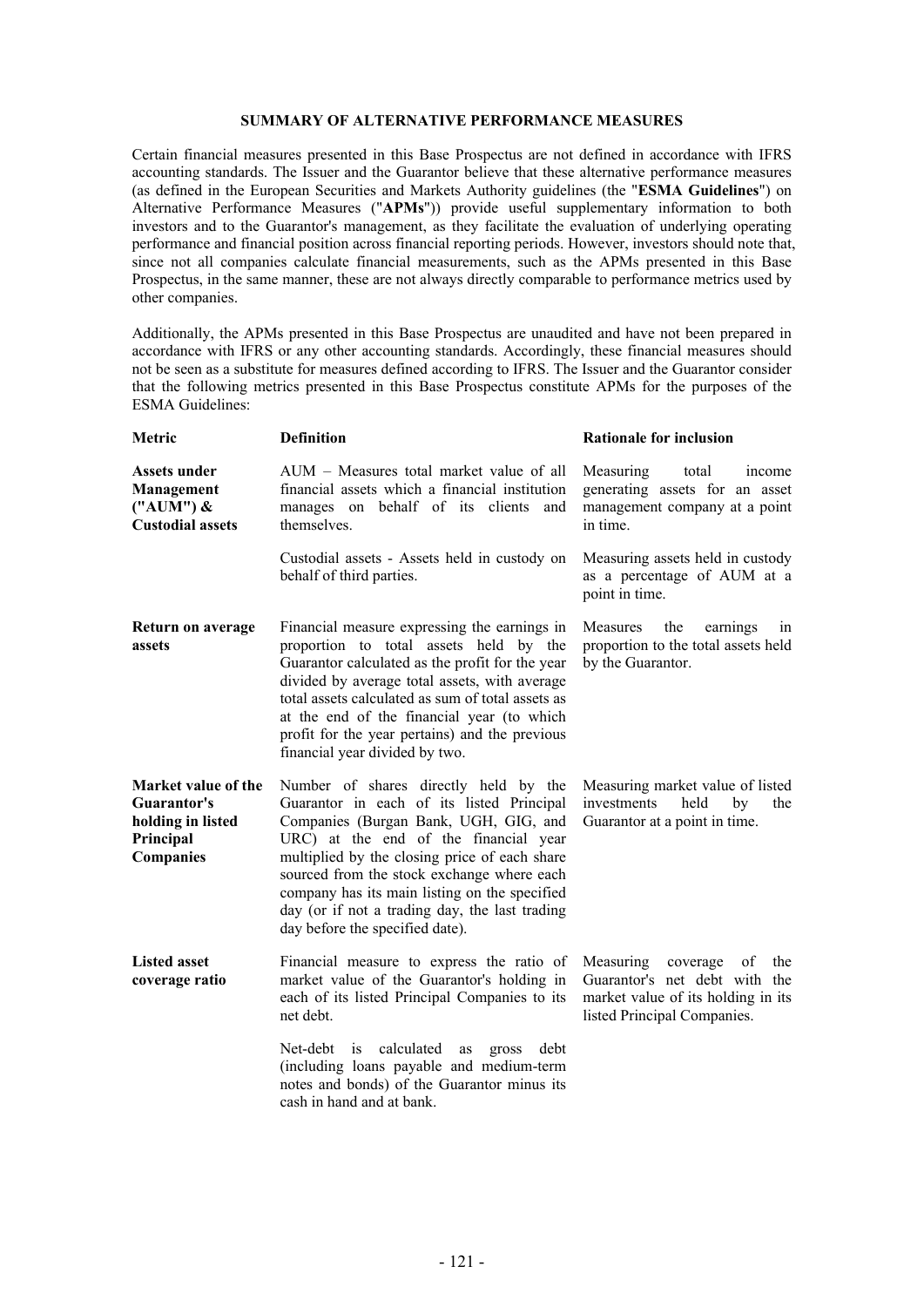| Metric                                                                                                         | <b>Definition</b>                                                                                                                                                                                      | <b>Rationale for inclusion</b>                                                                            |
|----------------------------------------------------------------------------------------------------------------|--------------------------------------------------------------------------------------------------------------------------------------------------------------------------------------------------------|-----------------------------------------------------------------------------------------------------------|
| <b>Cash interest</b><br>coverage ratio                                                                         | Financial measure to express the ratio of the<br>Guarantor's total cash income (share of<br>dividends received from Principal Companies<br>and other cash receipts) to the payment of net<br>interest. | Measuring the ability to meet<br>interest payments from total cash<br>income.                             |
| <b>Blended cash</b><br>dividend payout<br>ratio                                                                | Financial measure to express the ratio of<br>aggregated proposed dividends of listed<br>Principal Companies divided<br>by the<br>aggregated net income of listed Principal<br>Companies.               | Measuring the average dividend<br>payout ratio for listed Principal<br>Companies.                         |
| <b>Non-Performing</b><br><b>Assets / Gross</b><br><b>Credit Facilities</b>                                     | Financial measure to express the ratio of non-<br>performing assets to gross credit facilities.                                                                                                        | Used to assess proportion of<br>gross credit facilities that are<br>non-performing at a point in<br>time. |
| <b>Total Provisions</b><br>for Impairment to<br>Non-performing<br><b>Assets (aggregate)</b><br>of collaterals) | Financial measure to express the ratio of A measure of coverage against<br>(total provisions made $+$ collaterals) to total<br>Non-Performing Assets.                                                  | Non-performing Assets.                                                                                    |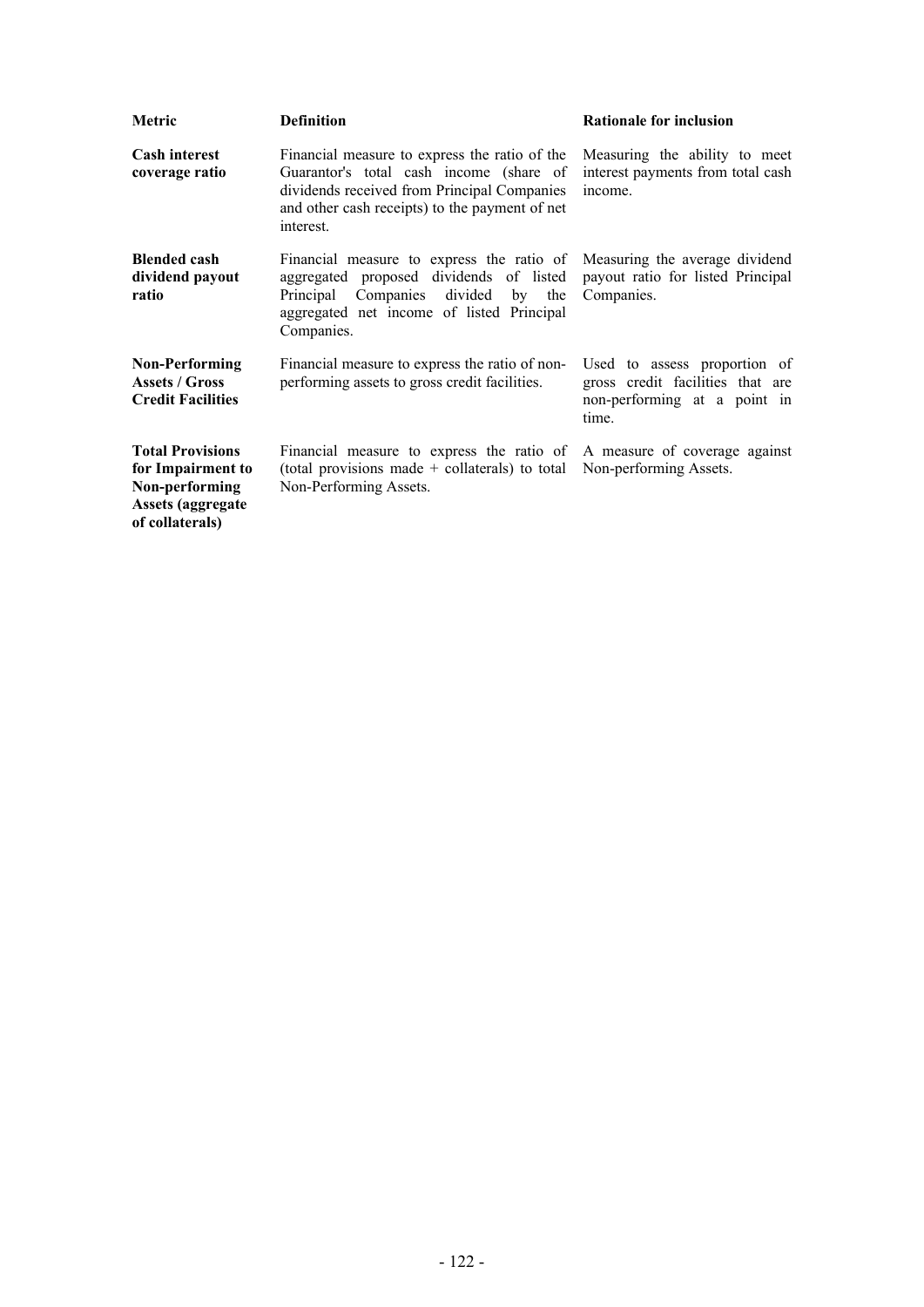# **TAXATION**

The following is a general description of certain United Arab Emirates, Dubai International Financial Centre, Kuwaiti and other tax considerations relating to the Notes. It does not purport to be a complete analysis of all tax considerations relating to the Notes, whether in those countries or elsewhere. Prospective purchasers of Notes should consult their own tax advisers as to which countries' tax laws could be relevant to acquiring, holding and disposing of Notes and receiving payments of interest, principal and/or other amounts under the Notes and the consequences of such actions under the tax laws of those countries. This summary is based upon the law as in effect on the date of this Base Prospectus and is subject to any change in law that may take effect after such date.

#### **United Arab Emirates (excluding the Dubai International Financial Centre)**

Under current legislation, there is no requirement for withholding or deduction for or on account of United Arab Emirates or Dubai taxation in respect of payments made by the Guarantor under the documents to which it is a party and/or the Issuer under the Notes.

The Constitution of the United Arab Emirates specifically reserves to the Federal Government of the United Arab Emirates the right to raise taxes on a federal basis for purposes of funding its budget. It is not known whether this right will be exercised in the future.

If any such withholding or deduction is required to be made in respect of payments due by: (i) the Guarantor under the documents to which it is a party; or (ii) the Issuer under the Notes, the Guarantor has undertaken in the documents to which it is a party to make gross-up payments to compensate for any such withholding.

#### **Dubai International Financial Centre**

Pursuant to Article 14 of Law No. (9) of 2004 in respect of the Dubai International Financial Centre (the "**DIFC Law**"), entities licenced, registered or otherwise authorised to carry on financial services in the Dubai International Financial Centre and their employees shall be subject to a zero rate of tax for a period of 50 years from 13 September 2004. This zero rate of tax applies to income, corporation and capital gains tax. In addition, this zero rate of tax will also extend to repatriation of capital and to transfers of assets or profits or salaries to any party outside the Dubai International Financial Centre. Article 14 of the DIFC Law also provides that it is possible to renew the 50-year period to a similar period upon issuance of a resolution by the Ruler of the Emirate of Dubai. As a result no payments by the Issuer under the Notes are subject to any Dubai International Financial Centre tax, whether by withholding or otherwise.

If any such withholding or deduction is required to be made in respect of payments due by: (i) the Guarantor under the documents to which it is a party; or (ii) the Issuer under the Notes, the Guarantor has undertaken in the documents to which it is a party to make gross-up payments to compensate for any such withholding.

#### **Kuwait**

*This summary of taxation in Kuwait is based on the Kuwait Income Tax Decree No. 3 of 1955 (the "Decree"), as amended by Law No. 2 of 2008 "Amending Certain Provisions of Kuwait Income Tax Decree No. 3 of 1955" (the Amendment), the Executive Bylaws of the Amendment (the "Regulations"), and various ministerial* resolutions *and circulars relating thereto issued by the Ministry of Finance (the "MOF"), Article 150 (bis) of Law No. 7 of 2010 Concerning the Establishment of the Capital Markets Authority and the Regulation of Securities Activities (which was introduced pursuant to Law No. 22 of 2015 ("Article 150 (bis)") and Ministry of Finance Administrative Order No. 2028 of 2015 (the "Administrative Resolution") (together, the "Taxation Laws") as interpreted and implemented by the MOF's Department of Income Tax (the "DIT") as at the date of this Base Prospectus). Any subsequent changes in either the Taxation Laws or the interpretation or implementation of the same by the DIT may alter and affect this summary.*

#### *Income tax*

Under the Taxation Laws, income tax (at a flat rate of 15 per cent.) is levied on, *inter alia*, the net income and capital gains realised by any corporate entity (interpreted by the DIT to mean any form of company or partnership), wherever incorporated, that conducts business in Kuwait. However, the DIT to date has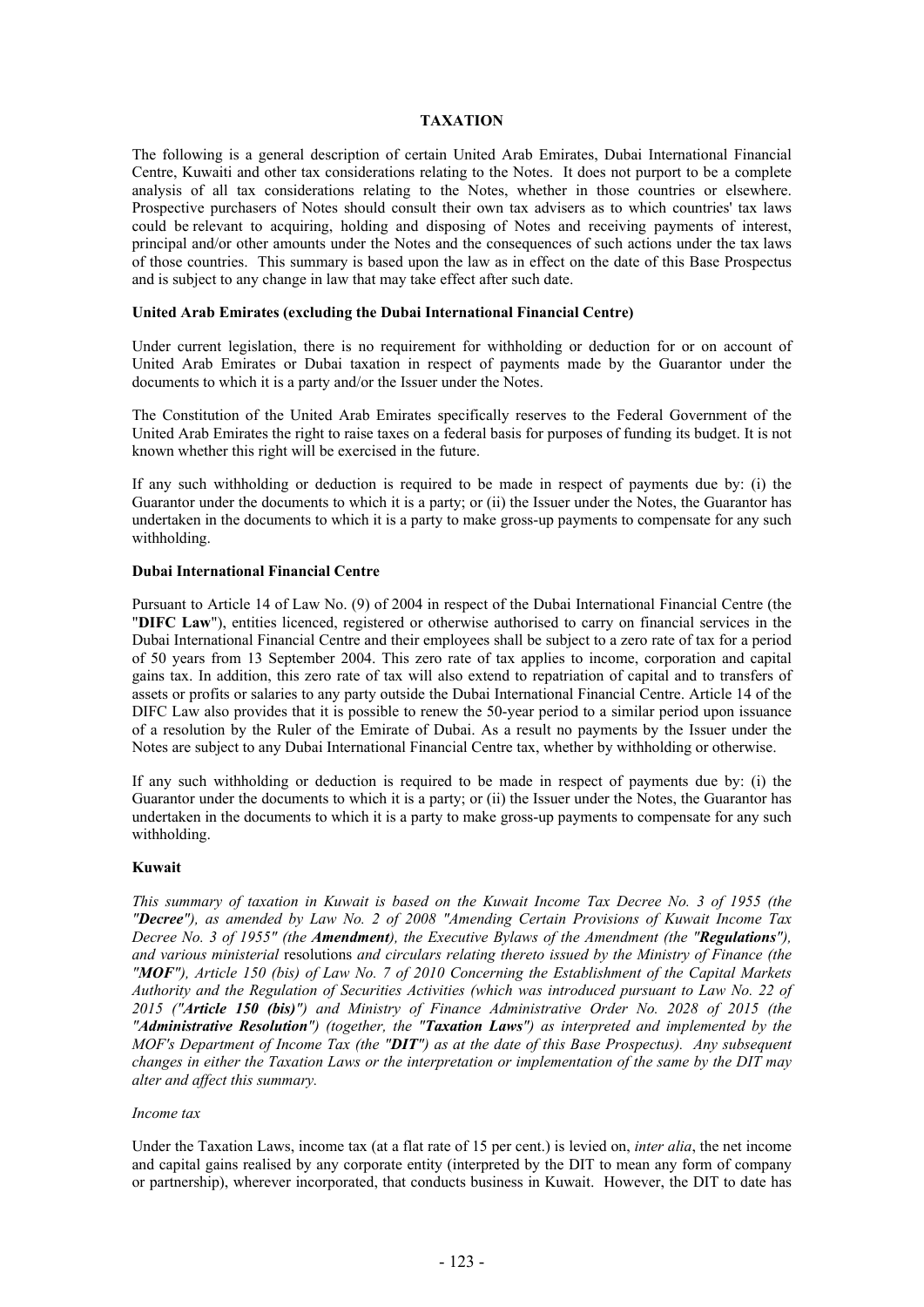granted a concession to such corporate entities incorporated in Kuwait or in any other GCC country (being referred to in this Base Prospectus as "**GCC corporate entities**") and has only imposed income tax on corporate entities which are not GCC corporate entities (being referred to in this Base Prospectus as "**non-GCC corporate entities**") which, for the avoidance of doubt, includes shareholders of GCC corporate entities which are themselves non-GCC corporate entities, in each case, conducting business in Kuwait.

Article 150 (bis) and the Administrative Resolution provides that returns from bonds and other similar securities (which would include income generated from the holding of the Notes), regardless of the nature of the issuer, is exempt from Kuwait tax and this should also apply to non-GCC corporate entities.

However, see "*Risk Factors – The application and enforcement of the Kuwaiti income tax regime is uncertain and Noteholders which are "non-GCC corporate entities" may become subject to the Kuwaiti income tax regime in certain limited circumstances*".

Individuals are not subject to any Kuwaiti income tax on their income or capital gains.

#### *Retention*

Under the Regulations, a Kuwaiti-based party making a payment (being referred to in this section as the **payer**) to any other party (being referred to in this section as the "**payee**"), wherever incorporated, is obliged to deduct five per cent. of the amount of each such payment until such time as the DIT issues a tax clearance certificate approving the release of such amount. The payer is not required to transfer the deducted amount to the DIT immediately, but instead retains such amount and releases it either: (i) to the payee upon presentation to the payer by such payee of a tax clearance certificate from the DIT confirming that the payee is not subject to or is exempt from income tax, or has realised a loss, or has paid or guaranteed the payment of its income tax; or (ii) in the absence of such a tax clearance certificate, to the DIT, on demand.

According to a literal interpretation of the Regulations, payments which are subject to a deduction as described above would include principal and interest payments. Accordingly, a payer (such as the Guarantor) would be required to deduct five per cent. from every payment made by it to a payee (such as the Issuer and the holders of the Notes (if there was a call on the Guarantee of Notes)), which amount would be released by the payer upon presentation to it by the payee of a tax clearance certificate from the DIT.

Neither Article 150 (bis) nor the Administrative Resolution endorsing the provisions thereof, address the issue of whether or not there remains an obligation to make a deduction as specified above.

In the event of any such deduction, the Trust Deed provides that the Guarantor will pay such additional amounts in order that the net amounts received by the Holders shall equal the amount which would have been receivable in the absence of such deduction.

#### *Other taxes*

Save as described above, all payments in respect of the Notes and the Trust Deed may be made without withholding, deduction or retention for, or on account of, present taxes, duties, assessments or governmental charges of whatsoever nature imposed or levied by or on behalf of Kuwait.

No stamp, registration or similar duties or taxes will be payable in Kuwait by holders of Notes in connection with the issue or any transfer of the Notes.

# **Hong Kong**

#### *Withholding Tax*

No withholding tax is payable in Hong Kong in respect of payments of principal or interest on the Notes or in respect of any capital gains arising from the sale of the Notes.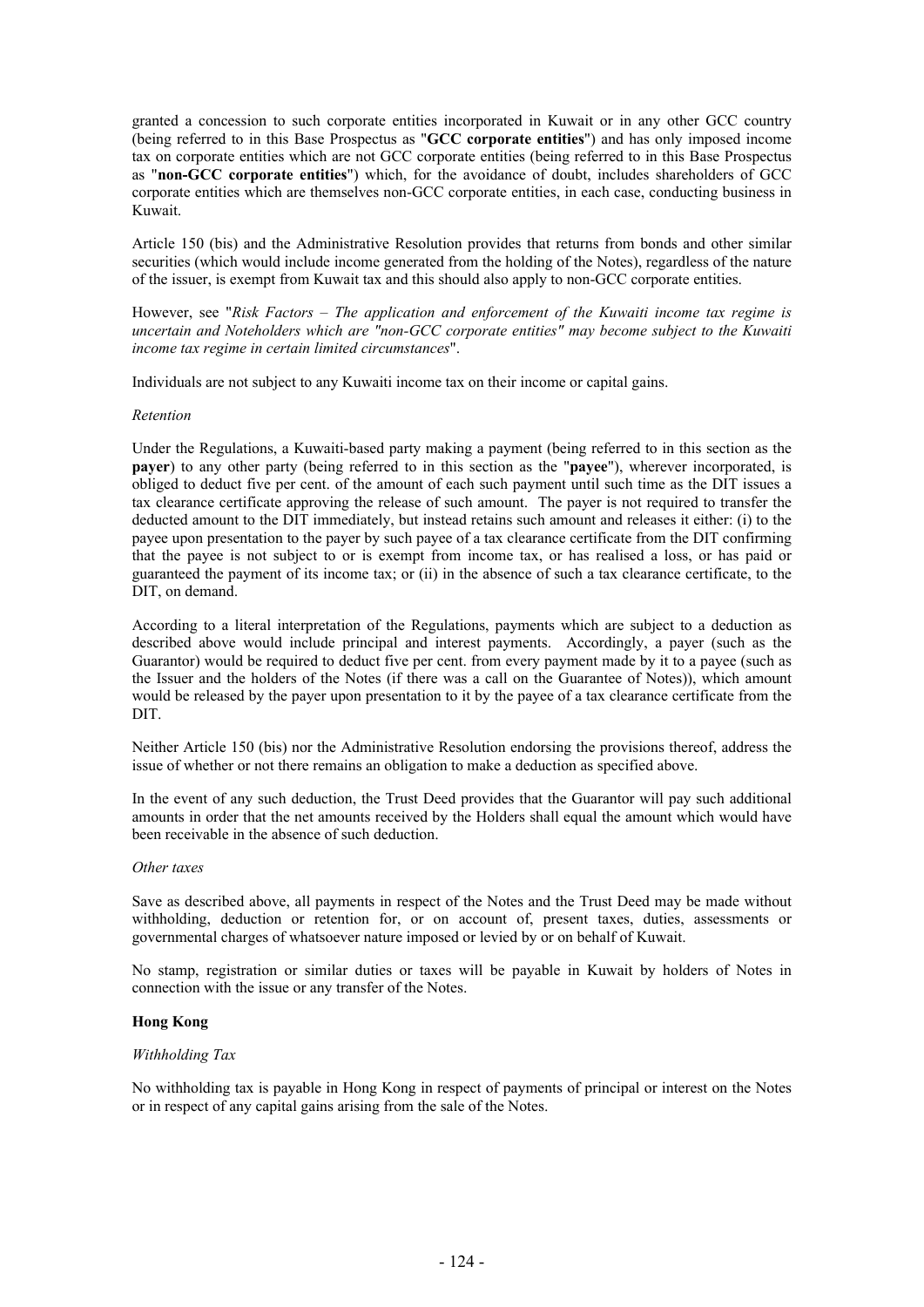# *Profits Tax*

Hong Kong profits tax is chargeable on every person carrying on a trade, profession or business in Hong Kong in respect of profits arising in or derived from Hong Kong from such trade, profession or business (excluding profits arising from the sale of capital assets).

Under the Inland Revenue Ordinance (Cap. 112 of the Laws of Hong Kong) (the "**Inland Revenue Ordinance**") as it is currently applied by the Inland Revenue Department of Hong Kong, interest on the Notes is not subject to Hong Kong profits tax except under the following circumstances:

- i. interest on the Notes is derived from Hong Kong and is received by or accrues to a corporation carrying on a trade, profession or business in Hong Kong;
- ii. interest on the Notes is derived from Hong Kong and is received by or accrues to a person, other than a corporation, carrying on a trade, profession or business in Hong Kong and is in respect of the funds of that trade, profession or business;
- iii. interest on the Notes is received by or accrues to a financial institution (as defined in the Inland Revenue Ordinance) and arises through or from the carrying on by the financial institution of its business in Hong Kong; or
- iv. interest on the Notes is received by or accrues to a company, other than a financial institution, and arises through or from the carrying on in Hong Kong by the company of its intra-group financing business (within the meaning of section 16(3) of the Inland Revenue Ordinance).

Sums received by or accrued to a financial institution by way of gains or profits arising through or from the carrying on by the financial institution of its business in Hong Kong from the sale, disposal or redemption of the Notes may be subject to profits tax.

Sums derived from the sale, disposal or redemption of Bearer Notes may be subject to Hong Kong profits tax where received by or accrued to a person, other than a corporation, who carries on a trade, profession or business in Hong Kong and the sum has a Hong Kong source unless otherwise exempted. Sums received by or accrued to a corporation (other than a financial institution) by way of gains or profits arising through or from the carrying on in Hong Kong by the corporation of its intra-group financing business (as defined in section 16(3) of the Inland Revenue Ordinance) from the sale, disposal or redemption of Bearer Notes will be subject to profits tax. Similarly, such sums in respect of Registered Notes received by or accrued to either the aforementioned person, financial institution, person and/or corporation will be subject to Hong Kong profits tax if such sums have a Hong Kong source. The source of such sums will generally be determined by having regard to the manner in which the Notes are acquired and disposed.

# *Stamp Duty*

Stamp duty will not be payable on the issue of Bearer Notes provided either:

- i. such Notes are denominated in a currency other than the currency of Hong Kong and are not repayable in any circumstances in the currency of Hong Kong; or
- ii. such Notes constitute loan capital (as defined in the Stamp Duty Ordinance (Cap. 117 of the Laws of Hong Kong) (the "**Stamp Duty Ordinance**")).

If stamp duty is payable, it is payable by the Issuer on the issue of Bearer Notes at a rate of 3 per cent. of the market value of the Notes at the time of issue. No stamp duty will be payable on any subsequent transfer of Bearer Notes.

No stamp duty is payable on the issue of Registered Notes. Stamp duty may be payable on any transfer of Registered Notes if the relevant transfer is required to be registered in Hong Kong. Stamp duty will, however, not be payable on any transfer of Registered Notes **provided that** either:

i. the Registered Notes are denominated in a currency other than the currency of Hong Kong and are not repayable in any circumstances in the currency of Hong Kong; or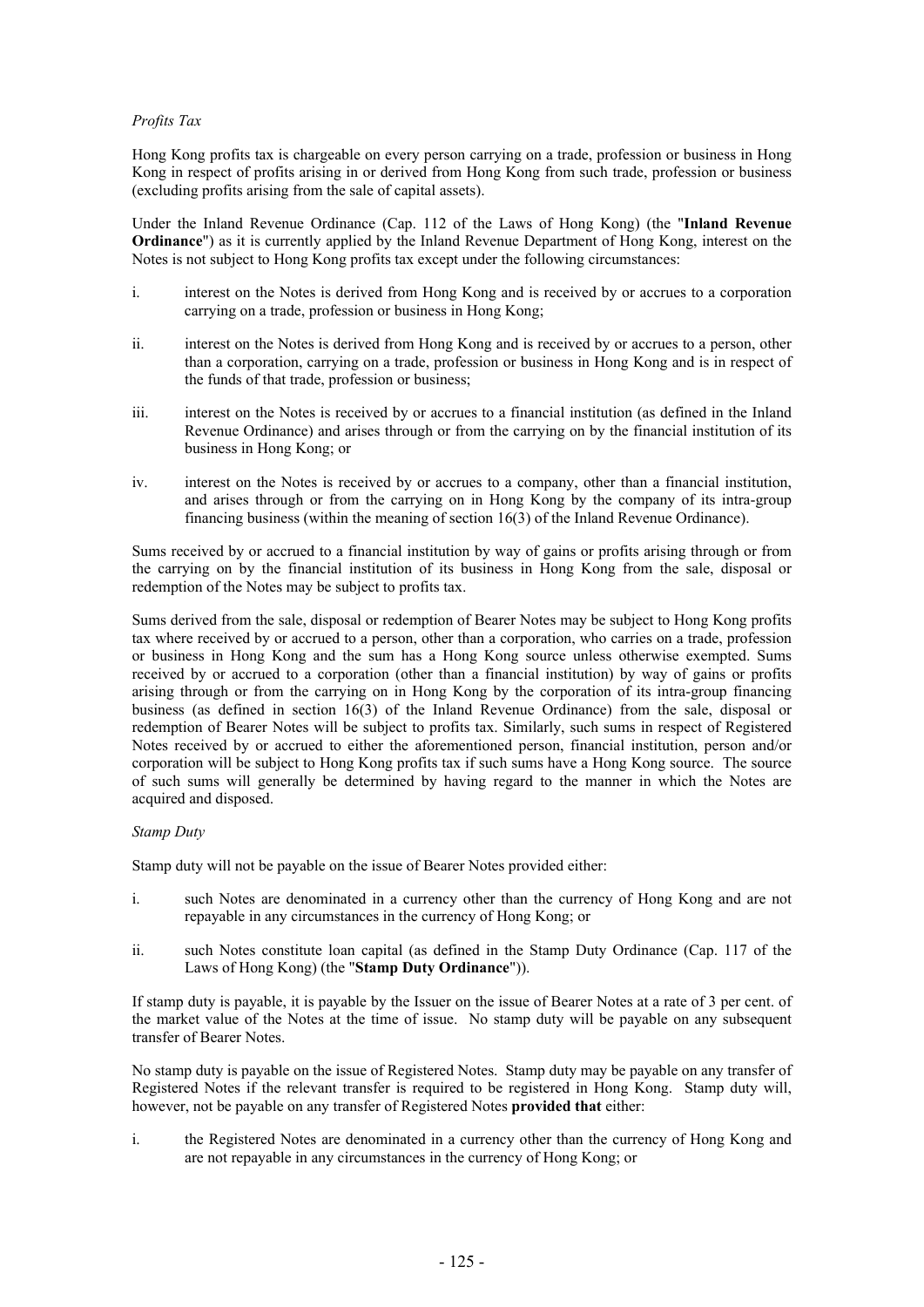ii. the Registered Notes constitute loan capital (as defined in the Stamp Duty Ordinance).

If stamp duty is payable in respect of the transfer of Registered Notes, it will be payable at the rate of 0.2 per cent. (of which 0.1 per cent. is payable by each of the seller and the purchaser) normally by reference to the value of the consideration. If, in the case of either the sale or purchase of such Registered Notes, stamp duty is not paid, both the seller and the purchaser may be liable jointly and severally to pay any unpaid stamp duty and also any penalties for late payment. If stamp duty is not paid on or before the due date (two days after the sale or purchase if effected in Hong Kong or 30 days if effected elsewhere) a penalty of up to 10 times the duty payable may be imposed. In addition, stamp duty is payable at the fixed rate of HK\$5 on each instrument of transfer executed in relation to any transfer of the Registered Notes if the relevant transfer is required to be registered in Hong Kong.

# **Foreign Account Tax Compliance Act**

Pursuant to certain provisions of the U.S. Internal Revenue Code of 1986, commonly known as FATCA, a "**foreign financial institution**" (as defined by FATCA) may be required to withhold on certain payments it makes ("**foreign passthru payments**") to persons that fail to meet certain certification, reporting or related requirements. The issuer is a foreign financial institution for these purposes. A number of jurisdictions (including the jurisdiction of the Issuer) have entered into, or have agreed in substance to, intergovernmental agreements with the United States to implement FATCA ("**IGAs**"), which modify the way in which FATCA applies in their jurisdictions. Under the provisions of IGAs as currently in effect, a foreign financial institution in an IGA jurisdiction would generally not be required to withhold under FATCA or an IGA from payments that it makes. Certain aspects of the application of the FATCA provisions and IGAs to instruments such as Notes, including whether withholding would ever be required pursuant to FATCA or an IGA with respect to payments on instruments such as Notes, are uncertain and may be subject to change. Even if withholding would be required pursuant to FATCA or an IGA with respect to payments on instruments such as Notes, such withholding would not apply prior to the date that is two years after the date on which final regulations defining foreign passthru payments are published in the U.S. Federal Register and Notes characterised as debt (or which are not otherwise characterised as equity and have a fixed term) for U.S. federal tax purposes that are issued on or prior to the date that is six months after the date on which final regulations defining foreign passthru payments are filed with the U.S. Federal Register generally would be grandfathered for purposes of FATCA withholding unless materially modified after such date (including by reason of a substitution of the Issuer). However, if additional Notes (as described under "Terms and Conditions of the Notes—Further Issues") that are not distinguishable from previously issued Notes are issued after the expiration of the grandfathering period and are subject to withholding under FATCA, then withholding agents may treat all Notes, including the Notes offered prior to the expiration of the grandfathering period, as subject to withholding under FATCA. Holders should consult their own tax advisers regarding how these rules may apply to their investment in Notes. In the event any withholding would be required pursuant to FATCA or an IGA with respect to payments on the Notes, no person will be required to pay additional amounts as a result of the withholding.

#### **The proposed financial transactions tax ("FTT")**

On 14 February 2013, the European Commission published a proposal (the "**Commission's Proposal**") for a Directive for a common FTT in Belgium, Germany, Estonia, Greece, Spain, France, Italy, Austria, Portugal, Slovenia and Slovakia (the "**participating Member States**"). However, Estonia has since stated that it will not participate.

The Commission's Proposal has very broad scope and could, if introduced, apply to certain dealings in Notes (including secondary market transactions) in certain circumstances.

Under the Commission's Proposal the FTT could apply in certain circumstances to persons both within and outside of the participating Member States. Generally, it would apply to certain dealings in Notes where at least one party is a financial institution, and at least one party is established in a participating Member State. A financial institution may be, or be deemed to be, "established" in a participating Member State in a broad range of circumstances, including (a) by transacting with a person established in a participating Member State or (b) where the financial instrument which is subject to the dealings is issued in a participating Member State.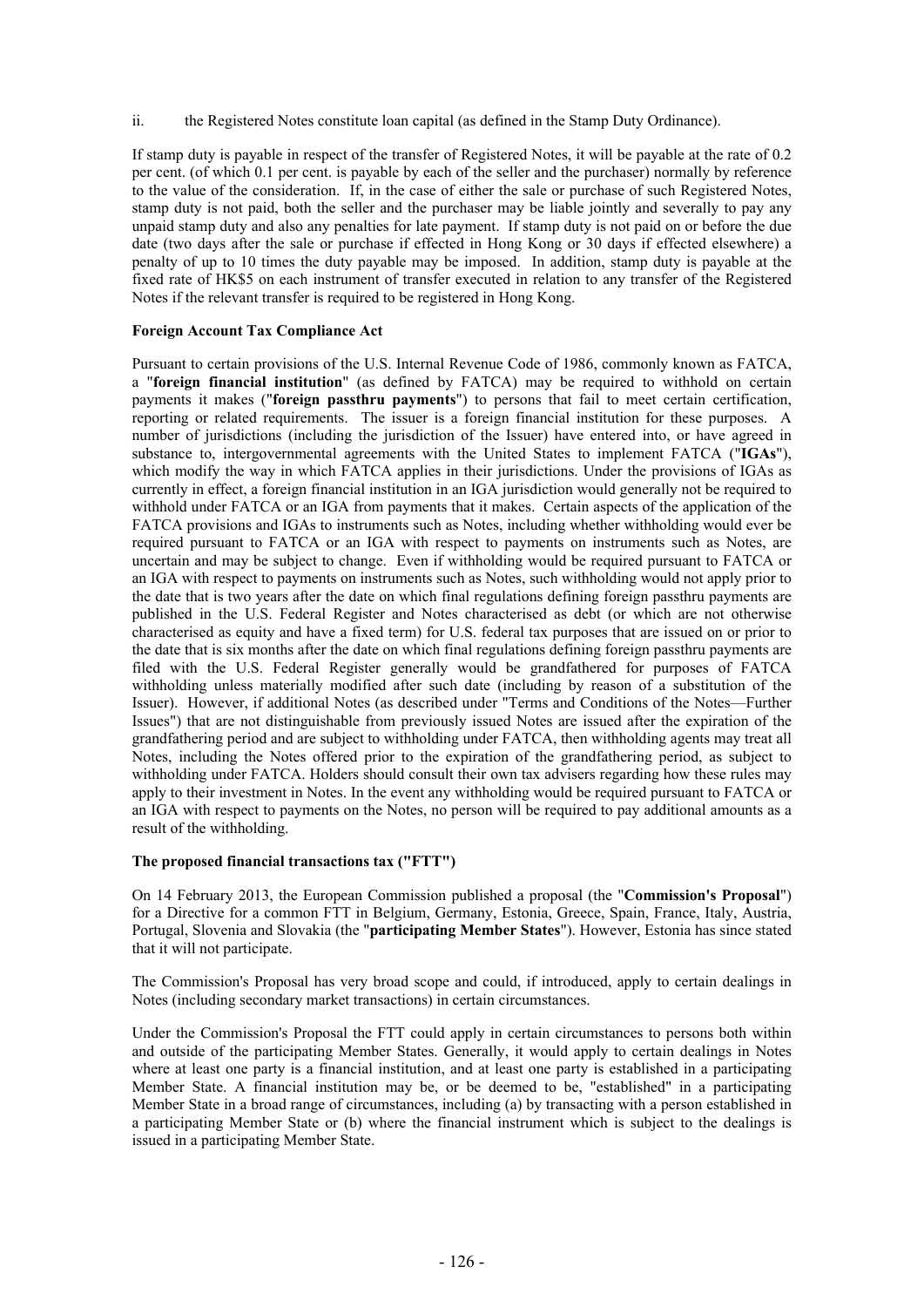However, the FTT proposal remains subject to negotiation between participating Member States. It may therefore be altered prior to any implementation, the timing of which remains unclear. Additional EU Member States may decide to participate.

Prospective holders of Notes are advised to seek their own professional advice in relation to the FTT.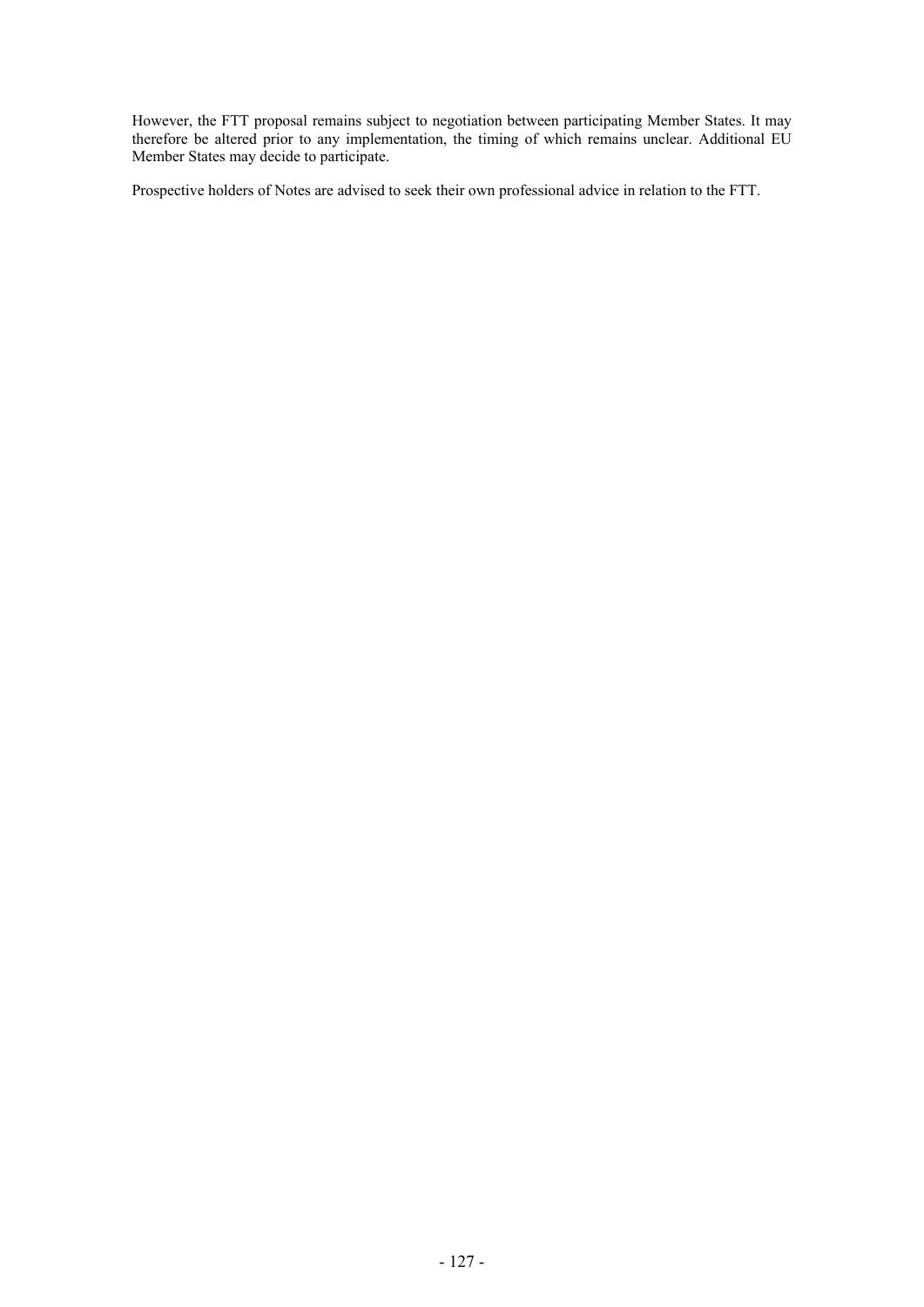#### **SUBSCRIPTION AND SALE**

Notes may be sold from time to time by the Issuer to any one or more of Emirates NBD Bank PJSC, First Abu Dhabi Bank PJSC, HSBC Bank plc, J.P. Morgan Securities plc, KAMCO Investment Company K.S.C.P. and MUFG Securities EMEA plc (the "**Dealers**"). The arrangements under which Notes may from time to time be agreed to be sold by the Issuer to, and purchased by, Dealers are set out in an amended and restated Dealer Agreement dated 23 May 2019 (the "**Dealer Agreement**") and made between the Issuer, the Guarantor and the Dealers. Any such agreement will, *inter alia,* make provision for the form and terms and conditions of the relevant Notes, the price at which such Notes will be purchased by the Dealers and the commissions or other agreed deductibles (if any) payable or allowable by the Issuer in respect of such purchase. The Dealer Agreement provides for the resignation, or termination of appointment, of existing Dealers, and for the appointment of additional or other Dealers, either generally in respect of the Programme, or in relation to a particular Tranche of Notes.

#### **United States of America**: *Regulation S Category 2; TEFRA D or TEFRA C as specified in the relevant Final Terms or neither if TEFRA is specified as not applicable in the relevant Final Terms.*

Each Dealer has acknowledged that the Notes have not been and will not be registered under the Securities Act and may not be offered or sold within the United States or to, or for the account or benefit of, U.S. persons except in certain transactions exempt from the registration requirements of the Securities Act. Terms used in this paragraph have the meanings given to them by Regulation S.

The Bearer Notes are subject to U.S. tax law requirements and may not be offered, sold or delivered within the United States or its possessions or to a United States person, except in certain transactions permitted by U.S. Treasury regulations. Terms used in the preceding sentence have the meanings given to them by the United States Internal Revenue Code of 1986 and Treasury regulations promulgated thereunder. The applicable Final Terms will identify whether TEFRA C or TEFRA D rules apply or whether TEFRA is not applicable.

Each Dealer has agreed that, except as permitted by the Dealer Agreement, it will not offer, sell or deliver Notes, (i) as part of their distribution at any time or (ii) otherwise until 40 days after the completion of the distribution of the Notes comprising the relevant Tranche, as certified to the Principal Paying Agent or the Issuer by such Dealer (or, in the case of a sale of a Tranche of Notes to or through more than one Dealer, by each of such Dealers as to the Notes of such Tranche purchased by or through it, in which case the Principal Paying Agent or the Issuer shall notify each such Dealer when all such Dealers have so certified) within the United States or to, or for the account or benefit of, U.S. persons, and such Dealer will have sent to each dealer to which it sells Notes during the distribution compliance period relating thereto a confirmation or other notice setting forth the restrictions on offers and sales of the Notes within the United States or to, or for the account or benefit of, U.S. persons.

In addition, until 40 days after the commencement of the offering of Notes comprising any Tranche, any offer or sale of Notes within the United States by any dealer (whether or not participating in the offering) may violate the registration requirements of the Securities Act.

#### **Prohibition of Sales to EEA Retail Investors**

Unless the Final Terms in respect of any Notes specifies "Prohibition of Sales to EEA Retail Investors" as "Not Applicable", each Dealer has represented and agreed, and each further Dealer appointed under the Programme will be required to represent and agree, that it has not offered, sold or otherwise made available and will not offer, sell or otherwise make available any Notes which are the subject of the offering contemplated by the Base Prospectus as completed by the Final Terms in relation thereto to any retail investor in the European Economic Area. For the purposes of this provision:

- (a) the expression "**retail investor**" means a person who is one (or more) of the following:
	- (i) a retail client as defined in point  $(11)$  of Article  $4(1)$  of Directive 2014/65/EU (as amended, "**MiFID II**"); or
	- (ii) a customer within the meaning of Directive 2002/92/EC (as amended or superseded, the "**Insurance Mediation Directive**"), where that customer would not qualify as a professional client as defined in point (10) of Article 4(1) of MiFID II.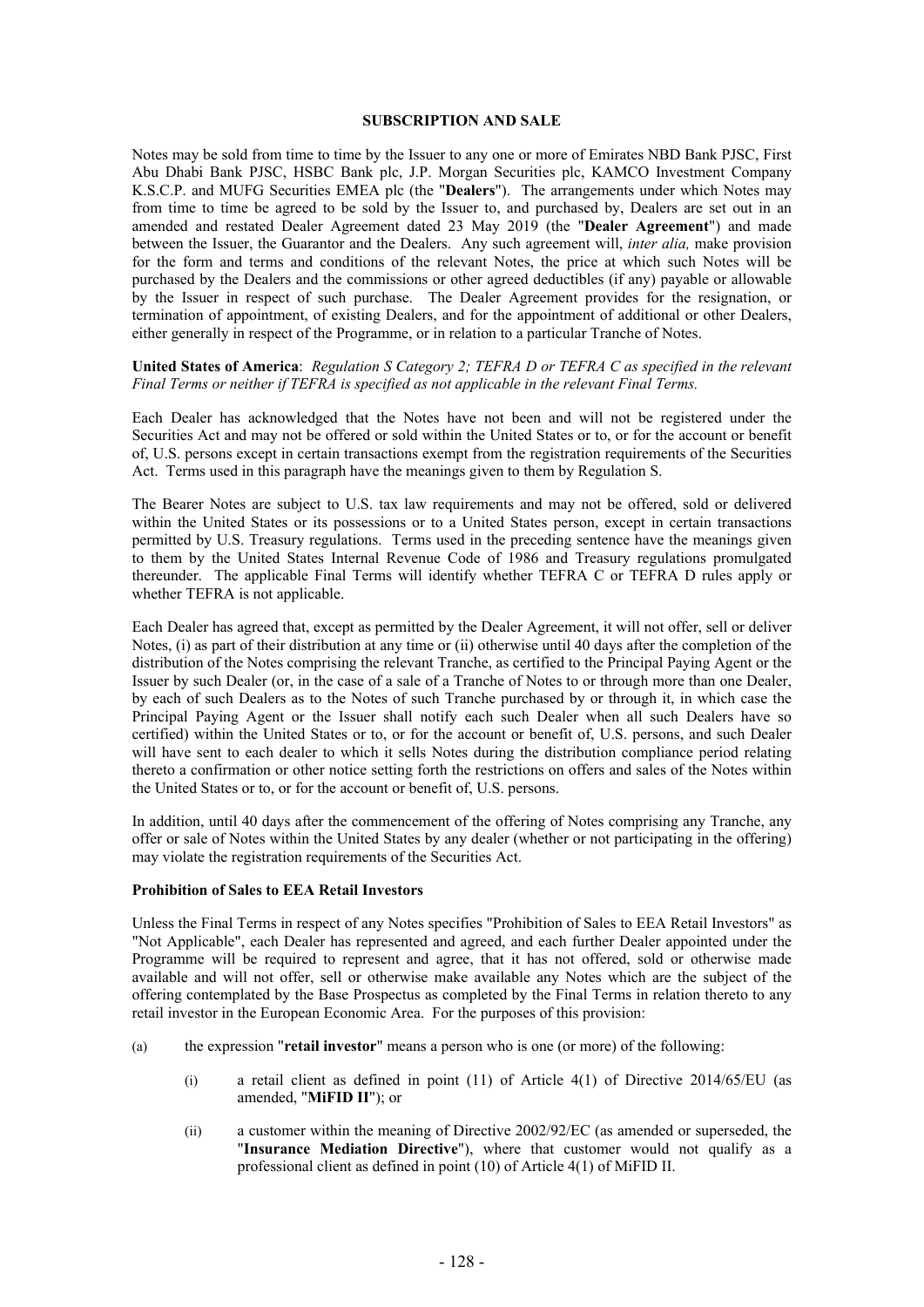# **United Kingdom**

Each Dealer has represented, warranted and undertaken, and each further Dealer appointed under the Programme will be required to represent, warrant and undertake, to the Issuer, the Guarantor and each other Dealer (if any) that:

- (a) *No deposit-taking*: in relation to any Notes having a maturity of less than one year:
	- (i) it is a person whose ordinary activities involve it in acquiring, holding, managing or disposing of investments (as principal or agent) for the purposes of its business; and
	- (ii) it has not offered or sold and will not offer or sell any Notes other than to persons:
		- (A) whose ordinary activities involve them in acquiring, holding, managing or disposing of investments (as principal or agent) for the purposes of their businesses; or
		- (B) who it is reasonable to expect will acquire, hold, manage or dispose of investments (as principal or agent) for the purposes of their businesses,

where the issue of the Notes would otherwise constitute a contravention of Section 19 of the FSMA by the Issuer;

- (b) *Financial promotion*: it has only communicated or caused to be communicated and will only communicate or cause to be communicated any invitation or inducement to engage in investment activity (within the meaning of section 21 of the FSMA) received by it in connection with the issue or sale of any Notes in circumstances in which section 21(1) of the FSMA does not apply to the Issuer or the Guarantor; and
- (c) *General compliance*: it has complied and will comply with all applicable provisions of the FSMA with respect to anything done by it in relation to any Notes in, from or otherwise involving the United Kingdom.

# **United Arab Emirates (excluding the Dubai International Financial Centre)**

Each Dealer has represented and agreed, and each further Dealer appointed under the Programme will be required to represent and agree, that the Notes to be issued under the Programme have not been and will not be offered, sold or publicly promoted or advertised by it in the United Arab Emirates other than in compliance with any laws applicable in the United Arab Emirates governing the issue, offering and sale of securities.

# **Dubai International Financial Centre**

Each Dealer has represented and agreed, and each further Dealer appointed under the Programme will be required to represent and agree, that it has not offered and will not offer the Notes to be issued under the Programme to any person in the Dubai International Financial Centre unless such offer is:

- (a) an "Exempt Offer" in accordance with the Markets Rules (MKT) Module of the Dubai Financial Services Authority (the "**DFSA**") rulebook; and
- (b) made only to persons who meet the Professional Client criteria set out in Rule 2.3.3 of the DFSA Conduct of Business Module of the DFSA rulebook.

# **Kingdom of Bahrain**

Each Dealer has represented and agreed, and each further Dealer appointed under the Programme will be required to represent and agree, that it has not offered or sold, and will not offer or sell, any Notes except on a private placement basis to persons in the Kingdom of Bahrain who are "accredited investors".

For this purpose, an "**accredited investor**" means:

(a) an individual holding financial assets (either singly or jointly with a spouse) of U.S.\$1,000,000 or more (excluding that person's principal place of residence);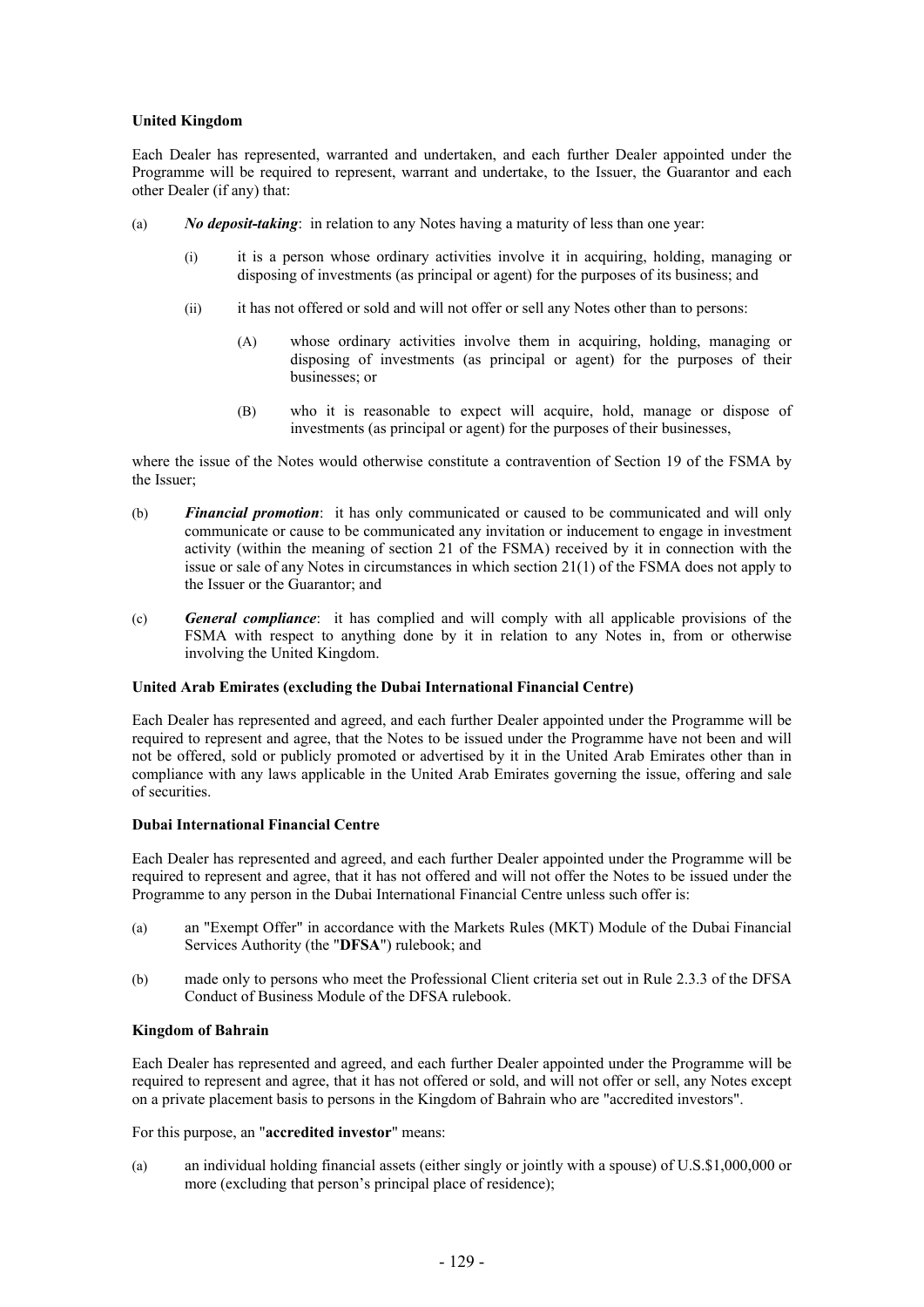- (b) a company, partnership, trust or other commercial undertaking which has financial assets available for investment of not less than U.S.\$1,000,000; or
- (c) a government, supranational organisation, central bank or other national monetary authority or a state organisation whose main activity is to invest in financial instruments (such as a state pension fund).

#### **State of Kuwait**

Each Dealer has represented, warranted and agreed and each further Dealer appointed under the Programme will be required to represent, warrant and agree the following:

No Notes have been licenced for offering in the State of Kuwait by the Kuwait Capital Markets Authority or any other relevant Kuwaiti government agency. The offering of Notes have not been and will not be offered, sold, promoted or advertised by it in the State of Kuwait other than in compliance with Law No. 7 of 2010 and the bylaws thereto (each as amended), together with the various resolutions, regulations, directives and instructions issued pursuant thereto or in connection therewith (regardless of nomenclature), or any other applicable law or regulation in the State of Kuwait, in respect of the offering, marketing and/or sale of securities. No private or public offering of Notes is being made in the State of Kuwait, and no agreement relating to the sale of Notes will be concluded in the State of Kuwait. No marketing or solicitation or inducement activities are being used to offer or market Notes in the State of Kuwait.

# **Kingdom of Saudi Arabia**

No action has been or will be taken in the Kingdom of Saudi Arabia that would permit a public offering of the Notes. Any investor in the Kingdom of Saudi Arabia or who is a Saudi person (a "**Saudi Investor**") who acquires any Notes pursuant to an offering should note that the offer of Notes is a private placement under Article 9 or Article 10 of the "Rules on the Offer of Securities and Continuing Obligations" as issued by the Board of the Capital Market Authority resolution number 3-123-2017 dated 27 December 2017, as amended by the Board of the Capital Market Authority resolution number 3-45- 2018 dated 23 April 2018 (the "**KSA Regulations**"), made through a person authorised by the Capital Market Authority (the "**CMA**") to carry on the securities activity of arranging and following a notification to the CMA under Article 11 of the KSA Regulations.

The Notes may thus not be advertised, offered or sold to any person in the Kingdom of Saudi Arabia other than to "Sophisticated Investors" under Article 9 of the KSA Regulations or by way of a limited offer under Article 10 of the KSA Regulations. Each Dealer has represented and agreed, and each further Dealer appointed under the Programme will be required to represent and agree, that any offer of Notes to a Saudi Investor will be made in compliance with Article 9 or Article 10 of the KSA Regulations.

Each offer of Notes shall not therefore constitute a "public offer", an "exempt offer" or a "parallel market offer" pursuant to the KSA Regulations, but is subject to the restrictions on secondary market activity under Article 15 of the KSA Regulations. Any Saudi Investor who has acquired Notes pursuant to a private placement under Article 9 or Article 10 of the KSA Regulations may not offer or sell those Notes to any person unless the offer or sale is made through an authorised person appropriately licenced by the CMA and: (a) the Notes are offered or sold to a Sophisticated Investor (as defined in Article 9 of the KSA Regulations); (b) the price to be paid for the Notes in any one transaction is equal to or exceeds Saudi Riyals 1 million or an equivalent amount; or (c) the offer or sale is otherwise in compliance with Article 15 of the KSA Regulations.

# **People's Republic of China**

Each Dealer has represented, warranted and agreed, and each further Dealer appointed under the Programme will be required to represent, warrant and agree, that neither it nor any of its affiliates has offered or sold or will offer or sell any of the Notes in the People's Republic of China (the "**PRC**") (excluding the Hong Kong Special Administrative Region of the PRC, the Macau Special Administrative Region of the PRC and Taiwan) as part of the initial distribution of the Notes.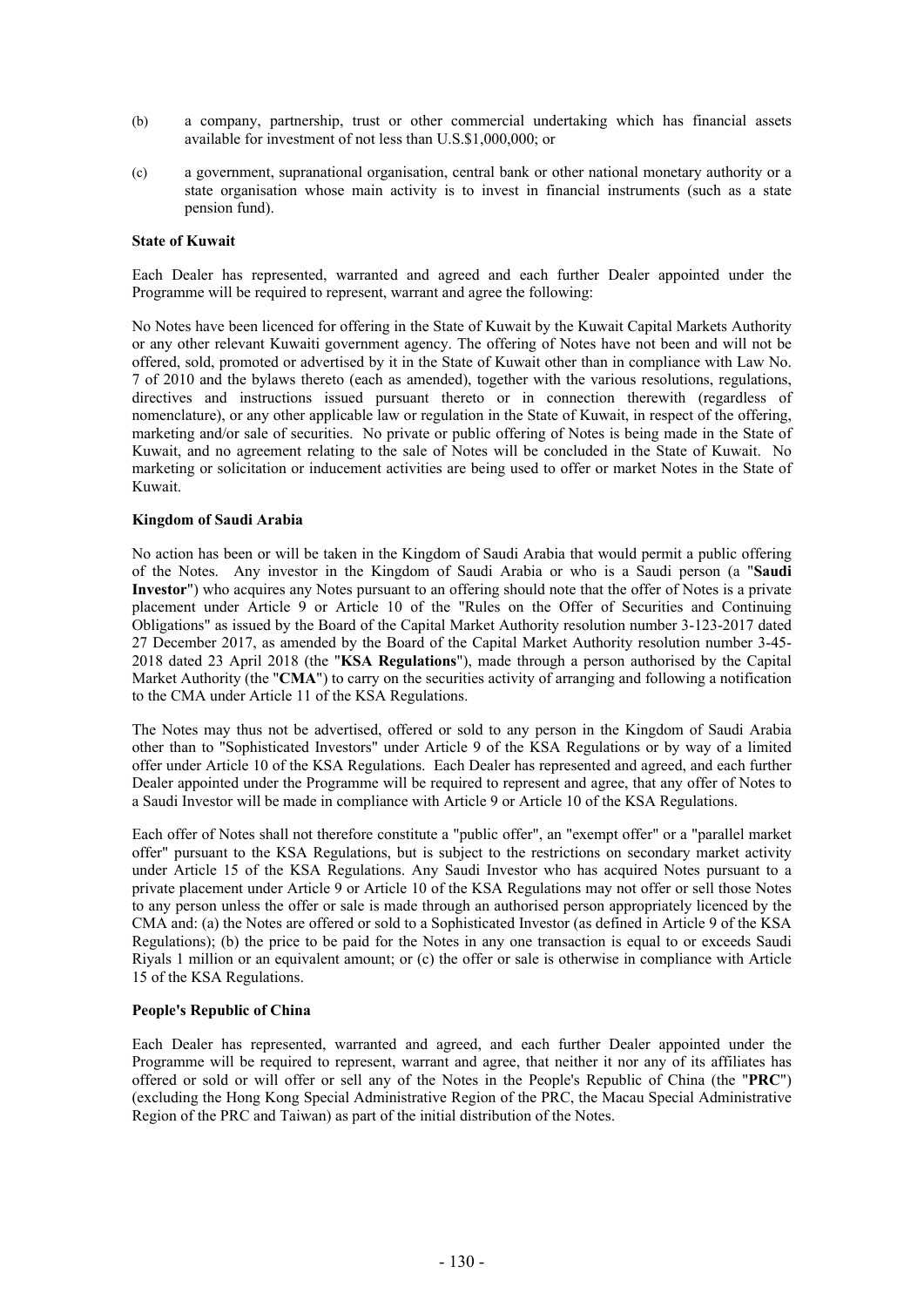#### **Hong Kong**

In relation to each Tranche of Notes to be issued by the Issuer under the Programme, each Dealer has represented, warranted and agreed, and each further Dealer appointed under the Programme will be required to represent, warrant and agree, that:

- (a) it has not offered or sold and will not offer or sell in Hong Kong, by means of any document, any Notes, except for Notes which are a "structured product" as defined in the Securities and Futures Ordinance (Cap. 571) of Hong Kong (the "**SFO**") other than: (i) to "**professional investors**" as defined in the SFO and any rules made under the SFO; or (ii) in other circumstances which do not result in the document being a "prospectus" as defined in the Companies (Winding-Up and Miscellaneous Provisions) Ordinance (Cap. 32) of Hong Kong (the "**CO**") or which do not constitute an offer to the public within the meaning of the CO; and
- (b) it has not issued or had in its possession for the purposes of issue, and will not issue or have in its possession for the purposes of issue, whether in Hong Kong or elsewhere, any advertisement, invitation or document relating to the Notes, which is directed at, or the contents of which are likely to be accessed or read by, the public of Hong Kong (except if permitted to do so under the securities laws of Hong Kong) other than with respect to Notes which are or are intended to be disposed of only to persons outside Hong Kong or only to "professional investors" as defined in the SFO and any rules made under the SFO.

#### **Singapore**

Each Dealer has acknowledged, and each further Dealer appointed under the Programme will be required to acknowledge, that this Base Prospectus has not been and will not be registered as a prospectus with the Monetary Authority of Singapore. Accordingly, each Dealer has represented, warranted and agreed, and each further Dealer appointed under the Programme will be required to represent, warrant and agree, that it has not offered or sold any Notes or caused the Notes to be made the subject of an invitation for subscription or purchase and will not offer or sell any Notes or cause the Notes to be made the subject of an invitation for subscription or purchase, and has not circulated or distributed nor will it circulate or distribute this Base Prospectus or any other document or material in connection with the offer or sale, or invitation for subscription or purchase, of the Notes, whether directly or indirectly, to any person in Singapore other than: (i) to an institutional investor (as defined in Section 4A of the Securities and Futures Act (Chapter 289) of Singapore, as modified or amended from time to time (the "**SFA**")) pursuant to Section 274 of the SFA; (ii) to a relevant person (as defined in Section 275(2) of the SFA) pursuant to Section 275(1) of the SFA, or any person pursuant to Section 275(1A) of the SFA, and in accordance with the conditions specified in Section 275 of the SFA; or (iii) otherwise pursuant to, and in accordance with the conditions of, any other applicable provision of the SFA.

Where the Notes are subscribed or purchased under Section 275 of the SFA by a relevant person which is:

- (a) a corporation (which is not an accredited investor (as defined in Section 4A of the SFA)) the sole business of which is to hold investments and the entire share capital of which is owned by one or more individuals, each of whom is an accredited investor; or
- (b) a trust (where the trustee is not an accredited investor) whose sole purpose is to hold investments and each beneficiary of the trust is an individual who is an accredited investor,

securities or securities-based derivatives contracts (each term as defined in Section 2(1) of the SFA) of that corporation or the beneficiaries' rights and interest (howsoever described) in that trust shall not be transferred within six months after that corporation or that trust has acquired the Notes pursuant to an offer made under Section 275 of the SFA except:

- (i) to an institutional investor or to a relevant person, or to any person arising from an offer referred to in Section 275(1A) or Section  $276(4)(i)(B)$  of the SFA;
- (ii) where no consideration is or will be given for the transfer;
- (iii) where the transfer is by operation of law;
- (iv) as specified in Section 276(7) of the SFA; or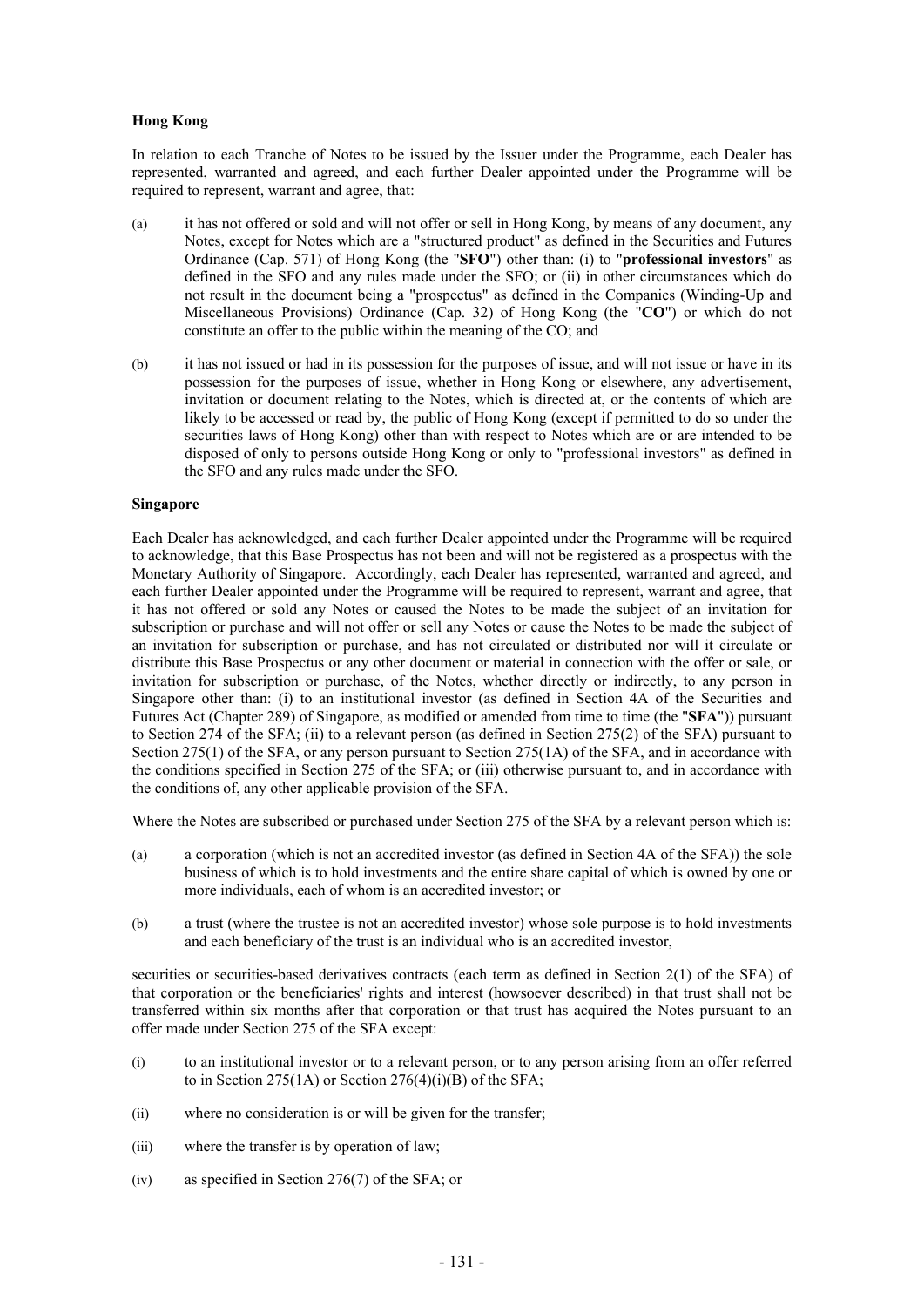(v) as specified in Regulation 37A of the Securities and Futures (Offers of Investments) (Securities and Securities-based Derivatives Contracts) Regulations 2018.

**Notification under Section 309B(1)(c) of the SFA** – Unless otherwise stated in the Final Terms in respect of any Notes, all Notes issued or to be issued under the Programme shall be prescribed capital markets products (as defined in the Securities and Futures (Capital Markets Products) Regulations 2018 of Singapore) and Excluded Investment Products (as defined in MAS Notice SFA 04-N12: Notice on the Sale of Investment Products and MAS Notice FAA-N16: Notice on Recommendations on Investment Products).

# **General**

Each Dealer has agreed that it will (to the best of its knowledge and belief) comply with all applicable securities laws and regulations in force in any jurisdiction in which it purchases, offers, sells or delivers Notes or possesses or distributes the Base Prospectus and will obtain any consent, approval or permission required by it for the purchase, offer, sale or delivery by it of Notes under the laws and regulations in force in any jurisdiction to which it is subject or in which it makes such purchases, offers, sales or deliveries and none of the Issuer, the Guarantor, the Trustee and any other Dealer shall have any responsibility therefor.

None of the Issuer, the Guarantor, the Trustee and any of the Dealers have represented that Notes may at any time lawfully be sold in compliance with any applicable registration or other requirements in any jurisdiction, or pursuant to any exemption available thereunder, or assumes any responsibility for facilitating any such sale.

The Dealer Agreement provides that the Dealers shall not be bound by any of the restrictions relating to any specific jurisdiction (set out above) to the extent that such restrictions shall, as a result of change(s) or change(s) in official interpretation, after the date hereof, of applicable laws and regulations, no longer be applicable but without prejudice to the obligations of the Dealers described in the paragraph headed "General" above.

Selling restrictions may be supplemented or modified with the agreement of the Issuer. Any such supplement or modification will be set out in the relevant Final Terms (in the case of a supplement or modification relevant only to a particular Tranche of Notes) or (in any other case) in a supplement to this Base Prospectus.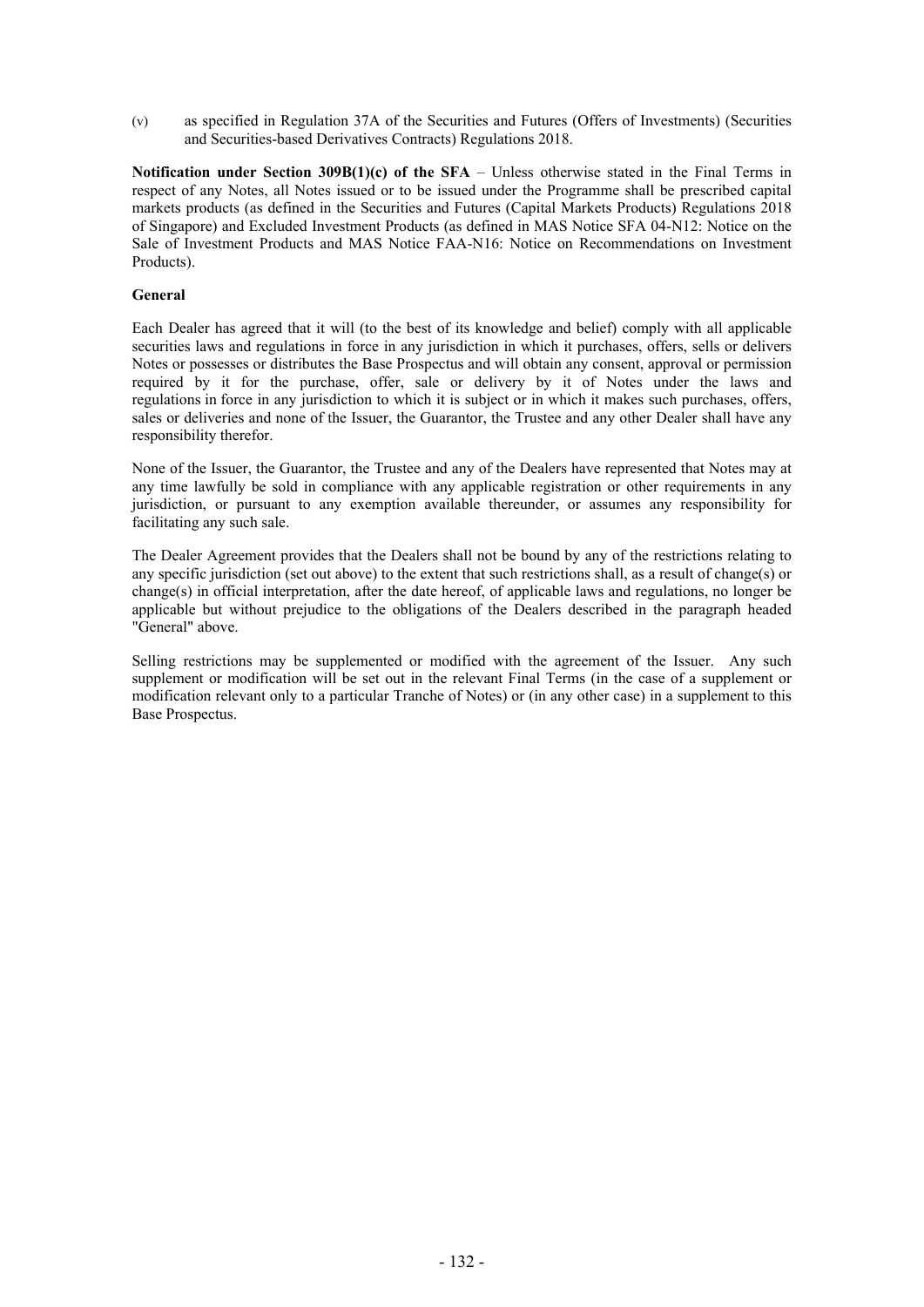#### **GENERAL INFORMATION**

# **Listing**

The admission of the Programme to trading on the London Stock Exchange's Regulated Market is expected to take effect on or around 29 May 2019. The price of the Notes on the price list of the London Stock Exchange will be expressed as a percentage of their principal amount (exclusive of accrued interest). Any Tranche of Notes intended to be admitted to trading on the London Stock Exchange's Regulated Market will be so admitted to trading upon submission to the London Stock Exchange of the relevant Final Terms and any other information required by the London Stock Exchange, subject to the issue of the relevant Notes. Prior to admission to trading, dealings will be permitted by the London Stock Exchange in accordance with its rules. Transactions will normally be effected for delivery on the third working day in London after the day of the transaction.

#### **Authorisations**

The update of the Programme was authorised by written resolutions of the directors of the Issuer on 20 May 2019. The giving of the guarantee contained in the Amended and Restated Trust Deed was authorised by way of passing the applicable resolutions at a meeting of the directors of the Guarantor on 6 November 2016. Each of the Issuer and the Guarantor has obtained or will obtain from time to time all necessary consents, approvals and authorisations in connection with the issue and performance of the notes and the giving of the guarantee relating to them.

#### **Clearing of the Notes**

The Notes have been accepted for clearance through Euroclear and Clearstream, Luxembourg. The appropriate common code and the International Securities Identification Number in relation to the Notes of each Series will be specified in the Final Terms relating thereto. The relevant Final Terms shall specify any other clearing system as shall have accepted the relevant Notes for clearance together with any further appropriate information.

The address of Euroclear is Euroclear Bank SA/NV, 1 Boulevard du Roi Albert II, B-1210 Brussels and the address of Clearstream, Luxembourg is Clearstream Banking, 42 Avenue JF Kennedy, L-1855 Luxembourg.

#### **Use of proceeds**

The net proceeds of the issue of each Tranche of Notes will be applied by the Issuer and/or the Guarantor for its general corporate purposes, which include making a profit.

#### **Litigation**

There are no, and have not been, any governmental, legal or arbitration proceedings (including any such proceedings which are pending or threatened of which the Issuer or the Guarantor is aware) during the 12 months before the date of this Base Prospectus which may have, or have had in the recent past, significant effects on the financial position or profitability of the Issuer or the Guarantor and its subsidiaries taken as a whole.

#### **No significant change**

There has been no material adverse change in the prospects of the Issuer since 31 December 2018, nor has there been any significant change in the financial or trading position of the Issuer since 31 December 2018.

There has been no material adverse change in the prospects of the Guarantor and its subsidiaries since 31 December 2018, nor has there been any significant change in the financial or trading position of the Guarantor and its subsidiaries, taken as a whole, since 31 March 2019.

#### **Independent auditors**

The financial statements of the Issuer for the financial years ended 31 December 2017 and 31 December 2018 incorporated by reference in the Base Prospectus have been prepared in accordance with IFRS and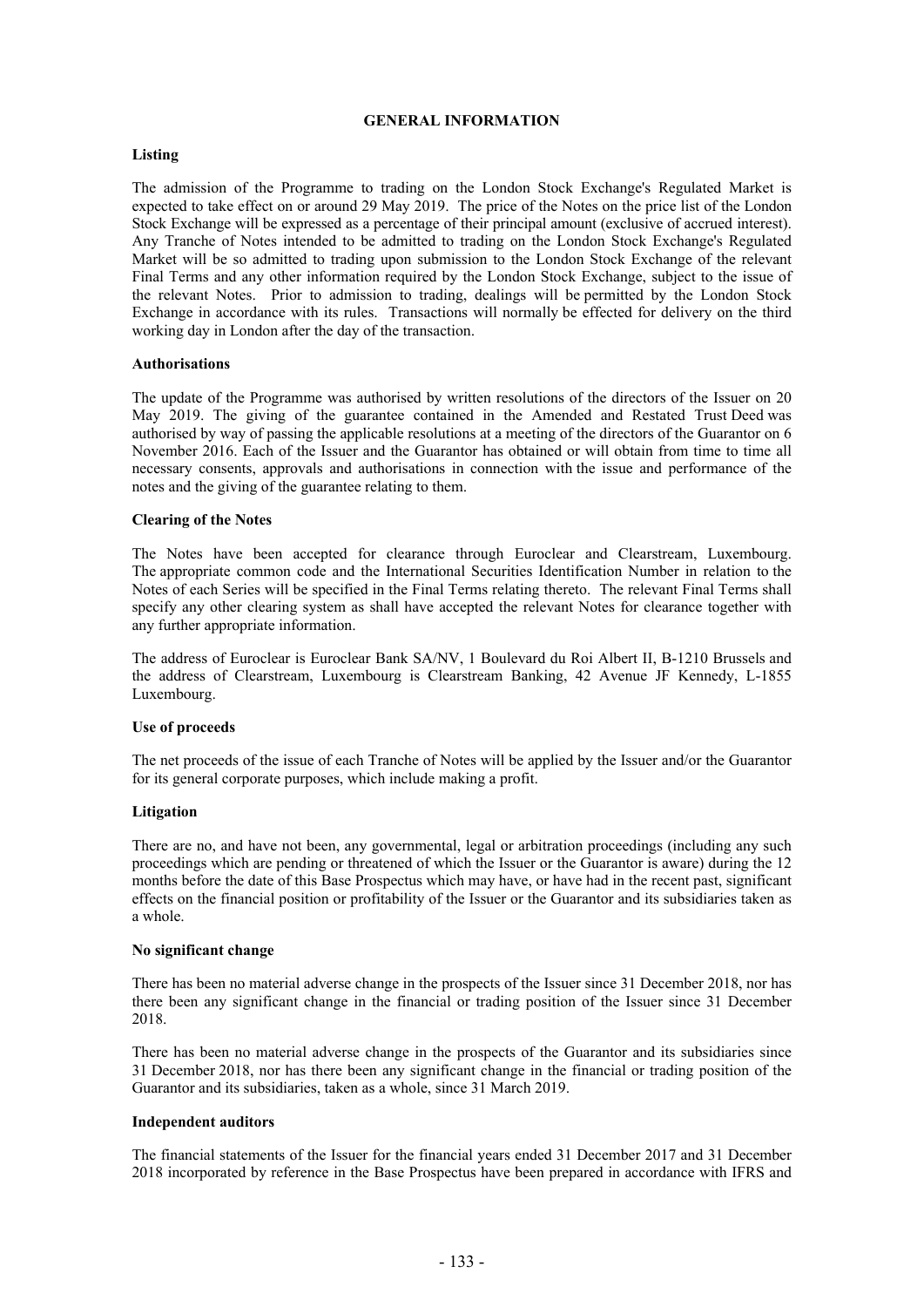have been audited by Ernst & Young Middle East (Dubai Branch), 28<sup>th</sup> Floor, Al Saqr Business Tower, Sheikh Zayed Road, Dubai, P.O. Box 9267, United Arab Emirates. Ernst & Young Middle East (Dubai Branch) is regulated as an auditor in the DIFC by the Dubai Financial Services Authority. There is no professional institute of auditors in the DIFC or the United Arab Emirates and, accordingly, Ernst & Young Middle East (Dubai Branch) is not a member of a professional body in the United Arab Emirates. All of the audit partners of Ernst & Young Middle East (Dubai Branch) are members of the institutes from which they received their professional qualification.

The consolidated financial statements of the Guarantor for the years ended 31 December 2017 and 2018 incorporated by reference in the Base Prospectus have been prepared in accordance with IFRS and have been audited jointly by Ernst & Young (Al Aiban, Al Osaimi and Partners), 18th floor, Baitak Tower, Safat Square, Ahmed Al Jaber Street, P.O. Box 74, Safat 13001, State of Kuwait, and RSM Albazie & Co. (Member of RSM International), Public Accountants, Arraya Tower, Floor 41 & 42, Abdulaziz Hamad Alsagar Street, Sharq P.O. Box 2115, Safat 13022, State of Kuwait, as stated in their reports incorporated by reference herein. Ernst & Young (Al Aiban, Al Osaimi and Partners) and RSM Albazie & Co. are partnership firms incorporated under Kuwait law, and are an independent member firm of Ernst & Young Global and RSM International, respectively. Ernst & Young (Al Aiban, Al Osaimi and Partners) and RSM Albazie & Co. are regulated by the Kuwait Ministry of Commerce and Industry and the Capital Markets Authority and are registered auditors licenced to act as auditors in Kuwait by the Kuwait Association of Accountants and Auditors.

#### **Documents available for inspection**

For the period of 12 months following the date of this Base Prospectus, copies and, where appropriate, English translations of the following documents may be inspected during normal business hours at the specified office of the Principal Paying Agent and Registrar and from the registered office of the Issuer, namely:

- (a) the constitutive documents of the Issuer and the Guarantor;
- (b) a copy of this Base Prospectus and any supplements thereof;
- (c) the Agency Agreement;
- (d) the Trust Deed;
- (e) the Programme Manual (which contains the forms of the Notes in global and definitive form);
- (f) the unaudited interim condensed consolidated financial information of the Guarantor as at and for the three month period ended 31 March 2019, together with the notes thereto and the auditors' review report thereon;
- (g) the audited consolidated financial statements of the Guarantor as at and for the years ended 31 December 2017 and 31 December 2018, together with the notes thereto and the auditors' reports thereon;
- (h) the audited financial statements of the Issuer as at and for the years ended 31 December 2017 and 31 December 2018, together with the notes thereto and the auditors' report thereon;
- (i) the most recent publicly available financial statements (if any) of the Issuer and the most recently published audited consolidated financial statements of the Guarantor and the most recently published unaudited interim condensed consolidated financial information (if any) of the Guarantor, in each case together with the notes thereto and any auditors' report or review report (as applicable) thereon; and
- (j) any future offering circulars, prospectuses, information memoranda and supplements relating to the Programme, including any Final Terms relating to Notes.

#### **Post Issuance Information**

The Issuer does not intend to provide any post-issuance information in relation to any Note issues.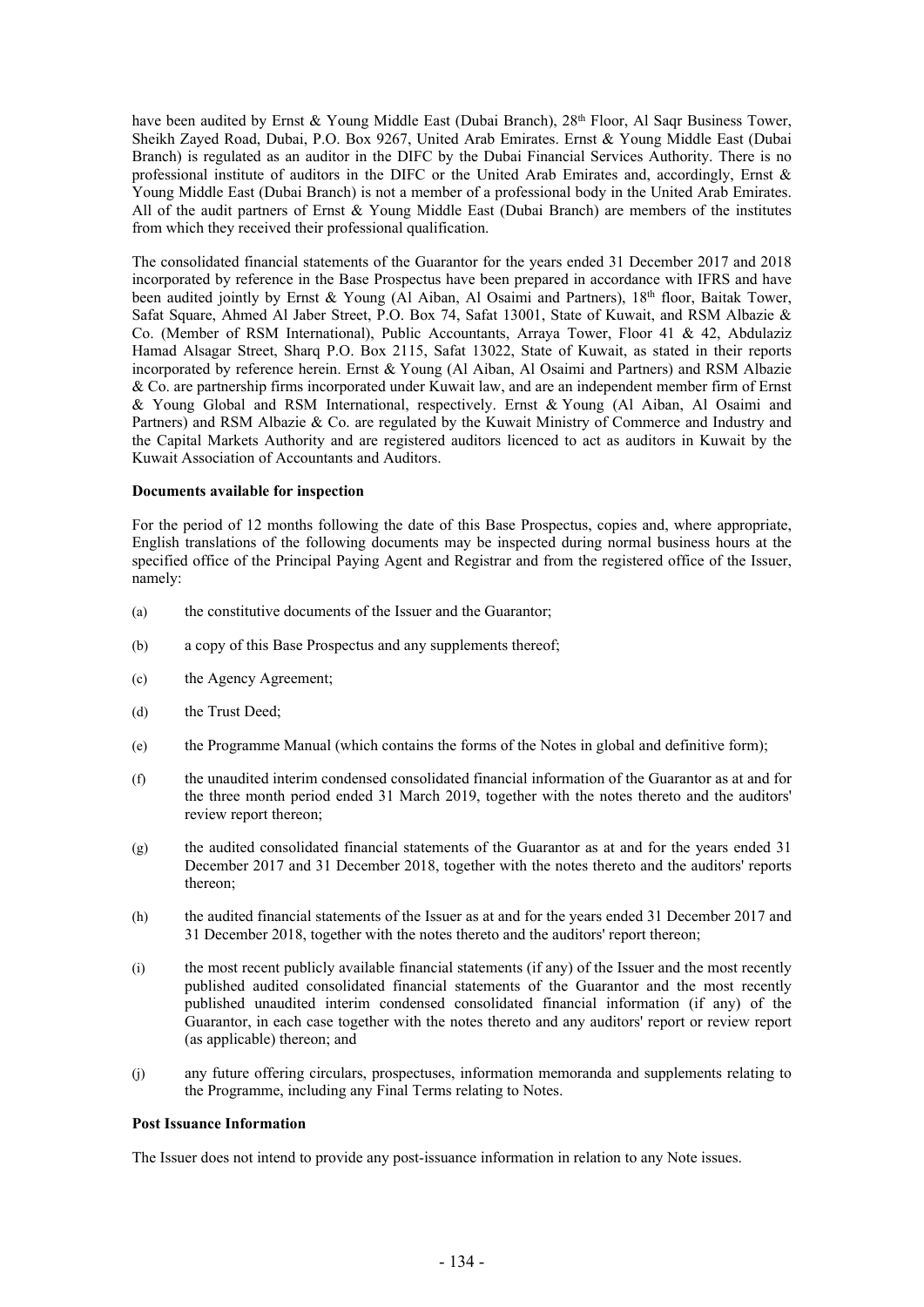#### **REGISTERED OFFICE OF THE ISSUER**

#### **KUWAIT PROJECTS CO SPC LIMITED**

Unit C1404, Level 14 Burj Daman Dubai International Finance Centre Dubai 506513 United Arab Emirates

# **REGISTERED OFFICE OF THE GUARANTOR**

# **Kuwait Projects Company (Holding) K.S.C.P.**

P.O. Box 23982 Safat 13100 State of Kuwait

# **ARRANGER**

**HSBC Bank plc** 8 Canada Square London E14 5HQ United Kingdom

#### **DEALERS**

# **Emirates NBD Bank PJSC First Abu Dhabi Bank PJSC**

c/o Emirates NBD Capital Limited One NBAD Tower Gate Building West Wing, Level 12 Sheikh Khalifa Street Dubai International Financial Centre P.O. Box: 4 P.O. Box 506710 Abu Dhabi United Arab Emirates

London E14 5HO Canary Wharf

Dubai United Arab Emirates

#### **HSBC Bank plc J.P. Morgan Securities plc**

8 Canada Square 25 Bank Street United Kingdom London E14 5JP United Kingdom

#### **MUFG Securities EMEA plc**

P.O. Box 28873 Ropemaker Place Safat, 13149 25 Ropemaker Street Kuwait London EC2Y 9AJ United Kingdom

### **TRUSTEE**

#### **BNY Mellon Corporate Trustee Services Limited**

One Canada Square London E14 5AL United Kingdom

# **KAMCO Investment Company**

**K.S.C.P.**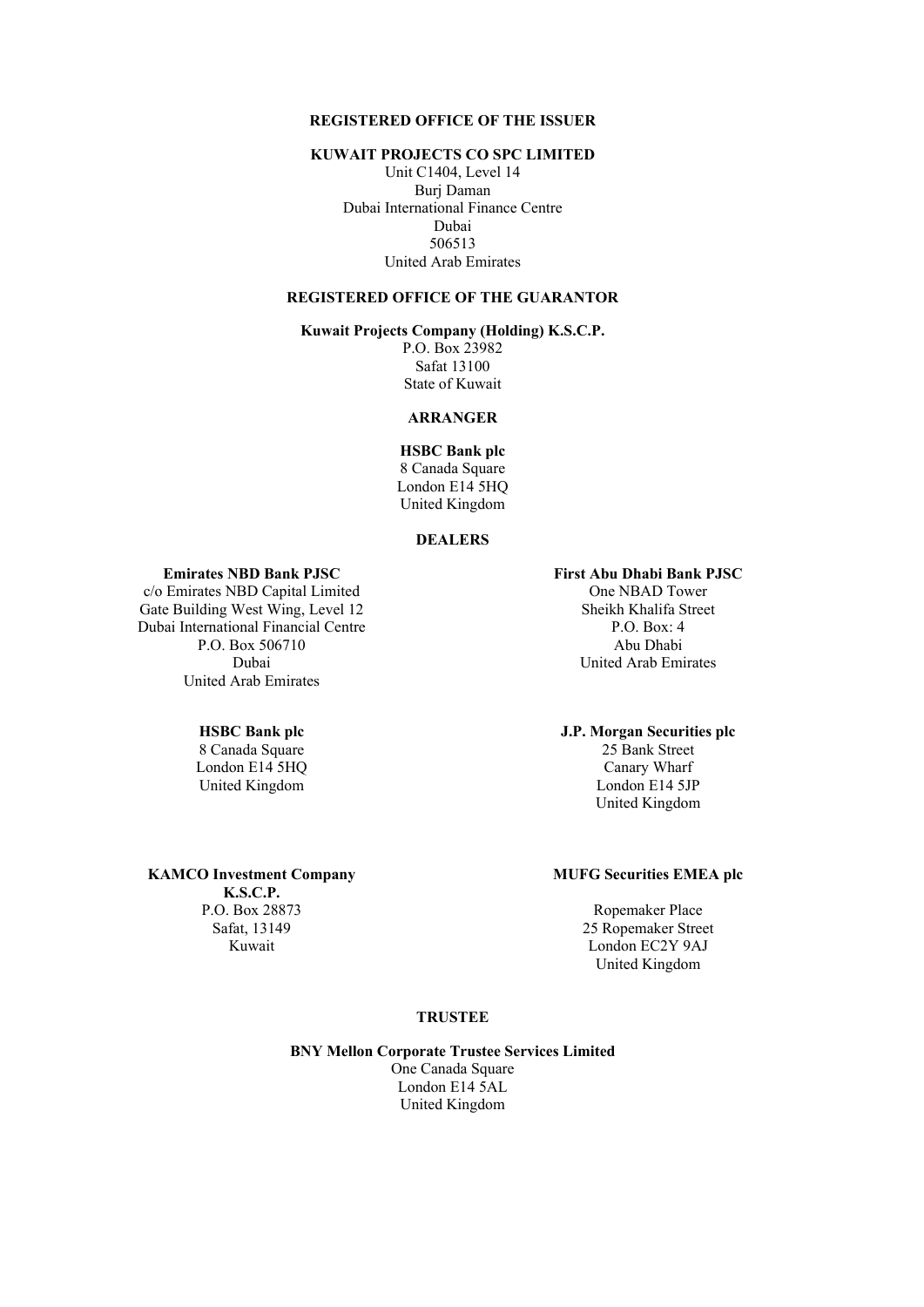#### **PRINCIPAL PAYING AGENT**

#### **The Bank of New York Mellon, London Branch**

One Canada Square London E14 5AL United Kingdom

#### **REGISTRAR**

**The Bank of New York Mellon** 101 Barclay Street New York NY 10286 United States of America

#### **LEGAL ADVISERS**

*To the Issuer and the Guarantor as to English law:*

United Kingdom

*To the Issuer as to DIFC law:*

**Allen & Overy LLP**<br> **Allen & Overy LLP**<br> **Allen & Overy LLP**<br> **Allen & Overy LLP**<br> **Allen & Overy LLP** One Bishops Square 11th Floor Burj<br>
London E1 6AD Daman Building London E1 6AD Daman Building<br>United Kingdom Al Sa'ada Street Dubai International Financial Centre PO Box 5066 78 Dubai United Arab Emirates

*To the Guarantor as to Kuwait law:*

### **ASAR – Al Ruwayeh & Partners** P.O. Box 447 Safat 13005 State of Kuwait

*To the Dealers as to English law: To the Dealers as to Kuwait law:*

Level 15 P.O. Box 64046 Burj Daman Shuwaikh B Dubai International Financial Centre State of Kuwait P.O. Box 9380 Dubai United Arab Emirates

#### **Clifford Chance LLP Bader Saud AI-Bader & Partners**

*To the Trustee as to English law:*

**Clifford Chance LLP** 10 Upper Bank Street London E14 5JJ United Kingdom